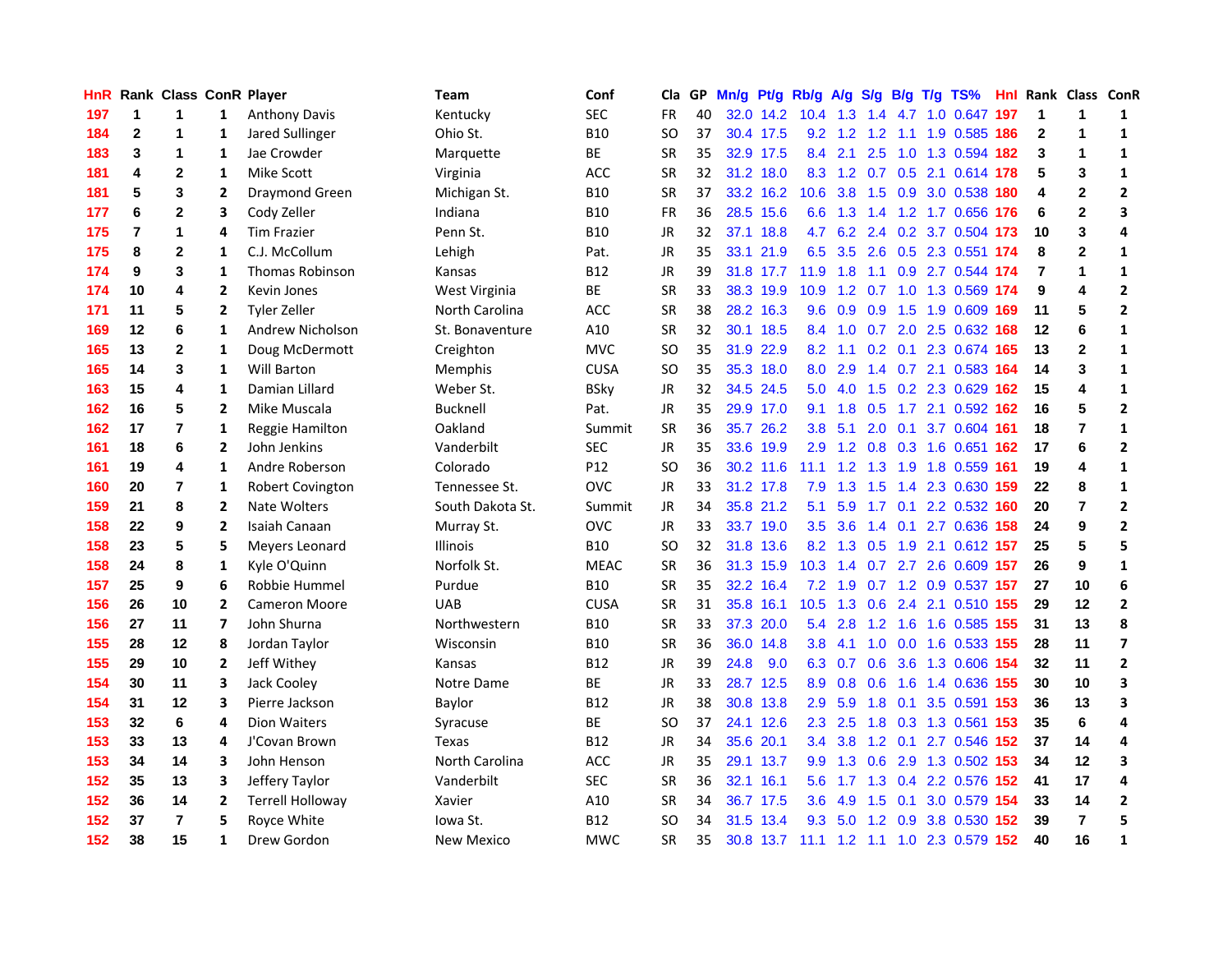| HnR |    | Rank Class ConR Player |                |                         | <b>Team</b>        | Conf            | Cla       |    | GP Mn/g Pt/g Rb/g A/g |           |                  |                 |               |                 | S/g B/g T/g TS%               | Hnl  |    | Rank Class ConR |                          |
|-----|----|------------------------|----------------|-------------------------|--------------------|-----------------|-----------|----|-----------------------|-----------|------------------|-----------------|---------------|-----------------|-------------------------------|------|----|-----------------|--------------------------|
| 152 | 39 | 16                     | 4              | JaMychal Green          | Alabama            | <b>SEC</b>      | <b>SR</b> | 26 |                       | 29.2 14.0 | 7.4              | 1.8             | 0.7           | 1.5             | 2.7 0.579                     | 158  | 23 | 8               | 3                        |
| 152 | 40 | 15                     | 1              | Ryan Broekhoff          | Valparaiso         | Hor.            | JR        | 34 |                       | 32.6 14.9 | 8.5              | 2.3             | 1.3           | 0.6             | 1.7 0.629                     | 149  | 49 | 17              | 1                        |
| 151 | 41 | 17                     | 4              | <b>Bernard James</b>    | Florida St.        | ACC             | <b>SR</b> | 35 |                       | 28.0 10.8 | 8.1              | 0.5             | 0.7           |                 | 2.3 2.1 0.596                 | -151 | 42 | 18              | 4                        |
| 151 | 42 | 8                      | 9              | <b>Deshaun Thomas</b>   | Ohio St.           | <b>B10</b>      | <b>SO</b> | 39 |                       | 31.4 15.9 |                  | 5.4 0.9         |               |                 | 0.4 0.2 1.2 0.593 150         |      | 46 | 8               | 9                        |
| 151 | 43 | 18                     | 1              | Ken Horton              | C. Connecticut St. | <b>NEC</b>      | <b>SR</b> | 28 |                       | 34.5 19.0 |                  |                 |               |                 | 8.9 1.7 2.1 1.4 1.9 0.585 152 |      | 38 | 15              | $\mathbf{1}$             |
| 151 | 44 | 16                     | $\overline{2}$ | Leonard Washington      | Wyoming            | <b>MWC</b>      | <b>JR</b> | 33 |                       | 26.0 12.9 | 6.9              | 0.6             |               |                 | 1.2 1.1 2.2 0.615 150         |      | 45 | 16              | 3                        |
| 151 | 45 | 9                      | 5              | Gorgui Dieng            | Louisville         | ВE              | SO.       | 40 | 32.8                  | 9.1       | 9.1              | 1.1             |               |                 | 1.2 3.2 2.0 0.552 150         |      | 47 | 9               | 5                        |
| 150 | 46 | 19                     | 6              | Ricardo Ratliffe        | Missouri           | <b>B12</b>      | <b>SR</b> | 35 |                       | 26.2 13.9 | 7.5              | 0.6             | 0.6           |                 | 1.0 1.6 0.693 150             |      | 48 | 20              | 6                        |
| 150 | 47 | 20                     | $\overline{2}$ | Joe Ragland             | Wichita St.        | <b>MVC</b>      | <b>SR</b> | 32 |                       | 27.4 13.4 | 2.9              | 3.3             | 0.9           | 0.1             | 1.9 0.699 150                 |      | 44 | 19              | $\mathbf{2}$             |
| 149 | 48 | 17                     | $\mathbf{1}$   | D.J. Cooper             | Ohio               | <b>MAC</b>      | JR        | 37 |                       | 32.4 14.7 | 3.7              | 5.7             |               | $2.3 \quad 0.1$ | 2.9 0.484                     | 149  | 50 | 18              | 1                        |
| 148 | 49 | 21                     | $\mathbf{1}$   | Scott Machado           | Iona               | <b>MAAC</b>     | <b>SR</b> | 33 |                       | 35.5 13.6 | 4.9              | 9.9             | 1.6           |                 | 0.2 3.3 0.600 148             |      | 52 | 21              | $\mathbf{1}$             |
| 148 | 50 | 22                     | $\mathbf{1}$   | Ryan Pearson            | George Mason       | CAA             | <b>SR</b> | 33 |                       | 30.7 17.0 |                  | 8.2 1.8         | 1.3           | 0.5             | 2.7 0.572 147                 |      | 56 | 23              | $\mathbf{1}$             |
| 148 | 51 | 18                     | 3              | Khalif Wyatt            | Temple             | A10             | JR        | 31 |                       | 33.0 17.1 | 3.2 <sub>2</sub> | 3.3             | $2.2^{\circ}$ | 0.4             | 2.5 0.620 149                 |      | 51 | 19              | 3                        |
| 148 | 52 | 3                      | 3              | Seth Tuttle             | Northern Iowa      | <b>MVC</b>      | <b>FR</b> | 34 | 22.4                  | 9.6       | 5.6              | 1.1             | 0.8           |                 | $0.4$ 1.1 0.666               | 148  | 54 | 4               | 4                        |
| 148 | 53 | 23                     | 4              | <b>Garrett Stutz</b>    | Wichita St.        | <b>MVC</b>      | <b>SR</b> | 32 |                       | 24.6 13.3 | 8.0              | 1.1             | $0.4^{\circ}$ | 1.0             | 2.1 0.601                     | 148  | 53 | 22              | 3                        |
| 147 | 54 | 19                     | 5              | <b>Mason Plumlee</b>    | <b>Duke</b>        | <b>ACC</b>      | JR        | 34 |                       | 28.4 11.1 | 9.2              | 1.6             | 0.8           |                 | 1.6 2.2 0.561 146             |      | 58 | 21              | 5                        |
| 147 | 55 | 24                     | 6              | <b>Henry Sims</b>       | Georgetown         | ВE              | <b>SR</b> | 33 |                       | 27.5 11.6 | 6.0              | 3.5             | 0.6           |                 | 1.4 2.8 0.518 146             |      | 57 | 24              | 6                        |
| 147 | 56 | 20                     | 7              | Rodney McGruder         | Kansas St.         | <b>B12</b>      | JR        | 33 |                       | 32.9 15.8 |                  | $5.2 \quad 1.4$ |               |                 | 1.2 0.3 1.5 0.561 146         |      | 61 | 23              | $\overline{\phantom{a}}$ |
| 147 | 57 | 21                     | 1              | lan Hummer              | Princeton          | Ivy             | JR        | 32 |                       | 32.1 16.1 |                  | $7.3$ $3.2$     |               |                 | 1.4 1.2 2.8 0.522 146         |      | 62 | 24              | $\mathbf{1}$             |
| 146 | 58 | 10                     | 1              | De'Mon Brooks           | Davidson           | Southern        | <b>SO</b> | 33 |                       | 22.8 15.7 |                  | $6.2 \quad 0.8$ |               |                 | 1.0 0.5 1.7 0.581 146         |      | 59 | 10              | 1                        |
| 146 | 59 | 11                     | 4              | Chaz Williams           | Massachusetts      | A10             | <b>SO</b> | 37 |                       | 34.9 16.9 |                  |                 |               |                 | 4.4 6.2 2.2 0.2 3.4 0.534 145 |      | 63 | 11              | 4                        |
| 146 | 60 | 25                     | $\overline{2}$ | Zack Rosen              | Pennsylvania       | Ivy             | <b>SR</b> | 33 |                       | 38.2 18.2 |                  | $3.2$ 5.2       |               | $1.4 \quad 0.1$ | 2.7 0.573 145                 |      | 68 | 25              | $\mathbf{2}$             |
| 146 | 61 | 4                      | 1              | <b>Tony Mitchell</b>    | North Texas        | Sun Belt        | <b>FR</b> | 23 |                       | 29.4 14.7 | 10.3             | 1.6             | 0.9           |                 | 3.0 2.8 0.638                 | 160  | 21 | 3               | $\mathbf{1}$             |
| 146 | 62 | 12                     | 6              | <b>Terrell Stoglin</b>  | Maryland           | <b>ACC</b>      | <b>SO</b> | 32 |                       | 32.7 21.6 | 3.4              | 1.9             |               | $0.7 \quad 0.1$ | 2.2 0.544                     | 143  | 88 | 17              | $\overline{7}$           |
| 146 | 63 | 26                     | 3              | Greg Mangano            | Yale               | lvy.            | <b>SR</b> | 29 |                       | 32.1 18.2 | 9.6              | 0.5             | 0.4           |                 | 2.2 2.0 0.539 144             |      | 73 | 26              | 3                        |
| 145 | 64 | 13                     | 10             | Aaron Craft             | Ohio St.           | <b>B10</b>      | <b>SO</b> | 39 | 32.2                  | 8.8       | 3.2              | 4.6             | 2.5           | 0.2             | 2.2 0.586                     | -144 | 72 | 13              | 11                       |
| 145 | 65 | 22                     | 3              | Arsalan Kazemi          | Rice               | <b>CUSA</b>     | <b>JR</b> | 33 |                       | 29.4 12.1 | 10.3             | 2.1             | 2.1           | 1.0             | 2.0 0.619 148                 |      | 55 | 20              | 3                        |
| 145 | 66 | 23                     | 5              | Colt Ryan               | Evansville         | <b>MVC</b>      | JR        | 32 |                       | 36.3 20.5 | 4.2              | 3.3             | 1.9           |                 | 0.2 2.4 0.587 145             |      | 71 | 29              | 5                        |
| 145 | 67 | 24                     | 6              | Jackie Carmichael       | Illinois St.       | <b>MVC</b>      | JR        | 35 |                       | 29.1 13.9 | 9.7              | 1.0             | 0.6           |                 | 1.4 2.2 0.581 144             |      | 77 | 31              | 6                        |
| 145 | 68 | 27                     | $\overline{2}$ | Josh Owens              | Stanford           | P <sub>12</sub> | <b>SR</b> | 37 |                       | 27.1 11.6 |                  | 5.8 0.9         |               |                 | 1.2 0.7 1.6 0.579 144         |      | 75 | 27              | 3                        |
| 145 | 69 | 25                     | 3              | <b>Brock Motum</b>      | Washington St.     | P <sub>12</sub> | <b>JR</b> | 34 |                       | 31.5 18.0 |                  | 6.4 1.6         |               |                 | 0.6 0.4 3.0 0.620 146         |      | 60 | 22              | $\mathbf{2}$             |
| 145 | 70 | 26                     | $\overline{2}$ | Jake Cohen              | Davidson           | Southern        | JR        | 33 |                       | 24.8 14.3 |                  | $6.1 \quad 1.4$ |               |                 | 0.7 1.7 2.1 0.606 145         |      | 69 | 28              | $\mathbf{2}$             |
| 145 | 71 | 27                     | 1              | <b>Elias Harris</b>     | Gonzaga            | <b>WCC</b>      | <b>JR</b> | 33 |                       | 29.1 13.1 |                  |                 |               |                 | 8.5 1.2 0.9 0.8 1.8 0.565 144 |      | 74 | 30              | $\mathbf{1}$             |
| 144 | 72 | 28                     | 1              | Kerron Johnson          | Belmont            | ASun            | JR        | 34 |                       | 28.6 13.8 | 3.1              | 5.2             |               |                 | 1.4 0.0 2.4 0.615 145         |      | 65 | 26              | $\mathbf{1}$             |
| 144 | 73 | 14                     | 7              | <b>Kendall Marshall</b> | North Carolina     | <b>ACC</b>      | <b>SO</b> | 36 | 33.0                  | 8.1       | 2.6              | 9.8             |               |                 | 1.2 0.2 2.8 0.554 144         |      | 80 | 15              | 6                        |
| 144 | 74 | 15                     | 5              | <b>Terrence Jones</b>   | Kentucky           | <b>SEC</b>      | <b>SO</b> | 38 |                       | 29.3 12.3 | 7.2              | 1.3             | 1.3           | 1.8             | 1.6 0.542 145                 |      | 66 | 12              | 5                        |
| 144 | 75 | 28                     | $\overline{2}$ | LaRon Dendy             | Middle Tennessee   | Sun Belt        | <b>SR</b> | 34 | 27.6                  | 14.6      | 7.1              | 2.1             | 0.6           | 1.4             | 2.4 0.555                     | 144  | 79 | 28              | $\mathbf{2}$             |
| 144 | 76 | 29                     | 8              | <b>Quincy Acy</b>       | Baylor             | <b>B12</b>      | <b>SR</b> | 38 |                       | 29.7 12.0 |                  |                 | 7.4 1.0 0.9   |                 | 1.8 1.9 0.630 144             |      | 83 | 31              | 9                        |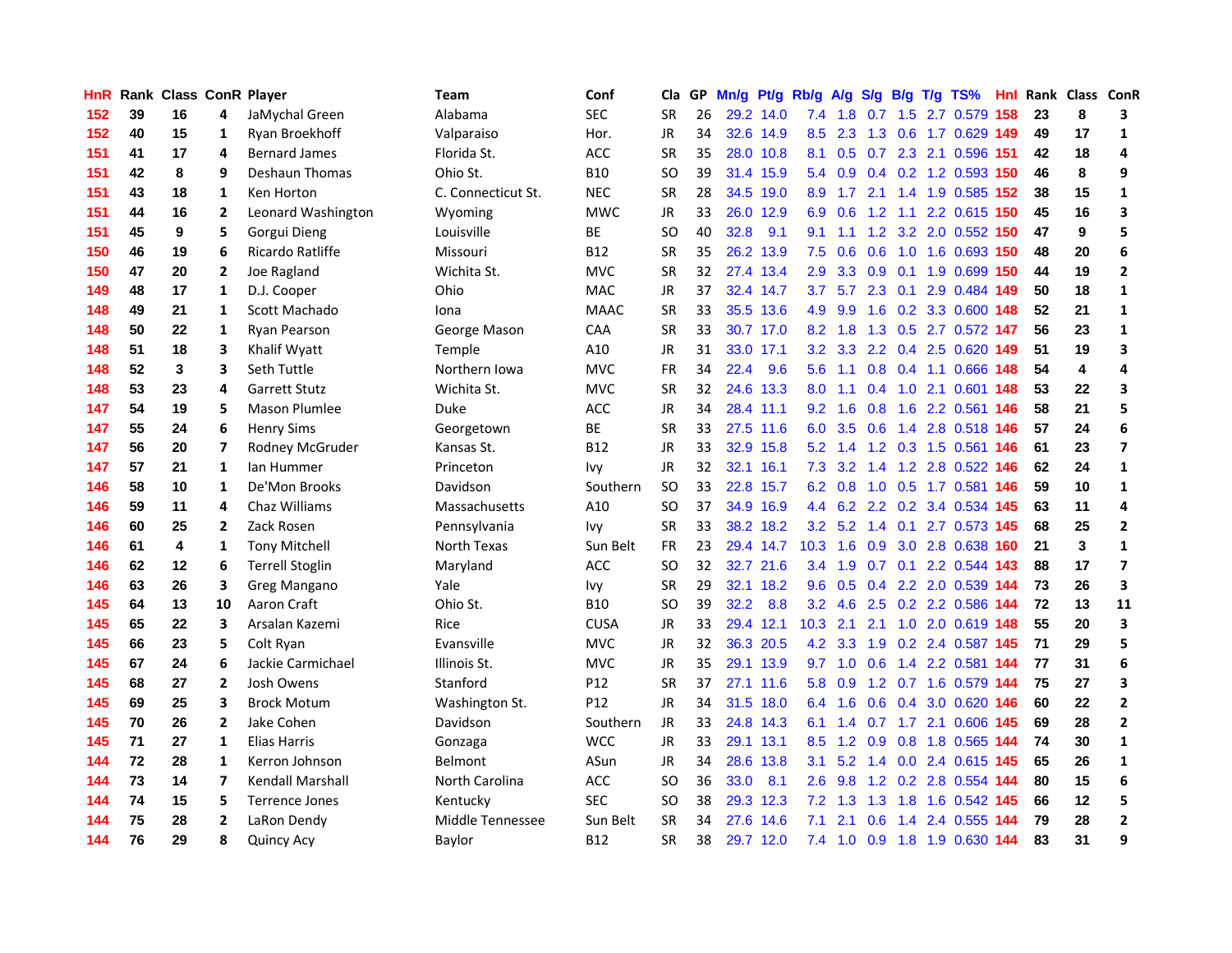| HnR |     | Rank Class ConR Player  |                         |                         | Team                 | Conf        | Cla           |    | GP Mn/g Pt/g Rb/g |           |                  | <b>A/g</b>     |               |               | S/g B/g T/g TS%       | Hnl | Rank Class ConR |                |                         |
|-----|-----|-------------------------|-------------------------|-------------------------|----------------------|-------------|---------------|----|-------------------|-----------|------------------|----------------|---------------|---------------|-----------------------|-----|-----------------|----------------|-------------------------|
| 144 | 77  | 30                      | 9                       | <b>Marcus Denmon</b>    | Missouri             | <b>B12</b>  | <b>SR</b>     | 35 |                   | 34.6 17.7 | 5.0              | 2.1            | 1.5           | 0.0           | 1.2 0.617             | 144 | 81              | 29             | 8                       |
| 144 | 78  | 31                      | $\overline{2}$          | Mitchell Watt           | <b>Buffalo</b>       | <b>MAC</b>  | <b>SR</b>     | 31 |                   | 30.2 16.3 | 7.5              | 2.3            | 0.6           | $2.2^{\circ}$ | 2.6 0.603 144         |     | 82              | 30             | $\mathbf{2}$            |
| 144 | 79  | 32                      | 6                       | <b>Gerald Robinson</b>  | Georgia              | <b>SEC</b>  | <b>SR</b>     | 32 |                   | 30.6 14.2 | 3.8              | 3.6            | 1.3           | 0.1           | 2.5 0.521 143         |     | 90              | 33             | 9                       |
| 144 | 80  | 29                      | 11                      | Rodney Williams         | Minnesota            | <b>B10</b>  | <b>JR</b>     | 38 |                   | 31.9 12.2 | 5.6              | 1.7            | 1.3           |               | 1.4 1.6 0.590 142     |     | 94              | 35             | 13                      |
| 144 | 81  | 30                      | 7                       | Kenny Boynton           | Florida              | <b>SEC</b>  | JR            | 37 |                   | 31.6 15.9 | 2.6              | 2.7            |               |               | 0.8 0.0 1.4 0.595 143 |     | 85              | 33             | $\overline{\mathbf{z}}$ |
| 144 | 82  | 33                      | 10                      | <b>Tyshawn Taylor</b>   | Kansas               | <b>B12</b>  | <b>SR</b>     | 39 |                   | 33.4 16.6 | 2.3              | 4.8            |               |               | 1.3 0.2 3.5 0.564 144 |     | 84              | 32             | 10                      |
| 143 | 83  | 5                       | 12                      | <b>Trey Burke</b>       | Michigan             | <b>B10</b>  | FR            | 34 |                   | 36.1 14.8 | 3.5              | 4.6            |               |               | 0.9 0.4 2.8 0.534 143 |     | 87              | 6              | 12                      |
| 143 | 84  | 31                      | $\mathbf{2}$            | George Beamon           | Manhattan            | <b>MAAC</b> | <b>JR</b>     | 33 |                   | 32.0 19.0 | 5.6              | 2.0            |               |               | 1.5 0.5 2.7 0.599 144 |     | 78              | 32             | $\overline{2}$          |
| 143 | 85  | 6                       | 8                       | <b>Bradley Beal</b>     | Florida              | <b>SEC</b>  | <b>FR</b>     | 37 |                   | 34.2 14.8 | 6.7              | 2.2            | $1.4^{\circ}$ |               | 0.8 2.1 0.569 143     |     | 89              | $\overline{7}$ | 8                       |
| 143 | 86  | 34                      | $\overline{\mathbf{z}}$ | Jordan Theodore         | <b>Seton Hall</b>    | <b>BE</b>   | <b>SR</b>     | 34 |                   | 36.1 16.1 | 3.1              | 6.6            | 1.8           | 0.1           | 2.9 0.503 142         |     | 92              | 34             | 8                       |
| 143 | 87  | 32                      | 3                       | Pierce Hornung          | Colorado St.         | <b>MWC</b>  | JR            | 26 | 27.2              | 8.8       | 8.7              | 1.7            | 1.9           |               | 0.5 1.4 0.649 151     |     | 43              | 15             | $\mathbf{2}$            |
| 143 | 88  | 16                      | $\mathbf{2}$            | Ike Azotam              | Quinnipiac           | <b>NEC</b>  | <b>SO</b>     | 32 |                   | 30.7 15.8 | 9.5              | 0.8            | 0.8           | 1.0           | 1.6 0.567 142         |     | 95              | 18             | $\mathbf{2}$            |
| 143 | 89  | 17                      | $\mathbf{1}$            | <b>Preston Medlin</b>   | Utah St.             | <b>WAC</b>  | <b>SO</b>     | 37 |                   | 35.2 17.0 | $4.4^{\circ}$    | 3.4            | 0.7           | 0.1           | 2.0 0.642 142         |     | 97              | 19             | $\mathbf{2}$            |
| 143 | 90  | $\overline{\mathbf{r}}$ | 13                      | <b>Branden Dawson</b>   | Michigan St.         | <b>B10</b>  | FR            | 31 | 20.6              | 8.4       | 4.5              | 0.9            | 0.9           | 0.8           | 1.4 0.579 145         |     | 70              | 5              | 10                      |
| 142 | 91  | 18                      | 4                       | Jamaal Franklin         | San Diego St.        | <b>MWC</b>  | <sub>SO</sub> | 32 |                   | 30.3 17.4 | 7.9              | 1.5            | 1.0           | 0.6           | 3.0 0.557 143         |     | 86              | 16             | 4                       |
| 142 | 92  | 33                      | 4                       | <b>Keith Clanton</b>    | Central Florida      | <b>CUSA</b> | JR            | 33 |                   | 32.9 14.5 | 8.1              | 1.8            | 1.0           |               | 1.8 2.4 0.524 140     |     | 113             | 42             | 4                       |
| 142 | 93  | 35                      | 3                       | <b>Rakim Sanders</b>    | Fairfield            | <b>MAAC</b> | <b>SR</b>     | 37 |                   | 32.3 16.6 |                  | 8.2 2.5        |               |               | 1.4 0.4 3.3 0.560 142 |     | 98              | 37             | 3                       |
| 142 | 94  | 34                      | 8                       | Maalik Wayns            | Villanova            | <b>BE</b>   | <b>JR</b>     | 29 |                   | 33.6 17.6 | 3.8 <sub>1</sub> | 4.6            |               |               | 1.0 0.0 3.0 0.543 145 |     | 64              | 25             | $\overline{\mathbf{z}}$ |
| 142 | 95  | 19                      | 8                       | Lorenzo Brown           | <b>NC State</b>      | <b>ACC</b>  | SO            | 37 |                   | 34.3 12.7 |                  | $4.5\quad 6.3$ |               |               | 1.8 0.5 3.2 0.529 141 |     | 103             | 21             | 10                      |
| 142 | 96  | 36                      | 2                       | <b>Wendell McKines</b>  | New Mexico St.       | <b>WAC</b>  | <b>SR</b>     | 35 |                   | 33.7 18.7 | $10.7$ 1.5       |                |               |               | 0.8 0.4 2.0 0.549 142 |     | 93              | 35             | $\mathbf{1}$            |
| 142 | 97  | 20                      | 2                       | <b>Kendrick Perry</b>   | Youngstown St.       | Hor.        | SO            | 31 |                   | 34.8 16.8 | 3.3 <sub>2</sub> | 3.9            |               |               | 2.4 0.3 2.1 0.583 141 |     | 101             | 20             | $\overline{2}$          |
| 142 | 98  | 8                       | 9                       | Otto Porter             | Georgetown           | ВE          | <b>FR</b>     | 33 | 29.7              | 9.7       | 6.8              | 1.5            | 1.1           |               | 0.8 1.2 0.573 141     |     | 102             | 8              | 10                      |
| 141 | 99  | 21                      | 9                       | <b>Trevor Releford</b>  | Alabama              | <b>SEC</b>  | <sub>SO</sub> | 32 |                   | 31.3 12.0 | 3.0 <sub>1</sub> | 2.8            | 2.0           | 0.1           | 2.0 0.573 139         |     | 123             | 25             | 12                      |
| 141 | 100 | 37                      | $\overline{2}$          | Noah Hartsock           | <b>BYU</b>           | <b>WCC</b>  | <b>SR</b>     | 34 |                   | 30.9 16.8 | 5.0              | 1.5            | 0.9           |               | 1.6 1.6 0.624 142     |     | 96              | 36             | $\mathbf{2}$            |
| 141 | 101 | 38                      | 10                      | Scoop Jardine           | Syracuse             | <b>BE</b>   | <b>SR</b>     | 37 | 25.2              | 8.9       | $2.4^{\circ}$    | 4.9            | $1.4^{\circ}$ | 0.1           | 2.3 0.547 141         |     | 105             | 39             | 11                      |
| 141 | 102 | 39                      | 7                       | Mamadou Seck            | Southern Illinois    | <b>MVC</b>  | <b>SR</b>     | 31 |                   | 31.4 13.3 | 7.9              | 2.6            | 1.0           | 0.5           | 2.0 0.532 139         |     | 126             | 46             | $\overline{\mathbf{z}}$ |
| 141 | 103 | 35                      | 10                      | Justin Hamilton         | LSU                  | <b>SEC</b>  | <b>JR</b>     | 33 |                   | 30.0 12.9 | 7.2              | 0.9            | 0.8           |               | 1.3 1.7 0.548 140     |     | 108             | 39             | 10                      |
| 141 | 104 | 40                      | 11                      | Herb Pope               | Seton Hall           | BE          | SR            | 33 |                   | 31.4 15.1 | 10.4             | 1.5            | 1.1           |               | 1.7 2.6 0.511 142     |     | 100             | 38             | 9                       |
| 141 | 105 | 36                      | 12                      | James Southerland       | Syracuse             | <b>BE</b>   | <b>JR</b>     | 37 | 16.0              | 6.8       | 3.1              | 0.4            | 0.8           | 0.9           | 0.4 0.566 141         |     | 106             | 38             | 12                      |
| 141 | 106 | 22                      | 5                       | Mike Moser              | UNLV                 | <b>MWC</b>  | <b>SO</b>     | 35 |                   | 31.4 14.0 | 10.5             | 2.3            | $-1.9$        |               | 1.0 2.9 0.534 141     |     | 107             | 22             | 5                       |
| 141 | 107 | 23                      | 3                       | Javon McCrea            | <b>Buffalo</b>       | <b>MAC</b>  | <b>SO</b>     | 31 |                   | 25.3 14.7 | 6.9              | 1.9            | 1.0           |               | 1.2 2.2 0.570 140     |     | 111             | 23             | 3                       |
| 140 | 108 | 37                      | 5                       | <b>Kwamain Mitchell</b> | Saint Louis          | A10         | JR            | 34 |                   | 31.4 12.4 | 2.6              | 3.7            |               |               | 1.3 0.0 1.8 0.555 140 |     | 110             | 41             | 5                       |
| 140 | 109 | 38                      | 4                       | Solomon Hill            | Arizona              | P12         | <b>JR</b>     | 35 |                   | 32.4 12.9 | 7.7              | 2.6            |               |               | 1.0 0.5 2.5 0.595 140 |     | 114             | 43             | 4                       |
| 140 | 110 | 39                      | 14                      | Jared Berggren          | Wisconsin            | <b>B10</b>  | JR            | 36 |                   | 27.8 10.5 | 4.9              | 0.8            | 0.9           |               | 1.7 1.4 0.545 140     |     | 109             | 40             | 14                      |
| 140 | 111 | 41                      | 1                       | Al'Ionzo Coleman        | Presbyterian         | <b>BSou</b> | <b>SR</b>     | 29 |                   | 30.4 16.9 | 8.8              | 1.8            | 1.1           |               | 0.4 2.9 0.576 140     |     | 112             | 40             | $\mathbf{1}$            |
| 140 | 112 | 40                      | 6                       | Chase Tapley            | San Diego St.        | <b>MWC</b>  | JR            | 34 | 34.0              | 15.8      | 4.3              | 2.3            | 1.8           | 0.4           | 1.6 0.558             | 139 | 128             | 47             | 6                       |
| 140 | 113 | 41                      | 9                       | Ryan Kelly              | Duke                 | <b>ACC</b>  | <b>JR</b>     | 31 | 25.9              | 11.8      | 5.4              | 1.1            | 0.8           | 1.0           | 1.4 0.590             | 142 | 99              | 36             | 9                       |
| 140 | 114 | 42                      | 3                       | <b>Velton Jones</b>     | <b>Robert Morris</b> | <b>NEC</b>  | <b>JR</b>     | 37 |                   | 29.6 16.0 |                  | $2.8$ 4.5      |               |               | 1.8 0.0 2.7 0.499 139 |     | 120             | 46             | 3                       |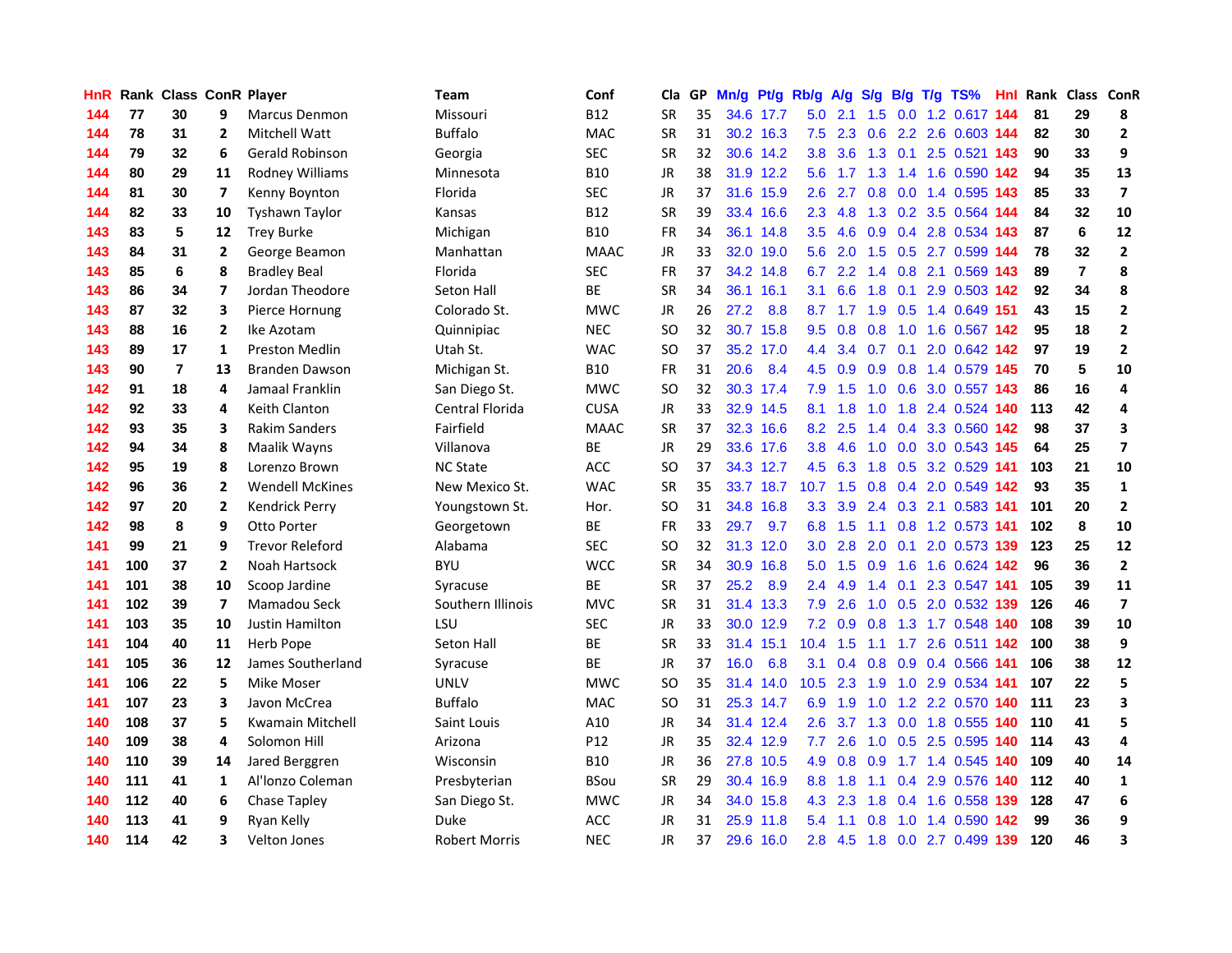| HnR. |     | Rank Class ConR Player |                |                          | Team               | Conf        | Cla           | GP. | Mn/g Pt/g |           | Rb/g A/g         |           |                 |                 | S/g B/g T/g TS%               | Hnl |     | Rank Class ConR  |                         |
|------|-----|------------------------|----------------|--------------------------|--------------------|-------------|---------------|-----|-----------|-----------|------------------|-----------|-----------------|-----------------|-------------------------------|-----|-----|------------------|-------------------------|
| 140  | 115 | 42                     | 3              | Rob Jones                | Saint Mary's (CA)  | <b>WCC</b>  | <b>SR</b>     | 33  |           | 33.6 15.0 | 10.8             | 2.3       | $1.6\,$         | 0.6             | 2.2 0.525                     | 139 | 115 | 41               | 3                       |
| 140  | 116 | 43                     | 10             | Erick Green              | Virginia Tech      | ACC         | <b>JR</b>     | 31  |           | 34.5 15.6 | 3.3 <sub>2</sub> | 2.8       | 1.3             |                 | 0.1 1.5 0.538 141             |     | 104 | 37               | 11                      |
| 140  | 117 | 43                     | $\mathbf{1}$   | <b>William Mosley</b>    | Northwestern St.   | Southland   | <b>SR</b>     | 32  |           | 29.5 11.7 | 9.5              | 0.9       | 1.4             | 3.9             | 1.2 0.566 139                 |     | 122 | 44               | $\mathbf{1}$            |
| 140  | 118 | 24                     | 5              | Justin Cobbs             | California         | P12         | <b>SO</b>     | 34  |           | 32.2 12.6 | 3.1              | 5.0       | 1.0             | 0.1             | 2.0 0.560 139                 |     | 125 | 26               | 6                       |
| 139  | 119 | 44                     | 2              | <b>Jesse Sanders</b>     | Liberty            | <b>BSou</b> | <b>SR</b>     | 32  |           | 35.1 12.5 | 7.8              | 8.0       |                 |                 | 1.2 0.1 2.8 0.585 138         |     | 132 | 47               | $\mathbf{2}$            |
| 139  | 120 | 25                     | 6              | T.J. McConnell           | Duquesne           | A10         | SO            | 31  |           | 34.3 11.4 |                  |           |                 |                 | 4.4 5.5 2.8 0.3 2.6 0.605 139 |     | 127 | 27               | $\overline{ }$          |
| 139  | 121 | 45                     | 15             | Lewis Jackson            | Purdue             | <b>B10</b>  | <b>SR</b>     | 35  |           | 26.9 10.4 |                  |           |                 |                 | 3.2 4.2 1.2 0.0 1.7 0.523 139 |     | 124 | 45               | 15                      |
| 139  | 122 | 44                     | 7              | <b>Chris Braswell</b>    | Charlotte          | A10         | JR            | 29  |           | 29.8 15.8 | 7.6              |           |                 |                 | 1.2 1.2 1.2 3.1 0.581 139     |     | 117 | 44               | 6                       |
| 139  | 123 | 45                     | $\mathbf{2}$   | Jamelle Hagins           | Delaware           | CAA         | <b>JR</b>     | 32  |           | 31.2 12.4 | 11.1             | 0.9       | 0.7             |                 | 3.0 2.3 0.570 139             |     | 129 | 48               | $\mathbf{2}$            |
| 139  | 124 | 26                     | 6              | <b>Terrence Ross</b>     | Washington         | P12         | <sub>SO</sub> | 35  |           | 31.1 16.4 | 6.4              | 1.4       | 1.3             |                 | 0.9 2.0 0.555 138             |     | 130 | 28               | $\overline{\mathbf{z}}$ |
| 139  | 125 | 46                     | 13             | Cashmere Wright          | Cincinnati         | ВE          | JR            | 37  |           | 31.2 10.9 | 3.8 <sub>2</sub> | 4.6       | 2.0             | 0.1             | 2.2 0.509 138                 |     | 137 | 53               | 14                      |
| 139  | 126 | 27                     | 3              | Alec Brown               | Green Bay          | Hor.        | <b>SO</b>     | 30  |           | 31.3 13.8 |                  | 8.2 0.8   | 0.9             |                 | 3.0 2.0 0.512 137             |     | 150 | 34               | 4                       |
| 139  | 127 | 28                     | 16             | Adreian Payne            | Michigan St.       | <b>B10</b>  | <b>SO</b>     | 37  | 17.9      | 7.0       | 4.2              | 0.3       | 0.7             | 1.1             | 1.1 0.595 138                 |     | 135 | 29               | 16                      |
| 139  | 128 | 9                      | 11             | B.J. Young               | Arkansas           | <b>SEC</b>  | <b>FR</b>     | 32  |           | 25.2 15.3 | 3.1              | 2.3       | 1.2             | 0.3             | 2.3 0.599 137                 |     | 142 | $\boldsymbol{9}$ | 13                      |
| 139  | 129 | 47                     | 4              | <b>Brandon Davies</b>    | <b>BYU</b>         | <b>WCC</b>  | JR            | 35  |           | 28.6 15.2 | 7.7              | 2.1       | 1.5             | 1.3             | 2.9 0.548                     | 138 | 136 | 52               | 4                       |
| 138  | 130 | 48                     | 1              | <b>Tommy Brenton</b>     | <b>Stony Brook</b> | <b>AEC</b>  | <b>JR</b>     | 32  | 29.6      | 7.8       | 8.1              | 3.4       | 1.7             | 0.2             | 2.0 0.572 138                 |     | 134 | 51               | $\mathbf{1}$            |
| 138  | 131 | 49                     | 11             | Mike Dixon               | Missouri           | <b>B12</b>  | JR            | 35  |           | 26.7 13.5 | 1.8 <sup>°</sup> | 3.3       |                 | $1.2 \quad 0.1$ | 1.6 0.620 138                 |     | 133 | 50               | 11                      |
| 138  | 132 | 46                     | 4              | Julian Mavunga           | Miami (OH)         | <b>MAC</b>  | <b>SR</b>     | 30  |           | 36.9 16.4 | 9.0 <sub>1</sub> | 3.4       |                 |                 | 0.9 0.6 4.0 0.542 138         |     | 141 | 50               | 4                       |
| 138  | 133 | 47                     | 11             | <b>Tanner Smith</b>      | Clemson            | <b>ACC</b>  | <b>SR</b>     | 31  |           | 32.6 11.2 | 5.1              | 4.1       |                 |                 | 1.7 0.2 2.1 0.558 138         |     | 139 | 49               | 12                      |
| 138  | 134 | 48                     | 8              | <b>Brian Conklin</b>     | Saint Louis        | A10         | <b>SR</b>     | 34  |           | 29.4 13.9 | 4.6              |           |                 |                 | 1.2 0.7 0.3 2.1 0.591 138     |     | 138 | 48               | 8                       |
| 138  | 135 | 29                     | $\overline{2}$ | <b>Torrey Craig</b>      | <b>USC Upstate</b> | ASun        | <sub>SO</sub> | 34  |           | 29.7 16.4 |                  | $7.7$ 1.5 |                 |                 | 1.3 1.1 2.7 0.548 138         |     | 140 | 30               | $\overline{2}$          |
| 138  | 136 | 10                     | 14             | Chane Behanan            | Louisville         | BE          | <b>FR</b>     | 40  | 26.0      | 9.5       | 7.5              | 0.8       |                 |                 | 0.8 0.5 1.8 0.535 137         |     | 147 | 10               | 16                      |
| 138  | 137 | 50                     | 17             | <b>Derrick Nix</b>       | Michigan St.       | <b>B10</b>  | <b>JR</b>     | 37  | 18.9      | 8.1       | 3.8 <sub>1</sub> | 1.0       |                 |                 | 0.7 0.4 1.4 0.562 137         |     | 144 | 54               | 17                      |
| 138  | 138 | 51                     | 4              | Erik Etherly             | Loyola (MD)        | <b>MAAC</b> | <b>JR</b>     | 33  |           | 31.2 13.7 | 7.5              | 1.9       | 1.1             |                 | 1.5 2.4 0.568 137             |     | 146 | 55               | 4                       |
| 138  | 139 | 52                     | 12             | <b>Tony Mitchell</b>     | Alabama            | <b>SEC</b>  | JR            | 22  |           | 31.1 13.1 | 7.0              | 1.8       | 1.0             |                 | 1.4 1.9 0.505 145             |     | 67  | 27               | 6                       |
| 138  | 140 | 30                     | 15             | <b>Russ Smith</b>        | Louisville         | <b>BE</b>   | <b>SO</b>     | 39  |           | 21.5 11.5 | 2.5              | 1.9       |                 |                 | 2.2 0.0 2.3 0.457 137         |     | 145 | 32               | 15                      |
| 137  | 141 | 53                     | 12             | <b>Michael Snaer</b>     | Florida St.        | <b>ACC</b>  | JR            | 35  |           | 30.4 14.0 | 3.8 <sub>1</sub> | 1.9       | 1.1             | 0.4             | 2.1 0.562                     | 137 | 151 | 56               | 14                      |
| 137  | 142 | 49                     | $\mathbf{1}$   | Orlando Johnson          | UC Santa Barbara   | <b>BWst</b> | <b>SR</b>     | 31  |           | 34.4 19.7 | 5.8              | 2.9       | 1.1             |                 | 0.7 2.5 0.555 137             |     | 149 | 51               | $\mathbf{1}$            |
| 137  | 143 | 31                     | 7              | Devon Collier            | Oregon St.         | P12         | <sub>SO</sub> | 36  |           | 26.8 13.1 | 5.2              | 1.8       | 1.0             |                 | 1.3 1.4 0.619 137             |     | 148 | 33               | 8                       |
| 137  | 144 | 50                     | 18             | <b>William Buford</b>    | Ohio St.           | <b>B10</b>  | SR            | 39  |           | 33.8 14.5 | 5.0              | 2.7       | 0.8             |                 | 0.2 2.2 0.518 136             |     | 158 | 52               | 18                      |
| 137  | 145 | 54                     | 13             | <b>Arnett Moultrie</b>   | Mississippi St.    | <b>SEC</b>  | <b>JR</b>     | 30  |           | 35.8 16.4 | 10.5             |           | $1.2 \quad 0.8$ |                 | 0.8 2.4 0.604 139             |     | 118 | 45               | 11                      |
| 137  | 146 | 32                     | 3              | Chris Udofia             | Denver             | Sun Belt    | <b>SO</b>     | 31  |           | 29.9 14.5 |                  | $5.2$ 2.6 |                 |                 | 0.7 2.3 2.4 0.596 137         |     | 156 | 36               | 3                       |
| 137  | 147 | 55                     | 14             | Jeronne Maymon           | <b>Tennessee</b>   | <b>SEC</b>  | <b>JR</b>     | 33  |           | 28.1 12.7 |                  | 8.1 1.2   |                 |                 | 1.0 0.3 2.5 0.584 137         |     | 157 | 60               | 15                      |
| 137  | 148 | 56                     | $\mathbf{2}$   | Will Cherry              | Montana            | <b>BSky</b> | JR            | 32  |           | 33.8 15.8 | 3.9              | 3.3       | 2.6             |                 | 0.3 2.8 0.566 136             |     | 160 | 62               | $\mathbf{2}$            |
| 136  | 149 | 57                     | 12             | Jordan Henriguez-Roberts | Kansas St.         | <b>B12</b>  | JR            | 32  | 20.4      | 7.6       | 5.8              | 0.7       |                 |                 | 0.2 2.4 1.6 0.547 137         |     | 155 | 59               | 12                      |
| 136  | 150 | 33                     | 16             | Sean Kilpatrick          | Cincinnati         | <b>BE</b>   | SO            | 37  |           | 34.5 14.3 | 4.6              | 2.1       | 1.3             |                 | $0.3$ 1.5 0.555               | 136 | 166 | 40               | 19                      |
| 136  | 151 | 34                     | 7              | <b>Kendall Williams</b>  | New Mexico         | <b>MWC</b>  | <b>SO</b>     | 34  | 29.8      | 12.1      | 3.3 <sub>1</sub> | 4.2       | 1.4             | 0.1             | 2.2 0.568                     | 137 | 153 | 35               | $\overline{\mathbf{z}}$ |
| 136  | 152 | 58                     | 19             | <b>Ryan Evans</b>        | Wisconsin          | <b>B10</b>  | JR            | 36  |           | 30.5 11.0 | 6.8              | 1.6       |                 |                 | 0.7 0.9 1.6 0.494 136         |     | 159 | 61               | 19                      |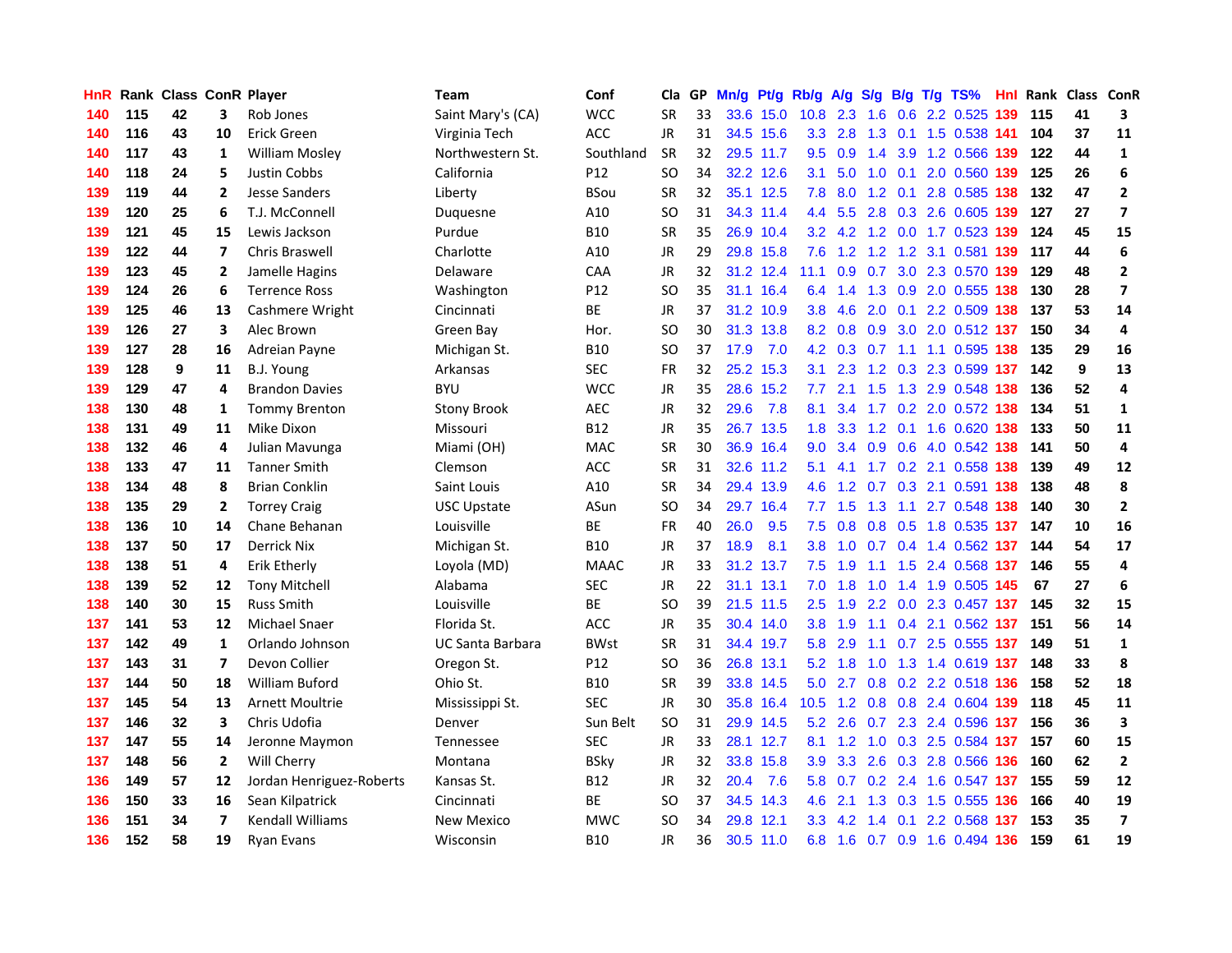| <b>HnR</b> |     | Rank Class ConR Player |    |                          | <b>Team</b>                | Conf            | Cla       |    | GP Mn/g Pt/g Rb/g |           |                  | A/g     |     |                | S/g B/g T/g TS%               | Hnl  |       | Rank Class | ConR       |
|------------|-----|------------------------|----|--------------------------|----------------------------|-----------------|-----------|----|-------------------|-----------|------------------|---------|-----|----------------|-------------------------------|------|-------|------------|------------|
| 136        | 153 | 35                     | 20 | Victor Oladipo           | Indiana                    | <b>B10</b>      | SO.       | 36 |                   | 26.7 10.8 | 5.3              | 2.0     | 1.4 | 0.6            | 2.1 0.540                     | 136  | 163   | 38         | 20         |
| 136        | 154 | 51                     | 8  | Devoe Joseph             | Oregon                     | P <sub>12</sub> | <b>SR</b> | 28 |                   | 35.3 16.7 | 3.8              | 3.3     | 1.4 | 0.1            | 1.9 0.592 139                 |      | 116   | 42         | 5          |
| 136        | 155 | 36                     | 3  | <b>Frank Massenat</b>    | Drexel                     | <b>CAA</b>      | SO.       | 36 |                   | 35.8 13.7 | 3.1              | 4.8     | 0.9 | 0.4            | 2.1 0.566 135                 |      | 169   | 41         | 3          |
| 136        | 156 | 52                     | 17 | Darius Johnson-Odom      | Marquette                  | ВE              | <b>SR</b> | 34 |                   | 32.9 18.3 | 3.5              | 2.7     |     | $0.9\quad 0.1$ | 2.4 0.564 136                 |      | 161   | 53         | 18         |
| 136        | 157 | 37                     | 8  | Jake Odum                | Indiana St.                | <b>MVC</b>      | <b>SO</b> | 33 |                   | 30.9 10.8 | 5.9              | 4.8     |     |                | 1.8 0.3 3.0 0.527 136         |      | 165   | 39         | 8          |
| 136        | 158 | 59                     | 4  | Julius Mays              | Wright St.                 | Hor.            | <b>JR</b> | 30 |                   | 33.4 14.1 | 2.8              | 2.5     |     |                | 1.4 0.1 2.1 0.574 138         |      | 131   | 49         | 3          |
| 136        | 159 | 60                     | 4  | Keith Rendelman          | NC-Wilmington              | <b>CAA</b>      | JR        | 31 |                   | 33.0 15.3 | 10.0             | 1.2     | 1.3 |                | 1.1 2.1 0.548 135             |      | 170   | 63         | 4          |
| 136        | 160 | 11                     | 5  | <b>Kevin Pangos</b>      | Gonzaga                    | <b>WCC</b>      | FR        | 33 |                   | 31.6 13.6 | 2.7              | 3.4     |     |                | 1.2 0.1 1.8 0.600 136         |      | 164   | 11         | 5          |
| 136        | 161 | 61                     | 3  | <b>Terell Parks</b>      | Western Illinois           | Summit          | <b>JR</b> | 33 |                   | 30.2 11.9 | 9.1              | 1.5     | 1.2 |                | 1.4 1.6 0.609 134             |      | 178   | 65         | 3          |
| 136        | 162 | 38                     | 13 | C.J. Leslie              | <b>NC State</b>            | <b>ACC</b>      | <b>SO</b> | 34 |                   | 29.0 14.7 | 7.3              | 1.1     | 1.1 | 1.6            | 2.3 0.543 137                 |      | 143   | 31         | 13         |
| 136        | 163 | 39                     | 3  | Eric Ferguson            | Georgia Southern           | Southern        | <b>SO</b> | 30 |                   | 28.2 15.4 | 7.2              | 0.8     | 1.5 | 1.1            | 2.0 0.585 136                 |      | 162   | 37         | 3          |
| 136        | 164 | 12                     | 5  | <b>Anton Gandy</b>       | Cleveland St.              | Hor.            | <b>FR</b> | 33 | 21.2              | 8.5       | 6.4              | 1.0     | 0.9 | 1.4            | 1.5 0.554                     | -134 | 182   | 12         | 6          |
| 136        | 165 | 40                     | 18 | Davante Gardner          | Marquette                  | <b>BE</b>       | <b>SO</b> | 27 | 19.1              | 9.5       | 5.2              | 0.7     | 0.8 |                | 0.2 1.2 0.610 139             |      | 119   | 24         | 13         |
| 135        | 166 | 62                     | 4  | Shane Gibson             | Sacred Heart               | <b>NEC</b>      | <b>JR</b> | 32 | 33.8              | 22.0      | 4.7              | 2.2     | 1.5 | 0.3            | 3.2 0.628 134                 |      | 177   | 64         | 4          |
| 135        | 167 | 41                     | 15 | Patric Young             | Florida                    | <b>SEC</b>      | <b>SO</b> | 37 |                   | 26.5 10.2 | 6.4              | 1.1     | 0.5 | 0.8            | 1.5 0.615 135                 |      | 171   | 42         | 16         |
| 135        | 168 | 53                     | 19 | Jason Clark              | Georgetown                 | <b>BE</b>       | <b>SR</b> | 33 |                   | 32.6 14.0 | 4.1              | 1.8     | 1.6 |                | 0.3 2.3 0.580 135             |      | 172   | 56         | 20         |
| 135        | 169 | 63                     | 16 | Murphy Holloway          | Mississippi                | <b>SEC</b>      | JR        | 31 |                   | 31.8 11.2 | 9.0              | 1.4     |     |                | 1.6 0.6 1.7 0.510 137         |      | 154   | 58         | ${\bf 14}$ |
| 135        | 170 | 42                     | 20 | Jeremy Lamb              | Connecticut                | <b>BE</b>       | SO.       | 34 |                   | 37.2 17.7 |                  | 4.9 1.7 |     |                | 1.2 0.6 2.0 0.586 135         |      | - 173 | 43         | 21         |
| 135        | 171 | 54                     | 14 | Miles Plumlee            | <b>Duke</b>                | ACC             | <b>SR</b> | 34 | 20.5              | 6.6       | 7.1              | 0.5     |     |                | 0.5 0.9 1.2 0.614 135         |      | 174   | 57         | 15         |
| 135        | 172 | 64                     | 21 | Jordan Hulls             | Indiana                    | <b>B10</b>      | JR        | 36 |                   | 30.1 11.7 | $2.5^{\circ}$    | 3.3     |     |                | 1.1 0.1 2.1 0.659 134         |      | 179   | 66         | 21         |
| 135        | 173 | 55                     | 3  | <b>Charles Hinkle</b>    | American                   | Pat.            | <b>SR</b> | 32 |                   | 34.3 18.4 | 5.4              | 1.8     |     |                | 0.9 0.4 2.1 0.564 134         |      | 176   | 59         | 4          |
| 135        | 174 | 56                     | 13 | <b>Keiton Page</b>       | Oklahoma St.               | <b>B12</b>      | <b>SR</b> | 32 |                   | 35.6 17.1 | 1.8              | 2.2     | 1.5 |                | 0.0 1.6 0.590 135             |      | 175   | 58         | 13         |
| 135        | 175 | 57                     | 5  | Robert Nwankwo           | Towson                     | CAA             | <b>SR</b> | 32 |                   | 33.0 12.5 | 10.1             | 0.5     | 1.1 |                | 2.4 2.1 0.458 134             |      | 181   | 61         | 5          |
| 135        | 176 | 43                     | 15 | <b>Harrison Barnes</b>   | North Carolina             | ACC             | SO.       | 38 |                   | 29.2 17.1 | 5.2              | 1.1     | 1.1 |                | 0.3 1.9 0.524 134             |      | 198   | 48         | 16         |
| 135        | 177 | 65                     | 9  | <b>Kevin Dillard</b>     | Dayton                     | A10             | <b>JR</b> | 33 |                   | 32.7 13.3 | 2.7              | 6.0     |     |                | 1.4 0.4 2.8 0.528 134         |      | 186   | 70         | 10         |
| 135        | 178 | 13                     | 17 | Kentavious Caldwell-Pope | Georgia                    | <b>SEC</b>      | <b>FR</b> | 32 |                   | 32.1 13.2 | 5.2              | 1.2     | 1.8 |                | 0.3 1.1 0.497 134             |      | 199   | 13         | 18         |
| 135        | 179 | 58                     | 3  | Kelvin Martin            | <b>Charleston Southern</b> | <b>BSou</b>     | <b>SR</b> | 31 |                   | 32.8 15.4 | 9.1              | 1.7     | 2.1 | 1.6            | 2.3 0.594 134                 |      | 180   | 60         | 3          |
| 134        | 180 | 66                     | 4  | <b>Kyle Casey</b>        | Harvard                    | Ivy             | JR        | 31 |                   | 24.4 11.4 | 5.5 <sub>1</sub> | 0.8     | 0.8 |                | 1.1 1.8 0.583 134             |      | 184   | 68         | 4          |
| 134        | 181 | 67                     | 10 | Cody Ellis               | Saint Louis                | A10             | JR        | 34 |                   | 21.2 10.1 | $3.4^{\circ}$    | 0.7     |     |                | 0.4 0.4 0.9 0.573 134         |      | 183   | 67         | 9          |
| 134        | 182 | 44                     | 21 | Lamar Patterson          | Pittsburgh                 | ВE              | SO.       | 37 | 28.5              | 9.6       | 5.3              | 3.6     |     |                | 1.0 0.3 1.7 0.547 134         |      | 192   | 46         | 24         |
| 134        | 183 | 45                     | 22 | Shabazz Napier           | Connecticut                | BE              | SO.       | 34 |                   | 35.0 13.0 | 3.5              | 5.8     |     |                | 1.6 0.3 2.8 0.520 134         |      | 189   | 45         | 23         |
| 134        | 184 | 68                     | 23 | <b>Brandon Triche</b>    | Syracuse                   | <b>BE</b>       | <b>JR</b> | 37 | 22.5              | 9.4       | 2.5              | 2.6     | 1.0 |                | 0.1 1.4 0.529 134             |      | 187   | 71         | 22         |
| 134        | 185 | 59                     | 18 | <b>Erving Walker</b>     | Florida                    | <b>SEC</b>      | <b>SR</b> | 37 |                   | 31.3 12.1 | 2.9              | 4.6     | 1.0 |                | 0.0 2.1 0.548 134             |      | 196   | 65         | 17         |
| 134        | 186 | 60                     | 4  | Alex Young               | <b>IUPUI</b>               | Summit          | <b>SR</b> | 32 |                   | 32.8 20.4 | 5.9              | 2.2     | 1.6 | 1.0            | 2.4 0.534 134                 |      | 194   | 63         | 4          |
| 134        | 187 | 61                     | 9  | Kyle Weems               | Missouri St.               | <b>MVC</b>      | <b>SR</b> | 32 |                   | 31.4 15.6 | 7.2              | 1.4     | 0.6 | 0.6            | 1.9 0.512 133                 |      | 202   | 68         | 9          |
| 134        | 188 | 62                     | 24 | Kris Joseph              | Syracuse                   | BE              | <b>SR</b> | 37 |                   | 32.2 13.4 | 4.7              | 1.5     | 1.4 | 0.6            | 1.5 0.529                     | -134 | 195   | 64         | 26         |
| 134        | 189 | 63                     | 19 | Dee Bost                 | Mississippi St.            | <b>SEC</b>      | <b>SR</b> | 33 | 36.3              | 15.8      | 3.3 <sub>2</sub> | 5.5     | 2.0 | 0.2            | 3.0 0.532                     | 133  | 210   | 72         | 20         |
| 134        | 190 | 64                     | 3  | <b>Scott Saunders</b>    | <b>Belmont</b>             | ASun            | <b>SR</b> | 35 |                   | 17.1 10.2 |                  |         |     |                | 5.0 0.4 0.4 0.7 1.1 0.600 133 |      | 201   | 67         | 3          |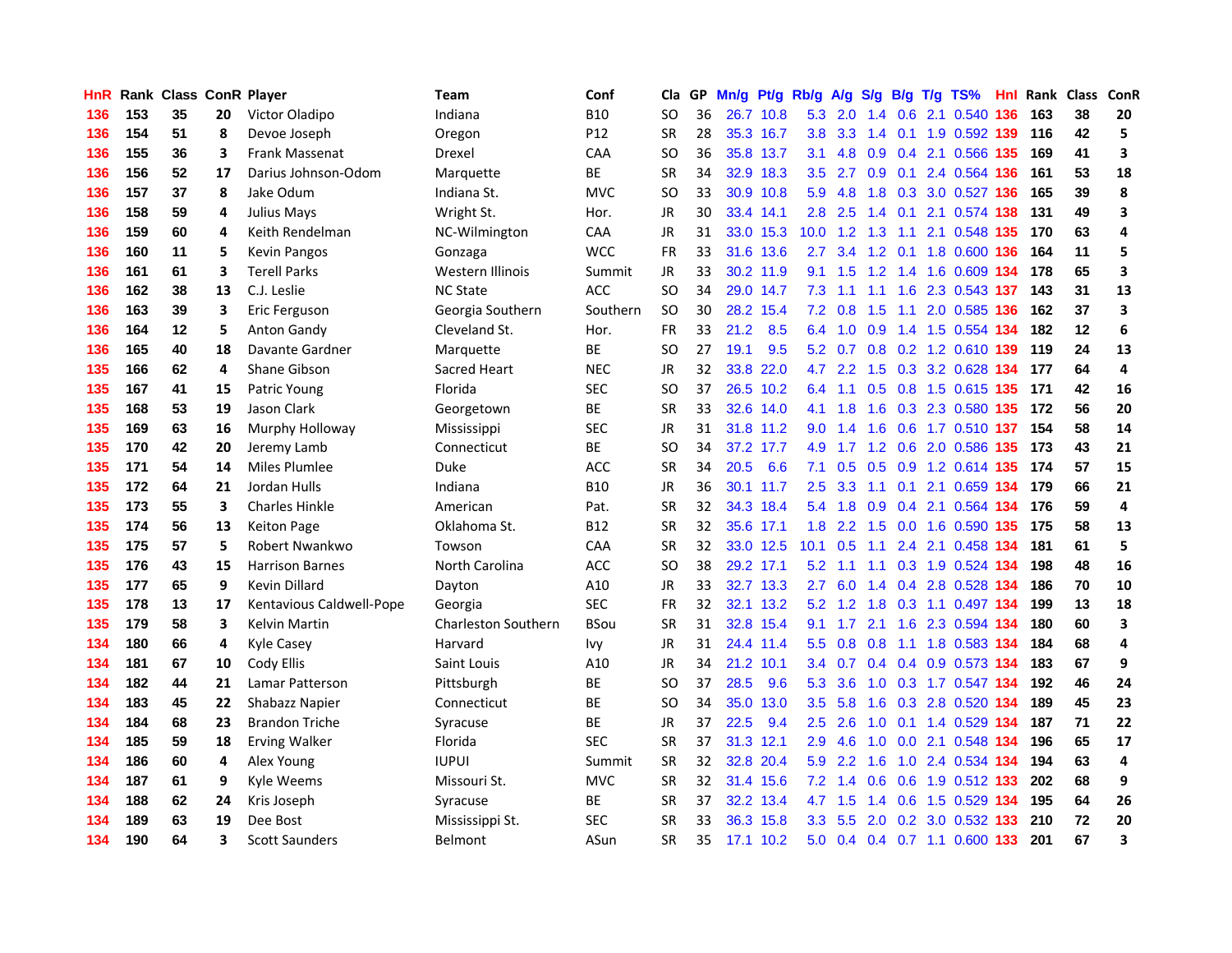| HnR |     | Rank Class ConR Player |                          |                            | Team                | Conf        | Cla           |    | GP Mn/g Pt/g Rb/g A/g |           |                  |               |                                  |     | S/g B/g T/g TS%               | Hnl  |      | Rank Class ConR |                          |
|-----|-----|------------------------|--------------------------|----------------------------|---------------------|-------------|---------------|----|-----------------------|-----------|------------------|---------------|----------------------------------|-----|-------------------------------|------|------|-----------------|--------------------------|
| 134 | 191 | 65                     | 5                        | Steven Idlet               | Tulsa               | <b>CUSA</b> | <b>SR</b>     | 31 |                       | 24.3 10.6 | 5.3              | 1.3           | 0.5                              | 1.0 | 1.6 0.589                     | 133  | 203  | 69              | 6                        |
| 134 | 192 | 46                     | 25                       | Fab Melo                   | Syracuse            | <b>BE</b>   | <sub>SO</sub> | 30 | 25.4                  | 7.8       | 5.8              | 0.7           | 0.5                              | 2.9 | 1.4 0.576 134                 |      | 193  | 47              | 25                       |
| 133 | 193 | 69                     | 6                        | <b>Dennis Tinnon</b>       | Marshall            | <b>CUSA</b> | <b>JR</b>     | 35 |                       | 29.3 10.2 | 10.0             | 0.9           | 0.7                              | 0.3 | 1.3 0.584 133                 |      | 207  | 75              | $\overline{\phantom{a}}$ |
| 133 | 194 | 47                     | 14                       | <b>Phil Pressey</b>        | Missouri            | <b>B12</b>  | <b>SO</b>     | 35 |                       | 32.1 10.3 |                  |               | $3.3\quad 6.4\quad 2.1\quad 0.1$ |     | 2.4 0.549 133                 |      | 205  | 49              | 17                       |
| 133 | 195 | 14                     | 20                       | Michael Kidd-Gilchrist     | Kentucky            | <b>SEC</b>  | FR            | 40 |                       | 31.1 11.9 |                  | $7.4$ 1.9     |                                  |     | 1.0 0.9 2.2 0.564 133         |      | 206  | 14              | 19                       |
| 133 | 196 | 48                     | 15                       | Perry Jones                | Baylor              | <b>B12</b>  | <b>SO</b>     | 33 |                       | 30.7 13.5 | 7.6              |               |                                  |     | 1.3 0.8 0.6 1.7 0.536 134     |      | 188  | 44              | 14                       |
| 133 | 197 | 49                     | 7                        | John Bohannon              | <b>UTEP</b>         | <b>CUSA</b> | <b>SO</b>     | 31 |                       | 26.5 11.5 | 7.3              | $1.7^{\circ}$ | 0.6                              |     | 1.0 2.5 0.612 132             |      | 212  | 50              | 8                        |
| 133 | 198 | 50                     | 9                        | Allen Crabbe               | California          | P12         | SO            | 34 |                       | 34.1 15.2 | 5.7              | 2.1           |                                  |     | 0.5 0.6 1.6 0.561 132         |      | 213  | 51              | 10                       |
| 133 | 199 | 51                     | 21                       | <b>Trae Golden</b>         | <b>Tennessee</b>    | <b>SEC</b>  | <sub>SO</sub> | 34 |                       | 32.0 13.6 | 3.0 <sub>2</sub> | 4.5           | 0.8                              | 0.1 | 2.9 0.578 132                 |      | 221  | 54              | 23                       |
| 133 | 200 | 66                     | 6                        | Samme Givens               | Drexel              | CAA         | <b>SR</b>     | 36 |                       | 30.3 11.6 | 7.9              | 1.8           | 0.5                              |     | 1.0 2.1 0.563 132             |      | 216  | 74              | $\overline{\mathbf{z}}$  |
| 133 | 201 | 70                     | 26                       | Dane Miller                | Rutgers             | BE          | <b>JR</b>     | 32 | 28.8                  | 7.9       | 6.6              | 2.2           | 1.3                              | 1.6 | 2.0 0.556 132                 |      | -214 | 76              | 27                       |
| 133 | 202 | 67                     | 6                        | <b>Robert Sacre</b>        | Gonzaga             | <b>WCC</b>  | <b>SR</b>     | 33 |                       | 26.3 11.6 |                  | 6.3 0.7       | 0.4                              |     | 1.4 1.8 0.586 133             |      | 211  | 73              | 6                        |
| 133 | 203 | 68                     | 10                       | Jorge Gutierrez            | California          | P12         | <b>SR</b>     | 33 |                       | 32.2 13.0 | 5.3              | 4.1           | 1.2                              | 0.1 | 2.4 0.517 133                 |      | 209  | 71              | 9                        |
| 133 | 204 | 69                     | 16                       | Jamar Samuels              | Kansas St.          | <b>B12</b>  | <b>SR</b>     | 30 |                       | 26.5 10.0 | 6.6              | 1.4           | 0.9                              |     | 0.7 1.8 0.540 134             |      | 190  | 62              | 15                       |
| 133 | 205 | 52                     | 22                       | Lenzelle Smith Jr.         | Ohio St.            | <b>B10</b>  | SO            | 39 | 25.4                  | 6.8       | 4.6              | 2.0           | 0.9                              |     | 0.1 1.2 0.570 132             |      | 218  | 53              | 22                       |
| 133 | 206 | 70                     | 5                        | Reggie Willhite            | Yale                | Ivy         | <b>SR</b>     | 29 |                       | 31.9 12.1 | 6.1              | 3.9           | $2.2^{\circ}$                    |     | 0.7 2.9 0.529 132             |      | -225 | 77              | 6                        |
| 133 | 207 | 71                     | $\overline{\phantom{a}}$ | Kent Bazemore              | <b>Old Dominion</b> | <b>CAA</b>  | <b>SR</b>     | 35 |                       | 31.5 15.4 | 6.1              | 3.1           |                                  |     | 2.1 0.3 3.2 0.491 133         |      | 208  | 70              | 6                        |
| 132 | 208 | 71                     | 23                       | <b>Brandon Paul</b>        | Illinois            | <b>B10</b>  | JR            | 32 |                       | 33.4 14.7 | 4.7              | 2.9           |                                  |     | 1.4 0.8 3.4 0.514 132 219     |      |      | 77              | 23                       |
| 132 | 209 | 15                     | 22                       | Marquis Teague             | Kentucky            | <b>SEC</b>  | <b>FR</b>     | 40 |                       | 32.6 10.0 | 2.5              | 4.8           |                                  |     | 0.9 0.3 2.7 0.487 132 215     |      |      | 15              | 21                       |
| 132 | 210 | 72                     | $\mathbf{2}$             | Gerardo Suero              | Albany (NY)         | <b>AEC</b>  | JR            | 32 |                       | 31.7 21.5 | 5.8              | 3.1           |                                  |     | 1.3 0.3 4.2 0.563 134         |      | 185  | 69              | $\mathbf{2}$             |
| 132 | 211 | 53                     | 24                       | Keith Appling              | Michigan St.        | <b>B10</b>  | <b>SO</b>     | 37 |                       | 30.8 11.4 | 2.9              | 3.9           |                                  |     | 1.2 0.4 2.3 0.536 132         |      | 223  | 55              | 24                       |
| 132 | 212 | 72                     | 11                       | <b>Earl Pettis</b>         | La Salle            | A10         | <b>SR</b>     | 34 |                       | 31.3 15.4 | 4.0              | 2.2           |                                  |     | 1.9 0.4 1.6 0.555 132         |      | -224 | 76              | 11                       |
| 132 | 213 | 73                     | 7                        | Angelo Caloiaro            | San Francisco       | <b>WCC</b>  | <b>SR</b>     | 34 |                       | 30.8 14.2 | 6.0              | 2.4           | 1.6                              |     | 0.2 1.7 0.629 131             |      | 238  | 81              | $\overline{\mathbf{z}}$  |
| 132 | 214 | 54                     | 23                       | Doron Lamb                 | Kentucky            | <b>SEC</b>  | <b>SO</b>     | 40 |                       | 31.2 13.7 | 2.7              | 1.5           | 0.5                              | 0.1 | 1.1 0.619 132                 |      | -217 | 52              | 22                       |
| 132 | 215 | 74                     | 6                        | Keith Wright               | Harvard             | Ivy         | <b>SR</b>     | 31 |                       | 28.1 10.6 | 8.1              | 0.6           | 0.5                              |     | 1.4 2.0 0.597 132             |      | 220  | 75              | 5                        |
| 132 | 216 | 75                     | $\mathbf{2}$             | Larry Anderson             | Long Beach St.      | <b>BWst</b> | <b>SR</b>     | 31 |                       | 34.1 13.7 | 4.9              | 3.0           | 1.8                              | 0.3 | 2.1 0.601 133                 |      | 200  | 66              | $\mathbf{2}$             |
| 132 | 217 | 55                     | 8                        | Anthony Ireland            | Loyola Marymount    | <b>WCC</b>  | <b>SO</b>     | 34 |                       | 36.5 16.1 | 3.9              | 4.9           | 1.7                              | 0.0 | 3.1 0.539 129                 |      | 275  | 67              | 9                        |
| 132 | 218 | 73                     | 27                       | <b>Toarlyn Fitzpatrick</b> | South Florida       | <b>BE</b>   | <b>JR</b>     | 35 | 25.5                  | 8.0       | 6.4              | 0.9           | 0.7                              |     | 1.0 1.4 0.549 131             |      | 229  | 80              | 29                       |
| 132 | 219 | 74                     | 4                        | Mike Groselle              | Citadel             | Southern    | <b>JR</b>     | 30 |                       | 35.3 16.7 | 9.6              | 1.8           | 1.4                              |     | 0.6 2.2 0.608 131             |      | 234  | 81              | 4                        |
| 132 | 220 | 56                     | 10                       | Rayvonte Rice              | <b>Drake</b>        | <b>MVC</b>  | <b>SO</b>     | 33 |                       | 33.4 16.8 | 5.8              | 1.6           | 1.9                              |     | 0.8 2.5 0.513 131             |      | 232  | 57              | 10                       |
| 132 | 221 | 16                     | 11                       | <b>Tony Wroten</b>         | Washington          | P12         | <b>FR</b>     | 35 |                       | 30.3 16.0 | 5.0              | 3.7           | 1.9                              |     | 0.4 3.8 0.483 131             |      | 237  | 17              | 12                       |
| 132 | 222 | 76                     | 8                        | Eric Buckner               | Georgia St.         | CAA         | <b>SR</b>     | 34 |                       | 30.7 10.8 |                  |               | 7.1 0.4 0.6                      |     | 3.5 1.4 0.594 131             |      | 228  | 78              | 8                        |
| 132 | 223 | 57                     | 25                       | Evan Smotrycz              | Michigan            | <b>B10</b>  | SO            | 34 | 21.1                  | 7.7       | 4.9              | 0.9           |                                  |     | 0.8 0.3 1.4 0.614 131         |      | 233  | 58              | 25                       |
| 132 | 224 | 77                     | 24                       | Kenny Gabriel              | Auburn              | <b>SEC</b>  | <b>SR</b>     | 31 |                       | 31.5 12.2 | 7.3              | 1.0           | 1.1                              |     | 2.3 2.1 0.521 130             |      | 250  | 87              | 25                       |
| 132 | 225 | 75                     | 28                       | <b>Hollis Thompson</b>     | Georgetown          | BE          | JR            | 33 |                       | 31.1 12.8 | 5.5              | 1.5           |                                  |     | 0.7 0.5 1.7 0.565 131         |      | 235  | 82              | 30                       |
| 132 | 226 | 58                     | 3                        | Deonte Burton              | Nevada              | <b>WAC</b>  | <b>SO</b>     | 35 |                       | 32.9 14.8 | 2.6              | 4.2           | 1.1                              |     | $0.4$ 2.0 $0.551$             | -131 | 231  | 56              | 3                        |
| 131 | 227 | 78                     | 5                        | Michael Glover             | Iona                | <b>MAAC</b> | <b>SR</b>     | 33 | 33.6                  | 18.3      | 9.0              | 1.0           | 1.0                              |     | 1.2 2.7 0.640                 | 131  | 239  | 82              | 5                        |
| 131 | 228 | 76                     | $\overline{2}$           | <b>Taylor Smith</b>        | Stephen F. Austin   | Southland   | <b>JR</b>     | 32 | 19.2                  | 9.2       |                  |               |                                  |     | 6.3 0.3 0.4 1.3 1.2 0.624 131 |      | 244  | 84              | $\overline{\mathbf{2}}$  |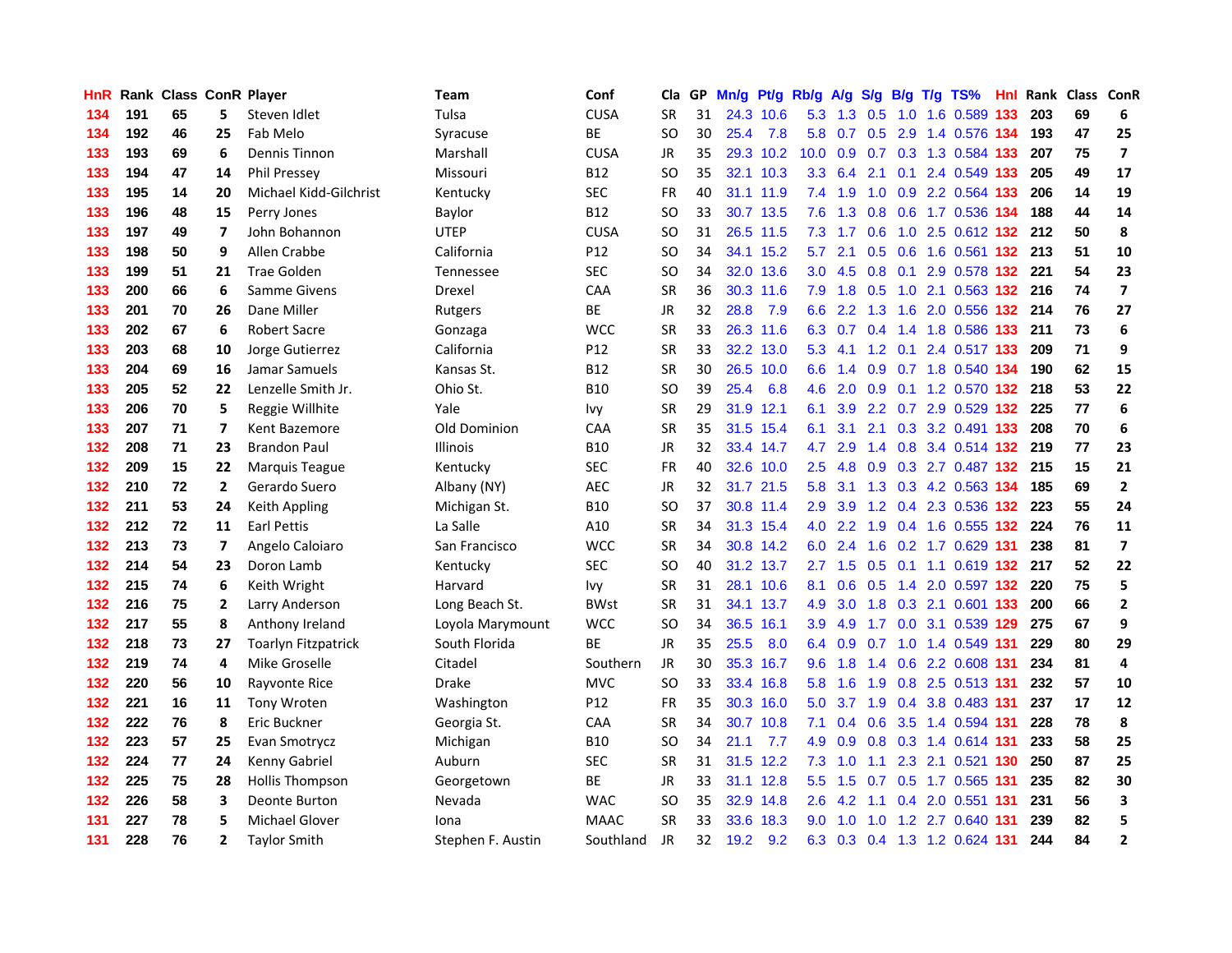| <b>HnR</b> |     | Rank Class ConR Player |    |                            | <b>Team</b>         | Conf            | Cla       |    | GP Mn/g Pt/g Rb/g |           |                  | A/g             |     |                | S/g B/g T/g TS%               | Hnl |     | Rank Class | ConR                    |
|------------|-----|------------------------|----|----------------------------|---------------------|-----------------|-----------|----|-------------------|-----------|------------------|-----------------|-----|----------------|-------------------------------|-----|-----|------------|-------------------------|
| 131        | 229 | 59                     | 12 | Aaron Bright               | Stanford            | P <sub>12</sub> | SO.       | 37 |                   | 28.4 11.7 | 1.6              | 3.6             | 0.6 | 0.0            | 2.3 0.583                     | 131 | 246 | 60         | 13                      |
| 131        | 230 | 79                     | 16 | Andre Young                | Clemson             | ACC             | <b>SR</b> | 31 |                   | 34.5 13.3 | 2.7              | 3.1             | 1.7 | 0.0            | 1.3 0.553 131                 |     | 243 | 84         | 19                      |
| 131        | 231 | 77                     | 11 | Jamar Gulley               | Missouri St.        | <b>MVC</b>      | JR        | 32 |                   | 25.0 10.4 | 5.8              | 1.3             | 1.1 | 0.1            | 1.3 0.552 130                 |     | 251 | 86         | 11                      |
| 131        | 232 | 78                     | 26 | <b>Christian Watford</b>   | Indiana             | <b>B10</b>      | JR        | 36 |                   | 28.4 12.6 |                  | $5.8$ 1.3       |     |                | 0.8 0.4 1.7 0.550 130         |     | 253 | 87         | 26                      |
| 131        | 233 | 80                     | 5  | Dominique Morrison         | <b>Oral Roberts</b> | Summit          | <b>SR</b> | 34 |                   | 36.5 19.8 |                  | $4.3 \quad 1.6$ |     |                | 0.8 0.4 1.7 0.607 131         |     | 248 | 86         | 5                       |
| 131        | 234 | 79                     | 29 | <b>Travon Woodall</b>      | Pittsburgh          | <b>BE</b>       | <b>JR</b> | 28 |                   | 31.0 11.7 | 3.1              | 6.1             |     |                | 0.9 0.1 3.2 0.573 137         |     | 152 | 57         | 17                      |
| 131        | 235 | 60                     | 9  | Juvonte Reddic             | VCU                 | <b>CAA</b>      | SO.       | 36 |                   | 27.3 10.3 | 6.6              | 0.5             |     |                | 1.3 1.2 1.6 0.534 131         |     | 241 | 59         | 9                       |
| 131        | 236 | 61                     | 8  | <b>Tarik Black</b>         | <b>Memphis</b>      | <b>CUSA</b>     | <b>SO</b> | 35 |                   | 25.6 10.7 | 4.9              | 0.2             | 0.6 |                | 1.5 1.3 0.665 130             |     | 263 | 66         | 10                      |
| 131        | 237 | 62                     | 4  | Daniel Coursey             | Mercer              | ASun            | <b>SO</b> | 38 | 19.6              | 8.2       | 4.2              | 0.4             |     |                | 0.3 2.3 1.3 0.618 130         |     | 252 | 61         | $\overline{\mathbf{4}}$ |
| 131        | 238 | 81                     | 27 | <b>Bo Spencer</b>          | Nebraska            | <b>B10</b>      | <b>SR</b> | 30 |                   | 32.5 15.4 | 2.6              | 3.3             |     | $1.3$ 0.1      | 3.0 0.542 130                 |     | 264 | 88         | 27                      |
| 131        | 239 | 63                     | 3  | Kareem Jamar               | Montana             | <b>BSky</b>     | <b>SO</b> | 32 |                   | 34.9 13.6 | 5.6              | 3.7             |     |                | 1.1 0.6 2.2 0.578 130         |     | 261 | 65         | 3                       |
| 131        | 240 | 80                     | 17 | <b>Durand Scott</b>        | Miami (FL)          | ACC             | <b>JR</b> | 30 |                   | 33.2 12.9 | 5.4              | 3.1             | 1.0 |                | 0.2 1.8 0.537 131             |     | 242 | 83         | 18                      |
| 131        | 241 | 82                     | 6  | D'Aundray Brown            | Cleveland St.       | Hor.            | <b>SR</b> | 26 |                   | 29.7 10.8 | 4.5              | 2.2             | 2.5 |                | $0.7$ 1.8 $0.522$             | 136 | 167 | 54         | 5                       |
| 130        | 242 | 64                     | 9  | Jordan Clarkson            | Tulsa               | <b>CUSA</b>     | <b>SO</b> | 31 |                   | 33.9 16.5 | 3.9              | 2.5             | 0.9 | 0.5            | 2.7 0.544 130                 |     | 256 | 63         | 9                       |
| 130        | 243 | 81                     | 17 | Elijah Johnson             | Kansas              | <b>B12</b>      | <b>JR</b> | 39 |                   | 32.2 10.2 | 3.2              | 3.5             | 1.4 | 0.1            | 1.8 0.541 130                 |     | 254 | 88         | 18                      |
| 130        | 244 | 82                     | 5  | Jamal Olasewere            | Long Island U.      | <b>NEC</b>      | <b>JR</b> | 34 |                   | 26.0 16.9 | 7.5              | 1.1             | 1.5 | 1.1            | 3.2 0.626 130                 |     | 259 | 90         | 6                       |
| 130        | 245 | 65                     | 10 | Neil Watson                | Southern Miss.      | <b>CUSA</b>     | <b>SO</b> | 34 |                   | 30.2 12.3 | 3.0 <sub>2</sub> | 4.4             | 1.1 | 0.1            | 2.1 0.522 129                 |     | 282 | 69         | 12                      |
| 130        | 246 | 83                     | 12 | Chris Johnson              | Dayton              | A10             | <b>SR</b> | 32 |                   | 29.7 12.4 |                  |                 |     |                | 6.4 1.3 0.7 0.6 1.6 0.619 131 |     | 247 | 85         | 12                      |
| 130        | 247 | 66                     | 30 | C.J. Fair                  | Syracuse            | ВE              | <b>SO</b> | 37 | 26.4              | 8.5       |                  | 5.4 0.9         |     |                | 1.1 0.5 0.8 0.522 130         |     | 257 | 64         | 32                      |
| 130        | 248 | 84                     | 31 | Chris Smith                | Louisville          | <b>BE</b>       | <b>SR</b> | 40 | 27.5              | 9.7       |                  | $3.6$ 1.9       |     |                | 0.9 0.0 1.1 0.547 130         |     | 267 | 89         | 33                      |
| 130        | 249 | 83                     | 9  | <b>Matthew Dellavedova</b> | Saint Mary's (CA)   | <b>WCC</b>      | JR        | 33 | 37.5              | 15.5      |                  | 3.3 6.4         |     |                | 0.8 0.1 2.9 0.592 130         |     | 260 | 91         | 8                       |
| 130        | 250 | 84                     | 18 | Kevin Young                | Kansas              | <b>B12</b>      | JR        | 38 | 11.3              | 3.4       | 3.0 <sub>2</sub> | 0.6             |     |                | 0.5 0.4 0.8 0.526 130         |     | 258 | 89         | 19                      |
| 130        | 251 | 17                     | 13 | Chasson Randle             | Stanford            | P12             | FR        | 37 | 30.5              | 13.8      | 3.2              | 2.1             | 1.1 | 0.1            | 2.2 0.577 130                 |     | 266 | 19         | 15                      |
| 130        | 252 | 85                     | 25 | <b>Brad Tinsley</b>        | Vanderbilt          | <b>SEC</b>      | <b>SR</b> | 36 | 27.5              | 9.0       | 2.6              | 4.1             | 0.6 | 0.1            | 2.0 0.606 129                 |     | 269 | 90         | 26                      |
| 130        | 253 | 85                     | 4  | Marcos Knight              | Middle Tennessee    | Sun Belt        | JR        | 34 |                   | 27.6 11.8 | 5.2              | 2.8             |     |                | 1.3 0.4 2.1 0.527 130         |     | 262 | 92         | 6                       |
| 130        | 254 | 86                     | 7  | Andrew Smith               | Butler              | Hor.            | <b>JR</b> | 37 |                   | 26.4 10.9 | 5.2              | 0.6             |     |                | 0.8 0.7 1.4 0.577 129         |     | 268 | 94         | 8                       |
| 130        | 255 | 87                     | 6  | Julian Boyd                | Long Island U.      | <b>NEC</b>      | JR        | 33 |                   | 27.1 17.4 | 9.3              | 0.8             |     |                | 0.5 0.6 2.1 0.616 131         |     | 245 | 85         | 5                       |
| 130        | 256 | 88                     | 8  | Jamal Fenton               | <b>New Mexico</b>   | <b>MWC</b>      | JR        | 35 | 16.7              | 6.5       | 1.3 <sub>1</sub> | 2.4             | 1.1 |                | 0.0 1.2 0.585 130             |     | 265 | 93         | 8                       |
| 130        | 257 | 86                     | 11 | Darnell Dodson             | Southern Miss.      | <b>CUSA</b>     | <b>SR</b> | 24 |                   | 18.9 11.2 | 4.9              | 0.3             | 0.9 | 0.6            | 0.9 0.555 139                 |     | 121 | 43         | 5                       |
| 130        | 258 | 87                     | 12 | Toure' Murry               | Wichita St.         | <b>MVC</b>      | <b>SR</b> | 33 |                   | 29.3 12.2 | 4.7              | 3.3             |     |                | 1.3 0.3 2.2 0.503 129         |     | 270 | 91         | 12                      |
| 130        | 259 | 18                     | 32 | <b>Anthony Collins</b>     | South Florida       | <b>BE</b>       | <b>FR</b> | 31 | 32.7              | 9.0       | 2.0 <sub>2</sub> | 5.2             | 1.6 |                | 0.3 3.4 0.582 132 227         |     |     | 16         | 28                      |
| 130        | 260 | 89                     | 14 | E.J. Singler               | Oregon              | P <sub>12</sub> | JR        | 34 |                   | 30.8 13.6 |                  |                 |     |                | 5.6 2.2 0.6 0.4 1.9 0.601 128 |     | 303 | 108        | 19                      |
| 130        | 261 | 90                     | 12 | <b>Miguel Paul</b>         | East Carolina       | <b>CUSA</b>     | JR        | 31 |                   | 31.5 15.2 | 2.0              | 5.9             |     |                | 1.3 0.1 2.8 0.544 129         |     | 273 | 95         | 11                      |
| 130        | 262 | 19                     | 33 | Andre Drummond             | Connecticut         | ВE              | <b>FR</b> | 34 |                   | 28.4 10.0 | 7.6              | 0.4             | 0.8 |                | 2.7 1.5 0.506 129             |     | 271 | 20         | 34                      |
| 129        | 263 | 88                     | 34 | <b>Yancy Gates</b>         | Cincinnati          | BE              | <b>SR</b> | 31 |                   | 32.0 12.2 | 8.9              | 0.7             |     | $0.7\quad 0.9$ | 1.1 0.495 131                 |     | 240 | 83         | 31                      |
| 129        | 264 | 67                     | 13 | <b>Chris Crawford</b>      | <b>Memphis</b>      | <b>CUSA</b>     | <b>SO</b> | 35 | 28.5              | 9.1       | 3.1              | 3.9             | 1.8 | 0.8            | 2.0 0.541 128                 |     | 292 | 72         | 14                      |
| 129        | 265 | 68                     | 13 | Langston Galloway          | Saint Joseph's      | A10             | SO.       | 34 | 35.7              | 15.5      | 4.5              | 2.2             | 1.0 | 0.6            | 1.2 0.628                     | 129 | 277 | 68         | 13                      |
| 129        | 266 | 89                     | 26 | Festus Ezeli               | Vanderbilt          | <b>SEC</b>      | <b>SR</b> | 26 |                   | 23.2 10.1 | 5.9              |                 |     |                | 0.3 0.4 2.0 2.2 0.559 131     |     | 230 | 79         | 24                      |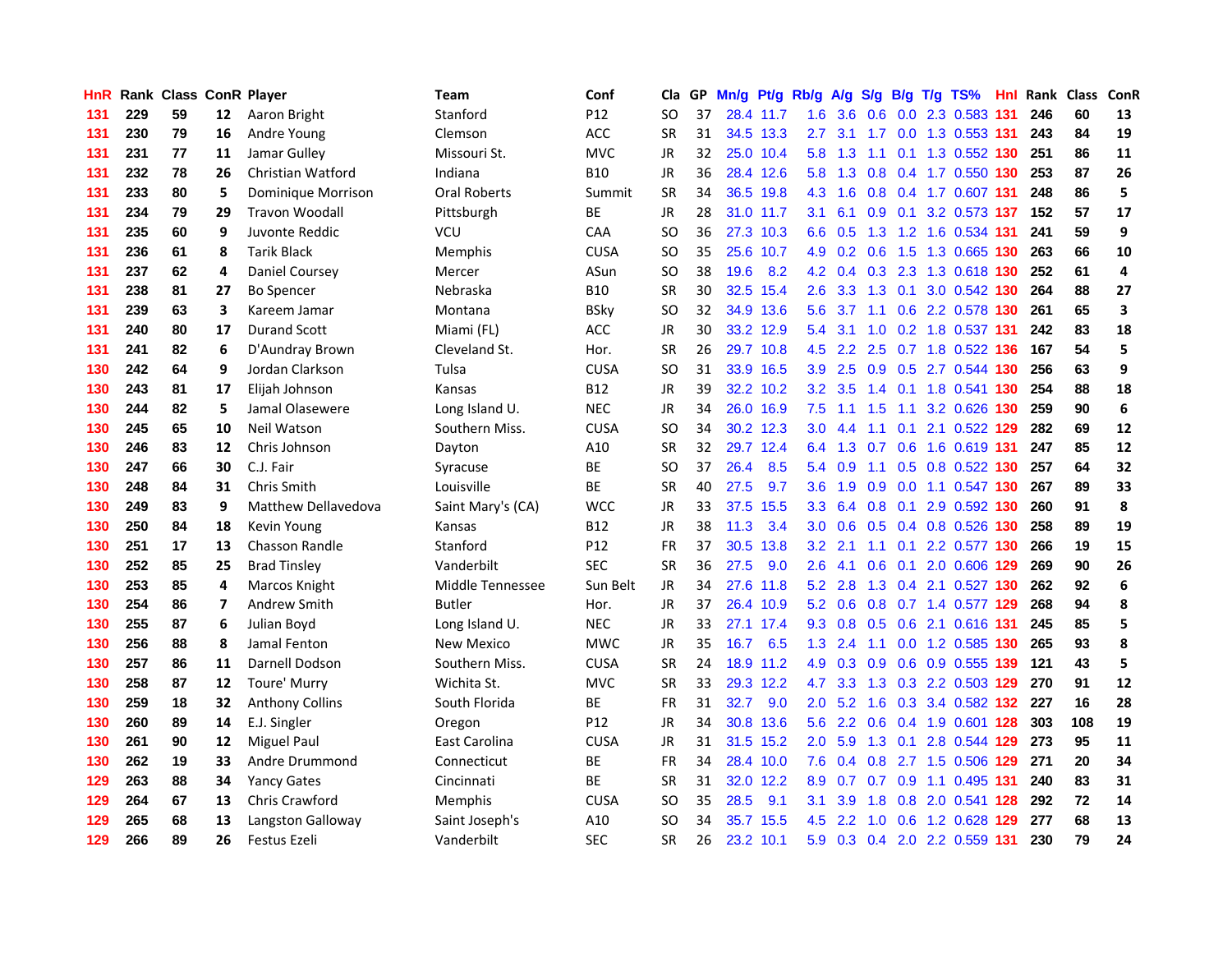| HnR |     | <b>Rank Class ConR Player</b> |    |                         | Team                 | Conf        | Cla           |    | GP Mn/g | Pt/g      | Rb/g             | <b>A/g</b>  |               |     | S/g B/g T/g TS%               | Hnl |     | Rank Class | ConR                    |
|-----|-----|-------------------------------|----|-------------------------|----------------------|-------------|---------------|----|---------|-----------|------------------|-------------|---------------|-----|-------------------------------|-----|-----|------------|-------------------------|
| 129 | 267 | 90                            | 27 | Darius Miller           | Kentucky             | <b>SEC</b>  | <b>SR</b>     | 40 | 26.1    | 9.9       | 2.8              | 2.1         | 0.8           | 0.3 | 1.5 0.590                     | 129 | 272 | 92         | 27                      |
| 129 | 268 | 20                            | 14 | Jerrell Wright          | La Salle             | A10         | <b>FR</b>     | 34 | 19.8    | 9.8       | 5.6              | 0.8         | 0.9           | 1.1 | 1.7 0.582 129                 |     | 284 | 22         | 14                      |
| 129 | 269 | 91                            | 19 | <b>Travis Releford</b>  | Kansas               | <b>B12</b>  | JR            | 39 | 30.9    | 8.5       | 4.2              | 1.8         |               |     | 1.2 0.2 0.9 0.570 129         |     | 274 | 96         | 20                      |
| 129 | 270 | 92                            | 28 | Erik Murphy             | Florida              | <b>SEC</b>  | <b>JR</b>     | 34 | 25.9    | 10.5      |                  | 4.5 0.9     | 0.5           |     | 1.1 1.3 0.611 129             |     | 281 | 99         | 28                      |
| 129 | 271 | 69                            | 15 | <b>Travis Wear</b>      | <b>UCLA</b>          | P12         | SO            | 30 |         | 26.2 11.5 | 5.9              |             |               |     | 0.4 0.7 1.2 1.1 0.575 130     |     | 255 | 62         | 14                      |
| 129 | 272 | 21                            | 18 | <b>Quinn Cook</b>       | <b>Duke</b>          | <b>ACC</b>  | <b>FR</b>     | 33 | 11.7    | 4.4       | 1.0 <sub>1</sub> | 1.9         |               |     | 0.4 0.1 0.5 0.520 129         |     | 279 | 21         | 20                      |
| 129 | 273 | 70                            | 6  | <b>Taylor Braun</b>     | North Dakota St.     | Summit      | <b>SO</b>     | 31 |         | 30.3 15.4 | 6.6              | 2.5         |               |     | 1.3 0.1 2.5 0.620 128         |     | 291 | 71         | $\overline{\mathbf{z}}$ |
| 129 | 274 | 93                            | 6  | O.D. Anosike            | Siena                | <b>MAAC</b> | <b>JR</b>     | 31 |         | 36.8 15.0 | 12.5             | 1.1         | 1.1           | 1.0 | 2.4 0.532 128                 |     | 297 | 104        | 6                       |
| 129 | 275 | 91                            | 10 | <b>Michael Morrison</b> | George Mason         | CAA         | <b>SR</b>     | 33 | 26.8    | 9.8       | 6.6              | 1.4         | 0.5           | 1.9 | 1.4 0.582 128                 |     | 295 | 98         | 10                      |
| 129 | 276 | 94                            | 5  | Zeke Marshall           | Akron                | <b>MAC</b>  | <b>JR</b>     | 34 |         | 26.1 10.4 | 5.4              | 0.8         | 0.4           | 2.8 | 1.6 0.584 128                 |     | 299 | 106        | $\boldsymbol{6}$        |
| 129 | 277 | 95                            | 13 | Jake Koch               | Northern Iowa        | <b>MVC</b>  | JR            | 33 | 28.1    | 8.5       | 5.4              | 2.7         | 1.0           | 1.1 | 1.8 0.528 129                 |     | 276 | 97         | 13                      |
| 129 | 278 | 96                            | 14 | Gregory Echenique       | Creighton            | <b>MVC</b>  | <b>JR</b>     | 35 | 23.9    | 9.7       | 7.3              | 0.6         | 0.4           | 1.6 | 1.5 0.621                     | 129 | 283 | 100        | 14                      |
| 129 | 279 | 92                            | 35 | Kyle Kuric              | Louisville           | <b>BE</b>   | SR            | 38 | 36.0    | 12.6      | 4.2              | 1.2         | $1.2^{\circ}$ | 0.5 | 1.0 0.548                     | 128 | 290 | 96         | 35                      |
| 129 | 280 | 71                            | 16 | Joshua Smith            | <b>UCLA</b>          | P12         | SO            | 32 | 17.2    | 9.9       | 4.9              | 0.4         | 0.6           |     | 0.7 1.9 0.578 128             |     | 287 | 70         | 17                      |
| 129 | 281 | 72                            | 19 | Kenny Kadji             | Miami (FL)           | ACC         | <sub>SO</sub> | 32 |         | 27.4 11.7 | 5.3              | 0.7         | 0.6           | 1.6 | 1.6 0.556 127                 |     | 310 | 77         | 21                      |
| 129 | 282 | 93                            | 7  | Ceola Clark             | Western Illinois     | Summit      | <b>SR</b>     | 32 |         | 37.4 13.3 | 3.6 <sup>°</sup> | 4.7         | 1.6           |     | 0.1 1.7 0.609 129             |     | 285 | 94         | 6                       |
| 128 | 283 | 97                            | 20 | Ray Turner              | Texas A&M            | <b>B12</b>  | JR            | 32 | 21.6    | 9.1       |                  |             |               |     | 5.5 0.3 0.4 0.4 1.5 0.579 126 |     | 338 | 118        | 26                      |
| 128 | 284 | 73                            | 8  | Ray McCallum            | Detroit              | Hor.        | SO            | 36 |         | 33.7 15.4 | 4.5              | 4.0         |               |     | 1.6 0.2 2.2 0.543 127         |     | 324 | 82         | 11                      |
| 128 | 285 | 98                            | 9  | Luke Martinez           | Wyoming              | <b>MWC</b>  | JR            | 32 |         | 29.5 11.8 | 4.0              | 1.5         |               |     | 1.7 0.3 1.3 0.542 128         |     | 288 | 101        | 9                       |
| 128 | 286 | 99                            | 17 | Jason Washburn          | Utah                 | P12         | JR            | 31 |         | 28.8 11.4 |                  | 6.2 0.5     | 0.4           |     | 1.4 1.5 0.584 125             |     | 360 | 122        | 23                      |
| 128 | 287 | 100                           | 18 | Jared Cunningham        | Oregon St.           | P12         | <b>JR</b>     | 36 |         | 34.6 17.9 | 3.8 <sub>1</sub> | 2.8         |               |     | 2.5 0.4 2.8 0.561 128         |     | 296 | 103        | 18                      |
| 128 | 288 | 94                            | 28 | <b>Brandon Wood</b>     | Michigan St.         | <b>B10</b>  | <b>SR</b>     | 37 | 26.9    | 8.8       | 2.8              | 1.9         |               |     | 0.6 0.2 1.0 0.557 128         |     | 301 | 99         | 29                      |
| 128 | 289 | 22                            | 36 | <b>Maurice Harkless</b> | St. John's           | ВE          | <b>FR</b>     | 32 |         | 36.1 15.5 | 8.6              | 1.5         | 1.6           |     | 1.4 2.5 0.501 127             |     | 311 | 23         | 37                      |
| 128 | 290 | 74                            | 6  | Matt Stainbrook         | Western Michigan     | <b>MAC</b>  | <b>SO</b>     | 33 |         | 26.9 11.4 | 6.8              | 1.9         | 0.5           |     | 0.9 1.8 0.591                 | 128 | 293 | 73         | 5                       |
| 128 | 291 | 101                           | 37 | Peyton Siva             | Louisville           | <b>BE</b>   | <b>JR</b>     | 38 | 31.7    | 9.1       | 3.2 <sub>2</sub> | 5.6         | 1.7           | 0.1 | 3.4 0.481 128                 |     | 302 | 107        | 36                      |
| 128 | 292 | 75                            | 7  | <b>Trey Zeigler</b>     | Central Michigan     | MAC         | <b>SO</b>     | 32 | 31.8    | 15.8      | 6.7              | 2.5         | 1.1           | 0.7 | 2.6 0.478                     | 128 | 304 | 75         | $\overline{\mathbf{z}}$ |
| 128 | 293 | 76                            | 20 | Reggie Bullock          | North Carolina       | ACC         | SO            | 38 | 25.4    | 8.8       | 5.1              | 1.4         | 0.7           | 0.2 | 1.0 0.556 127                 |     | 319 | 80         | 22                      |
| 128 | 294 | 95                            | 3  | Casper Ware             | Long Beach St.       | <b>BWst</b> | SR            | 34 |         | 33.7 17.4 | 2.4              | 3.4         | $1.4^{\circ}$ | 0.1 | 2.4 0.541 127                 |     | 309 | 101        | 3                       |
| 128 | 295 | 96                            | 11 | Mike Moore              | Hofstra              | CAA         | <b>SR</b>     | 32 |         | 34.6 19.9 | 4.6              | 2.1         | 1.7           | 0.1 | 2.9 0.556 128                 |     | 306 | 100        | 11                      |
| 128 | 296 | 102                           | 9  | Ben Averkamp            | Loyola (IL)          | Hor.        | JR            | 28 |         | 34.5 15.4 | 7.1              |             |               |     | 2.6 0.8 0.9 2.3 0.494 129     |     | 278 | 98         | 9                       |
| 128 | 297 | 97                            | 8  | <b>Scott Thomas</b>     | <b>Bowling Green</b> | <b>MAC</b>  | SR            | 32 |         | 34.4 12.3 | 6.5              |             |               |     | 3.2 2.3 0.4 2.3 0.539 127     |     | 315 | 103        | 8                       |
| 128 | 298 | 23                            | 14 | <b>Ricky Tarrant</b>    | Tulane               | <b>CUSA</b> | <b>FR</b>     | 31 |         | 33.1 14.9 |                  | $3.6$ $3.3$ |               |     | 1.7 0.0 2.2 0.561 125         |     | 358 | 27         | 18                      |
| 128 | 299 | 103                           | 21 | <b>Elston Turner</b>    | Texas A&M            | <b>B12</b>  | <b>JR</b>     | 32 |         | 33.8 13.8 | 3.6 <sup>°</sup> | 2.3         | 1.0           |     | 0.2 2.1 0.533 126             |     | 345 | 120        | 27                      |
| 128 | 300 | 77                            | 4  | J.J. Avila              | Navy                 | Pat.        | SO            | 21 |         | 33.4 15.9 | 7.2              | 2.9         | 1.8           |     | 0.5 2.5 0.563 144             |     | 76  | 14         | 3                       |
| 128 | 301 | 78                            | 29 | Josh Gasser             | Wisconsin            | <b>B10</b>  | <b>SO</b>     | 36 | 34.1    | 7.6       | 4.2              | 1.9         | 0.7           |     | 0.1 1.2 0.618 128             |     | 300 | 74         | 28                      |
| 128 | 302 | 104                           | 15 | Mark Lyons              | Xavier               | A10         | JR            | 34 | 31.9    | 15.1      | 3.2 <sub>2</sub> | 2.8         | 1.3           |     | 0.3 2.2 0.532 128             |     | 298 | 105        | 15                      |
| 128 | 303 | 105                           | 38 | Mouphtaou Yarou         | Villanova            | ВE          | <b>JR</b>     | 32 | 27.5    | 11.3      | 8.2              | 0.5         | 0.5           | 0.8 | 1.4 0.522                     | 127 | 331 | 115        | 38                      |
| 128 | 304 | 106                           | 21 | Glen Rice Jr.           | Georgia Tech         | ACC         | <b>JR</b>     | 21 |         | 29.9 13.0 |                  |             |               |     | 6.7 2.3 1.3 0.9 2.3 0.535 143 |     | 91  | 34         | 8                       |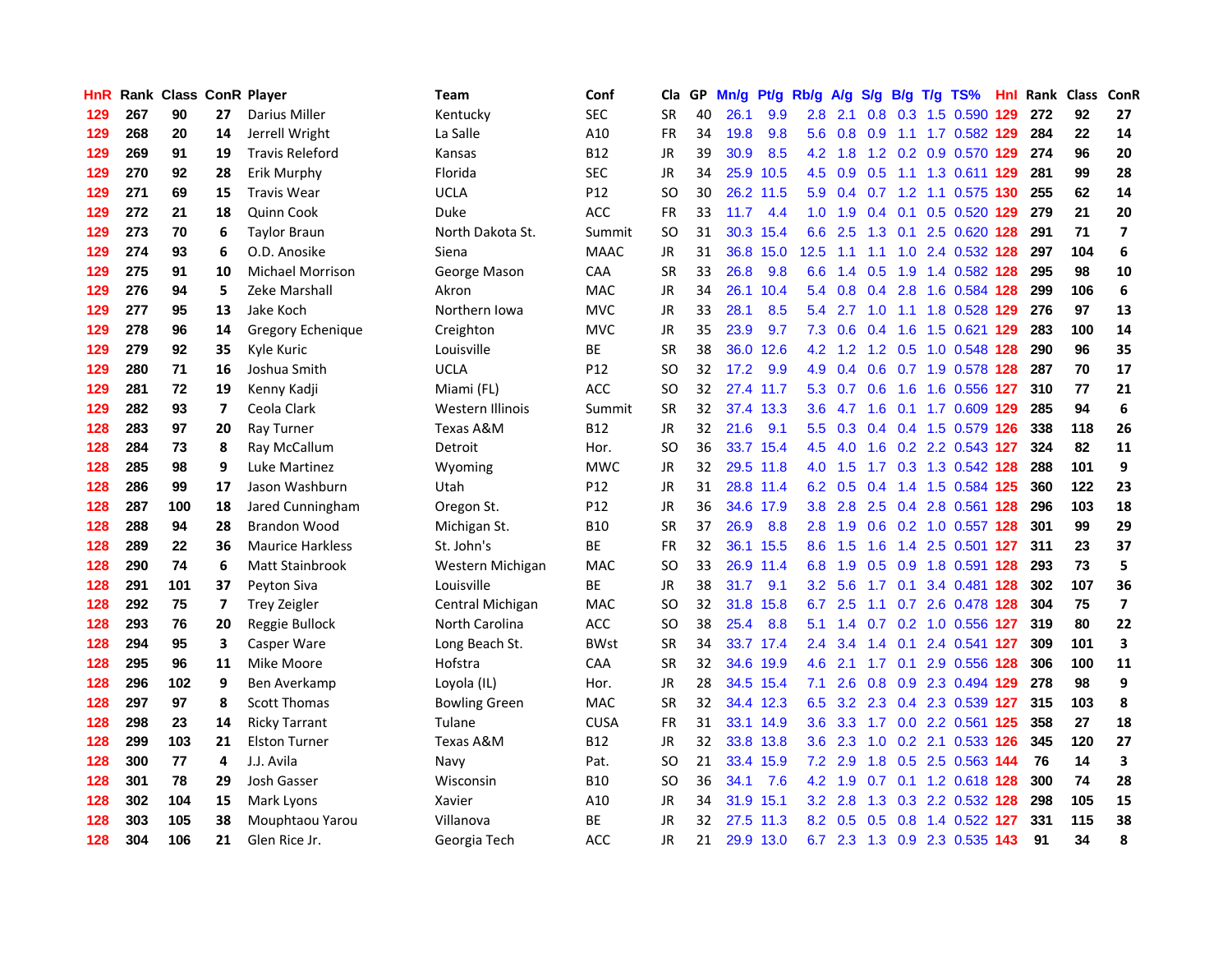| HnR |     | Rank Class ConR Player |    |                         | Team               | Conf        |           |    | Cla GP Mn/g | Pt/g      | Rb/g A/g         |                 | <b>S/g</b>      |                 | B/g T/g TS%                   | Hnl | Rank Class ConR |     |                         |
|-----|-----|------------------------|----|-------------------------|--------------------|-------------|-----------|----|-------------|-----------|------------------|-----------------|-----------------|-----------------|-------------------------------|-----|-----------------|-----|-------------------------|
| 128 | 305 | 98                     | 3  | <b>Anthony Miles</b>    | Lamar              | Southland   | <b>SR</b> | 35 |             | 31.9 14.5 | 4.6              | 4.1             | 1.7             | 0.0             | 2.3 0.561                     | 127 | 318             | 105 | 3                       |
| 128 | 306 | 99                     | 29 | Lance Goulbourne        | Vanderbilt         | <b>SEC</b>  | <b>SR</b> | 36 | 27.9        | 8.7       | 6.9              | 1.2             | 1.5             |                 | 0.7 1.9 0.534 127             |     | 325             | 106 | 30                      |
| 128 | 307 | 100                    | 19 | Lazeric Jones           | <b>UCLA</b>        | P12         | <b>SR</b> | 32 | 33.4        | 13.6      | $3.5^{\circ}$    | 4.1             | 1.8             |                 | 0.2 2.6 0.538 127             |     | 312             | 102 | 20                      |
| 128 | 308 | 24                     | 22 | <b>Quincy Miller</b>    | Baylor             | <b>B12</b>  | <b>FR</b> | 37 |             | 24.4 10.6 | 4.9              |                 |                 |                 | 1.4 0.7 0.6 1.8 0.537 127     |     | 321             | 25  | 22                      |
| 128 | 309 | 107                    | 30 | Julian Welch            | Minnesota          | B10         | JR        | 36 | 24.6        | 9.5       | $2.4^{\circ}$    | 2.9             |                 |                 | 1.1 0.2 2.3 0.594 126         |     | 334             | 116 | 31                      |
| 127 | 310 | 108                    | 15 | Carl Hall               | Wichita St.        | <b>MVC</b>  | JR        | 33 | 22.3        | 8.4       |                  |                 |                 |                 | 5.0 0.7 0.5 0.8 0.8 0.587 127 |     | 320             | 111 | 15                      |
| 127 | 311 | 109                    | 23 | Steven Pledger          | Oklahoma           | B12         | JR        | 30 |             | 32.9 16.2 | 3.9 <sup>°</sup> | 1.6             |                 |                 | 1.0 0.2 1.9 0.587 128         |     | 305             | 109 | 21                      |
| 127 | 312 | 79                     | 5  | <b>Augustine Rubit</b>  | South Alabama      | Sun Belt    | <b>SO</b> | 29 |             | 32.3 15.2 | 9.2              | 0.8             |                 |                 | 0.4 0.9 2.3 0.551 127         |     | 323             | 81  | 8                       |
| 127 | 313 | 101                    | 3  | Donte Poole             | Murray St.         | <b>OVC</b>  | SR        | 33 | 31.0        | 14.0      | 3.6              | 1.5             |                 |                 | 1.9 0.2 1.8 0.603 127         |     | 317             | 104 | 3                       |
| 127 | 314 | 102                    | 10 | <b>Ronald Nored</b>     | <b>Butler</b>      | Hor.        | <b>SR</b> | 37 | 31.1        | 7.8       |                  | $4.2\quad 5.2$  | 1.8             |                 | 0.0 2.8 0.498 127             |     | 326             | 107 | 12                      |
| 127 | 315 | 103                    | 4  | Devon Lamb              | Lamar              | Southland   | <b>SR</b> | 35 |             | 29.0 12.1 | 7.9              | 1.7             |                 |                 | 1.7 0.3 1.5 0.542 127         |     | 332             | 109 | 4                       |
| 127 | 316 | 110                    | 31 | D.J. Byrd               | Purdue             | <b>B10</b>  | JR.       | 33 | 19.5        | 8.9       | $2.3^{\circ}$    | 0.9             |                 |                 | 0.4 0.2 0.5 0.590 127         |     | 308             | 110 | 30                      |
| 127 | 317 | 80                     | 24 | Cory Jefferson          | Baylor             | B12         | <b>SO</b> | 34 | 10.5        | 3.6       | 2.6              | 0.1             | 0.2             |                 | 1.2 0.4 0.538                 | 127 | 329             | 83  | 23                      |
| 127 | 318 | 104                    | 16 | David Kyles             | Wichita St.        | <b>MVC</b>  | <b>SR</b> | 33 | 23.4        | 8.5       | 3.5              | 2.0             | 1.0             |                 | 0.3 1.2 0.556 127             |     | 330             | 108 | 16                      |
| 127 | 319 | 111                    | 22 | Seth Curry              | Duke               | <b>ACC</b>  | JR        | 34 |             | 30.2 13.2 | 2.6              | 2.4             | 1.3             | 0.2             | 2.0 0.568 127                 |     | 328             | 114 | 23                      |
| 127 | 320 | 112                    | 9  | <b>Chris Evans</b>      | Kent St.           | <b>MAC</b>  | JR        | 33 | 21.0        | 9.5       | 4.1              | 0.7             | 1.4             |                 | 1.0 1.1 0.609 126             |     | 336             | 117 | 9                       |
| 127 | 321 | 81                     | 5. | Ricardo Glenn           | <b>USC Upstate</b> | ASun        | SO        | 34 | 22.3        | 9.5       |                  |                 |                 |                 | 7.3 1.5 0.8 0.3 1.4 0.534 127 |     | 333             | 84  | 5                       |
| 127 | 322 | 82                     | 25 | Melvin Ejim             | lowa St.           | B12         | SO        | 34 | 23.7        | 9.3       | 6.6              | 1.0             |                 |                 | 1.0 0.3 1.4 0.560 126         |     | 335             | 85  | 24                      |
| 127 | 323 | 113                    | 23 | Reggie Johnson          | Miami (FL)         | <b>ACC</b>  | JR        | 23 |             | 26.2 10.0 |                  | $7.2 \quad 1.6$ | 0.6             |                 | 1.0 1.6 0.537 132 222         |     |                 | 78  | 17                      |
| 127 | 324 | 105                    | 20 | <b>Jesse Perry</b>      | Arizona            | P12         | <b>SR</b> | 35 |             | 30.4 12.2 | 7.5              |                 |                 |                 | 1.3 0.4 0.6 1.5 0.548 126     |     | 342             | 111 | 22                      |
| 127 | 325 | 83                     | 11 | Khyle Marshall          | <b>Butler</b>      | Hor.        | SO        | 35 | 21.2        | 9.8       |                  |                 |                 |                 | 4.3 0.4 0.3 0.7 0.9 0.555 127 |     | 307             | 76  | 10                      |
| 126 | 326 | 84                     | 10 | Carlos Lopez            | <b>UNLV</b>        | <b>MWC</b>  | <b>SO</b> | 32 | 11.5        | 5.4       |                  | $2.7 \quad 0.4$ |                 |                 | 0.6 0.9 0.8 0.627 127         |     | 314             | 78  | 10                      |
| 126 | 327 | 106                    | 5  | Patrick Richard         | McNeese St.        | Southland   | <b>SR</b> | 33 | 36.5        | 17.9      | 6.4              | 3.3             |                 |                 | 1.3 0.7 2.4 0.511 125         |     | 352             | 115 | $\boldsymbol{6}$        |
| 126 | 328 | 107                    | 26 | Kim English             | Missouri           | <b>B12</b>  | <b>SR</b> | 35 |             | 33.6 14.5 | 4.2              | 1.6             |                 |                 | 1.3 0.3 1.7 0.653 126         |     | 337             | 110 | 25                      |
| 126 | 329 | 85                     | 16 | C.J. Aiken              | Saint Joseph's     | A10         | SO        | 34 |             | 31.4 10.9 | 5.1              |                 | $1.2 \quad 0.4$ |                 | 3.5 1.1 0.608 126             |     | 340             | 87  | 18                      |
| 126 | 330 | 108                    | 6  | DeJuan Wright           | Fla. International | Sun Belt    | <b>SR</b> | 22 |             | 36.1 16.7 | 7.9              | 1.9             |                 | $1.4 \quad 0.4$ | 3.0 0.574 135                 |     | 168             | 55  | $\overline{\mathbf{4}}$ |
| 126 | 331 | 25                     | 12 | Damion Lee              | Drexel             | <b>CAA</b>  | <b>FR</b> | 36 |             | 28.9 12.0 | 4.4              | 1.7             |                 |                 | 0.8 0.3 1.7 0.587 125         |     | 354             | 26  | 12                      |
| 126 | 332 | 86                     | 21 | C.J. Wilcox             | Washington         | P12         | SO        | 32 |             | 28.5 14.2 | 3.4              | 1.2             | 0.9             |                 | 0.6 1.3 0.577 127             |     | 316             | 79  | 21                      |
| 126 | 333 | 109                    | 10 | <b>Charles Abouo</b>    | <b>BYU</b>         | <b>WCC</b>  | SR        | 35 |             | 26.8 11.0 | 6.2              | 2.6             | 1.1             |                 | 0.3 1.7 0.553 126             |     | 346             | 112 | 11                      |
| 126 | 334 | 87                     | 15 | Joe Jackson             | Memphis            | <b>CUSA</b> | SO        | 34 |             | 26.9 11.0 | 2.2 <sub>2</sub> | 3.8             |                 | $1.2 \quad 0.1$ | 2.4 0.550 125                 |     | 357             | 93  | 17                      |
| 126 | 335 | 88                     | 24 | Joe Harris              | Virginia           | <b>ACC</b>  | SO        | 32 |             | 30.3 11.3 | 3.9 <sup>°</sup> |                 |                 |                 | 1.7 0.7 0.4 1.4 0.566 124     |     | 375             | 96  | 25                      |
| 126 | 336 | 110                    | 16 | <b>Gabriel McCulley</b> | <b>UTEP</b>        | <b>CUSA</b> | <b>SR</b> | 28 |             | 30.0 11.1 |                  | $5.5$ 2.0       |                 |                 | 1.1 0.6 1.6 0.585 129         |     | 286             | 95  | 13                      |
| 126 | 337 | 111                    | 17 | <b>Torve Pelham</b>     | Southern Miss.     | <b>CUSA</b> | <b>SR</b> | 33 | 19.4        | 6.2       |                  | 4.8 0.4         |                 |                 | 1.1 0.8 1.0 0.661 125         |     | 356             | 117 | 16                      |
| 126 | 338 | 114                    | 17 | Chris Gaston            | Fordham            | A10         | JR        | 28 |             | 33.9 17.1 | 9.9 <sub>°</sub> | 1.1             | 1.3             |                 | 1.6 2.7 0.476 127             |     | 327             | 113 | 17                      |
| 126 | 339 | 89                     | 18 | Dwayne Evans            | Saint Louis        | A10         | SO        | 34 | 25.1        | 7.9       | 7.3              | 0.7             |                 |                 | 0.6 0.5 1.4 0.509 126         |     | 343             | 89  | 19                      |
| 126 | 340 | 115                    | 25 | <b>Richard Howell</b>   | <b>NC State</b>    | ACC         | JR        | 37 | 27.0        | 10.8      | 9.2              | 1.1             | 1.0             |                 | 0.3 2.0 0.514 125             |     | 355             | 121 | 24                      |
| 126 | 341 | 90                     | 11 | Sam Dower               | Gonzaga            | WCC         | SO        | 33 | 18.1        | 8.3       | 3.7              | 0.6             | 0.5             | 0.3             | 1.2 0.592                     | 126 | 349             | 91  | 12                      |
| 126 | 342 | 91                     | 39 | Jerian Grant            | Notre Dame         | ВE          | SO        | 34 |             | 36.2 12.3 | 2.9              |                 |                 |                 | 5.0 1.3 0.2 1.8 0.529 125     |     | 362             | 94  | 39                      |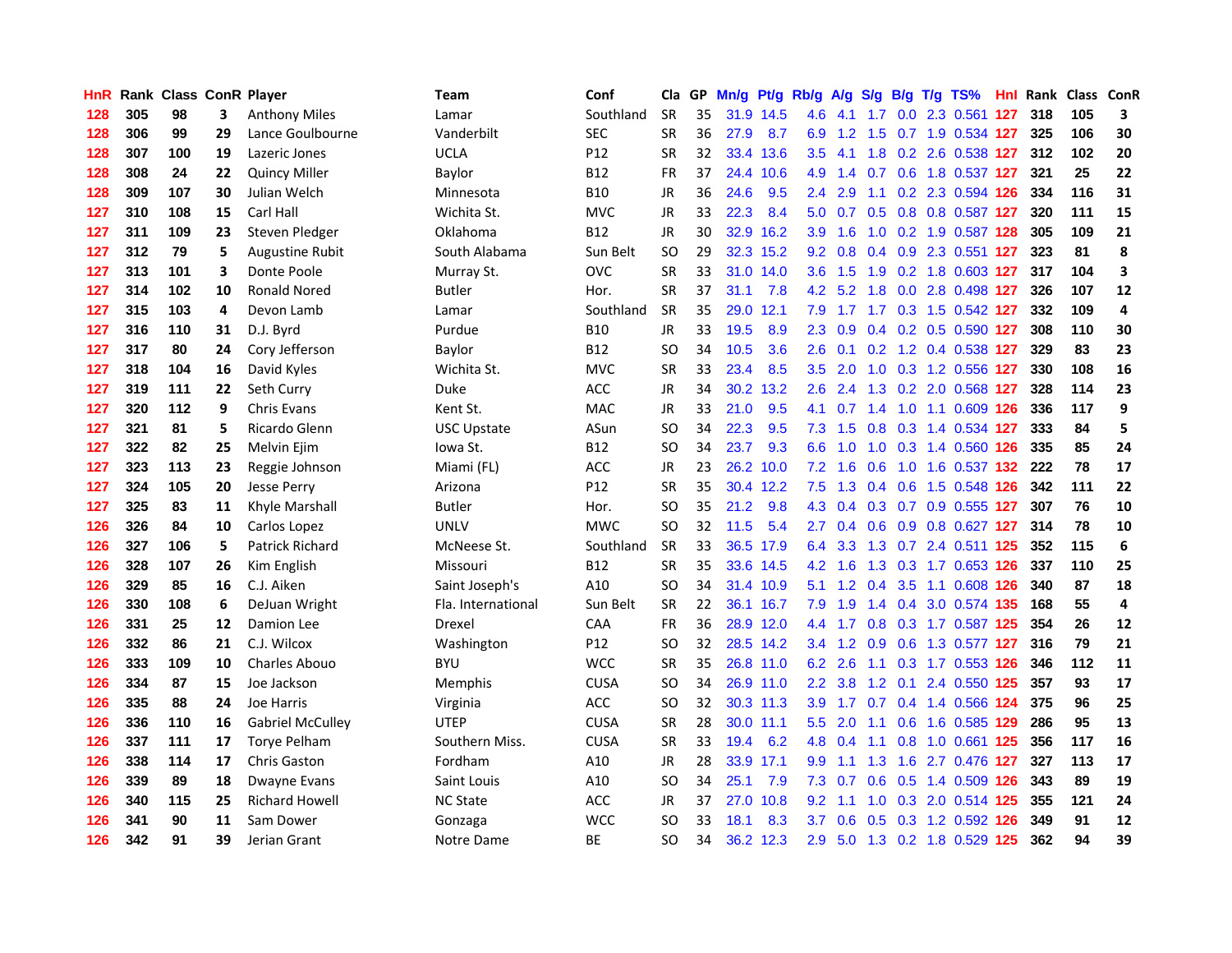| HnR |     | <b>Rank Class ConR Player</b> |              |                       | Team                | Conf        | Cla           |    | GP Mn/g Pt/g Rb/g |           |                  | <b>A/g</b>      |     |     | S/g B/g T/g TS%               | Hnl  |     | Rank Class | ConR                    |
|-----|-----|-------------------------------|--------------|-----------------------|---------------------|-------------|---------------|----|-------------------|-----------|------------------|-----------------|-----|-----|-------------------------------|------|-----|------------|-------------------------|
| 126 | 343 | 92                            | 11           | <b>Tony Snell</b>     | New Mexico          | <b>MWC</b>  | SO            | 35 |                   | 25.6 10.5 | 2.7              | 2.3             | 0.5 | 0.4 | 1.5 0.609                     | 126  | 348 | 90         | 11                      |
| 126 | 344 | 93                            | 18           | DeAndre Kane          | Marshall            | <b>CUSA</b> | <sub>SO</sub> | 34 |                   | 34.0 16.5 | 5.4              | 3.5             | 1.4 | 0.3 | 3.0 0.473 126                 |      | 341 | 88         | 15                      |
| 126 | 345 | 116                           | 7            | Jonathon Williams     | Wagner              | <b>NEC</b>  | JR            | 30 |                   | 24.5 13.4 | 5.0              | 0.9             | 0.6 |     | 0.3 2.0 0.603 126             |      | 344 | 119        | $\overline{\mathbf{z}}$ |
| 126 | 346 | 112                           | 12           | J.R. Cadot            | <b>TCU</b>          | <b>MWC</b>  | <b>SR</b>     | 33 |                   | 30.2 11.4 | 7.0              | 1.4             |     |     | 1.5 0.5 1.5 0.577 125         |      | 353 | 116        | 12                      |
| 125 | 347 | 113                           | 6            | LaMarcus Reed         | Texas-Arlington     | Southland   | <b>SR</b>     | 33 |                   | 30.6 17.8 |                  | $3.7 \quad 1.7$ |     |     | 1.0 0.4 2.6 0.598 125         |      | 351 | 114        | 5                       |
| 125 | 348 | 114                           | 4            | Chehales Tapscott     | Portland St.        | <b>BSky</b> | <b>SR</b>     | 32 |                   | 31.8 14.1 | 9.3              | 1.8             | 1.8 |     | 1.3 2.4 0.593 125             |      | 361 | 118        | 4                       |
| 125 | 349 | 117                           | 5            | Andrew Lawrence       | Coll. of Charleston | Southern    | <b>JR</b>     | 31 |                   | 35.4 13.0 | 2.9              | 5.5             | 1.9 |     | 0.5 2.7 0.546 125             |      | 367 | 125        | 5                       |
| 125 | 350 | 94                            | 10           | Alex Abreu            | Akron               | <b>MAC</b>  | <b>SO</b>     | 31 | 30.5              | 9.6       | 2.6              | 4.8             | 1.8 |     | 0.0 2.5 0.611 126             |      | 339 | 86         | 10                      |
| 125 | 351 | 95                            | 26           | <b>Daniel Miller</b>  | Georgia Tech        | <b>ACC</b>  | <sub>SO</sub> | 31 | 30.0              | 8.1       | 6.5              | 1.5             | 0.9 |     | 2.4 1.6 0.521                 | -123 | 408 | 102        | 29                      |
| 125 | 352 | 118                           | 4            | James Ennis           | Long Beach St.      | <b>BWst</b> | <b>JR</b>     | 34 | 29.0              | 10.0      | 4.1              | 2.6             | 1.6 |     | 0.8 2.0 0.609 125             |      | 364 | 123        | 4                       |
| 125 | 353 | 119                           | 32           | Drew Crawford         | Northwestern        | <b>B10</b>  | JR            | 33 |                   | 34.6 16.1 | 4.7              | 2.1             |     |     | 1.2 0.6 1.6 0.578 124         |      | 370 | 127        | 32                      |
| 125 | 354 | 115                           | 30           | <b>Storm Warren</b>   | LSU                 | <b>SEC</b>  | <b>SR</b>     | 33 | 19.3              | 8.2       | 5.1              | 0.5             | 0.9 |     | 0.8 0.9 0.480 125             |      | 365 | 119        | 32                      |
| 125 | 355 | 120                           | 4            | Vander Joaquim        | Hawaii              | <b>WAC</b>  | JR            | 32 | 30.6              | 14.3      | 9.5              | 1.0             | 0.7 | 1.8 | 2.0 0.577 124                 |      | 374 | 128        | 4                       |
| 125 | 356 | 26                            | 12           | <b>Brad Waldow</b>    | Saint Mary's (CA)   | <b>WCC</b>  | FR            | 33 | 18.5              | 8.1       | 4.4              | 0.4             | 0.4 | 1.0 | 0.7 0.629 125                 |      | 363 | 29         | 13                      |
| 125 | 357 | 116                           | 11           | Jarrod Jones          | Ball St.            | <b>MAC</b>  | <b>SR</b>     | 30 |                   | 31.2 14.7 | 8.7              | 0.8             | 0.7 | 0.8 | 1.7 0.547 124                 |      | 378 | 124        | 11                      |
| 125 | 358 | 117                           | 31           | <b>Malik Cook</b>     | South Carolina      | <b>SEC</b>  | <b>SR</b>     | 31 |                   | 31.0 12.3 |                  | $4.7$ 1.7       | 1.6 |     | 0.7 2.2 0.513 124             |      | 371 | 121        | 33                      |
| 125 | 359 | 121                           | 2            | Rashad Hassan         | Savannah St.        | <b>MEAC</b> | JR            | 33 |                   | 22.8 13.0 |                  |                 |     |     | 5.3 0.8 0.2 0.6 2.1 0.574 125 |      | 366 | 124        | 3                       |
| 125 | 360 | 118                           | 4            | Jaron Jones           | Eastern Kentucky    | <b>OVC</b>  | <b>SR</b>     | 32 |                   | 33.9 17.0 |                  | 4.4 1.8         |     |     | 1.4 0.3 1.9 0.610 125         |      | 368 | 120        | 5                       |
| 125 | 361 | 96                            | 40           | Edwin Fuguan          | Seton Hall          | <b>BE</b>   | SO            | 34 |                   | 33.6 12.5 |                  | $6.2 \quad 1.3$ |     |     | 3.0 0.4 2.1 0.554 124         |      | 377 | 97         | 40                      |
| 125 | 362 | 119                           | 12           | Kaylon Williams       | Milwaukee           | Hor.        | <b>SR</b>     | 33 |                   | 33.8 10.8 |                  | 5.0 6.5         |     |     | 1.5 0.1 3.8 0.458 124         |      | 376 | 123        | 13                      |
| 125 | 363 | 122                           | 7            | <b>Trey Finn</b>      | Arkansas St.        | Sun Belt    | <b>JR</b>     | 30 |                   | 32.2 11.6 | 5.3              | 1.8             |     |     | 1.5 0.2 0.8 0.601 128         |      | 289 | 102        | $\overline{\mathbf{z}}$ |
| 125 | 364 | 97                            | 32           | Will Yeguete          | Florida             | <b>SEC</b>  | <sub>SO</sub> | 26 | 21.9              | 4.4       | 6.3              | 1.0             |     |     | 1.2 0.4 0.7 0.540 125         |      | 350 | 92         | 31                      |
| 125 | 365 | 120                           | 33           | <b>Matt Gatens</b>    | lowa                | <b>B10</b>  | <b>SR</b>     | 35 |                   | 34.6 15.2 | 3.6 <sup>°</sup> | 2.0             | 1.4 |     | 0.2 1.1 0.613 124             |      | 373 | 122        | 33                      |
| 125 | 366 | 98                            | 6            | Jake Gollon           | Mercer              | ASun        | SO            | 38 |                   | 31.8 10.5 | 5.9              | 3.3             | 1.6 |     | 0.4 3.1 0.573 124             |      | 372 | 95         | 6                       |
| 125 | 367 | 27                            | 34           | Aaron White           | lowa                | <b>B10</b>  | <b>FR</b>     | 35 |                   | 23.8 11.1 | 5.7              | 0.9             | 0.9 |     | 0.7 1.4 0.570 124             |      | 379 | 30         | 34                      |
| 125 | 368 | 121                           | $\mathbf{1}$ | Aaron Broussard       | Seattle             | Ind.        | <b>SR</b>     | 27 |                   | 29.2 18.2 | 6.5              | 1.0             | 1.6 |     | 0.1 1.8 0.539 124             |      | 388 | 127        | $\mathbf{1}$            |
| 124 | 369 | 123                           | 5            | Gabe Knutson          | Lehigh              | Pat.        | <b>JR</b>     | 34 |                   | 25.4 12.2 | 5.6              | 1.1             | 0.7 | 0.5 | 1.4 0.583 124                 |      | 369 | 126        | 5                       |
| 124 | 370 | 124                           | 5            | <b>Jud Dillard</b>    | Tennessee Tech      | <b>OVC</b>  | <b>JR</b>     | 33 |                   | 33.4 17.3 | 8.5              | 1.3             | 1.0 |     | 0.2 2.4 0.589 124             |      | 381 | 129        | 6                       |
| 124 | 371 | 125                           | 8            | <b>Frank Gaines</b>   | <b>IPFW</b>         | Summit      | <b>JR</b>     | 30 |                   | 32.1 21.2 | 5.9              | 1.2             | 1.4 | 0.6 | 2.6 0.547 123                 |      | 405 | 137        | 10                      |
| 124 | 372 | 99                            | 19           | Jordair Jett          | Saint Louis         | A10         | <b>SO</b>     | 34 | 22.2              | 6.5       | 2.8              | 2.1             |     |     | 1.1 0.2 1.4 0.512 124         |      | 380 | 98         | 20                      |
| 124 | 373 | 122                           | 9            | Reggie Chamberlain    | <b>UMKC</b>         | Summit      | <b>SR</b>     | 31 |                   | 33.0 17.3 | 2.5              | 2.5             |     |     | 0.9 0.1 1.6 0.614 123         |      | 397 | 133        | 9                       |
| 124 | 374 | 123                           | 27           | Luke Loucks           | Florida St.         | <b>ACC</b>  | <b>SR</b>     | 35 | 27.0              | 7.1       | 3.3 <sub>2</sub> |                 |     |     | 4.3 1.2 0.3 2.5 0.510 124     |      | 383 | 125        | 26                      |
| 124 | 375 | 28                            | 13           | Jarvis Threatt        | Delaware            | CAA         | <b>FR</b>     | 31 |                   | 23.9 10.7 | 3.9              | 2.3             |     |     | 1.3 0.3 1.6 0.555 125         |      | 359 | 28         | 13                      |
| 124 | 376 | 29                            | 28           | <b>Austin Rivers</b>  | Duke                | <b>ACC</b>  | FR            | 34 |                   | 33.2 15.5 | $3.4^{\circ}$    | 2.1             | 1.0 |     | 0.0 2.3 0.533 124             |      | 385 | 31         | 27                      |
| 124 | 377 | 124                           | 10           | <b>Michael Craion</b> | <b>Oral Roberts</b> | Summit      | <b>SR</b>     | 34 |                   | 28.8 10.9 |                  | 6.3 1.6         | 1.6 |     | 0.9 2.3 0.599 124             |      | 387 | 126        | 8                       |
| 124 | 378 | 100                           | 12           | <b>Rian Pearson</b>   | Toledo              | <b>MAC</b>  | <sub>SO</sub> | 36 |                   | 32.3 16.4 | 8.3              | 1.9             | 1.6 | 0.4 | 2.6 0.514 122                 |      | 427 | 106        | 13                      |
| 124 | 379 | 125                           | 3            | Dominique Sutton      | <b>NC Central</b>   | <b>MEAC</b> | <b>SR</b>     | 32 | 33.9              | 16.4      | 7.4              | 1.7             | 2.2 | 0.5 | 2.6 0.603 123                 |      | 412 | 139        | 4                       |
| 124 | 380 | 30                            | 27           | Jordan Tolbert        | <b>Texas Tech</b>   | <b>B12</b>  | <b>FR</b>     | 31 |                   | 23.9 11.5 |                  |                 |     |     | 5.7 0.6 0.5 0.7 2.6 0.567 122 |      | 443 | 36         | 32                      |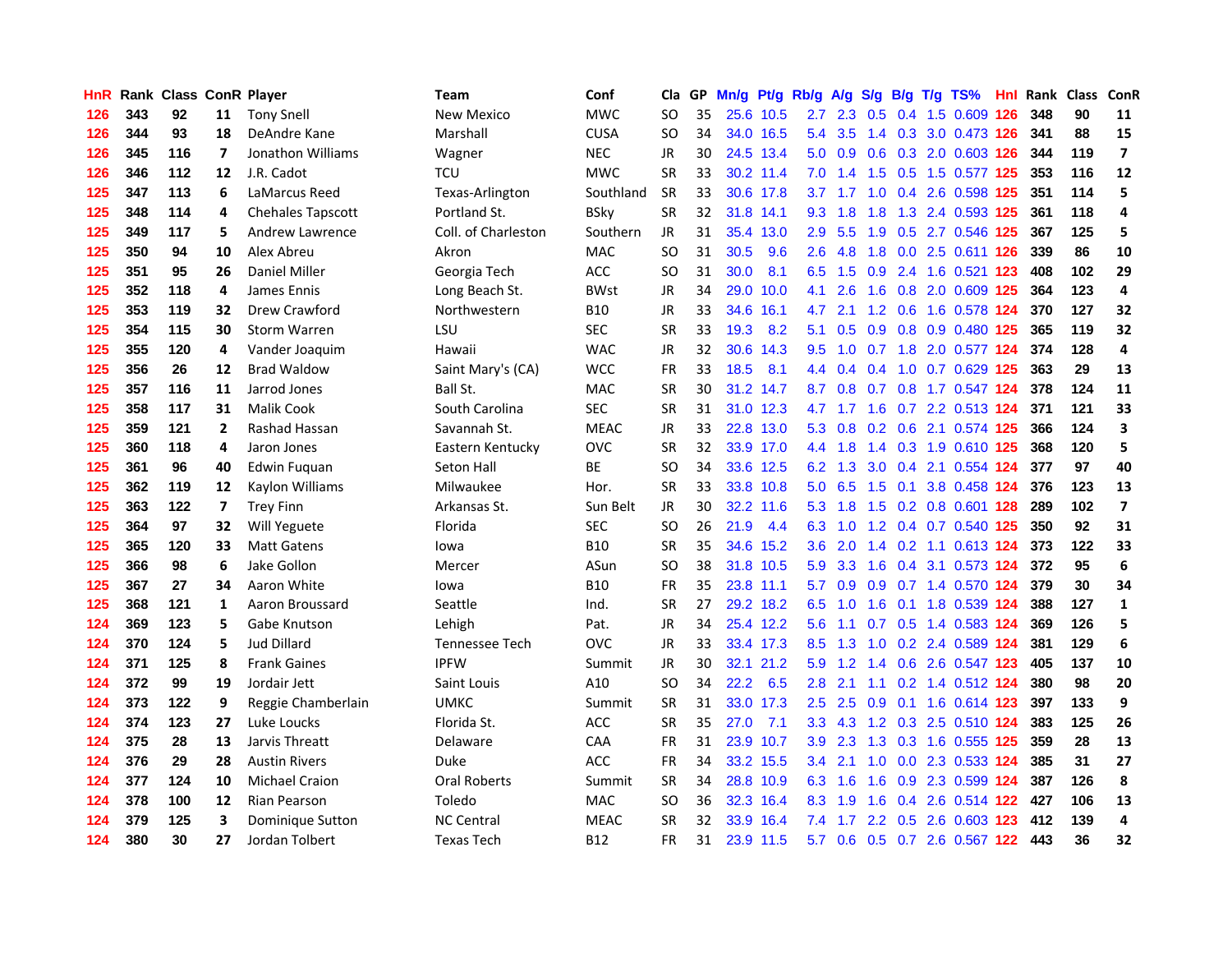| HnR. |     |     |                         | Rank Class ConR Player  | Team                    | Conf        | Cla       |    | GP Mn/g | Pt/g      | Rb/g             | A/g             | <b>S/g</b> |     | B/g T/g TS%                   | Hnl |     | Rank Class | ConR                    |
|------|-----|-----|-------------------------|-------------------------|-------------------------|-------------|-----------|----|---------|-----------|------------------|-----------------|------------|-----|-------------------------------|-----|-----|------------|-------------------------|
| 124  | 381 | 126 | 35                      | Matt Roth               | Indiana                 | <b>B10</b>  | <b>SR</b> | 34 | 11.8    | 4.3       | 0.6              | 0.4             | 0.1        | 0.0 | $0.1$ $0.810$                 | 123 | 393 | 130        | 35                      |
| 124  | 382 | 101 | 8                       | <b>Scott Eatherton</b>  | Saint Francis (PA)      | <b>NEC</b>  | SO        | 29 |         | 28.7 14.0 | 7.0              | 1.0             | 0.9        |     | 1.2 2.4 0.643 122             |     | 432 | 107        | 9                       |
| 124  | 383 | 102 | 20                      | Mike McCall             | Saint Louis             | A10         | SO        | 33 | 22.9    | 7.0       | 1.8              | 2.2             | 1.2        |     | 0.1 1.2 0.536 124             |     | 386 | 99         | 21                      |
| 124  | 384 | 127 | 22                      | Kyle Fogg               | Arizona                 | P12         | <b>SR</b> | 35 |         | 32.1 13.5 | 3.7              | 2.2             |            |     | 1.1 0.4 1.8 0.577 123         |     | 406 | 137        | 24                      |
| 124  | 385 | 126 | 28                      | Khris Middleton         | Texas A&M               | B12         | JR        | 20 |         | 28.8 13.2 | 5.0              |                 |            |     | 2.3 1.0 0.3 2.2 0.483 133     |     | 204 | 74         | 16                      |
| 124  | 386 | 128 | 29                      | Anthony Jones           | Baylor                  | B12         | <b>SR</b> | 37 | 14.6    | 5.2       | $2.9^{\circ}$    |                 |            |     | 0.4 0.7 0.2 0.8 0.555 123     |     | 402 | 134        | 28                      |
| 124  | 387 | 129 | $\overline{\mathbf{z}}$ | Chris Wroblewski        | Cornell                 | lvy         | SR        | 28 |         | 33.7 11.5 | 4.7              | 5.2             | 1.6        |     | 0.0 2.7 0.514 123             |     | 404 | 136        | $\overline{\mathbf{z}}$ |
| 124  | 388 | 127 | 13                      | <b>Walter Offutt</b>    | Ohio                    | <b>MAC</b>  | JR        | 37 |         | 29.4 12.4 | 3.6 <sup>°</sup> | 1.8             | 1.5        |     | 0.1 1.7 0.564 124             |     | 390 | 132        | 12                      |
| 124  | 389 | 128 | 33                      | Reginald Buckner        | Mississippi             | <b>SEC</b>  | <b>JR</b> | 32 | 27.4    | 6.9       | 8.1              | 0.9             |            |     | 0.7 2.2 1.3 0.500 123         |     | 401 | 136        | 35                      |
| 124  | 390 | 129 | 36                      | Mike Bruesewitz         | Wisconsin               | <b>B10</b>  | JR.       | 36 | 25.5    | 5.6       | 5.1              | 1.8             | 0.6        |     | 0.3 1.1 0.494 123             |     | 394 | 134        | 36                      |
| 123  | 391 | 130 | 5                       | Will Taylor             | Cal Poly                | <b>BWst</b> | <b>SR</b> | 33 | 21.1    | 9.8       | 6.7              | 0.5             |            |     | 0.7 0.4 1.3 0.569 123         |     | 409 | 138        | 5                       |
| 123  | 392 | 103 | 23                      | Josh Huestis            | Stanford                | P12         | <b>SO</b> | 37 | 20.1    | 5.3       | 4.8              | 0.9             | 0.5        |     | 1.2 0.7 0.480 123             |     | 407 | 101        | 25                      |
| 123  | 393 | 130 | 34                      | Mike Rosario            | Florida                 | <b>SEC</b>  | JR        | 31 | 14.4    | 6.6       | $1.4^{\circ}$    | 1.0             | 0.5        | 0.1 | 0.9 0.545 123                 |     | 392 | 133        | 34                      |
| 123  | 394 | 31  | 14                      | <b>Briante Weber</b>    | VCU                     | CAA         | FR        | 36 | 18.8    | 4.9       | 2.9              | 1.6             | 2.1        |     | 0.2 1.3 0.500 123             |     | 400 | 32         | 14                      |
| 123  | 395 | 131 | 13                      | <b>Brennan Cougill</b>  | Green Bay               | Hor.        | <b>JR</b> | 30 | 26.5    | 9.2       | 7.0              | 2.0             | 0.9        | 0.9 | 2.4 0.598 122                 |     | 442 | 148        | 17                      |
| 123  | 396 | 132 | 30                      | Romero Osby             | Oklahoma                | <b>B12</b>  | JR.       | 31 |         | 30.2 12.9 | 7.3              | 0.9             | 0.6        |     | 1.0 1.8 0.541 122             |     | 421 | 141        | 30                      |
| 123  | 397 | 104 | 41                      | <b>Brandon Young</b>    | DePaul                  | ВE          | SO        | 31 |         | 30.5 14.5 | 2.6              | 4.7             |            |     | 1.6 0.1 2.4 0.510 123         |     | 416 | 104        | 42                      |
| 123  | 398 | 131 | 19                      | Robert Nyakundi         | SMU                     | <b>CUSA</b> | <b>SR</b> | 31 |         | 33.4 14.8 |                  | 4.8 1.0         |            |     | 1.1 0.3 1.9 0.608 124         |     | 389 | 128        | 19                      |
| 123  | 399 | 133 | 14                      | Kevin Van Wijk          | Valparaiso              | Hor.        | JR        | 31 |         | 23.7 14.1 |                  | $5.2 \quad 0.6$ |            |     | 0.6 0.7 2.4 0.627 124         |     | 382 | 130        | 14                      |
| 123  | 400 | 134 | 21                      | David Pellom            | George Washington       | A10         | JR.       | 27 |         | 26.8 10.4 | 6.1              | 1.1             |            |     | 0.5 0.7 1.5 0.664 127         |     | 322 | 112        | 16                      |
| 123  | 401 | 135 | 42                      | <b>Vincent Council</b>  | Providence              | BE          | JR        | 31 |         | 38.7 15.9 |                  | 4.1 7.5         |            |     | 1.3 0.4 3.5 0.454 123         |     | 411 | 138        | 41                      |
| 123  | 402 | 105 | 29                      | Ian Miller              | Florida St.             | ACC         | <b>SO</b> | 24 |         | 23.5 10.3 | 2.0 <sub>1</sub> | 1.3             | 1.3        |     | 0.1 1.3 0.517 123             |     | 399 | 100        | 28                      |
| 123  | 403 | 32  | 31                      | Sheldon McClellan       | Texas                   | <b>B12</b>  | <b>FR</b> | 34 |         | 25.9 11.3 | 3.3 <sub>1</sub> | 0.6             | 1.0        | 0.1 | 0.9 0.551 123                 |     | 420 | 35         | 29                      |
| 123  | 404 | 132 | $\overline{7}$          | Adam Sollazzo           | East Tennessee St.      | ASun        | <b>SR</b> | 31 |         | 34.9 14.9 | 5.5 <sub>1</sub> | 4.4             | 1.6        | 0.1 | 3.1 0.496 122                 |     | 423 | 142        | 8                       |
| 123  | 405 | 133 | 15                      | <b>Bradford Burgess</b> | <b>VCU</b>              | CAA         | <b>SR</b> | 36 |         | 32.3 13.4 | 5.0              | 1.6             |            |     | 1.1 0.3 1.3 0.522 123         |     | 414 | 141        | 15                      |
| 123  | 406 | 134 | 15                      | Eli Holman              | Detroit                 | Hor.        | <b>SR</b> | 26 |         | 23.3 10.8 | 7.0              | 0.7             |            |     | 0.7 1.3 1.1 0.605 131         |     | 236 | 80         | $\overline{\mathbf{z}}$ |
| 123  | 407 | 135 | 22                      | Kenny Frease            | Xavier                  | A10         | <b>SR</b> | 36 |         | 24.6 10.2 | 6.1              | 1.1             | 0.3        |     | 1.1 1.9 0.520 122             |     | 431 | 146        | 26                      |
| 123  | 408 | 106 | 8                       | <b>Travis Wallace</b>   | North Florida           | ASun        | <b>SO</b> | 32 |         | 19.9 10.9 | 5.3              | 0.9             | 0.3        |     | 0.4 1.2 0.529 123             |     | 415 | 103        | $\overline{\mathbf{z}}$ |
| 123  | 409 | 136 | 13                      | <b>Chace Stanback</b>   | <b>UNLV</b>             | <b>MWC</b>  | <b>SR</b> | 34 |         | 27.9 12.5 |                  |                 |            |     | 4.4 1.3 0.9 0.4 1.1 0.599 123 |     | 413 | 140        | 13                      |
| 123  | 410 | 137 | 6                       | Ryan Willen             | Lafayette               | Pat.        | SR        | 31 |         | 28.7 14.4 | 5.3              | 1.8             |            |     | 1.0 0.3 2.0 0.575 120         |     | 475 | 161        | $\overline{\mathbf{z}}$ |
| 123  | 411 | 138 | 4                       | <b>Eric Griffin</b>     | Campbell                | BSou        | <b>SR</b> | 31 |         | 30.3 15.7 | 8.6              | 1.5             |            |     | 0.9 2.4 2.7 0.613 123         |     | 403 | 135        | 4                       |
| 123  | 412 | 107 | 37                      | Roy Devyn Marble        | Iowa                    | <b>B10</b>  | SO        | 35 |         | 29.5 11.5 | 3.8 <sup>°</sup> | 3.6             |            |     | 1.5 0.4 1.7 0.516 122         |     | 425 | 105        | 37                      |
| 123  | 413 | 136 | 16                      | Jonathan Lee            | Northeastern            | CAA         | JR        | 31 |         | 35.1 14.5 | 3.8 <sup>°</sup> | 3.5             | 1.5        |     | 0.1 3.1 0.589 122             |     | 422 | 142        | 16                      |
| 123  | 414 | 137 | 7                       | Jordan Reves            | Texas-Arlington         | Southland   | JR        | 33 | 23.9    | 9.1       | 7.8              | 0.8             | 0.6        |     | 1.7 2.0 0.602 123             |     | 417 | 139        | $\overline{\mathbf{z}}$ |
| 123  | 415 | 138 | 23                      | Demitrius Conger        | St. Bonaventure         | A10         | JR        | 32 |         | 33.5 12.1 | 6.2              | 2.3             | 0.8        |     | 0.3 2.2 0.608 122             |     | 426 | 143        | 25                      |
| 123  | 416 | 108 | 20                      | Isaiah Sykes            | Central Florida         | <b>CUSA</b> | SO        | 33 |         | 30.7 12.3 | 6.4              | 2.0             | 1.1        |     | 0.4 2.8 0.553 120             |     | 477 | 126        | 23                      |
| 123  | 417 | 139 | 5                       | Nick Barbour            | High Point              | <b>BSou</b> | <b>SR</b> | 31 | 32.7    | 20.4      | $2.5\,$          | 1.4             | 1.1        | 0.4 | 1.7 0.622                     | 122 | 429 | 144        | 5                       |
| 122  | 418 | 33  | 6                       | Alan Williams           | <b>UC Santa Barbara</b> | <b>BWst</b> | <b>FR</b> | 30 | 17.1    | 6.9       |                  |                 |            |     | 6.5 0.5 0.5 1.3 0.7 0.528 123 |     | 410 | 33         | 6                       |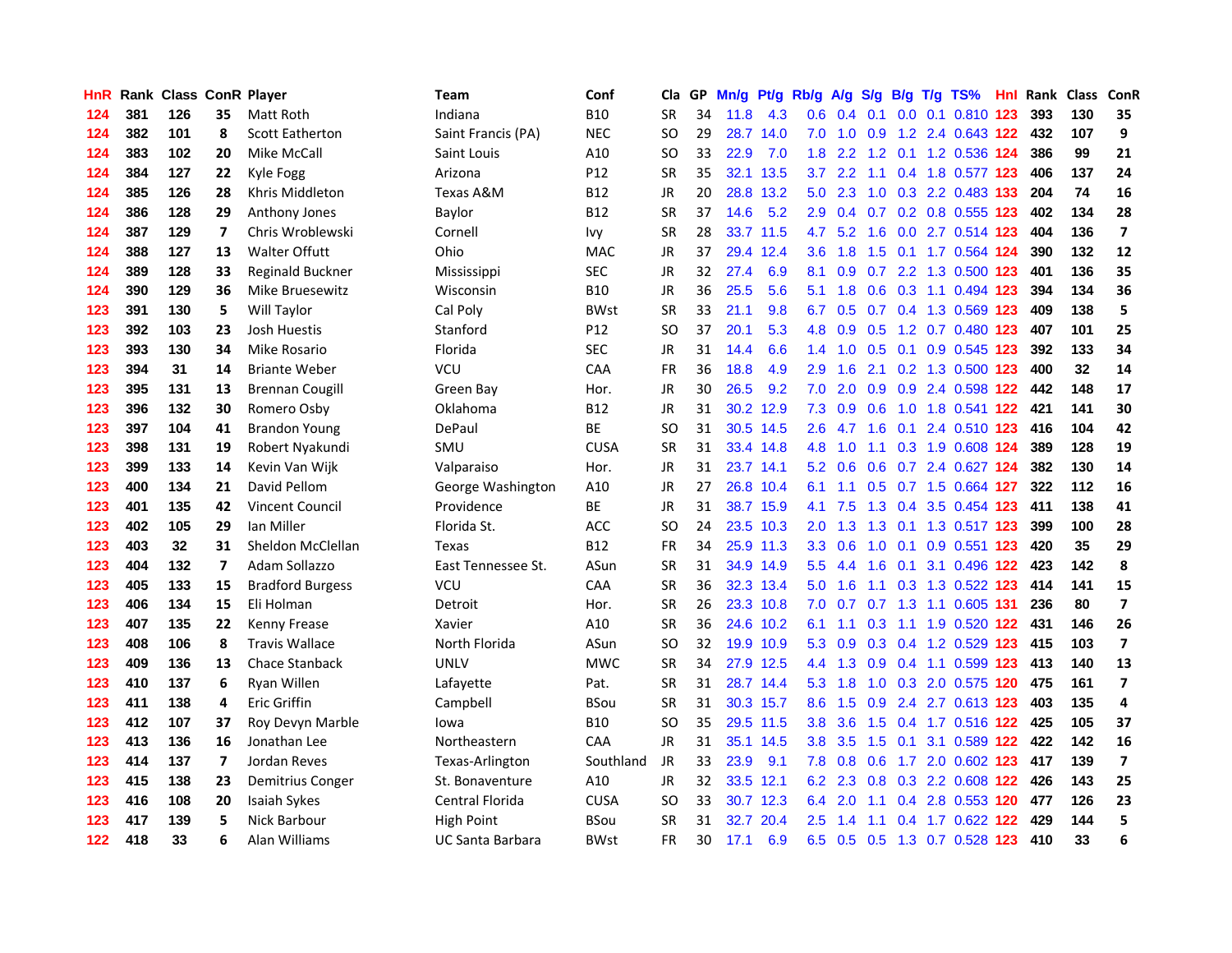| HnR |     | <b>Rank Class ConR Player</b> |                |                         | Team               | Conf            | Cla           |    | GP Mn/g | Pt/g      | Rb/g             | <b>A/g</b>      |     |     | S/g B/g T/g TS%               | Hnl | Rank Class |     | ConR                    |
|-----|-----|-------------------------------|----------------|-------------------------|--------------------|-----------------|---------------|----|---------|-----------|------------------|-----------------|-----|-----|-------------------------------|-----|------------|-----|-------------------------|
| 122 | 419 | 109                           | 35             | Damontre Harris         | South Carolina     | <b>SEC</b>      | SO            | 31 | 25.9    | 6.8       | 5.5              | 0.5             | 0.9 | 2.3 | 1.2 0.589                     | 122 | 435        | 108 | 36                      |
| 122 | 420 | 139                           | 9              | lan Clark               | <b>Belmont</b>     | ASun            | <b>JR</b>     | 34 |         | 27.6 12.7 | 2.6              | 2.4             | 1.0 | 0.1 | 1.3 0.603 122                 |     | 428        | 144 | 9                       |
| 122 | 421 | 140                           | 16             | Darrin Williams         | Illinois-Chicago   | Hor.            | <b>SR</b>     | 30 | 23.4    | 9.7       | 6.2              | 0.9             | 0.4 | 1.5 | 1.7 0.554 122                 |     | 440        | 148 | 16                      |
| 122 | 422 | 110                           | 36             | <b>Andrew Steele</b>    | Alabama            | <b>SEC</b>      | SO            | 19 | 25.6    | 6.6       | 3.9              | 2.7             |     |     | 0.9 0.1 1.6 0.592 121         |     | 466        | 122 | 37                      |
| 122 | 423 | 111                           | 32             | <b>Brady Heslip</b>     | Baylor             | <b>B12</b>      | SO            | 38 |         | 27.1 10.2 |                  |                 |     |     | 1.3 1.0 0.6 0.0 0.4 0.654 122 |     | 441        | 111 | 31                      |
| 122 | 424 | 141                           | 38             | <b>Austin Thornton</b>  | Michigan St.       | <b>B10</b>      | <b>SR</b>     | 37 | 21.8    | 5.2       | 3.3 <sub>1</sub> | 1.1             |     |     | 0.6 0.2 0.7 0.666 122         |     | 439        | 147 | 38                      |
| 122 | 425 | 140                           | 17             | <b>Tyler Brown</b>      | Illinois St.       | <b>MVC</b>      | <b>JR</b>     | 34 |         | 31.0 13.7 | 3.8 <sup>°</sup> | 2.3             | 1.0 |     | 0.1 2.5 0.600 122             |     | 434        | 146 | 19                      |
| 122 | 426 | 141                           | 17             | Tim Kamczyc             | Cleveland St.      | Hor.            | JR            | 33 | 30.6    | 9.1       | 3.9              | 2.2             | 1.1 |     | 0.2 1.3 0.672 121             |     | 468        | 150 | 18                      |
| 122 | 427 | 142                           | 5              | Olek Czyz               | Nevada             | <b>WAC</b>      | <b>SR</b>     | 35 |         | 28.4 13.8 | 6.5              | 0.9             |     |     | 0.7 0.3 2.4 0.578 122         |     | 430        | 145 | 5                       |
| 122 | 428 | 143                           | 17             | <b>Chris Cooper</b>     | Old Dominion       | <b>CAA</b>      | <b>SR</b>     | 36 | 29.0    | 10.5      | 10.1             | 0.9             | 0.7 |     | 1.3 1.9 0.473 121             |     | 452        | 153 | 17                      |
| 122 | 429 | 112                           | $\overline{ }$ | <b>Rhamel Brown</b>     | Manhattan          | <b>MAAC</b>     | <b>SO</b>     | 34 | 19.1    | 7.9       | 4.9              | 0.5             | 0.7 | 2.5 | 1.6 0.589 121                 |     | 447        | 112 | $\overline{\mathbf{z}}$ |
| 122 | 430 | 113                           | 24             | Raphiael Putney         | Massachusetts      | A10             | SO            | 36 |         | 24.2 10.1 | 5.9              | 1.3             | 1.0 | 1.4 | 1.8 0.570 122                 |     | 438        | 110 | 27                      |
| 122 | 431 | 144                           | 24             | <b>Garrett Sim</b>      | Oregon             | P12             | <b>SR</b>     | 34 |         | 31.4 12.2 | 2.5              | 2.7             | 1.0 | 0.2 | 1.8 0.641 120                 |     | 484        | 163 | 32                      |
| 122 | 432 | 114                           | 14             | Demetrius Treadwell     | Akron              | <b>MAC</b>      | <b>SO</b>     | 32 | 16.5    | 7.2       | 5.1              | 0.9             | 0.5 | 0.6 | 1.3 0.497 122                 |     | 437        | 109 | 14                      |
| 122 | 433 | 145                           | 25             | Carlon Brown            | Colorado           | P <sub>12</sub> | <b>SR</b>     | 36 |         | 28.5 12.6 | 3.8 <sub>2</sub> | 2.0             | 0.8 |     | 0.3 1.9 0.530 121             |     | 448        | 151 | 27                      |
| 122 | 434 | 146                           | 25             | B.J. Monteiro           | Duquesne           | A10             | <b>SR</b>     | 28 |         | 31.0 15.0 | 5.4              | 2.2             | 1.1 | 1.0 | 1.6 0.526 123                 |     | 391        | 129 | 22                      |
| 122 | 435 | 142                           | 26             | Ramon Galloway          | La Salle           | A10             | JR            | 31 |         | 33.3 14.1 | 4.6              | 3.5             | 1.5 |     | 0.3 3.0 0.582 123             |     | 418        | 140 | 24                      |
| 122 | 436 | 147                           | 4              | <b>Arnold Louis</b>     | Savannah St.       | <b>MEAC</b>     | <b>SR</b>     | 33 | 23.6    | 9.5       | 7.8              | 0.8             |     |     | 1.2 0.5 1.6 0.478 121         |     | 446        | 150 | 5                       |
| 122 | 437 | 148                           | 33             | Clint Chapman           | Texas              | <b>B12</b>      | <b>SR</b>     | 34 | 21.9    | 7.4       |                  |                 |     |     | 5.7 0.3 0.3 1.6 1.0 0.548 121 |     | 453        | 154 | 33                      |
| 122 | 438 | 149                           | 26             | Olu Ashaolu             | Oregon             | P12             | <b>SR</b>     | 34 | 20.1    | 9.2       |                  |                 |     |     | 5.2 0.8 0.5 0.5 1.6 0.559 120 |     | 494        | 169 | 33                      |
| 122 | 439 | 34                            | 21             | <b>TaShawn Thomas</b>   | Houston            | <b>CUSA</b>     | <b>FR</b>     | 30 |         | 28.2 10.7 | 8.2              | 1.1             |     |     | 0.8 2.1 1.6 0.572 121         |     | 454        | 37  | 21                      |
| 122 | 440 | 143                           | 14             | Anthony Marshall        | <b>UNLV</b>        | <b>MWC</b>      | <b>JR</b>     | 34 |         | 32.0 12.2 | 5.1              | 4.5             |     |     | 1.5 0.6 3.0 0.521 122         |     | 445        | 149 | 14                      |
| 122 | 441 | 150                           | 5              | <b>Charles Odum</b>     | Portland St.       | <b>BSky</b>     | <b>SR</b>     | 32 |         | 31.4 19.1 | 3.9              | 2.6             |     |     | 0.9 0.2 2.9 0.642 121         |     | 460        | 156 | $\boldsymbol{6}$        |
| 122 | 442 | 151                           | 43             | Nasir Robinson          | Pittsburgh         | ВE              | <b>SR</b>     | 39 |         | 29.1 10.6 | 6.5              | 2.0             |     |     | 0.6 0.2 2.1 0.540 120         |     | 490        | 166 | 44                      |
| 121 | 443 | 115                           | 27             | <b>Tyreek Duren</b>     | La Salle           | A10             | SO            | 34 |         | 35.0 13.2 | $3.4^{\circ}$    | 4.0             |     |     | 1.7 0.2 2.4 0.577 121         |     | 465        | 121 | 29                      |
| 121 | 444 | 35                            | 34             | <b>Thomas Gipson</b>    | Kansas St.         | <b>B12</b>      | <b>FR</b>     | 33 | 17.5    | 7.0       | 4.7              | 0.8             |     |     | 0.2 0.3 1.3 0.503 121         |     | 463        | 38  | 34                      |
| 121 | 445 | 152                           | 10             | Drew Hanlen             | Belmont            | ASun            | <b>SR</b>     | 35 | 31.5    | 10.8      | 3.4              | 3.9             | 1.1 |     | 0.0 1.7 0.659 121             |     | 464        | 157 | 10                      |
| 121 | 446 | 116                           | 3              | <b>Brian Voelkel</b>    | Vermont            | <b>AEC</b>      | <b>SO</b>     | 36 | 30.6    | 4.6       | 8.6              | 5.1             |     |     | 1.7 0.2 2.0 0.404 121         |     | 459        | 118 | 4                       |
| 121 | 447 | 153                           | 8              | Jeremy Allen            | Fla. International | Sun Belt        | SR            | 29 | 32.5    | 13.9      |                  | $3.4$ 1.2       | 2.7 |     | 0.1 1.8 0.528 117             |     | 561        | 183 | 13                      |
| 121 | 448 | 117                           | 39             | <b>Ben Brust</b>        | Wisconsin          | <b>B10</b>      | SO            | 36 | 21.4    | 7.3       |                  | $2.2 \quad 0.7$ |     |     | 0.7 0.0 0.7 0.537 121         |     | 461        | 119 | 40                      |
| 121 | 449 | 118                           | 27             | John Gage               | Stanford           | P <sub>12</sub> | <sub>SO</sub> | 33 | 9.2     | 3.9       |                  |                 |     |     | 1.2 0.2 0.3 0.2 0.5 0.566 121 |     | 467        | 123 | 30                      |
| 121 | 450 | 154                           | 9              | D'Andre Williams        | Ark.-Little Rock   | Sun Belt        | <b>SR</b>     | 31 |         | 34.3 13.2 | 3.9 <sup>°</sup> | 3.9             |     |     | 1.7 0.1 2.7 0.499 121         |     | 469        | 158 | 9                       |
| 121 | 451 | 119                           | 28             | <b>Derrick Williams</b> | Richmond           | A10             | <b>SO</b>     | 32 |         | 25.9 11.2 |                  |                 |     |     | 5.6 0.8 0.6 0.5 1.7 0.618 121 |     | 462        | 120 | 28                      |
| 121 | 452 | 120                           | 28             | <b>Dwight Powell</b>    | Stanford           | P12             | <sub>SO</sub> | 35 | 17.5    | 5.8       | 4.6              | 0.7             |     |     | 0.8 0.6 1.5 0.505 121         |     | 470        | 124 | 31                      |
| 121 | 453 | 155                           | 9              | <b>Tyler Murray</b>     | Wagner             | <b>NEC</b>      | <b>SR</b>     | 31 |         | 30.7 12.0 | 3.5              | 2.1             |     |     | 1.2 0.2 1.4 0.619 121         |     | 471        | 159 | 10                      |
| 121 | 454 | 144                           | 18             | <b>Ben Simons</b>       | Drake              | <b>MVC</b>      | <b>JR</b>     | 29 |         | 35.9 16.4 | 3.4              | 1.4             | 0.8 |     | 0.3 1.6 0.603 124             |     | 384        | 131 | 17                      |
| 121 | 455 | 145                           | 7              | Ella Ellis              | Army               | Pat.            | <b>JR</b>     | 30 | 30.5    | 17.5      | 4.9              | 2.1             | 0.8 | 0.4 | 2.4 0.552 120                 |     | 487        | 153 | 8                       |
| 121 | 456 | 156                           | 13             | Drew Viney              | Loyola Marymount   | <b>WCC</b>      | SR            | 24 |         | 31.4 15.2 |                  |                 |     |     | 5.5 1.6 1.2 0.9 2.2 0.586 128 |     | 294        | 97  | 10                      |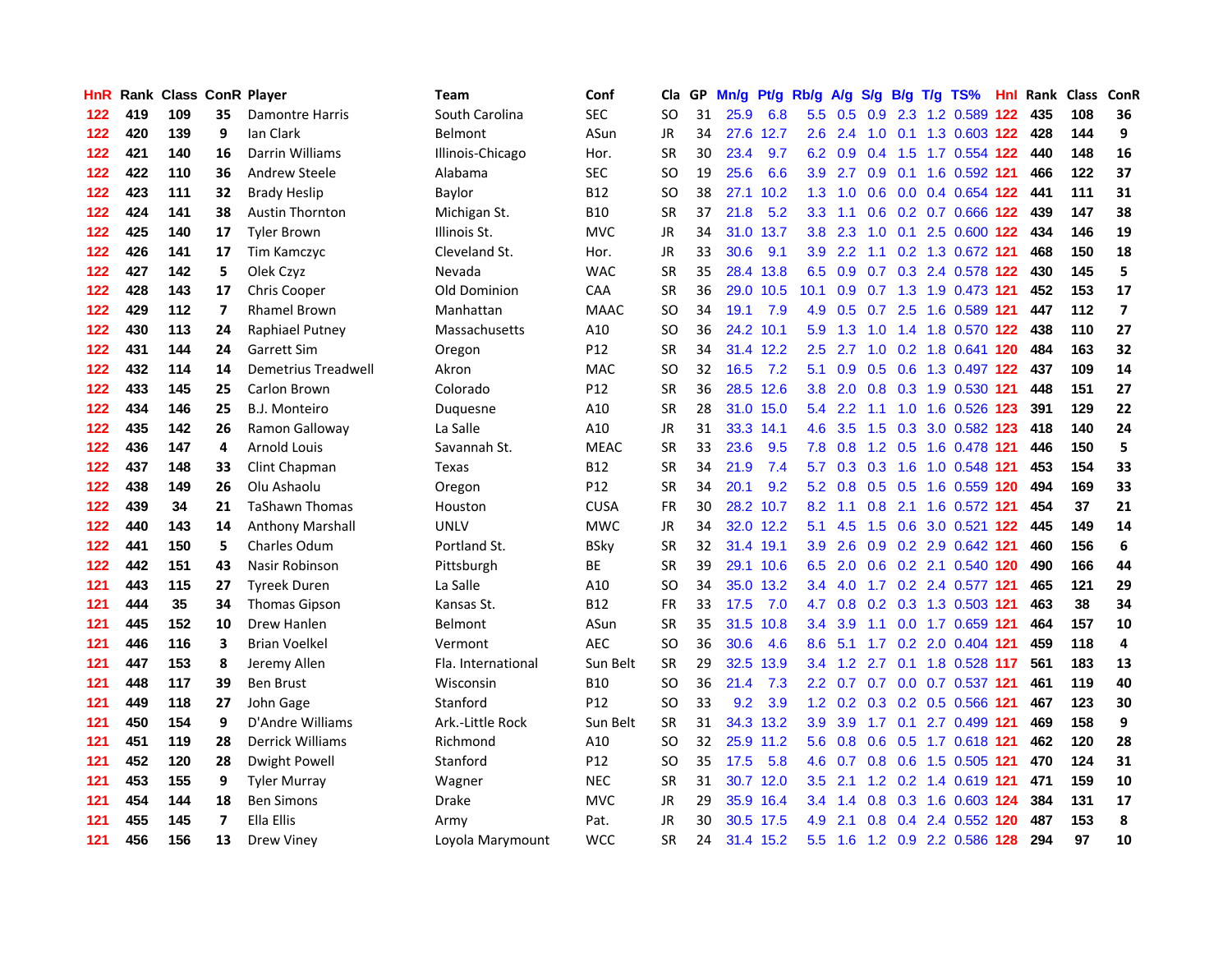| <b>HnR</b> |     | Rank Class ConR Player |    |                         | <b>Team</b>         | Conf        | Cla       |    | GP Mn/g Pt/g Rb/g A/g |           |                  |           |     |                 | S/g B/g T/g TS%               | Hnl |     | Rank Class | <b>ConR</b>             |
|------------|-----|------------------------|----|-------------------------|---------------------|-------------|-----------|----|-----------------------|-----------|------------------|-----------|-----|-----------------|-------------------------------|-----|-----|------------|-------------------------|
| 121        | 457 | 121                    | 22 | Kodi Maduka             | Tulsa               | <b>CUSA</b> | SO.       | 30 | 22.7                  | 8.1       | 6.3              | 0.6       | 0.5 | 1.8             | 1.7 0.542                     | 121 | 458 | 117        | 22                      |
| 121        | 458 | 146                    | 8  | <b>Brandyn Curry</b>    | Harvard             | Ivy         | JR        | 31 | 30.3                  | 7.9       | 2.0              | 4.9       | 1.6 | 0.6             | 1.9 0.480 120                 |     | 474 | 151        | 8                       |
| 121        | 459 | 122                    | 40 | Tim Hardaway Jr.        | Michigan            | <b>B10</b>  | SO.       | 34 |                       | 34.2 14.6 | 3.8              | 2.1       | 0.5 | 0.3             | 1.9 0.521 121                 |     | 473 | 125        | 41                      |
| 121        | 460 | 157                    | 15 | <b>Phillip McDonald</b> | New Mexico          | <b>MWC</b>  | <b>SR</b> | 33 | 13.0                  | 5.8       | 1.6              | 0.6       |     | $0.2 \quad 0.1$ | 0.6 0.578 121                 |     | 472 | 160        | 15                      |
| 121        | 461 | 158                    | 44 | Dion Dixon              | Cincinnati          | ВE          | <b>SR</b> | 37 |                       | 34.2 13.0 | 3.4              | 2.1       |     |                 | 1.6 0.5 1.8 0.470 120         |     | 492 | 167        | 45                      |
| 121        | 462 | 36                     | 10 | Royce O'Neale           | Denver              | Sun Belt    | <b>FR</b> | 31 | 27.0                  | 9.9       | 5.8              | 2.1       |     |                 | 1.4 0.4 2.1 0.642 120         |     | 478 | 40         | 10                      |
| 121        | 463 | 159                    | 6  | J.P. Primm              | NC-Asheville        | <b>BSou</b> | <b>SR</b> | 34 |                       | 32.0 15.4 |                  | 3.3 4.2   |     |                 | 1.9 0.1 2.4 0.587 120         |     | 482 | 162        | 6                       |
| 121        | 464 | 123                    | 11 | Marshall Bjorklund      | North Dakota St.    | Summit      | SO.       | 31 |                       | 26.3 11.6 | 5.9              | 0.6       |     |                 | 0.8 0.7 1.0 0.670 120         |     | 489 | 129        | 11                      |
| 121        | 465 | 160                    | 41 | Ralph Sampson           | Minnesota           | <b>B10</b>  | <b>SR</b> | 28 | 23.5                  | 7.9       | 4.6              | 1.9       | 0.3 |                 | 1.3 1.6 0.519 120             |     | 493 | 168        | 43                      |
| 121        | 466 | 37                     | 30 | James Michael McAdoo    | North Carolina      | ACC         | <b>FR</b> | 38 | 15.6                  | 6.1       | 3.9 <sup>°</sup> | 0.3       |     |                 | 0.9 0.3 0.8 0.473 120         |     | 500 | 43         | 32                      |
| 120        | 467 | 38                     | 11 | Chris Jones             | North Texas         | Sun Belt    | FR        | 19 | 29.4                  | 14.1      | 4.7              | 4.3       |     |                 | 2.4 0.2 3.7 0.518 131         |     | 249 | 18         | 5                       |
| 120        | 468 | 39                     | 9  | Steve Moundou-Missi     | Harvard             | Ivy         | FR        | 31 | 13.7                  | 4.9       |                  |           |     |                 | 3.4 0.2 0.5 0.5 0.8 0.566 120 |     | 481 | 41         | 9                       |
| 120        | 469 | 40                     | 16 | Hugh Greenwood          | <b>New Mexico</b>   | <b>MWC</b>  | FR        | 33 | 23.2                  | 6.3       | 3.7              | 2.5       | 0.8 | 0.5             | 1.0 0.546                     | 120 | 476 | 39         | 16                      |
| 120        | 470 | 147                    | 17 | Dorian Green            | Colorado St.        | <b>MWC</b>  | <b>JR</b> | 32 | 33.6                  | 13.1      | 3.5              | 2.4       | 0.8 |                 | 0.1 1.8 0.624 119             |     | 519 | 162        | 18                      |
| 120        | 471 | 124                    | 45 | Nate Lubick             | Georgetown          | <b>BE</b>   | SO.       | 33 | 18.4                  | 3.5       | 3.9              | 2.0       | 0.3 | 0.5             | 0.9 0.520 120                 |     | 483 | 128        | 43                      |
| 120        | 472 | 125                    | 29 | Halil Kanacevic         | Saint Joseph's      | A10         | SO.       | 34 | 27.9                  | 8.3       | 8.3              | 3.7       | 0.7 |                 | 1.7 2.9 0.481 120             |     | 491 | 130        | 30                      |
| 120        | 473 | 126                    | 42 | Will Sheehey            | Indiana             | <b>B10</b>  | <b>SO</b> | 31 | 22.4                  | 8.6       | 3.1              | 1.1       |     |                 | 0.5 0.2 1.3 0.574 121         |     | 450 | 113        | 39                      |
| 120        | 474 | 127                    | 46 | Talib Zanna             | Pittsburgh          | ВE          | <b>SO</b> | 39 | 19.3                  | 6.3       | 5.5 <sub>1</sub> |           |     |                 | 0.3 0.3 0.4 0.7 0.588 119     |     | 522 | 134        | 48                      |
| 120        | 475 | 161                    | 19 | <b>Caleb Patterson</b>  | Missouri St.        | <b>MVC</b>  | <b>SR</b> | 27 |                       | 23.2 12.2 | 2.7              | 0.5       |     |                 | 0.4 0.4 1.1 0.559 122         |     | 424 | 143        | 18                      |
| 120        | 476 | 162                    | 6  | Dario Hunt              | Nevada              | <b>WAC</b>  | <b>SR</b> | 35 |                       | 32.6 10.3 | 9.7              | 1.6       |     |                 | 0.9 2.4 2.7 0.490 120         |     | 485 | 164        | 6                       |
| 120        | 477 | 163                    | 20 | <b>Ben Smith</b>        | Wichita St.         | <b>MVC</b>  | <b>SR</b> | 33 | 25.4                  | 9.8       | 3.2              | 0.7       |     |                 | 0.5 0.3 0.8 0.563 120         |     | 496 | 170        | 21                      |
| 120        | 478 | 164                    | 23 | Wesley Witherspoon      | <b>Memphis</b>      | <b>CUSA</b> | <b>SR</b> | 33 | 22.0                  | 7.2       | 3.7              | 1.1       | 1.5 |                 | 0.4 1.2 0.562 119             |     | 507 | 174        | 24                      |
| 120        | 479 | 165                    | 18 | <b>Tony Meier</b>       | Milwaukee           | Hor.        | <b>SR</b> | 28 | 25.8                  | 11.3      | 5.0              | 0.8       |     |                 | 0.7 0.2 1.4 0.609 123         |     | 396 | 132        | 15                      |
| 120        | 480 | 128                    | 43 | Terone Johnson          | Purdue              | <b>B10</b>  | <b>SO</b> | 35 | 23.7                  | 9.2       | $3.4^{\circ}$    | 2.0       |     |                 | 1.0 0.2 1.5 0.500 120         |     | 495 | 131        | 44                      |
| 120        | 481 | 166                    | 6  | <b>Antwaine Wiggins</b> | Coll. of Charleston | Southern    | <b>SR</b> | 31 | 34.9                  | 15.9      | 6.5              | 2.2       |     |                 | 1.1 0.5 2.4 0.523 119         |     | 509 | 175        | 6                       |
| 120        | 482 | 167                    | 7  | Hamidu Rahman           | New Mexico St.      | <b>WAC</b>  | <b>SR</b> | 36 | 20.4                  | 9.9       | 5.8              | 0.5       | 0.3 | 1.1             | 1.7 0.571 119                 |     | 505 | 173        | $\overline{\mathbf{z}}$ |
| 120        | 483 | 129                    | 10 | Laurent Rivard          | Harvard             | lvy.        | SO.       | 31 | 25.8                  | 10.1      | 2.6              | 0.9       | 0.6 | 0.1             | 0.9 0.630 120                 |     | 497 | 132        | 10                      |
| 120        | 484 | 168                    | 30 | <b>Micheal Eric</b>     | Temple              | A10         | <b>SR</b> | 19 | 25.1                  | 9.0       | 8.8              | 0.9       | 0.1 |                 | 2.1 1.6 0.526 123             |     | 395 | 131        | 23                      |
| 120        | 485 | 41                     | 37 | Anthony Hickey          | LSU                 | <b>SEC</b>  | <b>FR</b> | 33 | 31.2                  | 8.9       | 3.6              | 3.8       | 2.1 |                 | 0.2 1.9 0.466 119             |     | 503 | 45         | 38                      |
| 120        | 486 | 148                    | 11 | <b>Brian Barbour</b>    | Columbia            | lvy         | JR        | 30 | 35.6                  | 15.5      | 2.8              | 4.4       |     |                 | 1.0 0.1 2.3 0.530 119         |     | 520 | 163        | 11                      |
| 120        | 487 | 169                    | 44 | Zack Novak              | Michigan            | <b>B10</b>  | <b>SR</b> | 34 | 33.7                  | 9.2       |                  | $4.5$ 1.8 |     |                 | 0.8 0.1 1.0 0.614 120         |     | 498 | 171        | 45                      |
| 120        | 488 | 149                    | 31 | C.J. Harris             | <b>Wake Forest</b>  | <b>ACC</b>  | JR        | 30 |                       | 35.1 16.7 | 3.1              | 2.5       |     |                 | 1.1 0.1 2.4 0.615 120         |     | 479 | 152        | 31                      |
| 120        | 489 | 42                     | 14 | Gary Bell               | Gonzaga             | <b>WCC</b>  | <b>FR</b> | 33 |                       | 28.9 10.4 | 2.5              | 2.0       | 0.7 |                 | 0.1 1.6 0.628 119             |     | 504 | 46         | 15                      |
| 120        | 490 | 170                    | 15 | <b>Kenton Walker</b>    | Saint Mary's (CA)   | <b>WCC</b>  | <b>SR</b> | 33 | 9.7                   | 3.9       | 3.0 <sub>2</sub> | 0.2       |     |                 | 0.4 0.5 0.4 0.556 119         |     | 502 | 172        | 14                      |
| 120        | 491 | 43                     | 35 | Myck Kabongo            | Texas               | <b>B12</b>  | <b>FR</b> | 34 | 30.6                  | 9.6       | 3.0              | 5.2       | 1.3 | 0.1             | 3.0 0.508 119                 |     | 508 | 47         | 36                      |
| 120        | 492 | 44                     | 36 | Angel Rodriguez         | Kansas St.          | <b>B12</b>  | <b>FR</b> | 32 | 21.7                  | 8.3       | 2.5              | 3.2       | 1.3 | 0.0             | 2.7 0.482                     | 119 | 512 | 48         | 37                      |
| 120        | 493 | 150                    | 32 | Devin Booker            | Clemson             | <b>ACC</b>  | JR        | 31 | 29.2                  | 10.5      | 7.0              | 1.3       | 0.9 | 0.9             | 1.8 0.506                     | 119 | 510 | 156        | 33                      |
| 119        | 494 | 151                    | 8  | Matt Staff              | Texas St.           | Southland   | JR        | 30 |                       | 25.3 13.3 | 7.9              | 1.6       |     |                 | 0.5 1.5 2.0 0.589 119         |     | 516 | 159        | 8                       |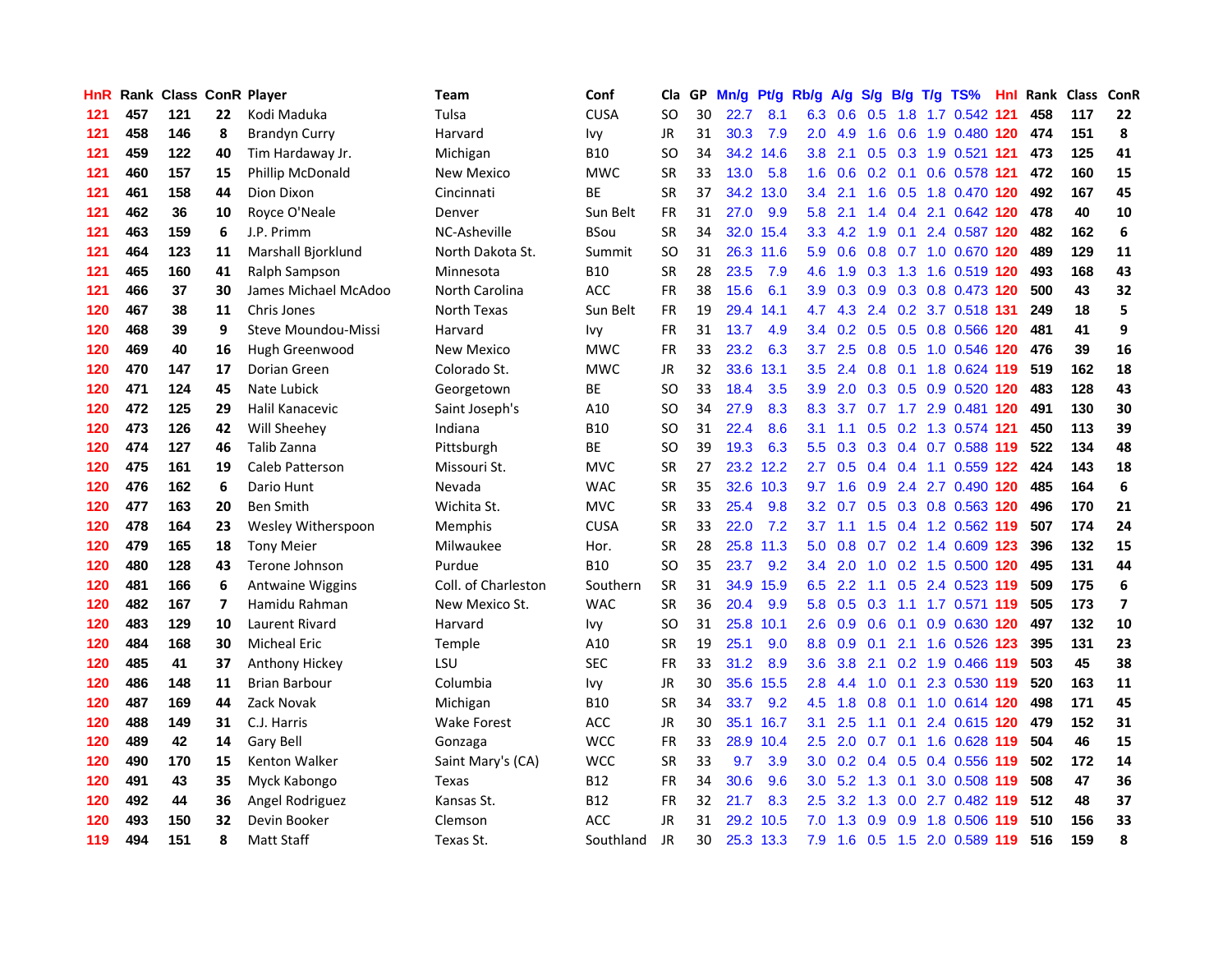| HnR |     | Rank Class ConR Player |    |                         | Team              | Conf        | Cla       |    | GP Mn/g | Pt/g      | Rb/g             | <b>A/g</b>      | S/g |     | B/g T/g TS%                    | Hnl |     | Rank Class | ConR                     |
|-----|-----|------------------------|----|-------------------------|-------------------|-------------|-----------|----|---------|-----------|------------------|-----------------|-----|-----|--------------------------------|-----|-----|------------|--------------------------|
| 119 | 495 | 45                     | 37 | Percy Gibson            | lowa St.          | B12         | FR        | 29 | 10.7    | 4.8       | 2.0              | 0.1             | 0.2 | 0.5 | 0.4 0.641                      | 120 | 488 | 42         | 35                       |
| 119 | 496 | 171                    | 6  | Chase Grabau            | Idaho St.         | <b>BSky</b> | <b>SR</b> | 28 | 35.3    | 12.8      | 5.4              | 3.3             | 1.9 | 0.4 | 2.0 0.612 121                  |     | 455 | 155        | 5                        |
| 119 | 497 | 152                    | 18 | <b>Darius Theus</b>     | <b>VCU</b>        | CAA         | JR        | 36 | 31.2    | 8.5       | 2.2 <sub>2</sub> | 4.7             | 1.9 |     | 0.2 2.3 0.504 119              |     | 511 | 157        | 19                       |
| 119 | 498 | 153                    | 45 | <b>Kelsey Barlow</b>    | Purdue            | B10         | JR        | 26 | 24.3    | 8.3       |                  | $3.7 \quad 1.7$ |     |     | 1.2 0.2 1.0 0.494 119          |     | 506 | 155        | 46                       |
| 119 | 499 | 154                    | 38 | Frankie Sullivan        | Auburn            | <b>SEC</b>  | JR        | 31 |         | 31.8 12.6 | 3.9 <sup>°</sup> | 2.3             |     |     | 1.4 0.2 1.6 0.508 118          |     | 530 | 167        | 40                       |
| 119 | 500 | 46                     | 33 | <b>Darion Atkins</b>    | Virginia          | <b>ACC</b>  | <b>FR</b> | 27 | 10.2    | 2.3       | 2.3              | 0.1             |     |     | 0.4 0.7 0.2 0.581 118          |     | 539 | 55         | 34                       |
| 119 | 501 | 130                    | 47 | Vander Blue             | Marquette         | ВE          | SO        | 35 | 25.7    | 8.4       | 4.5              | 2.6             |     |     | 1.1 0.2 2.2 0.485 118          |     | 525 | 135        | 49                       |
| 119 | 502 | 155                    | 18 | <b>Quintrell Thomas</b> | <b>UNLV</b>       | <b>MWC</b>  | JR        | 33 | 11.8    | 4.4       | 3.1              | 0.2             |     |     | 0.2 0.9 0.5 0.573 119          |     | 513 | 158        | 17                       |
| 119 | 503 | 131                    | 31 | Rob Loe                 | Saint Louis       | A10         | <b>SO</b> | 34 | 16.3    | 5.2       | 2.9              | 0.6             |     |     | 0.4 0.5 0.8 0.538 119          |     | 514 | 133        | 31                       |
| 119 | 504 | 132                    | 4  | D.J. Irving             | Boston U.         | <b>AEC</b>  | <b>SO</b> | 29 | 33.0    | 11.4      | 2.9              | 5.4             | 1.1 |     | 0.1 2.3 0.525 121              |     | 451 | 114        | $\overline{\mathbf{3}}$  |
| 119 | 505 | 172                    | 29 | Harper Kamp             | California        | P12         | <b>SR</b> | 34 |         | 29.9 11.6 | 5.2              | 1.7             |     |     | 0.5 0.4 2.1 0.584 118          |     | 528 | 176        | 34                       |
| 119 | 506 | 47                     | 48 | D'Angelo Harrison       | St. John's        | ВE          | <b>FR</b> | 32 |         | 35.3 17.0 | 3.9              | 2.1             | 1.6 |     | 0.3 2.2 0.528 118              |     | 532 | 52         | 50                       |
| 119 | 507 | 156                    | 49 | Jaquon Parker           | Cincinnati        | ВE          | <b>JR</b> | 30 | 26.6    | 9.4       | 5.6              | 1.3             | 0.6 |     | 0.1 1.0 0.502 119              |     | 517 | 160        | 47                       |
| 119 | 508 | 48                     | 10 | Mario Moody             | Wagner            | <b>NEC</b>  | FR        | 23 | 11.0    | 4.1       | 3.7 <sub>2</sub> | 0.2             | 0.7 | 1.0 | 0.6 0.576 123                  |     | 419 | 34         | 8                        |
| 119 | 509 | 49                     | 39 | Jarnell Stokes          | Tennessee         | <b>SEC</b>  | <b>FR</b> | 17 | 25.6    | 9.6       | 7.4              | 0.7             | 0.9 | 1.4 | 2.1 0.538 127                  |     | 313 | 24         | 29                       |
| 119 | 510 | 50                     | 40 | Kyle Wiltjer            | Kentucky          | <b>SEC</b>  | <b>FR</b> | 40 | 11.6    | 5.0       | 1.8              |                 |     |     | 0.4 0.1 0.4 0.7 0.567 119      |     | 521 | 50         | 39                       |
| 119 | 511 | 157                    | 19 | <b>Troy Daniels</b>     | VCU               | CAA         | JR        | 36 | 24.4    | 10.0      |                  | $3.3 \quad 0.5$ |     |     | 1.2 0.1 1.0 0.556 119          |     | 518 | 161        | 20                       |
| 119 | 512 | 173                    | 7  | T.J. Robinson           | Long Beach St.    | <b>BWst</b> | <b>SR</b> | 34 |         | 32.1 12.0 |                  |                 |     |     | 10.2 0.8 0.6 0.1 2.1 0.560 118 |     | 534 | 178        | $\overline{\phantom{a}}$ |
| 119 | 513 | 51                     | 20 | <b>Treveon Graham</b>   | <b>VCU</b>        | CAA         | <b>FR</b> | 36 | 16.8    | 7.0       |                  | $3.2 \quad 0.6$ |     |     | 0.8 0.3 0.9 0.498 119          |     | 523 | 51         | 21                       |
| 119 | 514 | 174                    | 7  | Shay Shine              | <b>High Point</b> | BSou        | SR        | 31 |         | 31.4 15.6 | 5.4              |                 |     |     | 3.0 1.2 0.5 2.3 0.588 118      |     | 531 | 177        | $\overline{\mathbf{z}}$  |
| 119 | 515 | 158                    | 6  | <b>Edward Daniel</b>    | Murray St.        | <b>OVC</b>  | <b>JR</b> | 33 | 23.6    | 6.8       | 5.5              | 0.9             | 0.9 |     | 1.5 1.4 0.589 118              |     | 527 | 165        | $\overline{\mathbf{z}}$  |
| 119 | 516 | 159                    | 50 | Dante Taylor            | Pittsburgh        | ВE          | JR        | 37 | 18.8    | 5.8       | 4.9              | 0.5             |     |     | 0.4 0.7 1.1 0.587 117          |     | 560 | 176        | 54                       |
| 119 | 517 | 175                    | 30 | <b>Faisal Aden</b>      | Washington St.    | P12         | <b>SR</b> | 17 | 24.1    | 14.5      | 3.1              | 1.4             |     |     | 1.3 0.1 2.8 0.558 129          |     | 280 | 93         | 16                       |
| 118 | 518 | 160                    | 19 | James Haarsma           | Milwaukee         | Hor.        | JR        | 33 | 27.5    | 10.8      | 5.4              | 0.6             |     |     | 0.7 0.2 1.5 0.596 118          |     | 546 | 171        | 19                       |
| 118 | 519 | 133                    | 51 | Justin Jackson          | Cincinnati        | ВE          | SO        | 37 | 21.1    | 5.1       | 4.2              | 1.1             | 0.9 | 1.6 | 1.5 0.521 118                  |     | 545 | 140        | 52                       |
| 118 | 520 | 161                    | 32 | Darien Brothers         | Richmond          | A10         | <b>JR</b> | 32 | 30.3    | 14.6      | 2.9              | 1.7             | 0.9 |     | 0.1 1.4 0.576 118              |     | 529 | 166        | 32                       |
| 118 | 521 | 52                     | 31 | David Kravish           | California        | P12         | FR        | 34 | 24.5    | 6.9       | 5.6              | 0.5             | 0.3 |     | 1.2 0.9 0.608 118              |     | 544 | 57         | 35                       |
| 118 | 522 | 53                     | 52 | Ryan Boatright          | Connecticut       | BE          | FR        | 25 |         | 30.1 10.4 | 3.3              | 4.0             |     |     | 1.2 0.2 2.2 0.518 119          |     | 501 | 44         | 46                       |
| 118 | 523 | 134                    | 33 | <b>Ronald Roberts</b>   | Saint Joseph's    | A10         | SO        | 34 | 25.0    | 10.9      | 5.9              | 0.4             |     |     | 0.5 0.7 1.4 0.588 118          |     | 541 | 139        | 34                       |
| 118 | 524 | 162                    | 38 | <b>Tyrus McGee</b>      | lowa St.          | <b>B12</b>  | JR        | 34 | 19.9    | 7.7       |                  |                 |     |     | 3.3 0.6 0.5 0.2 0.6 0.598 118  |     | 535 | 168        | 38                       |
| 118 | 525 | 163                    | 12 | <b>Mark Cisco</b>       | Columbia          | Ivy         | JR        | 30 |         | 25.2 10.0 | 7.2              | 1.1             |     |     | 0.3 0.8 1.6 0.602 117          |     | 562 | 177        | 12                       |
| 118 | 526 | 54                     | 34 | Dezmine Wells           | Xavier            | A10         | <b>FR</b> | 32 | 26.1    | 9.8       | 4.9              | 1.1             |     |     | 0.7 0.3 1.3 0.564 118          |     | 537 | 54         | 33                       |
| 118 | 527 | 135                    | 46 | Jordan Morgan           | Michigan          | <b>B10</b>  | SO        | 34 | 24.4    | 7.3       | 5.6              | 0.3             | 0.6 |     | 0.3 1.6 0.603 118              |     | 536 | 137        | 48                       |
| 118 | 528 | 164                    | 8  | Anthony Raffa           | Coastal Carolina  | BSou        | JR        | 31 | 31.0    | 16.7      | 3.7              | 2.0             | 1.8 | 0.1 | 2.2 0.569 117                  |     | 577 | 181        | 9                        |
| 118 | 529 | 55                     | 53 | LaDontae Henton         | Providence        | ВE          | <b>FR</b> | 32 |         | 37.2 14.3 | 8.6              | 1.1             | 1.0 | 1.1 | 1.7 0.538 117                  |     | 554 | 58         | 53                       |
| 118 | 530 | 165                    | 24 | Johnathan Mills         | Southern Miss.    | <b>CUSA</b> | JR        | 34 | 23.1    | 9.5       | 6.1              | 0.6             | 0.6 | 0.2 | 1.6 0.539 117                  |     | 569 | 179        | 27                       |
| 118 | 531 | 56                     | 21 | <b>Quincy Ford</b>      | Northeastern      | CAA         | FR        | 31 | 29.6    | 11.5      | 5.0              | 1.3             | 1.9 | 1.0 | 2.1 0.534                      | 118 | 543 | 56         | 22                       |
| 118 | 532 | 166                    | 11 | <b>Travis Smith</b>     | Mercer            | ASun        | <b>JR</b> | 30 | 21.7    | 8.8       |                  | $2.5$ 1.8       |     |     | 0.8 0.0 1.5 0.613 120          |     | 499 | 154        | 11                       |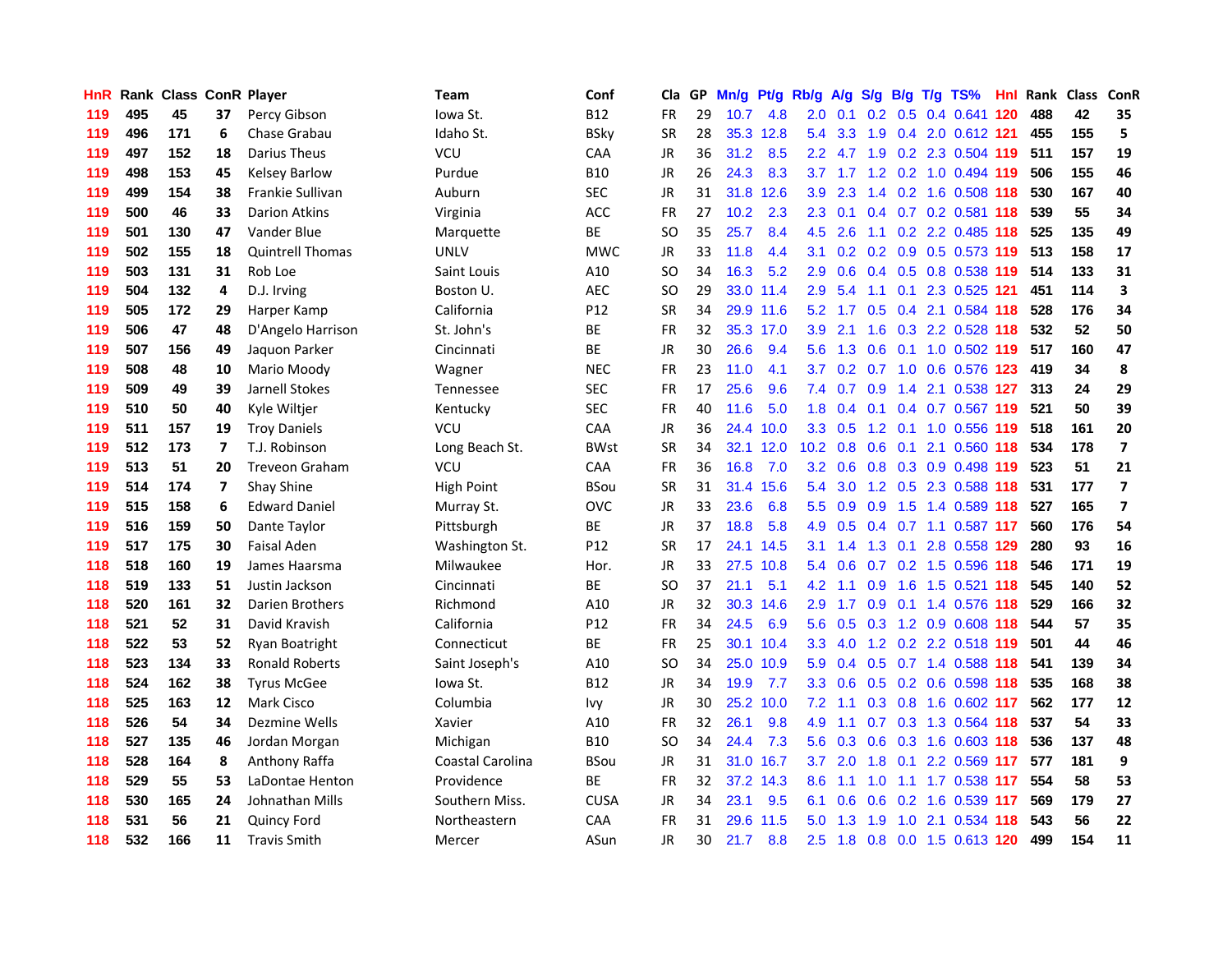| HnR |     | <b>Rank Class ConR Player</b> |                |                       | Team               | Conf        | Cla           |    | GP Mn/g | Pt/g      | Rb/g             | <b>A/g</b>      |                 |     | S/g B/g T/g TS%           | Hnl | Rank Class |     | ConR         |
|-----|-----|-------------------------------|----------------|-----------------------|--------------------|-------------|---------------|----|---------|-----------|------------------|-----------------|-----------------|-----|---------------------------|-----|------------|-----|--------------|
| 118 | 533 | 176                           | 34             | Xavier Gibson         | Florida St.        | ACC         | <b>SR</b>     | 35 | 18.4    | 6.8       | 4.3              | 0.4             | 0.5             | 1.3 | 2.0 0.520                 | 118 | 548        | 179 | 35           |
| 118 | 534 | 57                            | 16             | <b>Matt Carlino</b>   | <b>BYU</b>         | <b>WCC</b>  | <b>FR</b>     | 25 |         | 27.7 12.2 | 3.0              | 4.6             | 1.4             | 0.3 | 3.0 0.503 118             |     | 533        | 53  | 16           |
| 118 | 535 | 167                           | 54             | Junior Cadougan       | Marquette          | ВE          | <b>JR</b>     | 34 | 28.6    | 6.3       | 2.1              | 5.4             | 1.1             |     | 0.2 2.6 0.459 118         |     | 542        | 170 | 51           |
| 118 | 536 | 136                           | 39             | Will Spradling        | Kansas St.         | <b>B12</b>  | SO            | 33 | 31.2    | 9.3       | 2.1              | 2.8             |                 |     | 0.8 0.2 1.6 0.507 117     |     | 553        | 143 | 39           |
| 118 | 537 | 168                           | 8              | Kyisean Reed          | Utah St.           | <b>WAC</b>  | <b>JR</b>     | 36 |         | 25.0 10.0 | 5.1              |                 | $0.6 \quad 0.6$ |     | 1.1 1.3 0.629 117         |     | 556        | 174 | 8            |
| 118 | 538 | 137                           | 17             | Stephen Holt          | Saint Mary's (CA)  | <b>WCC</b>  | SO            | 28 |         | 32.4 10.1 | 4.7              | 3.2             |                 |     | 1.8 0.0 1.6 0.617 118     |     | 540        | 138 | 18           |
| 118 | 539 | 177                           | 47             | <b>Ryne Smith</b>     | Purdue             | <b>B10</b>  | <b>SR</b>     | 35 | 28.7    | 9.1       | $2.5^{\circ}$    | 1.1             | 0.8             |     | 0.1 0.6 0.630 117         |     | 555        | 181 | 49           |
| 118 | 540 | 169                           | $\overline{ }$ | Nik Cochran           | Davidson           | Southern    | <b>JR</b>     | 33 |         | 29.6 10.9 | 2.8              | 3.6             | 0.9             |     | 0.0 1.7 0.598 118         |     | 547        | 172 | 8            |
| 118 | 541 | 138                           | 48             | <b>Austin Hollins</b> | Minnesota          | <b>B10</b>  | <sub>SO</sub> | 38 | 28.4    | 9.2       | 2.8              | 2.1             | 1.1             |     | 0.3 1.7 0.573 116         |     | 590        | 151 | 51           |
| 118 | 542 | 178                           | 20             | <b>Trevon Harmon</b>  | Cleveland St.      | Hor.        | <b>SR</b>     | 32 |         | 30.8 12.6 | 2.6              | 2.1             | 1.3             | 0.1 | 1.6 0.540 117             |     | 574        | 190 | 20           |
| 118 | 543 | 179                           | 19             | Oscar Bellfield       | <b>UNLV</b>        | <b>MWC</b>  | <b>SR</b>     | 35 | 32.0    | 9.8       | 2.3              | 5.4             | 1.1             |     | 0.3 2.3 0.521 117         |     | 551        | 180 | 19           |
| 118 | 544 | 180                           | 35             | Ramone Moore          | Temple             | A10         | <b>SR</b>     | 32 |         | 36.6 17.3 | 4.3              | 3.4             | 1.1             |     | 0.2 2.6 0.524 117         |     | 566        | 186 | 35           |
| 118 | 545 | 170                           | 32             | Carlos Emory          | Oregon             | P12         | JR            | 34 | 17.9    | 6.8       | 3.8              | 0.9             | 0.6             |     | 0.2 1.2 0.565 116         |     | 598        | 190 | 37           |
| 118 | 546 | 181                           | 49             | <b>Verdell Jones</b>  | Indiana            | <b>B10</b>  | <b>SR</b>     | 30 | 24.5    | 7.5       | 2.9              | 3.2             | 0.7             | 0.3 | 2.4 0.514 120             |     | 486        | 165 | 42           |
| 118 | 547 | 182                           | 9              | Matt Dickey           | NC-Asheville       | <b>BSou</b> | <b>SR</b>     | 34 |         | 33.2 16.1 | 3.3 <sub>2</sub> | 3.6             | 1.5             | 0.1 | 2.4 0.617 117             |     | 563        | 184 | 8            |
| 117 | 548 | 183                           | 50             | <b>Stu Douglass</b>   | Michigan           | <b>B10</b>  | <b>SR</b>     | 34 | 30.5    | 7.5       | 2.6              | 2.3             | 0.8             | 0.1 | 1.0 0.534 117             |     | 557        | 182 | 50           |
| 117 | 549 | 58                            | 11             | Jalen Cannon          | St. Francis (NY)   | <b>NEC</b>  | <b>FR</b>     | 30 | 24.5    | 8.0       | 8.8              |                 |                 |     | 0.7 0.6 0.5 0.8 0.566 116 |     | 579        | 60  | 11           |
| 117 | 550 | 184                           | 1              | Isaiah Wilkerson      | New Jersey Tech    | GWC         | SR            | 32 |         | 31.1 16.2 | 6.6              | 2.1             |                 |     | 1.8 0.2 1.7 0.536 116     |     | 588        | 194 | $\mathbf{1}$ |
| 117 | 551 | 139                           | 8              | <b>Dylon Cormier</b>  | Loyola (MD)        | <b>MAAC</b> | <b>SO</b>     | 32 |         | 31.0 13.4 |                  | $3.3 \quad 1.8$ |                 |     | 1.6 0.2 1.7 0.549 117     |     | 552        | 142 | 8            |
| 117 | 552 | 171                           | 33             | Joe Burton            | Oregon St.         | P12         | JR            | 36 | 25.4    | 8.3       | 5.9              | 2.8             |                 |     | 1.3 0.3 2.2 0.582 117     |     | 559        | 175 | 36           |
| 117 | 553 | 185                           | 21             | <b>Taylor Brown</b>   | <b>Bradley</b>     | <b>MVC</b>  | <b>SR</b>     | 28 |         | 31.3 14.8 | 6.4              | 1.6             |                 |     | 1.0 0.5 2.3 0.513 121     |     | 449        | 152 | 20           |
| 117 | 554 | 140                           | 12             | Shawn Jones           | Middle Tennessee   | Sun Belt    | <b>SO</b>     | 32 | 16.2    | 7.3       |                  | $3.3 \quad 0.2$ |                 |     | 0.4 1.2 1.2 0.556 117     |     | 558        | 144 | 12           |
| 117 | 555 | 141                           | 35             | <b>Travis McKie</b>   | <b>Wake Forest</b> | <b>ACC</b>  | <sub>SO</sub> | 31 |         | 34.5 16.1 | 7.0              | 1.1             |                 |     | 0.8 0.6 2.5 0.561 117     |     | 573        | 146 | 36           |
| 117 | 556 | 172                           | 13             | J.T. Sulton           | Middle Tennessee   | Sun Belt    | JR            | 34 |         | 25.0 10.3 |                  | 5.2 0.7         |                 |     | 0.7 0.6 1.8 0.576 117     |     | 564        | 178 | 14           |
| 117 | 557 | 173                           | 25             | Maurice Kemp          | East Carolina      | <b>CUSA</b> | <b>JR</b>     | 30 |         | 23.3 10.5 | 6.3              | 1.1             | 1.1             |     | 0.9 2.1 0.535 118         |     | 549        | 173 | 25           |
| 117 | 558 | 142                           | 15             | Nick Harney           | Akron              | MAC         | SO            | 29 | 15.3    | 8.3       | 2.9              | 0.6             | 0.6             | 0.1 | 1.6 0.574 117             |     | 550        | 141 | 15           |
| 117 | 559 | 59                            | 9              | Juan'ya Green         | Niagara            | <b>MAAC</b> | <b>FR</b>     | 33 |         | 37.2 17.7 | 3.2 <sub>2</sub> | 4.5             | 1.9             | 0.3 | 3.5 0.525 117             |     | 567        | 59  | 9            |
| 117 | 560 | 186                           | $\overline{ }$ | John Fraley           | <b>Austin Peay</b> | <b>OVC</b>  | <b>SR</b>     | 23 |         | 29.3 11.8 | 8.8              | 0.9             | 0.4             | 1.6 | 2.0 0.603 126             |     | 347        | 113 | 4            |
| 117 | 561 | 60                            | 14             | George Fant           | Western Kentucky   | Sun Belt    | <b>FR</b>     | 31 |         | 26.4 10.4 | 6.1              | 0.7             | 0.9             |     | 1.2 1.9 0.523 119         |     | 515        | 49  | 11           |
| 117 | 562 | 187                           | 8              | James Nunnally        | UC Santa Barbara   | <b>BWst</b> | <b>SR</b>     | 31 |         | 33.7 16.0 | 5.9              | 2.8             | 0.7             |     | 0.3 2.5 0.573 117         |     | 570        | 188 | 8            |
| 117 | 563 | 143                           | 34             | <b>Maurice Jones</b>  | <b>USC</b>         | P12         | SO            | 32 |         | 38.2 13.0 | 2.7              | 3.5             | 1.8             |     | 0.0 2.3 0.430 113         |     | 676        | 172 | 47           |
| 117 | 564 | 144                           | 12             | Jodd Maxey            | <b>USC Upstate</b> | ASun        | SO            | 34 | 21.6    | 7.7       |                  | 4.8 1.0         | 1.6             |     | 1.4 1.8 0.531 117         |     | 572        | 145 | 12           |
| 117 | 565 | 188                           | 36             | Deividas Dulkys       | Florida St.        | ACC         | <b>SR</b>     | 35 | 24.5    | 7.0       | 2.6              | 1.2             |                 |     | 1.3 0.5 1.6 0.572 116     |     | 582        | 192 | 37           |
| 117 | 566 | 174                           | 1              | <b>Quincy Roberts</b> | Grambling          | <b>SWAC</b> | JR            | 20 |         | 37.3 23.9 | 6.0              | 1.6             |                 |     | 1.0 0.3 3.8 0.530 134     |     | 191        | 72  | $\mathbf{1}$ |
| 117 | 567 | 145                           | 55             | Jamil Wilson          | Marquette          | ВE          | SO            | 34 | 24.1    | 7.1       | 4.1              | 1.1             | 0.7             |     | 1.4 1.1 0.500 116         |     | 581        | 149 | 55           |
| 117 | 568 | 146                           | 13             | JJ Mann               | Belmont            | ASun        | SO            | 35 | 21.8    | 8.3       | 3.6              | 1.8             | 1.1             |     | $0.0$ 1.2 0.518 116       |     | 580        | 148 | 13           |
| 117 | 569 | 147                           | 20             | Demetrius Walker      | New Mexico         | <b>MWC</b>  | <sub>SO</sub> | 35 | 16.8    | 7.4       | 2.8              | 1.8             | 0.3             | 0.1 | 1.5 0.524                 | 117 | 575        | 147 | 20           |
| 117 | 570 | 189                           | 22             | Antoine Young         | Creighton          | <b>MVC</b>  | SR            | 35 |         | 30.6 12.1 | $2.0^{\circ}$    |                 |                 |     | 4.5 0.8 0.0 1.9 0.508 117 |     | 571        | 189 | 22           |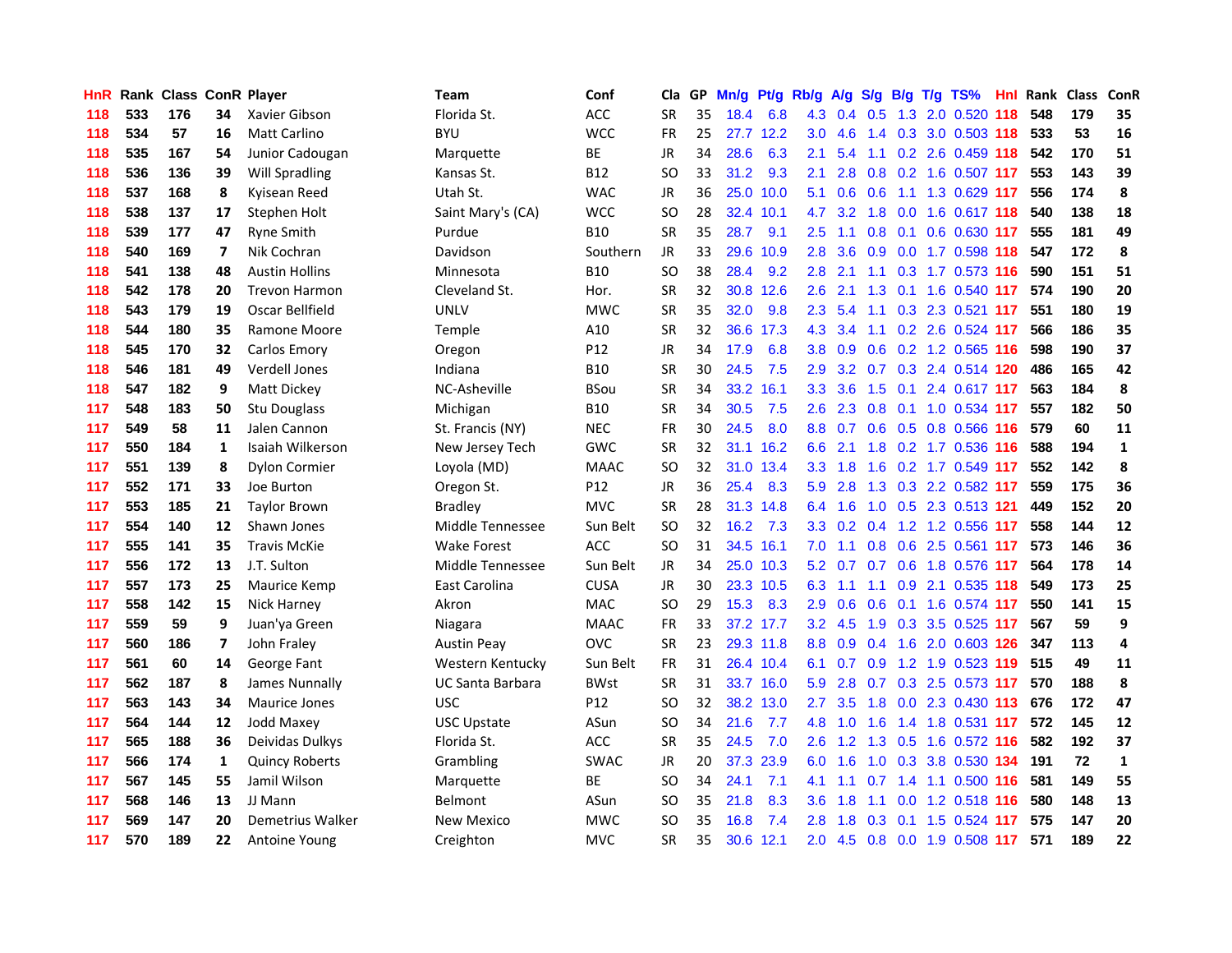| HnR. |     | Rank Class ConR Player |    |                         | Team                  | Conf        | Cla       |    | GP Mn/g |           | Pt/g Rb/g A/g    |            |             |     | S/g B/g T/g TS%               | Hnl  |      | Rank Class ConR |                          |
|------|-----|------------------------|----|-------------------------|-----------------------|-------------|-----------|----|---------|-----------|------------------|------------|-------------|-----|-------------------------------|------|------|-----------------|--------------------------|
| 117  | 571 | 61                     | 21 | <b>Anthony Drmic</b>    | Boise St.             | <b>MWC</b>  | <b>FR</b> | 29 |         | 30.6 12.0 | 5.0              | 2.1        | 1.1         |     | 0.2 1.3 0.515 116             |      | 586  | 61              | 21                       |
| 117  | 572 | 148                    | 8  | Jack Isenbarger         | Elon                  | Southern    | SO        | 29 |         | 29.4 14.5 | 3.4              | 2.7        | 0.8         |     | 0.0 1.8 0.608 118             |      | 526  | 136             | $\overline{\phantom{a}}$ |
| 117  | 573 | 175                    | 9  | Kwame Vaughn            | Cal St. Fullerton     | <b>BWst</b> | JR.       | 31 | 31.5    | 15.6      | 4.5              | 3.7        | 0.9         | 0.1 | 2.7 0.592 116                 |      | 594  | 186             | 9                        |
| 117  | 574 | 62                     | 37 | Ryan Anderson           | <b>Boston College</b> | <b>ACC</b>  | <b>FR</b> | 31 |         | 29.9 11.2 |                  |            |             |     | 7.4 1.0 0.5 0.5 1.5 0.504 116 |      | 591  | 62              | 38                       |
| 117  | 575 | 190                    | 15 | <b>Brian Stafford</b>   | Denver                | Sun Belt    | <b>SR</b> | 31 |         | 33.4 14.5 |                  | $1.8$ 2.1  |             |     | 1.1 0.2 1.3 0.654 116         |      | 585  | 193             | 16                       |
| 117  | 576 | 176                    | 23 | <b>Grant Gibbs</b>      | Creighton             | <b>MVC</b>  | JR        | 35 | 29.9    | 7.0       |                  | $4.5\ 5.0$ |             |     | 1.1 0.1 2.1 0.579 117         |      | 576  | 180             | 23                       |
| 117  | 577 | 63                     | 41 | <b>Trevor Lacey</b>     | Alabama               | <b>SEC</b>  | <b>FR</b> | 33 | 24.7    | 7.3       | 3.0 <sub>1</sub> | 1.8        |             |     | 0.8 0.1 1.6 0.538 114         |      | 654  | 69              | 42                       |
| 117  | 578 | 177                    | 51 | Dylan Talley            | Nebraska              | <b>B10</b>  | JR        | 25 | 23.8    | 8.9       | 3.3 <sup>°</sup> | 1.8        | 1.0         |     | 0.4 1.6 0.541 119             |      | 524  | 164             | 47                       |
| 116  | 579 | 191                    | 13 | <b>Tyler Bernardini</b> | Pennsylvania          | Ivy         | <b>SR</b> | 31 | 29.4    | 12.2      | 4.5              | 1.3        |             |     | 1.2 0.3 1.1 0.565 117         |      | 568  | 187             | 13                       |
| 116  | 580 | 192                    | 14 | Mick Hedgepeth          | <b>Belmont</b>        | ASun        | <b>SR</b> | 35 | 22.9    | 9.6       | 5.6              | 0.5        | 0.5         |     | 0.5 1.3 0.559 116             |      | 592  | 195             | 16                       |
| 116  | 581 | 178                    | 15 | Parker Smith            | North Florida         | ASun        | <b>JR</b> | 32 | 27.4    | 14.5      | $2.4^{\circ}$    | 1.0        | 0.7         | 0.1 | 1.8 0.614 116                 |      | 587  | 183             | 15                       |
| 116  | 582 | 149                    | 16 | Kerry Hammonds          | Middle Tennessee      | Sun Belt    | SO        | 27 | 18.5    | 4.9       | $2.7^{\circ}$    | 1.8        | 0.7         | 0.5 | 1.0 0.645 116                 |      | 583  | 150             | 15                       |
| 116  | 583 | 193                    | 9  | Jereal Scott            | Stephen F. Austin     | Southland   | <b>SR</b> | 31 | 24.0    | 12.4      | 5.4              | 0.8        | 0.5         | 0.8 | 2.0 0.522 116                 |      | 578  | 191             | 9                        |
| 116  | 584 | 194                    | 18 | Corbin Moore            | Pepperdine            | <b>WCC</b>  | <b>SR</b> | 29 |         | 30.5 10.4 | 8.6              | 1.0        | 0.4         |     | 1.0 1.5 0.537 116             |      | 600  | 196             | 19                       |
| 116  | 585 | 179                    | 9  | <b>Malik Story</b>      | Nevada                | <b>WAC</b>  | JR        | 35 |         | 31.1 14.1 | 2.8              | 2.3        | 0.7         | 0.3 | 2.0 0.574 116                 |      | 593  | 185             | 9                        |
| 116  | 586 | 180                    | 22 | A.J. Davis              | James Madison         | CAA         | JR        | 32 |         | 32.4 15.9 | 4.7              | 1.9        | 1.7         |     | 0.3 2.7 0.545 115             |      | 614  | 194             | 23                       |
| 116  | 587 | 181                    | 38 | Scott Wood              | <b>NC State</b>       | <b>ACC</b>  | JR        | 36 |         | 32.9 12.4 | $2.3^{\circ}$    | 1.6        |             |     | 0.7 0.6 1.1 0.623 116         |      | 596  | 188             | 39                       |
| 116  | 588 | 195                    | 39 | C.J. Williams           | <b>NC State</b>       | ACC         | <b>SR</b> | 37 |         | 31.1 10.6 | 3.8 <sub>1</sub> | 1.8        |             |     | 1.1 0.4 1.2 0.573 115         |      | 603  | 197             | 40                       |
| 116  | 589 | 64                     | 42 | Levi Randolph           | Alabama               | <b>SEC</b>  | <b>FR</b> | 33 | 27.1    | 6.5       | 3.9              | 1.7        |             |     | 1.0 0.1 1.0 0.451 113         |      | 668  | 72              | 43                       |
| 116  | 590 | 196                    | 40 | Sammy Zeglinski         | Virginia              | <b>ACC</b>  | <b>SR</b> | 30 | 32.3    | 8.6       | 3.4              |            | $2.7 \t1.6$ |     | 0.1 1.7 0.513 115             |      | 624  | 205             | 43                       |
| 116  | 591 | 150                    | 10 | Sean Armand             | Iona                  | <b>MAAC</b> | SO        | 33 | 18.9    | 9.5       | 2.1              |            | $1.2 \ 0.6$ |     | 0.1 0.8 0.659 116             |      | 601  | 153             | 10                       |
| 116  | 592 | 65                     | 35 | Spencer DinWiddie       | Colorado              | P12         | <b>FR</b> | 36 | 27.4    | 10.0      | 3.6 <sup>2</sup> | 1.8        |             |     | 0.8 0.3 1.4 0.563 115         |      | 602  | 63              | 38                       |
| 116  | 593 | 151                    | 41 | <b>Cadarian Raines</b>  | Virginia Tech         | ACC         | SO        | 33 | 18.8    | 5.9       | 3.9 <sup>°</sup> | 0.4        |             |     | 0.7 0.8 0.8 0.516 115         |      | 617  | 156             | 42                       |
| 116  | 594 | 182                    | 36 | Aaron Fuller            | <b>USC</b>            | P12         | <b>JR</b> | 18 |         | 29.2 10.6 | 5.9              | 0.4        | 0.9         |     | 0.4 1.4 0.543 132             |      | -226 | 79              | 11                       |
| 116  | 595 | 66                     | 52 | <b>Andre Hollins</b>    | Minnesota             | B10         | <b>FR</b> | 37 | 21.1    | 8.7       | 2.1              | 1.8        | 0.9         | 0.1 | 2.1 0.549 114                 |      | 632  | 66              | 53                       |
| 116  | 596 | 197                    | 16 | Isiah Brown             | East Tennessee St.    | ASun        | <b>SR</b> | 31 |         | 30.3 12.4 | 5.9              | 1.1        | 1.4         | 1.4 | 2.5 0.556 115                 |      | 609  | 200             | 17                       |
| 116  | 597 | 67                     | 40 | Jonathan Holmes         | Texas                 | B12         | FR        | 34 | 21.4    | 7.1       | 4.8              | 0.5        | 0.7         |     | 0.6 1.2 0.560 115             |      | 605  | 64              | 40                       |
| 116  | 598 | 152                    | 42 | Okaro White             | Florida St.           | ACC         | <b>SO</b> | 35 | 22.6    | 7.7       | 4.4              | 0.5        | 0.6         |     | 0.4 1.5 0.557 115             |      | 612  | 154             | 41                       |
| 116  | 599 | 153                    | 24 | Jon Ekey                | Illinois St.          | <b>MVC</b>  | <b>SO</b> | 35 | 29.2    | 9.0       | 4.9              | 1.5        | 0.6         |     | 0.7 0.6 0.600 115             |      | 619  | 157             | 24                       |
| 116  | 600 | 154                    | 41 | Markel Brown            | Oklahoma St.          | B12         | SO        | 33 |         | 31.1 10.5 | 5.1              | 2.4        |             |     | 1.2 0.6 2.3 0.519 115         |      | 626  | 158             | 43                       |
| 116  | 601 | 183                    | 37 | <b>Tony Woods</b>       | Oregon                | P12         | JR        | 33 | 17.9    | 6.8       | 3.5              |            |             |     | 0.6 0.3 1.5 1.4 0.542 114     |      | 649  | 207             | 42                       |
| 116  | 602 | 184                    | 43 | <b>Jontel Evans</b>     | Virginia              | <b>ACC</b>  | JR        | 32 | 30.8    | 7.3       | 2.0 <sub>1</sub> | 3.9        |             |     | 1.6 0.2 2.4 0.500 114         |      | 645  | 205             | 44                       |
| 116  | 603 | 185                    | 36 | Rahlir Jefferson        | Temple                | A10         | JR        | 32 | 33.9    | 9.3       | 6.6              | 2.4        |             |     | 1.5 0.9 1.8 0.568 115         |      | 616  | 195             | 37                       |
| 116  | 604 | 186                    | 8  | Joe Willman             | <b>Bucknell</b>       | Pat.        | JR        | 35 |         | 27.1 10.7 | 4.9              | 1.5        | 0.7         |     | 0.5 1.2 0.554 115             |      | 607  | 192             | 9                        |
| 115  | 605 | 187                    | 22 | Justin Hawkins          | <b>UNLV</b>           | <b>MWC</b>  | JR        | 35 | 24.9    | 7.9       | 2.9              | 1.6        | 1.5         |     | 0.3 0.5 0.524 115             |      | 604  | 191             | 22                       |
| 115  | 606 | 198                    | 5  | Dallis Joyner           | Stony Brook           | <b>AEC</b>  | <b>SR</b> | 32 | 26.1    | 9.0       | 6.6              | 0.8        | 0.4         |     | $0.7$ 1.8 $0.601$             | -115 | 608  | 199             | 5                        |
| 115  | 607 | 188                    | 56 | <b>Dominic Cheek</b>    | Villanova             | BE          | JR        | 32 | 30.5    | 12.5      | 3.9              | 1.3        | 1.0         |     | 0.2 1.6 0.535                 | 114  | 628  | 199             | 56                       |
| 115  | 608 | 155                    | 53 | Chip Armelin            | Minnesota             | <b>B10</b>  | <b>SO</b> | 38 | 13.7    | 5.2       |                  |            |             |     | 2.1 0.9 0.4 0.1 0.8 0.476 114 |      | 646  | 161             | 54                       |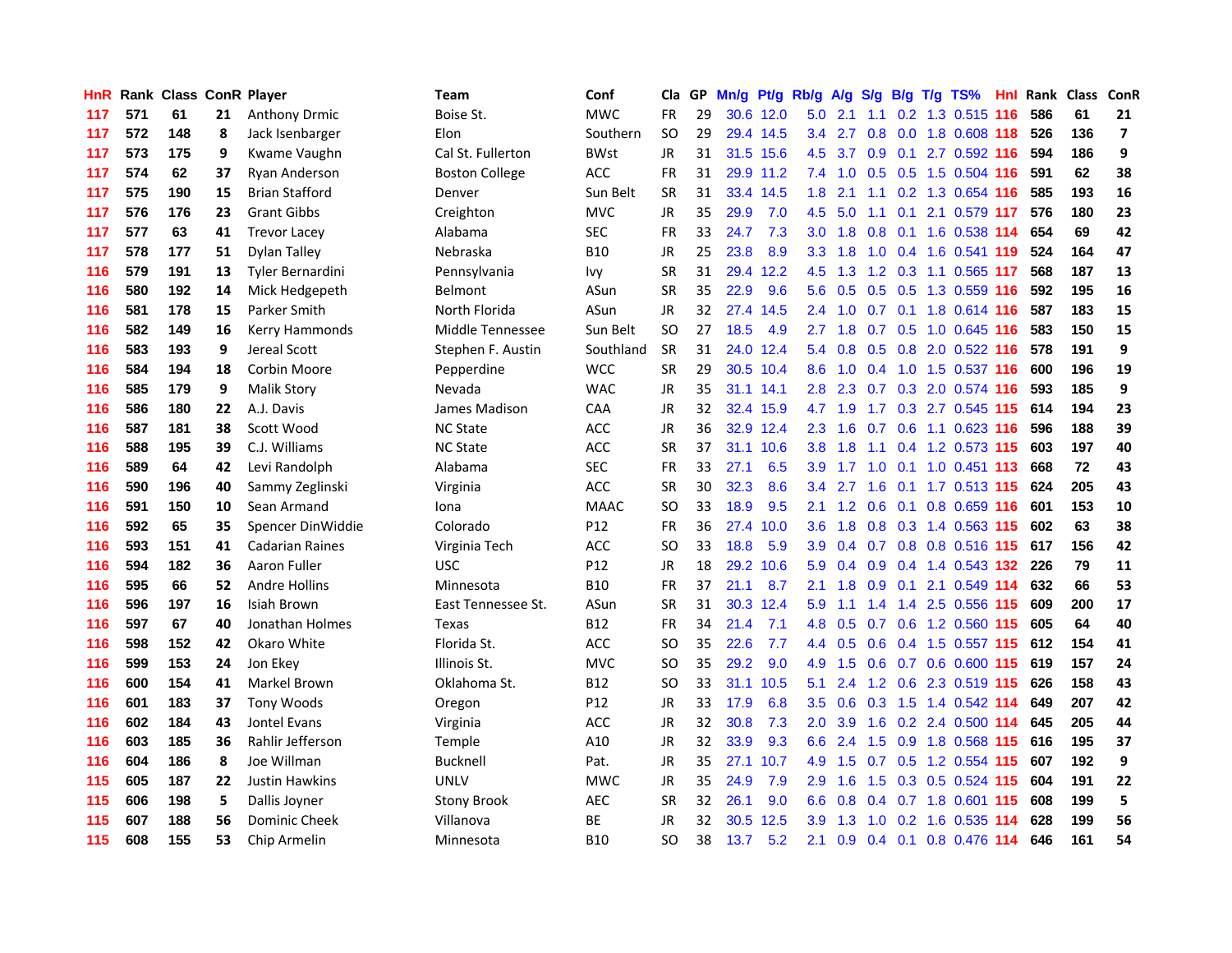| HnR. |     | Rank Class ConR Player |                 |                           | Team                | Conf        | Cla       |    | GP Mn/g |           | Pt/g Rb/g A/g    |                 |     |                 | S/g B/g T/g TS%               | Hnl |     | Rank Class | <b>ConR</b>             |
|------|-----|------------------------|-----------------|---------------------------|---------------------|-------------|-----------|----|---------|-----------|------------------|-----------------|-----|-----------------|-------------------------------|-----|-----|------------|-------------------------|
| 115  | 609 | 156                    | 12 <sup>2</sup> | Jordan Dykstra            | South Dakota St.    | Summit      | SO        | 32 |         | 24.8 11.3 | 4.9              | 1.3             | 0.3 | 0.3             | 1.3 0.622                     | 116 | 599 | 152        | 12                      |
| 115  | 610 | 189                    | 42              | Chris Babb                | lowa St.            | <b>B12</b>  | JR        | 34 | 33.1    | 7.8       | 4.1              | 1.6             | 1.0 | 0.1             | 0.7 0.506 115                 |     | 611 | 193        | 41                      |
| 115  | 611 | 190                    | 5.              | Amin Stevens              | Florida A&M         | <b>MEAC</b> | <b>JR</b> | 21 | 32.4    | 17.1      | 10.4             | 1.4             | 1.5 | 1.1             | 3.1 0.531 134                 |     | 197 | 73         | $\mathbf{2}$            |
| 115  | 612 | 199                    | 54              | Robert Wilson             | Wisconsin           | <b>B10</b>  | <b>SR</b> | 36 | 13.0    | 4.0       | $1.4^{\circ}$    | 0.6             |     | $0.2 \quad 0.1$ | 0.4 0.541 115                 |     | 606 | 198        | 52                      |
| 115  | 613 | 200                    | 43              | Scott Christopherson      | Iowa St.            | <b>B12</b>  | <b>SR</b> | 34 |         | 31.9 12.6 | 3.0 <sub>2</sub> |                 |     |                 | 2.3 0.5 0.1 1.9 0.596 115     |     | 615 | 202        | 42                      |
| 115  | 614 | 191                    | 14              | <b>Mack Darrow</b>        | Princeton           | Ivy         | JR        | 32 | 21.5    | 7.0       |                  |                 |     |                 | 3.6 2.2 0.3 0.3 0.8 0.581 115 |     | 620 | 196        | 15                      |
| 115  | 615 | 157                    | 6               | <b>Pendarvis Williams</b> | Norfolk St.         | <b>MEAC</b> | SO        | 35 |         | 28.7 11.9 | 3.8 <sup>°</sup> | 2.5             |     |                 | 0.9 0.3 2.0 0.585 115         |     | 613 | 155        | 6                       |
| 115  | 616 | 201                    | 15              | <b>Oliver McNally</b>     | Harvard             | Ivy         | SR        | 31 | 30.5    | 7.3       | 2.5              |                 |     |                 | 3.2 0.8 0.1 1.3 0.597 115     |     | 618 | 203        | 14                      |
| 115  | 617 | 192                    | 12              | Akeem Johnson             | St. Francis (NY)    | <b>NEC</b>  | <b>JR</b> | 28 |         | 23.9 11.3 | 5.1              | 0.9             |     |                 | 0.7 1.0 2.1 0.602 116         |     | 589 | 184        | 12                      |
| 115  | 618 | 202                    | 16              | Nikola Cvetinovic         | Akron               | <b>MAC</b>  | <b>SR</b> | 34 | 25.9    | 9.9       | 5.4              | 1.8             | 0.8 |                 | 0.2 1.9 0.531 114             |     | 636 | 210        | 16                      |
| 115  | 619 | 203                    | 38              | Austin Dufault            | Colorado            | P12         | <b>SR</b> | 36 |         | 27.1 11.1 | 4.4              | 0.9             |     |                 | 0.6 0.3 1.3 0.547 115         |     | 625 | 206        | 39                      |
| 115  | 620 | 158                    | 37              | Aaron Brown               | Temple              | A10         | SO        | 32 | 14.6    | 6.4       | 2.1              | 0.6             |     |                 | 0.2 0.0 0.3 0.595 114         |     | 633 | 159        | 38                      |
| 115  | 621 | 204                    | 26              | <b>Damier Pitts</b>       | Marshall            | <b>CUSA</b> | <b>SR</b> | 35 |         | 34.0 14.7 | $2.4^{\circ}$    | 4.3             | 1.0 | 0.1             | 3.2 0.523 114                 |     | 629 | 207        | 29                      |
| 115  | 622 | 205                    | 23              | Josh Micheaux             | Georgia St.         | CAA         | <b>SR</b> | 33 | 28.9    | 7.7       | 6.1              | 3.6             | 1.5 |                 | 0.3 2.5 0.504 115             |     | 621 | 204        | 24                      |
| 115  | 623 | 206                    | 57              | Ron Anderson              | South Florida       | ВE          | <b>SR</b> | 36 | 26.2    | 6.9       | 5.5 <sub>1</sub> | 1.1             | 0.6 | 0.6             | 1.6 0.535 114                 |     | 656 | 215        | 57                      |
| 115  | 624 | 159                    | 44              | Jaye Crockett             | <b>Texas Tech</b>   | B12         | SO        | 30 | 25.0    | 8.8       | 5.7              | 1.1             | 0.8 |                 | 0.8 2.4 0.533 113             |     | 662 | 166        | 45                      |
| 115  | 625 | 193                    | 17              | <b>Bruce Massey</b>       | Middle Tennessee    | Sun Belt    | JR.       | 34 | 27.3    | 6.1       | 3.9 <sup>°</sup> | 3.9             | 1.6 |                 | 0.3 1.9 0.501 114             |     | 630 | 200        | 18                      |
| 115  | 626 | 194                    | 10              | D.J. Seeley               | Cal St. Fullerton   | <b>BWst</b> | JR.       | 31 |         | 31.2 17.3 | 5.5 <sub>1</sub> | 1.8             |     |                 | 1.5 0.2 2.9 0.564 114         |     | 652 | 209        | 10                      |
| 115  | 627 | 207                    | 8               | Jewuan Long               | Murray St.          | <b>OVC</b>  | <b>SR</b> | 33 | 28.0    | 8.6       |                  | $3.0$ $2.5$     |     |                 | 1.2 0.7 2.0 0.564 114         |     | 635 | 209        | 8                       |
| 114  | 628 | 208                    | 58              | <b>Ashton Gibbs</b>       | Pittsburgh          | <b>BE</b>   | <b>SR</b> | 37 |         | 34.3 14.6 | 2.3              | 2.1             |     |                 | 0.5 0.1 1.6 0.507 114         |     | 657 | 216        | 58                      |
| 114  | 629 | 195                    | 10              | Jeremy Atkinson           | NC-Asheville        | <b>BSou</b> | JR        | 34 |         | 29.6 11.7 | 6.6              |                 |     |                 | 2.2 1.2 0.2 1.5 0.613 114     |     | 641 | 203        | 10                      |
| 114  | 630 | 196                    | 17              | Randal Holt               | Kent St.            | <b>MAC</b>  | JR        | 33 |         | 30.2 12.7 | $2.4^{\circ}$    | 2.6             |     |                 | 1.4 0.2 1.8 0.573 114         |     | 644 | 204        | 17                      |
| 114  | 631 | 209                    | $\overline{7}$  | <b>Cliff Colimon</b>      | Eastern Washington  | <b>BSky</b> | SR        | 32 |         | 35.1 16.5 | 3.8 <sub>1</sub> | 5.0             | 1.6 |                 | 0.1 3.3 0.526 114             |     | 638 | 211        | $\overline{\mathbf{z}}$ |
| 114  | 632 | 210                    | 38              | Juan Fernandez            | Temple              | A10         | <b>SR</b> | 32 |         | 32.3 11.1 | 2.8              | 3.8             | 1.0 |                 | 0.2 2.3 0.532 114             |     | 655 | 214        | 39                      |
| 114  | 633 | 160                    | 13              | Steven Roundtree          | <b>Oral Roberts</b> | Summit      | SO        | 34 | 25.5    | 9.8       | 5.3              | 1.4             |     |                 | 1.0 0.3 1.9 0.601 114         |     | 648 | 162        | 13                      |
| 114  | 634 | 211                    | 9               | Kevin Murphy              | Tennessee Tech      | <b>OVC</b>  | <b>SR</b> | 33 |         | 34.5 20.6 |                  |                 |     |                 | 5.2 2.3 0.8 0.2 3.3 0.546 114 |     | 642 | 213        | 9                       |
| 114  | 635 | 161                    | 44              | Jarell Eddie              | Virginia Tech       | <b>ACC</b>  | <b>SO</b> | 33 | 27.3    | 9.1       | 4.8              | 1.4             |     |                 | 0.5 0.4 1.4 0.591 113         |     | 661 | 165        | 45                      |
| 114  | 636 | 68                     | 11              | Emmy Andujar              | Manhattan           | <b>MAAC</b> | <b>FR</b> | 33 | 26.2    | 8.5       | 5.7              |                 |     |                 | 3.2 1.0 0.2 2.4 0.563 114     |     | 643 | 67         | 11                      |
| 114  | 637 | 197                    | 18              | <b>Greg Gantt</b>         | Florida Atlantic    | Sun Belt    | <b>JR</b> | 27 | 27.0    | 14.0      |                  | $3.3 \quad 0.8$ | 0.8 |                 | 0.1 1.1 0.545 116             |     | 595 | 187        | 17                      |
| 114  | 638 | 198                    | 17              | Sherwood Brown            | Florida Gulf Coast  | ASun        | JR.       | 28 | 27.0    | 12.8      | 5.9              | 0.8             |     |                 | 1.2 0.4 1.2 0.576 116         |     | 584 | 182        | 14                      |
| 114  | 639 | 199                    | 21              | Damian Eargle             | Youngstown St.      | Hor.        | JR.       | 31 |         | 31.4 11.1 | 7.5              | 0.7             |     |                 | 0.9 3.7 1.6 0.471 114         |     | 647 | 206        | 22                      |
| 114  | 640 | 162                    | 27              | Josh Davis                | Tulane              | <b>CUSA</b> | SO        | 31 |         | 34.3 11.2 | 9.3              | 2.3             |     |                 | 1.0 1.2 2.3 0.455 111         |     | 745 | 191        | 32                      |
| 114  | 641 | 163                    | 39              | DeMario Mayfield          | Charlotte           | A10         | SO        | 29 |         | 30.6 11.2 | 7.0              | 2.6             |     |                 | 1.0 0.3 1.8 0.470 113         |     | 660 | 164        | 40                      |
| 114  | 642 | 69                     | 59              | Eli Carter                | Rutgers             | <b>BE</b>   | <b>FR</b> | 32 |         | 29.8 13.8 | 3.1              | 2.1             |     |                 | 1.3 0.1 2.8 0.511 114         |     | 659 | 70         | 59                      |
| 114  | 643 | 212                    | 25              | Dwayne Lathan             | Indiana St.         | <b>MVC</b>  | <b>SR</b> | 32 |         | 28.2 12.3 | 4.9              | 1.5             | 0.8 |                 | 0.3 2.2 0.559 114             |     | 639 | 212        | 25                      |
| 114  | 644 | 164                    | 60              | <b>Victor Rudd</b>        | South Florida       | ВE          | SO        | 36 | 27.7    | 9.3       | 4.8              | 1.3             |     |                 | 0.7 0.2 1.7 0.487 113         |     | 671 | 169        | 60                      |
| 114  | 645 | 70                     | 39              | Eric Moreland             | Oregon St.          | P12         | <b>FR</b> | 36 | 20.5    | 5.2       | 6.8              | 1.1             | 0.8 | 1.9             | 1.4 0.509 114                 |     | 653 | 68         | 43                      |
| 114  | 646 | 213                    | 40              | Jerime Andersen           | <b>UCLA</b>         | P12         | SR        | 32 | 33.0    | 8.8       | 3.1              |                 |     |                 | 4.2 1.8 0.3 1.8 0.524 113     |     | 666 | 218        | 45                      |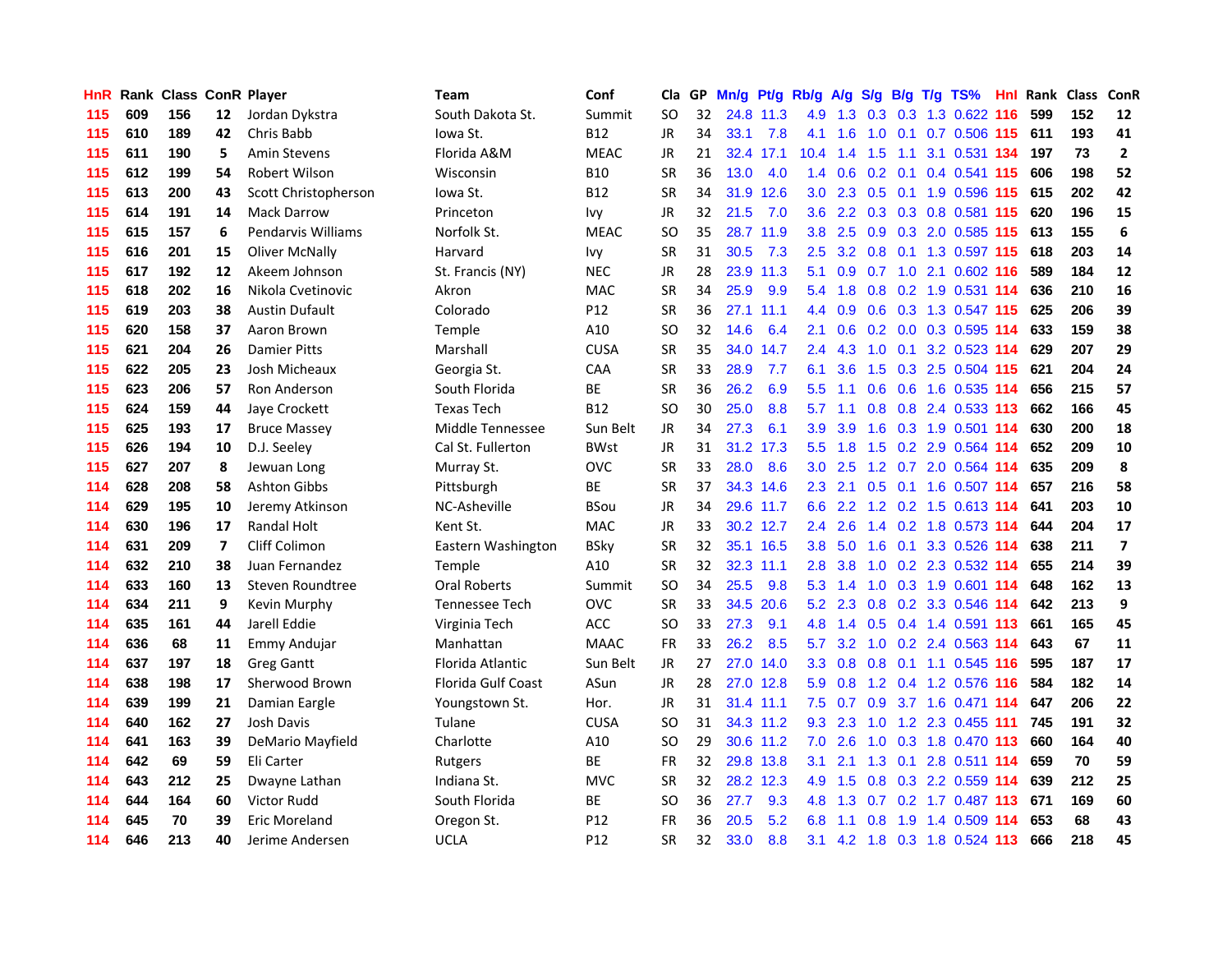| <b>HnR</b> |     | Rank Class ConR Player |    |                          | Team              | Conf        | Cla       |    | GP Mn/g |           | Pt/g Rb/g A/g    |                  | S/g |                 | B/g T/g TS%                   | Hnl |     | Rank Class | <b>ConR</b> |
|------------|-----|------------------------|----|--------------------------|-------------------|-------------|-----------|----|---------|-----------|------------------|------------------|-----|-----------------|-------------------------------|-----|-----|------------|-------------|
| 114        | 647 | 200                    | 41 | Abdul Gaddy              | Washington        | P12         | JR.       | 35 | 33.9    | 8.1       | 2.6              | 5.2              | 0.7 | 0.1             | 2.1 0.491 113                 |     | 663 | 211        | 44          |
| 114        | 648 | 214                    | 11 | Reggie Middleton         | Winthrop          | BSou        | <b>SR</b> | 32 |         | 31.9 12.8 | 4.0              | 4.3              | 1.4 |                 | 0.4 2.4 0.481 113             |     | 664 | 217        | 12          |
| 114        | 649 | 215                    | 10 | Mike James               | Lamar             | Southland   | <b>SR</b> | 32 |         | 31.1 17.1 | 3.2 <sub>2</sub> | 2.0              | 1.6 | 0.1             | 2.1 0.527 114                 |     | 631 | 208        | 11          |
| 114        | 650 | 201                    | 42 | <b>Kevin Parrom</b>      | Arizona           | P12         | JR.       | 20 | 15.6    | 4.9       | 2.9 <sup>°</sup> | 1.7              |     |                 | 0.2 0.2 0.8 0.508 114         |     | 640 | 202        | 41          |
| 114        | 651 | 202                    | 11 | Kevin Butler             | Texas-Arlington   | Southland   | JR        | 33 |         | 27.1 10.8 | 5.9              | 1.5              |     |                 | 1.5 0.2 1.9 0.535 114         |     | 658 | 210        | 12          |
| 114        | 652 | 203                    | 45 | Dexter Strickland        | North Carolina    | <b>ACC</b>  | JR        | 19 | 24.3    | 7.5       | 2.1              | 2.1              |     |                 | 1.3 0.2 1.4 0.587 122         |     | 433 | 145        | 30          |
| 114        | 653 | 216                    | 12 | Roberto Colonette        | Manhattan         | <b>MAAC</b> | <b>SR</b> | 34 | 18.1    | 6.3       | 5.1              | 0.8              | 0.9 |                 | 1.0 1.4 0.514 113             |     | 670 | 219        | 12          |
| 114        | 654 | 71                     | 23 | <b>Derrick Marks</b>     | Boise St.         | <b>MWC</b>  | <b>FR</b> | 30 | 21.5    | 9.4       | 3.4              | 2.1              |     |                 | 0.8 0.4 2.3 0.558 113         |     | 684 | 75         | 24          |
| 114        | 655 | 204                    | 12 | Stan Okoye               | VMI               | <b>BSou</b> | <b>JR</b> | 32 | 28.9    | 17.1      | 7.2              | 2.0              |     |                 | 1.5 0.7 2.7 0.567 114         |     | 651 | 208        | 11          |
| 114        | 656 | 165                    | 61 | Gilvydas Biruta          | Rutgers           | ВE          | SO        | 32 | 25.5    | 9.7       | 5.3              | 1.4              | 0.9 |                 | 0.4 2.2 0.498 113             |     | 672 | 170        | 61          |
| 113        | 657 | 166                    | 6  | Luke Apfeld              | Vermont           | <b>AEC</b>  | SO        | 35 | 21.3    | 9.9       | 4.1              | 0.5              |     |                 | 0.5 0.5 1.3 0.613 114         |     | 650 | 163        | 6           |
| 113        | 658 | 167                    | 43 | Anthony Brown            | Stanford          | P12         | <b>SO</b> | 37 | 23.9    | 8.1       | 4.0              | 1.0              | 0.6 |                 | 0.1 1.3 0.492 113             |     | 669 | 168        | 46          |
| 113        | 659 | 217                    | 62 | Hugh Robertson           | South Florida     | BE          | <b>SR</b> | 36 | 28.5    | 6.5       | 4.3              | 1.3              | 0.7 |                 | 0.4 1.3 0.544 112             |     | 687 | 224        | 64          |
| 113        | 660 | 168                    | 28 | Omar Oraby               | Rice              | <b>CUSA</b> | <b>SO</b> | 34 | 11.6    | 6.0       | 3.6 <sub>1</sub> | 0.3              | 0.1 | 1.6             | 1.2 0.646 113                 |     | 675 | 171        | 30          |
| 113        | 661 | 218                    | 29 | Maurice Bolden           | Southern Miss.    | <b>CUSA</b> | <b>SR</b> | 34 | 24.9    | 9.7       | 5.1              | 0.9              | 0.5 | 1.0             | 1.4 0.486 112                 |     | 713 | 230        | 31          |
| 113        | 662 | 169                    | 24 | Rob Brandenberg          | <b>VCU</b>        | CAA         | SO        | 36 | 25.8    | 9.0       | $2.7^{\circ}$    | 1.8              | 1.2 | 0.6             | 1.4 0.453 113                 |     | 667 | 167        | 25          |
| 113        | 663 | 205                    | 40 | Lasan Kromah             | George Washington | A10         | JR        | 31 | 29.4    | 11.1      | 5.1              | 2.5              | 1.7 |                 | 0.6 2.5 0.467 113             |     | 685 | 215        | 41          |
| 113        | 664 | 72                     | 46 | K.J. McDaniels           | Clemson           | <b>ACC</b>  | <b>FR</b> | 30 | 10.1    | 3.9       |                  |                  |     |                 | 1.8 0.2 0.3 0.7 0.4 0.504 113 |     | 665 | 71         | 46          |
| 113        | 665 | 219                    | 30 | A.J. Rompza              | Central Florida   | <b>CUSA</b> | <b>SR</b> | 21 | 31.1    | 7.1       | 2.5              | 4.4              |     |                 | 2.4 0.1 1.4 0.493 117         |     | 565 | 185        | 26          |
| 113        | 666 | 206                    | 26 | <b>Demetric Williams</b> | Wichita St.       | <b>MVC</b>  | JR        | 33 | 24.3    | 5.5       |                  |                  |     |                 | 2.0 2.3 0.8 0.1 1.2 0.583 113 |     | 679 | 214        | 26          |
| 113        | 667 | 73                     | 27 | Nic Moore                | Illinois St.      | <b>MVC</b>  | FR        | 35 | 28.5    | 10.0      | 2.3              | 3.9              |     |                 | 0.9 0.0 2.3 0.558 112         |     | 698 | 77         | 30          |
| 113        | 668 | 170                    | 25 | <b>Tim Rusthoven</b>     | William & Mary    | CAA         | SO        | 26 |         | 25.0 10.3 | 6.6              | 1.5              |     |                 | 0.8 0.8 1.5 0.562 120         |     | 480 | 127        | 18          |
| 113        | 669 | 74                     | 63 | Rakeem Christmas         | Syracuse          | BE          | FR        | 37 | $11.5$  | 2.8       | 2.9              |                  |     |                 | 0.2 0.3 0.8 0.6 0.573 113     |     | 678 | 73         | 62          |
| 113        | 670 | 171                    | 44 | David Wear               | <b>UCLA</b>       | P12         | <b>SO</b> | 32 | 28.4    | 10.2      | 6.3              | 0.8              |     |                 | 0.7 0.2 1.2 0.545 112         |     | 692 | 175        | 48          |
| 113        | 671 | 207                    | 13 | Robert Olson             | Loyola (MD)       | <b>MAAC</b> | JR        | 32 |         | 27.8 11.1 | $3.4^{\circ}$    | 1.9              | 0.8 |                 | 0.1 1.3 0.601 113             |     | 677 | 213        | 13          |
| 113        | 672 | 172                    | 45 | <b>Tyler Lamb</b>        | <b>UCLA</b>       | P12         | <b>SO</b> | 33 | 31.4    | 9.0       | 3.6 <sub>1</sub> | 2.8              | 1.8 |                 | 0.6 2.3 0.510 112             |     | 700 | 179        | 49          |
| 113        | 673 | 173                    | 9  | Lucas Troutman           | Elon              | Southern    | <b>SO</b> | 31 |         | 26.8 12.8 | 5.5              | 0.9              | 0.8 |                 | 1.4 1.7 0.537 112             |     | 697 | 177        | 10          |
| 113        | 674 | 220                    | 18 | Darrell Lampley          | Eastern Michigan  | <b>MAC</b>  | SR        | 32 |         | 31.6 13.3 | 2.1              | 3.3 <sub>2</sub> |     | $1.2 \quad 0.1$ | 2.9 0.485 112 727             |     |     | 237        | 23          |
| 113        | 675 | 208                    | 26 | Chris Fouch              | Drexel            | CAA         | Jr        | 32 |         | 24.5 10.8 | 2.5              |                  |     |                 | 1.2 0.7 0.3 1.2 0.521 112     |     | 696 | 219        | 26          |
| 113        | 676 | 209                    | 55 | Evan Ravenel             | Ohio St.          | <b>B10</b>  | <b>JR</b> | 39 | 10.2    | 3.4       | $2.2^{\circ}$    |                  |     |                 | 0.3 0.3 0.2 0.7 0.581 112 710 |     |     | 223        | 57          |
| 113        | 677 | 221                    | 10 | <b>Willie Powers</b>     | Georgia Southern  | Southern    | <b>SR</b> | 30 |         | 30.8 10.8 | 4.0              | 5.4              |     |                 | 1.2 0.1 3.0 0.524 113         |     | 680 | 221        | 9           |
| 113        | 678 | 174                    | 12 | LaQuentin Miles          | Central Arkansas  | Southland   | <b>SO</b> | 28 | 25.4    | 14.9      | 5.0              | 2.1              |     |                 | 2.0 0.2 2.4 0.491 112 688     |     |     | 174        | 13          |
| 113        | 679 | 222                    | 19 | <b>Michael Porrini</b>   | Kent St.          | MAC         | <b>SR</b> | 32 | 29.5    | 8.9       | 5.0              |                  |     |                 | 4.7 1.7 0.4 2.9 0.481 113     |     | 683 | 222        | 18          |
| 113        | 680 | 75                     | 27 | Dimitri Batten           | Old Dominion      | CAA         | FR        | 36 | 20.3    | 8.0       | 2.5              | 1.2              | 1.1 |                 | 0.5 1.1 0.548 112 717         |     |     | 79         | 27          |
| 113        | 681 | 223                    | 43 | Marvell Waithe           | Arkansas          | <b>SEC</b>  | <b>SR</b> | 30 | 15.8    | 4.7       | 3.3 <sub>1</sub> | 0.7              | 0.7 |                 | 0.9 0.6 0.555 112 708         |     |     | 229        | 44          |
| 113        | 682 | 224                    | 45 | Chris Allen              | lowa St.          | B12         | <b>SR</b> | 34 | 29.2    | 12.2      | $2.3^{\circ}$    | 2.3              | 0.6 | 0.1             | 2.1 0.523 112                 |     | 686 | 223        | 46          |
| 113        | 683 | 175                    | 20 | <b>Brian Walsh</b>       | Akron             | <b>MAC</b>  | <b>SO</b> | 34 | 24.7    | 8.3       | 3.9              | 1.2              | 0.9 | 0.1             | 1.0 0.597                     | 112 | 723 | 184        | 22          |
| 113        | 684 | 210                    | 28 | Anthony James            | Northern Iowa     | <b>MVC</b>  | JR        | 33 |         | 28.1 12.5 |                  |                  |     |                 | 4.3 1.7 0.7 0.0 1.5 0.473 112 |     | 693 | 218        | 28          |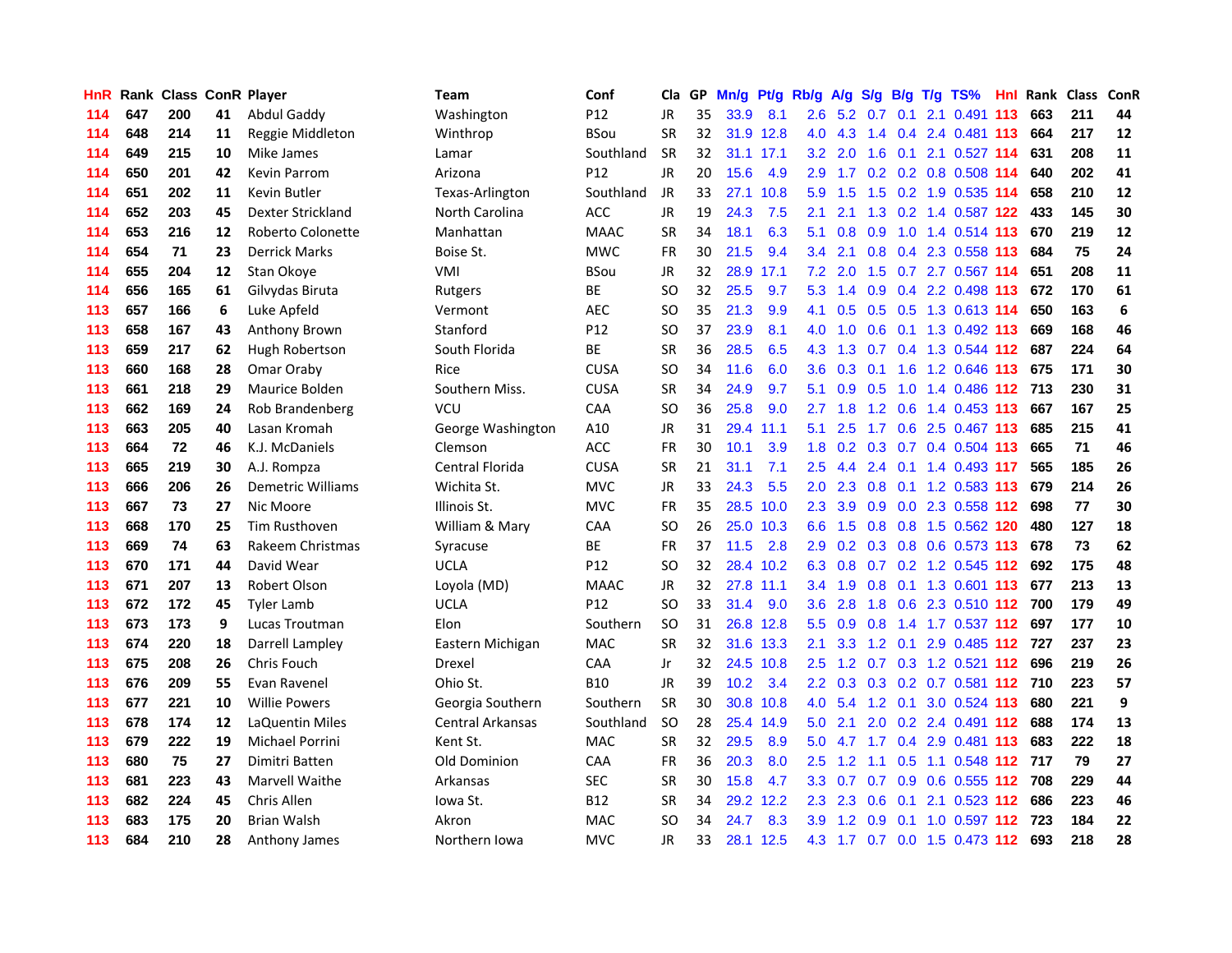| <b>HnR</b> |     | <b>Rank Class ConR Player</b> |                |                         | Team                 | Conf        | Cla       |    | GP Mn/g |           | Pt/g Rb/g A/g    |                 | <b>S/g</b>        |     | B/g T/g TS%                       |     |     | <b>Hnl Rank Class</b> | ConR                    |
|------------|-----|-------------------------------|----------------|-------------------------|----------------------|-------------|-----------|----|---------|-----------|------------------|-----------------|-------------------|-----|-----------------------------------|-----|-----|-----------------------|-------------------------|
| 113        | 685 | 76                            | 19             | Christopher Anderson    | San Diego            | <b>WCC</b>  | FR        | 31 | 29.0    | 9.0       | 3.0              | 5.0             | 2.0               | 0.2 | 3.0 0.535                         | 112 | 689 | 76                    | 20                      |
| 113        | 686 | 211                           | 41             | Eric Mosley             | St. Bonaventure      | A10         | <b>JR</b> | 32 | 16.3    | 6.6       |                  | $2.2 \quad 1.7$ | 0.7               |     | 0.1 1.4 0.539 112 706             |     |     | 221                   | 42                      |
| 113        | 687 | 225                           | 21             | Justin Greene           | Kent St.             | <b>MAC</b>  | <b>SR</b> | 32 | 30.5    | 14.0      | 6.8              | 1.5             | 1.2               | 0.8 | 3.2 0.542 112                     |     | 694 | 225                   | 20                      |
| 113        | 688 | 176                           | 20             | Ryan Nicholas           | Portland             | <b>WCC</b>  | <b>SO</b> | 31 |         | 28.4 11.5 | 7.6              | 1.1             |                   |     | 0.4 0.2 1.7 0.550 112 705         |     |     | 180                   | 22                      |
| 113        | 689 | 226                           | 29             | <b>Kenny Harris</b>     | Evansville           | <b>MVC</b>  | <b>SR</b> | 32 |         | 28.3 11.2 | 4.5              |                 |                   |     | 1.6 1.7 0.6 1.9 0.556 112 729     |     |     | 238                   | 33                      |
| 113        | 690 | 212                           | 21             | <b>Brock Zylstra</b>    | <b>BYU</b>           | <b>WCC</b>  | <b>JR</b> | 34 | 28.2    | 8.3       |                  | $4.3 \quad 1.9$ |                   |     | 1.2 0.2 1.4 0.581 112             |     | 690 | 216                   | 21                      |
| 113        | 691 | 213                           | 22             | Reggie Keely            | Ohio                 | <b>MAC</b>  | JR        | 37 | 21.4    | 9.0       | 4.9              | 0.5             |                   |     | 0.6 0.4 1.9 0.543 112             |     | 691 | 217                   | 19                      |
| 112        | 692 | 177                           | 11             | <b>Chris Eversley</b>   | Cal Poly             | BWst        | <b>SO</b> | 33 | 19.4    | 8.2       | 4.8              | 0.8             |                   |     | 0.5 0.1 1.0 0.532 112 715         |     |     | 182                   | 12                      |
| 112        | 693 | 178                           | 10             | <b>Tyler Stone</b>      | SE Missouri St.      | OVC         | <b>SO</b> | 31 | 29.6    | 14.7      | 7.3              | 0.8             |                   |     | 0.7 1.1 1.5 0.551 112             |     | 734 | 186                   | 11                      |
| 112        | 694 | 179                           | 18             | Langston Hall           | Mercer               | ASun        | <b>SO</b> | 38 |         | 34.7 11.4 | $3.4^{\circ}$    |                 |                   |     | 4.2 1.3 0.2 2.7 0.522 112 711     |     |     | 181                   | 18                      |
| 112        | 695 | 214                           | 19             | Glenn Powell            | Jacksonville         | ASun        | <b>JR</b> | 30 |         | 27.9 10.9 |                  | 6.4 0.4         | 1.1               |     | 1.2 1.9 0.541 112                 |     | 726 | 225                   | 20                      |
| 112        | 696 | 215                           | 42             | Carl Jones              | Saint Joseph's       | A10         | <b>JR</b> | 33 |         | 36.5 17.0 | 3.3 <sub>1</sub> | 3.3             | 1.2               |     | 0.0 2.8 0.544 112                 |     | 712 | 224                   | 44                      |
| 112        | 697 | 227                           | 20             | <b>Justin Cecil</b>     | Mercer               | ASun        | <b>SR</b> | 38 |         | 25.1 10.8 | 3.6              | 0.7             | 0.4               |     | 0.4 1.1 0.548 112 714             |     |     | 231                   | 19                      |
| 112        | 698 | 180                           | 30             | Ethan Wragge            | Creighton            | <b>MVC</b>  | SO        | 35 | 16.0    | 6.6       | 2.7              | 0.4             | 0.3               |     | 0.2 0.4 0.617 112 695             |     |     | 176                   | 29                      |
| 112        | 699 | 181                           | 31             | Keith Pickens           | Missouri St.         | <b>MVC</b>  | <b>SO</b> | 29 | 21.6    | 4.8       | 4.4              | 1.4             | 0.6               |     | 0.7 0.8 0.545 112                 |     | 699 | 178                   | 31                      |
| 112        | 700 | 182                           | 13             | <b>Anthony Myers</b>    | <b>Robert Morris</b> | <b>NEC</b>  | <b>SO</b> | 37 | 23.2    | 6.2       | 2.6              | 3.0             |                   |     | 1.2 0.0 1.6 0.550 112 738         |     |     | 187                   | 14                      |
| 112        | 701 | 216                           | 56             | Derek Elston            | Indiana              | B10         | JR        | 34 | 12.3    | 4.2       |                  |                 |                   |     | 2.4 0.4 0.2 0.3 0.6 0.571 112 703 |     |     | 220                   | 56                      |
| $112$      | 702 | 228                           | 12             | David Hanson            | Cal Poly             | <b>BWst</b> | <b>SR</b> | 33 |         | 30.6 11.8 |                  |                 |                   |     | 5.5 1.8 0.9 0.3 1.4 0.505 112 725 |     |     | 236                   | 13                      |
| 112        | 703 | 183                           | 64             | <b>Eric Atkins</b>      | Notre Dame           | BЕ          | SO        | 32 |         | 37.9 12.1 | 3.2 <sub>2</sub> | 4.1             |                   |     | 1.3 0.1 2.2 0.511 112 733         |     |     | 185                   | 66                      |
| 112        | 704 | 229                           | 43             | <b>Kyle Cassity</b>     | Saint Louis          | A10         | <b>SR</b> | 34 | 17.9    | 3.3       | 1.4              | 1.9             |                   |     | 0.7 0.1 0.5 0.514 112 707         |     |     | 228                   | 43                      |
| 112        | 705 | 184                           | 32             | Chip Rank               | Northern Iowa        | <b>MVC</b>  | SO        | 34 | 19.0    | 6.1       | 2.8 <sup>°</sup> |                 |                   |     | 0.4 0.2 0.1 0.4 0.650 112 718     |     |     | 183                   | 32                      |
| 112        | 706 | 185                           | 46             | Dewayne Dedmon          | <b>USC</b>           | P12         | SO        | 20 | 23.3    | 7.6       | 5.5              | 0.3             |                   |     | 0.7 1.0 1.5 0.549 121             |     | 457 | 116                   | 29                      |
| $112$      | 707 | 186                           | 44             | Jordan McRae            | Tennessee            | <b>SEC</b>  | <b>SO</b> | 34 | 21.7    | 8.6       | $2.9^{\circ}$    | 1.5             | 0.6               |     | 0.8 1.5 0.494 111                 |     | 753 | 194                   | 45                      |
| 112        | 708 | 230                           | 13             | <b>Phil Martin</b>      | <b>UC Riverside</b>  | BWst        | <b>SR</b> | 30 | 35.2    | 17.5      | 5.6              | 1.0             | 0.5               |     | 0.4 2.4 0.511 112                 |     | 701 | 226                   | 11                      |
| 112        | 709 | 77                            | 65             | Myles Mack              | Rutgers              | BE          | FR        | 32 | 26.6    | 9.8       | $2.0^{\circ}$    | 2.1             | 1.4               |     | 0.0 1.8 0.520 112 741             |     |     | 83                    | 69                      |
| 112        | 710 | 231                           | 8              | Derek Selvig            | Montana              | <b>BSky</b> | <b>SR</b> | 29 | 30.3    | 9.1       | 6.1              | 3.0             | 1.0               |     | 1.2 2.2 0.524 112                 |     | 704 | 227                   | 8                       |
| 112        | 711 | 232                           | 66             | Darryl Bryant           | West Virginia        | ВE          | <b>SR</b> | 33 | 37.3    | 16.9      | 3.1              | 2.7             | 1.4               |     | 0.1 2.4 0.509 112 736             |     |     | 241                   | 67                      |
| 112        | 712 | 78                            | 14             | Lucky Jones             | <b>Robert Morris</b> | <b>NEC</b>  | FR        | 35 | 23.5    | 8.5       | 6.1              | 1.0             | 1.2               |     | 0.1 1.7 0.501 112 730             |     |     | 82                    | 13                      |
| $112$      | 713 | 79                            | 22             | Roosevelt Jones         | <b>Butler</b>        | Hor.        | FR        | 36 | 27.8    | 7.8       | 6.0              | 1.6             | 1.0               |     | 0.4 1.5 0.460 112 724             |     |     | 81                    | 23                      |
| 112        | 714 | 233                           | 11             | <b>Melvin Baker</b>     | <b>Austin Peay</b>   | <b>OVC</b>  | <b>SR</b> | 32 |         | 26.2 11.7 | 6.3              | 0.8             | 1.0               |     | 0.8 2.1 0.559 110                 |     | 789 | 250                   | 14                      |
| 112        | 715 | 234                           | 28             | Jihad Ali               | Georgia St.          | CAA         | <b>SR</b> | 34 |         | 33.0 12.5 | 6.0              | 1.4             | 1.6               |     | 0.6 1.4 0.495 112 722             |     |     | 235                   | 28                      |
| 112        | 716 | 217                           | $\overline{ }$ | <b>Preston Blackmon</b> | Savannah St.         | <b>MEAC</b> | <b>JR</b> | 33 | 27.2    | 9.0       |                  |                 |                   |     | 2.2 5.0 0.9 0.2 2.7 0.489 112 731 |     |     | 227                   | $\overline{\mathbf{z}}$ |
| $112$      | 717 | 80                            | 33             | <b>Dantiel Daniels</b>  | Southern Illinois    | <b>MVC</b>  | <b>FR</b> | 28 | 24.1    | 8.3       |                  |                 | 4.9 0.5 0.6       |     | 1.6 1.0 0.558 113                 |     | 682 | 74                    | 27                      |
| 112        | 718 | 187                           | 9              | Tony Wroblicky          | American             | Pat.        | <b>SO</b> | 32 | 18.4    | 6.5       |                  |                 | $6.0$ $0.2$ $0.3$ |     | 1.6 0.8 0.520 112 740             |     |     | 189                   | 11                      |
| 112        | 719 | 81                            | 44             | <b>Kendall Anthony</b>  | Richmond             | A10         | FR        | 32 | 25.5    | 13.0      | 1.3              | 1.7             |                   |     | 0.7 0.0 1.6 0.566 112 720         |     |     | 80                    | 45                      |
| 112        | 720 | 188                           | 21             | <b>Bud Thomas</b>       | Mercer               | ASun        | <b>SO</b> | 38 | 31.6    | 8.6       | 4.6              | 2.1             | 1.2               | 0.5 | 1.9 0.578 112 739                 |     |     | 188                   | 22                      |
| 112        | 721 | 82                            | 46             | Jaylen Bond             | Texas                | B12         | <b>FR</b> | 34 | 15.4    | 3.4       | 4.6              | 0.3             | 0.6               | 0.4 | 0.5 0.491                         | 112 | 742 | 84                    | 47                      |
| 112        | 722 | 235                           | 14             | Charlie Westbrook       | South Dakota         | Summit      | SR        | 28 | 32.4    | 18.7      | 4.0              |                 |                   |     | 2.2 1.7 0.9 2.5 0.554 111         |     | 749 | 242                   | 14                      |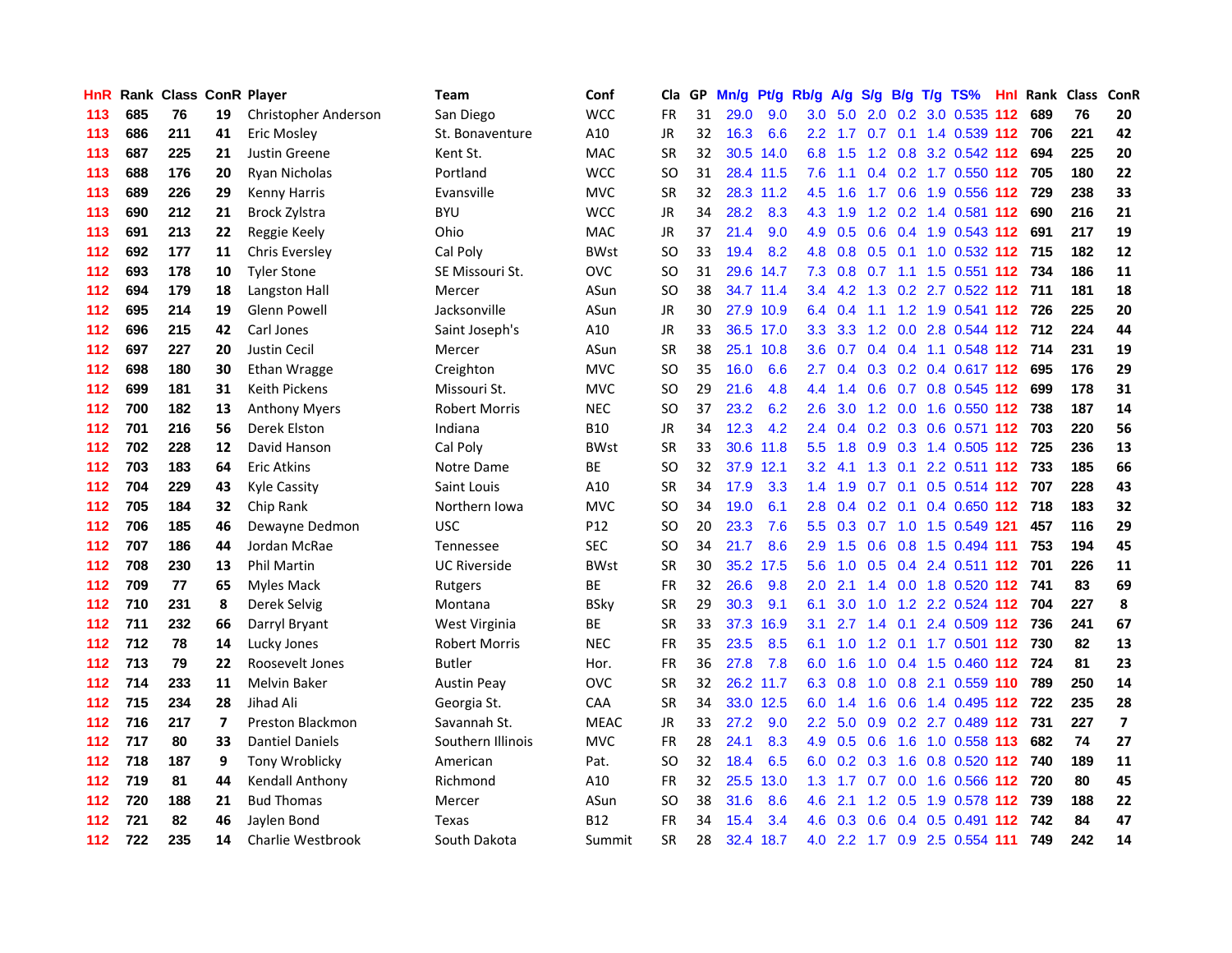| HnR. |     | <b>Rank Class ConR Player</b> |              |                         | Team              | Conf        | Cla       |    | GP Mn/g | Pt/g Rb/g |                  | <b>A/g</b>    |     |     | S/g B/g T/g TS%                   | Hnl | Rank Class ConR |     |    |
|------|-----|-------------------------------|--------------|-------------------------|-------------------|-------------|-----------|----|---------|-----------|------------------|---------------|-----|-----|-----------------------------------|-----|-----------------|-----|----|
| 112  | 723 | 218                           | 8            | <b>Marques Oliver</b>   | Delaware St.      | <b>MEAC</b> | JR.       | 29 |         | 31.0 11.4 | 7.2              | 1.4           | 1.1 | 2.5 | 2.0 0.577                         | 111 | 774             | 238 | 8  |
| 112  | 724 | 189                           | 67           | <b>Cleveland Melvin</b> | DePaul            | ВE          | SO        | 31 |         | 32.1 17.5 | 7.4              | 0.8           | 0.8 | 1.1 | 2.2 0.485 111                     |     | 744             | 190 | 70 |
| 112  | 725 | 219                           | 47           | <b>Trent Lockett</b>    | ASU               | P12         | JR        | 25 |         | 34.9 13.0 | 5.8              | $2.2^{\circ}$ | 1.5 | 0.5 | 3.2 0.584 114                     |     | 634             | 201 | 40 |
| 112  | 726 | 220                           | 24           | Kenny Buckner           | Boise St.         | <b>MWC</b>  | JR        | 29 | 21.0    | 8.4       | 4.6              |               |     |     | 0.6 0.3 0.3 1.3 0.600 111         |     | 750             | 231 | 25 |
| 112  | 727 | 236                           | 48           | Andrew Zimmerman        | Stanford          | P12         | <b>SR</b> | 33 | 13.5    | 4.0       |                  |               |     |     | 2.5 0.7 0.5 0.3 0.8 0.487 112 719 |     |                 | 233 | 50 |
| 112  | 728 | 237                           | 23           | <b>Randy Davis</b>      | Ball St.          | <b>MAC</b>  | <b>SR</b> | 29 | 30.1    | 8.2       | 3.0 <sub>1</sub> | 5.0           |     |     | 1.1 0.3 1.5 0.529 112 721         |     |                 | 234 | 21 |
| 112  | 729 | 221                           | 47           | <b>Andre Dawkins</b>    | <b>Duke</b>       | ACC         | JR        | 34 | 22.4    | 8.4       | 2.1              | 0.6           |     |     | 0.4 0.1 0.8 0.563 112 743         |     |                 | 229 | 47 |
| 112  | 730 | 238                           | 68           | <b>Scott Martin</b>     | Notre Dame        | ВE          | <b>SR</b> | 33 | 34.7    | 9.5       | 5.7              | 1.7           |     |     | 0.9 0.4 1.6 0.470 112 732         |     |                 | 239 | 65 |
| 112  | 731 | 190                           | 57           | Melsahn Basabe          | lowa              | <b>B10</b>  | SO        | 35 | 20.1    | 8.2       | 4.8              | 0.3           | 0.5 |     | 1.0 1.3 0.551 111                 |     | 746             | 192 | 58 |
| 112  | 732 | 222                           | 45           | Matt Kavanaugh          | Dayton            | A10         | JR.       | 33 | 23.9    | 9.0       | 5.9              | 0.8           | 0.5 |     | 0.2 1.9 0.592 111                 |     | 748             | 230 | 46 |
| 112  | 733 | 239                           | 12           | Ivan Aska               | Murray St.        | <b>OVC</b>  | <b>SR</b> | 27 |         | 27.4 10.6 | 6.0              | 0.5           |     |     | 0.5 0.5 1.4 0.531 113             |     | 674             | 220 | 10 |
| 112  | 734 | 240                           | 47           | David Loubeau           | Texas A&M         | <b>B12</b>  | <b>SR</b> | 32 |         | 27.0 11.0 | 4.6              | 0.5           |     |     | 0.7 0.3 1.9 0.521 110             |     | 803             | 253 | 53 |
| 112  | 735 | 223                           | 10           | R.J. Evans              | <b>Holy Cross</b> | Pat.        | JR        | 28 |         | 29.4 11.5 | 4.8              | 2.8           | 1.8 | 0.4 | 2.0 0.497 112                     |     | 709             | 222 | 10 |
| 112  | 736 | 224                           | 69           | Jawanza Poland          | South Florida     | BE          | JR        | 25 | 22.0    | 8.0       | 3.2 <sub>2</sub> | 0.8           | 0.6 |     | 0.4 1.6 0.506 112 737             |     |                 | 228 | 68 |
| 112  | 737 | 83                            | 45           | Nick Jacobs             | Alabama           | <b>SEC</b>  | <b>FR</b> | 32 | 19.2    | 6.1       | 3.6              | 0.1           | 0.3 | 0.8 | 1.1 0.524 109                     |     | 822             | 98  | 48 |
| 112  | 738 | 225                           | 58           | D.J. Richardson         | <b>Illinois</b>   | <b>B10</b>  | JR        | 32 |         | 34.7 11.6 | 3.0 <sub>2</sub> | 1.7           |     |     | 0.8 0.2 1.4 0.513 111             |     | 752             | 232 | 59 |
| 112  | 739 | 84                            | 16           | Shonn Miller            | Cornell           | Ivy         | FR        | 28 | 25.0    | 8.9       | 6.1              | 0.6           |     |     | 1.3 1.6 1.5 0.512 111             |     | 756             | 86  | 16 |
| 112  | 740 | 241                           | 46           | Andre Walker            | Xavier            | A10         | <b>SR</b> | 36 | 28.1    | 5.3       | 5.8              | 1.9           |     |     | 0.8 0.8 1.3 0.482 111             |     | 763             | 245 | 48 |
| 112  | 741 | 191                           | 10           | Stephen Madison         | Idaho             | <b>WAC</b>  | SO        | 33 |         | 28.7 12.1 | $5.5^{\circ}$    | 2.1           |     |     | 0.6 0.4 1.8 0.561 111             |     | 754             | 195 | 10 |
| 112  | 742 | 85                            | 13           | Javonte Green           | Radford           | BSou        | <b>FR</b> | 32 |         | 22.0 10.2 |                  | 6.7 0.6       |     |     | 1.4 0.5 1.7 0.502 111             |     | 760             | 87  | 13 |
| 112  | 743 | 192                           | 46           | Mardracus Wade          | Arkansas          | <b>SEC</b>  | SO        | 32 |         | 28.8 10.8 | 1.8              | 1.5           |     |     | 1.5 0.1 1.3 0.643 111             |     | 771             | 199 | 46 |
| 112  | 744 | 226                           | 47           | Josh Benson             | Dayton            | A10         | JR        | 14 |         | 26.5 10.9 | 5.2              | 1.0           | 0.5 | 1.1 | 2.2 0.618 116                     |     | 597             | 189 | 36 |
| 111  | 745 | 242                           | 48           | Matt Pressey            | Missouri          | B12         | <b>SR</b> | 35 | 24.9    | 6.2       | 3.0 <sub>1</sub> | 1.5           | 0.8 | 0.1 | 0.9 0.493 111                     |     | 751             | 243 | 48 |
| 111  | 746 | 86                            | 48           | Shane Larkin            | Miami (FL)        | ACC         | <b>FR</b> | 32 | 25.6    | 7.4       | 2.5              | 2.5           | 1.6 | 0.1 | 1.9 0.500 110                     |     | 793             | 92  | 49 |
| 111  | 747 | 243                           | 31           | Darrius Morrow          | East Carolina     | <b>CUSA</b> | SR        | 31 |         | 31.7 13.5 | 5.9              | 1.5           | 0.9 | 1.1 | 2.3 0.569 111                     |     | 759             | 244 | 33 |
| 111  | 748 | 193                           | 70           | <b>Markel Starks</b>    | Georgetown        | BE          | <b>SO</b> | 31 | 24.4    | 7.1       | 1.6 <sup>°</sup> | 1.6           | 0.6 |     | 0.1 1.4 0.569 113                 |     | 681             | 173 | 63 |
| 111  | 749 | 194                           | 59           | Joseph Bertrand         | Illinois          | <b>B10</b>  | SO        | 32 | 20.1    | 6.5       | $2.7^{\circ}$    | 1.3           | 0.3 |     | 0.2 1.2 0.562 111                 |     | 765             | 198 | 60 |
| 111  | 750 | 195                           | 49           | <b>Rion Brown</b>       | Miami (FL)        | <b>ACC</b>  | SO        | 31 | 19.9    | 7.2       | 2.8              | 0.5           | 0.5 |     | 0.0 0.7 0.573 110                 |     | 800             | 205 | 50 |
| 111  | 751 | 244                           | $\mathbf{2}$ | Savalance Townsend      | Ark.-Pine Bluff   | <b>SWAC</b> | <b>SR</b> | 33 | 37.4    | 16.0      | 4.7              | 3.1           |     |     | 2.2 0.7 3.0 0.510 111             |     | 770             | 247 | 3  |
| 111  | 752 | 245                           | 23           | <b>Walt Gibler</b>      | Loyola (IL)       | Hor.        | SR        | 25 |         | 26.5 12.4 | 5.8              |               |     |     | 1.0 0.5 0.2 2.2 0.581 115         |     | 610             | 201 | 21 |
| 111  | 753 | 227                           | 60           | <b>Tyler Griffey</b>    | Illinois          | B10         | <b>JR</b> | 30 | 16.5    | 4.9       | 3.3 <sub>2</sub> |               |     |     | 0.6 0.4 0.4 0.9 0.503 111         |     | 766             | 236 | 61 |
| 111  | 754 | 228                           | 50           | James Padgett           | Maryland          | <b>ACC</b>  | JR        | 32 | 23.6    | 8.8       | 5.8              | 0.6           |     |     | 0.1 0.3 1.4 0.528 109             |     | 823             | 259 | 53 |
| 111  | 755 | 87                            | 34           | Jordan Threloff         | Illinois St.      | <b>MVC</b>  | <b>FR</b> | 30 | 10.5    | 3.2       | 3.3 <sub>1</sub> |               |     |     | 0.3 0.2 0.4 0.6 0.540 111         |     | 768             | 88  | 34 |
| 111  | 756 | 229                           | 71           | <b>Maurice Sutton</b>   | Villanova         | ВE          | JR        | 25 | 13.7    | 3.6       | 3.1              | 0.4           |     |     | 0.4 0.8 0.6 0.553 111             |     | 764             | 235 | 71 |
| 111  | 757 | 230                           | 13           | Roosevelt Johnson       | SE Louisiana      | Southland   | JR        | 29 |         | 25.5 11.5 | 7.9              | 0.8           | 0.9 | 1.0 | 2.8 0.529 108                     |     | 890             | 272 | 17 |
| 111  | 758 | 231                           | 11           | J.P. Kuhlman            | Davidson          | Southern    | JR        | 33 | 31.9    | 10.8      | 3.8 <sub>2</sub> | 2.9           | 0.9 |     | $0.0$ 1.5 0.535 111               |     | 761             | 234 | 11 |
| 111  | 759 | 232                           | 14           | Melvin Johnson          | Texas-San Antonio | Southland   | JR        | 30 | 23.8    | 13.0      | $3.4^{\circ}$    | 1.2           | 1.0 | 0.1 | 2.0 0.600 112                     |     | 728             | 226 | 14 |
| 111  | 760 | 196                           | 15           | <b>Latif Rivers</b>     | Wagner            | <b>NEC</b>  | <b>SO</b> | 31 |         | 30.4 14.6 |                  |               |     |     | 2.6 2.2 0.7 0.4 2.2 0.549 111     |     | 772             | 200 | 15 |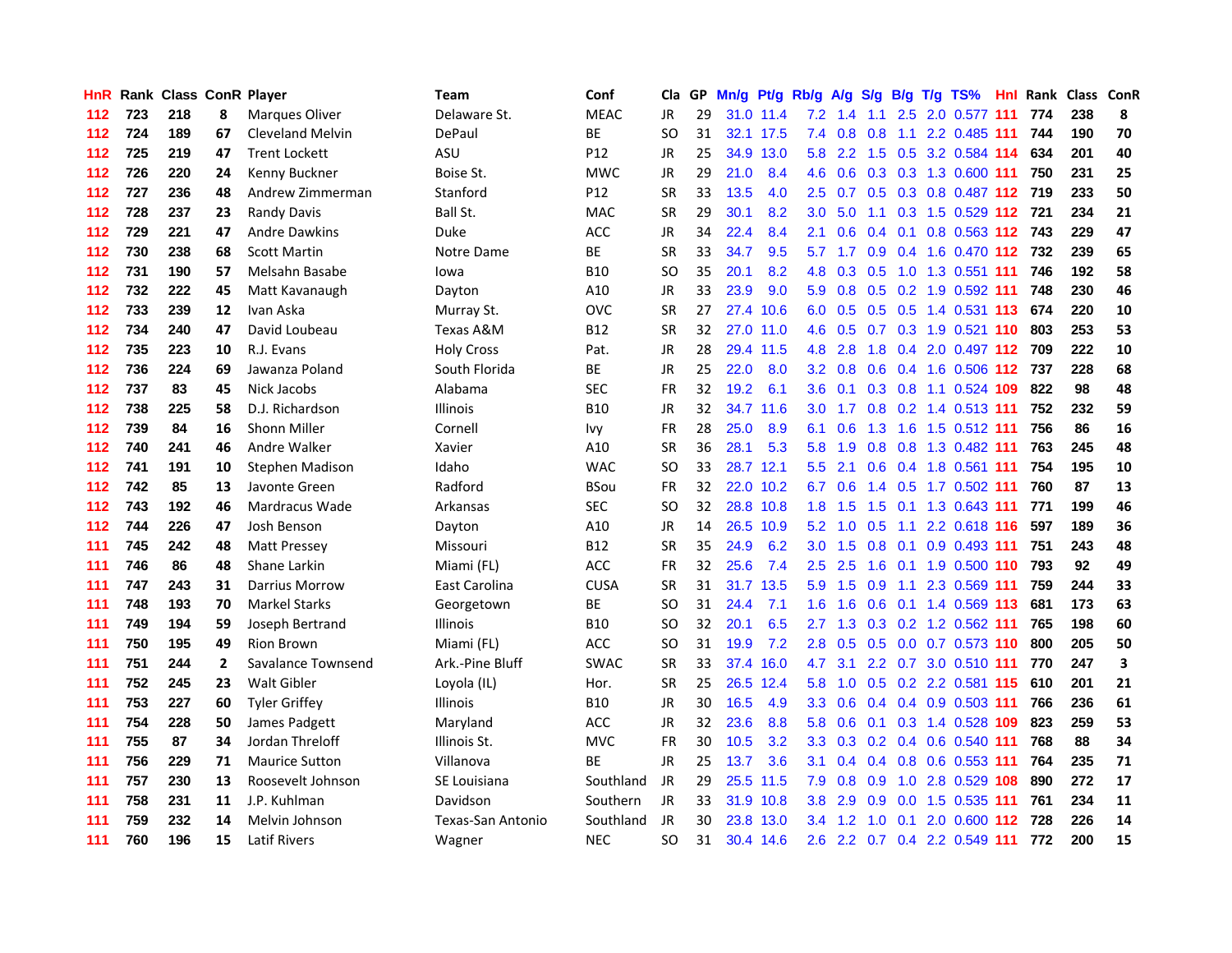| HnR. |     | Rank Class ConR Player |    |                           | Team              | Conf        | Cla       |    | GP Mn/g | Pt/g Rb/g |                  | <b>A/g</b>        |               |     | S/g B/g T/g TS%               | Hnl  | Rank Class |     | ConR                     |
|------|-----|------------------------|----|---------------------------|-------------------|-------------|-----------|----|---------|-----------|------------------|-------------------|---------------|-----|-------------------------------|------|------------|-----|--------------------------|
| 111  | 761 | 197                    | 24 | <b>Nick Kellogg</b>       | Ohio              | <b>MAC</b>  | SO        | 37 | 27.5    | 9.0       | 2.0              | 1.1               | 1.1           | 0.1 | 0.8 0.650                     | 111  | 762        | 197 | 24                       |
| 111  | 762 | 233                    | 47 | Renardo Sidney            | Mississippi St.   | SEC         | JR.       | 29 | 22.7    | 9.7       | 5.2              | 0.6               | 0.8           |     | 0.7 1.4 0.541 111             |      | 775        | 239 | 47                       |
| 111  | 763 | 198                    | 48 | <b>Dundrecous Massey</b>  | Mississippi       | <b>SEC</b>  | SO        | 14 | 21.5    | 11.6      | 1.9              | 1.4               | $1.4^{\circ}$ | 0.4 | 2.3 0.481 114                 |      | 637        | 160 | 41                       |
| 111  | 764 | 234                    | 35 | Jordan Clarke             | Drake             | <b>MVC</b>  | JR        | 34 | 23.7    | 6.0       | 7.0              | 1.1               |               |     | 1.4 0.5 1.5 0.482 109         |      | 815        | 257 | 37                       |
| 111  | 765 | 199                    | 48 | Sam Mills                 | La Salle          | A10         | SO        | 33 | 35.5    | 10.6      | $2.4^{\circ}$    | 2.6               |               |     | 1.1 0.0 1.2 0.539 111         |      | 758        | 196 | 47                       |
| 111  | 766 | 235                    | 49 | Aziz N'Diaye              | Washington        | P12         | JR        | 33 | 23.3    | 7.8       |                  |                   | 7.3 0.3 0.5   |     | 1.0 1.5 0.494 111             |      | 769        | 237 | 51                       |
| 111  | 767 | 246                    | 50 | Abe Lodwick               | Washington St.    | P12         | <b>SR</b> | 27 | 23.0    | 7.1       | 4.4              | 1.0               |               |     | 0.4 0.2 0.9 0.636 109         |      | 831        | 261 | 53                       |
| 111  | 768 | 88                     | 36 | <b>Tekele Cotton</b>      | Wichita St.       | <b>MVC</b>  | FR        | 32 | 9.8     | 2.9       | 1.5              | 0.7               | 0.6           |     | 0.1 0.7 0.582 110             |      | 777        | 90  | 35                       |
| 111  | 769 | 236                    | 14 | Lamont Jones              | Iona              | <b>MAAC</b> | JR        | 33 | 34.3    | 15.7      | 3.3              | 2.9               | 1.2           | 0.1 | 2.2 0.546 110                 |      | 779        | 241 | 14                       |
| 111  | 770 | 237                    | 14 | Darren White              | Campbell          | BSou        | JR        | 32 | 32.0    | 16.8      | $5.5^{\circ}$    | 2.1               | 0.9           | 1.1 | 2.6 0.592 110                 |      | 801        | 251 | 15                       |
| 111  | 771 | 89                     | 32 | <b>Dylan Ennis</b>        | Rice              | <b>CUSA</b> | FR        | 35 | 26.5    | 8.5       | 4.3              | 4.1               | 1.1           |     | 0.6 2.6 0.533 110             |      | 804        | 95  | 35                       |
| 111  | 772 | 238                    | 25 | Michael Lyons             | Air Force         | <b>MWC</b>  | JR.       | 23 |         | 33.1 15.6 | 4.0              | 1.5               | 1.1           |     | 0.2 2.4 0.551 113             |      | 673        | 212 | 23                       |
| 111  | 773 | 247                    | 49 | Tony Taylor               | George Washington | A10         | <b>SR</b> | 31 |         | 34.4 13.1 | 2.5              | 4.3               | $1.4^{\circ}$ | 0.1 | 2.8 0.498                     | -110 | 802        | 252 | 49                       |
| 111  | 774 | 239                    | 24 | Doug Anderson             | Detroit           | Hor.        | JR.       | 36 | 24.3    | 9.2       | 4.6              | 1.2               | 1.1           |     | 0.4 1.4 0.587 109             |      | 819        | 258 | 24                       |
| 111  | 775 | 240                    | 13 | Mark Yelovich             | SIU-Edwardsville  | <b>OVC</b>  | JR.       | 26 |         | 28.8 15.1 | 6.2              | 1.2               | 1.0           | 0.5 | 2.1 0.527 111                 |      | 757        | 233 | 12                       |
| 111  | 776 | 200                    | 19 | Will Neighbour            | Ark.-Little Rock  | Sun Belt    | <b>SO</b> | 29 |         | 26.2 10.5 | 5.3              | 0.6               | 0.9           | 0.9 | 2.0 0.540 111                 |      | 747        | 193 | 19                       |
| 111  | 777 | 241                    | 33 | LaShay Page               | Southern Miss.    | <b>CUSA</b> | JR.       | 33 |         | 36.8 11.6 |                  |                   |               |     | 3.4 0.8 0.5 0.1 1.1 0.522 110 |      | 783        | 243 | 34                       |
| 111  | 778 | 242                    | 49 | Jean-Paul Olukemi         | Oklahoma St.      | B12         | JR        | 13 | 23.0    | 9.4       | 4.8              | 1.0               |               |     | 1.1 0.0 2.4 0.570 115         |      | 627        | 198 | 44                       |
| 111  | 779 | 201                    | 7  | <b>Clancy Rugg</b>        | Vermont           | <b>AEC</b>  | SO        | 36 | 13.6    | 5.0       |                  |                   |               |     | 3.1 0.5 0.2 0.3 0.6 0.657 110 |      | 778        | 201 | $\overline{\phantom{a}}$ |
| 111  | 780 | 90                     | 14 | <b>Michael Caffey</b>     | Long Beach St.    | <b>BWst</b> | FR        | 34 | 21.8    | 5.9       | 2.8              |                   |               |     | 2.2 0.7 0.1 1.3 0.560 110     |      | 797        | 94  | 15                       |
| 111  | 781 | 248                    | 72 | <b>Augustus Gilchrist</b> | South Florida     | ВE          | <b>SR</b> | 33 | 28.1    | 9.5       |                  | $5.0\quad 0.5$    |               |     | 0.4 1.2 1.7 0.453 111         |      | 767        | 246 | 72                       |
| 110  | 782 | 243                    | 22 | Adam Pegg                 | Stetson           | ASun        | JR        | 29 | 27.9    | 14.9      | 5.5              | 1.4               |               |     | 0.6 0.4 2.3 0.572 110         |      | 796        | 249 | 24                       |
| 110  | 783 | 244                    | 11 | Kyle Barone               | Idaho             | <b>WAC</b>  | JR        | 33 | 32.8    | 12.9      | 8.0              | 1.5               | 0.5           |     | 1.5 2.6 0.569 110             |      | 791        | 246 | 12                       |
| 110  | 784 | 245                    | 22 | Perris Blackwell          | San Francisco     | <b>WCC</b>  | JR.       | 34 | 25.6    | 12.7      | 6.1              | 0.9               |               |     | 0.4 0.3 1.9 0.573 110         |      | 809        | 255 | 24                       |
| 110  | 785 | 91                     | 23 | <b>Nate Austin</b>        | <b>BYU</b>        | <b>WCC</b>  | FR        | 35 | 12.9    | 4.1       | 3.8 <sub>1</sub> | 0.5               |               |     | 0.3 0.4 0.6 0.565 110         |      | 795        | 93  | 23                       |
| 110  | 786 | 246                    | 50 | <b>Anthony Booker</b>     | Iowa St.          | <b>B12</b>  | JR.       | 32 | 11.6    | 3.5       | 2.9              | 0.1               | 0.5           |     | 0.6 0.5 0.539 110             |      | 781        | 242 | 51                       |
| 110  | 787 | 202                    | 73 | J.J. Moore                | Pittsburgh        | ВE          | <b>SO</b> | 38 | 18.4    | 7.5       | 2.9              | 0.4               |               |     | 0.4 0.2 1.0 0.544 109         |      | 844        | 210 | 76                       |
| 110  | 788 | 92                     | 61 | <b>Travis Trice</b>       | Michigan St.      | <b>B10</b>  | <b>FR</b> | 32 | 17.2    | 4.5       | 1.8 <sup>°</sup> | 1.8               | 0.8           |     | $0.1$ 1.2 0.509 112           |      | 702        | 78  | 55                       |
| 110  | 789 | 247                    | 15 | Kannon Burrage            | Texas-San Antonio | Southland   | <b>JR</b> | 32 | 24.8    | 13.5      | 3.3 <sub>2</sub> | 1.3               | 1.0           | 0.0 | 1.7 0.559 110                 |      | 787        | 245 | 15                       |
| 110  | 790 | 248                    | 37 | Marc Sonnen               | Northern Iowa     | <b>MVC</b>  | JR        | 34 | 28.0    | 8.6       | $2.2^{\circ}$    | 1.7               | 0.8           | 0.1 | 1.1 0.595 110                 |      | 792        | 247 | 36                       |
| 110  | 791 | 249                    | 51 | <b>Martavious Irving</b>  | Kansas St.        | <b>B12</b>  | JR        | 31 | 19.0    | 5.5       | 1.6              | 1.5               | 1.0           |     | 0.0 1.0 0.535 110             |      | 776        | 240 | 50                       |
| 110  | 792 | 250                    | 12 | <b>Derrell Armstrong</b>  | NC-Greensboro     | Southern    | JR        | 32 | 23.4    | 12.5      | $4.4^{\circ}$    | 2.2               |               |     | 1.5 0.3 2.8 0.494 110         |      | 799        | 250 | 13                       |
| 110  | 793 | 203                    | 23 | <b>Blake Jenkins</b>      | <b>Belmont</b>    | ASun        | SO        | 33 | 15.3    | 6.0       | 3.1              |                   |               |     | 0.8 0.4 0.3 1.2 0.581 110     |      | 782        | 202 | 23                       |
| 110  | 794 | 204                    | 26 | <b>Amric Fields</b>       | TCU               | <b>MWC</b>  | SO        | 33 | 21.2    | 9.6       | $2.5^{\circ}$    | 0.8               | 0.6           |     | 0.6 1.2 0.601 110             |      | 788        | 203 | 26                       |
| 110  | 795 | 249                    | 15 | Jaime Serna               | UC Santa Barbara  | BWst        | <b>SR</b> | 30 | 24.0    | 9.0       | 5.0              | 1.0               |               |     | 0.5 0.9 1.3 0.630 110         |      | 786        | 249 | 14                       |
| 110  | 796 | 93                     | 16 | <b>Ousmane Drame</b>      | Quinnipiac        | <b>NEC</b>  | <b>FR</b> | 32 | 19.5    | 6.5       | 7.3              | 0.6               | 0.3           |     | 0.9 1.2 0.511 109             |      | 826        | 100 | 17                       |
| 110  | 797 | 251                    | 16 | <b>Steven Werner</b>      | Sam Houston St.   | Southland   | JR        | 27 | 21.8    | 10.7      | 6.1              | $\mathbf{0}$<br>4 | 0.6           |     | 0.4 2.2 0.617 115             |      | 622        | 197 | 10                       |
| 110  | 798 | 250                    | 15 | <b>Keith Gabriel</b>      | VMI               | BSou        | SR        | 33 |         | 28.6 17.5 | $3.5^{\circ}$    | 1.9               | $-1.8$        |     | 1.2 2.2 0.547 109             |      | 817        | 256 | 16                       |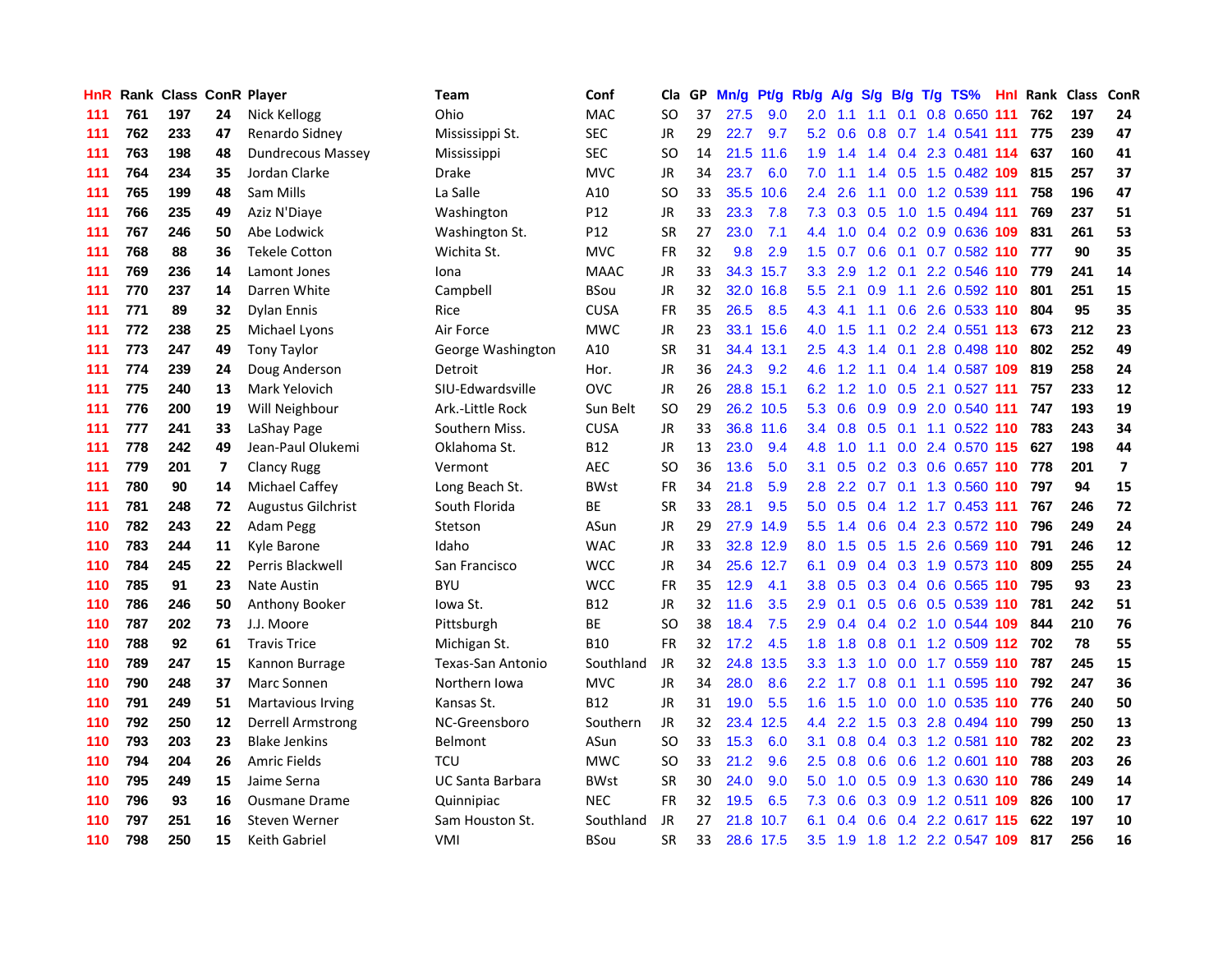| HnR |     | Rank Class ConR Player |              |                        | Team                 | Conf        | Cla       |    | GP Mn/g | Pt/g Rb/g |                  | <b>A/g</b> | S/g             |     | B/g T/g TS%               | Hnl |     | Rank Class ConR |              |
|-----|-----|------------------------|--------------|------------------------|----------------------|-------------|-----------|----|---------|-----------|------------------|------------|-----------------|-----|---------------------------|-----|-----|-----------------|--------------|
| 110 | 799 | 94                     | 12           | Raheem Appleby         | Louisiana Tech       | <b>WAC</b>  | FR        | 32 |         | 27.9 13.9 | $2.4\,$          | 1.2        | 1.1             | 0.1 | 1.4 0.544                 | 111 | 773 | 89              | 11           |
| 110 | 800 | 252                    | 29           | James Vincent          | Georgia St.          | CAA         | JR        | 32 | 8.6     | 3.2       | 2.0 <sub>1</sub> | 0.0        | 0.2             | 0.4 | 0.5 0.583 110             |     | 794 | 248             | 29           |
| 110 | 801 | 253                    | 50           | Sean Johnson           | Duquesne             | A10         | JR        | 31 | 25.9    | 13.5      | 3.2              | 1.4        |                 |     | 0.8 0.3 1.8 0.542 109     |     | 811 | 256             | 50           |
| 110 | 802 | 254                    | 34           | <b>Kendall Timmons</b> | Tulane               | <b>CUSA</b> | JR        | 16 |         | 31.6 13.6 |                  | $5.2$ 2.1  |                 |     | 1.2 1.3 2.4 0.537 122     |     | 436 | 147             | 20           |
| 110 | 803 | 205                    | 51           | Kammeon Holsey         | Georgia Tech         | <b>ACC</b>  | <b>SO</b> | 31 | 24.3    | 9.4       | 4.9              | 0.9        |                 |     | 0.6 0.4 2.2 0.579 108     |     | 880 | 219             | 55           |
| 110 | 804 | 251                    | 13           | Hernst Laroche         | New Mexico St.       | WAC         | <b>SR</b> | 36 | 33.6    | 11.9      | 2.9              | 3.8        | 1.8             |     | 0.1 2.3 0.571 109         |     | 810 | 255             | 13           |
| 110 | 805 | 252                    | 52           | Conner Teahan          | Kansas               | B12         | SR        | 39 | 21.0    | 5.5       | 2.1              | 1.1        |                 |     | 0.7 0.0 0.9 0.526 110     |     | 798 | 251             | 52           |
| 110 | 806 | 255                    | 51           | Reggie Moore           | Washington St.       | P12         | <b>JR</b> | 37 |         | 33.0 10.2 | 2.7              | 5.2        | 0.9             |     | 0.2 2.6 0.474 108         |     | 870 | 270             | 57           |
| 110 | 807 | 95                     | 74           | Todd Mayo              | Marquette            | ВE          | <b>FR</b> | 35 | 21.1    | 7.9       | 2.7              | 1.2        | 0.6             |     | 0.1 1.6 0.535 109         |     | 824 | 99              | 74           |
| 110 | 808 | 96                     | 52           | P.J. Hairston          | North Carolina       | <b>ACC</b>  | <b>FR</b> | 37 | 13.0    | 5.7       | 2.2 <sub>2</sub> | 0.8        | 0.4             |     | 0.2 0.7 0.463 109         |     | 816 | 97              | 51           |
| 110 | 809 | 253                    | 53           | Victor Davila          | Virginia Tech        | ACC         | <b>SR</b> | 25 | 22.9    | 7.5       | 4.2              | 0.6        |                 |     | 0.4 0.6 1.4 0.584 109     |     | 828 | 259             | 54           |
| 110 | 810 | 256                    | 75           | Deniz Kilicli          | West Virginia        | BE          | JR        | 32 | 26.6    | 10.7      | 5.3              | 1.5        | 0.5             |     | 0.4 2.3 0.513 110         |     | 805 | 252             | 73           |
| 110 | 811 | 97                     | 16           | Stephen Hicks          | Cal St. Northridge   | <b>BWst</b> | <b>FR</b> | 28 | 30.0    | 15.1      | 7.1              | 1.0        | 0.9             | 0.1 | 2.0 0.538                 | 109 | 856 | 103             | 17           |
| 110 | 812 | 254                    | 24           | Delwan Graham          | Jacksonville         | ASun        | <b>SR</b> | 30 | 23.8    | 9.1       | 6.6              | 1.3        | 1.1             | 0.9 | 2.4 0.506                 | 109 | 818 | 257             | 25           |
| 110 | 813 | 257                    | 25           | Chauncey Gilliam       | Akron                | MAC         | JR        | 34 | 17.1    | 6.5       | 1.6              | 0.8        | 0.7             | 0.0 | 0.6 0.580 109             |     | 840 | 264             | 26           |
| 110 | 814 | 98                     | 62           | Joe Coleman            | Minnesota            | <b>B10</b>  | FR        | 38 | 18.8    | 5.8       | 3.0 <sub>2</sub> | 1.1        | 0.6             |     | 0.2 1.4 0.517 108         |     | 863 | 105             | 63           |
| 110 | 815 | 258                    | 17           | Lijah Thompson         | <b>Robert Morris</b> | <b>NEC</b>  | JR        | 32 | 19.8    | 7.3       |                  |            | 4.2 0.4 0.4     |     | 1.0 1.2 0.541 110         |     | 806 | 253             | 16           |
| 110 | 816 | 255                    | 54           | Sean Mosley            | Maryland             | ACC         | <b>SR</b> | 32 | 32.4    | 10.2      | 5.0 <sub>1</sub> | 2.1        |                 |     | 1.0 0.5 1.6 0.522 108     |     | 881 | 284             | 56           |
| 110 | 817 | 256                    | $\mathbf{2}$ | Geddes Robinson        | Utah Valley          | GWC         | <b>SR</b> | 33 | 31.2    | 9.8       | 10.4             | 1.8        |                 |     | 0.9 0.2 1.9 0.555 109     |     | 829 | 260             | $\mathbf{2}$ |
| 110 | 818 | 206                    | 35           | <b>Alandise Harris</b> | Houston              | <b>CUSA</b> | <b>SO</b> | 30 |         | 29.8 13.3 | 6.4              |            |                 |     | 1.2 0.7 1.3 2.0 0.564 109 |     | 820 | 208             | 36           |
| 110 | 819 | 99                     | 36           | <b>Adonis Thomas</b>   | Memphis              | <b>CUSA</b> | <b>FR</b> | 19 | 23.9    | 8.8       | 3.2              | 0.8        |                 |     | 0.6 0.7 1.3 0.553 115     |     | 623 | 65              | 28           |
| 110 | 820 | 100                    | 76           | Gary Browne            | West Virginia        | BE          | <b>FR</b> | 33 | 25.6    | 6.5       | 3.9              | 3.0        |                 |     | 1.2 0.0 2.1 0.514 109     |     | 827 | 101             | 75           |
| 110 | 821 | 257                    | 55           | Catalin Baciu          | Clemson              | ACC         | <b>SR</b> | 31 | 10.6    | 4.1       | 2.1              | 0.0        |                 |     | 0.2 0.5 0.8 0.581 109     |     | 821 | 258             | 52           |
| 110 | 822 | 259                    | 15           | Jackson Stevenett      | Southern Utah        | Summit      | JR        | 31 | 32.5    | 14.1      | 5.7              | 1.5        |                 |     | 0.7 0.7 2.1 0.564 109     |     | 825 | 260             | 15           |
| 110 | 823 | 258                    | 17           | Eugene Phelps          | Long Beach St.       | BWst        | <b>SR</b> | 34 | 27.3    | 9.4       | 5.6              | 0.9        | 0.5             | 0.6 | 1.6 0.485 109             |     | 842 | 267             | 16           |
| 110 | 824 | 207                    | 30           | Devonta White          | Georgia St.          | CAA         | SO        | 34 |         | 34.3 12.9 | $2.2\phantom{0}$ | 2.9        | 1.8             | 0.1 | 2.0 0.508                 | 109 | 813 | 206             | 30           |
| 110 | 825 | 208                    | 37           | Antonio Barton         | Memphis              | CUSA        | SO        | 34 | 21.9    | 6.6       | 2.3              | 1.6        | 0.5             |     | $0.1$ 1.3 0.584           | 109 | 835 | 209             | 37           |
| 110 | 826 | 259                    | 27           | <b>Francisco Cruz</b>  | Wyoming              | <b>MWC</b>  | <b>SR</b> | 33 | 32.3    | 12.0      | 2.9              | 2.2        | 0.8             |     | 0.1 1.9 0.545             | 109 | 846 | 269             | 27           |
| 109 | 827 | 209                    | 49           | Donte Williams         | Georgia              | <b>SEC</b>  | <b>SO</b> | 32 | 25.9    | 7.8       | 5.1              |            | $0.2 \quad 0.3$ | 1.6 | 0.8 0.486 109             |     | 853 | 212             | 49           |
| 109 | 828 | 260                    | 13           | <b>Brad Loesing</b>    | Wofford              | Southern    | <b>SR</b> | 33 | 38.3    | 14.9      | 3.0 <sub>2</sub> | 5.6        | 1.1             | 0.1 | 3.5 0.521                 | 109 | 832 | 262             | 14           |
| 109 | 829 | 101                    | 52           | Askia Booker           | Colorado             | P12         | FR        | 35 | 21.5    | 9.1       | 2.7              | 1.4        |                 |     | 0.7 0.0 1.7 0.509 109     |     | 834 | 102             | 54           |
| 109 | 830 | 261                    | 14           | Deremy Geiger          | Idaho                | <b>WAC</b>  | <b>SR</b> | 33 |         | 31.7 12.9 | $2.2^{\circ}$    |            |                 |     | 2.3 0.8 0.0 1.3 0.640 109 |     | 841 | 266             | 14           |
| 109 | 831 | 262                    | 8            | Darryl Partin          | Boston U.            | <b>AEC</b>  | <b>SR</b> | 32 |         | 33.7 19.6 | 3.9              | 1.1        | 1.1             |     | 0.1 3.2 0.505 109         |     | 850 | 271             | 8            |
| 109 | 832 | 263                    | 53           | <b>Darnell Gant</b>    | Washington           | P12         | <b>SR</b> | 35 | 24.5    | 7.2       | 5.4              | 0.8        |                 |     | 0.4 0.3 0.7 0.535 109     |     | 845 | 268             | 55           |
| 109 | 833 | 264                    | 25           | Justin Glenn           | Lipscomb             | ASun        | <b>SR</b> | 31 | 25.0    | 7.9       | 7.4              | 1.5        | 0.8             | 1.6 | 2.1 0.578 108             |     | 875 | 280             | 26           |
| 109 | 834 | 210                    | 14           | <b>Charlie Reddick</b> | Furman               | Southern    | SO        | 29 | 27.4    | 10.4      | 4.9              | 1.6        | 1.3             | 0.5 | 1.7 0.543 110             |     | 790 | 204             | 12           |
| 109 | 835 | 265                    | 28           | Garrett Green          | San Diego St.        | MWC         | SR        | 34 | 19.3    | 6.0       | 4.6              | 0.6        | 0.3             | 0.5 | 1.0 0.564                 | 108 | 873 | 279             | 28           |
| 109 | 836 | 266                    | 63           | Brandon Richardson     | Nebraska             | <b>B10</b>  | <b>SR</b> | 30 | 31.0    | 7.0       | 3.1              | 3.3        | 1.8             | 0.1 | 1.8 0.533 109             |     | 857 | 276             | 62           |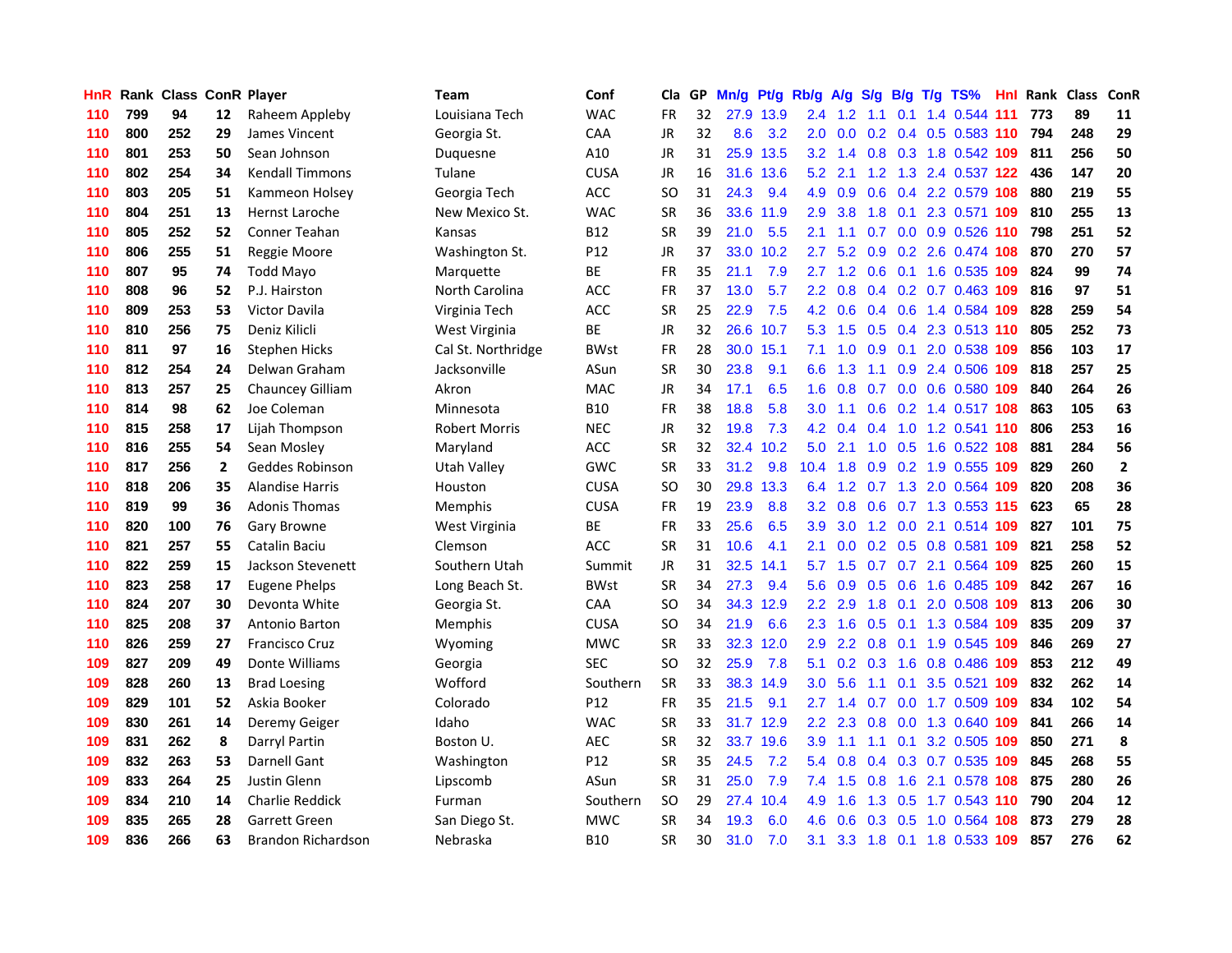| HnR. |     | Rank Class ConR Player |              |                        | Team                 | Conf        | Cla       |    | GP Mn/g | Pt/g      | Rb/g             | <b>A/g</b> | S/g                       |     | B/g T/g TS%                   | Hnl  |     | Rank Class | ConR                    |
|------|-----|------------------------|--------------|------------------------|----------------------|-------------|-----------|----|---------|-----------|------------------|------------|---------------------------|-----|-------------------------------|------|-----|------------|-------------------------|
| 109  | 837 | 267                    | 15           | Drew Crowell           | Wofford              | Southern    | <b>SR</b> | 33 | 29.5    | 9.2       | 5.5              | 1.4        | 0.4                       | 0.5 | 0.8 0.609                     | 109  | 838 | 264        | 15                      |
| 109  | 838 | 268                    | 24           | <b>Marquise Carter</b> | Gonzaga              | <b>WCC</b>  | <b>SR</b> | 33 | 13.3    | 3.8       | 1.5              | 1.7        | 0.8                       | 0.0 | 1.4 0.502 109                 |      | 839 | 265        | 26                      |
| 109  | 839 | 260                    | 20           | Raymond Cintron        | Middle Tennessee     | Sun Belt    | JR        | 34 | 22.5    | 8.4       | 1.5              | 1.1        | 0.5                       | 0.1 | 1.3 0.662 109                 |      | 837 | 263        | 20                      |
| 109  | 840 | 211                    | 54           | <b>Ahmad Starks</b>    | Oregon St.           | P12         | <b>SO</b> | 35 |         | 31.1 12.1 | 2.3              | 2.7        |                           |     | 1.7 0.0 1.4 0.518 109         |      | 814 | 207        | 52                      |
| 109  | 841 | 261                    | 38           | <b>Anthony Downing</b> | Missouri St.         | <b>MVC</b>  | JR        | 32 |         | 30.3 11.5 |                  |            |                           |     | 3.2 2.3 0.5 0.0 1.7 0.541 109 |      | 849 | 266        | 38                      |
| 109  | 842 | 262                    | 38           | <b>Nigel Spikes</b>    | Marshall             | <b>CUSA</b> | JR        | 29 | 16.7    | 4.1       |                  |            |                           |     | 4.8 0.2 0.7 0.8 0.9 0.529 109 |      | 843 | 265        | 38                      |
| 109  | 843 | 269                    | 39           | Angelo Johnson         | Southern Miss.       | <b>CUSA</b> | <b>SR</b> | 34 | 34.5    | 9.5       | 3.0 <sub>1</sub> | 2.9        | 1.0                       |     | 0.1 1.8 0.447 108             |      | 879 | 283        | 39                      |
| 109  | 844 | 270                    | 31           | Nathaniel Lester       | Hofstra              | CAA         | <b>SR</b> | 32 | 32.4    | 14.6      | 6.5              | 1.0        | 1.3                       |     | 0.5 1.8 0.489 109             |      | 851 | 272        | 32                      |
| 109  | 845 | 263                    | 56           | Trey McKinney-Jones    | Miami (FL)           | ACC         | JR        | 33 | 24.1    | 7.0       | 3.5              | 1.4        | 0.7                       | 0.1 | 1.3 0.585 108                 |      | 897 | 275        | 57                      |
| 109  | 846 | 271                    | 55           | <b>Charlie Enguist</b> | Washington St.       | P12         | <b>SR</b> | 32 | 14.4    | 3.6       | 3.2              | 0.3        | 0.3                       | 0.5 | 0.5 0.673 107                 |      | 913 | 299        | 59                      |
| 109  | 847 | 272                    | 32           | James Fields           | Georgia St.          | CAA         | <b>SR</b> | 31 | 31.4    | 9.6       | 3.9              | 2.9        | 2.0                       | 0.1 | 2.0 0.508                     | 109  | 836 | 263        | 31                      |
| 109  | 848 | 273                    | 25           | Jeremy Montgomery      | Cleveland St.        | Hor.        | <b>SR</b> | 33 | 28.8    | 10.9      | $2.3^{\circ}$    | 3.1        | 1.1                       |     | 0.0 2.9 0.510 108             |      | 884 | 287        | 25                      |
| 109  | 849 | 264                    | 25           | Mitchell Young         | Saint Mary's (CA)    | <b>WCC</b>  | JR        | 29 | 12.4    | 4.4       | 2.7              | 0.3        | 0.6                       |     | 0.4 1.0 0.615                 | 109  | 830 | 261        | 25                      |
| 109  | 850 | 212                    | 56           | Roberto Nelson         | Oregon St.           | P12         | SO        | 36 | 20.8    | 9.3       | 2.6              | 2.2        | 0.9                       |     | 0.2 1.8 0.515 109             |      | 847 | 211        | 56                      |
| 109  | 851 | 213                    | 18           | Coron Williams         | <b>Robert Morris</b> | <b>NEC</b>  | SO        | 37 | 27.1    | 10.8      | 2.6              | 1.3        | 0.8                       | 0.1 | 0.9 0.559 108                 |      | 859 | 214        | 18                      |
| 109  | 852 | 265                    | 26           | <b>Quincy Diggs</b>    | Akron                | <b>MAC</b>  | JR        | 34 | 25.5    | 8.5       | 3.1              | 2.4        | 1.2                       | 0.1 | 2.4 0.550 108                 |      | 862 | 267        | 27                      |
| 109  | 853 | 274                    | 17           | <b>Brooks Ybarra</b>   | Texas St.            | Southland   | <b>SR</b> | 30 | 25.3    | 12.5      | 3.4              | 1.3        | 1.3                       | 0.5 | 1.4 0.641 108                 |      | 861 | 277        | 16                      |
| 109  | 854 | 275                    | 39           | Johnny Moran           | Northern Iowa        | <b>MVC</b>  | SR        | 34 | 31.2    | 7.5       | 3.1              | 1.3        |                           |     | 1.3 0.1 1.1 0.503 109         |      | 852 | 273        | 39                      |
| 109  | 855 | 102                    | 51           | Maxie Esho             | Massachusetts        | A10         | <b>FR</b> | 37 | 13.8    | 5.1       |                  |            |                           |     | 3.4 0.2 0.8 0.6 1.0 0.511 108 |      | 860 | 104        | 51                      |
| 109  | 856 | 276                    | 52           | Orion Outerbridge      | Rhode Island         | A10         | SR        | 31 |         | 30.3 12.6 | 6.8              |            |                           |     | 0.4 0.7 1.8 1.5 0.476 107     |      | 937 | 308        | 55                      |
| 109  | 857 | 277                    | 26           | Ryan Allen             | Milwaukee            | Hor.        | <b>SR</b> | 34 | 29.1    | 8.6       | 5.1              | 1.2        |                           |     | 1.1 1.2 2.0 0.562 108         |      | 894 | 291        | 26                      |
| 109  | 858 | 214                    | 50           | Demarco Cox            | Mississippi          | <b>SEC</b>  | SO        | 33 | 13.4    | 3.2       | 2.9              | 0.4        |                           |     | 0.3 0.5 0.5 0.543 107         |      | 909 | 227        | 53                      |
| 109  | 859 | 278                    | 16           | Chris Stephenson       | NC-Asheville         | <b>BSou</b> | <b>SR</b> | 33 | 28.8    | 12.8      | 6.3              | 2.7        |                           |     | 1.2 0.7 3.0 0.548 109         |      | 854 | 274        | 18                      |
| 109  | 860 | 279                    | 64           | <b>Toney McCray</b>    | Nebraska             | B10         | SR        | 30 | 27.3    | 9.9       | 4.6              | 1.3        | 1.0                       |     | 0.4 2.2 0.531                 | 108  | 883 | 286        | 64                      |
| 109  | 861 | 280                    | $\mathbf{2}$ | Cervante Burrell       | Seattle              | Ind.        | <b>SR</b> | 25 | 24.1    | 8.3       | $3.0\,$          | 4.7        |                           |     | 1.3 0.0 2.1 0.555             | -110 | 808 | 254        | $\overline{\mathbf{2}}$ |
| 109  | 862 | 103                    | 57           | Nick Johnson           | Arizona              | P12         | <b>FR</b> | 35 | 28.1    | 8.9       | 3.3              | 2.4        | 0.7                       | 0.5 | 1.9 0.484                     | 108  | 871 | 107        | 58                      |
| 109  | 863 | 104                    | 57           | Alex Len               | Maryland             | ACC         | <b>FR</b> | 22 | 21.2    | 6.0       | 5.4              | 0.6        | 0.2                       |     | 2.1 1.5 0.560 110             |      | 785 | 91         | 48                      |
| 109  | 864 | 281                    | 19           | George Goode           | Fairleigh Dickinson  | <b>NEC</b>  | SR        | 29 | 30.9    | 12.8      | 7.4              | 1.6        | 0.4                       |     | 1.4 1.7 0.520 107             |      | 917 | 301        | 21                      |
| 109  | 865 | 266                    | 11           | Holden Greiner         | Lehigh               | Pat.        | <b>JR</b> | 34 | 24.6    | 9.4       | 4.8              | 0.9        | 0.9                       | 0.6 | 1.2 0.548 108                 |      | 866 | 269        | 12                      |
| 109  | 866 | 215                    | 16           | Drew Windler           | Samford              | Southern    | SO        | 30 | 26.1    | 14.4      | 3.8              | 1.3        | 0.5                       |     | 0.4 2.4 0.625                 | 108  | 885 | 220        | 17                      |
| 109  | 867 | 216                    | 20           | Kenneth Ortiz          | Wagner               | <b>NEC</b>  | <b>SO</b> | 31 | 27.8    | 8.1       | 4.5              | 4.3        | 1.8                       | 0.1 | 2.9 0.426 108                 |      | 864 | 215        | 19                      |
| 109  | 868 | 282                    | 17           | Andre Williamson       | Appalachian St.      | Southern    | <b>SR</b> | 30 | 25.8    | 9.6       | 7.2              |            | $1.2 \quad 0.4$           | 1.5 | 1.7 0.586 109                 |      | 855 | 275        | 16                      |
| 109  | 869 | 283                    | 58           | <b>Marcus Capers</b>   | Washington St.       | P12         | <b>SR</b> | 37 | 29.6    | 5.8       | 4.9              |            | $2.2 \quad 0.7 \quad 0.8$ |     | 1.5 0.599 107                 |      | 943 | 310        | 62                      |
| 109  | 870 | 105                    | 77           | Jabarie Hinds          | West Virginia        | <b>BE</b>   | <b>FR</b> | 33 | 28.8    | 7.4       | $2.5^{\circ}$    | 3.3        | 1.4                       |     | 0.1 1.9 0.487 108             |      | 867 | 106        | 77                      |
| 109  | 871 | 284                    | 21           | Malcolm Kirkland       | Arkansas St.         | Sun Belt    | <b>SR</b> | 34 |         | 31.1 12.1 | 6.2              | 0.6        | 0.5                       |     | 0.9 2.2 0.582 107             |      | 931 | 305        | 23                      |
| 109  | 872 | 267                    | 9            | Mathias Ward           | Montana              | BSky        | JR        | 32 |         | 26.2 10.9 | 3.9              | 0.6        | 0.3                       | 0.4 | 0.9 0.598                     | 108  | 877 | 271        | 9                       |
| 109  | 873 | 217                    | 40           | Jahenns Manigat        | Creighton            | <b>MVC</b>  | SO        | 35 | 22.7    | 6.6       | $2.2^{\circ}$    | 1.5        | 0.7                       | 0.0 | 0.8 0.680                     | 109  | 858 | 213        | 40                      |
| 109  | 874 | 268                    | 17           | Tashan Newsome         | Gardner-Webb         | BSou        | JR        | 29 | 26.8    | 12.3      | 7.0              | 1.6        | 0.8                       |     | 0.2 1.6 0.477 110             |      | 784 | 244        | 14                      |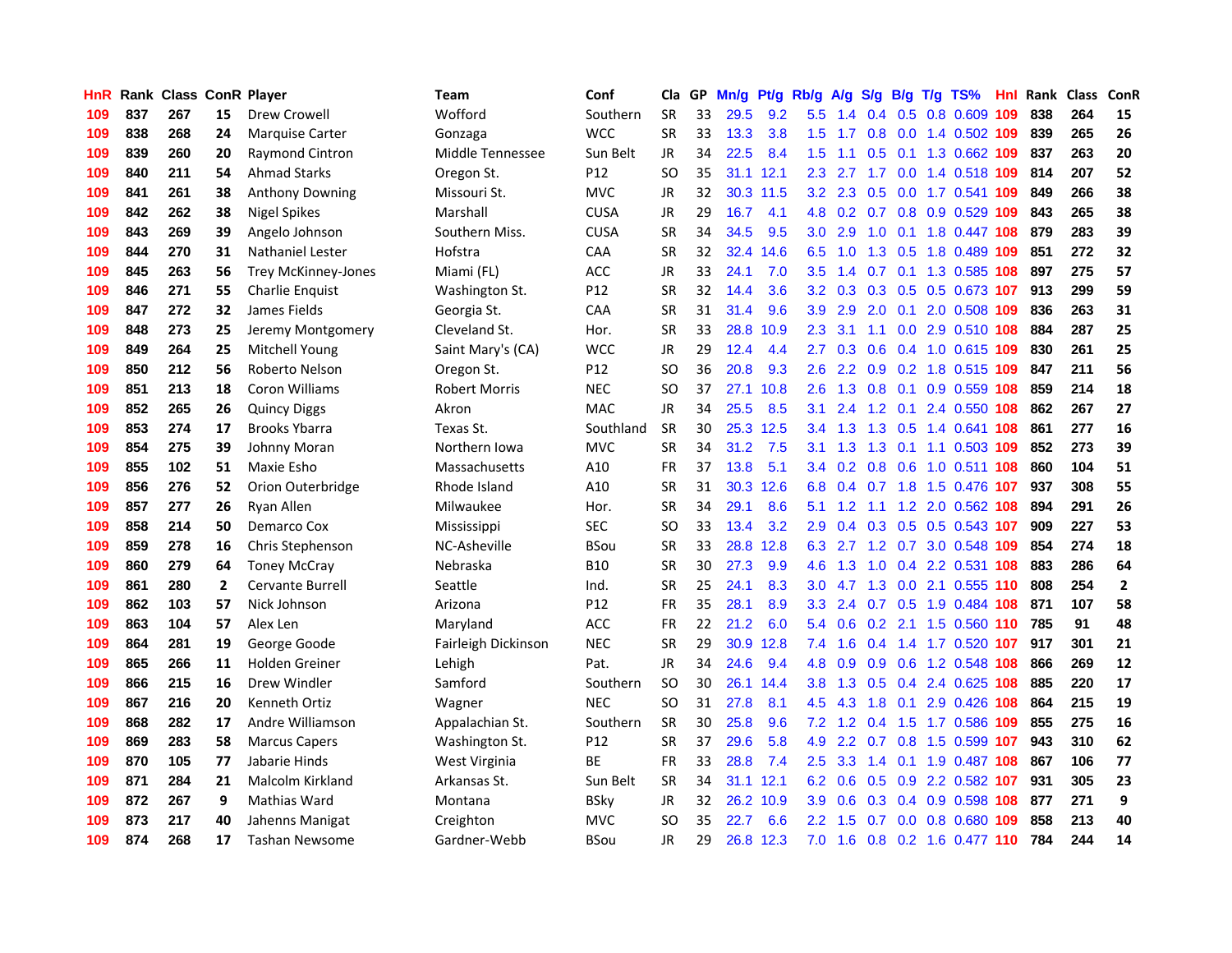| HnR. |     | <b>Rank Class ConR Player</b> |    |                          | Team                 | Conf        | Cla       | GP. | Mn/g | Pt/g      | Rb/g             | <b>A/g</b>     | S/g           |                 | B/g T/g TS%                        | Hnl | Rank Class |     | <b>ConR</b> |
|------|-----|-------------------------------|----|--------------------------|----------------------|-------------|-----------|-----|------|-----------|------------------|----------------|---------------|-----------------|------------------------------------|-----|------------|-----|-------------|
| 109  | 875 | 285                           | 16 | Ray Jones                | Southern Utah        | Summit      | SR        | 31  | 32.8 | 9.9       | 4.0              | 4.5            | $1.2^{\circ}$ | 0.3             | 2.5 0.600                          | 108 | 869        | 278 | 16          |
| 109  | 876 | 269                           | 18 | Jaron Lane               | NC-Asheville         | BSou        | <b>JR</b> | 26  |      | 25.1 11.5 | 4.1              | 1.1            | 0.7           |                 | 0.4 1.4 0.659 109                  |     | 833        | 262 | 17          |
| 109  | 877 | 286                           | 29 | Adam Waddell             | Wyoming              | <b>MWC</b>  | <b>SR</b> | 33  | 28.1 | 9.6       | 3.4              | 0.7            | 0.5           | 1.0             | 1.2 0.583 108                      |     | 878        | 282 | 29          |
| 108  | 878 | 218                           | 51 | Scottie Wilbekin         | Florida              | <b>SEC</b>  | <b>SO</b> | 37  | 15.2 | 2.6       | 1.5              | 1.6            | 0.6           | 0.1             | 0.6 0.584 108                      |     | 874        | 218 | 50          |
| 108  | 879 | 219                           | 26 | Cole Dickerson           | San Francisco        | <b>WCC</b>  | <b>SO</b> | 34  | 18.0 | 7.1       | 4.0              |                |               |                 | 0.6 0.6 0.8 1.0 0.610 108          |     | 905        | 225 | 28          |
| 108  | 880 | 106                           | 52 | Devonta Abron            | Arkansas             | <b>SEC</b>  | <b>FR</b> | 32  | 16.3 | 5.7       |                  | 4.2 0.6        |               |                 | 0.9 0.3 0.8 0.458 107              |     | 911        | 109 | 54          |
| 108  | 881 | 107                           | 65 | Eliott Eliason           | Minnesota            | <b>B10</b>  | FR        | 38  | 15.0 | 2.6       | 3.9 <sup>°</sup> | 0.9            |               |                 | 0.3 0.7 0.8 0.495 107              |     | 938        | 116 | 65          |
| 108  | 882 | 220                           | 30 | <b>Xavier Thames</b>     | San Diego St.        | <b>MWC</b>  | SO        | 31  | 33.8 | 10.1      | 3.2 <sub>1</sub> | 4.1            |               |                 | 1.0 0.2 2.5 0.513 108              |     | 888        | 222 | 30          |
| 108  | 883 | 287                           | 17 | Griffan Callahan         | South Dakota St.     | Summit      | SR        | 35  |      | 29.5 10.4 | 4.7              | 1.1            |               |                 | 1.4 0.2 1.1 0.601 108              |     | 891        | 289 | 17          |
| 108  | 884 | 270                           | 22 | Kadeem Coleby            | Louisiana-Lafayette  | Sun Belt    | JR        | 31  | 24.4 | 9.5       | 4.9              | 0.8            | 0.4           |                 | 2.4 2.2 0.545 108                  |     | 865        | 268 | 21          |
| 108  | 885 | 221                           | 14 | Drew Kelly               | Morehead St.         | <b>OVC</b>  | <b>SO</b> | 33  |      | 24.8 10.2 | 4.8              | 1.0            |               |                 | 0.9 0.2 1.6 0.544 107              |     | 925        | 231 | 17          |
| 108  | 886 | 288                           | 15 | Jeremy Granger           | Eastern Illinois     | OVC         | <b>SR</b> | 29  |      | 33.6 15.9 | $3.4^{\circ}$    | 3.0            | 1.0           | 0.1             | 2.3 0.552 108                      |     | 887        | 288 | 16          |
| 108  | 887 | 289                           | 53 | Dustin Ware              | Georgia              | <b>SEC</b>  | <b>SR</b> | 32  | 29.7 | 8.1       | $2.3^{\circ}$    | 2.3            | 1.0           |                 | $0.0$ 0.8 0.509 107                |     | 908        | 297 | 52          |
| 108  | 888 | 271                           | 31 | Wes Eikmeier             | Colorado St.         | <b>MWC</b>  | JR.       | 32  |      | 32.7 15.5 | 1.8              | 2.0            | 0.8           | 0.1             | 2.1 0.523                          | 107 | 954        | 287 | 35          |
| 108  | 889 | 272                           | 15 | Bandja Sy                | New Mexico St.       | <b>WAC</b>  | JR        | 36  | 21.8 | 8.8       | 4.0              | 1.1            | 0.6           | 0.6             | 1.5 0.542 108                      |     | 895        | 274 | 16          |
| 108  | 890 | 108                           | 54 | Hunter Mickelson         | Arkansas             | SEC         | <b>FR</b> | 32  | 16.7 | 5.1       | $3.5^{\circ}$    | 0.4            | 0.5           | 2.2             | 1.0 0.467 107                      |     | 924        | 113 | 55          |
| 108  | 891 | 109                           | 16 | Daniel Mullings          | New Mexico St.       | <b>WAC</b>  | FR        | 36  | 27.7 | 9.3       | 4.1              | 1.9            | 1.6           | 0.5             | 2.1 0.520 108                      |     | 896        | 108 | 17          |
| 108  | 892 | 290                           | 23 | Justin Coughlin          | Denver               | Sun Belt    | SR        | 31  | 9.5  | 3.8       | 0.8 <sub>0</sub> |                |               |                 | 0.8 0.3 0.5 0.5 0.594 108          |     | 882        | 285 | 22          |
| 108  | 893 | 291                           | 3  | Cor-J Cox                | Miss. Valley St.     | <b>SWAC</b> | <b>SR</b> | 34  |      | 26.8 11.1 |                  | 6.7 0.9        |               |                 | 1.1 0.4 1.6 0.546 107              |     | 916        | 300 | 4           |
| 108  | 894 | 222                           | 33 | Sherrod Wright           | George Mason         | CAA         | SO        | 32  | 26.4 | 9.6       | 3.3 <sub>2</sub> |                |               |                 | 1.3 0.8 0.3 1.7 0.623 108          |     | 898        | 224 | 33          |
| 108  | 895 | 292                           | 9  | <b>Matt Glass</b>        | Vermont              | <b>AEC</b>  | <b>SR</b> | 36  | 26.0 | 11.9      |                  |                |               |                 | 3.7 1.0 0.3 0.2 1.0 0.557 108      |     | 876        | 281 | 9           |
| 108  | 896 | 110                           | 78 | Pat Connaughton          | Notre Dame           | BE          | <b>FR</b> | 34  | 24.1 | 7.0       | 4.4              | 0.9            |               |                 | 0.5 0.1 0.7 0.544 107              |     | 930        | 115 | 80          |
| 108  | 897 | 273                           | 27 | A'uston Calhoun          | <b>Bowling Green</b> | MAC         | <b>JR</b> | 32  | 28.9 | 13.6      | 5.9              | 0.7            |               |                 | 0.5 0.4 1.8 0.520 107              |     | 914        | 279 | 30          |
| 108  | 898 | 223                           | 24 | Phil Taylor              | Fla. International   | Sun Belt    | <b>SO</b> | 29  |      | 31.1 13.5 | 2.0              | 3.0            | 1.0           |                 | 0.0 2.7 0.537 104 1069             |     |            | 262 | 28          |
| 108  | 899 | 111                           | 58 | Dorian Finney-Smith      | Virginia Tech        | <b>ACC</b>  | FR        | 33  | 29.0 | 6.3       | 7.0              | 1.9            | 0.7           |                 | 0.7 1.7 0.424 107                  |     | 923        | 112 | 60          |
| 108  | 900 | 293                           | 59 | <b>Brendon Lavender</b>  | Arizona              | P12         | <b>SR</b> | 35  | 16.1 | 5.5       | 1.1              | 0.8            |               | $0.2 \quad 0.1$ | 0.5 0.677 107                      |     | 918        | 302 | 60          |
| 108  | 901 | 294                           | 59 | Dorenzo Hudson           | Virginia Tech        | <b>ACC</b>  | <b>SR</b> | 33  | 29.4 | 10.9      | 2.8              | 1.5            | 0.7           |                 | 0.1 1.9 0.513 107                  |     | 927        | 303 | 61          |
| 108  | 902 | 224                           | 28 | Jon Smith                | Ohio                 | <b>MAC</b>  | SO        | 37  | 19.6 | 3.6       | 4.5              | 0.5            | 0.6           |                 | 1.2 1.1 0.635 108                  |     | 886        | 221 | 28          |
| 108  | 903 | 225                           | 60 | D.J. Shelton             | Washington St.       | P12         | SO        | 35  | 14.7 | 4.7       | 2.9              | 0.3            | 0.3           | 0.5             | 1.0 0.610 106                      |     | 974        | 239 | 64          |
| 108  | 904 | 295                           | 60 | DeQuan Jones             | Miami (FL)           | <b>ACC</b>  | <b>SR</b> | 23  | 17.3 | 5.9       | 3.6 <sup>°</sup> | 0.4            | 0.6           | 0.5             | 0.9 0.489 108                      |     | 900        | 292 | 58          |
| 108  | 905 | 226                           | 21 | Naofall Folahan          | Wagner               | <b>NEC</b>  | <b>SO</b> | 31  | 17.5 | 4.3       | 3.7              | 0.4            |               |                 | 0.2 1.7 0.8 0.611 108              |     | 907        | 226 | 20          |
| 108  | 906 | 112                           | 53 | Anthony Lee              | Temple               | A10         | <b>FR</b> | 32  | 17.9 | 5.0       |                  |                |               |                 | 5.2 0.2 0.3 1.2 0.9 0.518 107      |     | 919        | 110 | 53          |
| 108  | 907 | 227                           | 55 | Charles Hankerson Jr.    | Alabama              | <b>SEC</b>  | SO        | 30  | 11.3 | 3.6       |                  |                |               |                 | 1.5 0.6 0.6 0.0 0.6 0.474 106 1015 |     |            | 252 | 64          |
| 108  | 908 | 296                           | 27 | <b>Clint Steindl</b>     | Saint Mary's (CA)    | <b>WCC</b>  | <b>SR</b> | 30  | 23.5 | 7.9       | 2.9              | 0.9            | 0.6           |                 | 0.2 0.5 0.605 109                  |     | 848        | 270 | 27          |
| 108  | 909 | 274                           | 12 | <b>Brian Fitzpatrick</b> | <b>Bucknell</b>      | Pat.        | JR        | 35  | 11.8 | 3.9       |                  | $3.4\quad 0.3$ | 0.1           |                 | 0.2 0.9 0.670 108                  |     | 899        | 276 | 13          |
| 108  | 910 | 113                           | 53 | <b>Brian Williams</b>    | Oklahoma St.         | B12         | <b>FR</b> | 32  | 27.7 | 9.6       | 3.3              | 0.9            | 0.7           |                 | $0.3$ 0.8 0.548                    | 107 | 948        | 118 | 54          |
| 108  | 911 | 297                           | 61 | Malcolm Grant            | Miami (FL)           | ACC         | <b>SR</b> | 31  | 28.7 | 10.8      | 2.1              | 1.9            | 0.7           | 0.0             | 1.7 0.485                          | 108 | 906        | 296 | 59          |
| 108  | 912 | 275                           | 56 | Kenny Hall               | Tennessee            | <b>SEC</b>  | JR        | 25  | 20.2 | 6.2       | 4.5              |                |               |                 | 0.4 0.4 1.0 1.3 0.560 108          |     | 902        | 277 | 51          |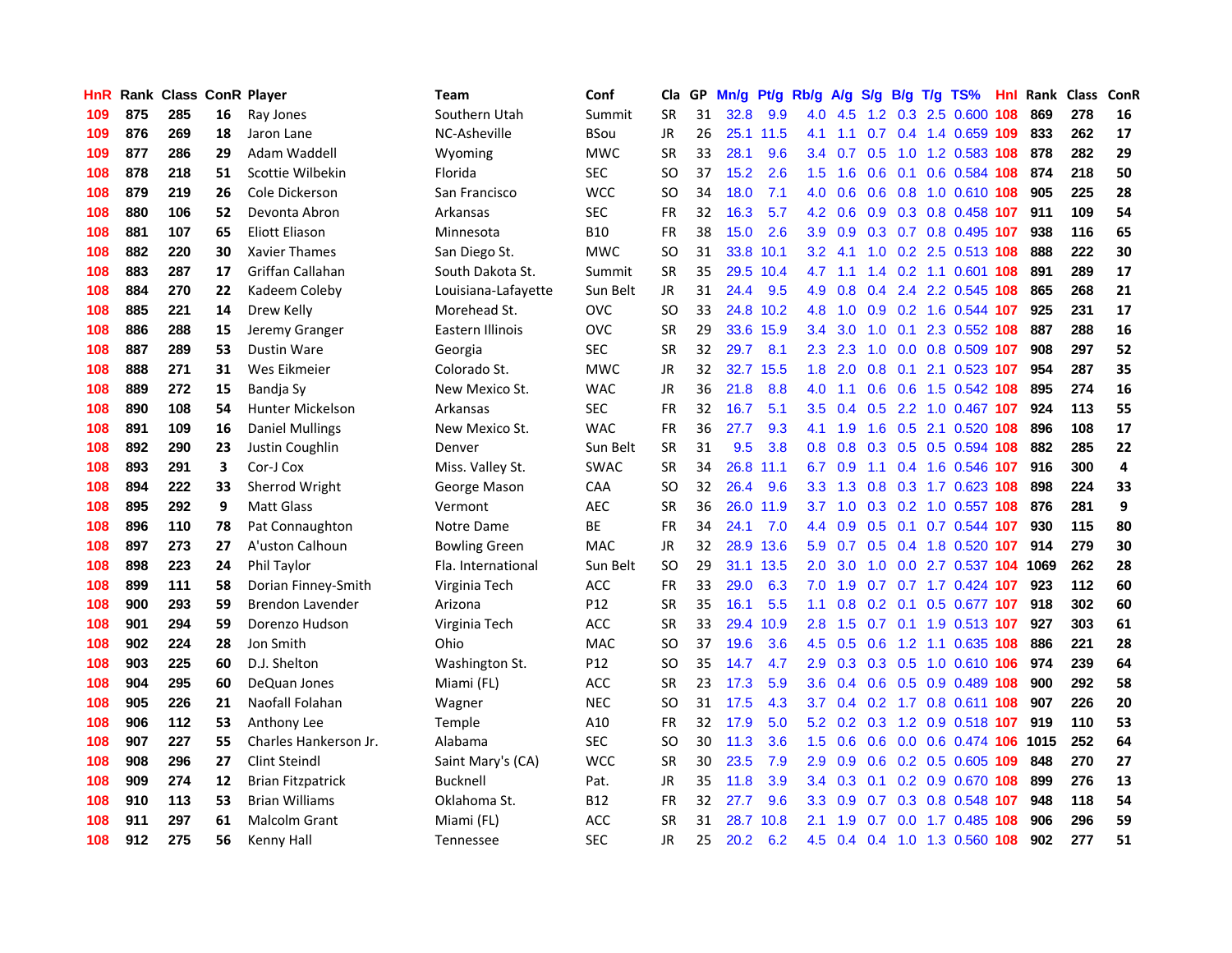| HnR. |     | <b>Rank Class ConR Player</b> |    |                        | Team                 | Conf        | Cla           |    | GP Mn/g | Pt/g      | Rb/g             | <b>A/g</b> |     |     | S/g B/g T/g TS%                            | Hnl | Rank Class |     | ConR                    |
|------|-----|-------------------------------|----|------------------------|----------------------|-------------|---------------|----|---------|-----------|------------------|------------|-----|-----|--------------------------------------------|-----|------------|-----|-------------------------|
| 108  | 913 | 276                           | 29 | Ivo Baltic             | Ohio                 | <b>MAC</b>  | JR            | 37 | 27.4    | 8.7       | 5.0              | 1.5        | 0.9 | 0.4 | 1.9 0.481                                  | 108 | 892        | 273 | 29                      |
| 108  | 914 | 298                           | 57 | <b>Cameron Tatum</b>   | Tennessee            | <b>SEC</b>  | <b>SR</b>     | 34 | 29.1    | 8.1       | 4.1              | 2.6        | 0.8 | 0.1 | 1.8 0.473 107                              |     | 951        | 312 | 57                      |
| 108  | 915 | 114                           | 61 | <b>Desmond Simmons</b> | Washington           | P12         | <b>FR</b>     | 35 | 17.8    | 4.2       | 4.8              | 0.7        | 0.8 | 0.1 | 0.8 0.476 107                              |     | 920        | 111 | 61                      |
| 108  | 916 | 228                           | 13 | Mackey McKnight        | Lehigh               | Pat.        | SO            | 34 | 28.6    | 8.8       | 2.9              | 3.6        |     |     | 1.1 0.1 1.7 0.555 107                      |     | 915        | 228 | 14                      |
| 108  | 917 | 115                           | 32 | Larry Nance            | Wyoming              | <b>MWC</b>  | FR            | 33 | 17.9    | 4.1       | 4.0              | 0.4        |     |     | 0.8 0.6 0.8 0.533 107                      |     | 928        | 114 | 33                      |
| 108  | 918 | 299                           | 15 | Jermel Jenkins         | Iona                 | <b>MAAC</b> | <b>SR</b>     | 31 | 13.3    | 5.5       | 1.5              | 1.0        |     |     | 0.5 0.0 0.4 0.590 108                      |     | 901        | 293 | 15                      |
| 108  | 919 | 300                           | 41 | Michael Bizoukas       | Missouri St.         | <b>MVC</b>  | SR            | 32 | 31.4    | 4.0       | 3.1              | 5.4        |     |     | 0.8 0.2 1.9 0.419 107                      |     | 929        | 304 | 41                      |
| 108  | 920 | 229                           | 33 | <b>Ryan Watkins</b>    | Boise St.            | <b>MWC</b>  | SO            | 29 | 15.5    | 6.8       | 4.0              | 0.3        |     |     | 0.6 0.2 1.1 0.499 107                      |     | 936        | 232 | 34                      |
| 108  | 921 | 301                           | 54 | Sean Carter            | Massachusetts        | A10         | <b>SR</b>     | 37 | 28.5    | 8.1       | 6.5              | 0.8        | 0.7 | 1.1 | 1.6 0.561                                  | 107 | 932        | 306 | 54                      |
| 108  | 922 | 302                           | 34 | <b>Hank Thorns</b>     | <b>TCU</b>           | <b>MWC</b>  | <b>SR</b>     | 33 | 34.0    | 13.5      | 2.8              | 4.6        | 1.3 |     | 0.0 3.2 0.516 108                          |     | 903        | 294 | 31                      |
| 108  | 923 | 230                           | 79 | Baye Moussa Keita      | Syracuse             | BE          | SO            | 35 | 12.3    | 2.3       | 2.5              | 0.1        | 0.2 |     | 1.0 0.3 0.702 108                          |     | 872        | 217 | 78                      |
| 108  | 924 | 277                           | 35 | Greg Smith             | Colorado St.         | <b>MWC</b>  | <b>JR</b>     | 30 | 22.6    | 9.4       | 5.1              | 0.9        | 0.3 | 0.4 | 2.0 0.525                                  | 106 | 984        | 300 | 37                      |
| 108  | 925 | 278                           | 66 | <b>Brandon Ubel</b>    | Nebraska             | <b>B10</b>  | JR            | 30 | 28.2    | 6.7       | 5.3              | 1.3        | 0.4 |     | $0.3$ 0.9 0.583                            | 107 | 953        | 286 | 66                      |
| 108  | 926 | 279                           | 80 | Alex Oriakhi           | Connecticut          | BE          | <b>JR</b>     | 34 | 21.5    | 6.7       | 4.8              | 0.3        | 0.1 | 1.3 | 1.2 0.507                                  | 107 | 926        | 280 | 79                      |
| 108  | 927 | 280                           | 30 | Jordon Crawford        | <b>Bowling Green</b> | <b>MAC</b>  | <b>JR</b>     | 32 |         | 31.3 11.3 | 1.8              | 4.8        | 1.6 | 0.1 | 3.4 0.528                                  | 107 | 941        | 284 | 31                      |
| 107  | 928 | 303                           | 9  | <b>Tony Gallo</b>      | Coppin St.           | <b>MEAC</b> | <b>SR</b>     | 30 |         | 33.8 17.1 | $2.7^{\circ}$    | 3.7        | 1.3 | 0.1 | 2.2 0.553 107                              |     | 939        | 309 | 10                      |
| 107  | 929 | 304                           | 18 | Brandon Sebirumbi      | Furman               | Southern    | <b>SR</b>     | 31 |         | 26.3 11.1 | 5.6              |            |     |     | 1.0 0.5 0.3 2.2 0.577 107                  |     | 959        | 314 | 19                      |
| 107  | 930 | 305                           | 58 | <b>Terrance Henry</b>  | Mississippi          | <b>SEC</b>  | <b>SR</b>     | 34 |         | 30.9 12.5 | 4.3              | 1.6        | 0.6 |     | 1.0 3.4 0.537 106                          |     | 991        | 320 | 59                      |
| 107  | 931 | 231                           | 62 | Akil Mitchell          | Virginia             | <b>ACC</b>  | <b>SO</b>     | 32 | 22.0    | 4.1       | 4.4              | 0.8        |     |     | 0.7 0.3 0.8 0.506 106                      |     | 1013       | 251 | 64                      |
| 107  | 932 | 232                           | 19 | Chris Czerapowicz      | Davidson             | Southern    | <b>SO</b>     | 33 |         | 25.1 10.1 | 4.9              |            |     |     | $0.7$ $0.2$ $0.4$ $1.0$ $0.537$ <b>107</b> |     | 921        | 229 | 18                      |
| 107  | 933 | 233                           | 55 | Jesse Morgan           | Massachusetts        | A10         | <b>SO</b>     | 37 | 26.7    | 9.9       | 2.9              | 2.2        |     |     | 1.4 0.2 1.9 0.506 107                      |     | 942        | 233 | 56                      |
| 107  | 934 | 281                           | 36 | Deshawn Stephens       | San Diego St.        | <b>MWC</b>  | JR            | 34 | 18.7    | 5.2       | 4.9              | 0.3        |     |     | 0.4 0.3 0.9 0.565 106                      |     | 981        | 299 | 36                      |
| 107  | 935 | 234                           | 18 | Ross Rivera            | Pacific              | <b>BWst</b> | <sub>SO</sub> | 30 | 22.3    | 11.1      | 3.7              | 0.4        |     |     | 0.5 0.1 1.0 0.617 107                      |     | 947        | 235 | 18                      |
| 107  | 936 | 235                           | 18 | Chad White             | South Dakota St.     | Summit      | SO            | 35 | 25.1    | 9.3       | 3.3              | 1.4        | 0.6 |     | 0.4 1.2 0.623 107                          |     | 945        | 234 | 18                      |
| 107  | 937 | 236                           | 18 | <b>Brandon Edwards</b> | Texas-Arlington      | Southland   | <b>SO</b>     | 33 | 15.5    | 4.3       | $4.4^{\circ}$    | 0.5        |     |     | 0.3 0.7 0.7 0.608 107                      |     | 922        | 230 | 18                      |
| 107  | 938 | 306                           | 10 | Garrius Holloman       | Bethune-Cookman      | <b>MEAC</b> | <b>SR</b>     | 35 | 28.0    | 10.1      | 6.1              | 2.1        | 1.1 | 0.5 | 1.9 0.496                                  | 106 | 992        | 321 | 11                      |
| 107  | 939 | 116                           | 59 | Jarvis Summers         | Mississippi          | <b>SEC</b>  | FR            | 34 |         | 29.1 10.4 | 2.4              | 3.4        | 0.8 | 0.1 | 2.6 0.499 106                              |     | 1004       | 126 | 62                      |
| 107  | 940 | 237                           | 3  | Aaron Anderson         | North Dakota         | <b>GWC</b>  | SO            | 32 |         | 30.1 11.0 | 2.8              | 2.9        | 1.3 | 0.1 | 1.8 0.609 107                              |     | 949        | 236 | $\overline{\mathbf{3}}$ |
| 107  | 941 | 117                           | 60 | Rodney Hood            | Mississippi St.      | <b>SEC</b>  | <b>FR</b>     | 32 |         | 32.8 10.3 | 4.8              | 2.0        | 0.4 | 0.4 | 0.9 0.533 107                              |     | 952        | 119 | 58                      |
| 107  | 942 | 307                           | 19 | Stephen Franklin       | Texas-San Antonio    | Southland   | <b>SR</b>     | 32 | 24.8    | 7.5       | 4.7              | 2.1        |     |     | 1.5 0.6 1.7 0.626 107                      |     | 935        | 307 | 19                      |
| 107  | 943 | 308                           | 22 | James Johnson          | Quinnipiac           | <b>NEC</b>  | SR            | 31 |         | 36.1 16.5 | 3.3 <sub>1</sub> | 3.5        |     |     | 1.3 0.1 2.5 0.493 107                      |     | 956        | 313 | 22                      |
| 107  | 944 | 118                           | 61 | Johnny O'Bryant        | LSU                  | <b>SEC</b>  | <b>FR</b>     | 28 | 21.4    | 8.5       | 6.7              | 0.4        |     |     | 0.5 0.8 2.4 0.439 107                      |     | 944        | 117 | 56                      |
| 107  | 945 | 282                           | 16 | <b>Stacy Wilson</b>    | Murray St.           | <b>OVC</b>  | <b>JR</b>     | 32 | 10.6    | 4.3       | 0.9              | 0.5        |     |     | 0.6 0.2 0.9 0.591 107                      |     | 933        | 281 | 18                      |
| 107  | 946 | 283                           | 56 | <b>Terrell Vinson</b>  | Massachusetts        | A10         | <b>JR</b>     | 37 | 26.2    | 9.9       | 5.1              |            | 0.8 |     | 0.4 1.3 0.512 107                          |     | 955        | 288 | 57                      |
| 107  | 947 | 284                           | 37 | Jesse Carr             | Colorado St.         | <b>MWC</b>  | <b>JR</b>     | 32 | 25.7    | 7.2       | 3.3 <sub>2</sub> | 2.7        | 0.7 | 0.1 | 1.7 0.570                                  | 106 | 1017       | 310 | 39                      |
| 107  | 948 | 285                           | 54 | <b>Philip Jurick</b>   | Oklahoma St.         | <b>B12</b>  | JR            | 27 | 16.5    | 1.6       | 4.9              | 0.7        | 0.2 | 1.7 | 0.9 0.571                                  | 106 | 977        | 296 | 56                      |
| 107  | 949 | 286                           | 55 | Andrew Fitzgerald      | Oklahoma             | <b>B12</b>  | <b>JR</b>     | 31 | 28.0    | 12.1      | 5.0              | 0.6        | 0.6 | 0.5 | 1.3 0.496                                  | 106 | 965        | 293 | 55                      |
| 107  | 950 | 309                           | 4  | Ivory White            | Alabama St.          | <b>SWAC</b> | <b>SR</b>     | 31 | 32.2    | 9.7       |                  |            |     |     | 6.1 1.7 1.4 0.8 1.3 0.522 104 1120         |     |            | 361 | 8                       |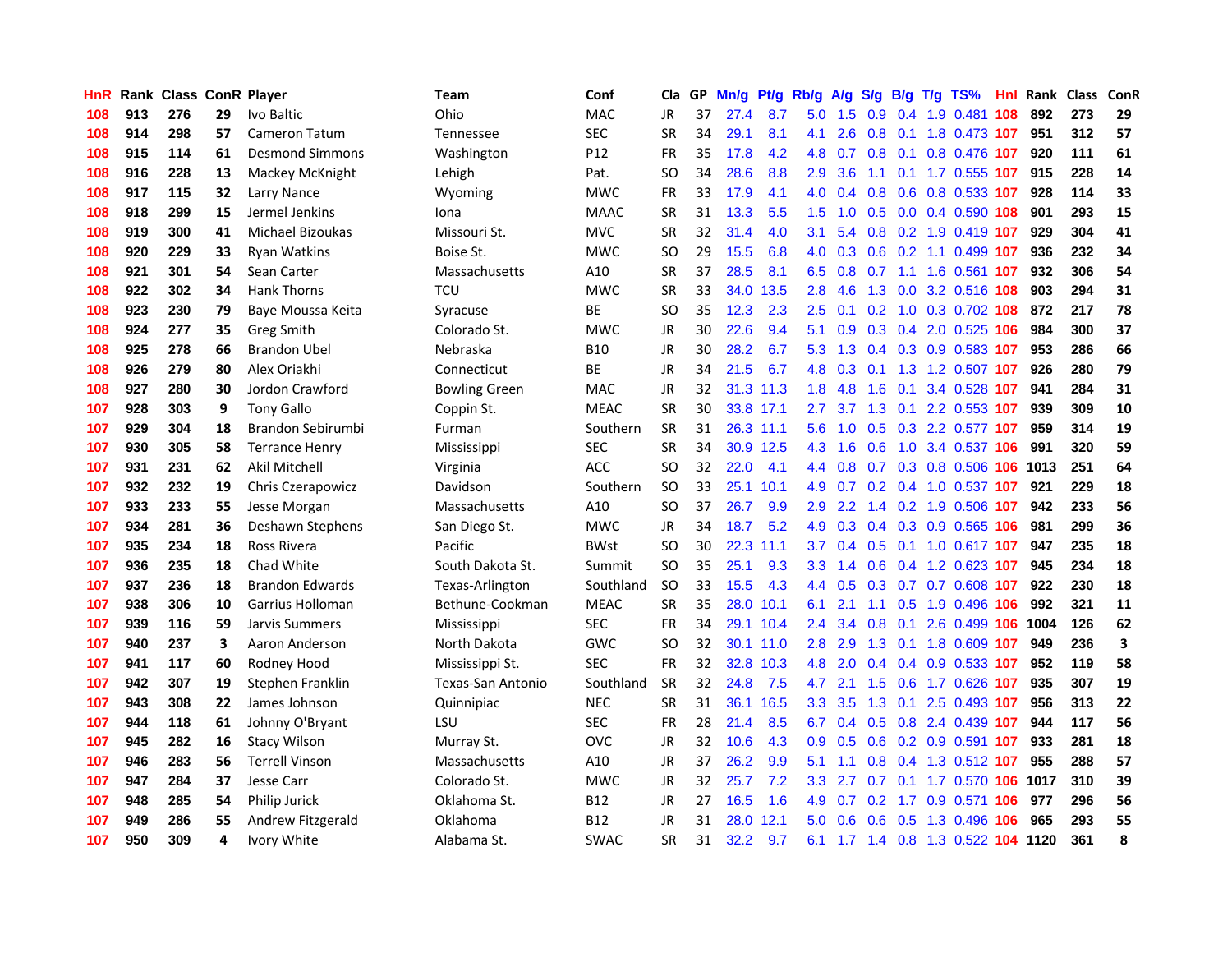| HnR |     | <b>Rank Class ConR Player</b> |    |                         | Team                    | Conf            | Cla           |    | GP Mn/g | Pt/g      | Rb/g             | <b>A/g</b>      | S/g |                 | B/g T/g TS%                    | Hnl | Rank Class |     | ConR                    |
|-----|-----|-------------------------------|----|-------------------------|-------------------------|-----------------|---------------|----|---------|-----------|------------------|-----------------|-----|-----------------|--------------------------------|-----|------------|-----|-------------------------|
| 107 | 951 | 310                           | 19 | Louie Krogman           | South Dakota            | Summit          | <b>SR</b>     | 28 |         | 36.0 16.8 | 3.1              | 3.8             | 1.5 | 0.1             | 2.0 0.565                      | 106 | 966        | 316 | 19                      |
| 107 | 952 | 311                           | 40 | Shaquille Johnson       | Marshall                | <b>CUSA</b>     | <b>SR</b>     | 35 | 27.9    | 9.2       | 3.5              | 1.9             | 0.9 | 0.2             | 1.5 0.519 107                  |     | 950        | 311 | 40                      |
| 107 | 953 | 287                           | 19 | Sam McLaurin            | Coastal Carolina        | <b>BSou</b>     | <b>JR</b>     | 31 | 29.5    | 10.0      | 7.5              | 1.0             | 0.6 | 1.2             | 1.6 0.634 105                  |     | 1033       | 314 | 20                      |
| 107 | 954 | 312                           | 56 | Dash Harris             | Texas A&M               | <b>B12</b>      | <b>SR</b>     | 25 | 30.4    | 6.0       | 3.0              | 4.1             |     | $1.4 \quad 0.1$ | 1.9 0.418 106                  |     | 1022       | 331 | 59                      |
| 107 | 955 | 119                           | 67 | Dave Sobolewski         | Northwestern            | <b>B10</b>      | <b>FR</b>     | 33 | 35.2    | 8.3       | $2.6^{\circ}$    | 3.7             |     |                 | 0.9 0.2 1.4 0.546 106          |     | 970        | 123 | 68                      |
| 107 | 956 | 288                           | 62 | Angus Brandt            | Oregon St.              | P <sub>12</sub> | JR            | 36 | 23.2    | 9.1       | $3.4^{\circ}$    | 1.1             |     |                 | 0.4 0.4 1.3 0.610 107          |     | 946        | 285 | 63                      |
| 107 | 957 | 120                           | 17 | Myles Taylor            | Tennessee-Martin        | <b>OVC</b>      | <b>FR</b>     | 28 |         | 24.4 13.7 | 5.2              | 0.8             |     |                 | 0.7 0.8 1.7 0.557 109          |     | 812        | 96  | 15                      |
| 107 | 958 | 238                           | 63 | <b>Tyler Thornton</b>   | Duke                    | <b>ACC</b>      | <sub>SO</sub> | 34 | 21.1    | 4.1       | 1.9              | 2.0             | 0.9 |                 | $0.0$ 1.0 0.552 107            |     | 957        | 237 | 63                      |
| 107 | 959 | 289                           | 62 | Julysses Nobles         | Arkansas                | <b>SEC</b>      | JR            | 32 | 28.4    | 8.7       | 3.4              | 3.1             | 1.5 |                 | 0.3 1.8 0.508                  | 106 | 996        | 304 | 60                      |
| 107 | 960 | 290                           | 17 | Joston Thomas           | Hawaii                  | <b>WAC</b>      | JR            | 32 |         | 24.3 13.7 | 5.3              | 1.3             | 0.5 |                 | 0.4 2.4 0.553 106              |     | 971        | 294 | 18                      |
| 107 | 961 | 291                           | 64 | <b>Milton Jennings</b>  | Clemson                 | ACC             | <b>JR</b>     | 28 | 26.4    | 9.8       | 5.6              | 1.1             | 0.9 |                 | 0.9 2.4 0.488                  | 107 | 940        | 283 | 62                      |
| 107 | 962 | 239                           | 68 | Zach McCabe             | lowa                    | <b>B10</b>      | <b>SO</b>     | 35 | 21.5    | 7.8       | 4.6              | 1.0             | 0.8 |                 | 0.3 1.7 0.580 107              |     | 963        | 238 | 67                      |
| 107 | 963 | 313                           | 19 | Greg Somogyi            | <b>UC Santa Barbara</b> | <b>BWst</b>     | <b>SR</b>     | 31 | 11.8    | 3.1       | 3.3              | 0.4             | 0.1 | 1.6             | 0.5 0.482 107                  |     | 960        | 315 | 19                      |
| 107 | 964 | 292                           | 18 | James Kinney            | San Jose St.            | <b>WAC</b>      | JR            | 31 |         | 31.1 15.8 | 3.6              | 2.7             | 1.3 | 0.2             | 3.0 0.536 106                  |     | 980        | 298 | 19                      |
| 107 | 965 | 293                           | 27 | <b>Blake Allen</b>      | Youngstown St.          | Hor.            | <b>JR</b>     | 31 |         | 34.2 12.8 | 3.3              | 3.0             | 0.9 |                 | 0.1 1.6 0.590 107              |     | 958        | 289 | 27                      |
| 107 | 966 | 294                           | 81 | Jared Swopshire         | Louisville              | <b>BE</b>       | <b>JR</b>     | 39 | 13.1    | 3.3       | 2.8              | 0.4             |     |                 | 0.3 0.2 0.6 0.460 107          |     | 964        | 292 | 81                      |
| 107 | 967 | 295                           | 20 | Kierre Greenwood        | Coastal Carolina        | <b>BSou</b>     | JR            | 28 |         | 31.7 11.1 | 3.6 <sup>°</sup> | 5.0             |     |                 | 1.4 0.4 2.8 0.556 107          |     | 961        | 290 | 19                      |
| 107 | 968 | 121                           | 28 | Kameron Woods           | <b>Butler</b>           | Hor.            | <b>FR</b>     | 36 | 17.6    | 4.2       | 4.8              | 0.6             | 0.4 |                 |                                |     | 967        | 120 | 28                      |
| 107 | 969 | 122                           | 82 | Jamee Crockett          | DePaul                  | ВE              | <b>FR</b>     | 31 | 18.4    | 8.6       | $2.2^{\circ}$    | 1.2             |     |                 | 0.7 0.3 0.9 0.547 106          |     | 968        | 121 | 82                      |
| 107 | 970 | 123                           | 63 | DaVonte Lacy            | Washington St.          | P12             | <b>FR</b>     | 37 | 26.6    | 8.5       |                  | $2.3 \quad 1.9$ |     |                 | 0.8 0.2 1.5 0.541 105          |     | 1046       | 134 | 67                      |
| 107 | 971 | 240                           | 83 | James Bell              | Villanova               | <b>BE</b>       | <b>SO</b>     | 29 | 23.0    | 7.0       | 3.8 <sup>°</sup> | 1.3             |     |                 | 0.7 0.3 1.3 0.532 106          |     | 988        | 243 | 84                      |
| 107 | 972 | 241                           | 20 | Brayden Carlson         | South Dakota St.        | Summit          | <b>SO</b>     | 35 | 31.9    | 7.3       | 3.1              | 2.5             | 1.3 |                 | 0.1 1.6 0.633 106              |     | 979        | 241 | 20                      |
| 107 | 973 | 296                           | 63 | <b>Vincent Williams</b> | Georgia                 | <b>SEC</b>      | <b>JR</b>     | 32 | 12.4    | 2.9       | 1.0              | 1.4             | 0.5 |                 | 0.0 0.8 0.531                  | 106 | 1009       | 307 | 63                      |
| 107 | 974 | 314                           | 3  | Donald Johnson          | Cal St. Bakersfield     | Ind.            | <b>SR</b>     | 29 | 23.5    | 9.7       | 5.5              | 0.8             | 0.4 | 1.1             | 1.2 0.636 108                  |     | 893        | 290 | $\overline{\mathbf{3}}$ |
| 107 | 975 | 242                           | 84 | <b>Blake Nash</b>       | South Florida           | ВE              | SO            | 34 | 12.2    | 3.4       | 0.8 <sub>0</sub> | 1.1             |     |                 | 0.5 0.0 0.9 0.518 106          |     | 998        | 246 | 85                      |
| 107 | 976 | 297                           | 57 | Sam Grooms              | Oklahoma                | <b>B12</b>      | <b>JR</b>     | 31 | 31.5    | 6.7       | 3.0              | 6.0             | 0.9 | 0.1             | 2.1 0.418 106                  |     | 990        | 302 | 57                      |
| 107 | 977 | 124                           | 16 | Chavaughn Lewis         | Marist                  | <b>MAAC</b>     | <b>FR</b>     | 32 | 29.5    | 14.4      | 4.7              | 1.8             | 1.7 | 0.8             | 3.0 0.510 106                  |     | 969        | 122 | 17                      |
| 107 | 978 | 125                           | 85 | Jerome Seagears         | Rutgers                 | <b>BE</b>       | <b>FR</b>     | 32 | 25.8    | 7.7       | 3.0              | 2.5             | 0.8 |                 | 0.1 1.6 0.487 106              |     | 982        | 125 | 83                      |
| 107 | 979 | 243                           | 18 | Alfonzo McKinnie        | Eastern Illinois        | <b>OVC</b>      | SO            | 29 |         | 23.8 10.2 | 7.0              | 0.4             | 0.6 | 0.8             | 1.6 0.595                      | 106 | 983        | 242 | 20                      |
| 106 | 980 | 298                           | 17 | Derek Needham           | Fairfield               | <b>MAAC</b>     | JR            | 29 |         | 30.2 11.8 | $2.7^{\circ}$    | 3.4             |     |                 | 1.3 0.2 2.9 0.536 107          |     | 962        | 291 | 16                      |
| 106 | 981 | 315                           | 57 | Javarris Barnett        | Charlotte               | A10             | <b>SR</b>     | 30 |         | 31.9 12.1 | 5.6              |                 |     |                 | 1.3 0.5 0.2 1.5 0.548 105      |     | 1030       | 333 | 62                      |
| 106 | 982 | 244                           | 19 | Nick Cook               | Jacksonville St.        | <b>OVC</b>      | <b>SO</b>     | 33 | 20.6    | 6.0       | 4.8              |                 |     |                 | 1.0 0.5 1.5 1.2 0.531 106 1021 |     |            | 253 | 21                      |
| 106 | 983 | 316                           | 20 | Josh Terry              | <b>Austin Peay</b>      | <b>OVC</b>      | <b>SR</b>     | 32 |         | 30.8 11.9 | 4.0              | 2.1             | 1.9 |                 | 0.1 1.9 0.507 104 1068         |     |            | 346 | 23                      |
| 106 | 984 | 299                           | 23 | Russell Johnson         | <b>Robert Morris</b>    | <b>NEC</b>      | <b>JR</b>     | 31 | 26.9    | 8.5       | 5.7              | 1.5             | 1.2 | 0.8             | 1.9 0.500 106                  |     | 1003       | 306 | 23                      |
| 106 | 985 | 317                           | 17 | Doug Davis              | Princeton               | Ivy             | <b>SR</b>     | 32 |         | 33.0 13.8 | 1.9              | 1.4             | 1.2 |                 | 0.3 1.3 0.559 106              |     | 1005       | 325 | 18                      |
| 106 | 986 | 318                           | 10 | <b>Art Steward</b>      | Montana                 | <b>BSky</b>     | <b>SR</b>     | 32 | 29.4    | 9.5       | 4.6              | 1.3             | 1.0 | 0.6             | 1.4 0.577 106                  |     | 1010       | 327 | 11                      |
| 106 | 987 | 245                           | 18 | T.J. Bray               | Princeton               | Ivy             | SO            | 32 | 33.1    | 7.2       | 4.6              | 3.7             | 1.6 | 0.1             | 2.1 0.602                      | 106 | 1008       | 249 | 19                      |
| 106 | 988 | 319                           | 64 | Nate Tomlinson          | Colorado                | P12             | <b>SR</b>     | 36 | 29.7    | 5.5       | 2.0              |                 |     |                 | 3.0 0.9 0.0 1.6 0.539 106      |     | 993        | 322 | 65                      |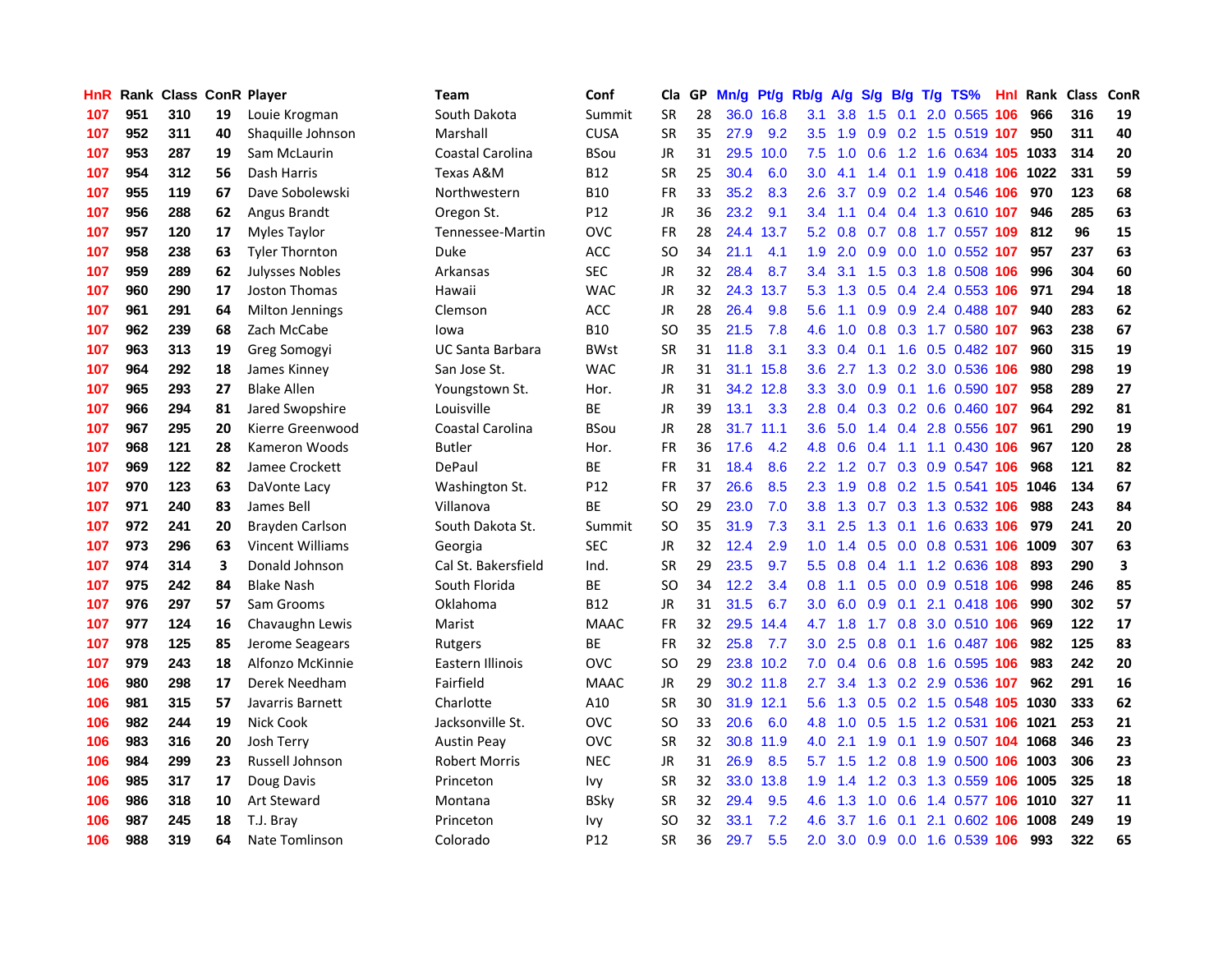| <b>HnR</b> |      |     |    | Rank Class ConR Player  | Team                  | Conf        | Cla       |    | GP Mn/g | Pt/g      | Rb/g             | <b>A/g</b> | S/g |                 | B/g T/g TS%                    | Hnl | Rank Class ConR |     |    |
|------------|------|-----|----|-------------------------|-----------------------|-------------|-----------|----|---------|-----------|------------------|------------|-----|-----------------|--------------------------------|-----|-----------------|-----|----|
| 106        | 989  | 300 | 5. | <b>Fred Sturdivant</b>  | <b>Texas Southern</b> | <b>SWAC</b> | JR.       | 33 | 23.3    | 9.1       | 5.5              | 0.5        | 1.2 | 1.4             | 1.9 0.503                      | 106 | 994             | 303 | 5  |
| 106        | 990  | 126 | 19 | Gabas Maldunas          | Dartmouth             | Ivy         | <b>FR</b> | 30 | 26.6    | 9.1       | 7.2              | 1.2        | 0.9 | 1.3             | 2.1 0.463 106                  |     | 976             | 124 | 17 |
| 106        | 991  | 320 | 21 | Chris Gradnigo          | Coastal Carolina      | BSou        | <b>SR</b> | 30 | 27.9    | 14.9      | 6.2              | 1.0        | 0.6 |                 | 0.8 2.3 0.535 105              |     | 1039            | 338 | 21 |
| 106        | 992  | 246 | 19 | Tyler Johnson           | Fresno St.            | <b>WAC</b>  | <b>SO</b> | 33 | 29.6    | 9.3       | 4.6              | 2.5        |     |                 | 1.3 0.3 1.2 0.495 106          |     | 989             | 244 | 20 |
| 106        | 993  | 321 | 11 | Jay Threatt             | Delaware St.          | <b>MEAC</b> | <b>SR</b> | 26 | 36.4    | 8.8       | 3.7              |            |     |                 | 6.0 3.0 0.2 1.9 0.500 108      |     | 904             | 295 | 9  |
| 106        | 994  | 301 | 20 | <b>Tyrone Watson</b>    | New Mexico St.        | <b>WAC</b>  | JR        | 36 | 29.1    | 7.0       | 4.0              | 3.1        |     |                 | 0.9 0.3 2.2 0.520 106          |     | 1014            | 309 | 22 |
| 106        | 995  | 247 | 26 | Monty Brown             | Mercer                | ASun        | SO        | 38 | 11.6    | 4.7       | $2.5^{\circ}$    |            |     |                 | 0.2 0.1 0.5 1.1 0.601 106      |     | 997             | 245 | 27 |
| 106        | 996  | 302 | 31 | <b>Curtis Dennis</b>    | Toledo                | <b>MAC</b>  | JR        | 27 |         | 27.2 12.7 | 3.5              | 1.5        | 1.3 |                 | 0.1 1.4 0.575 110              |     | 807             | 254 | 25 |
| 106        | 997  | 322 | 20 | Rob Belcore             | Pennsylvania          | lvy         | <b>SR</b> | 33 | 31.2    | 7.2       | 4.9              | 2.5        | 1.8 |                 | $0.2$ 1.5 $0.551$              | 105 | 1027            | 332 | 20 |
| 106        | 998  | 303 | 64 | <b>Nick Williams</b>    | Mississippi           | <b>SEC</b>  | JR.       | 34 |         | 31.7 10.1 | 3.4              | 1.1        | 0.8 |                 | 0.1 1.4 0.497 105              |     | 1051            | 319 | 65 |
| 106        | 999  | 323 | 11 | Laron Griffin           | Eastern Washington    | <b>BSky</b> | <b>SR</b> | 32 | 24.1    | 8.5       | 7.0              | 0.4        | 0.8 |                 | 0.7 0.7 0.604 106              |     | 987             | 319 | 10 |
| 106        | 1000 | 304 | 21 | <b>Tarvin Gaines</b>    | Jacksonville St.      | OVC         | JR        | 31 |         | 24.0 10.9 | 4.3              | 0.4        |     | $0.4 \quad 0.9$ | 1.1 0.545                      | 106 | 972             | 295 | 19 |
| 106        | 1001 | 248 | 21 | Kevin Olekaibe          | Fresno St.            | WAC         | SO        | 33 | 36.5    | 17.8      | 3.2              | 1.2        | 1.3 | 0.1             | 1.5 0.505                      | 106 | 999             | 247 | 21 |
| 106        | 1002 | 324 | 10 | Bryan Dougher           | Stony Brook           | AEC         | SR        | 32 |         | 29.8 13.2 | 2.5              | 1.6        | 0.9 |                 | 0.1 1.3 0.505 106              |     | 995             | 323 | 10 |
| 106        | 1003 | 305 | 86 | <b>Bilal Dixon</b>      | Providence            | <b>BE</b>   | <b>JR</b> | 31 | 15.7    | 4.3       | 4.1              | 0.2        | 0.3 | 1.2             | 0.6 0.617 106                  |     | 1024            | 311 | 87 |
| 106        | 1004 | 325 | 58 | Luke Fabrizius          | Dayton                | A10         | <b>SR</b> | 30 | 16.4    | 5.7       | 2.5              | 0.8        | 0.1 |                 | 0.5 0.6 0.566 106              |     | 1006            | 326 | 58 |
| 106        | 1005 | 306 | 42 | Josh Jones              | Creighton             | <b>MVC</b>  | JR        | 35 | 17.0    | 5.2       | 1.8              | 1.8        |     |                 | 0.6 0.0 0.9 0.555 106          |     | 985             | 301 | 42 |
| 106        | 1006 | 127 | 59 | Pierria Henry           | Charlotte             | A10         | FR        | 28 | 30.2    | 7.2       | 3.6 <sup>2</sup> | 3.4        | 2.6 |                 | 0.4 2.4 0.475 105 1025         |     |                 | 129 | 61 |
| 106        | 1007 | 128 | 27 | <b>Bernard Thompson</b> | Florida Gulf Coast    | ASun        | FR        | 32 | 27.5    | 11.5      |                  | $5.2$ 2.2  |     |                 | 1.8 0.1 2.7 0.529 105          |     | 1026            | 130 | 28 |
| 106        | 1008 | 307 | 18 | Sean Crawford           | Fairfield             | <b>MAAC</b> | JR        | 32 | 12.5    | 4.3       | 1.5              | 1.1        |     |                 | 0.8 0.0 0.8 0.521 106          |     | 1011            | 308 | 18 |
| 106        | 1009 | 249 | 19 | <b>Maurice Barrow</b>   | Fairfield             | <b>MAAC</b> | SO        | 37 | 30.4    | 9.3       | 6.0              | 2.0        | 1.0 |                 | 0.6 2.3 0.536 106              |     | 1023            | 254 | 20 |
| 106        | 1010 | 308 | 21 | <b>Brendan Connolly</b> | Princeton             | lvy         | JR        | 32 | 18.5    | 5.7       | 3.6              | 1.0        | 0.4 |                 | 0.8 1.3 0.564 105              |     | 1029            | 312 | 21 |
| 106        | 1011 | 326 | 20 | <b>Brandon Penn</b>     | Rider                 | <b>MAAC</b> | <b>SR</b> | 31 | 28.9    | 12.0      | 6.4              | 1.5        |     |                 | 1.2 0.6 1.8 0.527 106          |     | 1019            | 330 | 19 |
| 106        | 1012 | 309 | 29 | Richie Edwards          | Valparaiso            | Hor.        | JR        | 30 | 17.8    | 9.4       | 3.1              | 0.5        |     |                 | 0.3 0.2 1.3 0.574 105          |     | 1036            | 315 | 29 |
| 106        | 1013 | 310 | 58 | A.J. Walton             | Baylor                | B12         | JR.       | 38 | 20.3    | 3.8       | 2.8 <sup>°</sup> | 2.8        | 1.3 | 0.1             | 2.0 0.410 105                  |     | 1032            | 313 | 60 |
| 106        | 1014 | 327 | 87 | Jeremiah Kelly          | DePaul                | <b>BE</b>   | <b>SR</b> | 29 | 28.2    | 8.6       | 2.6              | 3.9        | 1.1 |                 | 0.0 1.3 0.534 106              |     | 1001            | 324 | 86 |
| 106        | 1015 | 311 | 28 | <b>Kevin Foster</b>     | Santa Clara           | <b>WCC</b>  | <b>JR</b> | 18 | 31.6    | 17.8      | 3.1              | 3.2        |     |                 | 1.4 0.2 2.3 0.517 118          |     | 538             | 169 | 17 |
| 106        | 1016 | 328 | 38 | <b>Brice Massamba</b>   | <b>UNLV</b>           | <b>MWC</b>  | SR        | 34 | 20.2    | 6.4       | 3.4              | 1.0        | 0.4 |                 | 0.4 1.2 0.610 106              |     | 986             | 318 | 38 |
| 106        | 1017 | 250 | 60 | Cedrick Lindsay         | Richmond              | A10         | <b>SO</b> | 31 |         | 32.2 11.2 | $2.5^{\circ}$    | 3.7        | 1.0 |                 | 0.2 2.2 0.528 106              |     | 1012            | 250 | 59 |
| 106        | 1018 | 129 | 25 | Jordan Williams         | North Texas           | Sun Belt    | <b>FR</b> | 19 |         | 25.3 10.9 | 4.0              | 1.3        |     |                 | 1.1 0.5 2.2 0.518 105 1062     |     |                 | 136 | 27 |
| 106        | 1019 | 251 | 88 | Mike Poole              | Rutgers               | ВE          | SO        | 32 | 22.1    | 6.5       | 3.3 <sub>2</sub> |            |     |                 | 1.2 1.3 0.6 1.3 0.454 105 1040 |     |                 | 255 | 88 |
| 106        | 1020 | 329 | 26 | Antione Lundy           | South Alabama         | Sun Belt    | <b>SR</b> | 29 | 19.1    | 8.0       | 6.1              |            |     |                 | 0.3 0.5 0.2 1.3 0.507 105 1037 |     |                 | 336 | 25 |
| 106        | 1021 | 330 | 6  | <b>Quinton Doggett</b>  | Southern              | <b>SWAC</b> | <b>SR</b> | 31 |         | 32.4 12.3 | 7.8              | 0.5        |     | $0.4$ 1.9       | 1.6 0.526 105                  |     | 1031            | 334 | 6  |
| 106        | 1022 | 331 | 69 | Sam Maniscalco          | Illinois              | B10         | <b>SR</b> | 28 | 24.1    | 6.1       | 1.9              | 2.3        | 0.5 |                 | 0.0 1.0 0.501 106              |     | 973             | 317 | 69 |
| 106        | 1023 | 252 | 61 | Jerry Jones             | Duguesne              | A10         | SO        | 29 | 19.4    | 6.4       | 3.2 <sub>2</sub> | 0.9        | 0.5 | 0.3             | 0.8 0.632                      | 105 | 1041            | 256 | 63 |
| 106        | 1024 | 332 | 39 | JayDee Luster           | Wyoming               | <b>MWC</b>  | SR        | 33 | 29.8    | 5.3       | 2.1              | 3.7        | 0.9 | 0.0             | 1.6 0.494 105                  |     | 1045            | 339 | 40 |
| 105        | 1025 | 130 | 59 | Le'Bryan Nash           | Oklahoma St.          | B12         | <b>FR</b> | 28 | 30.1    | 13.3      | 5.0              | 1.5        | 0.6 | 0.4             | 2.6 0.473                      | 106 | 1020            | 128 | 58 |
| 105        | 1026 | 253 | 4  | <b>Brandon Brekke</b>   | North Dakota          | GWC         | SΟ        | 30 | 21.0    | 9.2       |                  |            |     |                 | 6.1 0.6 0.3 0.8 1.8 0.644 106  |     | 975             | 240 | 4  |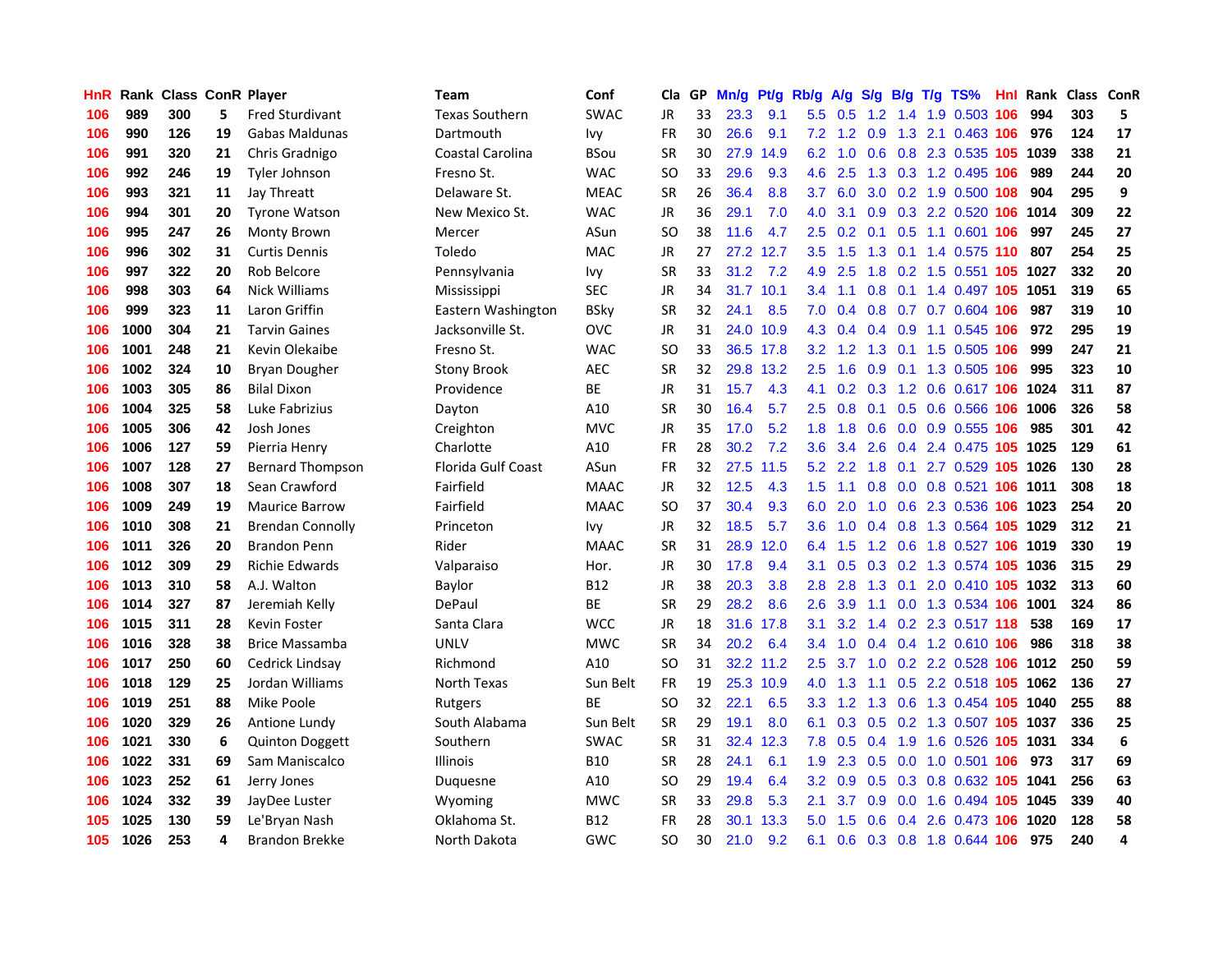| HnR. |      | Rank Class ConR Player |    |                         | Team                 | Conf        | Cla           |    | GP Mn/g | Pt/g      | Rb/g             | <b>A/g</b>    | S/g           |                 | B/g T/g TS%                    | Hnl | Rank Class |     | ConR |
|------|------|------------------------|----|-------------------------|----------------------|-------------|---------------|----|---------|-----------|------------------|---------------|---------------|-----------------|--------------------------------|-----|------------|-----|------|
| 105  | 1027 | 131                    | 28 | <b>Ty Greene</b>        | <b>USC Upstate</b>   | ASun        | FR            | 34 |         | 30.5 11.4 | 2.9              | 2.4           | 1.5           | 0.1             | 1.9 0.542                      | 105 | 1035       | 132 | 29   |
| 105  | 1028 | 132                    | 60 | Mike Cobbins            | Oklahoma St.         | B12         | <b>FR</b>     | 33 | 26.9    | 5.0       | 5.7              | 0.8           | 0.8           | 1.5             | 1.2 0.509 104 1071             |     |            | 139 | 63   |
| 105  | 1029 | 333                    | 21 | <b>Ryan Olander</b>     | Fairfield            | <b>MAAC</b> | <b>SR</b>     | 37 | 26.1    | 8.6       | 4.4              | 1.4           | 0.7           | 1.8             | 1.8 0.517 105 1050             |     |            | 340 | 22   |
| 105  | 1030 | 254                    | 29 | Evan Roguemore          | Santa Clara          | <b>WCC</b>  | SO            | 30 |         | 33.5 13.8 | 3.1              |               |               |                 | 5.3 0.9 0.3 2.8 0.492 103 1140 |     |            | 280 | 32   |
| 105  | 1031 | 255                    | 14 | <b>Cameron Ayers</b>    | <b>Bucknell</b>      | Pat.        | SO            | 35 |         | 31.5 11.1 | $2.6\,$          |               |               |                 | 1.8 0.7 0.1 1.0 0.576 105 1042 |     |            | 257 | 15   |
| 105  | 1032 | 334                    | 22 | Romario Souza           | Louisiana Tech       | WAC         | <b>SR</b>     | 34 | 16.9    | 7.4       | 3.1              |               |               |                 | 0.5 0.3 0.4 1.0 0.617 105 1053 |     |            | 341 | 25   |
| 105  | 1033 | 335                    | 27 | Josh Brown              | Louisiana-Lafayette  | Sun Belt    | <b>SR</b>     | 30 |         | 26.8 10.8 | 6.4              | 0.8           |               |                 | 0.8 0.6 1.6 0.473 106          |     | 1018       | 329 | 24   |
| 105  | 1034 | 133                    | 22 | Zay Jackson             | Murray St.           | <b>OVC</b>  | FR            | 33 | 18.4    | 4.9       | 2.1              | 2.3           | 1.0           |                 | 0.2 1.5 0.475 105 1044         |     |            | 133 | 22   |
| 105  | 1035 | 256                    | 70 | Jermaine Marshall       | Penn St.             | B10         | SO            | 31 | 27.1    | 10.8      | 4.1              | 1.1           | 1.0           |                 | 0.5 1.8 0.498 104 1070         |     |            | 263 | 71   |
| 105  | 1036 | 336                    | 20 | Bo Ingram               | Texas-Arlington      | Southland   | <b>SR</b>     | 33 |         | 26.3 12.8 | 4.2              | 0.7           | 0.7           |                 | $0.1$ 1.9 $0.549$ 105          |     | 1038       | 337 | 21   |
| 105  | 1037 | 337                    | 22 | Jeff Jones              | Rider                | <b>MAAC</b> | SR            | 30 |         | 28.2 13.4 | $2.6^{\circ}$    | 1.0           | 0.9           |                 | 0.3 1.1 0.607 105              |     | 1034       | 335 | 21   |
| 105  | 1038 | 312                    | 21 | <b>Warren Niles</b>     | <b>Oral Roberts</b>  | Summit      | JR            | 34 |         | 33.9 12.1 | 3.7              | 2.2           |               |                 | 1.0 0.2 1.9 0.585 105          |     | 1048       | 318 | 21   |
| 105  | 1039 | 313                    | 43 | <b>Troy Taylor</b>      | Evansville           | <b>MVC</b>  | JR            | 32 | 27.3    | 5.8       | 4.9              | 3.5           | 1.4           | 0.1             | 1.8 0.575 105                  |     | 1064       | 323 | 43   |
| 105  | 1040 | 314                    | 71 | Brian Jorge Diaz        | Nebraska             | <b>B10</b>  | <b>JR</b>     | 16 | 27.3    | 8.6       | 4.3              | 0.6           | 0.4           | 1.9             | 1.5 0.496 105                  |     | 1043       | 316 | 70   |
| 105  | 1041 | 257                    | 65 | Keala King              | <b>ASU</b>           | P12         | SO            | 13 | 32.6    | 13.7      | 4.9              | 3.3           | 1.5           | 0.1             | 3.9 0.593 121                  |     | 456        | 115 | 28   |
| 105  | 1042 | 258                    | 21 | Osas Ebomwonyi          | Lamar                | Southland   | <sub>SO</sub> | 35 | 12.3    | 2.2       | 3.6              | 0.1           | 0.5           | 1.8             | 0.5 0.470 105 1059             |     |            | 261 | 22   |
| 105  | 1043 | 315                    | 41 | Marcus Jordan           | Central Florida      | <b>CUSA</b> | JR.           | 31 | 35.9    | 13.7      | 2.7              | 2.4           | 0.6           |                 | 0.0 1.9 0.492 104 1086         |     |            | 328 | 43   |
| 105  | 1044 | 134                    | 65 | Malcolm Brogdon         | Virginia             | <b>ACC</b>  | FR            | 28 | 22.4    | 6.7       | 2.8              |               | $1.4$ 0.5 0.1 |                 | 1.6 0.511 105 1028             |     |            | 131 | 65   |
| 105  | 1045 | 338                    | 11 | <b>Andres Torres</b>    | Hartford             | <b>AEC</b>  | <b>SR</b>     | 31 |         | 32.8 11.8 | 3.1              | 4.2           |               |                 | 1.9 0.1 3.5 0.546 105 1056     |     |            | 342 | 11   |
| 105  | 1046 | 259                    | 89 | <b>Tyler Olander</b>    | Connecticut          | <b>BE</b>   | SO            | 34 | 17.6    | 4.2       | 3.9 <sup>°</sup> |               |               |                 | 1.2 0.4 0.5 0.9 0.483 105      |     | 1055       | 260 | 89   |
| 105  | 1047 | 316                    | 40 | <b>Todd Fletcher</b>    | Air Force            | <b>MWC</b>  | JR            | 29 | 30.9    | 8.1       | $2.6\,$          | 3.3           | 1.6           |                 | 0.1 1.9 0.571 104 1107         |     |            | 337 | 42   |
| 105  | 1048 | 317                    | 41 | <b>Taylor Broekhuis</b> | Air Force            | <b>MWC</b>  | JR            | 29 | 29.8    | 9.0       | 4.8              | 2.0           |               |                 | 0.7 1.0 1.9 0.572 104 1108     |     |            | 338 | 43   |
| 105  | 1049 | 339                    | 32 | <b>Torian Oglesby</b>   | <b>Bowling Green</b> | <b>MAC</b>  | <b>SR</b>     | 32 | 16.9    | 5.0       | 4.4              | 0.3           |               |                 | 0.4 0.5 0.9 0.688 104 1073     |     |            | 347 | 32   |
| 105  | 1050 | 260                    | 30 | Jorden Page             | Saint Mary's (CA)    | <b>WCC</b>  | SO            | 33 | 26.0    | 8.0       | 1.2 <sub>1</sub> | 2.3           |               |                 | 0.7 0.1 1.6 0.520 105          |     | 1052       | 259 | 30   |
| 105  | 1051 | 135                    | 22 | <b>Taevaunn Prince</b>  | South Dakota St.     | Summit      | FR            | 34 | 15.8    | 6.5       | $3.4^{\circ}$    | 0.3           | 0.5           |                 | 0.1 1.1 0.601 105              |     | 1066       | 137 | 22   |
| 105  | 1052 | 261                    | 23 | Jerry Evans             | Nevada               | <b>WAC</b>  | <b>SO</b>     | 35 | 25.4    | 6.7       | 4.7              | 1.1           | 0.8           | 0.5             | 1.1 0.548 105                  |     | 1049       | 258 | 24   |
| 105  | 1053 | 318                    | 42 | Jonathon Simmons        | Houston              | <b>CUSA</b> | JR.           | 30 | 30.1    | 14.7      | 5.0              | 2.2           | 0.7           | 0.4             | 3.3 0.594 105                  |     | 1060       | 321 | 41   |
| 105  | 1054 | 262                    | 34 | Jonathan Arledge        | George Mason         | CAA         | SO            | 31 | 12.0    | 4.3       | 3.1              | 0.4           | 0.3           | 0.5             | 0.8 0.496 104 1075             |     |            | 264 | 35   |
| 105  | 1055 | 319                    | 61 | Carl Blair              | Oklahoma             | <b>B12</b>  | <b>JR</b>     | 31 | 15.4    | 3.5       | 2.1              | 2.5           | 1.1           | 0.1             | 1.8 0.454 104 1076             |     |            | 325 | 64   |
| 105  | 1056 | 320                    | 12 | <b>Scott Bamforth</b>   | Weber St.            | <b>BSkv</b> | JR            | 31 | 32.1    | 14.5      | 3.6              | 2.4           | 0.9           | 0.0             | 1.8 0.616 104 1079             |     |            | 326 | 13   |
| 105  | 1057 | 321                    | 22 | <b>Myron Dempsey</b>    | Tx.A&M-Corp. Christi | Southland   | JR            | 28 | 27.7    | 8.6       |                  | $7.2\quad0.9$ |               | $1.2 \quad 0.8$ | 1.5 0.468 106                  |     | 978        | 297 | 20   |
| 105  | 1058 | 263                    | 35 | Dartaye Ruffin          | Drexel               | <b>CAA</b>  | SO            | 36 | 21.7    | 5.6       | 4.9              | 0.4           |               |                 | 0.6 0.6 1.0 0.525 104 1088     |     |            | 267 | 36   |
| 105  | 1059 | 322                    | 43 | Scottie Haralson        | Tulsa                | <b>CUSA</b> | JR            | 31 |         | 31.3 11.1 | 2.3              | 1.1           |               |                 | 0.3 0.2 1.1 0.562 105 1061     |     |            | 322 | 42   |
| 105  | 1060 | 340                    | 29 | Jordan Burgason         | Lipscomb             | ASun        | <b>SR</b>     | 19 |         | 33.6 16.4 | 3.2              | 1.6           |               |                 | 0.5 0.2 2.1 0.672 112 735      |     |            | 240 | 21   |
| 105  | 1061 | 264                    | 65 | Andre Stringer          | LSU                  | <b>SEC</b>  | SO            | 28 |         | 32.3 10.1 | 2.0              | 2.7           | 1.3           |                 | 0.0 1.8 0.482 106              |     | 1002       | 248 | 61   |
| 105  | 1062 | 323                    | 20 | Dylan Royer             | Cal Poly             | <b>BWst</b> | JR            | 33 | 21.6    | 7.5       | $2.2^{\circ}$    | 0.6           | 0.5           | 0.1             | 0.3 0.647 104 1072             |     |            | 324 | 20   |
| 105  | 1063 | 341                    | 44 | <b>Denver Holmes</b>    | Evansville           | MVC         | <b>SR</b>     | 31 | 30.6    | 11.3      | 1.3              | 3.5           | 0.7           | 0.1             | 1.9 0.620                      | 104 | 1083       | 351 | 44   |
| 105  | 1064 | 342                    | 62 | <b>Darrius Garrett</b>  | Richmond             | A10         | SR            | 32 | 25.6    | 4.5       | 6.5              |               |               |                 | 1.0 0.5 3.3 1.7 0.469 105 1058 |     |            | 343 | 64   |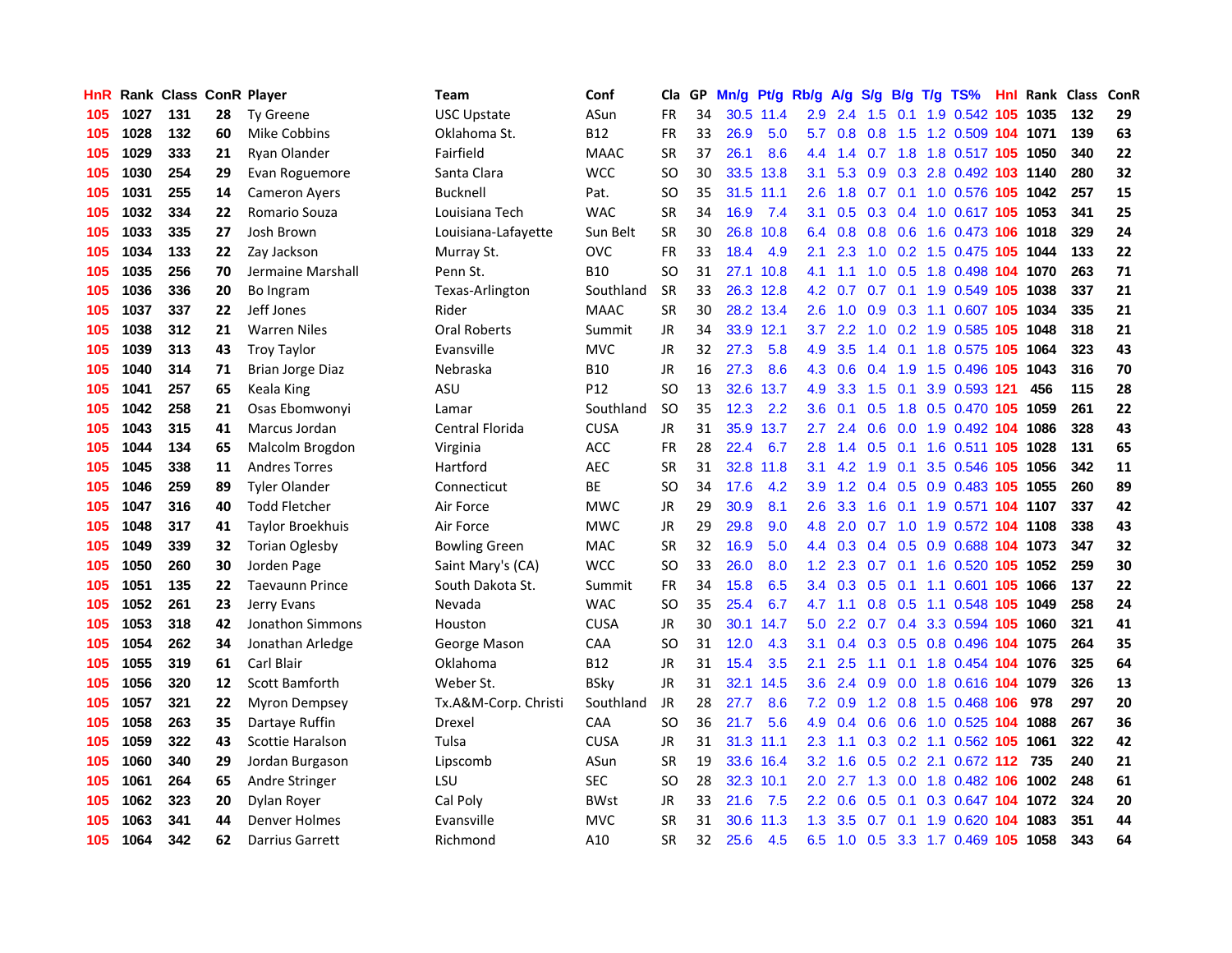| HnR. |      | Rank Class ConR Player |    |                        | Team                | Conf        | Cla       |    | GP Mn/g | Pt/g      | Rb/g             | <b>A/g</b>      | S/g |     | B/g T/g TS%                    | Hnl | Rank Class ConR |     |    |
|------|------|------------------------|----|------------------------|---------------------|-------------|-----------|----|---------|-----------|------------------|-----------------|-----|-----|--------------------------------|-----|-----------------|-----|----|
| 105  | 1065 | 324                    | 5. | <b>Brandon Provost</b> | Texas-Pan American  | GWC         | JR        | 30 |         | 32.7 13.4 | 3.5              | 2.1             | 0.9 | 0.4 | 2.0 0.630                      | 106 | 1000            | 305 | 5  |
| 105  | 1066 | 343                    | 24 | <b>Wil Carter</b>      | San Jose St.        | <b>WAC</b>  | <b>SR</b> | 31 | 31.6    | 13.2      | 8.6              | 0.9             | 0.4 | 0.1 | 1.6 0.555 104 1095             |     |                 | 355 | 26 |
| 105  | 1067 | 344                    | 22 | George Valentine       | Winthrop            | BSou        | SR        | 32 | 32.5    | 8.4       | 7.9              | 0.8             | 1.6 | 1.0 | 1.3 0.532 104 1081             |     |                 | 350 | 22 |
| 105  | 1068 | 136                    | 42 | Kamryn Williams        | Air Force           | <b>MWC</b>  | FR        | 29 | 15.0    | 4.1       | $2.6\,$          | 1.4             | 0.6 |     | 0.7 1.0 0.490 103 1130         |     |                 | 146 | 44 |
| 105  | 1069 | 345                    | 66 | <b>Brian Bryant</b>    | Mississippi St.     | <b>SEC</b>  | <b>SR</b> | 30 | 26.9    | 7.4       | 4.5              | 1.9             |     |     | 0.8 0.5 1.1 0.503 105 1065     |     |                 | 345 | 66 |
| 105  | 1070 | 325                    | 45 | John Wilkins           | Illinois St.        | <b>MVC</b>  | JR        | 35 | 23.1    | 7.3       | 4.3              | 0.6             |     |     | 0.4 0.7 1.0 0.539 104          |     | 1098            | 332 | 46 |
| 105  | 1071 | 326                    | 15 | Tony Johnson           | Lafayette           | Pat.        | JR        | 12 | 27.7    | 8.0       | 2.8 <sup>°</sup> | 4.3             |     |     | 1.6 0.2 1.3 0.653 123          |     | 398             | 135 | 6  |
| 105  | 1072 | 346                    | 12 | <b>Brian Benson</b>    | New Hampshire       | <b>AEC</b>  | <b>SR</b> | 29 | 28.8    | 8.0       | 8.6              | 0.2             |     |     | 0.5 0.9 1.2 0.563 104 1074     |     |                 | 348 | 13 |
| 105  | 1073 | 347                    | 12 | Kevin Thompson         | Morgan St.          | <b>MEAC</b> | <b>SR</b> | 29 | 29.2    | 10.8      | 8.2              | 1.6             | 0.6 |     | 1.2 2.7 0.527 104              |     | 1094            | 354 | 12 |
| 105  | 1074 | 265                    | 25 | Christian Kabongo      | New Mexico St.      | <b>WAC</b>  | SO        | 11 | 29.0    | 14.6      | 3.4              | 3.5             |     |     | 1.3 0.2 4.2 0.518 108          |     | 889             | 223 | 15 |
| 105  | 1075 | 137                    | 13 | Four McGlynn           | Vermont             | <b>AEC</b>  | <b>FR</b> | 36 |         | 24.2 12.0 | 1.7              |                 |     |     | 1.2 0.7 0.1 1.5 0.541 105 1067 |     |                 | 138 | 12 |
| 105  | 1076 | 327                    | 23 | <b>Milton Chavis</b>   | Morehead St.        | OVC         | JR        | 32 | 19.2    | 7.9       | 4.2              | 0.5             | 0.9 |     | 0.4 2.0 0.551 104              |     | 1106            | 336 | 25 |
| 105  | 1077 | 266                    | 46 | Walt Lemon             | <b>Bradley</b>      | MVC         | SO        | 32 |         | 30.7 12.6 | 3.1              | 2.5             | 1.3 | 0.5 | 3.2 0.549 104                  |     | 1126            | 278 | 47 |
| 105  | 1078 | 348                    | 26 | Morgan Grim            | Utah St.            | WAC         | SR        | 37 | 27.9    | 9.1       | 6.1              | 1.1             | 0.3 | 0.9 | 1.6 0.591 104                  |     | 1118            | 360 | 27 |
| 105  | 1079 | 328                    | 27 | Mike McChristian       | Idaho               | <b>WAC</b>  | <b>JR</b> | 28 | 10.1    | 2.5       | 2.1              | 0.9             | 0.8 | 0.0 | 0.5 0.622 105                  |     | 1047            | 317 | 23 |
| 104  | 1080 | 267                    | 6  | <b>Troy Huff</b>       | North Dakota        | GWC         | SO        | 32 | 28.3    | 13.1      | 5.9              | 2.0             | 1.6 |     | 0.5 2.4 0.461 104 1100         |     |                 | 272 | 6  |
| 104  | 1081 | 138                    | 90 | Greg Whittington       | Georgetown          | ВE          | FR        | 33 | 20.1    | 4.3       | $2.9^{\circ}$    |                 |     |     | 0.9 0.6 0.5 1.1 0.497 104 1078 |     |                 | 140 | 90 |
| 104  | 1082 | 139                    | 67 | Nemanja Djurisic       | Georgia             | <b>SEC</b>  | <b>FR</b> | 32 | 19.8    | 7.0       |                  | $4.2 \quad 0.8$ |     |     | 0.4 0.2 1.5 0.472 104 1111     |     |                 | 142 | 68 |
| 104  | 1083 | 268                    | 28 | Daylon Guy             | Ark.-Little Rock    | Sun Belt    | SO        | 31 |         | 30.8 10.4 | $3.5^{\circ}$    |                 |     |     | 1.7 1.4 0.1 1.2 0.498 104 1090 |     |                 | 268 | 31 |
| 104  | 1084 | 349                    | 13 | Cliff Ederain          | Eastern Washington  | BSkv        | SR        | 32 |         | 30.3 10.5 | 7.3              | 3.0             | 1.3 |     | 1.3 3.3 0.524 <b>104 1077</b>  |     |                 | 349 | 12 |
| 104  | 1085 | 350                    | 29 | Darshawn McClellan     | Louisiana-Lafayette | Sun Belt    | <b>SR</b> | 31 | 27.4    | 9.5       | 5.4              | 1.5             |     |     | 0.5 0.5 2.3 0.591 104 1084     |     |                 | 352 | 29 |
| 104  | 1086 | 351                    | 30 | <b>Rob Lewis</b>       | Denver              | Sun Belt    | <b>SR</b> | 29 | 20.0    | 7.4       | 3.2              | 1.7             |     |     | 0.7 0.4 1.5 0.540 104          |     | 1085            | 353 | 30 |
| 104  | 1087 | 329                    | 36 | Joel Smith             | Northeastern        | CAA         | <b>JR</b> | 31 |         | 34.2 12.9 | 4.5              | 2.5             | 0.8 |     | 0.2 2.5 0.547 104 1089         |     |                 | 329 | 37 |
| 104  | 1088 | 330                    | 31 | Guy Edi                | Gonzaga             | <b>WCC</b>  | JR        | 25 | 17.3    | 5.5       | $2.4^{\circ}$    | 0.9             |     |     | 0.6 0.2 0.9 0.531 107          |     | 934             | 282 | 29 |
| 104  | 1089 | 352                    | 63 | Josh Parker            | Dayton              | A10         | SR        | 33 | 23.0    | 8.7       | 1.9              | 1.8             | 0.9 |     | 0.1 1.7 0.515 104 1103         |     |                 | 356 | 67 |
| 104  | 1090 | 269                    | 64 | <b>Charlon Kloof</b>   | St. Bonaventure     | A10         | <b>SO</b> | 32 | 25.0    | 6.4       | 2.1              | 2.7             | 0.8 |     | 0.2 1.5 0.544 104              |     | 1099            | 271 | 66 |
| 104  | 1091 | 331                    | 21 | Mike Wilder            | <b>UC</b> Irvine    | <b>BWst</b> | JR.       | 32 | 30.3    | 11.5      | 5.2              | 2.4             | 0.8 |     | 0.1 1.9 0.594 104 1102         |     |                 | 333 | 21 |
| 104  | 1092 | 140                    | 31 | <b>Brett Olson</b>     | Denver              | Sun Belt    | <b>FR</b> | 31 | 32.5    | 7.6       | 2.2              | 2.0             | 0.8 |     | 0.2 1.7 0.666 104              |     | 1097            | 141 | 32 |
| 104  | 1093 | 141                    | 91 | JayVaughn Pinkston     | Villanova           | ВE          | <b>FR</b> | 32 | 25.9    | 9.6       | 5.2              | 1.1             | 0.6 |     | 0.4 2.6 0.494 103 1137         |     |                 | 149 | 92 |
| 104  | 1094 | 332                    | 65 | Chris Johnson          | St. Bonaventure     | A10         | JR        | 30 | 15.7    | 6.6       | $2.3^{\circ}$    | 0.7             |     |     | 0.5 0.1 1.3 0.537 104 1092     |     |                 | 330 | 65 |
| 104  | 1095 | 142                    | 66 | Josiah Turner          | Arizona             | P12         | FR        | 29 | 24.9    | 6.8       | 3.1              | 2.4             |     |     | 1.1 0.3 2.1 0.488 106 1007     |     |                 | 127 | 66 |
| 104  | 1096 | 270                    | 32 | David Stockton         | Gonzaga             | <b>WCC</b>  | SO        | 33 | 16.8    | 3.7       | 1.0 <sub>1</sub> | 2.4             |     |     | 0.8 0.1 1.5 0.510 104 1101     |     |                 | 273 | 31 |
| 104  | 1097 | 333                    | 32 | Javier Carter          | South Alabama       | Sun Belt    | JR        | 27 | 23.6    | 6.1       | 5.0 <sub>1</sub> |                 |     |     | 0.7 0.7 2.7 1.3 0.505 105 1054 |     |                 | 320 | 26 |
| 104  | 1098 | 271                    | 68 | Varez Ward             | Auburn              | <b>SEC</b>  | SO        | 27 | 27.4    | 9.0       | 3.1              | 3.8             | 0.9 |     | 0.2 2.7 0.454 104 1114         |     |                 | 275 | 69 |
| 104  | 1099 | 353                    | 66 | <b>Eric Evans</b>      | Duguesne            | A10         | <b>SR</b> | 31 | 26.0    | 9.4       | $2.4\,$          | 2.5             | 1.1 |     | 0.0 1.1 0.510 104 1123         |     |                 | 362 | 69 |
| 104  | 1100 | 334                    | 67 | <b>Robert Thurman</b>  | California          | P12         | JR        | 30 | 11.2    | 3.7       | 1.9              | 0.1             | 0.0 | 0.1 | 0.4 0.620                      |     | 104 1080        | 327 | 68 |
| 104  | 1101 | 272                    | 30 | <b>Shamile Cabell</b>  | Jacksonville        | ASun        | <b>SO</b> | 29 | 25.2    | 12.3      | 1.8              | 2.5             | 0.8 | 0.1 | 2.0 0.511 104                  |     | 1091            | 269 | 30 |
| 104  | 1102 | 273                    | 67 | <b>Matthew Wright</b>  | St. Bonaventure     | A10         | <b>SO</b> | 32 | 27.3    | 6.8       | 2.5              |                 |     |     | 2.8 0.9 0.3 1.5 0.472 104 1112 |     |                 | 274 | 68 |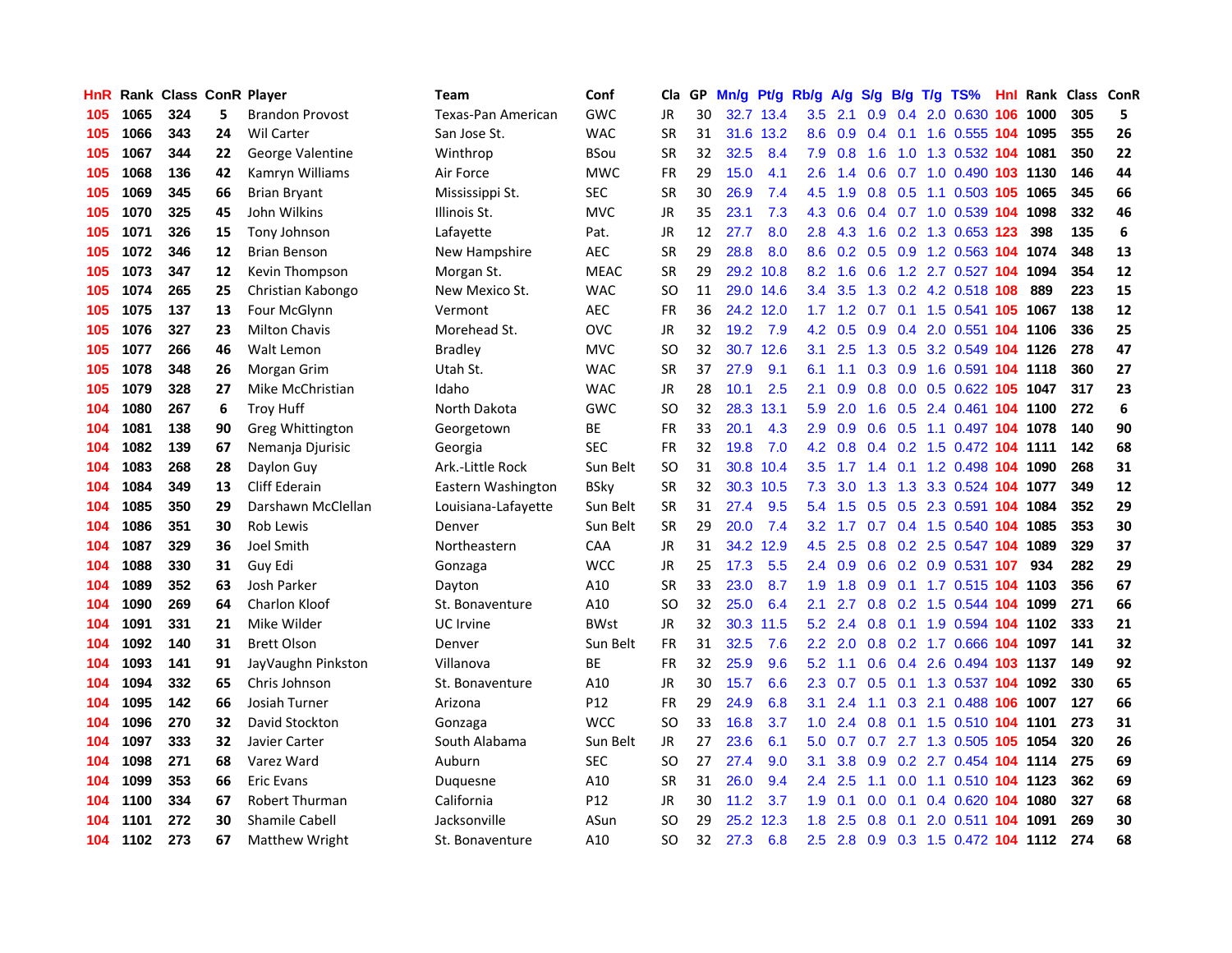| HnR |      |     |    | <b>Rank Class ConR Player</b> | Team                       | Conf        | Cla       |    | GP Mn/g | Pt/g Rb/g |                  | A/g         |                 |                 | S/g B/g T/g TS%                    | <b>Hnl Rank Class</b> |     | ConR           |
|-----|------|-----|----|-------------------------------|----------------------------|-------------|-----------|----|---------|-----------|------------------|-------------|-----------------|-----------------|------------------------------------|-----------------------|-----|----------------|
| 104 | 1103 | 354 | 23 | <b>Trey McCorkle</b>          | <b>IPFW</b>                | Summit      | SR        | 29 |         | 25.6 12.2 | 5.1              | 1.0         |                 | $0.3 \quad 0.6$ | 1.4 0.603                          | 104 1116              | 359 | 23             |
| 104 | 1104 | 335 | 24 | Kahlil Owens                  | Morehead St.               | <b>OVC</b>  | <b>JR</b> | 30 | 14.6    | 4.4       | 4.8              | 0.3         |                 |                 | 0.7 0.2 1.1 0.595 104 1105         |                       | 335 | 24             |
| 104 | 1105 | 143 | 23 | Arlon Harper                  | <b>Charleston Southern</b> | BSou        | FR        | 31 | 27.6    | 12.5      | 2.9 <sup>°</sup> | 1.9         | 2.0             |                 | 0.2 1.8 0.552 104 1113             |                       | 143 | 23             |
| 104 | 1106 | 274 | 47 | R.J. Mahurin                  | Indiana St.                | <b>MVC</b>  | SO        | 30 | 16.4    | 7.2       |                  |             |                 |                 | 2.4 0.4 0.4 0.4 0.7 0.522 104 1087 |                       | 266 | 45             |
| 104 | 1107 | 355 | 33 | Carlton Guyton                | Kent St.                   | MAC         | <b>SR</b> | 33 | 32.1    | 9.9       | $2.7^{\circ}$    | 3.6         |                 |                 | 1.1 0.3 2.3 0.502 103 1128         |                       | 364 | 35             |
| 104 | 1108 | 336 | 44 | Ovie Soko                     | <b>UAB</b>                 | <b>CUSA</b> | <b>JR</b> | 30 | 28.2    | 8.3       | 6.8              |             |                 |                 | 1.7 0.9 0.4 2.4 0.495 104 1119     |                       | 339 | 44             |
| 104 | 1109 | 144 | 24 | Lawrence Alexander            | North Dakota St.           | Summit      | FR        | 31 |         | 34.2 12.8 | 4.0              | 4.6         |                 |                 | 1.2 0.3 3.1 0.531 103 1133         |                       | 148 | 24             |
| 104 | 1110 | 356 | 62 | <b>Steve Moore</b>            | Missouri                   | B12         | <b>SR</b> | 35 | 16.1    | 2.9       | 3.0 <sub>1</sub> | 0.6         | 0.5             |                 | 1.2 0.6 0.552 104 1109             |                       | 357 | 65             |
| 104 | 1111 | 357 | 37 | <b>Trian Iliadis</b>          | Old Dominion               | CAA         | <b>SR</b> | 30 | 28.0    | 8.5       | 2.9              | 2.3         | 1.5             |                 | 0.2 1.4 0.471 104 1110             |                       | 358 | 38             |
| 104 | 1112 | 337 | 25 | Kellen Thornton               | Tennessee St.              | <b>OVC</b>  | <b>JR</b> | 32 | 21.4    | 9.1       | 4.5              | 0.5         | 0.6             |                 | 0.3 1.2 0.547 104 1121             |                       | 340 | 26             |
| 104 | 1113 | 358 | 28 | <b>Brockeith Pane</b>         | Utah St.                   | <b>WAC</b>  | <b>SR</b> | 37 |         | 32.3 12.6 | 3.0 <sub>2</sub> | 4.3         |                 |                 | 0.7 0.2 2.9 0.490 103 1149         |                       | 372 | 29             |
| 104 | 1114 | 275 | 92 | <b>Bryce Cotton</b>           | Providence                 | ВE          | SO        | 32 | 38.6    | 14.3      | 2.5              | 2.3         | 1.0             |                 | 0.2 1.6 0.569 103 1142             |                       | 281 | 94             |
| 104 | 1115 | 276 | 34 | Jarod Oldham                  | <b>Buffalo</b>             | <b>MAC</b>  | SO        | 31 | 29.0    | 4.7       | 4.3              | 5.9         | 1.5             |                 | 0.5 2.7 0.403 104 1122             |                       | 276 | 33             |
| 104 | 1116 | 145 | 93 | Jabril Trawick                | Georgetown                 | ВE          | FR        | 33 | 11.5    | 3.4       | 1.3 <sup>°</sup> | 0.5         |                 |                 | 0.4 0.2 0.5 0.534 104 1117         |                       | 145 | 91             |
| 104 | 1117 | 277 | 94 | Patrik Auda                   | Seton Hall                 | <b>BE</b>   | SO        | 34 | 24.0    | 6.8       | 4.0              | 1.1         | 0.7             |                 | 0.3 1.2 0.570 103 1139             |                       | 279 | 93             |
| 104 | 1118 | 359 | 35 | Zach Filzen                   | <b>Buffalo</b>             | <b>MAC</b>  | <b>SR</b> | 31 | 31.0    | 12.1      | 2.7              |             |                 |                 | 1.2 0.5 0.0 1.2 0.579 104 1127     |                       | 363 | 34             |
| 104 | 1119 | 360 | 68 | Paul Williams                 | Dayton                     | A10         | SR        | 33 | 30.0    | 9.2       | $2.6^{\circ}$    | 1.7         |                 |                 | 0.5 0.1 1.2 0.477 103 1135         |                       | 368 | 70             |
| 104 | 1120 | 146 | 38 | <b>Richard Ross</b>           | Old Dominion               | <b>CAA</b>  | <b>FR</b> | 27 | 17.2    | 4.3       |                  |             |                 |                 | 3.9 0.5 0.7 0.8 1.0 0.523 103 1132 |                       | 147 | 39             |
| 104 | 1121 | 278 | 69 | <b>Rickey Scott</b>           | Arkansas                   | <b>SEC</b>  | SO        | 32 | 25.3    | 9.1       | $3.5^{\circ}$    |             |                 |                 | 2.4 0.8 0.2 1.6 0.455 103 1155     |                       | 286 | 70             |
| 104 | 1122 | 361 | 43 | Westly Perryman               | Boise St.                  | <b>MWC</b>  | SR        | 29 | 23.9    | 5.8       |                  | $3.2$ $2.2$ |                 |                 | 1.3 0.2 1.2 0.479 103 1153         |                       | 374 | 46             |
| 104 | 1123 | 338 | 14 | Mike Black                    | Albany (NY)                | <b>AEC</b>  | <b>JR</b> | 34 |         | 33.0 13.4 | 2.8              | 4.3         | 1.1             |                 | 0.0 2.6 0.554 103 1158             |                       | 343 | 16             |
| 104 | 1124 | 362 | 29 | <b>Trevor Gaskins</b>         | Louisiana Tech             | <b>WAC</b>  | <b>SR</b> | 33 |         | 30.2 11.9 | 3.8 <sub>2</sub> | 2.2         | 1.1             |                 | 0.0 2.0 0.553 103 1131             |                       | 366 | 28             |
| 104 | 1125 | 363 | 44 | <b>Taylor Stewart</b>         | Air Force                  | <b>MWC</b>  | <b>SR</b> | 15 | 27.1    | 8.1       | 2.9              | 3.1         | 0.8             |                 | 0.3 1.5 0.521 107                  | 912                   | 298 | 32             |
| 104 | 1126 | 279 | 7  | Demarquelle Tabb              | Alabama A&M                | <b>SWAC</b> | SO        | 27 |         | 29.3 10.6 | 7.6              |             | $1.2 \quad 0.8$ |                 | 1.9 2.0 0.523 104 1082             |                       | 265 | $\overline{7}$ |
| 104 | 1127 | 147 | 30 | Keifer Sykes                  | Green Bay                  | Hor.        | <b>FR</b> | 30 |         | 29.2 11.2 | 2.5              | 3.3         |                 |                 | 0.9 0.1 2.2 0.505 102 1177         |                       | 158 | 31             |
| 104 | 1128 | 280 | 45 | Dwight Smith                  | Colorado St.               | <b>MWC</b>  | <b>SO</b> | 30 | 15.8    | 5.1       | 2.0              | 1.0         |                 |                 | 0.4 0.3 0.9 0.575 102 1175         |                       | 291 | 47             |
| 104 | 1129 | 364 | 69 | Kervin Bristol                | Fordham                    | A10         | <b>SR</b> | 29 | 25.4    | 5.4       | 8.0              | 0.4         | 0.6             |                 | 2.4 1.0 0.541 103 1156             |                       | 376 | 71             |
| 104 | 1130 | 339 | 13 | <b>Ray Willis</b>             | <b>NC Central</b>          | <b>MEAC</b> | JR        | 32 | 32.4    | 14.6      | 5.6              | 2.7         | 1.3             |                 | 0.7 3.4 0.552 103 1161             |                       | 345 | 13             |
| 104 | 1131 | 365 | 26 | Leon Powell                   | SE Missouri St.            | <b>OVC</b>  | <b>SR</b> | 30 | 26.5    | 10.6      | 7.1              | 0.7         | 0.6             |                 | 1.4 2.0 0.569 103 1129             |                       | 365 | 27             |
| 103 | 1132 | 366 | 31 | Matt Sauey                    | North Florida              | ASun        | SR        | 32 | 22.3    | 5.8       | 3.8 <sub>1</sub> |             |                 |                 | 0.7 0.8 1.2 0.9 0.589 103 1134     |                       | 367 | 31             |
| 103 | 1133 | 367 | 15 | Pat Bergmann                  | Vermont                    | <b>AEC</b>  | SR        | 36 | 9.7     | 3.6       |                  |             |                 |                 | 2.4 0.3 0.1 0.5 0.8 0.594 103 1136 |                       | 369 | 14             |
| 103 | 1134 | 368 | 46 | <b>Tim Shelton</b>            | San Diego St.              | <b>MWC</b>  | <b>SR</b> | 31 | 24.0    | 5.2       | 4.6              | 1.6         |                 |                 | 0.5 0.3 1.0 0.510 103 1144         |                       | 371 | 45             |
| 103 | 1135 | 369 | 63 | Alexis Wangmene               | Texas                      | <b>B12</b>  | SR        | 31 | 21.5    | 4.6       |                  |             |                 |                 | 4.7 0.3 0.5 0.8 1.0 0.541 105 1063 |                       | 344 | 62             |
| 103 | 1136 | 281 | 16 | Dave Dudzinski                | <b>Holy Cross</b>          | Pat.        | SO        | 29 | 25.7    | 9.4       | 6.0              | 0.4         | 0.6             |                 | 1.1 1.2 0.568 103 1152             |                       | 285 | 16             |
| 103 | 1137 | 370 | 68 | Josh Watkins                  | Utah                       | P12         | <b>SR</b> | 16 | 31.1    | 15.6      | 3.3 <sub>1</sub> | 4.8         | 1.1             |                 | 0.2 4.1 0.466 122                  | 444                   | 149 | 26             |
| 103 | 1138 | 148 | 36 | Stevie Taylor                 | Ohio                       | <b>MAC</b>  | FR        | 37 | 11.4    | 4.4       | 1.1              | 1.0         | 0.8             | 0.0             | 0.9 0.448 103 1138                 |                       | 150 | 36             |
| 103 | 1139 | 149 | 27 | Ronnie Boggs                  | Jacksonville St.           | OVC         | <b>FR</b> | 33 | 27.4    | 7.4       | 4.5              | 1.6         | 1.3             |                 | 0.3 1.5 0.591                      | 102 1168              | 155 | 28             |
| 103 | 1140 | 371 | 4  | Mitch Albers                  | Neb.-Omaha                 | Ind.        | <b>SR</b> | 29 |         | 30.6 18.3 |                  |             |                 |                 | 3.2 3.1 1.0 0.5 1.9 0.578 103 1154 |                       | 375 | 4              |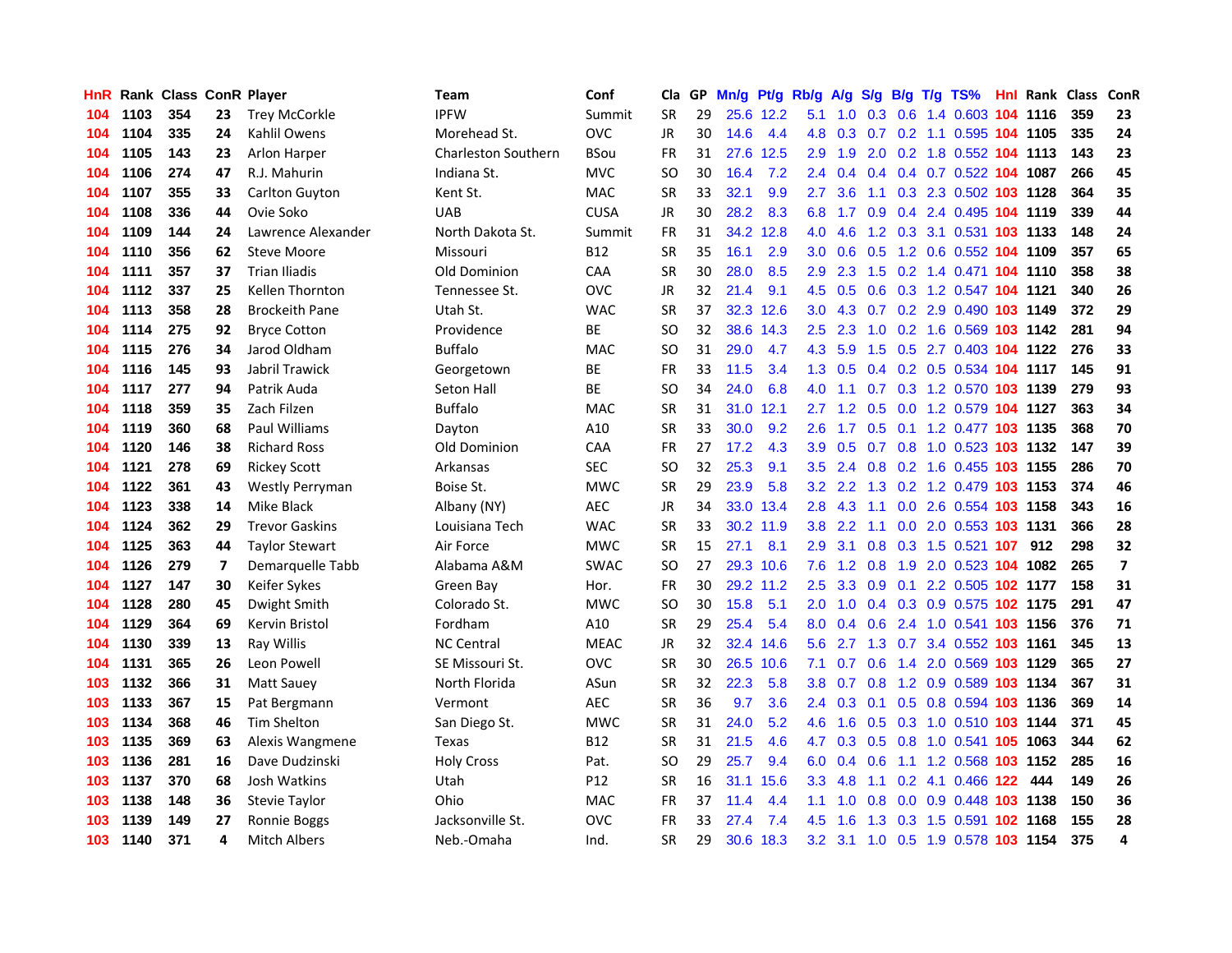| HnR. |      | <b>Rank Class ConR Player</b> |    |                         | Team               | Conf        | Cla       | GP. | Mn/g | Pt/g      | Rb/g A/g         |     |                  |                 | S/g B/g T/g TS%                | Hnl |          | Rank Class | ConR |
|------|------|-------------------------------|----|-------------------------|--------------------|-------------|-----------|-----|------|-----------|------------------|-----|------------------|-----------------|--------------------------------|-----|----------|------------|------|
| 103  | 1141 | 150                           | 64 | Julien Lewis            | Texas              | <b>B12</b>  | FR        | 32  | 25.5 | 7.8       | 3.6              | 0.8 | 1.0              | 0.1             | 1.3 0.445                      | 105 | 1057     | 135        | 61   |
| 103  | 1142 | 282                           | 22 | Kyle Boswell            | UC Santa Barbara   | <b>BWst</b> | SO        | 31  | 21.9 | 7.5       | $1.5^{\circ}$    | 1.7 | 0.6              | 0.0             | 0.8 0.652 103 1145             |     |          | 282        | 23   |
| 103  | 1143 | 151                           | 16 | Justin Edwards          | Maine              | <b>AEC</b>  | <b>FR</b> | 29  | 31.2 | 13.9      | 5.6              | 3.3 | 1.4              | 0.6             | 3.0 0.492 102 1170             |     |          | 156        | 17   |
| 103  | 1144 | 340                           | 23 | Jonathan King           | Stephen F. Austin  | Southland   | <b>JR</b> | 31  | 21.6 | 6.4       | 4.8              | 0.7 | 0.9              |                 | 0.2 1.4 0.564 103 1148         |     |          | 342        | 24   |
| 103  | 1145 | 372                           | 25 | Roderick Pearson        | Oral Roberts       | Summit      | SR        | 34  | 30.9 | 8.4       | 2.6              | 3.7 |                  |                 | 1.1 0.1 2.3 0.528 103 1151     |     |          | 373        | 25   |
| 103  | 1146 | 283                           | 70 | <b>Billy Baron</b>      | Rhode Island       | A10         | <b>SO</b> | 20  | 32.3 | 13.0      | 4.5              | 2.6 |                  |                 | 1.2 0.0 2.1 0.534 108          |     | 868      | 216        | 52   |
| 103  | 1147 | 152                           | 66 | Robert Brown            | Virginia Tech      | <b>ACC</b>  | FR        | 33  | 22.3 | 6.8       | 2.1              | 1.9 |                  |                 | 0.8 0.3 1.5 0.460 103 1166     |     |          | 154        | 66   |
| 103  | 1148 | 284                           | 17 | Anthony Jackson         | <b>Stony Brook</b> | <b>AEC</b>  | SO        | 32  | 12.5 | 5.5       | 1.3 <sup>°</sup> | 0.6 | 0.5              |                 | 0.1 1.1 0.557 103 1147         |     |          | 283        | 15   |
| 103  | 1149 | 153                           | 24 | <b>Trevon Lewis</b>     | Nicholls St.       | Southland   | FR        | 28  |      | 24.4 12.6 | 5.1              | 1.0 | 1.0              |                 | 0.7 2.0 0.547 103 1146         |     |          | 152        | 23   |
| 103  | 1150 | 341                           | 39 | <b>Derrick Thomas</b>   | Drexel             | CAA         | JR        | 30  | 32.0 | 8.1       | 2.4              | 2.1 | 0.9 <sub>o</sub> |                 | 0.2 1.5 0.495 107              |     | 910      | 278        | 34   |
| 103  | 1151 | 285                           | 70 | <b>Brenton Williams</b> | South Carolina     | <b>SEC</b>  | SO        | 23  | 14.0 | 6.1       | 0.8 <sub>0</sub> | 0.6 |                  | $0.7 \quad 0.1$ | 0.8 0.538 104 1093             |     |          | 270        | 67   |
| 103  | 1152 | 154                           | 71 | Jonathan Holton         | Rhode Island       | A10         | <b>FR</b> | 31  | 28.5 | 10.2      | 8.1              | 1.0 | 0.8              | 1.1             | 2.3 0.472 101 1232             |     |          | 165        | 73   |
| 103  | 1153 | 342                           | 24 | Josh Thompson           | Wagner             | <b>NEC</b>  | <b>JR</b> | 31  | 14.8 | 4.2       | 2.9              | 0.8 | 0.7              | 0.3             | $0.9$ $0.535$ 103              |     | 1159     | 344        | 25   |
| 103  | 1154 | 155                           | 37 | <b>Austin McBroom</b>   | Central Michigan   | <b>MAC</b>  | <b>FR</b> | 31  | 29.0 | 10.9      | $2.4^{\circ}$    | 2.7 | 0.9              | 0.1             | 2.1 0.544 103 1141             |     |          | 151        | 37   |
| 103  | 1155 | 286                           | 71 | <b>RJ Slawson</b>       | South Carolina     | <b>SEC</b>  | SO        | 31  | 17.8 | 4.5       | 4.0              | 0.6 | 0.7              | 0.6             | 1.0 0.502 103 1165             |     |          | 289        | 71   |
| 103  | 1156 | 156                           | 33 | C.J. Blackwell          | Loyola Marymount   | <b>WCC</b>  | <b>FR</b> | 33  | 15.1 | 6.2       | 3.0 <sub>2</sub> | 0.5 | 0.4              |                 | 0.2 0.8 0.488 101 1255         |     |          | 169        | 36   |
| 103  | 1157 | 287                           | 31 | Evan Bruinsma           | Detroit            | Hor.        | SO        | 36  | 12.1 | 4.1       | 2.5              | 0.4 |                  |                 | 0.4 0.4 0.6 0.569 102 1195     |     |          | 300        | 32   |
| 103  | 1158 | 373                           | 34 | <b>Taylor Darby</b>     | Pepperdine         | <b>WCC</b>  | SR        | 29  | 29.8 | 12.3      | 6.0              |     |                  |                 | 0.8 0.5 0.8 1.8 0.487 102 1169 |     |          | 380        | 33   |
| 103  | 1159 | 288                           | 32 | Kyle Kelm               | Milwaukee          | Hor.        | SO        | 32  | 24.5 | 7.6       | 4.5              | 1.1 |                  |                 | 0.4 0.5 1.4 0.529 102 1197     |     |          | 302        | 33   |
| 103  | 1160 | 157                           | 28 | Angelo Warner           | Morehead St.       | <b>OVC</b>  | FR        | 33  | 20.6 | 6.0       | 4.5              | 1.3 |                  |                 | 1.1 0.2 1.5 0.514 102 1194     |     |          | 160        | 30   |
| 103  | 1161 | 289                           | 65 | <b>Shane Southwell</b>  | Kansas St.         | <b>B12</b>  | SO        | 32  | 16.8 | 3.2       | $2.2^{\circ}$    | 2.0 |                  |                 | 0.4 0.4 1.3 0.444 103 1150     |     |          | 284        | 66   |
| 103  | 1162 | 374                           | 35 | LaRon Armstead          | Loyola Marymount   | <b>WCC</b>  | <b>SR</b> | 32  | 21.6 | 8.0       | 2.8              | 1.0 |                  |                 | 0.7 0.2 0.9 0.567 101 1256     |     |          | 407        | 37   |
| 103  | 1163 | 158                           | 29 | Darion Rackley          | Jacksonville St.   | <b>OVC</b>  | <b>FR</b> | 32  | 19.8 | 7.7       | 1.7              | 1.6 | 1.1              |                 | 0.3 1.2 0.520 102 1174         |     |          | 157        | 29   |
| 103  | 1164 | 290                           | 33 | Pablo Bertone           | Florida Atlantic   | Sun Belt    | <b>SO</b> | 30  | 19.6 | 7.3       | 3.7              | 1.1 | 0.7              |                 | 0.4 1.1 0.506 102 1179         |     |          | 293        | 35   |
| 103  | 1165 | 375                           | 23 | Omondi Amoke            | Cal St. Fullerton  | <b>BWst</b> | <b>SR</b> | 30  | 28.8 | 10.8      | 9.1              | 1.2 |                  |                 | 0.7 0.8 2.0 0.520 102 1172     |     |          | 382        | 24   |
| 103  | 1166 | 159                           | 34 | Omari Grier             | Florida Atlantic   | Sun Belt    | <b>FR</b> | 25  | 14.2 | 6.3       | $1.4^{\circ}$    | 0.6 | 0.3              |                 | 0.0 0.2 0.564 104 1115         |     |          | 144        | 33   |
| 103  | 1167 | 160                           | 22 | <b>Wesley Saunders</b>  | Harvard            | Ivy         | <b>FR</b> | 30  | 13.9 | 3.3       | 1.6              | 1.2 |                  |                 | 0.4 0.3 1.2 0.592 103 1157     |     |          | 153        | 22   |
| 103  | 1168 | 291                           | 69 | Johnathan Loyd          | Oregon             | P12         | SO        | 34  | 17.3 | 3.3       | $1.4^{\circ}$    | 2.9 | 0.9              | 0.0             | 1.4 0.457 101 1231             |     |          | 311        | 70   |
| 103  | 1169 | 292                           | 33 | Chrishawn Hopkins       | Butler             | Hor.        | <b>SO</b> | 37  | 23.2 | 9.1       | $2.4^{\circ}$    | 1.5 | 0.8              | 0.1             | 1.9 0.470 102 1173             |     |          | 290        | 30   |
| 103  | 1170 | 376                           | 30 | <b>Terrance Hill</b>    | Morehead St.       | <b>OVC</b>  | <b>SR</b> | 15  | 29.1 | 13.3      | 2.1              | 2.3 | 1.3              | 0.1             | 2.3 0.539 110                  |     | 780      | 248        | 13   |
| 103  | 1171 | 377                           | 47 | Will Bell               | Colorado St.       | <b>MWC</b>  | <b>SR</b> | 31  | 24.8 | 8.3       | 3.8 <sub>1</sub> | 0.5 |                  |                 | 0.3 0.5 1.4 0.584 102 1204     |     |          | 390        | 48   |
| 103  | 1172 | 161                           | 95 | Aaron Cosby             | Seton Hall         | <b>BE</b>   | <b>FR</b> | 34  | 29.9 | 7.9       | 2.0              | 1.4 |                  |                 | 0.6 0.1 1.2 0.512 102 1182     |     |          | 159        | 95   |
| 103  | 1173 | 378                           | 8  | Paul Crosby             | Miss. Valley St.   | <b>SWAC</b> | <b>SR</b> | 34  | 32.8 | 13.1      | 7.4              | 1.6 | 1.6              |                 | 0.8 2.5 0.484 102 1192         |     |          | 387        | 9    |
| 103  | 1174 | 379                           | 20 | Harouna Mutombo         | Western Carolina   | Southern    | <b>SR</b> | 35  |      | 29.9 13.9 | 5.9              | 1.9 |                  |                 | 1.4 0.3 2.2 0.486 103 1164     |     |          | 378        | 21   |
| 103  | 1175 | 380                           | 66 | C.J. Washington         | Oklahoma           | <b>B12</b>  | <b>SR</b> | 30  | 11.6 | 2.0       | $3.4^{\circ}$    | 0.2 |                  |                 | 0.4 0.4 0.3 0.488 102 1185     |     |          | 385        | 67   |
| 103  | 1176 | 343                           | 35 | <b>Teeng Akol</b>       | Western Kentucky   | Sun Belt    | <b>JR</b> | 32  | 17.1 | 6.3       | 3.4              | 0.3 | 0.2              | 1.4             | 1.1 0.496                      |     | 102 1186 | 346        | 36   |
| 103  | 1177 | 293                           | 21 | <b>Trevis Simpson</b>   | NC-Greensboro      | Southern    | <b>SO</b> | 30  | 27.8 | 18.3      | 4.2              | 0.7 | 0.8              |                 | $0.2$ 2.2 0.488                | 104 | 1125     | 277        | 20   |
| 103  | 1178 | 162                           | 17 | Seth Hinrichs           | Lafayette          | Pat.        | <b>FR</b> | 31  | 20.3 | 8.5       | 2.8              | 0.9 |                  |                 | 0.6 0.2 1.6 0.648 101 1261     |     |          | 170        | 19   |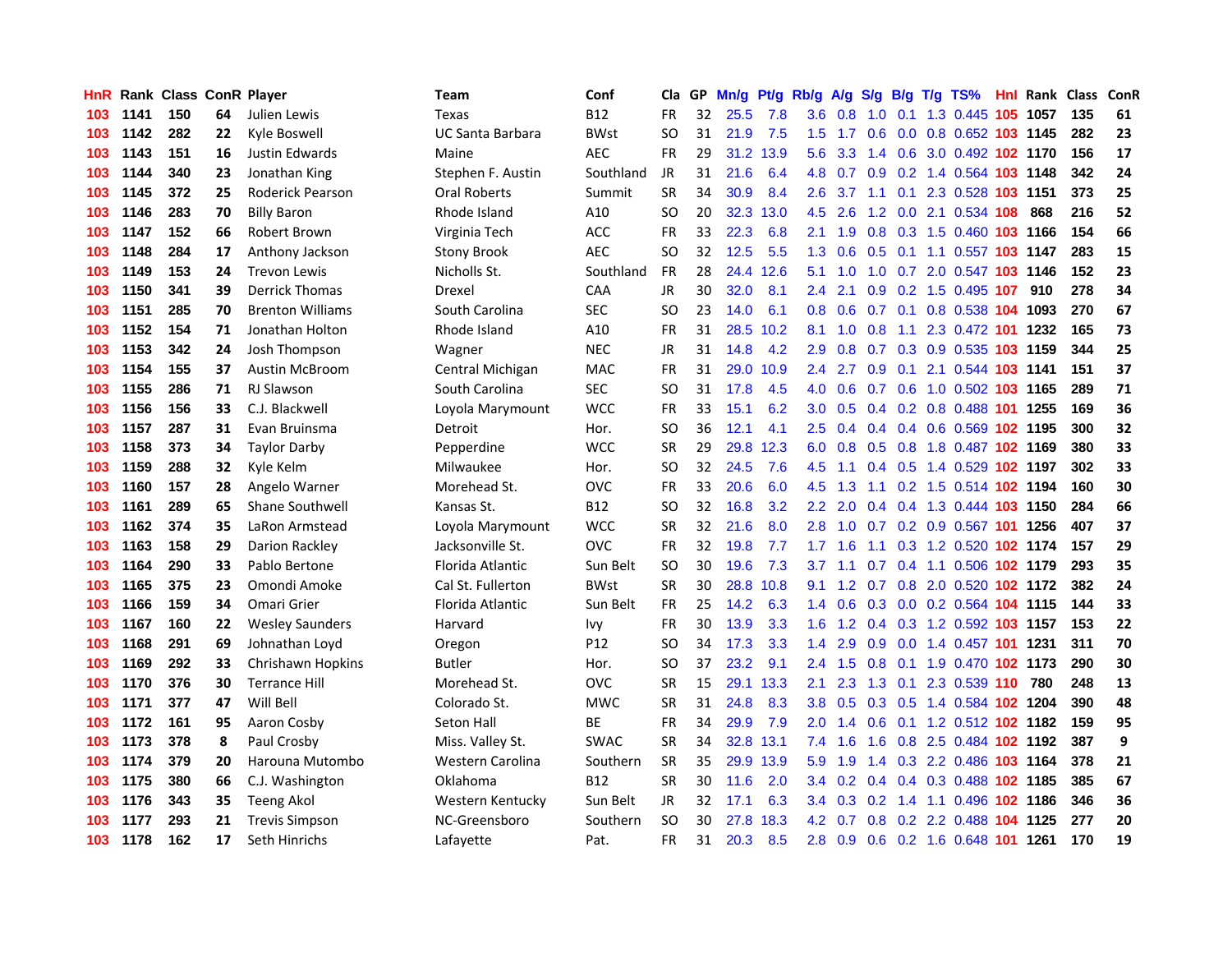| HnR |      | <b>Rank Class ConR Player</b> |    |                        | Team                | Conf        | Cla           |    | GP Mn/g | Pt/g      | Rb/g             | A/g     | <b>S/g</b>      |     | B/g T/g TS%                    | <b>Hnl Rank Class</b> |     | ConR                    |
|-----|------|-------------------------------|----|------------------------|---------------------|-------------|---------------|----|---------|-----------|------------------|---------|-----------------|-----|--------------------------------|-----------------------|-----|-------------------------|
| 103 | 1179 | 344                           | 36 | Chase Hallam           | Denver              | Sun Belt    | JR            | 28 | 30.4    | 7.5       | 4.1              | 2.3     | 1.6             | 0.4 | 1.4 0.515 104 1124             |                       | 341 | 34                      |
| 103 | 1180 | 294                           | 72 | <b>Ralston Turner</b>  | LSU                 | <b>SEC</b>  | <b>SO</b>     | 33 | 29.0    | 9.1       | 3.0              | 1.6     | 0.5             | 0.2 | 1.8 0.491 102 1187             |                       | 297 | 72                      |
| 102 | 1181 | 295                           | 96 | <b>Gerard Coleman</b>  | Providence          | ВE          | SO            | 30 | 34.0    | 13.2      | 5.0              | 2.1     | 1.1             |     | 0.2 2.2 0.479 102 1184         |                       | 296 | 96                      |
| 102 | 1182 | 381                           | 67 | Alex Johnson           | <b>NC State</b>     | <b>ACC</b>  | SR            | 37 | 19.5    | 4.4       | 1.7 <sub>z</sub> | 2.8     | 0.8             |     | 0.0 1.6 0.471 102 1190         |                       | 386 | 68                      |
| 102 | 1183 | 382                           | 34 | Chase Simon            | Detroit             | Hor.        | SR            | 36 |         | 33.6 13.3 | $4.4^{\circ}$    | 2.4     |                 |     | 1.1 0.2 2.7 0.481 101 1221     |                       | 397 | 34                      |
| 102 | 1184 | 296                           | 70 | Jordan Bachynski       | ASU                 | P12         | SO            | 30 | 17.4    | 6.0       | 4.0              |         | $0.2 \quad 0.2$ |     | 1.4 1.1 0.568 100 1279         |                       | 325 | 71                      |
| 102 | 1185 | 297                           | 14 | Ian Chiles             | Morgan St.          | <b>MEAC</b> | <b>SO</b>     | 28 | 19.8    | 8.8       | 4.0              | 0.8     |                 |     | 0.3 1.6 1.5 0.575 103 1162     |                       | 288 | 14                      |
| 102 | 1186 | 345                           | 25 | Justin Swidowski       | Sacred Heart        | <b>NEC</b>  | <b>JR</b>     | 28 |         | 24.2 11.1 | 5.3              | 0.5     | 0.6             |     | 1.3 1.3 0.591 104 1096         |                       | 331 | 24                      |
| 102 | 1187 | 383                           | 71 | Jarrett Mann           | Stanford            | P12         | <b>SR</b>     | 36 | 19.4    | 3.7       | 2.9              | 2.0     |                 |     | 0.7 0.0 1.5 0.435 103 1163     |                       | 377 | 69                      |
| 102 | 1188 | 298                           | 25 | Jeromie Hill           | Texas-San Antonio   | Southland   | <b>SO</b>     | 32 | 30.5    | 12.5      | 6.4              | 1.5     | 0.9             |     | 0.7 2.5 0.547 102 1181         |                       | 295 | 25                      |
| 102 | 1189 | 384                           | 7  | Keith Thompson         | Utah Valley         | <b>GWC</b>  | <b>SR</b>     | 33 | 23.7    | 9.2       | 4.1              | 1.4     | 0.8             |     | 1.0 1.3 0.541 102 1193         |                       | 388 | $\overline{\mathbf{z}}$ |
| 102 | 1190 | 385                           | 18 | Nick Petkovich         | Lafayette           | Pat.        | <b>SR</b>     | 31 | 18.2    | 6.9       | 3.5              | 0.4     | 0.6             |     | 0.4 0.6 0.606 100 1267         |                       | 409 | 20                      |
| 102 | 1191 | 163                           | 68 | C.J. Barksdale         | Virginia Tech       | ACC         | <b>FR</b>     | 32 | 11.8    | 2.7       | 2.7              | 0.3     | 0.3             |     | 0.3 0.4 0.483 102 1200         |                       | 161 | 69                      |
| 102 | 1192 | 346                           | 40 | Daryl McCoy            | Drexel              | <b>CAA</b>  | JR            | 36 | 24.4    | 4.3       | 6.7              | 0.8     | 0.3             |     | 0.4 1.1 0.503 102 1206         |                       | 350 | 44                      |
| 102 | 1193 | 299                           | 30 | Keith Shamburger       | San Jose St.        | <b>WAC</b>  | SO            | 30 |         | 35.2 13.1 | 2.9              | 5.2     | 1.3             | 0.0 | 2.1 0.479 102 1178             |                       | 292 | 30                      |
| 102 | 1194 | 300                           | 41 | Devon Saddler          | Delaware            | CAA         | <b>SO</b>     | 32 | 35.3    | 18.8      | 4.1              | 1.8     | 0.8             |     | 0.3 3.2 0.510 102 1196         |                       | 301 | 42                      |
| 102 | 1195 | 347                           | 72 | <b>Travis Taylor</b>   | Xavier              | A10         | JR            | 36 | 14.7    | 4.5       | 3.7              |         |                 |     | 0.3 0.2 0.4 0.9 0.487 101 1211 |                       | 353 | 72                      |
| 102 | 1196 | 301                           | 42 | DJ Haley               | VCU                 | <b>CAA</b>  | SO            | 36 | 15.4    | 3.2       | 3.9 <sup>°</sup> |         |                 |     | 0.2 0.5 0.6 0.8 0.483 102 1189 |                       | 299 | 41                      |
| 102 | 1197 | 302                           | 32 | Aaron Graham           | Stetson             | ASun        | <sub>SO</sub> | 29 |         | 28.6 12.7 |                  | 4.3 2.5 |                 |     | 1.3 0.2 2.7 0.547 102 1203     |                       | 304 | 32                      |
| 102 | 1198 | 348                           | 26 | <b>Cameron Catlett</b> | Texas-Arlington     | Southland   | JR            | 33 | 19.2    | 5.5       | 2.8              | 2.6     |                 |     | 1.5 0.1 2.0 0.443 102 1191     |                       | 347 | 26                      |
| 102 | 1199 | 303                           | 23 | Michael Alvarado       | Manhattan           | <b>MAAC</b> | SO            | 30 | 26.5    | 8.5       | 2.3              | 3.2     |                 |     | 1.4 0.1 2.5 0.537 102 1180     |                       | 294 | 23                      |
| 102 | 1200 | 304                           | 31 | Tshilidzi Nephawe      | New Mexico St.      | <b>WAC</b>  | SO            | 36 | 16.8    | 5.8       | 3.8              | 0.4     |                 |     | 0.1 0.9 0.9 0.587 102 1205     |                       | 305 | 32                      |
| 102 | 1201 | 386                           | 32 | Djim Bandoumel         | Idaho               | <b>WAC</b>  | <b>SR</b>     | 32 | 25.3    | 8.4       | 5.2              | 1.1     |                 |     | 0.2 1.5 1.2 0.543 102 1202     |                       | 389 | 31                      |
| 102 | 1202 | 164                           | 97 | Markus Kennedy         | Villanova           | ВE          | <b>FR</b>     | 31 | 14.8    | 3.0       | $4.4^{\circ}$    | 0.7     |                 |     | 0.5 0.4 1.1 0.431 101 1226     |                       | 163 | 97                      |
| 102 | 1203 | 349                           | 31 | Latreze Mushatt        | Murray St.          | <b>OVC</b>  | JR            | 33 | 19.8    | 4.3       | 4.8              | 0.8     |                 |     | 0.7 0.3 1.3 0.513 102 1201     |                       | 349 | 31                      |
| 102 | 1204 | 305                           | 22 | <b>Trent Weideman</b>  | Coll. of Charleston | Southern    | <b>SO</b>     | 30 |         | 31.3 12.1 | 8.7              | 0.9     |                 |     | 0.7 0.9 2.5 0.518 101 1217     |                       | 307 | 23                      |
| 102 | 1205 | 387                           | 15 | Danny Agbelese         | Hampton             | <b>MEAC</b> | <b>SR</b>     | 33 | 22.4    | 5.8       | 5.8              | 0.4     | 0.2             | 2.5 | 0.8 0.529 101                  | 1249                  | 405 | 18                      |
| 102 | 1206 | 306                           | 36 | Cody Doolin            | San Francisco       | <b>WCC</b>  | <b>SO</b>     | 34 | 30.9    | 9.3       | 3.1              | 3.8     | 1.6             |     | 0.1 1.5 0.532 101 1239         |                       | 312 | 35                      |
| 102 | 1207 | 165                           | 73 | Rodney Cooper          | Alabama             | <b>SEC</b>  | FR            | 31 | 17.0    | 5.1       | 2.4              | 0.5     | 0.6             | 0.1 | 1.1 0.489 100                  | 1270                  | 173 | 75                      |
| 102 | 1208 | 388                           | 14 | Mike Proctor           | Northern Colorado   | <b>BSky</b> | <b>SR</b>     | 27 | 26.8    | 9.5       | 6.8              | 2.0     | 0.9             |     | 0.4 2.4 0.566 101              | 1212                  | 393 | 14                      |
| 102 | 1209 | 307                           | 38 | Derek Jackson          | Central Michigan    | <b>MAC</b>  | SO            | 32 |         | 33.1 11.5 | $2.3^{\circ}$    | 1.8     | 1.8             |     | 0.2 1.5 0.520 101              | 1213                  | 306 | 38                      |
| 102 | 1210 | 389                           | 39 | Demetrius Ward         | Western Michigan    | <b>MAC</b>  | SR            | 32 |         | 32.0 11.8 | 4.7              | 3.2     |                 |     | 1.2 0.1 2.4 0.482 101 1219     |                       | 395 | 39                      |
| 102 | 1211 | 308                           | 26 | Jordan Aaberg          | North Dakota St.    | Summit      | SO            | 31 | 11.8    | 3.9       | 2.6              | 0.1     |                 |     | 0.3 0.8 0.6 0.723 101 1225     |                       | 309 | 26                      |
| 102 | 1212 | 390                           | 24 | Shane Walker           | Loyola (MD)         | <b>MAAC</b> | <b>SR</b>     | 33 | 28.4    | 9.0       |                  | 6.3 1.5 |                 |     | 0.7 1.3 2.3 0.505 101 1223     |                       | 398 | 24                      |
| 102 | 1213 | 350                           | 48 | Ned Cox                | Evansville          | <b>MVC</b>  | <b>JR</b>     | 32 | 24.6    | 9.2       | 1.6              | 3.0     |                 |     | 0.4 0.1 1.3 0.511 101 1233     |                       | 357 | 48                      |
| 102 | 1214 | 351                           | 43 | Nick Wright            | Old Dominion        | CAA         | JR            | 33 | 26.7    | 8.4       | 5.2              | 0.7     | 0.7             |     | 1.1 1.5 0.466 102 1199         |                       | 348 | 43                      |
| 102 | 1215 | 391                           | 18 | <b>Patrick Hazel</b>   | Boston U.           | <b>AEC</b>  | <b>SR</b>     | 32 | 23.5    | 6.6       | 5.3              | 0.7     | 0.5             | 1.6 | 1.7 0.537 101                  | 1240                  | 402 | 18                      |
| 102 | 1216 | 352                           | 27 | <b>Shamir Davis</b>    | Northwestern St.    | Southland   | JR            | 32 | 29.0    | 13.3      | $2.4^{\circ}$    | 3.1     |                 |     | 1.3 0.1 2.7 0.543 101 1227     |                       | 356 | 28                      |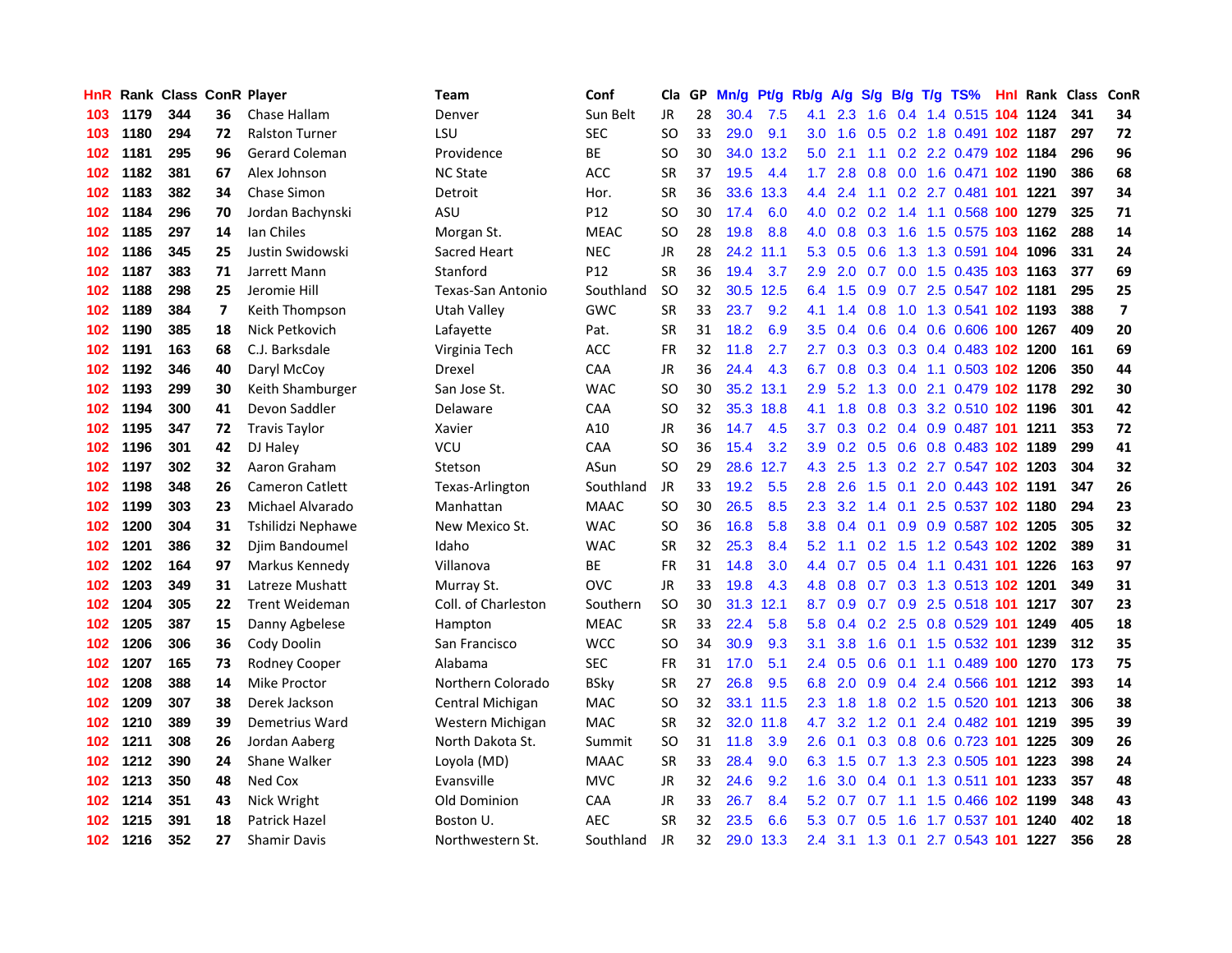| HnR. |      | <b>Rank Class ConR Player</b> |    |                         | Team                | Conf        | Cla       |    | GP Mn/g | Pt/g      | Rb/g A/g         |           | <b>S/g</b>     |                 | B/g T/g TS%                        |     | Hnl Rank Class ConR |     |    |
|------|------|-------------------------------|----|-------------------------|---------------------|-------------|-----------|----|---------|-----------|------------------|-----------|----------------|-----------------|------------------------------------|-----|---------------------|-----|----|
| 102  | 1217 | 392                           | 28 | Charlie Harper          | Lamar               | Southland   | <b>SR</b> | 32 | 23.6    | 8.6       | 5.8              | 0.9       | 1.0            | 0.5             | 1.0 0.450                          | 101 | 1207                | 391 | 27 |
| 102  | 1218 | 166                           | 33 | Michale Kyser           | Louisiana Tech      | <b>WAC</b>  | <b>FR</b> | 33 | 13.5    | 3.7       | 2.6              | 0.2       | 0.4            | 1.8             | 0.4 0.469 101                      |     | 1218                | 162 | 33 |
| 102  | 1219 | 393                           | 33 | <b>Tommy Hubbard</b>    | East Tennessee St.  | ASun        | <b>SR</b> | 30 | 32.4    | 10.1      | 7.2              |           | $1.2$ 2.2      | 0.1             | 2.3 0.507 101                      |     | 1220                | 396 | 34 |
| 102  | 1220 | 394                           | 23 | <b>Isaac Butts</b>      | Appalachian St.     | Southern    | <b>SR</b> | 28 | 21.1    | 7.6       | 6.6              | 0.8       | $0.4\quad 0.6$ |                 | 1.9 0.639 102 1171                 |     |                     | 381 | 22 |
| 102  | 1221 | 395                           | 24 | Edis Dervisevic         | Long Beach St.      | <b>BWst</b> | SR        | 27 | 17.4    | 4.2       | 3.1              |           |                |                 | 1.5 0.4 0.6 1.3 0.557 103 1143     |     |                     | 370 | 22 |
| 102  | 1222 | 309                           | 67 | <b>Cameron Clark</b>    | Oklahoma            | B12         | <b>SO</b> | 31 | 27.2    | 8.5       |                  |           |                |                 | 4.7 1.2 0.8 0.4 1.6 0.451 101 1243 |     |                     | 314 | 69 |
| 102  | 1223 | 396                           | 40 | <b>Titus Robinson</b>   | <b>Buffalo</b>      | <b>MAC</b>  | SR        | 31 | 18.5    | 7.1       | 3.8 <sup>°</sup> |           |                |                 | 0.7 0.6 0.6 1.6 0.573 101 1224     |     |                     | 399 | 40 |
| 102  | 1224 | 310                           | 44 | Bryon Allen             | George Mason        | <b>CAA</b>  | SO        | 33 | 27.7    | 7.5       | 3.1              | 3.7       |                |                 | 1.0 0.2 2.7 0.470 101              |     | 1245                | 315 | 45 |
| 102  | 1225 | 311                           | 32 | <b>Brian Williams</b>   | Jacksonville St.    | <b>OVC</b>  | SO        | 33 | 35.4    | 13.2      | 2.8              | 3.1       |                |                 | 1.3 0.2 1.8 0.488 101              |     | 1258                | 316 | 32 |
| 102  | 1226 | 397                           | 16 | Yannick Crowder         | Florida A&M         | <b>MEAC</b> | <b>SR</b> | 31 | 26.5    | 8.8       | 6.6              | 0.4       | 0.8            |                 | 2.3 1.3 0.505                      | 99  | 1334                | 427 | 22 |
| 102  | 1227 | 312                           | 41 | Shayne Whittington      | Western Michigan    | <b>MAC</b>  | SO        | 32 | 14.1    | 4.2       | 4.0              |           |                |                 | 0.2 0.3 0.8 0.6 0.572 101 1242     |     |                     | 313 | 44 |
| 102  | 1228 | 167                           | 45 | Cedrick Lang            | <b>UTEP</b>         | <b>CUSA</b> | <b>FR</b> | 32 | 22.2    | 6.3       | 4.8              | 0.6       |                |                 | 0.3 0.5 1.3 0.599 100 1286         |     |                     | 175 | 47 |
| 102  | 1229 | 353                           | 25 | Harold Washington       | Canisius            | <b>MAAC</b> | <b>JR</b> | 30 |         | 35.0 17.0 | 4.3              | 2.8       | 1.0            | 0.0             | 3.1 0.523 101                      |     | 1241                | 361 | 26 |
| 101  | 1230 | 354                           | 25 | Drake U'u               | Cal Poly            | <b>BWst</b> | JR.       | 26 | 21.2    | 6.1       |                  | $3.7$ 1.3 | 1.0            |                 | 0.3 1.2 0.521 101                  |     | 1209                | 352 | 25 |
| 101  | 1231 | 313                           | 45 | Donte Hill              | Old Dominion        | CAA         | SO        | 27 | 28.3    | 7.8       | 3.7              | 2.0       |                |                 | 1.2 0.4 1.5 0.490 103 1160         |     |                     | 287 | 40 |
| 101  | 1232 | 355                           | 19 | Bryson Johnson          | <b>Bucknell</b>     | Pat.        | JR        | 34 | 25.4    | 9.3       | 2.0 <sub>1</sub> | 1.3       | 0.3            | 0.1             | 1.0 0.579 101                      |     | 1208                | 351 | 17 |
| 101  | 1233 | 356                           | 48 | James Rahon             | San Diego St.       | <b>MWC</b>  | JR        | 31 | 31.7    | 8.9       | $2.7^{\circ}$    | 0.8       |                | $0.5\ 0.0$      | 0.8 0.491 104 1104                 |     |                     | 334 | 41 |
| 101  | 1234 | 398                           | 42 | <b>Justin Manns</b>     | Kent St.            | <b>MAC</b>  | SR        | 30 | 16.6    | 5.1       | 4.1              |           |                |                 | 0.3 0.3 0.6 0.8 0.610 101 1230     |     |                     | 400 | 42 |
| 101  | 1235 | 357                           | 34 | Sheldon Cooley          | East Tennessee St.  | ASun        | JR        | 27 | 30.2    | 9.6       |                  |           |                |                 | 3.1 1.9 2.5 0.0 1.8 0.514 101 1214 |     |                     | 354 | 33 |
| 101  | 1236 | 399                           | 24 | Andre Jones             | Winthrop            | <b>BSou</b> | <b>SR</b> | 32 | 34.7    | 16.0      |                  |           |                |                 | 3.2 1.7 1.2 0.3 2.4 0.533 101      |     | 1250                | 406 | 24 |
| 101  | 1237 | 168                           | 74 | Deville Smith           | Mississippi St.     | <b>SEC</b>  | FR        | 26 | 13.0    | 4.2       | 1.6              | 1.9       |                |                 | 0.8 0.1 1.4 0.476 101 1229         |     |                     | 164 | 73 |
| 101  | 1238 | 400                           | 35 | LaMarcus Lowe           | Detroit             | Hor.        | <b>SR</b> | 35 | 22.9    | 6.5       | 5.0              | 0.4       |                |                 | 0.5 2.3 1.3 0.559 100 1274         |     |                     | 411 | 35 |
| 101  | 1239 | 358                           | 98 | <b>Worrel Clahar</b>    | DePaul              | ВE          | <b>JR</b> | 31 | 16.8    | 6.0       | 1.5 <sub>1</sub> | 2.0       |                |                 | 1.3 0.0 2.1 0.600 101              |     | 1248                | 363 | 98 |
| 101  | 1240 | 401                           | 72 | <b>Bryce Cartwright</b> | lowa                | <b>B10</b>  | <b>SR</b> | 32 | 23.7    | 6.0       | 2.1              | 4.8       | 0.9            |                 | 0.1 2.5 0.416 102 1183             |     |                     | 384 | 72 |
| 101  | 1241 | 314                           | 75 | Chris Denson            | Auburn              | <b>SEC</b>  | SO        | 30 | 22.3    | 8.7       | 1.8              | 1.1       | 0.5            |                 | 0.1 1.4 0.529 101 1264             |     |                     | 319 | 74 |
| 101  | 1242 | 315                           | 99 | Alex Dragicevich        | Notre Dame          | BE          | <b>SO</b> | 34 | 20.9    | 6.6       | 1.8              | 1.2       |                |                 | 0.1 0.3 0.9 0.531 100              |     | 1266                | 320 | 99 |
| 101  | 1243 | 316                           | 19 | <b>Chase Plummer</b>    | <b>UMBC</b>         | AEC         | SΟ        | 29 | 28.3    | 15.4      | 7.4              | 1.4       |                | $1.4 \quad 0.3$ | 3.9 0.481                          | 99  | 1327                | 331 | 20 |
| 101  | 1244 | 359                           | 26 | Kinu Rochford           | Fairleigh Dickinson | <b>NEC</b>  | JR        | 29 | 25.5    | 9.3       | 6.8              | 1.0       | 0.8            | 0.9             | 1.6 0.548 100                      |     | 1287                | 373 | 27 |
| 101  | 1245 | 360                           | 8  | Jeremy Robinson         | Chicago St.         | GWC         | <b>JR</b> | 30 |         | 29.7 13.6 | 7.5              | 1.1       | 0.9            | 1.5             | 3.0 0.506 101                      |     | 1254                | 365 | 9  |
| 101  | 1246 | 361                           | 35 | Andy Diaz               | North Florida       | ASun        | JR        | 32 | 21.0    | 9.0       | 4.3              | 1.0       | 0.7            |                 | 0.7 2.4 0.512 101                  |     | 1234                | 358 | 35 |
| 101  | 1247 | 362                           | 37 | Chris Manresa           | San Diego           | <b>WCC</b>  | JR        | 30 | 23.4    | 8.8       | 5.9              | 0.8       |                | $0.5$ 0.5       | 1.0 0.520 101 1215                 |     |                     | 355 | 34 |
| 101  | 1248 | 363                           | 46 | Jacques Streeter        | <b>UTEP</b>         | <b>CUSA</b> | JR        | 32 | 33.2    | 7.2       | 3.1              | 4.4       |                |                 | 0.7 0.0 2.0 0.525 100              |     | 1300                | 378 | 48 |
| 101  | 1249 | 169                           | 47 | Eric McClellan          | Tulsa               | <b>CUSA</b> | <b>FR</b> | 30 | 23.1    | 8.5       | 2.5              |           |                |                 | 2.2 0.7 0.2 3.1 0.537 101 1235     |     |                     | 166 | 45 |
| 101  | 1250 | 170                           | 49 | Deon Mitchell           | Northern Iowa       | <b>MVC</b>  | <b>FR</b> | 34 | 20.1    | 7.0       | 2.1              | 1.7       | 0.6            |                 | 0.1 2.2 0.501 101 1252             |     |                     | 168 | 49 |
| 101  | 1251 | 364                           | 26 | <b>Colin Nickerson</b>  | Fairfield           | <b>MAAC</b> | JR        | 36 | 18.6    | 4.7       | 2.2 <sub>2</sub> | 1.3       | 1.3            |                 | 0.1 1.0 0.554 101                  |     | 1259                | 366 | 27 |
| 101  | 1252 | 402                           | 24 | <b>Ben Drayton</b>      | Georgia Southern    | Southern    | <b>SR</b> | 30 | 31.5    | 11.9      | 2.1              | 3.0       | 1.6            | 0.0             | 2.1 0.533 101                      |     | 1247                | 404 | 24 |
| 101  | 1253 | 317                           | 43 | Ricardo Johnson         | Ohio                | <b>MAC</b>  | <b>SO</b> | 36 | 13.5    | 3.1       | $2.4\,$          | 0.6       | 0.9            |                 | $0.2$ 0.7 0.516                    | 101 | 1228                | 310 | 41 |
| 101  | 1254 | 403                           | 49 | Craig Williams          | TCU                 | <b>MWC</b>  | SR        | 32 | 17.4    | 8.0       | 3.8 <sup>°</sup> |           |                |                 | 0.5 0.1 0.2 1.0 0.537 101 1246     |     |                     | 403 | 49 |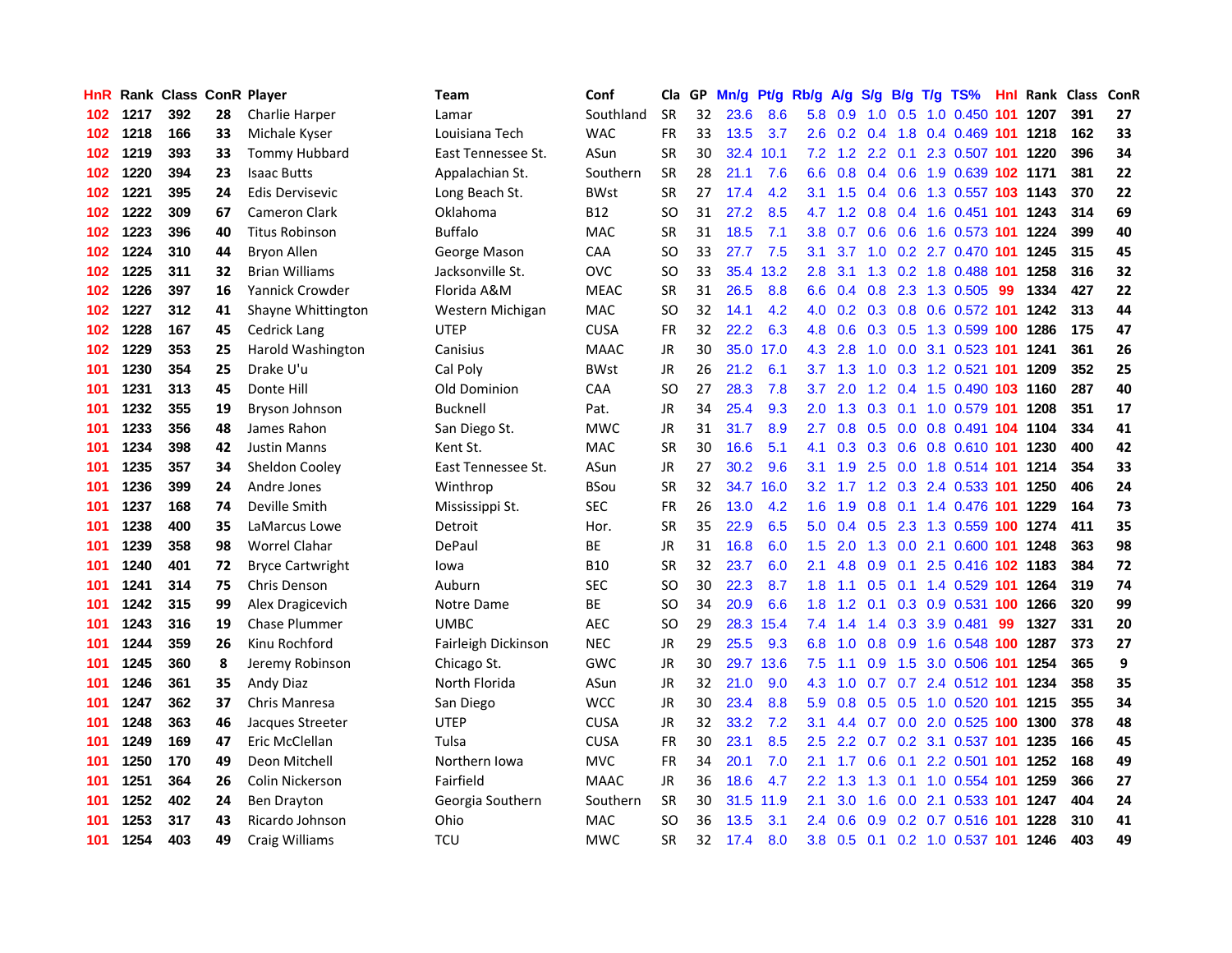| HnR. |      | Rank Class ConR Player |    |                         | Team                      | Conf        | Cla       |    | GP Mn/g | Pt/g      | Rb/g             | <b>A/g</b> | S/g |     | B/g T/g TS%                        | Hnl |      | Rank Class | ConR |
|------|------|------------------------|----|-------------------------|---------------------------|-------------|-----------|----|---------|-----------|------------------|------------|-----|-----|------------------------------------|-----|------|------------|------|
| 101  | 1255 | 318                    | 48 | <b>Tristan Spurlock</b> | Central Florida           | <b>CUSA</b> | SO        | 33 | 23.5    | 7.2       | 4.4              | 0.7        | 0.5 | 0.7 | 1.1 0.476                          | 99  | 1324 | 330        | 50   |
| 101  | 1256 | 319                    | 26 | Chris McNealy           | UC Irvine                 | <b>BWst</b> | SO        | 32 | 29.5    | 10.2      | 4.6              | 3.1        | 0.8 | 0.5 | 1.8 0.506 101                      |     | 1263 | 318        | 26   |
| 101  | 1257 | 365                    | 25 | Nathan Healy            | Appalachian St.           | Southern    | JR        | 30 | 18.4    | 6.2       | 3.5              | 1.1        | 0.8 | 0.5 | 0.8 0.585 101                      |     | 1262 | 367        | 25   |
| 101  | 1258 | 404                    | 50 | Kurt Alexander          | <b>Drake</b>              | <b>MVC</b>  | SR        | 33 | 20.3    | 8.5       | $2.2^{\circ}$    | 1.6        |     |     | 0.7 0.1 1.7 0.511 100 1301         |     |      | 417        | 50   |
| 101  | 1259 | 171                    | 36 | Malcolm Smith           | Lipscomb                  | ASun        | FR        | 31 | 18.5    | 9.9       |                  |            |     |     | 4.4 0.3 0.3 0.2 1.4 0.518 100 1299 |     |      | 179        | 39   |
| 101  | 1260 | 366                    | 27 | <b>Travis Fulton</b>    | Pacific                   | <b>BWst</b> | JR        | 30 | 28.9    | 9.5       | 6.1              | 1.9        |     |     | 0.6 0.2 1.3 0.494 100              |     | 1272 | 368        | 28   |
| 101  | 1261 | 320                    | 37 | <b>Chase Fieler</b>     | <b>Florida Gulf Coast</b> | ASun        | SO        | 32 | 24.6    | 6.8       | 4.4              | 1.9        |     |     | 0.8 1.2 1.3 0.558 100 1275         |     |      | 322        | 37   |
| 101  | 1262 | 321                    | 38 | Babatunde Olomuwiya     | <b>USC Upstate</b>        | ASun        | SO        | 34 | 16.6    | 5.6       | 3.2 <sub>1</sub> | 0.6        | 0.4 |     | 1.0 1.2 0.531 101                  |     | 1260 | 317        | 36   |
| 101  | 1263 | 405                    | 27 | Eric Carlson            | North Dakota St.          | Summit      | <b>SR</b> | 20 | 15.4    | 5.3       | 3.2 <sub>2</sub> | 1.1        |     |     | 0.5 0.1 0.8 0.571 101              |     | 1236 | 401        | 27   |
| 101  | 1264 | 322                    | 73 | Devin Oliver            | Dayton                    | A10         | SO        | 33 | 20.5    | 4.9       | 5.0              | 1.0        | 0.7 |     | 0.2 1.3 0.497 100                  |     | 1273 | 321        | 75   |
| 101  | 1265 | 323                    | 37 | <b>Alzee Williams</b>   | North Texas               | Sun Belt    | SO        | 32 | 31.8    | 10.5      | $3.4^{\circ}$    | 1.7        | 0.5 |     | 0.1 1.3 0.529                      | 96  | 1500 | 381        | 45   |
| 101  | 1266 | 172                    | 76 | Rashad Madden           | Arkansas                  | <b>SEC</b>  | <b>FR</b> | 32 | 19.7    | 6.6       | 3.3              | 1.8        | 0.5 |     | 0.3 1.6 0.485 100                  |     | 1290 | 177        | 76   |
| 101  | 1267 | 173                    | 74 | Justin Martin           | Xavier                    | A10         | <b>FR</b> | 31 | 11.8    | 2.9       | 2.5              | 0.5        | 0.5 | 0.3 | 0.6 0.479 101                      |     | 1251 | 167        | 74   |
| 101  | 1268 | 174                    | 26 | Karl Cochran            | Wofford                   | Southern    | <b>FR</b> | 33 |         | 29.7 11.1 | 4.7              | 2.2        | 1.4 | 0.6 | 2.2 0.479 100                      |     | 1268 | 172        | 26   |
| 101  | 1269 | 406                    | 44 | Dee Brown               | <b>Bowling Green</b>      | <b>MAC</b>  | <b>SR</b> | 32 |         | 29.7 10.8 | 2.8              | 2.4        | 0.9 |     | 0.0 1.6 0.497 100                  |     | 1284 | 412        | 45   |
| 101  | 1270 | 367                    | 9  | <b>Chris Flores</b>     | New Jersey Tech           | <b>GWC</b>  | JR        | 32 |         | 29.0 13.1 | 3.7              | 3.3        | 1.3 | 0.3 | 2.1 0.521                          | 100 | 1297 | 376        | 12   |
| 101  | 1271 | 324                    | 10 | Ben Aird                | Utah Valley               | <b>GWC</b>  | SO        | 33 |         | 30.5 10.4 | 7.5              | 1.3        | 1.2 | 1.5 | 1.7 0.500 100 1276                 |     |      | 323        | 10   |
| 101  | 1272 | 325                    | 17 | David Bruce             | Hampton                   | <b>MEAC</b> | SO        | 30 | 22.8    | 9.2       | 7.3              |            |     |     | 0.4 0.4 0.8 1.8 0.518 101 1222     |     |      | 308        | 17   |
| 101  | 1273 | 175                    | 49 | Julian Washburn         | <b>UTEP</b>               | CUSA        | <b>FR</b> | 31 |         | 34.0 11.2 |                  |            |     |     | 3.5 1.6 0.9 0.4 2.0 0.494 100      |     | 1302 | 180        | 49   |
| 101  | 1274 | 407                    | 5. | <b>Antwan Carter</b>    | Longwood                  | Ind.        | <b>SR</b> | 31 |         | 34.0 19.4 | 9.2              |            |     |     | 1.3 1.0 0.9 2.3 0.555              | -99 | 1339 | 430        | 5    |
| 101  | 1275 | 408                    | 27 | Danny Thompson          | Mount St. Mary's          | <b>NEC</b>  | SR        | 29 | 27.4    | 7.8       | 6.9              | 0.6        |     |     | 1.2 1.3 1.6 0.510 100              |     | 1304 | 418        | 28   |
| 101  | 1276 | 368                    | 11 | Alfonzo Hubbard         | Utah Valley               | GWC         | JR        | 31 | 18.5    | 7.1       | 4.2              | 1.3        | 0.8 |     | 0.4 1.3 0.529 101                  |     | 1253 | 364        | 8    |
| 100  | 1277 | 369                    | 50 | Robert Goff             | Marshall                  | <b>CUSA</b> | JR        | 35 | 24.3    | 6.1       | 4.6              | 0.6        | 0.5 | 1.1 | 0.9 0.462 100 1277                 |     |      | 369        | 46   |
| 100  | 1278 | 409                    | 73 | Luka Mirkovic           | Northwestern              | B10         | <b>SR</b> | 19 | 19.9    | 5.9       | 3.8 <sup>°</sup> | 1.7        | 0.5 |     | 0.3 1.1 0.498 101                  |     | 1210 | 392        | 73   |
| 100  | 1279 | 326                    | 39 | Christophe Varidel      | Florida Gulf Coast        | ASun        | SO        | 32 | 21.5    | 9.2       | $2.5^{\circ}$    | 0.9        | 0.8 |     | 0.2 1.3 0.599 100 1288             |     |      | 327        | 38   |
| 100  | 1280 | 370                    | 36 | Matt Kenney             | Valparaiso                | Hor.        | JR        | 33 | 27.8    | 7.3       | 4.5              | 2.5        | 1.1 |     | 0.8 2.0 0.567                      | -99 | 1336 | 389        | 37   |
| 100  | 1281 | 371                    | 37 | Jason Calliste          | Detroit                   | Hor.        | JR        | 36 | 30.6    | 10.2      | 3.0              | 1.6        | 1.1 |     | $0.1$ 1.6 $0.542$                  | -99 | 1319 | 385        | 36   |
| 100  | 1282 | 410                    | 20 | <b>Troy Brewer</b>      | American                  | Pat.        | <b>SR</b> | 28 |         | 31.4 11.9 | 3.4              | 1.5        | 0.8 |     | 0.2 1.3 0.543 101                  |     | 1257 | 408        | 18   |
| 100  | 1283 | 372                    | 75 | Javorn Farrell          | Massachusetts             | A10         | <b>JR</b> | 36 | 21.5    | 6.3       | $2.7^{\circ}$    | 2.4        | 1.1 |     | 0.2 1.9 0.465                      | 100 | 1280 | 370        | 76   |
| 100  | 1284 | 411                    | 74 | Caleb Walker            | Nebraska                  | B10         | <b>SR</b> | 30 | 25.2    | 6.8       | 4.0              | 1.2        | 0.5 |     | $0.2$ 1.5 0.522                    | -99 | 1311 | 421        | 74   |
| 100  | 1285 | 327                    | 20 | Sandro Carissimo        | Vermont                   | <b>AEC</b>  | SO        | 36 | 29.2    | 7.1       | 2.9              | 2.4        |     |     | 1.2 0.2 1.4 0.528 100              |     | 1278 | 324        | 19   |
| 100  | 1286 | 412                    | 27 | Kidani Brutus           | Manhattan                 | <b>MAAC</b> | <b>SR</b> | 32 | 26.4    | 8.3       | 2.8              | 2.4        |     |     | 0.9 0.2 1.9 0.553 100 1269         |     |      | 410        | 28   |
| 100  | 1287 | 413                    | 38 | <b>Rashad Green</b>     | San Francisco             | <b>WCC</b>  | <b>SR</b> | 33 |         | 29.4 11.8 |                  | $5.2$ 2.2  |     |     | 1.8 0.2 3.3 0.538                  | -99 | 1313 | 422        | 39   |
| 100  | 1288 | 373                    | 15 | <b>Colin Chiverton</b>  | Eastern Washington        | BSkv        | JR        | 32 |         | 22.1 13.9 | 2.1              | 0.5        |     |     | 0.8 0.4 1.0 0.505 100 1282         |     |      | 372        | 15   |
| 100  | 1289 | 328                    | 27 | <b>Trey Sumler</b>      | Western Carolina          | Southern    | SO        | 35 |         | 36.3 13.5 | 4.9              | 4.1        |     |     | 1.4 0.1 3.3 0.548 100              |     | 1283 | 326        | 27   |
| 100  | 1290 | 414                    | 45 | Mike Douglas            | Western Michigan          | <b>MAC</b>  | <b>SR</b> | 31 |         | 34.1 11.1 | 3.9              | 4.7        | 1.1 |     | $0.2$ 3.2 0.499 100                |     | 1294 | 415        | 46   |
| 100  | 1291 | 176                    | 77 | <b>Anthony Gill</b>     | South Carolina            | <b>SEC</b>  | <b>FR</b> | 31 | 25.3    | 7.6       | 4.7              | 1.1        | 0.5 | 0.3 | 1.6 0.511 100                      |     | 1295 | 178        | 77   |
| 100  | 1292 | 374                    | 69 | DeShawn Painter         | <b>NC State</b>           | <b>ACC</b>  | JR        | 37 | 20.0    | 6.2       | 4.3              |            |     |     | 0.4 0.2 0.6 0.9 0.474 100 1298     |     |      | 377        | 70   |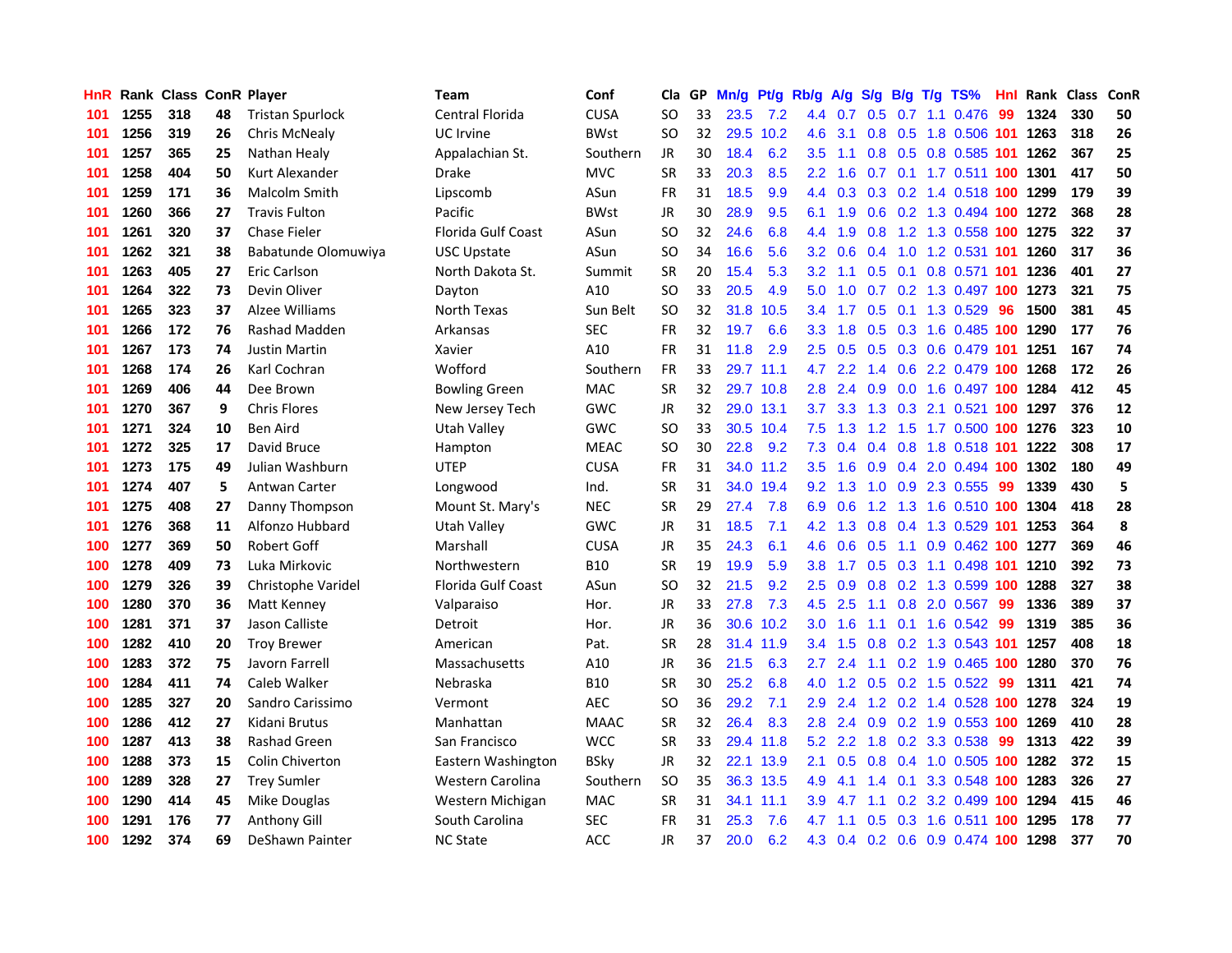| HnR |      | <b>Rank Class ConR Player</b> |    |                          | Team                  | Conf        | Cla           |    | GP Mn/g | Pt/g      | Rb/g             | <b>A/g</b>      |                 |                 | S/g B/g T/g TS%              | Hnl | Rank Class |     | ConR |
|-----|------|-------------------------------|----|--------------------------|-----------------------|-------------|---------------|----|---------|-----------|------------------|-----------------|-----------------|-----------------|------------------------------|-----|------------|-----|------|
| 100 | 1293 | 375                           | 46 | Andrey Semenov           | James Madison         | <b>CAA</b>  | JR            | 32 |         | 30.0 10.2 | 4.8              | 1.8             | 0.5             | 0.9             | 1.3 0.568                    | 99  | 1320       | 386 | 46   |
| 100 | 1294 | 376                           | 39 | Niyi Harrison            | Santa Clara           | <b>WCC</b>  | <b>JR</b>     | 30 |         | 24.9 10.7 | 6.3              | 0.1             |                 | $0.7 \quad 0.6$ | 1.8 0.576                    | 98  | 1389       | 405 | 43   |
| 100 | 1295 | 329                           | 28 | Josh Ritchart            | <b>UC Davis</b>       | <b>BWst</b> | <sub>SO</sub> | 30 |         | 27.7 11.3 | 5.1              | 1.0             | 0.7             | 0.7             | 1.6 0.568                    | -99 | 1342       | 335 | 29   |
| 100 | 1296 | 177                           | 70 | Lonnie Jackson           | <b>Boston College</b> | <b>ACC</b>  | <b>FR</b>     | 31 | 27.4    | 8.3       | 2.5              | 1.6             | 0.9             |                 | 0.3 1.7 0.584                | 100 | 1306       | 181 | 71   |
| 100 | 1297 | 377                           | 75 | Reggie Hearn             | Northwestern          | <b>B10</b>  | <b>JR</b>     | 33 | 26.1    | 7.4       |                  |                 |                 |                 | 3.7 1.3 0.7 0.3 1.5 0.611    | -99 | 1317       | 384 | 76   |
| 100 | 1298 | 330                           | 28 | Justin Drummond          | Loyola (MD)           | <b>MAAC</b> | <b>SO</b>     | 33 |         | 22.7 10.7 | 3.9 <sup>°</sup> | 0.7             |                 |                 | 1.0 0.3 1.9 0.458 100        |     | 1308       | 328 | 29   |
| 100 | 1299 | 178                           | 40 | Anson Winder             | <b>BYU</b>            | <b>WCC</b>  | <b>FR</b>     | 34 | 16.2    | 4.3       | 1.6              | 1.7             |                 |                 | 1.0 0.1 0.9 0.485 100        |     | 1289       | 176 | 38   |
| 100 | 1300 | 378                           | 50 | Mike Fitzgerald          | Air Force             | <b>MWC</b>  | <b>JR</b>     | 29 |         | 29.1 10.4 | 3.8              | 0.6             |                 |                 | 0.7 0.4 1.6 0.632            | 99  | 1352       | 391 | 51   |
| 100 | 1301 | 379                           | 29 | Desmond Wade             | Fairfield             | <b>MAAC</b> | JR            | 32 | 28.3    | 6.3       | 2.7              | 3.0             | 1.2             | 0.1             | 1.4 0.506                    | 101 | 1237       | 359 | 25   |
| 100 | 1302 | 331                           | 28 | Jason Brickman           | Long Island U.        | <b>NEC</b>  | <sub>SO</sub> | 34 | 34.5    | 9.6       | 2.6              | 7.3             | 0.9             |                 | 0.0 3.9 0.629                | -99 | 1309       | 329 | 29   |
| 100 | 1303 | 415                           | 38 | Fred Brown               | Louisiana-Monroe      | Sun Belt    | <b>SR</b>     | 29 |         | 28.5 12.8 | 2.6              | 2.3             |                 |                 | 1.2 0.0 2.3 0.512            | -99 | 1341       | 431 | 39   |
| 100 | 1304 | 179                           | 39 | Derrick Gordon           | Western Kentucky      | Sun Belt    | <b>FR</b>     | 35 |         | 33.3 11.8 | 6.7              | 2.1             |                 |                 | 0.7 0.3 2.8 0.467            | 99  | 1354       | 188 | 40   |
| 100 | 1305 | 380                           | 51 | <b>Connell Crossland</b> | <b>TCU</b>            | <b>MWC</b>  | JR            | 32 | 11.4    | 2.4       | 3.2              | 0.8             |                 |                 | 0.2 0.2 0.6 0.570 100        |     | 1303       | 379 | 50   |
| 100 | 1306 | 332                           | 29 | Mike McFadden            | <b>Robert Morris</b>  | <b>NEC</b>  | <b>SO</b>     | 27 | 25.4    | 8.4       | 4.3              | 0.4             | 1.0             |                 | 0.6 1.7 0.535 102 1198       |     |            | 303 | 26   |
| 100 | 1307 | 381                           | 18 | DeWayne Jackson          | Morgan St.            | <b>MEAC</b> | <b>JR</b>     | 28 |         | 26.7 12.1 | 3.0 <sub>1</sub> | 1.4             | $1.7^{\circ}$   | 0.5             | 1.8 0.521                    | 100 | 1293       | 375 | 19   |
| 100 | 1308 | 416                           | 76 | Devon White              | La Salle              | A10         | <b>SR</b>     | 32 | 16.3    | 5.8       | 4.7              | 0.6             | 0.6             | 0.9             | 2.0 0.489 100                |     | 1296       | 416 | 78   |
| 100 | 1309 | 333                           | 78 | Jalen Steele             | Mississippi St.       | <b>SEC</b>  | <sub>SO</sub> | 33 | 23.7    | 8.7       | 1.8              | 0.8             | $0.3 \quad 0.1$ |                 | 1.1 0.575                    | -99 | 1345       | 338 | 79   |
| 100 | 1310 | 382                           | 46 | Derek Thompson           | Eastern Michigan      | MAC         | JR            | 27 | 17.3    | 7.2       | 1.8              |                 |                 |                 | 0.8 0.4 0.0 0.8 0.513 101    |     | 1238       | 360 | 43   |
| 100 | 1311 | 383                           | 30 | <b>Travis Nichols</b>    | St. Francis (NY)      | <b>NEC</b>  | <b>JR</b>     | 28 | 20.0    | 9.3       |                  |                 |                 |                 | 4.2 0.3 0.5 0.1 1.3 0.574 99 |     | 1316       | 383 | 30   |
| 100 | 1312 | 180                           | 40 | <b>Mychal Ammons</b>     | South Alabama         | Sun Belt    | <b>FR</b>     | 29 | 26.9    | 10.0      | 6.3              | $-1.1$          |                 |                 | 1.1 0.6 2.3 0.485            | -99 | 1322       | 184 | 38   |
| 100 | 1313 | 384                           | 41 | <b>Craig Cusick</b>      | <b>BYU</b>            | <b>WCC</b>  | <b>JR</b>     | 35 | 16.8    | 3.1       | 1.5              | 2.1             |                 |                 | 0.8 0.0 0.7 0.519            | -99 | 1326       | 387 | 40   |
| 100 | 1314 | 181                           | 31 | <b>Kyle Vinales</b>      | C. Connecticut St.    | <b>NEC</b>  | FR            | 29 |         | 34.7 17.9 | 2.0              | 3.6             |                 |                 | 1.2 0.1 3.1 0.510            | -99 | 1355       | 189 | 31   |
| 99  | 1315 | 417                           | 19 | Mike Tuitt               | Hampton               | <b>MEAC</b> | <b>SR</b>     | 33 | 30.1    | 9.2       | 3.7              | 4.5             | 1.8             | 0.1             | 3.1 0.465                    | 99  | 1362       | 435 | 24   |
| 99  | 1316 | 334                           | 72 | Garrett Jackson          | <b>USC</b>            | P12         | <b>SO</b>     | 32 | 22.2    | 6.9       | 3.1              | 0.5             |                 |                 | $0.7$ $0.6$ 1.2 $0.461$      | 96  | 1511       | 382 | 74   |
| 99  | 1317 | 335                           | 33 | <b>Patrick Miller</b>    | Tennessee St.         | OVC         | <b>SO</b>     | 33 |         | 33.4 10.8 | 3.6 <sup>°</sup> | 3.6             |                 |                 | 1.5 0.2 2.5 0.502            | -99 | 1344       | 337 | 33   |
| 99  | 1318 | 336                           | 51 | Jordan Swing             | <b>UAB</b>            | <b>CUSA</b> | <b>SO</b>     | 28 |         | 31.2 11.2 | 3.9              | 1.8             |                 |                 | 0.5 0.2 2.2 0.538            | -99 | 1328       | 332 | 51   |
| 99  | 1319 | 337                           | 52 | <b>Michael Perez</b>     | <b>UTEP</b>           | <b>CUSA</b> | <b>SO</b>     | 31 |         | 30.9 11.0 | 2.6              | 1.9             |                 |                 | $0.7$ $0.2$ $2.3$ $0.519$    | 98  | 1378       | 348 | 55   |
| 99  | 1320 | 338                           | 16 | <b>Tate Unruh</b>        | Northern Colorado     | <b>BSky</b> | <b>SO</b>     | 27 |         | 28.5 11.3 |                  | $3.2 \quad 1.2$ |                 |                 | $0.9$ 0.2 1.6 0.650          | -99 | 1343       | 336 | 16   |
| 99  | 1321 | 182                           | 76 | Josh Oglesby             | lowa                  | <b>B10</b>  | <b>FR</b>     | 35 | 18.7    | 6.4       | 1.7 <sub>z</sub> | 1.2             |                 |                 | $0.2$ 0.1 0.4 0.533          | 99  | 1332       | 186 | 78   |
| 99  | 1322 | 385                           | 23 | Andrew McCarthy          | <b>Brown</b>          | Ivy         | JR            | 29 | 26.9    | 9.9       | 7.3              | 0.5             | 0.3             |                 | 1.4 1.2 0.534 100            |     | 1292       | 374 | 23   |
| 99  | 1323 | 339                           | 68 | <b>Bubu Palo</b>         | lowa St.              | <b>B12</b>  | <sub>SO</sub> | 21 | 13.8    | 4.0       | 1.5              | 1.5             |                 |                 | 0.4 0.0 1.1 0.571 102 1188   |     |            | 298 | 68   |
| 99  | 1324 | 183                           | 79 | LaDarius White           | Mississippi           | <b>SEC</b>  | <b>FR</b>     | 22 | 14.2    | 5.4       |                  |                 |                 |                 | 1.7 1.0 0.5 0.1 1.3 0.478    | -99 | 1310       | 182 | 78   |
| 99  | 1325 | 340                           | 53 | <b>Tim Peete</b>         | Tulsa                 | <b>CUSA</b> | <b>SO</b>     | 31 | 26.9    | 5.3       | 3.2              | 2.2             |                 |                 | 1.0 0.2 1.7 0.487            | -99 | 1330       | 333 | 52   |
| 99  | 1326 | 386                           | 80 | Skylar McBee             | Tennessee             | <b>SEC</b>  | <b>JR</b>     | 34 | 22.4    | 6.6       | 1.3 <sup>1</sup> | 0.7             | 0.6             |                 | 0.0 0.7 0.570                | -98 | 1372       | 400 | 81   |
| 99  | 1327 | 387                           | 9  | <b>Omar Strong</b>       | <b>Texas Southern</b> | <b>SWAC</b> | JR            | 33 |         | 30.7 13.3 | 2.4              | 1.6             | 1.0             | 0.1             | 2.1 0.569                    | 99  | 1333       | 388 | 12   |
| 99  | 1328 | 341                           | 20 | Adrien Coleman           | Bethune-Cookman       | <b>MEAC</b> | <b>SO</b>     | 35 |         | 28.6 11.6 | 4.2              | 1.5             | $1.4^{\circ}$   |                 | 0.3 2.3 0.501                | 98  | 1390       | 352 | 27   |
| 99  | 1329 | 388                           | 77 | Alex Marcotullio         | Northwestern          | <b>B10</b>  | <b>JR</b>     | 29 | 20.6    | 5.2       | 2.0              | 1.9             | 0.8             | 0.2             | 1.0 0.602                    | 99  | 1314       | 381 | 75   |
| 99  | 1330 | 418                           | 54 | Dago Pena                | Marshall              | <b>CUSA</b> | SR            | 35 | 20.7    | 6.0       | $1.5^{\circ}$    |                 |                 |                 | $0.9$ 0.7 0.2 0.8 0.521      | 99  | 1335       | 428 | 53   |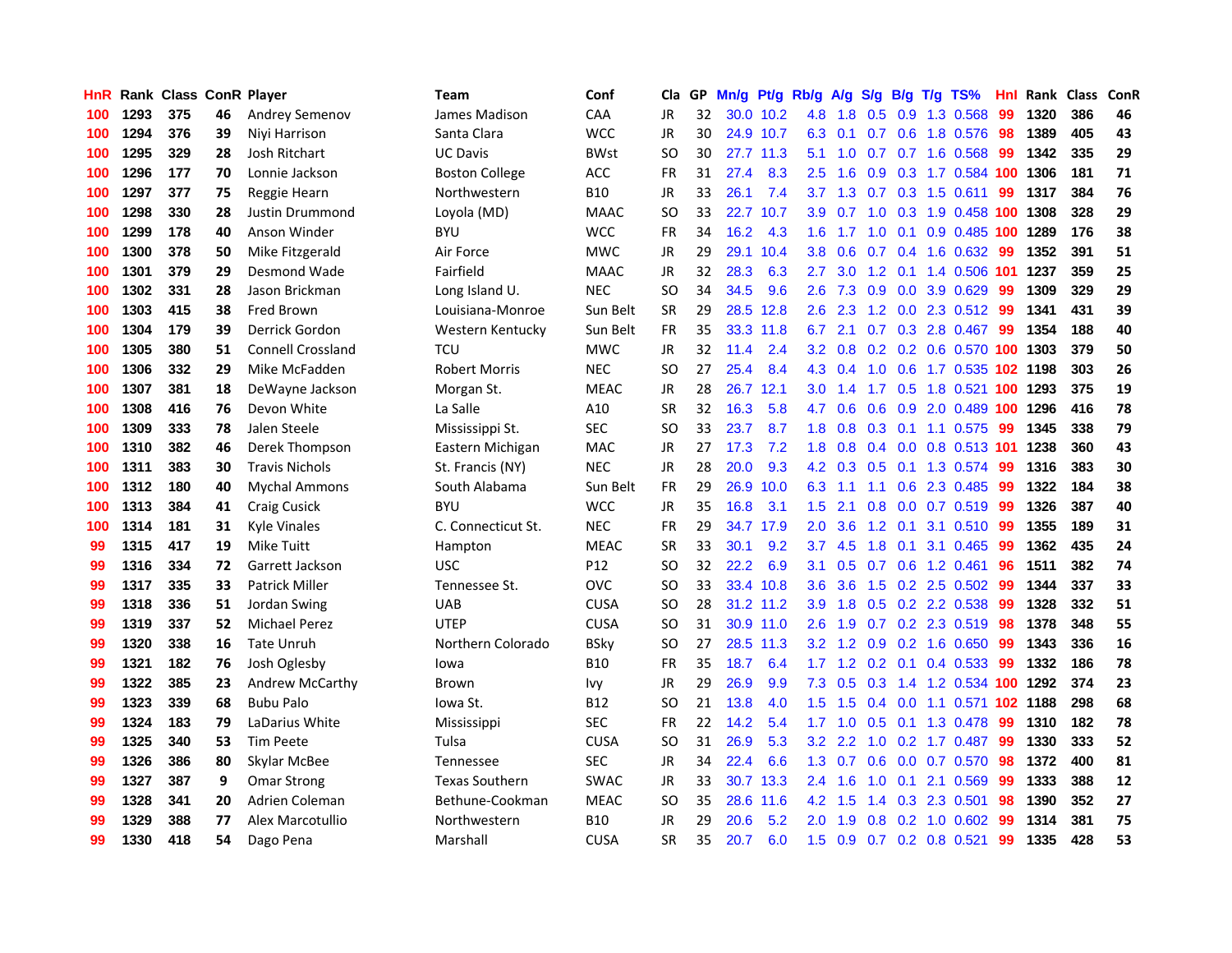| HnR |      |     |    | Rank Class ConR Player  | <b>Team</b>               | Conf        |               |    | Cla GP Mn/g Pt/g Rb/g A/g S/g B/g T/g TS% |           |                  |                 |     |                 |                            | Hnl |      | Rank Class | ConR |
|-----|------|-----|----|-------------------------|---------------------------|-------------|---------------|----|-------------------------------------------|-----------|------------------|-----------------|-----|-----------------|----------------------------|-----|------|------------|------|
| 99  | 1331 | 184 | 71 | <b>Nick Faust</b>       | Maryland                  | ACC         | <b>FR</b>     | 32 | 27.7                                      | 8.9       | 4.0              | 2.1             | 1.0 | 0.3             | 2.5 0.455                  | 98  | 1412 | 198        | 74   |
| 99  | 1332 | 342 | 38 | <b>Cole Darling</b>     | Wright St.                | Hor.        | <sub>SO</sub> | 30 | 20.3                                      | 6.3       | 3.6              | 0.8             | 0.7 | 0.2             | 1.1 0.470                  | -99 | 1348 | 340        | 38   |
| 99  | 1333 | 419 | 73 | <b>Tyrone Nared</b>     | Oregon                    | P12         | <b>SR</b>     | 28 | 15.9                                      | 2.9       | 3.0 <sub>1</sub> | 0.8             | 0.6 | 0.6             | 0.8 0.526                  | 100 | 1307 | 420        | 72   |
| 99  | 1334 | 420 | 34 | Landon Tatum            | Idaho                     | <b>WAC</b>  | <b>SR</b>     | 33 | 30.8                                      | 7.4       | $2.4^{\circ}$    | 4.7             |     |                 | 0.9 0.0 2.4 0.525          | -99 | 1347 | 432        | 34   |
| 99  | 1335 | 421 | 28 | Christian Siakam        | <b>IUPUI</b>              | Summit      | <b>SR</b>     | 32 | 23.8                                      | 8.8       | 5.8              | 0.9             |     |                 | 0.8 0.3 1.6 0.585          | -99 | 1337 | 429        | 28   |
| 99  | 1336 | 422 | 77 | Da'Quan Cook            | St. Bonaventure           | A10         | <b>SR</b>     | 31 | 26.8                                      | 7.6       | 4.6              | 0.9             |     |                 | 0.5 0.3 2.0 0.495 100      |     | 1291 | 414        | 77   |
| 99  | 1337 | 185 | 78 | Anthony Johnson         | Purdue                    | <b>B10</b>  | <b>FR</b>     | 34 | 15.5                                      | 5.4       | 2.1              | 1.0             |     |                 | $0.4$ 0.0 0.8 0.441        | -99 | 1321 | 183        | 77   |
| 99  | 1338 | 186 | 40 | <b>Brett Comer</b>      | <b>Florida Gulf Coast</b> | ASun        | <b>FR</b>     | 32 | 28.3                                      | 9.1       | 3.8              | 5.6             | 1.3 |                 | 0.0 4.3 0.503              | 98  | 1365 | 192        | 42   |
| 99  | 1339 | 343 | 55 | Robert Sampson          | East Carolina             | <b>CUSA</b> | <b>SO</b>     | 29 | 20.2                                      | 5.6       | 5.2              | 0.6             |     | $0.9\quad 0.6$  | 1.2 0.542                  | 99  | 1346 | 339        | 54   |
| 99  | 1340 | 187 | 24 | Jyonte Brooks           | Dartmouth                 | Ivy         | <b>FR</b>     | 30 | 28.2                                      | 9.4       | 6.6              | 1.1             |     |                 | 0.5 0.2 2.2 0.567          | -99 | 1340 | 187        | 24   |
| 99  | 1341 | 389 | 29 | <b>Antonio Bostic</b>   | Stephen F. Austin         | Southland   | JR            | 32 |                                           | 34.2 11.3 | 4.0              | 2.8             | 1.3 | 0.1             | 2.3 0.493                  | -99 | 1357 | 393        | 30   |
| 99  | 1342 | 423 | 47 | Dave Barnett            | <b>Buffalo</b>            | <b>MAC</b>  | <b>SR</b>     | 31 | 26.4                                      | 6.0       | 5.3              | 1.8             |     |                 | 0.6 0.2 1.3 0.501          | 99  | 1349 | 433        | 47   |
| 99  | 1343 | 344 | 48 | <b>Cameron Black</b>    | <b>Bowling Green</b>      | <b>MAC</b>  | <b>SO</b>     | 32 | 20.3                                      | 3.7       | 3.9              | 0.3             | 0.7 | 1.6             | 0.5 0.568                  | 98  | 1369 | 345        | 48   |
| 99  | 1344 | 345 | 41 | <b>Willie Green</b>     | Stetson                   | ASun        | <b>SO</b>     | 29 | 22.1                                      | 7.3       | 4.6              | 1.3             | 0.3 |                 | 1.3 1.4 0.549              | 98  | 1363 | 343        | 41   |
| 99  | 1345 | 346 | 30 | Shaquille White-Miller  | Texas-Arlington           | Southland   | <b>SO</b>     | 33 | 20.2                                      | 4.8       | 2.2 <sub>2</sub> | 3.7             | 0.6 | 0.0             | 2.2 0.502                  | 99  | 1338 | 334        | 29   |
| 99  | 1346 | 390 | 51 | Jeff Early              | Southern Illinois         | <b>MVC</b>  | <b>JR</b>     | 31 | 22.6                                      | 8.6       | 3.8              | 0.8             |     |                 | 1.2 0.4 1.9 0.488          | 97  | 1429 | 422        | 55   |
| 99  | 1347 | 347 | 47 | Vertrail Vaughns        | George Mason              | CAA         | <b>SO</b>     | 33 | 25.3                                      | 8.8       | 1.8              | 1.1             | 0.7 |                 | 0.0 0.8 0.530              | 98  | 1373 | 346        | 47   |
| 99  | 1348 | 188 | 69 | Deuce Bello             | Baylor                    | <b>B12</b>  | FR            | 30 | 10.3                                      | 3.3       |                  | $1.9 \quad 0.4$ |     |                 | 0.5 0.2 0.9 0.516 100 1271 |     |      | 174        | 70   |
| 99  | 1349 | 424 | 12 | Jared Maree             | Texas-Pan American        | <b>GWC</b>  | <b>SR</b>     | 32 |                                           | 29.3 12.8 | 4.1              | 1.8             |     |                 | 0.6 0.3 1.9 0.552 98       |     | 1394 | 440        | 13   |
| 99  | 1350 | 189 | 70 | <b>Toddrick Gotcher</b> | <b>Texas Tech</b>         | <b>B12</b>  | <b>FR</b>     | 9  | 29.9                                      | 7.3       | 3.9 <sup>°</sup> | 2.6             |     |                 | 0.4 0.7 1.4 0.595 111      |     | 755  | 85         | 49   |
| 99  | 1351 | 348 | 25 | <b>Miles Cartwright</b> | Pennsylvania              | Ivy         | <b>SO</b>     | 32 |                                           | 33.2 10.8 | 2.9              | 2.1             |     |                 | 1.1 0.1 2.2 0.555          | 98  | 1366 | 344        | 25   |
| 99  | 1352 | 190 | 52 | Ryan Sawvell            | Evansville                | <b>MVC</b>  | FR            | 29 | 20.9                                      | 6.2       | 4.0              | 0.3             |     |                 | $0.6$ $0.2$ $0.7$ $0.623$  | 99  | 1358 | 190        | 52   |
| 99  | 1353 | 391 | 21 | Joshua Montgomery       | Savannah St.              | <b>MEAC</b> | <b>JR</b>     | 33 | 13.6                                      | 5.0       | 2.5              | 0.4             |     |                 | $0.4$ 0.0 0.6 0.480        | -99 | 1356 | 392        | 23   |
| 99  | 1354 | 392 | 29 | <b>Drew Valentine</b>   | Oakland                   | Summit      | JR            | 36 |                                           | 35.0 11.4 | 7.1              | 2.6             | 1.1 |                 | 0.3 2.3 0.590              | 98  | 1371 | 399        | 29   |
| 99  | 1355 | 393 | 42 | <b>Adam Barnes</b>      | Belmont                   | ASun        | <b>JR</b>     | 35 | 10.2                                      | 2.8       | 1.3              | 0.7             |     | $0.3 \quad 0.1$ | 0.5 0.649                  | -99 | 1360 | 394        | 40   |
| 99  | 1356 | 425 | 21 | Bryan Cohen             | Bucknell                  | Pat.        | <b>SR</b>     | 35 | 27.6                                      | 6.8       | 3.6              | 2.5             |     |                 | 0.5 0.3 2.1 0.473          | -99 | 1361 | 434        | 21   |
| 99  | 1357 | 394 | 78 | Greg Robbins            | Richmond                  | A10         | <b>JR</b>     | 32 | 16.9                                      | 3.6       | 2.6              | 1.0             | 0.8 | 0.3             | $0.5$ 0.521                | -99 | 1351 | 390        | 79   |
| 99  | 1358 | 395 | 41 | Roger Franklin          | North Texas               | Sun Belt    | JR            | 32 | 23.6                                      | 8.2       | 5.0              | 1.2             | 0.6 | 0.5             | 1.4 0.452                  | 94  | 1603 | 472        | 52   |
| 99  | 1359 | 396 | 26 | Austin Morgan           | Yale                      | <b>Ivy</b>  | <b>JR</b>     | 29 |                                           | 31.3 11.8 | 2.1              | 2.3             | 0.8 | 0.0             | 1.7 0.563                  | 98  | 1398 | 409        | 27   |
| 99  | 1360 | 426 | 34 | TyShwan Edmondson       | <b>Austin Peay</b>        | <b>OVC</b>  | <b>SR</b>     | 32 |                                           | 31.8 12.8 | 3.3              | 1.9             | 1.6 |                 | 0.2 2.3 0.520              | 97  | 1456 | 455        | 36   |
| 99  | 1361 | 397 | 6  | Issiah Grayson          | Cal St. Bakersfield       | Ind.        | <b>JR</b>     | 31 |                                           | 32.6 10.2 | 2.2              | 5.8             | 2.0 | 0.1             | 3.8 0.539                  | 98  | 1367 | 396        | 6    |
| 99  | 1362 | 398 | 42 | Jason Jones             | Middle Tennessee          | Sun Belt    | <b>JR</b>     | 23 | 13.8                                      | 4.9       | 2.0              | 0.7             |     |                 | 0.3 0.0 0.7 0.544 101      |     | 1244 | 362        | 37   |
| 99  | 1363 | 427 | 28 | <b>Omar Carter</b>      | Appalachian St.           | Southern    | <b>SR</b>     | 31 |                                           | 28.5 11.7 | $5.5^{\circ}$    | 1.8             |     |                 | 1.1 0.2 1.9 0.483          | 98  | 1397 | 441        | 29   |
| 99  | 1364 | 349 | 32 | <b>Alex Francis</b>     | Bryant                    | <b>NEC</b>  | <b>SO</b>     | 30 |                                           | 32.6 17.0 | 7.4              | 1.5             | 0.7 |                 | 0.2 4.8 0.559              | 96  | 1481 | 373        | 38   |
| 99  | 1365 | 399 | 30 | Anthony Winbush         | Loyola (MD)               | <b>MAAC</b> | JR            | 33 | 17.5                                      | 3.2       | 3.0 <sub>1</sub> | 1.2             | 1.2 |                 | 0.3 0.9 0.507              | 98  | 1382 | 402        | 30   |
| 99  | 1366 | 428 | 31 | <b>Brandon Davis</b>    | Lamar                     | Southland   | <b>SR</b>     | 35 | 23.9                                      | 8.9       | 3.1              | 1.3             | 0.5 | 0.0             | 1.1 0.525                  | 98  | 1386 | 438        | 31   |
| 99  | 1367 | 429 | 29 | <b>Amaurys Fermin</b>   | Cal Poly                  | <b>BWst</b> | <b>SR</b>     | 33 | 29.6                                      | 9.8       | 1.9              | 3.6             | 0.7 | 0.0             | 2.3 0.468                  | 98  | 1380 | 437        | 31   |
| 99  | 1368 | 430 | 53 | Kraidon Woods           | Drake                     | <b>MVC</b>  | <b>SR</b>     | 32 | 16.8                                      | 3.3       | 4.1              |                 |     |                 | 0.4 0.5 1.2 1.3 0.589      | 97  | 1423 | 445        | 54   |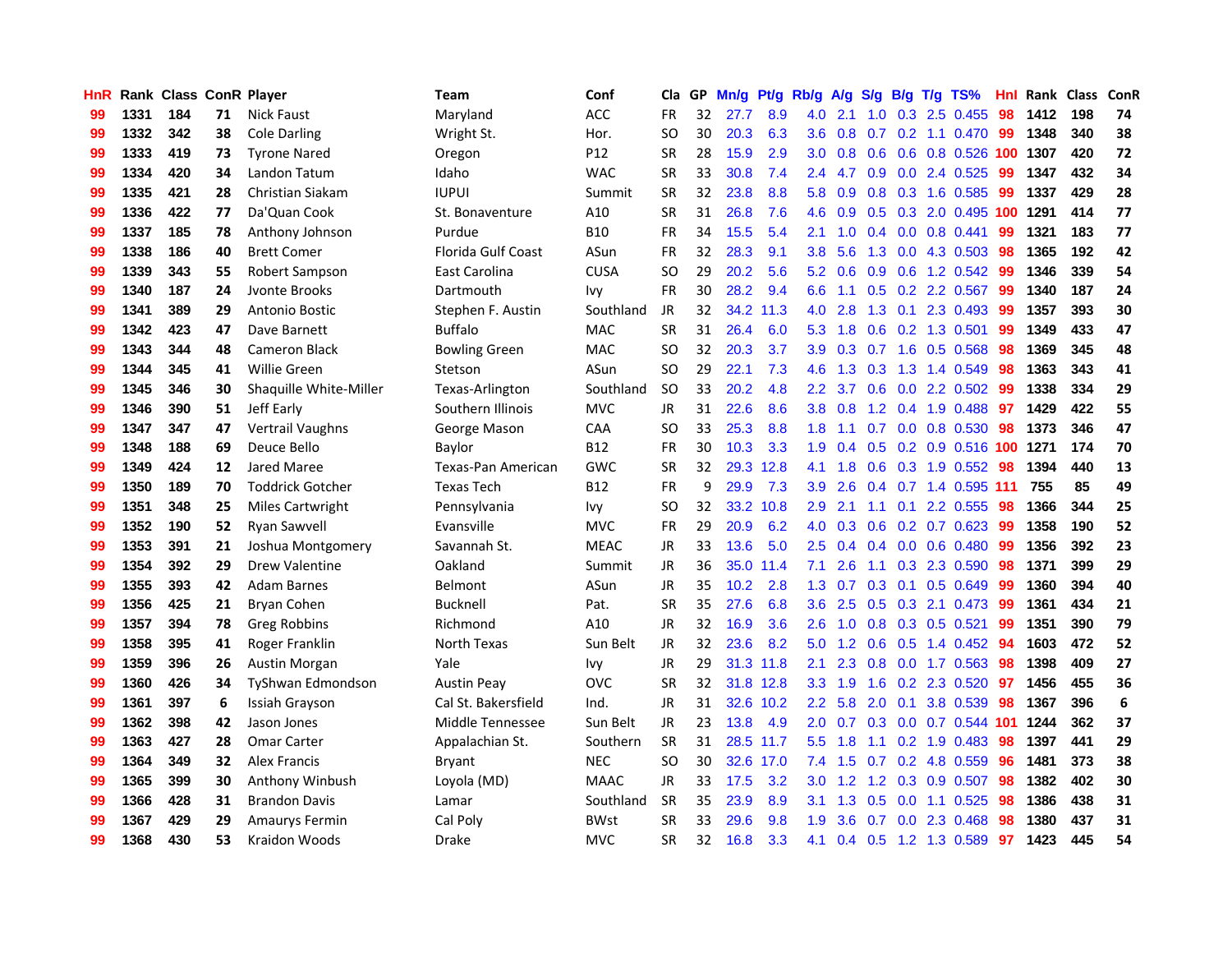| HnR |      | Rank Class ConR Player |     |                          | Team                      | Conf        | Cla       |     | GP Mn/g Pt/g Rb/g A/g |           |                  |         |     |                 | S/g B/g T/g TS%         | Hnl | Rank Class |     | ConR |
|-----|------|------------------------|-----|--------------------------|---------------------------|-------------|-----------|-----|-----------------------|-----------|------------------|---------|-----|-----------------|-------------------------|-----|------------|-----|------|
| 99  | 1369 | 400                    | 49  | Jamell Harris            | Eastern Michigan          | <b>MAC</b>  | JR        | 32  | 29.0                  | 6.3       | 6.2              | 0.5     | 0.8 | 1.3             | 1.3 0.488               | 98  | 1410       | 415 | 49   |
| 99  | 1370 | 350                    | 30  | Mike Felt                | North Dakota St.          | Summit      | <b>SO</b> | 31  | 21.6                  | 9.6       | 1.5              | 0.7     |     | $0.4 \quad 0.1$ | 0.7 0.629               | 98  | 1388       | 351 | 31   |
| 98  | 1371 | 401                    | 52  | <b>Garlon Green</b>      | <b>TCU</b>                | <b>MWC</b>  | <b>JR</b> | 33  | 24.4                  | 9.9       | $3.4^{\circ}$    | 0.8     |     |                 | $0.5$ $0.4$ 1.2 $0.542$ | 98  | 1370       | 398 | 52   |
| 98  | 1372 | 191                    | 42  | Thomas van der Mars      | Portland                  | <b>WCC</b>  | <b>FR</b> | 31  | 25.0                  | 7.7       |                  | 5.4 0.7 |     |                 | 0.5 0.9 1.4 0.554       | 98  | 1381       | 194 | 42   |
| 98  | 1373 | 402                    | 79  | Dwayne Smith             | George Washington         | A10         | JR        | 29  | 16.3                  | 5.5       | 3.9 <sup>°</sup> | 0.4     |     |                 | 0.6 0.4 1.2 0.464       | 98  | 1396       | 408 | 80   |
| 98  | 1374 | 403                    | 33  | Ed Waite                 | Monmouth                  | <b>NEC</b>  | JR        | 32. | 22.3                  | 7.1       | $5.4^{\circ}$    | 1.6     |     |                 | 1.3 0.3 1.5 0.495       | -98 | 1387       | 404 | 32   |
| 98  | 1375 | 431                    | 39  | Aaron Pogue              | Cleveland St.             | Hor.        | <b>SR</b> | 32  | 21.1                  | 5.7       | 4.5              | 0.7     |     |                 | $0.5$ $0.7$ 1.5 $0.470$ | -98 | 1399       | 442 | 40   |
| 98  | 1376 | 404                    | 40  | <b>Gary Talton</b>       | Illinois-Chicago          | Hor.        | <b>JR</b> | 30  |                       | 30.7 11.6 | 3.3 <sub>2</sub> | 3.3     |     |                 | 0.6 0.2 2.7 0.479       | 98  | 1395       | 407 | 39   |
| 98  | 1377 | 405                    | 35  | <b>Marland Smith</b>     | SE Missouri St.           | <b>OVC</b>  | JR        | 31  |                       | 30.2 12.3 | 3.0              | 2.5     |     |                 | 0.9 0.2 1.6 0.578       | 98  | 1402       | 412 | 34   |
| 98  | 1378 | 351                    | 22  | Jyles Smith              | Savannah St.              | <b>MEAC</b> | <b>SO</b> | 33  | 19.5                  | 4.1       | 4.4              | 0.4     | 0.6 | 1.9             | 1.4 0.521               | 98  | 1379       | 349 | 26   |
| 98  | 1379 | 192                    | 43  | Johnny Dee               | San Diego                 | <b>WCC</b>  | FR        | 31  |                       | 29.6 13.7 | 1.8 <sup>2</sup> | 1.2     | 0.7 |                 | $0.0$ 1.5 $0.581$       | 98  | 1375       | 193 | 41   |
| 98  | 1380 | 432                    | 23  | Logan Wiens              | Coppin St.                | <b>MEAC</b> | <b>SR</b> | 27  |                       | 23.2 10.1 | 3.4              | 1.6     |     | $0.4\quad 0.6$  | 0.9 0.603               | 99  | 1318       | 423 | 20   |
| 98  | 1381 | 193                    | 100 | <b>Derrick Randall</b>   | Rutgers                   | ВE          | <b>FR</b> | 31  | 11.3                  | 2.5       | 2.4              | 0.1     | 0.3 |                 | 0.4 0.6 0.569           | 98  | 1393       | 196 | 101  |
| 98  | 1382 | 194                    | 48  | Tony Kimbro              | Georgia St.               | CAA         | <b>FR</b> | 34  | 14.0                  | 3.3       | 2.3              | 0.8     | 1.0 |                 | 0.2 0.9 0.476           | 98  | 1383       | 195 | 48   |
| 98  | 1383 | 406                    | 27  | Josh Figini              | Cornell                   | Ivy         | JR        | 26  | 12.1                  | 4.3       | 2.1              | 0.3     |     |                 | $0.4$ 0.3 0.4 0.514     | 98  | 1391       | 406 | 26   |
| 98  | 1384 | 352                    | 81  | <b>Bruce Ellington</b>   | South Carolina            | <b>SEC</b>  | <b>SO</b> | 24  | 29.0                  | 11.0      | 2.3              | 3.1     | 0.7 | 0.1             | 2.3 0.446               | -99 | 1353       | 342 | 80   |
| 98  | 1385 | 353                    | 43  | <b>Charles Winborne</b>  | Louisiana-Monroe          | Sun Belt    | <b>SO</b> | 28  | 26.6                  | 11.2      | 2.1              | 1.6     | 0.5 | 0.0             | 1.4 0.584               | 98  | 1385       | 350 | 41   |
| 98  | 1386 | 433                    | 79  | Cammeron Woodyard        | Penn St.                  | <b>B10</b>  | <b>SR</b> | 28  | 25.8                  | 8.7       | 4.1              | 0.4     |     |                 | $0.7$ $0.2$ 1.0 $0.489$ | 97  | 1433       | 446 | 80   |
| 98  | 1387 | 407                    | 44  | Raymond Taylor           | Florida Atlantic          | Sun Belt    | JR        | 28  | 27.6                  | 8.9       | 2.1              | 4.5     |     |                 | 1.4 0.0 2.5 0.433       | -98 | 1407       | 414 | 42   |
| 98  | 1388 | 195                    | 43  | Filip Cvjeticanin        | Florida Gulf Coast        | ASun        | <b>FR</b> | 32  | 15.4                  | 6.8       | 1.8 <sup>°</sup> | 0.3     |     |                 | $0.2$ 0.2 0.6 0.613     | -98 | 1413       | 199 | 45   |
| 98  | 1389 | 354                    | 56  | <b>Preston Purifov</b>   | <b>UAB</b>                | <b>CUSA</b> | <b>SO</b> | 31  | 25.8                  | 8.6       | 2.1              | 0.9     |     |                 | $0.4$ 0.1 0.8 0.587     | 98  | 1411       | 356 | 58   |
| 98  | 1390 | 355                    | 31  | <b>Travis Bader</b>      | Oakland                   | Summit      | <b>SO</b> | 36  |                       | 36.2 15.9 | 3.2              | 1.2     |     |                 | 0.9 0.1 1.0 0.587       | -98 | 1408       | 354 | 32   |
| 98  | 1391 | 408                    | 44  | <b>Markeith Cummings</b> | Kennesaw St.              | ASun        | <b>JR</b> | 30  |                       | 34.8 15.4 | 5.3              | 2.1     | 1.1 |                 | 0.6 2.9 0.514           | 98  | 1368       | 397 | 43   |
| 98  | 1392 | 356                    | 41  | Ken Cerroni              | Green Bay                 | Hor.        | <b>SO</b> | 30  | 24.4                  | 7.9       | 1.3              | 1.4     | 0.6 |                 | $0.0$ 1.1 0.661         | 97  | 1457       | 370 | 43   |
| 98  | 1393 | 409                    | 25  | Corey Law                | High Point                | <b>BSou</b> | <b>JR</b> | 30  | 25.6                  | 9.5       | 7.2              | 0.7     |     |                 | 0.7 0.7 1.6 0.562       | 98  | 1384       | 403 | 25   |
| 98  | 1394 | 410                    | 30  | Lorenzo McCloud          | Pacific                   | <b>BWst</b> | JR        | 28  |                       | 28.4 11.2 | 2.8              | 3.5     | 1.1 | 0.1             | 2.8 0.502               | 98  | 1364       | 395 | 30   |
| 98  | 1395 | 434                    | 21  | Al Rapier                | <b>Stony Brook</b>        | AEC         | <b>SR</b> | 31  | 24.6                  | 7.9       | 5.0              | 1.0     | 0.5 |                 | $0.1$ 1.9 0.533         | 98  | 1392       | 439 | 21   |
| 98  | 1396 | 411                    | 57  | Erin Straughn            | East Carolina             | <b>CUSA</b> | JR        | 30  | 23.3                  | 5.7       | 4.6              | 1.3     | 0.8 | 0.6             | 1.0 0.543               | 98  | 1406       | 413 | 57   |
| 98  | 1397 | 357                    | 53  | Cameron Bairstow         | New Mexico                | <b>MWC</b>  | <b>SO</b> | 34  | 15.4                  | 3.7       | $3.6^{\circ}$    | 0.3     |     | $0.4\quad 0.6$  | 0.9 0.498               | 98  | 1376       | 347 | 53   |
| 98  | 1398 | 358                    | 17  | <b>Emmanuel Addo</b>     | Northern Colorado         | <b>BSkv</b> | <b>SO</b> | 28  | 21.4                  | 9.6       | 4.1              | 1.0     |     |                 | $0.2$ $0.4$ 1.9 $0.607$ | 97  | 1443       | 364 | 17   |
| 98  | 1399 | 412                    | 32  | <b>Tony Fiegen</b>       | South Dakota St.          | Summit      | JR        | 35  | 24.4                  | 7.0       | 3.9              | 0.8     |     |                 | 0.5 0.2 0.9 0.518       | -97 | 1419       | 419 | 33   |
| 98  | 1400 | 359                    | 35  | Jerry Brown              | Fresno St.                | <b>WAC</b>  | SO.       | 33  | 30.5                  | 8.8       | 5.5              | 0.9     |     |                 | 1.1 0.8 1.4 0.535       | -98 | 1409       | 355 | 36   |
| 98  | 1401 | 360                    | 33  | TrayVonn Wright          | North Dakota St.          | Summit      | <b>SO</b> | 31  | 23.7                  | 7.7       | 4.8              | 0.8     | 0.7 |                 | 1.2 1.2 0.512 97        |     | 1420       | 358 | 34   |
| 98  | 1402 | 196                    | 45  | <b>Elfrid Payton</b>     | Louisiana-Lafayette       | Sun Belt    | <b>FR</b> | 32  | 22.7                  | 7.2       | 3.6              | 3.0     |     |                 | 1.2 0.3 3.0 0.480       | 97  | 1422       | 200 | 43   |
| 98  | 1403 | 361                    | 42  | Hayden Humes             | Illinois-Chicago          | Hor.        | <b>SO</b> | 30  | 30.8                  | 8.2       | 5.6              | 1.1     | 0.6 |                 | 0.4 1.3 0.578           | 97  | 1421       | 359 | 41   |
| 98  | 1404 | 413                    | 34  | Darien Johnson           | Quinnipiac                | <b>NEC</b>  | JR        | 31  | 30.3                  | 8.7       | 4.0              | 3.7     | 1.0 | 0.1             | 2.5 0.466               | 97  | 1424       | 420 | 36   |
| 98  | 1405 | 414                    | 45  | <b>Eddie Murray</b>      | <b>Florida Gulf Coast</b> | ASun        | JR        | 32  | 22.3                  | 6.5       | 3.9              | 0.5     | 0.6 | 0.9             | 0.6 0.623               | 97  | 1430       | 423 | 46   |
| 98  | 1406 | 197                    | 74  | Angelo Chol              | Arizona                   | P12         | FR.       | 35  | 12.2                  | 2.8       | $2.3\phantom{0}$ | 0.1     |     |                 | $0.4$ 0.8 0.7 0.582     | 97  | 1425       | 201 | 73   |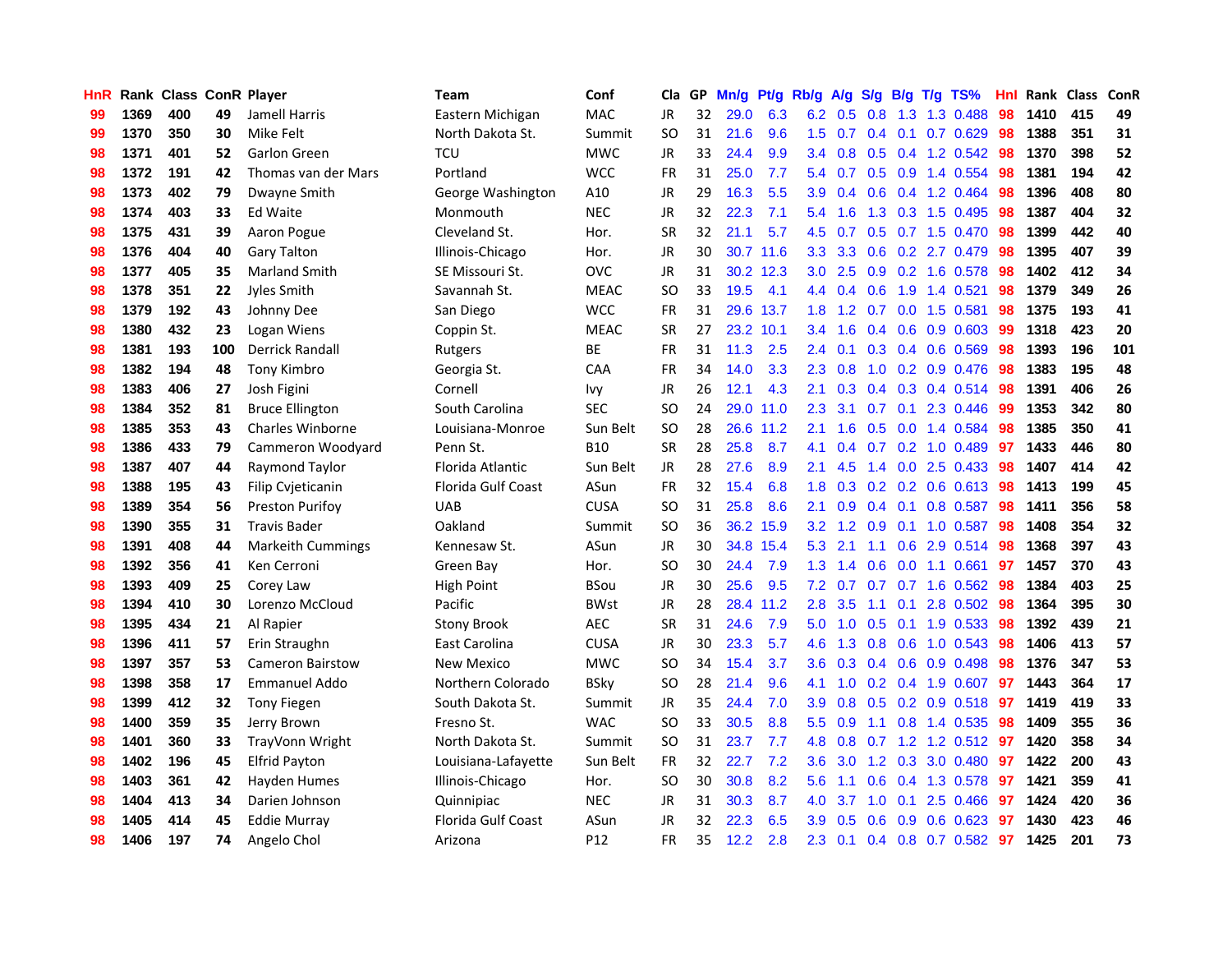|      |     |                |                         | <b>Team</b>                   | Conf        |               |    |      |                                                                                                                                                                                                                |                                                                                                                                                                                                                                                                                                                     |     |                                                                                                           |                                                                                                                                                                                   |                                                                                           |            | Hnl                                                                                                                                                                                                                                                                                                                                                                                                                                                                                                                                                                                                                           |                                                                                                                                   |                                                                                                         |                 |
|------|-----|----------------|-------------------------|-------------------------------|-------------|---------------|----|------|----------------------------------------------------------------------------------------------------------------------------------------------------------------------------------------------------------------|---------------------------------------------------------------------------------------------------------------------------------------------------------------------------------------------------------------------------------------------------------------------------------------------------------------------|-----|-----------------------------------------------------------------------------------------------------------|-----------------------------------------------------------------------------------------------------------------------------------------------------------------------------------|-------------------------------------------------------------------------------------------|------------|-------------------------------------------------------------------------------------------------------------------------------------------------------------------------------------------------------------------------------------------------------------------------------------------------------------------------------------------------------------------------------------------------------------------------------------------------------------------------------------------------------------------------------------------------------------------------------------------------------------------------------|-----------------------------------------------------------------------------------------------------------------------------------|---------------------------------------------------------------------------------------------------------|-----------------|
| 1407 | 362 | $\overline{7}$ | <b>Clarence Trent</b>   | Seattle                       | Ind.        | <b>SO</b>     | 27 | 19.7 | 9.4                                                                                                                                                                                                            | 4.4                                                                                                                                                                                                                                                                                                                 |     | 1.1                                                                                                       |                                                                                                                                                                                   |                                                                                           |            | 97                                                                                                                                                                                                                                                                                                                                                                                                                                                                                                                                                                                                                            | 1435                                                                                                                              | 362                                                                                                     | $\overline{7}$  |
| 1408 | 198 | 31             | Stephen Maxwell         | Cal St. Northridge            | <b>BWst</b> | <b>FR</b>     |    |      | 8.6                                                                                                                                                                                                            | 6.4                                                                                                                                                                                                                                                                                                                 |     | 0.7                                                                                                       |                                                                                                                                                                                   |                                                                                           |            |                                                                                                                                                                                                                                                                                                                                                                                                                                                                                                                                                                                                                               |                                                                                                                                   | 171                                                                                                     | 27              |
| 1409 | 415 | 82             | Rob Chubb               | Auburn                        | <b>SEC</b>  | JR            |    |      | 8.1                                                                                                                                                                                                            | 5.1                                                                                                                                                                                                                                                                                                                 |     |                                                                                                           |                                                                                                                                                                                   |                                                                                           |            | -97                                                                                                                                                                                                                                                                                                                                                                                                                                                                                                                                                                                                                           | 1453                                                                                                                              | 428                                                                                                     | 83              |
| 1410 | 363 | 36             | Danny Berger            | Utah St.                      | <b>WAC</b>  | <sub>SO</sub> |    |      | 6.6                                                                                                                                                                                                            | 3.4                                                                                                                                                                                                                                                                                                                 |     |                                                                                                           |                                                                                                                                                                                   |                                                                                           |            | -99                                                                                                                                                                                                                                                                                                                                                                                                                                                                                                                                                                                                                           | 1350                                                                                                                              | 341                                                                                                     | 35              |
| 1411 | 416 | 35             | C.J. Garner             | Long Island U.                | <b>NEC</b>  | JR            |    |      |                                                                                                                                                                                                                |                                                                                                                                                                                                                                                                                                                     |     |                                                                                                           |                                                                                                                                                                                   |                                                                                           |            |                                                                                                                                                                                                                                                                                                                                                                                                                                                                                                                                                                                                                               | 1418                                                                                                                              | 418                                                                                                     | 35              |
| 1412 | 417 | 24             | Deric Rudolph           | Savannah St.                  | <b>MEAC</b> | JR            |    |      |                                                                                                                                                                                                                | 1.8                                                                                                                                                                                                                                                                                                                 |     |                                                                                                           |                                                                                                                                                                                   |                                                                                           |            | 98                                                                                                                                                                                                                                                                                                                                                                                                                                                                                                                                                                                                                            | 1414                                                                                                                              | 416                                                                                                     | 28              |
| 1413 | 418 | 44             | Mike Hart               | Gonzaga                       | <b>WCC</b>  | JR            |    |      | 1.8                                                                                                                                                                                                            |                                                                                                                                                                                                                                                                                                                     | 0.6 |                                                                                                           |                                                                                                                                                                                   |                                                                                           |            | 98                                                                                                                                                                                                                                                                                                                                                                                                                                                                                                                                                                                                                            | 1400                                                                                                                              | 410                                                                                                     | 44              |
| 1414 | 435 | 32             | Orane Chin              | Cal St. Fullerton             | <b>BWst</b> | <b>SR</b>     |    |      |                                                                                                                                                                                                                |                                                                                                                                                                                                                                                                                                                     | 1.9 |                                                                                                           |                                                                                                                                                                                   |                                                                                           |            | 97                                                                                                                                                                                                                                                                                                                                                                                                                                                                                                                                                                                                                            | 1438                                                                                                                              | 448                                                                                                     | 33              |
| 1415 | 436 | 49             | Quinn McDowell          | William & Mary                | CAA         | <b>SR</b>     |    |      |                                                                                                                                                                                                                | 4.8                                                                                                                                                                                                                                                                                                                 | 1.6 | 0.7                                                                                                       |                                                                                                                                                                                   |                                                                                           |            | 97                                                                                                                                                                                                                                                                                                                                                                                                                                                                                                                                                                                                                            | 1478                                                                                                                              | 464                                                                                                     | 50              |
| 1416 | 437 | 50             | Anthony Humpty Hitchens | James Madison                 | CAA         | <b>SR</b>     |    |      |                                                                                                                                                                                                                | 2.3                                                                                                                                                                                                                                                                                                                 | 3.7 |                                                                                                           |                                                                                                                                                                                   |                                                                                           |            | 98                                                                                                                                                                                                                                                                                                                                                                                                                                                                                                                                                                                                                            | 1415                                                                                                                              | 444                                                                                                     | 49              |
| 1417 | 438 | 25             | Akeem Ellis             | Coppin St.                    | <b>MEAC</b> | <b>SR</b>     |    |      |                                                                                                                                                                                                                | 5.3                                                                                                                                                                                                                                                                                                                 | 3.5 |                                                                                                           |                                                                                                                                                                                   |                                                                                           |            | 97                                                                                                                                                                                                                                                                                                                                                                                                                                                                                                                                                                                                                            | 1437                                                                                                                              | 447                                                                                                     | 29              |
| 1418 | 419 | 46             | <b>Brandan Walton</b>   | North Texas                   | Sun Belt    | <b>JR</b>     |    |      | 8.8                                                                                                                                                                                                            | 2.6                                                                                                                                                                                                                                                                                                                 | 1.1 |                                                                                                           |                                                                                                                                                                                   |                                                                                           |            | 93                                                                                                                                                                                                                                                                                                                                                                                                                                                                                                                                                                                                                            | 1659                                                                                                                              | 493                                                                                                     | 56              |
| 1419 | 420 | 22             | Daniel Munoz            | American                      | Pat.        | JR            |    |      | 8.0                                                                                                                                                                                                            |                                                                                                                                                                                                                                                                                                                     |     | 1.0                                                                                                       |                                                                                                                                                                                   |                                                                                           |            | 97                                                                                                                                                                                                                                                                                                                                                                                                                                                                                                                                                                                                                            | 1431                                                                                                                              | 424                                                                                                     | 22              |
| 1420 | 364 | 33             | Isiah Umipig            | Cal St. Fullerton             | <b>BWst</b> | <b>SO</b>     |    |      |                                                                                                                                                                                                                | 2.7                                                                                                                                                                                                                                                                                                                 | 2.3 |                                                                                                           | 0.0                                                                                                                                                                               |                                                                                           |            | 97                                                                                                                                                                                                                                                                                                                                                                                                                                                                                                                                                                                                                            | 1427                                                                                                                              | 360                                                                                                     | 32              |
| 1421 | 199 | 80             | Jacob Lawson            | Purdue                        | <b>B10</b>  | <b>FR</b>     |    | 11.1 | 2.4                                                                                                                                                                                                            | 1.9                                                                                                                                                                                                                                                                                                                 |     |                                                                                                           |                                                                                                                                                                                   |                                                                                           |            | 99                                                                                                                                                                                                                                                                                                                                                                                                                                                                                                                                                                                                                            | 1359                                                                                                                              | 191                                                                                                     | 79              |
| 1422 | 200 | 58             | Jarelle Reischel        | Rice                          | <b>CUSA</b> | <b>FR</b>     | 35 |      | 5.7                                                                                                                                                                                                            |                                                                                                                                                                                                                                                                                                                     | 0.6 |                                                                                                           | 0.1                                                                                                                                                                               |                                                                                           |            | -97                                                                                                                                                                                                                                                                                                                                                                                                                                                                                                                                                                                                                           | 1466                                                                                                                              | 207                                                                                                     | 60              |
| 1423 | 201 | 36             | Kelvin Parker           | Mount St. Mary's              | <b>NEC</b>  | FR            |    |      | 9.0                                                                                                                                                                                                            |                                                                                                                                                                                                                                                                                                                     |     |                                                                                                           |                                                                                                                                                                                   |                                                                                           |            |                                                                                                                                                                                                                                                                                                                                                                                                                                                                                                                                                                                                                               |                                                                                                                                   | 209                                                                                                     | 37              |
| 1424 | 439 | 29             | <b>Bryson Barnes</b>    | Furman                        | Southern    | <b>SR</b>     |    |      | 7.1                                                                                                                                                                                                            |                                                                                                                                                                                                                                                                                                                     |     |                                                                                                           |                                                                                                                                                                                   |                                                                                           |            |                                                                                                                                                                                                                                                                                                                                                                                                                                                                                                                                                                                                                               |                                                                                                                                   | 419                                                                                                     | 28              |
| 1425 | 440 | 31             | Novar Gadson            | Rider                         | <b>MAAC</b> | <b>SR</b>     |    |      |                                                                                                                                                                                                                | 3.5                                                                                                                                                                                                                                                                                                                 | 1.9 |                                                                                                           |                                                                                                                                                                                   |                                                                                           |            | 97                                                                                                                                                                                                                                                                                                                                                                                                                                                                                                                                                                                                                            | 1439                                                                                                                              | 449                                                                                                     | 31              |
| 1426 | 365 | 37             | Cordarius Johnson       | Louisiana Tech                | <b>WAC</b>  | <b>SO</b>     |    |      | 9.6                                                                                                                                                                                                            | 3.8                                                                                                                                                                                                                                                                                                                 |     |                                                                                                           |                                                                                                                                                                                   |                                                                                           |            |                                                                                                                                                                                                                                                                                                                                                                                                                                                                                                                                                                                                                               |                                                                                                                                   | 366                                                                                                     | 37              |
| 1427 | 441 | 80             | Jamal Wilson            | Rhode Island                  | A10         | <b>SR</b>     |    |      |                                                                                                                                                                                                                | 5.1                                                                                                                                                                                                                                                                                                                 | 2.1 |                                                                                                           |                                                                                                                                                                                   |                                                                                           |            |                                                                                                                                                                                                                                                                                                                                                                                                                                                                                                                                                                                                                               |                                                                                                                                   | 328                                                                                                     | 60              |
| 1428 | 202 | 30             | Lee Skinner             | Wofford                       | Southern    | <b>FR</b>     |    |      | 6.2                                                                                                                                                                                                            | 5.9                                                                                                                                                                                                                                                                                                                 | 1.8 |                                                                                                           |                                                                                                                                                                                   |                                                                                           |            | 97                                                                                                                                                                                                                                                                                                                                                                                                                                                                                                                                                                                                                            | 1432                                                                                                                              | 202                                                                                                     | 30              |
| 1429 | 366 | 45             | Alex Osborne            | Loyola Marymount              | <b>WCC</b>  | <b>SO</b>     |    |      | 2.6                                                                                                                                                                                                            | 3.0 <sub>2</sub>                                                                                                                                                                                                                                                                                                    |     |                                                                                                           |                                                                                                                                                                                   |                                                                                           |            | 95                                                                                                                                                                                                                                                                                                                                                                                                                                                                                                                                                                                                                            | 1539                                                                                                                              | 388                                                                                                     | 47              |
| 1430 | 421 | 46             | <b>Brandon Baker</b>    | Belmont                       | ASun        | <b>JR</b>     |    | 13.1 | 2.6                                                                                                                                                                                                            | 2.7                                                                                                                                                                                                                                                                                                                 | 1.1 |                                                                                                           |                                                                                                                                                                                   |                                                                                           |            | 98                                                                                                                                                                                                                                                                                                                                                                                                                                                                                                                                                                                                                            | 1401                                                                                                                              | 411                                                                                                     | 44              |
| 1431 | 422 | 31             | Dontay Hampton          | Chattanooga                   | Southern    | <b>JR</b>     |    |      | 7.1                                                                                                                                                                                                            | 2.0                                                                                                                                                                                                                                                                                                                 |     |                                                                                                           |                                                                                                                                                                                   |                                                                                           |            | 97                                                                                                                                                                                                                                                                                                                                                                                                                                                                                                                                                                                                                            | 1434                                                                                                                              | 425                                                                                                     | 31              |
| 1432 | 367 | 83             | Allen Payne             | Auburn                        | <b>SEC</b>  | <b>SO</b>     |    |      | 4.3                                                                                                                                                                                                            | 4.0                                                                                                                                                                                                                                                                                                                 | 0.9 | 0.7                                                                                                       |                                                                                                                                                                                   |                                                                                           |            | 98                                                                                                                                                                                                                                                                                                                                                                                                                                                                                                                                                                                                                            | 1405                                                                                                                              | 353                                                                                                     | 82              |
| 1433 | 423 | 32             | <b>Michael Hale</b>     | Texas-San Antonio             | Southland   | <b>JR</b>     |    |      | 9.9                                                                                                                                                                                                            | 2.7                                                                                                                                                                                                                                                                                                                 |     |                                                                                                           | 0.0                                                                                                                                                                               |                                                                                           |            | 97                                                                                                                                                                                                                                                                                                                                                                                                                                                                                                                                                                                                                            | 1426                                                                                                                              | 421                                                                                                     | 32              |
| 1434 | 424 | 59             | Jordan Callahan         | Tulane                        | <b>CUSA</b> | <b>JR</b>     |    |      |                                                                                                                                                                                                                | 3.0                                                                                                                                                                                                                                                                                                                 |     |                                                                                                           |                                                                                                                                                                                   |                                                                                           |            | 95                                                                                                                                                                                                                                                                                                                                                                                                                                                                                                                                                                                                                            | 1553                                                                                                                              | 451                                                                                                     | 65              |
| 1435 | 442 | 72             | Jon Kreft               | Florida St.                   | <b>ACC</b>  | <b>SR</b>     |    |      | 2.8                                                                                                                                                                                                            |                                                                                                                                                                                                                                                                                                                     |     |                                                                                                           |                                                                                                                                                                                   |                                                                                           |            | 97                                                                                                                                                                                                                                                                                                                                                                                                                                                                                                                                                                                                                            | 1451                                                                                                                              | 453                                                                                                     | 75              |
| 1436 | 443 | 32             | <b>Matthew Friday</b>   | Samford                       | Southern    | <b>SR</b>     |    |      | 3.4                                                                                                                                                                                                            |                                                                                                                                                                                                                                                                                                                     |     |                                                                                                           |                                                                                                                                                                                   |                                                                                           |            | 97                                                                                                                                                                                                                                                                                                                                                                                                                                                                                                                                                                                                                            | 1448                                                                                                                              | 452                                                                                                     | 32              |
| 1437 | 203 | 84             | Kedren Johnson          | Vanderbilt                    | <b>SEC</b>  | <b>FR</b>     |    |      | 3.1                                                                                                                                                                                                            |                                                                                                                                                                                                                                                                                                                     |     |                                                                                                           |                                                                                                                                                                                   |                                                                                           |            | 97                                                                                                                                                                                                                                                                                                                                                                                                                                                                                                                                                                                                                            | 1460                                                                                                                              | 205                                                                                                     | 84              |
| 1438 | 204 | 28             | Denton Koon             | Princeton                     | <b>Ivy</b>  | <b>FR</b>     |    |      | 5.1                                                                                                                                                                                                            | 3.1                                                                                                                                                                                                                                                                                                                 |     |                                                                                                           |                                                                                                                                                                                   |                                                                                           |            | 97                                                                                                                                                                                                                                                                                                                                                                                                                                                                                                                                                                                                                            | 1458                                                                                                                              | 204                                                                                                     | 29              |
| 1439 | 205 | 60             | Leslee Smith            | SMU                           | <b>CUSA</b> | <b>FR</b>     |    | 15.1 | 3.8                                                                                                                                                                                                            |                                                                                                                                                                                                                                                                                                                     |     |                                                                                                           |                                                                                                                                                                                   |                                                                                           |            | 98                                                                                                                                                                                                                                                                                                                                                                                                                                                                                                                                                                                                                            | 1403                                                                                                                              | 197                                                                                                     | 56              |
| 1440 | 444 | 26             | Chris McEachin          | Norfolk St.                   | <b>MEAC</b> | <b>SR</b>     |    |      |                                                                                                                                                                                                                | 2.9                                                                                                                                                                                                                                                                                                                 |     |                                                                                                           |                                                                                                                                                                                   |                                                                                           |            | 97                                                                                                                                                                                                                                                                                                                                                                                                                                                                                                                                                                                                                            | 1463                                                                                                                              | 458                                                                                                     | 30              |
| 1441 | 206 | 47             | T.J. Price              | Western Kentucky              | Sun Belt    | <b>FR</b>     |    |      | 9.0                                                                                                                                                                                                            | 4.3                                                                                                                                                                                                                                                                                                                 | 1.8 |                                                                                                           |                                                                                                                                                                                   |                                                                                           |            | 96                                                                                                                                                                                                                                                                                                                                                                                                                                                                                                                                                                                                                            | 1493                                                                                                                              | 213                                                                                                     | 44              |
| 1442 | 425 | 54             | <b>Anthony Cousin</b>   | Illinois St.                  | <b>MVC</b>  | JR            |    | 25.7 | 4.6                                                                                                                                                                                                            | 1.7                                                                                                                                                                                                                                                                                                                 | 2.4 | 0.7                                                                                                       | 0.0                                                                                                                                                                               |                                                                                           |            | 97                                                                                                                                                                                                                                                                                                                                                                                                                                                                                                                                                                                                                            | 1417                                                                                                                              | 417                                                                                                     | 53              |
| 1443 | 445 | 27             | <b>Anthony Breeze</b>   | Bethune-Cookman               | <b>MEAC</b> | <b>SR</b>     |    |      | 10.5                                                                                                                                                                                                           | 4.6                                                                                                                                                                                                                                                                                                                 | 0.8 | 0.9                                                                                                       | 0.5                                                                                                                                                                               |                                                                                           |            | 98                                                                                                                                                                                                                                                                                                                                                                                                                                                                                                                                                                                                                            | 1374                                                                                                                              | 436                                                                                                     | 25              |
| 1444 | 207 | 61             | Cedric Jenkins          | Southern Miss.                | <b>CUSA</b> | <b>FR</b>     | 31 | 9.9  | 2.6                                                                                                                                                                                                            |                                                                                                                                                                                                                                                                                                                     |     |                                                                                                           |                                                                                                                                                                                   |                                                                                           |            | 96                                                                                                                                                                                                                                                                                                                                                                                                                                                                                                                                                                                                                            | 1480                                                                                                                              | 211                                                                                                     | 63              |
|      |     |                |                         | <b>Rank Class ConR Player</b> |             |               |    | Cla  | 23<br>31<br>31<br>34<br>33<br>32<br>31<br>32<br>30<br>30<br>32<br>32<br>30<br>30<br>29<br>22<br>30<br>34<br>11<br>33<br>32<br>33<br>32<br>20<br>31<br>31<br>35<br>29<br>36<br>32<br>25<br>36<br>30<br>34<br>28 | 22.5<br>24.6<br>25.8<br>29.8 12.6<br>28.8 10.7<br>13.5<br>29.1 10.2<br>34.2 12.5<br>36.5 14.9<br>30.4 12.6<br>24.8<br>31.8<br>33.6 13.5<br>13.9<br>29.8<br>18.5<br>23.9 10.7<br>22.8<br>34.3 16.4<br>26.9<br>12.2<br>16.6<br>19.0<br>29.9<br>33.0 11.8<br>10.3<br>12.5<br>14.5<br>16.0<br>29.9 12.8<br>27.9<br>25.5 |     | 2.5<br>3.0 <sub>1</sub><br>5.0<br>$2.7^{\circ}$<br>2.7<br>4.6<br>$2.3^{\circ}$<br>2.2 <sub>2</sub><br>3.4 | 0.9<br>0.5<br>0.9<br>2.4<br>3.3<br>1.6<br>4.2<br>0.2<br>1.5<br>4.7 0.5<br>1.0<br>0.3<br>1.2<br>3.2<br>2.2<br>0.2<br>1.3<br>$1.2 \quad 1.8$<br>0.6<br>1.2<br>1.2<br>$2.0\quad 0.3$ | $0.4\quad 0.9$<br>$0.8\ 0.0$<br>0.8<br>0.5<br>0.7<br>1.0<br>1.3<br>1.3<br>$0.3 \quad 0.6$ | 0.4<br>0.1 | GP Mn/g Pt/g Rb/g A/g S/g B/g T/g TS%<br>1.9 0.509<br>2.1 0.479<br>$0.9$ $0.0$ 1.4 $0.506$<br>$0.8$ 0.2 0.5 0.459<br>$0.6$ $0.7$ 2.2 $0.631$<br>$0.1$ 1.5 0.531<br>1.3 0.0 3.0 0.543<br>0.5 0.2 2.6 0.565<br>1.2 0.521<br>2.1 0.531<br>1.9 0.589<br>0.7 0.6 0.546<br>1.3 0.524<br>$0.6$ $0.3$ 2.6 $0.566$<br>0.9 0.2 1.0 0.455<br>0.8 0.3 0.6 0.475<br>0.6 0.2 0.5 0.437<br>$0.0$ 0.8 0.551<br>$0.1$ 1.0 $0.480$<br>1.9 0.545<br>0.2 2.2 0.499<br>1.1 0.503<br>$0.9$ 0.4 0.8 0.586<br>$0.5$ 0.1 1.2 0.444<br>$0.3$ $0.2$ 1.1 $0.563$<br>0.8 0.4 1.5 0.490<br>1.3 0.6 2.0 0.516<br>0.9 0.2 2.3 0.509<br>1.2 0.474<br>1.9 0.533 | $0.5$ 0.0 1.1 0.515<br>1.0 0.2 2.2 0.522 97<br>1.3 0.3 1.4 0.532 97<br>$0.5$ 0.2 1.6 0.515 <b>97</b><br>$0.1$ $0.0$ $0.4$ $0.547$ | $0.2$ 0.8 0.546 100<br>1265<br>1475<br>0.5 1.0 1.8 0.534 100 1305<br>1446<br>1.2 0.2 3.1 0.495 106 1016 | Rank Class ConR |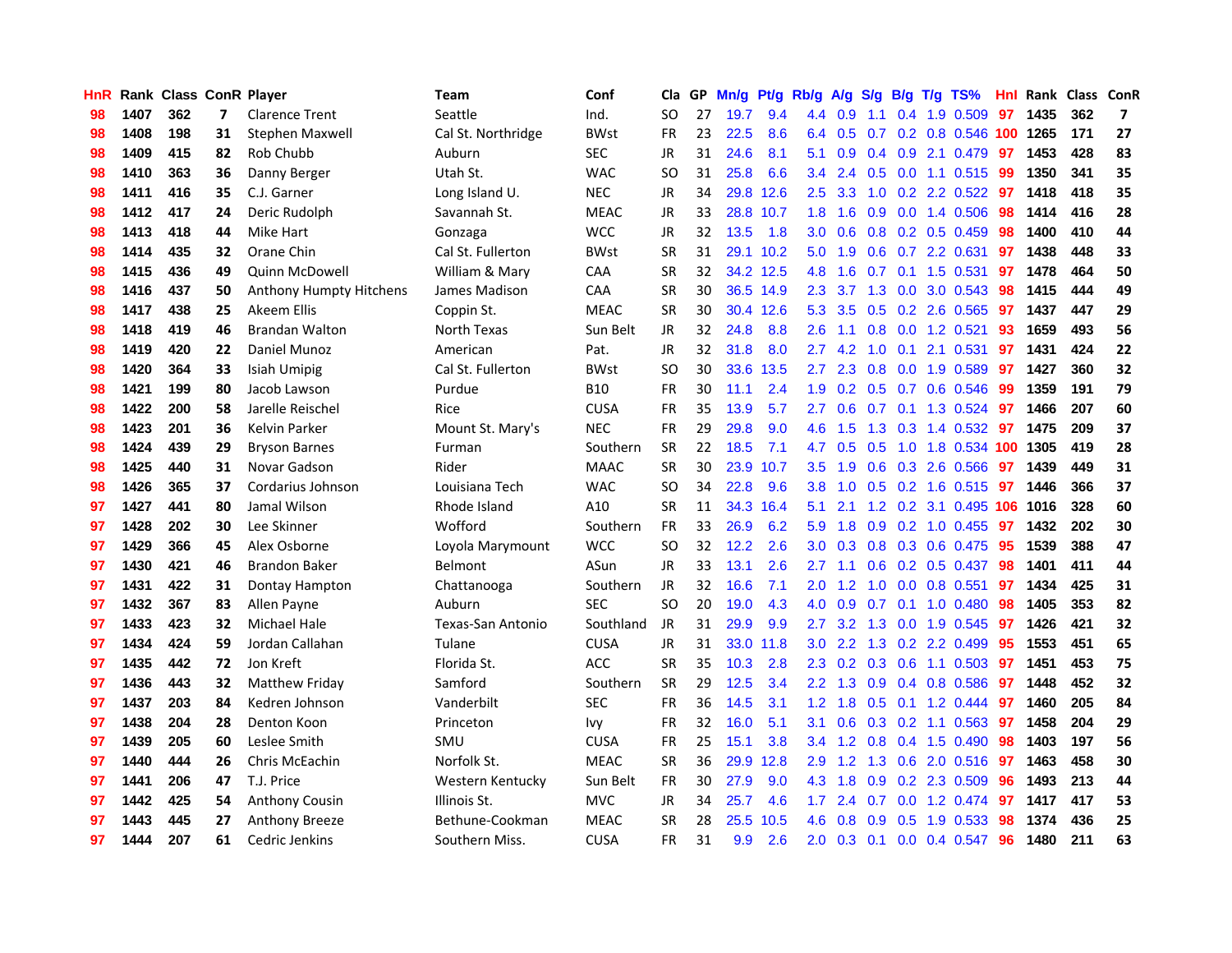| HnR |      | Rank Class ConR Player |     |                         | Team                   | Conf        | Cla       |    | GP Mn/g Pt/g Rb/g A/g S/g B/g T/g TS% |           |                  |                 |               |                 |                         | Hnl |      | Rank Class | ConR |
|-----|------|------------------------|-----|-------------------------|------------------------|-------------|-----------|----|---------------------------------------|-----------|------------------|-----------------|---------------|-----------------|-------------------------|-----|------|------------|------|
| 97  | 1445 | 426                    | 48  | Jamal Crook             | Western Kentucky       | Sun Belt    | <b>JR</b> | 35 | 25.1                                  | 8.5       | 2.7              | 2.7             | 1.1           | 0.1             | 2.3 0.450               | 96  | 1501 | 436        | 46   |
| 97  | 1446 | 446                    | 29  | <b>Patrick Saunders</b> | Princeton              | <b>Ivy</b>  | <b>SR</b> | 32 | 22.8                                  | 6.7       | 2.5              | 0.7             | 0.5           | 0.4             | 1.0 0.583               | 97  | 1462 | 457        | 30   |
| 97  | 1447 | 368                    | 33  | Desmond Haymon          | Stephen F. Austin      | Southland   | <b>SO</b> | 32 | 31.3                                  | 8.2       | 4.3              | 1.4             | 0.9           | 0.0             | 1.5 0.490               | 97  | 1459 | 371        | 33   |
| 97  | 1448 | 208                    | 37  | Zaid Hearst             | Quinnipiac             | <b>NEC</b>  | <b>FR</b> | 32 | 24.1                                  | 7.2       |                  | $3.7 \quad 1.3$ |               |                 | 0.7 0.0 0.9 0.516       | -96 | 1485 | 212        | 40   |
| 97  | 1449 | 427                    | 55  | Kendal Brown-Surles     | Southern Illinois      | <b>MVC</b>  | JR        | 25 | 25.8                                  | 8.0       |                  | $2.2$ 2.4       |               |                 | 1.0 0.1 1.6 0.517 97    |     | 1468 | 430        | 56   |
| 97  | 1450 | 428                    | 62  | Tamir Jackson           | Rice                   | <b>CUSA</b> | JR        | 34 |                                       | 29.9 10.5 | 2.5              | 2.9             |               |                 | 0.8 0.0 1.9 0.479       | 97  | 1455 | 429        | 59   |
| 97  | 1451 | 447                    | 43  | Ashen Ward              | Youngstown St.         | Hor.        | <b>SR</b> | 31 |                                       | 32.5 10.0 | 4.7              | 2.5             |               |                 | $0.8$ 0.2 1.8 0.512     | 97  | 1441 | 450        | 42   |
| 97  | 1452 | 448                    | 50  | Antonio Green           | Eastern Michigan       | <b>MAC</b>  | <b>SR</b> | 32 | 28.4                                  | 7.2       | 3.4              | 1.4             |               |                 | 1.5 0.3 1.4 0.472       | 96  | 1487 | 467        | 50   |
| 97  | 1453 | 449                    | 36  | Kenny Moore             | Tennessee St.          | <b>OVC</b>  | <b>SR</b> | 26 | 19.5                                  | 7.2       | 3.0 <sub>2</sub> | 1.3             |               |                 | 0.8 0.2 1.4 0.505       | 97  | 1445 | 451        | 35   |
| 97  | 1454 | 369                    | 44  | <b>Jay Harris</b>       | Valparaiso             | Hor.        | <b>SO</b> | 31 | 25.6                                  | 9.0       | 1.9              | 2.6             | 0.6           |                 | 0.1 1.9 0.532           | 96  | 1497 | 379        | 44   |
| 97  | 1455 | 450                    | 13  | Lee Fisher              | Chicago St.            | GWC         | <b>SR</b> | 30 |                                       | 34.9 12.5 | 7.9              | 2.1             |               | $1.3 \quad 0.6$ | 3.0 0.491               | 97  | 1465 | 459        | 14   |
| 97  | 1456 | 209                    | 63  | Jalen Jones             | SMU                    | <b>CUSA</b> | <b>FR</b> | 32 | 21.7                                  | 8.0       | 3.3              | 0.6             | 0.7           |                 | 0.4 1.3 0.510           | 97  | 1469 | 208        | 62   |
| 97  | 1457 | 451                    | 38  | <b>Chris Martin</b>     | Wagner                 | <b>NEC</b>  | <b>SR</b> | 29 | 20.9                                  | 7.1       | 1.9              | 1.0             | 1.1           | 0.0             | $1.0$ 0.481             | 98  | 1404 | 443        | 33   |
| 97  | 1458 | 370                    | 46  | Dennis Kramer           | San Diego              | <b>WCC</b>  | <b>SO</b> | 31 | 22.9                                  | 8.5       | 4.4              | 0.6             | $0.4^{\circ}$ |                 | 1.2 1.4 0.594           | 97  | 1444 | 365        | 45   |
| 97  | 1459 | 210                    | 33  | Adjehi Baru             | Coll. of Charleston    | Southern    | <b>FR</b> | 29 | 26.7                                  | 7.8       | 6.3              | 0.6             | 0.7           | 0.7             | 0.9 0.489               | 97  | 1464 | 206        | 34   |
| 97  | 1460 | 211                    | 28  | Simuel Frazier          | Howard                 | <b>MEAC</b> | <b>FR</b> | 30 | 28.0                                  | 9.1       | 2.9              | 3.5             | 1.0           | 0.0             | 3.4 0.522               | -96 | 1505 | 214        | 32   |
| 97  | 1461 | 212                    | 54  | Kyan Anderson           | <b>TCU</b>             | <b>MWC</b>  | <b>FR</b> | 33 | 27.7                                  | 8.3       | 1.5              | 2.8             |               |                 | 1.2 0.0 2.0 0.520       | -97 | 1449 | 203        | 55   |
| 97  | 1462 | 452                    | 23  | <b>Riley Grafft</b>     | American               | Pat.        | <b>SR</b> | 30 | 16.5                                  | 3.9       | 3.9              | 0.6             |               |                 | $0.3$ 0.4 0.6 0.609     | 97  | 1461 | 456        | 23   |
| 97  | 1463 | 429                    | 49  | <b>Brandon Peterson</b> | Arkansas St.           | Sun Belt    | <b>JR</b> | 34 | 32.6                                  | 9.2       |                  | $7.9\quad0.9$   |               |                 | 0.7 1.0 2.0 0.499       | 96  | 1517 | 438        | 49   |
| 97  | 1464 | 453                    | 34  | Louis Ellis             | Northwestern St.       | Southland   | <b>SR</b> | 32 |                                       | 24.7 11.0 | 3.3              | 2.5             |               |                 | 1.2 0.3 2.3 0.495       | 97  | 1472 | 462        | 34   |
| 97  | 1465 | 371                    | 101 | <b>Moses Morgan</b>     | DePaul                 | ВE          | <b>SO</b> | 26 | 19.6                                  | 9.0       | $2.5\,$          | 1.0             |               |                 | 0.6 0.3 1.2 0.499       | 97  | 1428 | 361        | 102  |
| 97  | 1466 | 454                    | 34  | <b>Keaton Cole</b>      | Western Carolina       | Southern    | <b>SR</b> | 35 |                                       | 30.1 12.8 | 1.6              | 1.5             | 1.3           |                 | 0.0 1.5 0.609           | 97  | 1454 | 454        | 33   |
| 97  | 1467 | 372                    | 47  | <b>Chris Perez</b>      | Stetson                | ASun        | <b>SO</b> | 29 |                                       | 31.1 13.5 | 4.5              | 1.7             | 1.1           | 0.0             | 2.0 0.521               | 97  | 1476 | 372        | 47   |
| 97  | 1468 | 430                    | 81  | Cory Remekun            | Saint Louis            | A10         | JR        | 33 | 9.5                                   | 1.9       | 1.6              | 0.2             |               |                 | $0.2$ 0.6 0.5 0.552     | 97  | 1436 | 426        | 81   |
| 97  | 1469 | 213                    | 102 | <b>Brandon Mobley</b>   | Seton Hall             | BE          | FR        | 25 | 20.3                                  | 5.6       | 4.4              | 0.6             |               |                 | $0.5$ 0.4 0.9 0.515     | -99 | 1323 | 185        | 100  |
| 97  | 1470 | 214                    | 73  | <b>Dennis Clifford</b>  | <b>Boston College</b>  | ACC         | <b>FR</b> | 31 | 26.7                                  | 8.9       | 4.7              | 1.1             |               |                 | 0.4 0.9 2.5 0.549       | 97  | 1477 | 210        | 77   |
| 97  | 1471 | 431                    | 30  | Eitan Chemerinski       | Cornell                | lvy         | JR        | 28 | 17.6                                  | 5.9       | 2.8              | 0.7             |               |                 | $0.9$ $0.4$ 1.7 $0.620$ | 96  | 1483 | 433        | 31   |
| 97  | 1472 | 455                    | 24  | Jim Mower               | Lafayette              | Pat.        | <b>SR</b> | 31 |                                       | 32.1 12.8 | 2.7              | 1.6             | 0.5           |                 | $0.3$ 1.3 0.576         | 95  | 1558 | 488        | 24   |
| 97  | 1473 | 432                    | 14  | <b>Marcus Davis</b>     | <b>Houston Baptist</b> | GWC         | JR        | 28 |                                       | 25.9 12.4 | 5.6              | 1.3             | 1.4           | 0.3             | 2.5 0.558               | 97  | 1474 | 432        | 15   |
| 97  | 1474 | 373                    | 39  | Orlando Parker          | Wagner                 | <b>NEC</b>  | <b>SO</b> | 31 | 13.6                                  | 3.9       |                  | $3.2 \quad 0.2$ |               | $0.5 \quad 0.4$ | 0.6 0.504               | 96  | 1482 | 374        | 39   |
| 97  | 1475 | 433                    | 40  | <b>Frankie Dobbs</b>    | Bryant                 | <b>NEC</b>  | JR        | 30 |                                       | 38.0 13.3 | 3.5              | 4.6             |               |                 | 0.9 0.1 2.7 0.526       | -95 | 1577 | 463        | 44   |
| 97  | 1476 | 456                    | 10  | Terrence Joyner         | Miss. Valley St.       | <b>SWAC</b> | <b>SR</b> | 34 |                                       | 31.7 12.9 | $3.4^{\circ}$    | 2.6             |               |                 | 1.3 0.1 2.2 0.516       | -96 | 1504 | 474        | 14   |
| 97  | 1477 | 374                    | 31  | Sean McGonagill         | Brown                  | <b>Ivy</b>  | <b>SO</b> | 29 |                                       | 36.0 13.5 | 4.3              | 5.4             |               |                 | 1.2 0.0 3.6 0.482 97    |     | 1450 | 368        | 28   |
| 97  | 1478 | 457                    | 55  | A.J. Hardeman           | New Mexico             | <b>MWC</b>  | <b>SR</b> | 35 | 21.5                                  | 4.6       | $3.4^{\circ}$    | 0.6             |               |                 | $0.5$ $0.5$ 1.4 $0.480$ | 97  | 1471 | 461        | 56   |
| 97  | 1479 | 434                    | 85  | <b>Wendell Lewis</b>    | Mississippi St.        | <b>SEC</b>  | JR        | 33 | 21.1                                  | 3.8       | 4.0              | 0.3             |               |                 | 0.5 0.9 0.7 0.607       | 96  | 1508 | 437        | 87   |
| 97  | 1480 | 215                    | 56  | <b>Justin Hammonds</b>  | Air Force              | <b>MWC</b>  | <b>FR</b> | 24 | 13.9                                  | 4.5       | 1.9              | 0.5             |               |                 | $0.5$ 0.2 0.8 0.597     | 96  | 1519 | 218        | 57   |
| 97  | 1481 | 216                    | 74  | <b>Ashton Pankey</b>    | Maryland               | ACC         | <b>FR</b> | 32 | 20.3                                  | 4.7       | 4.9              | 0.4             |               | $0.2 \quad 0.6$ | $0.5$ 0.473             | 95  | 1554 | 227        | 78   |
| 97  | 1482 | 435                    | 75  | Mfon Udofia             | Georgia Tech           | <b>ACC</b>  | JR        | 31 | 31.8                                  | 9.9       | $3.4^{\circ}$    | 2.8             |               |                 | $0.5$ 0.1 2.7 0.483     | 95  | 1566 | 458        | 79   |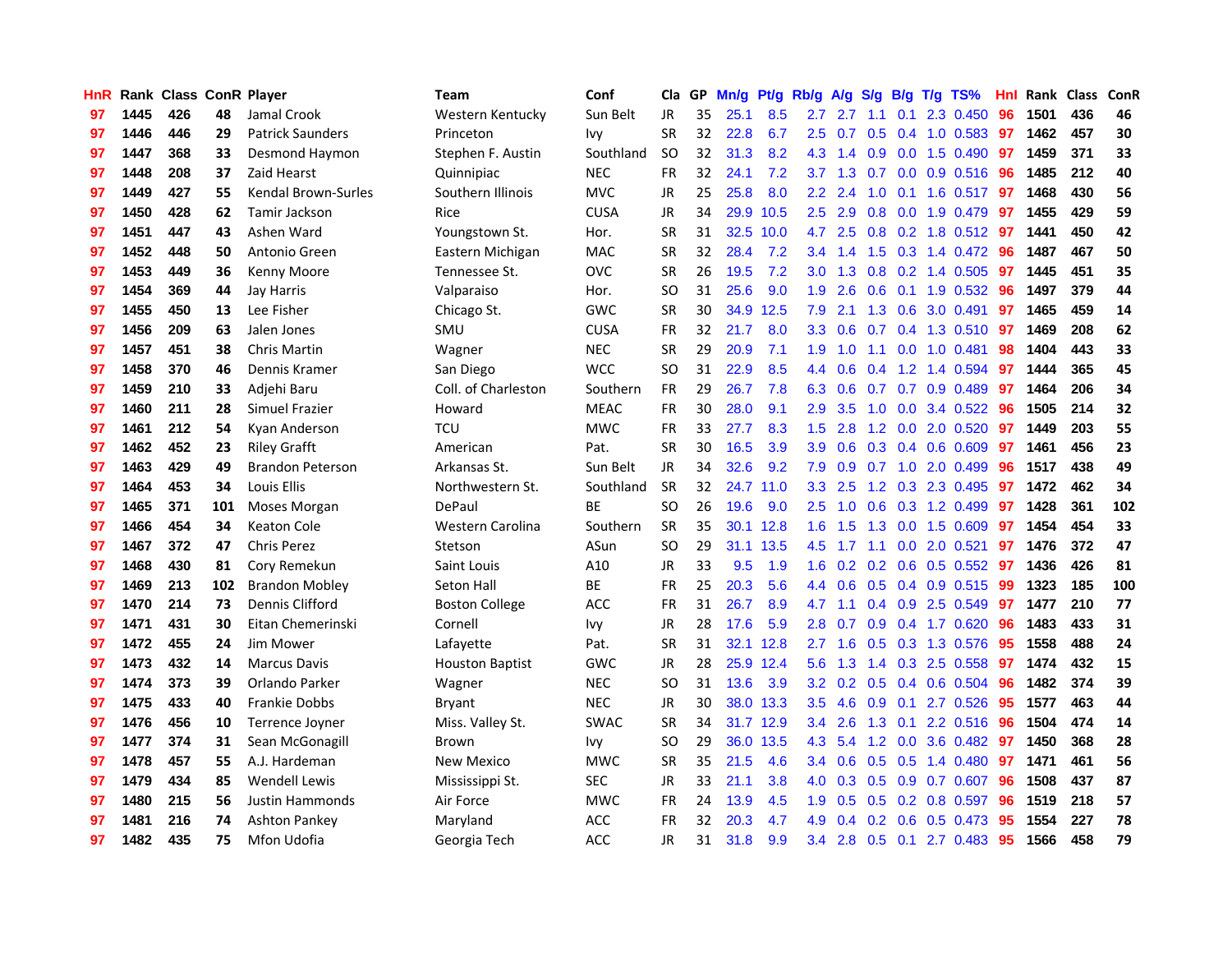| <b>HnR</b> |      |     |    | Rank Class ConR Player  | <b>Team</b>        | Conf        | Cla       |    | GP Mn/g Pt/g Rb/g |           |                  |                 |     |                 | A/g S/g B/g T/g TS%       | Hnl | Rank Class |     | ConR           |
|------------|------|-----|----|-------------------------|--------------------|-------------|-----------|----|-------------------|-----------|------------------|-----------------|-----|-----------------|---------------------------|-----|------------|-----|----------------|
| 97         | 1483 | 217 | 81 | Sam Thompson            | Ohio St.           | <b>B10</b>  | <b>FR</b> | 39 | 10.6              | 2.1       | 1.1              | 0.7             | 0.2 | 0.4             | 0.5 0.506                 | 96  | 1506       | 215 | 82             |
| 97         | 1484 | 458 | 76 | <b>Ty Walker</b>        | <b>Wake Forest</b> | ACC         | <b>SR</b> | 20 | 19.9              | 4.2       | 4.6              | 0.6             |     | $0.4$ 2.6       | 1.2 0.500                 | -99 | 1329       | 425 | 73             |
| 97         | 1485 | 375 | 35 | Darius Gardner          | Stephen F. Austin  | Southland   | <b>SO</b> | 32 | 23.3              | 4.7       | 2.3              | 3.2             | 1.3 | 0.1             | 1.8 0.478                 | 96  | 1494       | 377 | 36             |
| 97         | 1486 | 459 | 15 | <b>Patrick Mitchell</b> | North Dakota       | <b>GWC</b>  | <b>SR</b> | 31 |                   | 25.8 10.4 | 4.4              | 1.0             | 0.3 |                 | 1.4 1.3 0.545             | -96 | 1486       | 466 | 16             |
| 97         | 1487 | 460 | 29 | <b>Tyler Hines</b>      | Md.-Eastern Shore  | <b>MEAC</b> | <b>SR</b> | 30 | 24.2              | 8.2       |                  | $7.2\quad 0.7$  |     |                 | 0.3 0.3 2.0 0.519 95      |     | 1530       | 483 | 33             |
| 97         | 1488 | 436 | 77 | Garrius Adams           | Miami (FL)         | <b>ACC</b>  | JR        | 19 | 16.8              | 4.5       | 2.1              | 0.9             |     |                 | $0.6$ 0.1 0.7 0.512       | -99 | 1315       | 382 | 72             |
| 97         | 1489 | 461 | 36 | Marcus James            | Sam Houston St.    | Southland   | <b>SR</b> | 32 | 28.1              | 9.6       | 7.1              | 0.8             |     |                 | $0.9$ $0.8$ 2.5 0.507     | -96 | 1520       | 478 | 38             |
| 97         | 1490 | 462 | 82 | Francis-Cedric Martel   | Richmond           | A10         | <b>SR</b> | 32 | 25.1              | 5.0       | $3.4^{\circ}$    | 1.4             | 1.0 |                 | $0.4$ 1.1 $0.473$         | 96  | 1479       | 465 | 82             |
| 97         | 1491 | 463 | 64 | D.J. Magley             | Tulsa              | <b>CUSA</b> | <b>SR</b> | 30 | 22.5              | 4.1       | 5.4              | 0.8             |     |                 | 0.5 0.5 1.0 0.459         | 97  | 1467       | 460 | 61             |
| 97         | 1492 | 376 | 37 | <b>Will Triggs</b>      | <b>Austin Peay</b> | <b>OVC</b>  | <b>SO</b> | 31 | 20.9              | 6.2       | 3.9              | 1.2             |     |                 | 0.4 0.6 0.9 0.495         | 95  | 1569       | 391 | 40             |
| 97         | 1493 | 377 | 32 | Meiko Lyles             | Columbia           | lvy.        | SO.       | 30 |                   | 29.6 10.6 | 3.0              | 0.6             |     |                 | 1.1 0.2 1.2 0.589         | 96  | 1527       | 386 | 32             |
| 96         | 1494 | 464 | 78 | Assane Sene             | Virginia           | ACC         | <b>SR</b> | 17 | 20.9              | 4.9       | 3.7 <sup>2</sup> | 0.4             |     | $0.4\quad 0.9$  | 1.1 0.549 102 1176        |     |            | 383 | 67             |
| 96         | 1495 | 465 | 56 | Jordan Printy           | Indiana St.        | <b>MVC</b>  | <b>SR</b> | 33 | 25.1              | 7.3       | 1.8              | 1.5             | 0.6 | 0.0             | $0.5$ 0.514               | 96  | 1503       | 473 | 58             |
| 96         | 1496 | 378 | 82 | <b>Travis Carroll</b>   | Purdue             | <b>B10</b>  | <b>SO</b> | 35 | 17.1              | 2.6       | 2.9              | 0.5             | 0.5 |                 | 0.5 0.6 0.503             | 96  | 1498       | 380 | 81             |
| 96         | 1497 | 466 | 86 | <b>Steve Tchiengang</b> | Vanderbilt         | <b>SEC</b>  | <b>SR</b> | 35 | 17.3              | 3.4       | 3.3              | 0.5             | 0.3 | 0.3             | 1.0 0.538                 | 97  | 1473       | 463 | 85             |
| 96         | 1498 | 467 | 50 | Alex Tucker             | Florida Atlantic   | Sun Belt    | <b>SR</b> | 30 | 24.2              | 4.4       | 2.6              | 4.1             | 1.1 |                 | $0.2$ 2.0 $0.470$         | -96 | 1512       | 477 | 48             |
| 96         | 1499 | 218 | 71 | Daniel Alexander        | Texas A&M          | B12         | <b>FR</b> | 28 | 11.0              | 2.4       |                  | $2.3 \quad 0.4$ |     |                 | $0.3$ 0.3 0.7 0.523       | -95 | 1543       | 222 | 71             |
| 96         | 1500 | 379 | 22 | Alasdair Fraser         | Maine              | <b>AEC</b>  | <b>SO</b> | 27 |                   | 31.4 12.9 |                  | $7.8\quad 0.9$  |     |                 | 0.4 1.4 2.4 0.552 96      |     | 1484       | 375 | 22             |
| 96         | 1501 | 468 | 11 | Kenderek Washington     | Alabama St.        | <b>SWAC</b> | <b>SR</b> | 16 |                   | 30.6 14.1 | 4.6              | $-1.1$          |     |                 | 1.6 0.4 1.8 0.547 112 716 |     |            | 232 | $\overline{2}$ |
| 96         | 1502 | 469 | 38 | Steven Shepp            | Fresno St.         | <b>WAC</b>  | <b>SR</b> | 33 | 36.6              | 5.6       | 2.8              | 5.0             |     |                 | $1.4$ 0.4 2.0 0.455       | -96 | 1499       | 471 | 38             |
| 96         | 1503 | 380 | 23 | Dave Coley              | <b>Stony Brook</b> | <b>AEC</b>  | <b>SO</b> | 32 |                   | 25.6 10.0 | 3.6              | 1.4             |     |                 | $0.5$ 0.0 1.9 0.475       | 96  | 1496       | 378 | 23             |
| 96         | 1504 | 437 | 48 | Jerron Granberry        | North Florida      | ASun        | JR        | 31 |                   | 28.9 10.9 | 3.0              | 1.0             |     |                 | $0.7$ $0.2$ 1.5 $0.554$   | -96 | 1488       | 434 | 48             |
| 96         | 1505 | 219 | 18 | <b>Dylan Garrity</b>    | Sacramento St.     | <b>BSky</b> | <b>FR</b> | 28 | 33.8              | 8.1       | $2.3^{\circ}$    | 6.9             |     |                 | 0.9 0.0 3.0 0.551         | 95  | 1552       | 226 | 19             |
| 96         | 1506 | 470 | 45 | DuShawn Brooks          | Youngstown St.     | Hor.        | <b>SR</b> | 31 | 29.9              | 9.9       | 5.2              | 1.4             |     |                 | $0.8$ 0.5 1.4 0.504       | -96 | 1502       | 472 | 45             |
| 96         | 1507 | 438 | 49 | Aaron Anderson          | Kennesaw St.       | ASun        | JR        | 31 | 32.3              | 8.9       | 9.0              | 1.1             |     |                 | 0.6 0.5 1.1 0.521         | 96  | 1522       | 440 | 50             |
| 96         | 1508 | 381 | 32 | <b>Anthony Myles</b>    | Rider              | <b>MAAC</b> | SO.       | 29 |                   | 26.3 10.1 | 3.5              | 1.6             | 0.6 | 0.8             | 2.0 0.581                 | 96  | 1516       | 385 | 33             |
| 96         | 1509 | 220 | 51 | <b>Ben Dillard</b>      | Ark .- Little Rock | Sun Belt    | FR.       | 31 | 14.4              | 4.7       | $1.2^{\circ}$    | 0.8             |     |                 | $0.3$ 0.0 0.5 0.579       | 96  | 1510       | 216 | 47             |
| 96         | 1510 | 221 | 83 | <b>Ross Travis</b>      | Penn St.           | <b>B10</b>  | <b>FR</b> | 32 | 17.9              | 4.4       | 4.2              | 0.4             |     |                 | 0.5 0.3 0.8 0.467         | 95  | 1550       | 225 | 84             |
| 96         | 1511 | 439 | 57 | <b>Bryant Allen</b>     | Illinois St.       | <b>MVC</b>  | <b>JR</b> | 24 | 21.5              | 8.0       | 1.4              | 0.9             |     | $0.5$ 0.1       | 1.0 0.546                 | 99  | 1312       | 380 | 51             |
| 96         | 1512 | 382 | 58 | Lucas Eitel             | Indiana St.        | <b>MVC</b>  | <b>SO</b> | 32 | 13.3              | 3.0       | 1.6              | 0.9             |     | $0.4 \quad 0.1$ | $0.5$ 0.595               | -96 | 1515       | 384 | 59             |
| 96         | 1513 | 440 | 52 | Niko Stojilkovic        | North Texas        | Sun Belt    | JR        | 31 | 11.1              | 3.2       | 2.6              | 0.8             |     | $0.3 \quad 0.1$ | 0.8 0.469                 | 92  | 1737       | 516 | 64             |
| 96         | 1514 | 471 | 38 | Ty Proffitt             | Morehead St.       | <b>OVC</b>  | <b>SR</b> | 33 | 31.0              | 9.9       | 2.3              | 1.8             |     |                 | 0.7 0.0 1.5 0.566         | 95  | 1549       | 486 | 39             |
| 96         | 1515 | 472 | 50 | Jimmy Williams          | North Florida      | ASun        | <b>SR</b> | 32 | 21.4              | 5.8       | 3.4              | 3.5             |     |                 | 1.0 0.2 2.9 0.483         | 96  | 1507       | 475 | 49             |
| 96         | 1516 | 473 | 39 | <b>Wil Peters</b>       | Tennessee St.      | <b>OVC</b>  | <b>SR</b> | 33 | 33.8              | 7.4       | 2.9              | 3.5             |     |                 | 1.2 0.2 2.4 0.494         | 96  | 1525       | 481 | 37             |
| 96         | 1517 | 441 | 57 | Drew Wiley              | Boise St.          | <b>MWC</b>  | JR        | 28 | 18.0              | 5.8       | 2.5              | 0.7             |     |                 | 0.3 0.3 0.9 0.544         | 96  | 1524       | 441 | 58             |
| 96         | 1518 | 474 | 30 | Omar Sanders            | South Carolina St. | <b>MEAC</b> | <b>SR</b> | 27 | 27.3              | 10.6      | 8.0              | 0.9             | 0.5 | 2.0             | 2.1 0.514                 | 99  | 1325       | 424 | 21             |
| 96         | 1519 | 442 | 87 | Josh Wallace            | Auburn             | <b>SEC</b>  | JR        | 31 | 18.1              | 3.4       | 1.3              | 2.2             | 0.8 | 0.1             | 1.1 0.491                 | 95  | 1548       | 450 | 89             |
| 96         | 1520 | 475 | 37 | <b>Bradley Gay</b>      | Texas-Arlington    | Southland   | <b>SR</b> | 33 | 17.6              | 6.2       |                  |                 |     |                 | 2.7 1.0 0.7 0.1 1.1 0.490 | 96  | 1509       | 476 | 37             |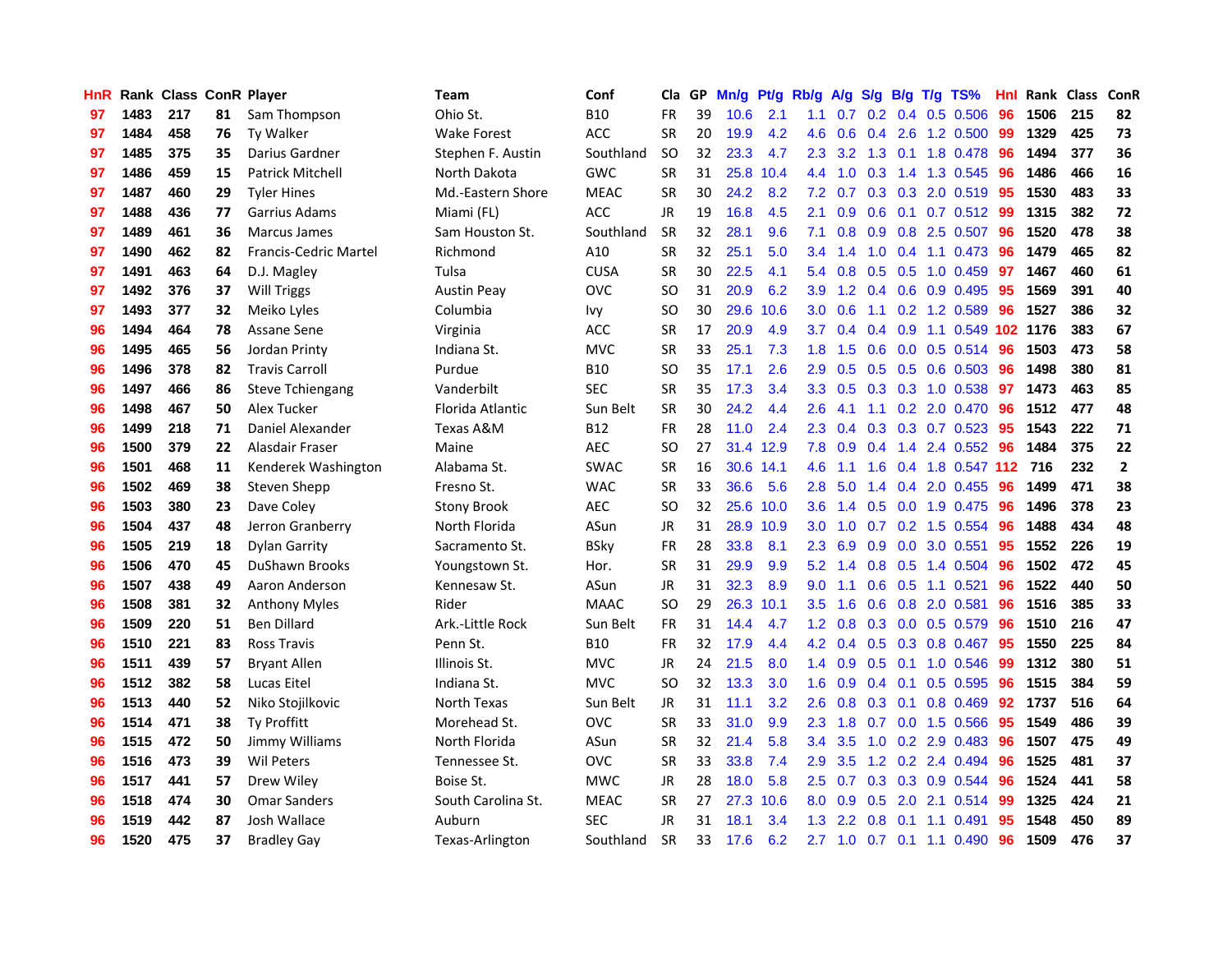| HnR |      | Rank Class ConR Player |     |                         | <b>Team</b>         | Conf        | Cla       |    | GP Mn/g Pt/g Rb/g A/g S/g B/g T/g TS% |           |                  |                 |     |                 |                           | Hnl | Rank Class |     | ConR |
|-----|------|------------------------|-----|-------------------------|---------------------|-------------|-----------|----|---------------------------------------|-----------|------------------|-----------------|-----|-----------------|---------------------------|-----|------------|-----|------|
| 96  | 1521 | 222                    | 34  | <b>Will Davis</b>       | UC Irvine           | <b>BWst</b> | <b>FR</b> | 31 | 21.5                                  | 7.8       | 5.2              | 0.4             | 0.3 | 1.8             | 1.9 0.533                 | 96  | 1513       | 217 | 34   |
| 96  | 1522 | 443                    | 31  | <b>Adrian Powell</b>    | <b>NCA&amp;T</b>    | <b>MEAC</b> | <b>JR</b> | 32 |                                       | 26.5 10.2 | 5.3              | 1.2             | 1.6 | 0.4             | 2.4 0.544                 | 95  | 1559       | 454 | 35   |
| 96  | 1523 | 444                    | 33  | Jonathan Thompson       | Rider               | <b>MAAC</b> | <b>JR</b> | 30 | 32.2                                  | 8.1       | 3.5              | 4.7             | 1.0 |                 | 0.3 2.4 0.569             | 95  | 1533       | 443 | 34   |
| 96  | 1524 | 476                    | 38  | Rudy Turner             | McNeese St.         | Southland   | <b>SR</b> | 29 | 22.4                                  | 8.3       |                  | 6.4 0.3         | 0.4 |                 | 1.1 1.8 0.544             | 96  | 1492       | 470 | 35   |
| 96  | 1525 | 477                    | 35  | Kevin Giltner           | Wofford             | Southern    | <b>SR</b> | 33 |                                       | 38.0 14.8 |                  | $4.2 \quad 1.8$ |     |                 | 0.9 0.2 2.0 0.528         | 96  | 1523       | 480 | 37   |
| 96  | 1526 | 478                    | 36  | Ricky Taylor            | Chattanooga         | Southern    | <b>SR</b> | 32 |                                       | 26.7 12.2 | 3.8              | 1.9             |     |                 | $0.8$ $0.2$ $2.0$ $0.532$ | 96  | 1521       | 479 | 36   |
| 96  | 1527 | 479                    | 25  | Rob Delaney             | Lafayette           | Pat.        | <b>SR</b> | 31 | 29.6                                  | 9.6       | 3.3 <sub>2</sub> | 3.6             |     |                 | $0.9$ $0.2$ $2.3$ $0.510$ | 94  | 1614       | 498 | 25   |
| 96  | 1528 | 223                    | 75  | Norman Powell           | <b>UCLA</b>         | P12         | <b>FR</b> | 33 | 17.8                                  | 4.6       | $2.2\phantom{0}$ | 1.2             |     |                 | 0.5 0.3 0.7 0.467         | 95  | 1545       | 224 | 75   |
| 96  | 1529 | 445                    | 46  | Paris Gulley            | Milwaukee           | Hor.        | <b>JR</b> | 34 | 27.7                                  | 8.5       | 2.6              | 0.8             |     |                 | 0.4 0.1 1.1 0.473         | 95  | 1580       | 464 | 46   |
| 96  | 1530 | 224                    | 51  | Julius Brown            | Toledo              | <b>MAC</b>  | <b>FR</b> | 36 | 31.8                                  | 11.9      | 2.4              | 4.9             | 1.1 | 0.1             | 3.1 0.484                 | 94  | 1597       | 237 | 54   |
| 96  | 1531 | 480                    | 41  | Michael Culpo           | Long Island U.      | <b>NEC</b>  | <b>SR</b> | 34 | 31.5                                  | 9.4       | 3.2              | 1.0             |     |                 | 0.8 0.1 1.0 0.516         | 96  | 1528       | 482 | 42   |
| 96  | 1532 | 446                    | 88  | Lakeem Jackson          | South Carolina      | <b>SEC</b>  | <b>JR</b> | 31 | 17.0                                  | 3.2       | 2.7              | 1.4             | 0.8 |                 | $0.1$ 1.2 0.458           | 95  | 1542       | 447 | 88   |
| 96  | 1533 | 447                    | 34  | Darius Conley           | Saint Peter's       | <b>MAAC</b> | JR        | 28 |                                       | 28.9 11.6 | 7.4              | 0.6             | 0.6 | 1.2             | 2.5 0.502                 | 97  | 1470       | 431 | 32   |
| 96  | 1534 | 448                    | 34  | Damen Bell-Holter       | <b>Oral Roberts</b> | Summit      | JR        | 29 | 26.8                                  | 7.9       | 5.8              | 1.2             | 0.3 | 0.8             | 2.0 0.474                 | -98 | 1377       | 401 | 30   |
| 96  | 1535 | 449                    | 47  | <b>Caleb Willis</b>     | Pepperdine          | <b>WCC</b>  | <b>JR</b> | 29 | 29.4                                  | 6.1       | 3.7              | 3.7             | 1.0 | 0.1             | 1.9 0.517                 | -95 | 1546       | 448 | 48   |
| 96  | 1536 | 450                    | 42  | Jesse Steele            | Monmouth            | <b>NEC</b>  | <b>JR</b> | 32 | 34.6                                  | 12.6      | 2.0 <sub>1</sub> | 4.2             |     |                 | 1.2 0.0 2.5 0.515         | -95 | 1536       | 446 | 43   |
| 96  | 1537 | 451                    | 72  | <b>Ty Nurse</b>         | <b>Texas Tech</b>   | <b>B12</b>  | JR        | 30 | 30.2                                  | 8.9       | 1.8              | 1.9             |     |                 | 0.8 0.0 1.8 0.585         | -94 | 1620       | 478 | 74   |
| 96  | 1538 | 383                    | 58  | Jeff Elorriaga          | Boise St.           | <b>MWC</b>  | <b>SO</b> | 26 | 27.9                                  | 6.0       |                  | $2.4$ 1.8       |     |                 | 0.7 0.1 0.8 0.567         | -97 | 1440       | 363 | 54   |
| 96  | 1539 | 452                    | 40  | <b>Dion Waiters</b>     | Jacksonville St.    | <b>OVC</b>  | JR        | 24 | 16.0                                  | 3.2       | $2.7^{\circ}$    | 1.9             |     |                 | 1.2 0.0 1.3 0.445         | 95  | 1534       | 444 | 38   |
| 96  | 1540 | 384                    | 35  | Jay Bowie               | Marist              | <b>MAAC</b> | <b>SO</b> | 32 | 20.4                                  | 7.3       |                  | 4.3 0.8         |     |                 | 0.6 0.3 1.3 0.581         | 95  | 1537       | 387 | 35   |
| 96  | 1541 | 481                    | 33  | Andrew Ferry            | Cornell             | Ivy         | <b>SR</b> | 28 |                                       | 33.0 11.3 | 3.4              | 1.3             |     |                 | 0.8 0.0 1.1 0.559         | 95  | 1551       | 487 | 33   |
| 96  | 1542 | 225                    | 53  | <b>Darion Griswold</b>  | Arkansas St.        | Sun Belt    | <b>FR</b> | 26 | 13.4                                  | 4.6       | 2.5              | 0.1             |     |                 | 0.3 0.1 0.5 0.598         | 95  | 1544       | 223 | 50   |
| 96  | 1543 | 453                    | 41  | Marsell Holden          | Morehead St.        | <b>OVC</b>  | <b>JR</b> | 32 | 21.6                                  | 8.4       | 1.4              | 0.8             |     |                 | 0.8 0.1 1.3 0.547         | 95  | 1575       | 462 | 41   |
| 96  | 1544 | 454                    | 103 | God'sgift Achiuwa       | St. John's          | BE          | JR        | 32 | 29.9                                  | 9.4       | 5.8              | 0.3             |     |                 | 0.3 0.8 1.8 0.566         | 95  | 1562       | 456 | 106  |
| 96  | 1545 | 455                    | 12  | Jourdan Demunyck        | Prairie View        | <b>SWAC</b> | JR        | 32 | 22.2 10.1                             |           | 4.4              | 1.8             | 1.0 | 0.1             | 2.1 0.454                 | 95  | 1557       | 453 | 16   |
| 96  | 1546 | 482                    | 59  | <b>Carl Richard</b>     | Indiana St.         | <b>MVC</b>  | <b>SR</b> | 30 | 29.5                                  | 9.7       | 4.9              | 0.9             | 0.9 |                 | 0.1 1.8 0.489             | 96  | 1490       | 468 | 57   |
| 96  | 1547 | 226                    | 19  | <b>Tim Huskisson</b>    | Northern Colorado   | <b>BSky</b> | Fr        | 28 | 19.0                                  | 6.5       | 3.3              | 1.1             |     |                 | 0.5 0.2 1.3 0.595         | 95  | 1579       | 234 | 20   |
| 96  | 1548 | 483                    | 13  | Falando Jones           | Miss. Valley St.    | <b>SWAC</b> | SR        | 20 | 24.7                                  | 9.0       | 4.4              | 2.1             |     | $1.2 \quad 0.1$ | 2.0 0.550                 | 99  | 1331       | 426 | 11   |
| 95  | 1549 | 484                    | 83  | Derrio Green            | Charlotte           | A10         | <b>SR</b> | 25 | 18.8                                  | 6.5       | 1.3              | 1.8             | 1.0 | 0.1             | 1.4 0.451                 | -95 | 1538       | 484 | 83   |
| 95  | 1550 | 227                    | 51  | <b>Cedrick Williams</b> | NC-Wilmington       | <b>CAA</b>  | <b>FR</b> | 31 | 23.0                                  | 5.5       | 5.7              | 0.8             | 0.6 |                 | 1.4 1.0 0.484             | -95 | 1564       | 229 | 51   |
| 95  | 1551 | 228                    | 39  | <b>Ben Clifford</b>     | Utah St.            | <b>WAC</b>  | <b>FR</b> | 36 | 16.8                                  | 4.4       | 3.5              | 0.4             |     |                 | 0.4 0.5 0.8 0.572 95      |     | 1571       | 231 | 39   |
| 95  | 1552 | 456                    | 52  | Dominique Buckley       | Toledo              | <b>MAC</b>  | <b>JR</b> | 36 | 30.5                                  | 9.7       | $2.7^{\circ}$    | 2.9             |     |                 | 1.4 0.2 2.0 0.576         | -94 | 1617       | 477 | 55   |
| 95  | 1553 | 229                    | 53  | <b>Kris Brewer</b>      | Kent St.            | <b>MAC</b>  | <b>FR</b> | 28 | 10.0                                  | 2.5       | $1.4^{\circ}$    | 0.9             |     |                 | 0.5 0.1 0.5 0.490         | 95  | 1529       | 220 | 51   |
| 95  | 1554 | 385                    | 37  | <b>Richard Brown</b>    | Furman              | Southern    | <b>SO</b> | 22 | 27.1                                  | 8.5       | 1.8              | 3.0             |     |                 | $0.5$ 0.1 1.8 0.555       | 96  | 1489       | 376 | 35   |
| 95  | 1555 | 386                    | 73  | <b>Tyler Neal</b>       | Oklahoma            | <b>B12</b>  | <b>SO</b> | 31 | 13.1                                  | 4.0       | $2.5\,$          | 0.6             |     | $0.5 \quad 0.1$ | 1.1 0.549                 | 95  | 1567       | 390 | 72   |
| 95  | 1556 | 485                    | 47  | <b>Steve Baker</b>      | Green Bay           | Hor.        | <b>SR</b> | 30 | 24.8                                  | 7.3       | 2.9              | 1.5             | 0.9 | 0.1             | 1.5 0.513                 | 94  | 1607       | 497 | 48   |
| 95  | 1557 | 230                    | 104 | <b>Brice Kofane</b>     | Providence          | ВE          | FR        | 29 | 15.0                                  | 2.7       | 4.1              | 0.2             | 0.3 | 1.4             | 0.8 0.582                 | 95  | 1556       | 228 | 105  |
| 95  | 1558 | 457                    | 38  | Colin Reddick           | Furman              | Southern    | <b>JR</b> | 29 | 13.3                                  | 4.3       |                  | $3.2 \quad 0.8$ |     |                 | 0.4 0.5 1.2 0.490         | 95  | 1572       | 460 | 39   |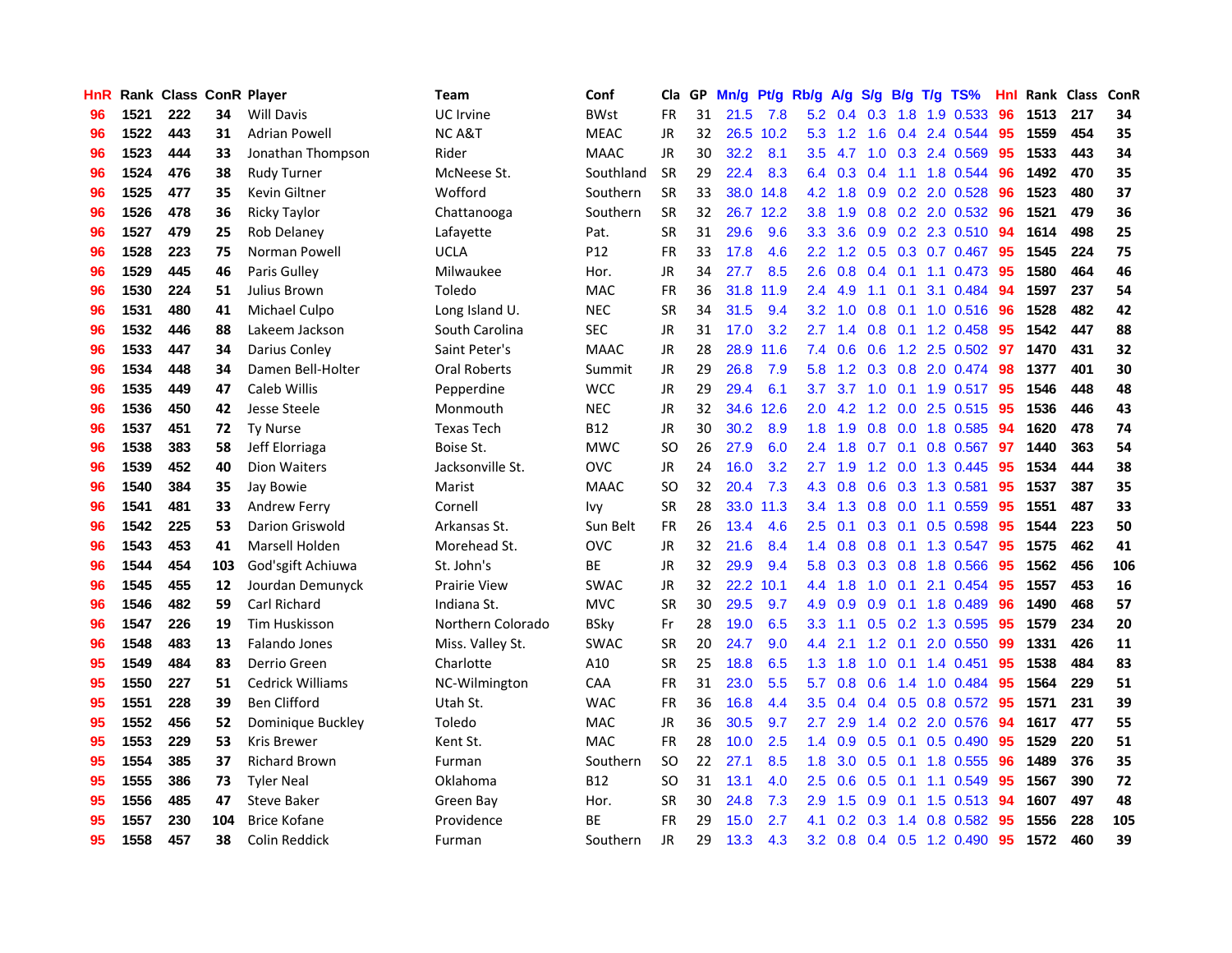| HnR |      | Rank Class ConR Player |     |                              | <b>Team</b>            | Conf            | Cla           |    | GP Mn/g Pt/g Rb/g A/g S/g B/g T/g TS% |           |                  |                                      |               |                 |                           | Hnl | Rank Class |     | ConR |
|-----|------|------------------------|-----|------------------------------|------------------------|-----------------|---------------|----|---------------------------------------|-----------|------------------|--------------------------------------|---------------|-----------------|---------------------------|-----|------------|-----|------|
| 95  | 1559 | 486                    | 89  | Renaldo Woolridge            | Tennessee              | <b>SEC</b>      | <b>SR</b>     | 25 | 13.6                                  | 4.3       | 3.3              | 0.3                                  | 0.1           | 0.2             | 0.6 0.484                 | 96  | 1491       | 469 | 86   |
| 95  | 1560 | 458                    | 16  | Art Bernardi                 | <b>Houston Baptist</b> | <b>GWC</b>      | <b>JR</b>     | 22 |                                       | 22.7 12.0 | 4.6              | 1.1                                  |               | $1.2 \quad 0.2$ | 1.8 0.551 100             |     | 1281       | 371 | 11   |
| 95  | 1561 | 231                    | 105 | Darrun Hilliard              | Villanova              | ВE              | <b>FR</b>     | 29 | 18.1                                  | 4.8       | 2.4              | 1.0                                  |               |                 | $0.4$ 0.3 0.8 0.489       | -96 | 1526       | 219 | 103  |
| 95  | 1562 | 387                    | 24  | <b>Malik Thomas</b>          | Boston U.              | <b>AEC</b>      | <sub>SO</sub> | 25 | 15.4                                  | 4.8       | 3.9 <sup>°</sup> | 0.4                                  |               |                 | 0.4 0.6 1.0 0.463         | 95  | 1585       | 394 | 25   |
| 95  | 1563 | 459                    | 36  | Taaj Ridley                  | Iona                   | <b>MAAC</b>     | JR            | 33 | 18.5                                  | 6.7       |                  | $4.0\quad 0.5$                       |               |                 | $0.6$ $0.2$ $1.2$ $0.533$ | -95 | 1563       | 457 | 37   |
| 95  | 1564 | 460                    | 25  | Jacob lati                   | Albany (NY)            | <b>AEC</b>      | JR            | 25 | 13.5                                  | 5.2       | 1.1              | 0.4                                  |               |                 | 0.5 0.0 0.3 0.670         | 95  | 1560       | 455 | 24   |
| 95  | 1565 | 487                    | 37  | Randy Dezouvre               | Iona                   | <b>MAAC</b>     | <b>SR</b>     | 32 | 17.0                                  | 5.2       | 2.7              | 0.9                                  |               |                 | $0.7$ $0.2$ $0.8$ $0.556$ | 95  | 1541       | 485 | 36   |
| 95  | 1566 | 388                    | 48  | Vance Hall                   | Wright St.             | Hor.            | <b>SO</b>     | 30 | 20.2                                  | 4.5       | 1.5              | 0.9                                  | 0.7           |                 | 0.0 0.7 0.620             | 94  | 1594       | 395 | 47   |
| 95  | 1567 | 488                    | 54  | Courtney Jackson             | Ark.-Little Rock       | Sun Belt        | <b>SR</b>     | 31 | 29.5                                  | 8.6       | 5.7              | 1.1                                  | 0.6           |                 | 0.3 2.0 0.523             | 95  | 1570       | 490 | 51   |
| 95  | 1568 | 489                    | 39  | Alex Vouyoukas               | Texas-San Antonio      | Southland       | <b>SR</b>     | 31 | 17.7                                  | 5.2       | 3.0              | $\cdot$<br>$\blacktriangleleft$      | 0.5           |                 | 1.2 1.2 0.509             | 95  | 1561       | 489 | 39   |
| 95  | 1569 | 461                    | 40  | <b>Brandon Gibson</b>        | Louisiana Tech         | <b>WAC</b>      | JR            | 34 | 21.2                                  | 7.7       | 4.6              | 1.1                                  |               |                 | 0.8 0.4 1.3 0.438         | 95  | 1583       | 465 | 41   |
| 95  | 1570 | 232                    | 35  | <b>Corey Petros</b>          | Oakland                | Summit          | <b>FR</b>     | 36 | 28.8                                  | 8.7       | 7.2              | 0.7                                  |               |                 | $0.4$ 0.4 1.3 0.555       | 95  | 1578       | 233 | 35   |
| 95  | 1571 | 233                    | 52  | Reggie Spencer               | Northeastern           | CAA             | <b>FR</b>     | 31 | 25.5                                  | 6.8       | 5.1              | $\mathbf{2}$<br>$\blacktriangleleft$ |               | $0.4 \quad 0.8$ | 1.6 0.539                 | 95  | 1565       | 230 | 52   |
| 95  | 1572 | 462                    | 84  | T.J. DiLeo                   | <b>Temple</b>          | A10             | JR            | 32 | 16.5                                  | 2.9       | 2.0              | 0.9                                  | 0.8           | 0.1             | 0.6 0.634                 | 95  | 1590       | 469 | 84   |
| 95  | 1573 | 463                    | 34  | Johnathan Gray               | Cornell                | Ivy             | <b>JR</b>     | 28 | 21.9                                  | 8.8       | 3.1              | 0.8                                  | 0.8           |                 | 0.1 1.3 0.498             | 95  | 1588       | 467 | 34   |
| 95  | 1574 | 389                    | 65  | Shawn Williams               | SMU                    | <b>CUSA</b>     | <b>SO</b>     | 24 | 23.1                                  | 5.6       | 4.0              | 1.2                                  |               |                 | 0.8 0.4 0.8 0.447         | -95 | 1576       | 392 | 66   |
| 95  | 1575 | 390                    | 84  | <b>Maverick Ahanmisi</b>     | Minnesota              | <b>B10</b>      | SO.           | 36 | 13.3                                  | 2.7       | 1.3 <sub>1</sub> | 1.6                                  |               |                 | 0.5 0.1 1.0 0.471         | -94 | 1599       | 397 | 85   |
| 95  | 1576 | 464                    | 32  | Javoris Bryant               | Bethune-Cookman        | <b>MEAC</b>     | JR            | 25 | 19.5                                  | 6.8       | 3.8 <sub>2</sub> | 1.0                                  |               |                 | 0.9 0.4 1.3 0.514 96      |     | 1495       | 435 | 31   |
| 95  | 1577 | 490                    | 8   | Eric Wallace                 | Seattle                | Ind.            | <b>SR</b>     | 27 | 24.9                                  | 9.4       |                  | 7.9 0.5                              |               |                 | 0.8 1.5 1.9 0.467         | -94 | 1600       | 496 | 8    |
| 95  | 1578 | 491                    | 66  | <b>Connor Frizzelle</b>      | Rice                   | <b>CUSA</b>     | <b>SR</b>     | 34 | 27.6                                  | 9.5       | 1.7 <sub>z</sub> | 1.9                                  |               |                 | $0.8$ 0.0 1.4 0.512       | -95 | 1584       | 492 | 67   |
| 95  | 1579 | 492                    | 41  | Jonathan Wills               | Fresno St.             | <b>WAC</b>      | <b>SR</b>     | 33 |                                       | 28.4 10.3 | 4.2              | 1.0                                  |               |                 | $0.7$ $0.2$ 1.6 $0.539$   | 95  | 1581       | 491 | 40   |
| 95  | 1580 | 391                    | 20  | Kyle Tresnak                 | Weber St.              | <b>BSky</b>     | <b>SO</b>     | 32 |                                       | 25.2 10.0 | 3.8              | 0.6                                  |               |                 | 0.5 0.7 1.3 0.566         | 94  | 1611       | 401 | 21   |
| 95  | 1581 | 465                    | 40  | Stan Brown                   | Lamar                  | Southland       | JR            | 33 | 17.5                                  | 4.9       | 4.3              | 0.4                                  |               |                 | $0.4$ 0.8 0.9 0.516       | -95 | 1568       | 459 | 40   |
| 95  | 1582 | 466                    | 36  | <b>Thomas Staton</b>         | <b>UMKC</b>            | Summit          | JR            | 31 | 27.3                                  | 7.8       | 4.1              | 2.1                                  | 1.7           |                 | 0.7 1.7 0.490             | -94 | 1613       | 475 | 36   |
| 95  | 1583 | 493                    | 33  | Landon Clement               | <b>NC Central</b>      | <b>MEAC</b>     | <b>SR</b>     | 9  | 31.6                                  | 15.9      | 1.6              | 2.0                                  | 0.6           | 0.0             | 1.4 0.614 103 1167        |     |            | 379 | 15   |
| 95  | 1584 | 467                    | 41  | James Hulbin                 | Northwestern St.       | Southland       | <b>JR</b>     | 32 | 18.4                                  | 8.5       | 4.1              | 0.5                                  | 0.6           | 0.4             | 1.0 0.481                 | -94 | 1601       | 471 | 42   |
| 95  | 1585 | 468                    | 34  | Cedric Smith                 | Savannah St.           | <b>MEAC</b>     | JR            | 33 | 25.8                                  | 4.8       | 4.6              | 1.5                                  | 1.2           | 0.0             | 1.4 0.454                 | -95 | 1589       | 468 | 36   |
| 95  | 1586 | 469                    | 60  | <b>Dyricus Simms-Edwards</b> | Bradley                | <b>MVC</b>      | JR            | 32 |                                       | 33.1 11.5 | 3.8              | 2.9                                  | 1.3           | 0.2             | 2.7 0.474                 | 94  | 1629       | 483 | 61   |
| 95  | 1587 | 392                    | 42  | Mitch Bruneel                | Utah St.               | <b>WAC</b>      | <b>SO</b>     | 36 | 14.9                                  | 4.1       | 1.8              | 0.7                                  |               | $0.3 \quad 0.1$ | $0.6$ 0.593               | -94 | 1615       | 403 | 43   |
| 95  | 1588 | 234                    | 42  | Eric Stutz                   | Eastern Kentucky       | <b>OVC</b>      | <b>FR</b>     | 32 | 21.4                                  | 8.0       | 4.5              | 0.7                                  |               |                 | $0.4$ 0.5 1.4 0.597       | -95 | 1591       | 235 | 42   |
| 95  | 1589 | 393                    | 35  | Josh Greene                  | Cal St. Northridge     | <b>BWst</b>     | <b>SO</b>     | 28 |                                       | 29.3 12.4 | 3.2 <sub>2</sub> | 3.0                                  |               |                 | $0.8$ $0.0$ $2.0$ $0.502$ | -94 | 1644       | 408 | 37   |
| 95  | 1590 | 494                    | 85  | Davide Curletti              | Northwestern           | <b>B10</b>      | <b>SR</b>     | 33 | 19.0                                  | 3.7       | 3.3 <sub>2</sub> | 1.8                                  |               |                 | $0.5$ $0.5$ 1.1 $0.482$   | 94  | 1618       | 499 | 86   |
| 95  | 1591 | 394                    | 43  | Kenyon McNeaill              | Louisiana Tech         | <b>WAC</b>      | <b>SO</b>     | 34 | 21.8                                  | 6.8       | 2.1              | $2.2^{\circ}$                        |               |                 | 1.0 0.1 1.6 0.496         | 94  | 1605       | 398 | 42   |
| 95  | 1592 | 395                    | 38  | Danny Stewart                | Rider                  | <b>MAAC</b>     | <b>SO</b>     | 32 |                                       | 30.5 11.1 | 6.6              | 0.6                                  |               |                 | 0.6 0.8 2.0 0.592         | 94  | 1625       | 404 | 39   |
| 95  | 1593 | 396                    | 39  | Adam Kemp                    | Marist                 | <b>MAAC</b>     | <b>SO</b>     | 32 | 28.8                                  | 8.5       | 7.2              | 0.8                                  |               |                 | 0.6 2.2 1.8 0.497         | 94  | 1598       | 396 | 38   |
| 95  | 1594 | 235                    | 76  | <b>Byron Wesley</b>          | <b>USC</b>             | P <sub>12</sub> | <b>FR</b>     | 32 | 34.6                                  | 9.6       | 5.1              | 1.8                                  | 0.8           |                 | 0.3 2.0 0.423             | 91  | 1773       | 268 | 78   |
| 95  | 1595 | 470                    | 54  | <b>Tony Watson</b>           | <b>Buffalo</b>         | MAC             | <b>JR</b>     | 30 | 19.1                                  | 6.1       | 1.8              | 1.9                                  | $0.4^{\circ}$ | 0.0             | 1.3 0.581                 | 95  | 1574       | 461 | 52   |
| 95  | 1596 | 236                    | 61  | Christian Kirk               | Missouri St.           | <b>MVC</b>      | <b>FR</b>     | 31 | 14.2                                  | 3.7       |                  | $3.2 \quad 0.4$                      |               |                 | 0.2 0.1 0.6 0.511 94      |     | 1596       | 236 | 60   |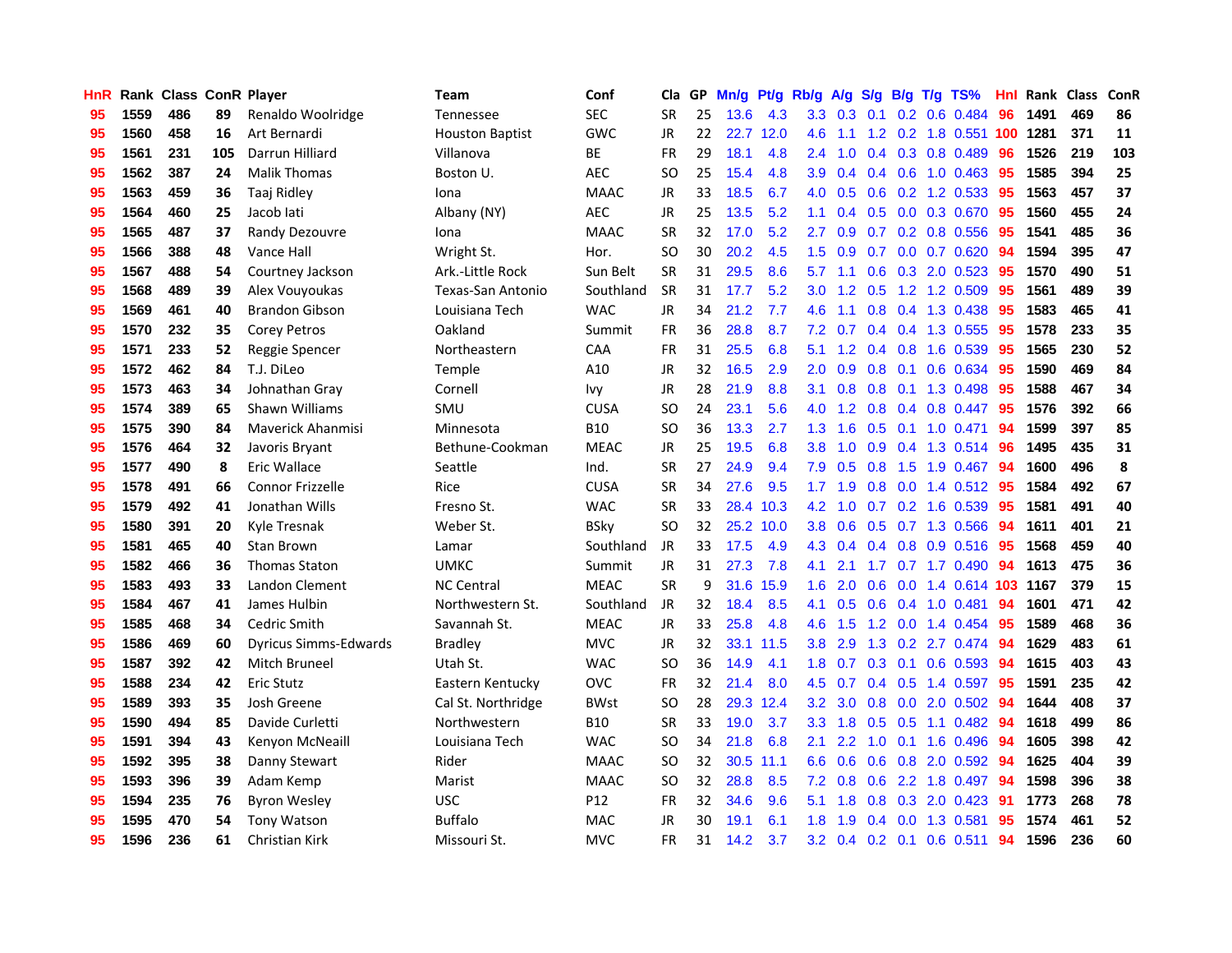| <b>HnR</b> |      | Rank Class ConR Player |     |                          | <b>Team</b>                | Conf        | Cla       |    | GP Mn/g Pt/g Rb/g A/g |           |                  |                                       |     |                 | S/g B/g T/g TS%           | Hnl |      | Rank Class | <b>ConR</b> |
|------------|------|------------------------|-----|--------------------------|----------------------------|-------------|-----------|----|-----------------------|-----------|------------------|---------------------------------------|-----|-----------------|---------------------------|-----|------|------------|-------------|
| 95         | 1597 | 471                    | 43  | Jamee Jackson            | Quinnipiac                 | <b>NEC</b>  | JR.       | 18 | 23.3                  | 8.4       | 5.1              | 0.6                                   | 0.4 | 0.7             | 1.7 0.503                 | 96  | 1518 | 439        | 41          |
| 95         | 1598 | 495                    | 55  | Shavar Richardson        | Florida Atlantic           | Sun Belt    | <b>SR</b> | 30 | 19.2                  | 7.4       | 1.9              | 0.8                                   | 0.6 | 0.1             | 1.0 0.520                 | 94  | 1622 | 501        | 53          |
| 94         | 1599 | 472                    | 39  | Clint Mann               | Davidson                   | Southern    | <b>JR</b> | 31 | 16.2                  | 5.7       | 3.0              | 0.5                                   | 0.6 | 0.3             | 1.2 0.507                 | 95  | 1555 | 452        | 38          |
| 94         | 1600 | 397                    | 17  | Jamal Webb               | North Dakota               | <b>GWC</b>  | <b>SO</b> | 31 | 31.4                  | 9.5       | 4.4              | 3.5                                   | 1.8 |                 | 0.3 3.3 0.530             | -94 | 1609 | 399        | 18          |
| 94         | 1601 | 398                    | 35  | Jeremiah Kreisberg       | Yale                       | Ivy         | <b>SO</b> | 29 | 25.7                  | 7.7       | 5.1              | 1.3                                   |     |                 | 0.3 0.2 1.9 0.539         | -94 | 1637 | 407        | 35          |
| 94         | 1602 | 473                    | 35  | <b>Kevin Dukes</b>       | Bethune-Cookman            | <b>MEAC</b> | <b>JR</b> | 35 |                       | 31.2 11.7 | 1.9              | 2.4                                   |     |                 | 0.6 0.1 1.9 0.555         | 93  | 1658 | 492        | 38          |
| 94         | 1603 | 474                    | 49  | Will Bogan               | Valparaiso                 | Hor.        | JR        | 34 | 27.8                  | 7.2       |                  | $1.5 \quad 1.4$                       |     |                 | $0.7$ $0.1$ $1.2$ $0.609$ | 93  | 1681 | 500        | 49          |
| 94         | 1604 | 475                    | 67  | London Giles             | <b>SMU</b>                 | <b>CUSA</b> | JR        | 31 |                       | 29.7 10.0 | $2.5\,$          | 1.1                                   | 1.1 |                 | $0.0$ 1.6 $0.568$         | 94  | 1624 | 481        | 68          |
| 94         | 1605 | 476                    | 9   | <b>Stephon Carter</b>    | Cal St. Bakersfield        | Ind.        | <b>JR</b> | 31 |                       | 30.5 12.1 | 3.9              | 2.3                                   | 1.8 |                 | 0.3 2.0 0.486             | 94  | 1616 | 476        | 9           |
| 94         | 1606 | 237                    | 106 | <b>Phil Greene</b>       | St. John's                 | ВE          | <b>FR</b> | 32 | 31.4                  | 7.6       | 2.6              | 3.0                                   |     |                 | 1.3 0.2 1.8 0.412         | -94 | 1634 | 242        | 108         |
| 94         | 1607 | 477                    | 26  | Jayson Guerrier          | Albany (NY)                | <b>AEC</b>  | JR        | 34 | 19.5                  | 6.6       | 3.4              | 0.6                                   |     |                 | $0.4$ 0.3 0.6 0.597       | 93  | 1654 | 489        | 28          |
| 94         | 1608 | 496                    | 55  | <b>Flenard Whitfield</b> | Western Michigan           | <b>MAC</b>  | <b>SR</b> | 28 |                       | 27.6 11.4 | 6.3              | 0.9                                   |     |                 | $0.3$ $0.6$ 2.7 $0.503$   | -94 | 1592 | 494        | 53          |
| 94         | 1609 | 478                    | 36  | DaMetrius Upchurch       | <b>NCA&amp;T</b>           | <b>MEAC</b> | JR        | 27 | 17.6                  | 7.0       | 4.6              | 0.5                                   | 0.7 | 0.9             | 1.3 0.545                 | 95  | 1531 | 442        | 34          |
| 94         | 1610 | 399                    | 27  | Dom Morris               | Boston U.                  | <b>AEC</b>  | <b>SO</b> | 32 | 26.0                  | 6.8       | 5.9              | 1.0                                   |     | $0.4 \quad 0.3$ | 1.5 0.535                 | 94  | 1635 | 406        | 27          |
| 94         | 1611 | 497                    | 85  | Jabari Edwards           | George Washington          | A10         | <b>SR</b> | 31 | 18.7                  | 3.0       | 3.7              | 0.5                                   | 0.5 | 1.5             | 0.8 0.497                 | 94  | 1642 | 505        | 86          |
| 94         | 1612 | 238                    | 40  | <b>Tyler Kalinoski</b>   | Davidson                   | Southern    | <b>FR</b> | 33 | 17.4                  | 4.7       | 2.2 <sub>2</sub> | 1.2                                   | 0.5 | 0.1             | 0.4 0.445                 | 94  | 1608 | 239        | 41          |
| 94         | 1613 | 400                    | 21  | <b>Paul Garnica</b>      | Northern Colorado          | <b>BSky</b> | <b>SO</b> | 27 | 24.4                  | 9.3       | 2.0              | 2.4                                   | 1.0 | 0.1             | 2.3 0.574                 | -94 | 1645 | 409        | 22          |
| 94         | 1614 | 239                    | 41  | <b>Tyler Hood</b>        | Samford                    | Southern    | <b>FR</b> | 30 |                       | 26.1 11.1 | 3.6 <sup>°</sup> | 1.3                                   |     |                 | $0.6$ $0.2$ 1.6 0.558     | -94 | 1647 | 245        | 44          |
| 94         | 1615 | 479                    | 42  | <b>Robert Crawford</b>   | Central Arkansas           | Southland   | JR        | 28 | 17.4                  | 7.8       | 2.9              | 1.3                                   |     |                 | $0.9$ $0.3$ 1.5 $0.580$   | -93 | 1655 | 490        | 44          |
| 94         | 1616 | 401                    | 42  | <b>Tom Droney</b>        | Davidson                   | Southern    | <b>SO</b> | 33 | 21.3                  | 3.8       | 3.7              | 2.1                                   |     |                 | $0.4$ 0.0 1.4 0.471       | 94  | 1610 | 400        | 42          |
| 94         | 1617 | 480                    | 86  | Nikola Malesevic         | Rhode Island               | A10         | JR        | 22 |                       | 25.9 11.0 |                  | $3.0 \quad 1.3$                       |     |                 | 0.8 0.6 1.6 0.485         | -93 | 1677 | 499        | 88          |
| 94         | 1618 | 498                    | 26  | Jordan Hamilton          | Lehigh                     | Pat.        | <b>SR</b> | 35 | 22.5                  | 6.5       | 1.7 <sup>2</sup> | 0.9                                   |     |                 | 0.6 0.3 0.8 0.534         | -94 | 1633 | 503        | 27          |
| 94         | 1619 | 240                    | 26  | Saah Nimley              | <b>Charleston Southern</b> | <b>BSou</b> | <b>FR</b> | 31 |                       | 31.2 13.5 | 2.8              | 3.9                                   |     |                 | $0.7$ $0.1$ $2.6$ $0.487$ | 94  | 1627 | 240        | 26          |
| 94         | 1620 | 481                    | 48  | <b>Michael Williams</b>  | San Francisco              | <b>WCC</b>  | <b>JR</b> | 31 |                       | 29.4 11.1 | 2.3              | 1.4                                   | 0.7 |                 | 0.0 1.2 0.499             | 95  | 1535 | 445        | 46          |
| 94         | 1621 | 482                    | 56  | Emil Jones               | Troy                       | Sun Belt    | JR        | 28 | 30.4                  | 9.6       | 5.9              | 2.0                                   |     |                 | 1.5 0.2 1.5 0.511         | 94  | 1623 | 480        | 54          |
| 94         | 1622 | 499                    | 18  | Ryan Woods               | New Jersey Tech            | <b>GWC</b>  | <b>SR</b> | 29 | 22.1                  | 9.7       | 3.5              | 1.1                                   | 0.7 |                 | 0.3 0.9 0.594             | -95 | 1586 | 493        | 17          |
| 94         | 1623 | 483                    | 57  | Kore White               | Florida Atlantic           | Sun Belt    | JR.       | 29 | 23.2                  | 7.7       | 4.5              | 0.5                                   | 0.6 |                 | 1.3 1.6 0.467             | 94  | 1636 | 485        | 55          |
| 94         | 1624 | 402                    | 56  | Matt Smith               | Toledo                     | <b>MAC</b>  | <b>SO</b> | 35 | 24.0                  | 8.6       | 4.1              | 0.2                                   | 0.6 | 0.8             | 1.1 0.615                 | 93  | 1702 | 428        | 63          |
| 94         | 1625 | 500                    | 36  | <b>BJ Shearry</b>        | <b>UC Riverside</b>        | <b>BWst</b> | SR        | 29 | 24.1                  | 5.1       | 4.1              | 0.7                                   | 1.4 | 1.9             | 1.1 0.435                 | -94 | 1630 | 502        | 35          |
| 94         | 1626 | 241                    | 68  | <b>Ryan Manuel</b>       | SMU                        | <b>CUSA</b> | <b>FR</b> | 32 | 12.2                  | 3.3       | 1.1              | 1.0                                   |     | $0.5 \quad 0.1$ | 0.9 0.559                 | -94 | 1643 | 244        | 69          |
| 94         | 1627 | 242                    | 43  | David Brown              | Furman                     | Southern    | <b>FR</b> | 28 | 10.1                  | 2.8       | 0.8              | 1.1                                   |     | $0.5 \quad 0.1$ | $0.6$ 0.527               | -93 | 1648 | 246        | 45          |
| 94         | 1628 | 484                    | 37  | Adam Folker              | UC Irvine                  | <b>BWst</b> | JR        | 32 | 22.1                  | 8.2       | 6.7              | 0.6                                   |     |                 | $0.4$ 0.3 1.6 0.515       | -94 | 1638 | 486        | 36          |
| 94         | 1629 | 485                    | 44  | Kevin Foster             | Fresno St.                 | <b>WAC</b>  | JR        | 33 | 21.2                  | 8.0       |                  | 5.4 0.1                               |     |                 | 0.7 0.8 1.8 0.484         | -94 | 1632 | 484        | 44          |
| 94         | 1630 | 486                    | 74  | Naji Hibbert             | Texas A&M                  | <b>B12</b>  | <b>JR</b> | 26 | 19.2                  | 3.8       | 2.0 <sub>1</sub> | 1.4                                   |     |                 | $0.5$ 0.0 0.8 0.458       | 95  | 1587 | 466        | 73          |
| 94         | 1631 | 403                    | 79  | <b>Carson Desrosiers</b> | <b>Wake Forest</b>         | <b>ACC</b>  | <b>SO</b> | 31 | 21.6                  | 4.8       | 4.4              | 0.7                                   | 0.4 |                 | 1.9 0.7 0.505             | 93  | 1653 | 413        | 81          |
| 94         | 1632 | 487                    | 28  | <b>Ben Crenca</b>        | Vermont                    | <b>AEC</b>  | <b>JR</b> | 32 | 11.1                  | 4.0       | 2.9              | 0.2                                   |     |                 | $0.0$ $0.3$ $0.9$ $0.582$ | 94  | 1604 | 473        | 26          |
| 94         | 1633 | 404                    | 44  | Jelani Hewitt            | Georgia Southern           | Southern    | <b>SO</b> | 30 | 29.0                  | 10.5      | 3.4              | $\mathcal{A}$<br>$\blacktriangleleft$ | 1.3 | 0.1             | 1.5 0.529                 | 94  | 1628 | 405        | 43          |
| 94         | 1634 | 501                    | 62  | Myles Walker             | Indiana St.                | <b>MVC</b>  | <b>SR</b> | 33 | 23.8                  | 7.8       | 4.6              |                                       |     |                 | 0.2 0.4 0.9 1.6 0.480     | 94  | 1641 | 504        | 62          |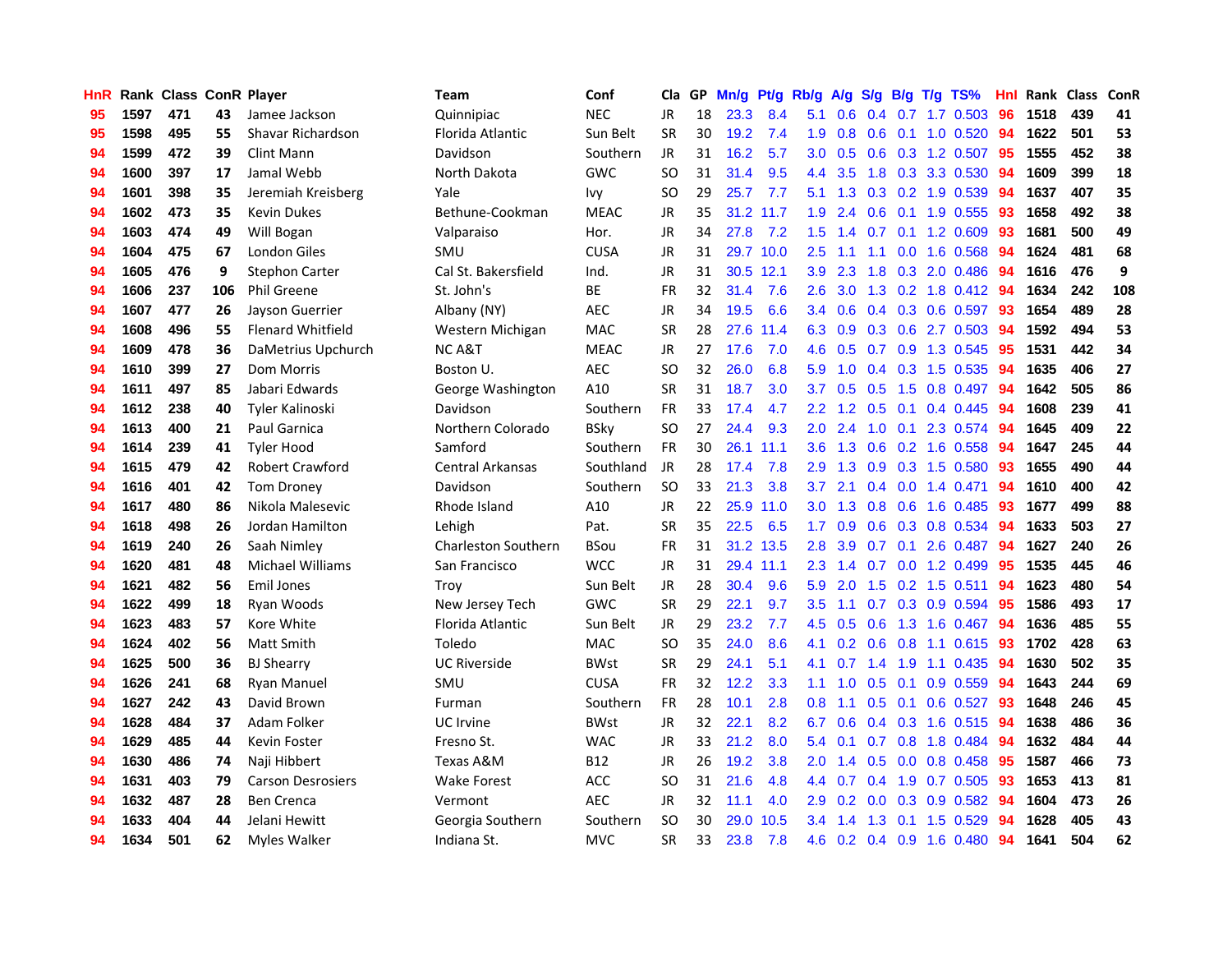| <b>HnR</b> |      | Rank Class ConR Player |     |                          | <b>Team</b>           | Conf        | Cla       |    | GP Mn/g Pt/g Rb/g |           |                  |                 |               |           | A/g S/g B/g T/g TS%                   | Hnl | Rank Class |     | ConR |
|------------|------|------------------------|-----|--------------------------|-----------------------|-------------|-----------|----|-------------------|-----------|------------------|-----------------|---------------|-----------|---------------------------------------|-----|------------|-----|------|
| 94         | 1635 | 405                    | 57  | <b>Tyrae Robinson</b>    | Ball St.              | <b>MAC</b>  | SO.       | 21 | 25.8              | 8.0       | 1.8              | 3.8             | 1.0           | 0.0       | 2.5 0.512                             | 93  | 1651       | 411 | 56   |
| 94         | 1636 | 488                    | 87  | Jamar Briscoe            | Charlotte             | A10         | <b>JR</b> | 30 | 20.5              | 7.3       | 2.1              | 1.1             | 0.9           | 0.0       | 1.1 0.463                             | 93  | 1674       | 498 | 87   |
| 94         | 1637 | 243                    | 107 | Sir'Dominic Pointer      | St. John's            | ВE          | <b>FR</b> | 32 | 30.0              | 6.6       | 4.6              | 1.5             | 1.6           | 0.9       | 1.7 0.439                             | 93  | 1657       | 247 | 109  |
| 94         | 1638 | 502                    | 27  | Devin Brown              | <b>Holy Cross</b>     | Pat.        | <b>SR</b> | 29 |                   | 30.3 14.6 |                  | $2.4$ 1.3       |               | $0.8$ 0.1 | 2.6 0.566                             | 93  | 1650       | 506 | 28   |
| 94         | 1639 | 406                    | 58  | Askel Bolin              | Northern Illinois     | <b>MAC</b>  | SO.       | 31 | 25.6              | 6.2       | 5.1              | 1.3             |               |           | 0.6 0.2 1.7 0.566                     | -93 | 1678       | 417 | 59   |
| 94         | 1640 | 489                    | 59  | Nate Hutcheson           | Western Michigan      | <b>MAC</b>  | JR        | 33 | 27.0              | 9.4       | 4.1              | 1.2             |               |           | $0.5$ $0.4$ 2.0 $0.550$               | -93 | 1656       | 491 | 57   |
| 94         | 1641 | 407                    | 69  | Joseph Young             | Houston               | <b>CUSA</b> | <b>SO</b> | 30 |                   | 30.1 11.3 | 3.6 <sup>°</sup> | 2.4             |               |           | 0.9 0.2 1.8 0.535                     | 94  | 1646       | 410 | 70   |
| 94         | 1642 | 490                    | 77  | Carrick Felix            | ASU                   | P12         | JR        | 29 |                   | 32.9 10.5 | 4.0              | 1.3             | 1.1           |           | 0.8 2.3 0.536                         | 92  | 1755       | 526 | 77   |
| 94         | 1643 | 408                    | 70  | <b>Quincy Taylor</b>     | <b>UAB</b>            | <b>CUSA</b> | <b>SO</b> | 29 | 33.0              | 6.4       | 1.7              | 3.0             | 0.9           |           | 0.0 3.2 0.511                         | 96  | 1514       | 383 | 64   |
| 94         | 1644 | 409                    | 10  | <b>Sterling Carter</b>   | Seattle               | Ind.        | <b>SO</b> | 27 | 22.0 10.1         |           | 3.3 <sub>°</sub> | 1.3             | 0.8           |           | $0.1$ 1.5 0.524                       | -93 | 1668       | 415 | 11   |
| 94         | 1645 | 491                    | 49  | Jarred DuBois            | Loyola Marymount      | <b>WCC</b>  | JR        | 29 |                   | 28.1 10.1 | 2.6              | 2.1             | 1.0           |           | 0.0 2.4 0.509                         | -94 | 1606       | 474 | 50   |
| 94         | 1646 | 492                    | 37  | <b>Austin Witter</b>     | <b>NC A&amp;T</b>     | <b>MEAC</b> | JR        | 30 | 25.1              | 6.9       | 5.3              | 1.9             | 1.0           | 1.1       | 1.6 0.519                             | 93  | 1649       | 488 | 37   |
| 94         | 1647 | 244                    | 45  | <b>Connor Hill</b>       | Idaho                 | <b>WAC</b>  | <b>FR</b> | 30 | 12.5              | 5.6       | $1.2^{\circ}$    | 0.5             | 0.1           | 0.0       | $0.5$ 0.571                           | 94  | 1640       | 243 | 45   |
| 94         | 1648 | 493                    | 29  | Logan Aronhalt           | Albany (NY)           | <b>AEC</b>  | <b>JR</b> | 30 |                   | 31.4 13.8 | 4.3              | 1.0             | 0.7           | 0.6       | 1.9 0.536                             | 93  | 1690       | 502 | 29   |
| 94         | 1649 | 503                    | 38  | <b>Glenn Andrews</b>     | Howard                | <b>MEAC</b> | <b>SR</b> | 18 |                   | 24.6 13.3 | 2.8              | 1.0             | 1.2           | 0.2       | 1.8 0.446 101                         |     | 1216       | 394 | 16   |
| 94         | 1650 | 504                    | 58  | Kahlil McDonald          | Western Kentucky      | Sun Belt    | <b>SR</b> | 35 | 23.9              | 8.3       | 2.2              | 1.5             | 0.5           | 0.1       | 1.4 0.490                             | -93 | 1703       | 515 | 60   |
| 94         | 1651 | 245                    | 63  | Jeremy Jeffers           | <b>Drake</b>          | <b>MVC</b>  | <b>FR</b> | 34 | 25.9              | 7.1       | 2.6              | 0.9             |               |           | 0.3 0.0 0.9 0.579                     | 92  | 1717       | 259 | 63   |
| 94         | 1652 | 410                    | 59  | Thomas Bropleh           | Boise St.             | <b>MWC</b>  | <b>SO</b> | 30 | 18.9              | 7.0       |                  | $3.4 \quad 0.3$ |               |           | 0.3 0.1 1.1 0.500                     | 93  | 1693       | 424 | 60   |
| 94         | 1653 | 505                    | 39  | <b>Aric Brooks</b>       | Morgan St.            | <b>MEAC</b> | <b>SR</b> | 29 | 22.3              | 8.2       |                  | $3.9$ 1.0       |               |           | 0.8 0.2 1.5 0.571 93                  |     | 1669       | 509 | 40   |
| 94         | 1654 | 411                    | 71  | Jeremiah Samarrippas     | SMU                   | <b>CUSA</b> | <b>SO</b> | 31 | 31.9              | 6.9       |                  | $2.2$ 4.2       |               |           | $1.0 \quad 0.0 \quad 2.4 \quad 0.478$ | -93 | 1652       | 412 | 71   |
| 94         | 1655 | 246                    | 46  | Kenneth Smith            | Louisiana Tech        | <b>WAC</b>  | <b>FR</b> | 34 | 25.8              | 3.6       |                  | $3.6$ 4.2       |               |           | 1.2 0.1 2.4 0.430                     | -93 | 1666       | 248 | 46   |
| 94         | 1656 | 247                    | 80  | Patrick Heckmann         | <b>Boston College</b> | ACC         | <b>FR</b> | 22 | 22.0              | 8.3       | 3.0 <sub>1</sub> | 1.6             |               |           | 0.5 0.1 3.0 0.568                     | 94  | 1602       | 238 | 80   |
| 94         | 1657 | 506                    | 40  | Christopher Tolson       | Hampton               | <b>MEAC</b> | <b>SR</b> | 32 | 30.3              | 10.1      | 4.2 <sub>1</sub> | 1.6             | 1.6           |           | 0.1 1.5 0.508                         | 93  | 1679       | 512 | 41   |
| 94         | 1658 | 494                    | 43  | Hal Bateman              | Stephen F. Austin     | Southland   | JR        | 32 | 17.0              | 4.1       | 1.5              | 2.6             | 1.0           |           | $0.1$ 1.8 0.464                       | 93  | 1660       | 494 | 45   |
| 94         | 1659 | 248                    | 108 | Kevin Noreen             | West Virginia         | BE          | FR        | 23 | 12.0              | 2.2       | 2.7              | 0.4             |               |           | $0.3$ 0.2 0.3 0.593                   | 95  | 1532       | 221 | 104  |
| 94         | 1660 | 412                    | 60  | <b>Quinten Rollins</b>   | Miami (OH)            | <b>MAC</b>  | <b>SO</b> | 30 | 30.9              | 7.7       | 2.8              | 3.2             |               |           | 1.6 0.2 2.3 0.509                     | 93  | 1664       | 414 | 58   |
| 94         | 1661 | 249                    | 27  | R.J. Price               | Radford               | <b>BSou</b> | <b>FR</b> | 32 |                   | 29.9 11.2 | 3.3              | 3.7             | 1.3           | 0.1       | 2.7 0.454                             | 93  | 1675       | 250 | 28   |
| 93         | 1662 | 250                    | 88  | Chris Wilson             | Saint Joseph's        | A10         | <b>FR</b> | 33 | 20.5              | 3.3       | 2.7              | 2.7             | 0.5           |           | $0.1$ 1.5 0.478                       | 94  | 1631       | 241 | 85   |
| 93         | 1663 | 495                    | 14  | <b>Mitchell Anderson</b> | Ark.-Pine Bluff       | <b>SWAC</b> | <b>JR</b> | 33 |                   | 29.5 11.4 | 6.3              | 1.2             | 1.0           | 1.6       | 2.2 0.470                             | -93 | 1683       | 501 | 18   |
| 93         | 1664 | 251                    | 28  | <b>Trey Freeman</b>      | Campbell              | <b>BSou</b> | <b>FR</b> | 29 |                   | 32.0 13.9 | 3.1              | 3.8             | 1.1           | 0.1       | 2.4 0.525                             | 93  | 1667       | 249 | 27   |
| 93         | 1665 | 413                    | 44  | Julian Norfleet          | Mount St. Mary's      | <b>NEC</b>  | <b>SO</b> | 29 |                   | 36.4 13.7 | 4.2              | 2.3             | 1.0           |           | $0.3$ 2.7 $0.512$                     | -93 | 1712       | 430 | 46   |
| 93         | 1666 | 414                    | 45  | Nori Johnson             | Coll. of Charleston   | Southern    | <b>SO</b> | 31 | 17.9              | 6.0       | 1.6              | 0.5             |               |           | 1.0 0.3 0.9 0.543                     | -93 | 1689       | 422 | 46   |
| 93         | 1667 | 496                    | 11  | Mo Hughley               | Cal St. Bakersfield   | Ind.        | <b>JR</b> | 31 | 17.6              | 5.5       | 3.5              | 1.3             |               |           | 0.8 0.5 1.5 0.541                     | 93  | 1665       | 496 | 10   |
| 93         | 1668 | 415                    | 89  | <b>Branden Frazier</b>   | Fordham               | A10         | <b>SO</b> | 29 |                   | 33.9 11.7 | 2.4              | 4.1             |               |           | $1.1$ 0.4 2.1 0.454                   | 93  | 1696       | 425 | 89   |
| 93         | 1669 | 507                    | 41  | <b>Antonio Williams</b>  | Coppin St.            | <b>MEAC</b> | <b>SR</b> | 30 | 27.0              | 9.0       | 8.5              | 0.9             |               |           | $0.4$ 0.2 1.4 0.575                   | 93  | 1685       | 514 | 42   |
| 93         | 1670 | 252                    | 86  | <b>Tracy Abrams</b>      | <b>Illinois</b>       | <b>B10</b>  | <b>FR</b> | 32 | 21.0              | 4.3       | 2.3              | 1.9             | $0.4^{\circ}$ | 0.0       | 1.6 0.476                             | 93  | 1676       | 251 | 87   |
| 93         | 1671 | 416                    | 22  | Jackson Carbajal         | Sacramento St.        | <b>BSky</b> | <b>SO</b> | 18 | 21.4              | 11.1      | 3.1              | 0.7             | 0.8           | 0.0       | 1.4 0.541                             | 97  | 1447       | 367 | 18   |
| 93         | 1672 | 508                    | 44  | <b>Eddie Rios</b>        | Texas St.             | Southland   | <b>SR</b> | 23 |                   | 21.2 10.3 | 1.9              | 2.3             |               |           | 1.1 0.0 2.1 0.529                     | 94  | 1595       | 495 | 41   |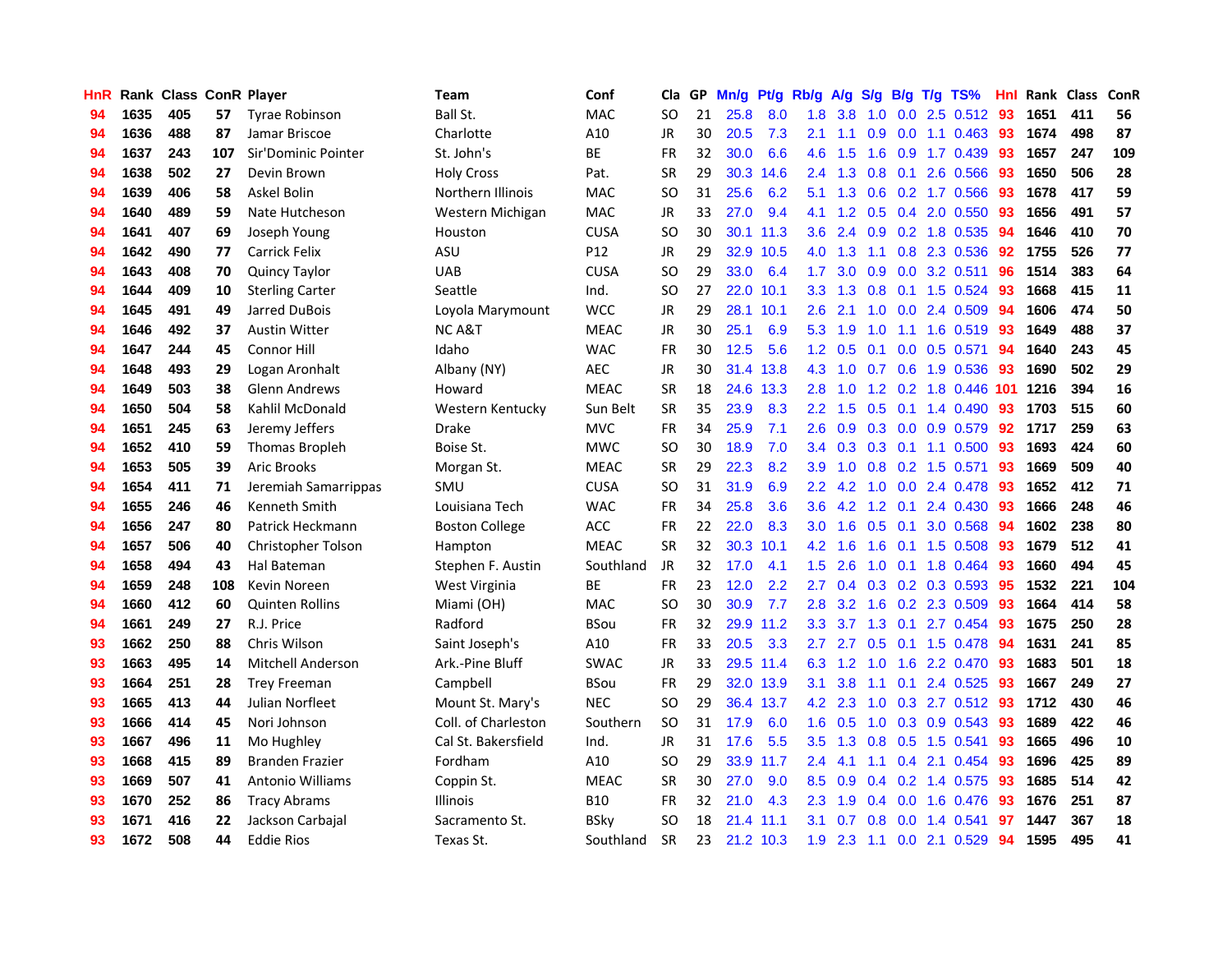| HnR |      |     |     | Rank Class ConR Player    | Team                       | Conf        | Cla       |    | GP Mn/g Pt/g Rb/g A/g |           |               |                 |     |                 | S/g B/g T/g TS%                 | Hnl |      | Rank Class | <b>ConR</b> |
|-----|------|-----|-----|---------------------------|----------------------------|-------------|-----------|----|-----------------------|-----------|---------------|-----------------|-----|-----------------|---------------------------------|-----|------|------------|-------------|
| 93  | 1673 | 497 | 37  | Damon Heuir               | Southern Utah              | Summit      | JR        | 30 |                       | 31.3 10.8 | 3.1           | 3.1             | 0.7 | 0.2             | $1.5$ 0.514                     | 93  | 1661 | 495        | 37          |
| 93  | 1674 | 417 | 61  | Jon Harris                | Miami (OH)                 | <b>MAC</b>  | SO.       | 30 | 33.3                  | 8.5       | 4.1           | 1.6             | 0.8 | 0.5             | 1.2 0.559                       | 93  | 1684 | 419        | 60          |
| 93  | 1675 | 253 | 109 | John Johnson              | Pittsburgh                 | <b>BE</b>   | <b>FR</b> | 39 | 14.1                  | 4.2       | 0.6           | 1.2             | 0.3 | 0.0             | 0.9 0.558                       | 92  | 1733 | 264        | 113         |
| 93  | 1676 | 418 | 62  | Drew McGhee               | Miami (OH)                 | <b>MAC</b>  | <b>SO</b> | 29 | 16.4                  | 5.2       | 2.3           |                 |     |                 | $0.2$ $0.3$ $0.4$ $0.8$ $0.588$ | 93  | 1687 | 420        | 61          |
| 93  | 1677 | 498 | 59  | Jordan McCoy              | Florida Atlantic           | Sun Belt    | JR        | 29 | 19.0                  | 4.7       |               |                 |     |                 | 4.4 0.2 0.2 0.4 0.5 0.566       | 93  | 1695 | 505        | 59          |
| 93  | 1678 | 419 | 45  | <b>Brent Jones</b>        | St. Francis (NY)           | <b>NEC</b>  | <b>SO</b> | 30 | 22.2                  | 7.9       | 2.8           | 3.9             |     | $1.4 \quad 0.1$ | 3.3 0.437                       | 92  | 1715 | 431        | 47          |
| 93  | 1679 | 420 | 110 | Nurideen Lindsey          | St. John's                 | <b>BE</b>   | <b>SO</b> | 9  | 29.6                  | 11.8      | 4.9           | 2.9             | 1.6 |                 | $0.0$ 4.1 $0.491$               | 95  | 1582 | 393        | 107         |
| 93  | 1680 | 499 | 51  | <b>Russell Powell</b>     | Jacksonville               | ASun        | JR        | 30 | 32.0                  | 8.3       | 2.9           | 4.0             |     |                 | 1.3 0.0 1.8 0.463               | 93  | 1697 | 506        | 51          |
| 93  | 1681 | 254 | 45  | Johnathan Jordan          | Tx.A&M-Corp. Christi       | Southland   | <b>FR</b> | 30 | 31.4                  | 6.5       | 3.3           | 4.6             | 1.0 |                 | 0.2 2.6 0.485                   | 93  | 1709 | 256        | 46          |
| 93  | 1682 | 500 | 46  | Jarvis Garner             | Central Arkansas           | Southland   | JR        | 29 | 22.4                  | 10.6      | 6.0           | 1.1             |     |                 | 0.7 0.5 2.0 0.501               | 92  | 1746 | 523        | 48          |
| 93  | 1683 | 421 | 63  | Chris Bond                | Ball St.                   | <b>MAC</b>  | SO.       | 28 | 23.6                  | 7.1       | $4.4^{\circ}$ | 0.8             | 1.0 |                 | $0.4$ 1.6 0.513                 | 93  | 1701 | 427        | 62          |
| 93  | 1684 | 422 | 53  | Rashaad Richardson        | Georgia St.                | CAA         | SO.       | 34 | 13.7                  | 5.4       | $1.4^{\circ}$ | 0.3             |     | $0.4 \quad 0.1$ | $0.5$ 0.503                     | -93 | 1672 | 416        | 53          |
| 93  | 1685 | 423 | 29  | <b>Chris Grier</b>        | <b>Charleston Southern</b> | <b>BSou</b> | SO.       | 25 | 11.0                  | 4.3       | 2.1           | 0.8             |     | $0.4\quad 0.0$  | 1.0 0.578                       | -93 | 1680 | 418        | 29          |
| 93  | 1686 | 255 | 52  | <b>Zavion Williams</b>    | Lipscomb                   | ASun        | <b>FR</b> | 26 | 22.7                  | 9.1       | 2.8           | 2.6             | 1.3 | 0.0             | 2.5 0.453                       | 92  | 1725 | 261        | 55          |
| 93  | 1687 | 424 | 72  | <b>Robert Williams</b>    | <b>UAB</b>                 | <b>CUSA</b> | SO.       | 31 | 23.1                  | 3.7       | 4.0           | 1.2             | 0.5 | 0.2             | 0.9 0.558                       | 93  | 1710 | 429        | 72          |
| 93  | 1688 | 501 | 53  | Deonte Alexander          | Lipscomb                   | ASun        | JR        | 31 | 25.3                  | 8.6       | $3.4^{\circ}$ | 1.9             | 1.1 | 0.1             | 1.1 0.465                       | 92  | 1740 | 518        | 56          |
| 93  | 1689 | 509 | 38  | <b>Stephen Thomas</b>     | <b>IUPUI</b>               | Summit      | <b>SR</b> | 31 |                       | 35.5 11.2 | 2.9           | 3.5             | 1.0 | 0.1             | 1.9 0.527                       | -93 | 1673 | 511        | 38          |
| 93  | 1690 | 425 | 15  | <b>Kelsey Howard</b>      | Jackson St.                | <b>SWAC</b> | <b>SO</b> | 31 |                       | 32.2 14.6 | 4.1           | 0.9             | 1.0 | 0.1             | 2.5 0.494                       | -90 | 1806 | 449        | 21          |
| 93  | 1691 | 256 | 36  | Alex Rosenberg            | Columbia                   | Ivy         | <b>FR</b> | 30 | 24.7                  | 7.2       |               | $4.2 \quad 1.6$ |     |                 | 0.9 0.3 1.9 0.511 92            |     | 1732 | 263        | 37          |
| 93  | 1692 | 426 | 39  | lan Chiles                | <b>IUPUI</b>               | Summit      | SO.       | 32 |                       | 29.7 10.5 |               |                 |     |                 | 3.3 1.7 1.2 0.6 1.8 0.567       | 93  | 1698 | 426        | 39          |
| 93  | 1693 | 502 | 87  | Matt Vogrich              | Michigan                   | <b>B10</b>  | <b>JR</b> | 34 | 10.7                  | 2.3       |               | $1.3 \quad 0.4$ |     |                 | $0.4$ 0.1 0.3 0.494             | 93  | 1692 | 503        | 88          |
| 93  | 1694 | 510 | 30  | Jon Pack                  | Coastal Carolina           | <b>BSou</b> | <b>SR</b> | 31 | 25.9                  | 7.1       | 6.3           | 0.8             | 0.5 |                 | 1.1 1.7 0.533                   | 92  | 1759 | 528        | 32          |
| 93  | 1695 | 503 | 54  | Josh Brinkley             | Delaware                   | CAA         | <b>JR</b> | 32 | 25.9                  | 8.7       | 4.7           | 0.6             |     |                 | $0.2$ 0.6 1.5 0.566             | 93  | 1706 | 508        | 54          |
| 93  | 1696 | 257 | 64  | <b>Brian Sullivan</b>     | Miami (OH)                 | <b>MAC</b>  | <b>FR</b> | 30 |                       | 28.3 10.3 | 1.9           | 1.3             |     |                 | 0.6 0.1 1.6 0.590               | 93  | 1713 | 258        | 64          |
| 93  | 1697 | 504 | 60  | Freddie Goldstein         | South Alabama              | Sun Belt    | JR        | 29 |                       | 31.5 11.7 | 2.7           | 2.6             |     | $0.8\ 0.1$      | 2.8 0.518                       | 93  | 1708 | 510        | 61          |
| 93  | 1698 | 511 | 23  | Darin Mahoney             | Weber St.                  | <b>BSky</b> | <b>SR</b> | 32 | 24.5                  | 4.1       | 6.3           | 1.1             |     |                 | 0.8 0.9 0.9 0.563               | 92  | 1729 | 520        | 23          |
| 93  | 1699 | 505 | 54  | Lukas Poderis             | East Tennessee St.         | ASun        | JR        | 31 | 20.5                  | 4.0       | 4.6           | 0.4             | 0.5 |                 | 1.0 0.5 0.486                   | 92  | 1714 | 511        | 53          |
| 93  | 1700 | 506 | 16  | <b>Phillip Crawford</b>   | Alabama St.                | <b>SWAC</b> | JR        | 23 |                       | 24.4 10.8 | 5.8           | 0.4             | 0.6 |                 | $0.7$ 1.8 0.503                 | 95  | 1547 | 449        | 15          |
| 93  | 1701 | 512 | 28  | Mike Cavataio             | <b>Holy Cross</b>          | Pat.        | <b>SR</b> | 16 | 20.1                  | 5.3       | 4.3           | 1.3             | 0.6 | 0.4             | 1.0 0.497                       | -94 | 1619 | 500        | 26          |
| 93  | 1702 | 507 | 40  | Kyle Smyth                | Iona                       | <b>MAAC</b> | JR        | 31 | 20.8                  | 5.5       | 2.0           | 1.4             |     | $0.8\quad 0.2$  | 0.6 0.544                       | -94 | 1626 | 482        | 40          |
| 93  | 1703 | 508 | 61  | Will Weathers             | Troy                       | Sun Belt    | JR        | 27 |                       | 33.8 12.2 | 2.8           | 5.5             |     |                 | 1.2 0.0 3.1 0.478               | -93 | 1694 | 504        | 58          |
| 93  | 1704 | 427 | 47  | Davis Rozitis             | Hawaii                     | <b>WAC</b>  | SO.       | 32 | 9.4                   | 3.1       | 2.6           |                 |     |                 | 0.2 0.1 0.5 0.6 0.589           | 92  | 1724 | 434        | 47          |
| 93  | 1705 | 509 | 12  | Zachary Lamb              | Cal St. Bakersfield        | Ind.        | JR        | 30 | 22.9                  | 10.2      | 1.9           | 1.3             |     |                 | 0.8 0.3 2.0 0.595               | 93  | 1707 | 509        | 12          |
| 93  | 1706 | 510 | 17  | Jameel Grace              | Southern                   | <b>SWAC</b> | JR        | 31 | 32.5                  | 9.6       | 4.4           | 4.2             | 1.9 | 0.0             | 3.1 0.466                       | 93  | 1704 | 507        | 19          |
| 93  | 1707 | 258 | 75  | Cezar Guerrero            | Oklahoma St.               | <b>B12</b>  | FR        | 32 | 18.3                  | 5.6       | 1.6           | 1.6             | 0.8 |                 | 0.0 1.3 0.446                   | 92  | 1723 | 260        | 75          |
| 93  | 1708 | 511 | 18  | <b>Christian Williams</b> | Jackson St.                | <b>SWAC</b> | JR        | 23 |                       | 28.4 11.0 | $2.7^{\circ}$ | 2.4             | 1.5 | 0.2             | 2.3 0.480                       | 97  | 1442 | 427        | 13          |
| 93  | 1709 | 428 | 50  | Godwin Okonji             | Loyola Marymount           | <b>WCC</b>  | SO.       | 33 | 20.2                  | 3.7       | 4.6           | 0.3             | 0.8 | 0.9             | 0.9 0.504                       | 91  | 1791 | 447        | 53          |
| 93  | 1710 | 513 | 19  | Daguan Joyner             | <b>Texas Southern</b>      | <b>SWAC</b> | <b>SR</b> | 30 | 15.0                  | 4.7       |               |                 |     |                 | 3.2 0.5 0.4 0.6 0.9 0.576       | 93  | 1662 | 507        | 17          |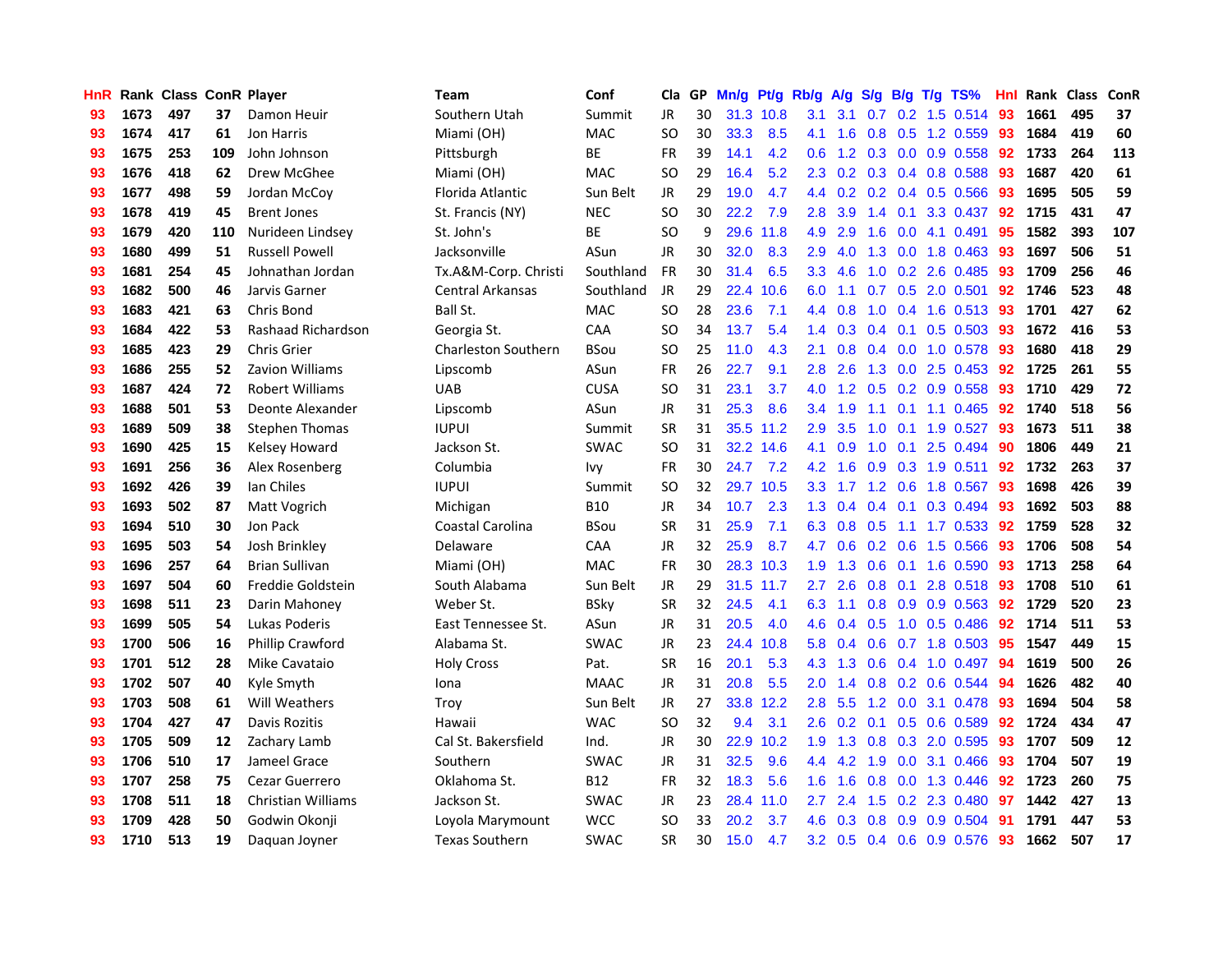| HnR |      | Rank Class ConR Player |     |                        | Team                       | Conf        | Cla       |    | GP Mn/g Pt/g Rb/g A/g |           |                  |                 |     |                 | S/g B/g T/g TS%                       | Hnl |      | Rank Class | <b>ConR</b> |
|-----|------|------------------------|-----|------------------------|----------------------------|-------------|-----------|----|-----------------------|-----------|------------------|-----------------|-----|-----------------|---------------------------------------|-----|------|------------|-------------|
| 93  | 1711 | 259                    | 62  | Kevin Kaspar           | Western Kentucky           | Sun Belt    | <b>FR</b> | 20 | 18.6                  | 5.5       | 1.9              | 1.3             | 0.6 | 0.0             | 1.3 0.519                             | 93  | 1686 | 252        | 57          |
| 93  | 1712 | 512                    | 55  | <b>Marcus Dubose</b>   | East Tennessee St.         | ASun        | <b>JR</b> | 31 |                       | 25.8 10.8 | 2.8              | 0.5             | 0.7 | 0.1             | 2.0 0.492                             | 92  | 1721 | 513        | 54          |
| 93  | 1713 | 429                    | 63  | <b>Edward Townsel</b>  | Arkansas St.               | Sun Belt    | <b>SO</b> | 34 | 31.8                  | 9.0       | 3.6              | 3.0             | 1.9 | 0.1             | 3.1 0.452                             | -91 | 1764 | 439        | 65          |
| 93  | 1714 | 513                    | 51  | <b>Raymond Cowels</b>  | Santa Clara                | <b>WCC</b>  | JR        | 30 | 27.7                  | 10.1      | 3.5              | 1.0             |     |                 | 0.8 0.2 0.8 0.567                     | -91 | 1798 | 539        | 54          |
| 93  | 1715 | 514                    | 47  | Vonn Jones             | Texas St.                  | Southland   | JR        | 30 | 25.1                  | 7.7       | 1.9              | 3.9             |     |                 | 1.7 0.1 1.9 0.490                     | 92  | 1730 | 514        | 47          |
| 93  | 1716 | 515                    | 50  | <b>Armond Battle</b>   | Wright St.                 | Hor.        | <b>JR</b> | 30 | 23.1                  | 6.8       | $3.5^{\circ}$    | 0.9             |     |                 | $1.0 \quad 0.4 \quad 1.7 \quad 0.461$ | 92  | 1747 | 524        | 50          |
| 93  | 1717 | 514                    | 24  | Durrell Norman         | Northern Arizona           | <b>BSky</b> | <b>SR</b> | 29 | 26.2                  | 9.8       | $5.8^{\circ}$    | 1.1             |     |                 | $0.9$ $0.3$ 1.6 $0.546$               | -91 | 1777 | 534        | 27          |
| 92  | 1718 | 260                    | 56  | <b>Adrian Rogers</b>   | <b>USC Upstate</b>         | ASun        | <b>FR</b> | 33 | 20.0                  | 8.2       | 2.1              | 1.8             |     |                 | $0.8$ 0.1 2.2 0.474                   | 93  | 1700 | 254        | 52          |
| 92  | 1719 | 430                    | 76  | Javarez Willis         | <b>Texas Tech</b>          | B12         | <b>SO</b> | 31 | 29.4                  | 8.1       |                  | $2.4$ 1.9       |     |                 | 0.7 0.0 2.1 0.522                     | 91  | 1794 | 448        | 76          |
| 92  | 1720 | 431                    | 111 | Roscoe Smith           | Connecticut                | ВE          | <b>SO</b> | 33 | 18.2                  | 4.4       |                  | $3.4 \quad 0.2$ |     |                 | 0.2 0.6 0.8 0.485                     | 93  | 1688 | 421        | 110         |
| 92  | 1721 | 515                    | 52  | <b>Darian Norris</b>   | San Diego                  | <b>WCC</b>  | <b>SR</b> | 31 | 26.3                  | 8.3       | 2.4              | 2.7             |     |                 | 1.1 0.0 1.7 0.508                     | 92  | 1718 | 516        | 51          |
| 92  | 1722 | 432                    | 20  | Demondre Chapman       | Prairie View               | <b>SWAC</b> | <b>SO</b> | 31 | 21.6                  | 8.4       | 4.6              | 0.4             |     |                 | $0.6$ $0.7$ 1.4 $0.502$               | 92  | 1716 | 432        | 20          |
| 92  | 1723 | 516                    | 90  | <b>Chris Bass</b>      | LSU                        | <b>SEC</b>  | <b>SR</b> | 32 | 12.9                  | 1.6       |                  | $1.5$ 1.5       | 0.7 | 0.0             | 1.0 0.510                             | 92  | 1720 | 517        | 90          |
| 92  | 1724 | 517                    | 42  | Nic Simpson            | <b>NCA&amp;T</b>           | <b>MEAC</b> | <b>SR</b> | 27 |                       | 24.7 11.4 | 2.0              | 1.2             | 1.0 |                 | $0.1$ 1.4 $0.560$                     | 93  | 1663 | 508        | 39          |
| 92  | 1725 | 516                    | 31  | Jason Dawson           | Gardner-Webb               | <b>BSou</b> | <b>JR</b> | 28 | 20.9                  | 8.4       | 2.0              | 1.7             | 0.9 | 0.0             | 1.3 0.476                             | 92  | 1719 | 512        | 30          |
| 92  | 1726 | 517                    | 48  | <b>Hauns Brereton</b>  | Hawaii                     | <b>WAC</b>  | <b>JR</b> | 32 | 19.5                  | 7.7       | $3.2\phantom{0}$ | 0.6             |     | $0.4 \quad 0.1$ | 1.0 0.579                             | 92  | 1743 | 521        | 49          |
| 92  | 1727 | 518                    | 64  | <b>Marcus Hooten</b>   | Arkansas St.               | Sun Belt    | JR        | 34 | 32.0                  | 12.5      | 2.4              | 1.6             |     | $0.6\quad 0.0$  | 1.9 0.479                             | -91 | 1783 | 535        | 66          |
| 92  | 1728 | 518                    | 19  | Isiah Williams         | Utah Valley                | <b>GWC</b>  | <b>SR</b> | 33 |                       | 33.4 16.4 |                  |                 |     |                 | 2.8 2.2 0.8 0.1 2.3 0.510 92          |     | 1735 | 522        | 19          |
| 92  | 1729 | 433                    | 51  | A.J. Pacher            | Wright St.                 | Hor.        | <b>SO</b> | 32 | 14.4                  | 5.4       |                  |                 |     |                 | 3.4 0.3 0.2 0.3 1.5 0.491 91          |     | 1765 | 440        | 51          |
| 92  | 1730 | 519                    | 65  | <b>Tim Owens</b>       | Troy                       | Sun Belt    | <b>SR</b> | 28 | 21.7                  | 5.2       |                  | $4.9 \t0.3$     |     |                 | $0.3$ 2.1 0.8 0.620                   | 92  | 1727 | 519        | 62          |
| 92  | 1731 | 520                    | 30  | <b>Matt Griffin</b>    | Boston U.                  | <b>AEC</b>  | <b>SR</b> | 32 | 25.3                  | 5.7       | 2.6              | 2.0             |     |                 | $1.0\quad 0.0\quad 1.1\quad 0.500$    | 92  | 1753 | 527        | 30          |
| 92  | 1732 | 519                    | 81  | Matt Humphrey          | <b>Boston College</b>      | ACC         | JR        | 31 |                       | 30.2 10.3 |                  | $3.4$ 1.6       |     |                 | 1.1 0.3 2.0 0.458                     | 92  | 1741 | 519        | 82          |
| 92  | 1733 | 521                    | 73  | Lucas Kuipers          | Rice                       | <b>CUSA</b> | <b>SR</b> | 34 | 20.0                  | 6.3       | 3.3 <sub>2</sub> | 0.6             |     |                 | 0.4 0.5 0.8 0.538                     | 92  | 1751 | 525        | 73          |
| 92  | 1734 | 522                    | 29  | John Adams             | Lehigh                     | Pat.        | <b>SR</b> | 32 | 18.1                  | 4.8       | 3.7              | 0.4             |     |                 | 0.4 0.3 0.9 0.588                     | 93  | 1670 | 510        | 29          |
| 92  | 1735 | 523                    | 43  | Nick Chasten           | <b>NC Central</b>          | <b>MEAC</b> | <b>SR</b> | 32 | 22.1                  | 7.6       | 3.6              | 0.8             |     |                 | $0.7$ $0.7$ $1.0$ $0.565$             | -91 | 1769 | 533        | 44          |
| 92  | 1736 | 520                    | 30  | Jordan Stevens         | <b>Holy Cross</b>          | Pat.        | <b>JR</b> | 28 | 16.1                  | 5.1       | 2.1              | 1.1             | 0.4 | 0.1             | $0.6$ 0.524                           | 92  | 1745 | 522        | 30          |
| 92  | 1737 | 521                    | 41  | Devin Price            | Marist                     | <b>MAAC</b> | JR.       | 32 |                       | 33.9 13.6 | 2.8              | 2.2             |     | $1.1 \quad 0.0$ | 2.1 0.524                             | 92  | 1738 | 517        | 41          |
| 92  | 1738 | 261                    | 53  | <b>Kevin Bailey</b>    | Portland                   | <b>WCC</b>  | <b>FR</b> | 31 | 21.7                  | 9.5       | 2.1              | 1.1             | 0.6 | 0.6             | 2.1 0.538                             | 92  | 1739 | 265        | 52          |
| 92  | 1739 | 434                    | 57  | Keith McDougle         | Jacksonville               | ASun        | <b>SO</b> | 19 |                       | 26.5 11.2 | 3.2              | 1.3             | 1.0 | 0.0             | $1.7$ 0.472                           | 92  | 1749 | 436        | 57          |
| 92  | 1740 | 524                    | 46  | <b>Aloysius Henry</b>  | NC-Greensboro              | Southern    | <b>SR</b> | 32 | 15.7                  | 5.8       | 3.9              | 0.3             |     |                 | $0.2$ 0.7 0.9 0.497                   | 92  | 1744 | 523        | 47          |
| 92  | 1741 | 262                    | 37  | Cory Osetkowski        | Columbia                   | <b>Ivy</b>  | <b>FR</b> | 29 | 11.0                  | 2.7       | 2.0              | 0.5             |     |                 | $0.1$ $0.7$ $0.3$ $0.467$             | -91 | 1778 | 269        | 38          |
| 92  | 1742 | 263                    | 112 | <b>DeAndre Daniels</b> | Connecticut                | ВE          | <b>FR</b> | 31 | 12.1                  | 3.0       | 2.1              | 0.5             |     |                 | 0.4 0.6 0.7 0.454                     | -93 | 1699 | 253        | 111         |
| 92  | 1743 | 522                    | 32  | Mathiang Muo           | <b>Charleston Southern</b> | <b>BSou</b> | <b>JR</b> | 31 | 26.9                  | 9.8       |                  | $4.0 \quad 1.0$ |     |                 | 0.7 0.3 1.5 0.585                     | 92  | 1742 | 520        | 31          |
| 92  | 1744 | 525                    | 90  | Josh Duinker           | Richmond                   | A10         | <b>SR</b> | 32 | 11.4                  | 3.5       | $2.0^{\circ}$    | 0.8             |     |                 | $0.2$ $0.2$ $0.7$ $0.481$             | 92  | 1734 | 521        | 90          |
| 92  | 1745 | 523                    | 38  | Daman Starring         | <b>UC</b> Irvine           | <b>BWst</b> | JR        | 32 |                       | 32.1 11.4 | 4.2              | 3.1             |     |                 | 1.1 0.2 2.8 0.508                     | 92  | 1754 | 525        | 39          |
| 92  | 1746 | 264                    | 44  | Tahj Tate              | Delaware St.               | <b>MEAC</b> | <b>FR</b> | 24 |                       | 35.3 16.1 | 2.6              | 2.7             |     |                 | 1.3 0.2 2.3 0.515                     | 92  | 1748 | 266        | 43          |
| 92  | 1747 | 524                    | 58  | <b>Joel Naburgs</b>    | Stetson                    | ASun        | <b>JR</b> | 28 | 29.2                  | 9.2       | 5.0              | 2.6             | 0.9 | 0.1             | 2.1 0.541                             | 92  | 1756 | 527        | 58          |
| 92  | 1748 | 525                    | 54  | <b>Ashley Hamilton</b> | Loyola Marymount           | WCC         | JR        | 22 |                       | 27.5 11.0 | 5.6              | 0.6             |     |                 | 0.7 0.3 2.7 0.516                     | 94  | 1593 | 470        | 49          |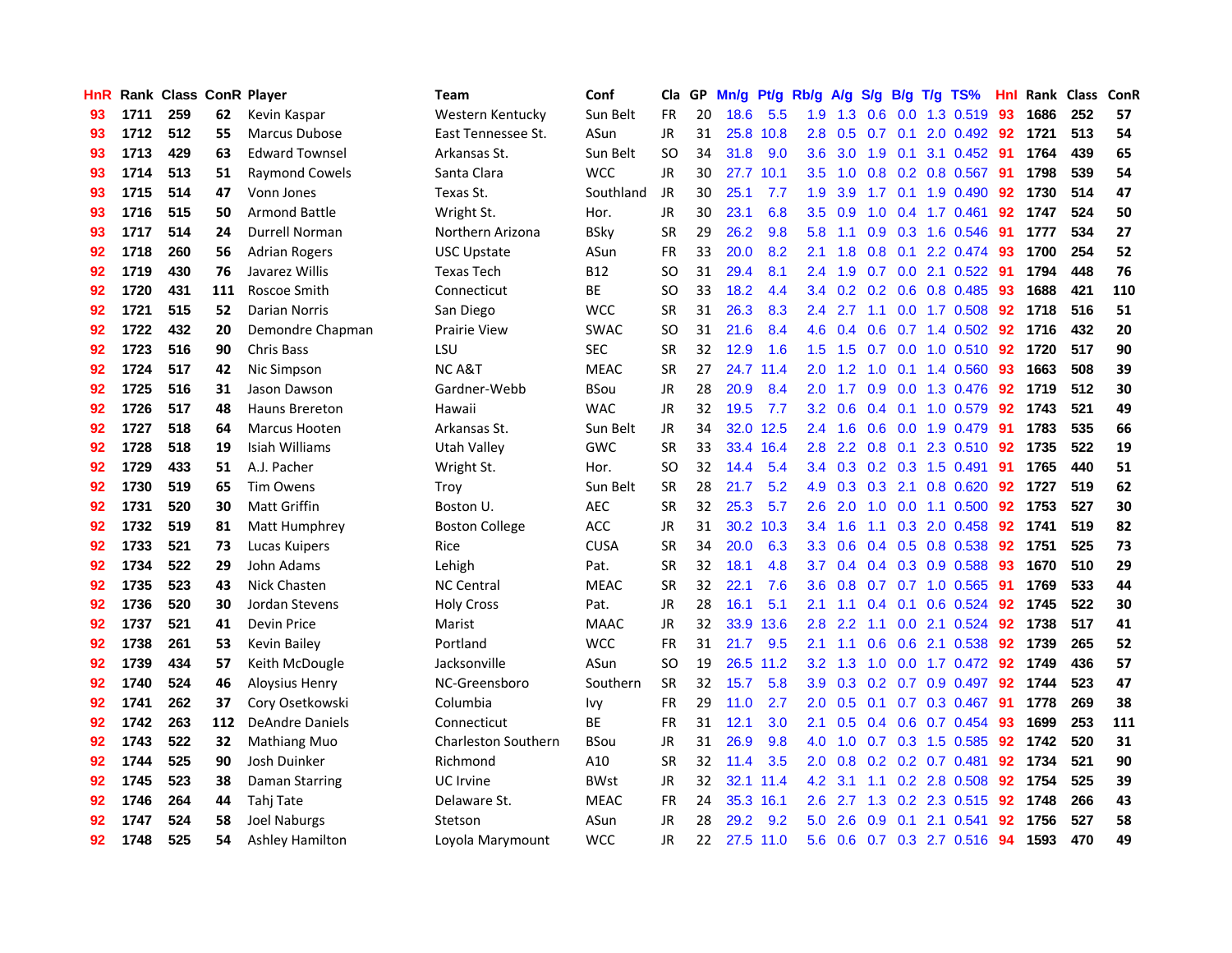| HnR |      |     |    | Rank Class ConR Player | <b>Team</b>             | Conf            | Cla           |    | GP Mn/g Pt/g Rb/g A/g S/g B/g T/g TS% |           |               |           |     |                  |                           | Hnl | Rank Class |     | ConR |
|-----|------|-----|----|------------------------|-------------------------|-----------------|---------------|----|---------------------------------------|-----------|---------------|-----------|-----|------------------|---------------------------|-----|------------|-----|------|
| 92  | 1749 | 526 | 91 | Jeff Robinson          | Xavier                  | A10             | JR            | 36 | 13.6                                  | 3.6       | 2.9           | 0.1       | 0.1 | 0.5              | 0.8 0.535                 | 91  | 1772       | 532 | 91   |
| 92  | 1750 | 526 | 60 | Kaipo Sabas            | Colorado St.            | <b>MWC</b>      | <b>SR</b>     | 29 | 23.1                                  | 4.6       | 2.3           | 1.1       | 0.6 | 0.0              | 1.2 0.635                 | 93  | 1682       | 513 | 59   |
| 92  | 1751 | 527 | 43 | Zac Swansey            | Tennessee Tech          | <b>OVC</b>      | <b>SR</b>     | 33 | 35.6                                  | 7.9       | 2.5           | 5.8       | 2.2 | 0.0              | 3.5 0.496                 | 92  | 1750       | 524 | 44   |
| 92  | 1752 | 527 | 78 | <b>Dilon Farr</b>      | Utah                    | P12             | JR            | 31 | 25.9                                  | 6.7       | 4.8           | 0.5       |     |                  | 0.9 0.5 1.4 0.524         | -89 | 1855       | 557 | 80   |
| 92  | 1753 | 435 | 33 | Michael Byron          | Gardner-Webb            | <b>BSou</b>     | <b>SO</b>     | 32 | 18.5                                  | 5.6       |               | $4.5$ 0.3 | 0.1 |                  | 1.1 1.3 0.552             | -91 | 1774       | 441 | 33   |
| 92  | 1754 | 528 | 39 | <b>Robert Smith</b>    | <b>UC Riverside</b>     | <b>BWst</b>     | JR            | 24 | 27.4                                  | 8.8       | 3.4           | 3.2       |     |                  | 0.7 0.0 2.5 0.486         | -93 | 1671       | 497 | 38   |
| 92  | 1755 | 528 | 44 | <b>Lamont Austin</b>   | Morehead St.            | <b>OVC</b>      | <b>SR</b>     | 31 | 25.8                                  | 4.4       | 2.1           | 3.2       |     |                  | 1.4 0.1 2.0 0.496         | 92  | 1752       | 526 | 45   |
| 92  | 1756 | 436 | 88 | JerShon Cobb           | Northwestern            | <b>B10</b>      | <sub>SO</sub> | 21 | 20.4                                  | 7.1       | 1.8           | 1.0       |     |                  | 1.4 0.1 1.6 0.507         | 95  | 1540       | 389 | 83   |
| 92  | 1757 | 437 | 82 | <b>Mychal Parker</b>   | Maryland                | ACC             | <b>SO</b>     | 32 | 18.0                                  | 4.3       | 3.0           | 1.0       |     |                  | 0.5 0.3 1.4 0.521         | 90  | 1813       | 450 | 83   |
| 92  | 1758 | 529 | 25 | John Dickson           | Sacramento St.          | <b>BSky</b>     | JR            | 28 | 25.6                                  | 12.4      | 4.2           | 1.1       | 0.5 |                  | 1.0 2.1 0.499             | 91  | 1802       | 541 | 29   |
| 92  | 1759 | 529 | 38 | <b>Blaise Staab</b>    | Columbia                | Ivy             | <b>SR</b>     | 30 | 13.3                                  | 3.6       | 3.1           | 0.6       |     |                  | 0.5 0.0 0.8 0.502         | 91  | 1793       | 538 | 39   |
| 92  | 1760 | 265 | 48 | Desharick Guidry       | McNeese St.             | Southland       | <b>FR</b>     | 31 | 21.2                                  | 6.4       | 5.4           | 0.6       | 1.0 | 0.3              | 1.1 0.494                 | -91 | 1780       | 270 | 49   |
| 92  | 1761 | 530 | 55 | Marquel De Lancey      | Old Dominion            | CAA             | <b>SR</b>     | 36 | 23.8                                  | 4.3       | 2.3           | 2.4       | 0.9 | 0.0              | 1.6 0.428                 | -91 | 1781       | 535 | 56   |
| 92  | 1762 | 266 | 26 | <b>Tevin Svihovec</b>  | Northern Colorado       | <b>BSky</b>     | <b>FR</b>     | 28 |                                       | 29.2 10.8 | 2.7           | 2.4       | 1.1 | 0.1              | 2.3 0.562                 | 91  | 1790       | 272 | 28   |
| 92  | 1763 | 531 | 45 | Corey Wickware         | SIU-Edwardsville        | <b>OVC</b>      | <b>SR</b>     | 27 |                                       | 29.0 10.2 | 2.4           | 2.4       | 0.9 |                  | $0.1$ 1.7 $0.575$         | 91  | 1784       | 536 | 46   |
| 92  | 1764 | 267 | 47 | <b>Anthony Stitt</b>   | Coll. of Charleston     | Southern        | <b>FR</b>     | 19 | 27.5                                  | 9.7       | 1.7           | 1.9       | 1.1 |                  | $0.2$ 2.1 $0.553$         | -95 | 1573       | 232 | 40   |
| 92  | 1765 | 530 | 27 | Christian Moon         | Montana St.             | <b>BSky</b>     | JR            | 29 | 27.0                                  | 10.4      | 2.1           | 1.6       |     |                  | 1.2 0.2 1.1 0.568         | -91 | 1775       | 533 | 26   |
| 92  | 1766 | 438 | 40 | <b>Ryan Bass</b>       | Oakland                 | Summit          | <sub>SO</sub> | 30 | 19.8                                  | 7.3       |               | $1.8$ 1.8 |     |                  | 0.8 0.1 1.0 0.522 92      |     | 1722       | 433 | 40   |
| 92  | 1767 | 531 | 46 | Dion Nesmith           | Monmouth                | <b>NEC</b>      | <b>JR</b>     | 32 | 23.6                                  | 8.8       | 3.1           | 1.5       |     |                  | $1.1$ 0.2 1.5 0.518       | -91 | 1770       | 531 | 49   |
| 92  | 1768 | 439 | 66 | J.J. Thomas            | Louisiana-Lafayette     | Sun Belt        | SO.           | 24 | 21.1                                  | 8.6       | 5.5           | 1.1       |     |                  | $0.3$ 0.1 2.7 0.507       | 92  | 1728       | 435 | 63   |
| 92  | 1769 | 440 | 48 | <b>Preston Ross</b>    | <b>Western Carolina</b> | Southern        | <b>SO</b>     | 35 | 14.6                                  | 4.5       | 3.1           | 0.5       |     |                  | $0.7$ $0.2$ $0.8$ $0.547$ | 92  | 1758       | 437 | 48   |
| 92  | 1770 | 268 | 31 | Mark Nwakamma          | Hartford                | <b>AEC</b>      | <b>FR</b>     | 31 | 23.1                                  | 9.2       | 3.9           | 1.0       |     |                  | 0.7 0.7 2.4 0.584         | 91  | 1771       | 267 | 31   |
| 92  | 1771 | 532 | 89 | Eric May               | lowa                    | <b>B10</b>      | <b>JR</b>     | 33 | 14.7                                  | 4.3       | 2.4           | 1.0       |     |                  | 0.6 0.2 0.9 0.446         | 92  | 1736       | 515 | 89   |
| 92  | 1772 | 533 | 59 | Jarvis Jones           | East Tennessee St.      | ASun            | JR            | 31 | 20.9                                  | 5.9       | 1.9           | 1.0       | 1.1 |                  | $0.0$ 0.8 0.497           | 91  | 1782       | 534 | 61   |
| 92  | 1773 | 532 | 60 | <b>Tevin Galvin</b>    | Jacksonville            | ASun            | <b>SR</b>     | 25 | 29.1                                  | 8.5       | 5.0           | 1.7       | 1.1 | $0.4^{\circ}$    | 2.1 0.494                 | -91 | 1768       | 532 | 59   |
| 91  | 1774 | 533 | 42 | Liam McCabe-Moran      | Manhattan               | <b>MAAC</b>     | <b>SR</b>     | 34 | 15.6                                  | 5.1       | 1.8           | 0.9       | 0.6 | 0.0              | 0.8 0.507                 | 91  | 1786       | 537 | 42   |
| 91  | 1775 | 534 | 34 | Stefon Johnson         | Gardner-Webb            | <b>BSou</b>     | JR            | 32 | 26.8                                  | 7.6       | 6.4           | 0.4       | 0.8 | 0.5              | 1.2 0.515                 | 91  | 1796       | 537 | 34   |
| 91  | 1776 | 269 | 43 | R.J. Williams          | Loyola (MD)             | <b>MAAC</b>     | <b>FR</b>     | 33 | 24.8                                  | 4.0       | 1.6           | 2.6       |     | $1.2 \quad 0.0$  | 1.5 0.449                 | -91 | 1787       | 271 | 43   |
| 91  | 1777 | 534 | 49 | Zane Johnson           | Hawaii                  | <b>WAC</b>      | <b>SR</b>     | 29 | 34.3                                  | 14.0      | 3.2           | 1.8       | 0.8 | 0.1              | 2.2 0.533                 | 92  | 1726       | 518 | 48   |
| 91  | 1778 | 270 | 79 | Jonathan Gilling       | ASU                     | P <sub>12</sub> | <b>FR</b>     | 30 | 24.3                                  | 7.1       | 1.8           | 1.7       |     | $0.4 \quad 0.1$  | 1.4 0.592                 | -89 | 1871       | 290 | 81   |
| 91  | 1779 | 441 | 20 | <b>Holton Hunsaker</b> | Utah Valley             | <b>GWC</b>      | <b>SO</b>     | 33 | 31.6                                  | 10.5      | 2.5           | 3.3       |     |                  | 1.5 0.0 2.4 0.481         | -91 | 1788       | 445 | 20   |
| 91  | 1780 | 271 | 61 | <b>Martin Smith</b>    | Lipscomb                | ASun            | <b>FR</b>     | 31 | 19.6                                  | 5.9       | $2.4\,$       | 1.0       |     |                  | 0.8 0.1 1.1 0.579         | -90 | 1820       | 279 | 63   |
| 91  | 1781 | 272 | 83 | Julian Royal           | Georgia Tech            | ACC             | <b>FR</b>     | 30 | 16.0                                  | 4.4       | $2.4^{\circ}$ | 0.6       |     |                  | $0.3$ $0.3$ $0.9$ $0.510$ | -90 | 1851       | 286 | 85   |
| 91  | 1782 | 535 | 28 | Josh McCarver          | Sacramento St.          | <b>BSky</b>     | <b>SR</b>     | 28 | 15.2                                  | 5.3       | 4.2           | 0.5       |     |                  | $0.3$ $0.5$ 1.0 $0.593$   | 90  | 1821       | 545 | 31   |
| 91  | 1783 | 273 | 52 | Reggie Arceneaux       | Wright St.              | Hor.            | <b>FR</b>     | 32 | 28.3                                  | 8.5       | 2.0           | 2.1       | 1.1 | 0.0 <sub>1</sub> | 2.6 0.467                 | 90  | 1808       | 277 | 52   |
| 91  | 1784 | 274 | 39 | <b>Corbin Miller</b>   | Harvard                 | Ivy             | <b>FR</b>     | 28 | 11.6                                  | 3.8       | 0.5           | 0.3       | 0.1 | 0.0              | 0.4 0.631                 | 92  | 1731       | 262 | 36   |
| 91  | 1785 | 536 | 45 | Marc Hill              | NC A&T                  | <b>MEAC</b>     | <b>SR</b>     | 32 | 25.5                                  | 10.5      | 1.7           | 3.4       | 0.8 | 0.0              | 2.0 0.475                 | 90  | 1817       | 543 | 47   |
| 91  | 1786 | 537 | 50 | Jeremiah Ostrowski     | Hawaii                  | <b>WAC</b>      | <b>SR</b>     | 25 | 30.2                                  | 4.1       | 2.5           | 7.0       |     |                  | 1.1 0.0 2.7 0.468         | -91 | 1766       | 531 | 50   |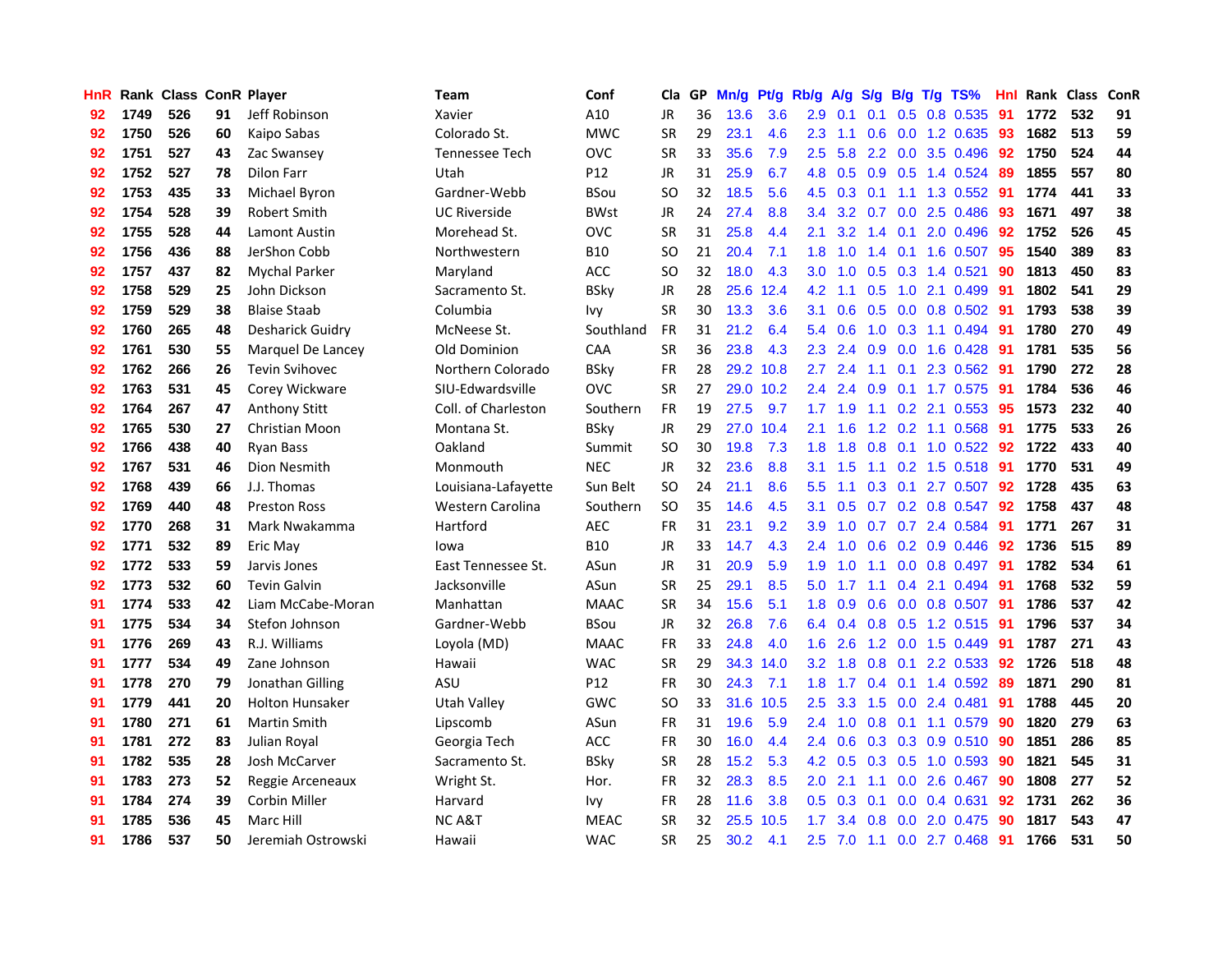| HnR |      |     |     | Rank Class ConR Player | <b>Team</b>          | Conf        | Cla       |    | GP Mn/g Pt/g Rb/g |           |                  | A/g       |     |                 | S/g B/g T/g TS%           | Hnl |      | Rank Class | ConR |
|-----|------|-----|-----|------------------------|----------------------|-------------|-----------|----|-------------------|-----------|------------------|-----------|-----|-----------------|---------------------------|-----|------|------------|------|
| 91  | 1787 | 535 | 47  | Garvey Young           | Quinnipiac           | <b>NEC</b>  | <b>JR</b> | 29 | 22.7              | 5.9       | 3.8              | 1.3       | 0.8 | 0.1             | 1.2 0.487                 | 91  | 1761 | 529        | 48   |
| 91  | 1788 | 442 | 80  | Kyle Cain              | ASU                  | P12         | <b>SO</b> | 29 | 23.4              | 7.5       | 5.5              | 0.8       | 0.5 | 0.1             | 1.8 0.491                 | 89  | 1891 | 470        | 82   |
| 91  | 1789 | 443 | 49  | Z Mason                | Chattanooga          | Southern    | <b>SO</b> | 25 | 15.8              | 5.6       | 5.6              | 0.4       |     | $0.3 \quad 0.3$ | $0.8$ 0.450               | 91  | 1763 | 438        | 49   |
| 91  | 1790 | 275 | 32  | <b>Ben Dickinson</b>   | Binghamton           | <b>AEC</b>  | <b>FR</b> | 30 |                   | 31.5 13.5 | 6.1              | 2.5       |     | $0.6\quad 0.6$  | 3.1 0.463                 | -90 | 1805 | 275        | 32   |
| 91  | 1791 | 536 | 67  | Alan Jones             | Troy                 | Sun Belt    | JR        | 28 |                   | 21.9 10.4 | 1.9 <sup>°</sup> | 0.6       |     |                 | 1.0 0.1 0.9 0.513 91      |     | 1795 | 536        | 67   |
| 91  | 1792 | 537 | 62  | Jacob Arnett           | Lipscomb             | ASun        | JR        | 31 | 28.5              | 8.1       | 3.6 <sup>2</sup> | 2.2       |     |                 | 0.8 0.1 1.7 0.489         | -90 | 1839 | 551        | 64   |
| 91  | 1793 | 538 | 63  | Chris Smith            | Mercer               | ASun        | JR        | 38 | 9.7               | 2.6       | 1.5              | 0.4       |     |                 | $0.4$ 0.2 0.7 0.516       | 91  | 1803 | 542        | 62   |
| 91  | 1794 | 444 | 33  | <b>Travis Robinson</b> | Boston U.            | AEC         | SO.       | 32 | 20.9              | 5.3       | 2.9              | 1.2       |     |                 | 0.6 0.1 1.1 0.573         | 90  | 1815 | 451        | 33   |
| 91  | 1795 | 445 | 51  | Jordan Burris          | Nevada               | <b>WAC</b>  | <b>SO</b> | 34 | 11.1              | 2.6       | 1.3              | 1.0       |     | $0.5 \quad 0.1$ | 0.7 0.489                 | 91  | 1789 | 446        | 51   |
| 91  | 1796 | 539 | 52  | Garrett Johnson        | Fresno St.           | <b>WAC</b>  | JR        | 31 | 13.7              | 3.9       | $2.3\phantom{0}$ | 0.5       |     |                 | $0.4$ 0.3 0.5 0.511       | 91  | 1797 | 538        | 52   |
| 91  | 1797 | 540 | 44  | Yvon Raymond           | Saint Peter's        | <b>MAAC</b> | JR        | 31 | 22.8              | 7.5       | 3.9              | 1.7       |     | $1.2 \quad 0.5$ | 2.0 0.496                 | -90 | 1844 | 553        | 45   |
| 91  | 1798 | 446 | 49  | <b>DeMarcus Gatlin</b> | Sam Houston St.      | Southland   | <b>SO</b> | 32 |                   | 30.5 10.4 | 4.3              | 2.6       | 1.0 | 0.4             | 2.6 0.454                 | 90  | 1831 | 454        | 50   |
| 91  | 1799 | 276 | 92  | <b>Mike Powell</b>     | Rhode Island         | A10         | <b>FR</b> | 31 | 30.4              | 8.7       | 3.1              | 3.5       | 0.8 | 0.0             | 3.2 0.470                 | -89 | 1884 | 293        | 94   |
| 91  | 1800 | 538 | 21  | Casey Cantey           | Alabama A&M          | <b>SWAC</b> | <b>SR</b> | 28 |                   | 25.5 13.5 | 3.4              | 1.6       |     | $1.4 \quad 0.6$ | 3.4 0.509                 | 90  | 1822 | 546        | 22   |
| 91  | 1801 | 447 | 40  | <b>Fran Dougherty</b>  | Pennsylvania         | <b>Ivy</b>  | SO.       | 33 | 16.6              | 4.5       | 4.0              | 0.4       |     | $0.4 \quad 0.8$ | 1.5 0.492                 | 90  | 1827 | 453        | 40   |
| 91  | 1802 | 448 | 84  | <b>Brandon Reed</b>    | Georgia Tech         | <b>ACC</b>  | <b>SO</b> | 31 | 25.7              | 7.5       | 3.2 <sub>2</sub> | 1.2       | 0.8 | 0.0             | 1.9 0.452                 | -89 | 1895 | 471        | 87   |
| 91  | 1803 | 449 | 85  | Tony Chennault         | <b>Wake Forest</b>   | <b>ACC</b>  | <b>SO</b> | 31 | 30.2              | 9.0       | 3.2 <sub>2</sub> | 2.8       |     |                 | 1.0 0.0 2.2 0.464         | -90 | 1819 | 452        | 84   |
| 91  | 1804 | 541 | 13  | Prince Obasi           | Seattle              | Ind.        | JR        | 27 | 20.2              | 4.8       |                  | $2.3$ 2.7 |     |                 | 1.0 0.1 1.4 0.540         | -90 | 1823 | 546        | 13   |
| 91  | 1805 | 539 | 48  | Stefan Perunicic       | St. Francis (NY)     | <b>NEC</b>  | <b>SR</b> | 29 |                   | 29.3 11.6 |                  |           |     |                 | 2.4 1.2 0.9 0.2 2.3 0.579 | -90 | 1816 | 542        | 51   |
| 91  | 1806 | 540 | 22  | Kevin Burwell          | Miss. Valley St.     | <b>SWAC</b> | <b>SR</b> | 34 | 33.8              | 9.5       |                  | $3.4$ 4.5 |     |                 | 1.2 0.0 2.1 0.467         | -90 | 1825 | 548        | 23   |
| 91  | 1807 | 541 | 46  | Michael Harper         | Coppin St.           | <b>MEAC</b> | <b>SR</b> | 29 |                   | 28.2 11.8 |                  | $3.0$ 1.5 |     |                 | 0.9 0.4 1.5 0.576         | 90  | 1812 | 541        | 46   |
| 91  | 1808 | 542 | 74  | Shamarr Bowden         | East Carolina        | <b>CUSA</b> | JR        | 28 | 21.6              | 8.3       | 1.3              | 0.7       |     |                 | $0.5$ 0.1 1.0 0.560       | 92  | 1757 | 528        | 74   |
| 91  | 1809 | 542 | 49  | Mike Meyers Keitt      | Monmouth             | <b>NEC</b>  | <b>SR</b> | 31 | 23.8              | 8.4       | $3.5^{\circ}$    | 1.3       |     |                 | 0.5 0.0 1.1 0.520         | -91 | 1804 | 540        | 50   |
| 91  | 1810 | 543 | 34  | <b>Gerald McLemore</b> | Maine                | <b>AEC</b>  | <b>SR</b> | 27 |                   | 35.4 17.0 | 2.4              | 1.3       |     |                 | $0.8$ 0.2 1.7 0.557       | 90  | 1824 | 547        | 34   |
| 91  | 1811 | 543 | 68  | Raymone Andrews        | Louisiana-Lafayette  | Sun Belt    | <b>JR</b> | 30 | 25.3              | 6.3       | $2.0^{\circ}$    | 2.2       |     |                 | 0.9 0.2 1.3 0.516         | -91 | 1799 | 540        | 68   |
| 91  | 1812 | 277 | 113 | <b>Amir Garrett</b>    | St. John's           | BE          | <b>FR</b> | 22 | 26.9              | 7.4       | 4.0              | 1.3       |     |                 | 1.3 0.2 1.6 0.486         | 93  | 1705 | 255        | 112  |
| 90  | 1813 | 450 | 50  | Dantrell Thomas        | Nicholls St.         | Southland   | -SO       | 22 |                   | 23.1 11.7 | 3.3 <sub>1</sub> | 1.4       | 0.9 | 0.1             | 2.0 0.547                 | 94  | 1612 | 402        | 43   |
| 90  | 1814 | 544 | 51  | Terence Jones          | Tx.A&M-Corp. Christi | Southland   | JR        | 30 |                   | 30.9 13.7 | 3.0              | 1.8       | 0.7 |                 | 0.2 2.9 0.501             | 90  | 1835 | 550        | 51   |
| 90  | 1815 | 545 | 41  | Demario Hines          | <b>IPFW</b>          | Summit      | <b>JR</b> | 29 | 18.2              | 7.1       | 4.5              | 0.9       |     |                 | $0.4$ 0.7 1.9 0.548       | 90  | 1847 | 554        | 42   |
| 90  | 1816 | 278 | 46  | <b>Kris Davis</b>      | SIU-Edwardsville     | <b>OVC</b>  | <b>FR</b> | 27 |                   | 31.3 11.6 | 2.8              | 2.7       |     | $0.9\quad 0.0$  | 2.8 0.594                 | -90 | 1840 | 283        | 49   |
| 90  | 1817 | 546 | 53  | <b>Erik Buggs</b>      | Valparaiso           | Hor.        | JR        | 34 | 26.4              | 4.4       | 2.4              | 3.0       |     | $1.2 \quad 0.1$ | 2.2 0.460                 | -89 | 1890 | 567        | 54   |
| 90  | 1818 | 547 | 81  | Ruslan Pateev          | ASU                  | P12         | JR        | 29 | 16.7              | 4.6       | 3.1              | 0.7       |     |                 | $0.2$ 1.0 1.6 0.562       | -88 | 1934 | 580        | 84   |
| 90  | 1819 | 279 | 56  | Kyle Anderson          | Delaware             | CAA         | <b>FR</b> | 31 | 30.6              | 8.9       | 2.9              | 0.8       |     |                 | 0.5 0.3 1.1 0.512 91      |     | 1792 | 273        | 57   |
| 90  | 1820 | 280 | 35  | Donta Harper           | Gardner-Webb         | <b>BSou</b> | <b>FR</b> | 32 | 14.3              | 5.2       | 2.3              | 0.7       |     |                 | 0.8 0.2 1.6 0.544         | 90  | 1838 | 282        | 36   |
| 90  | 1821 | 281 | 50  | <b>Michael Neal</b>    | Appalachian St.      | Southern    | <b>FR</b> | 30 | 24.1              | 8.3       | 2.4              | 3.1       |     | $1.3 \quad 0.4$ | 3.0 0.513                 | 90  | 1845 | 284        | 50   |
| 90  | 1822 | 544 | 50  | Robby Ptacek           | C. Connecticut St.   | <b>NEC</b>  | <b>SR</b> | 29 |                   | 37.0 17.3 | 3.9              | 2.2       | 0.9 | 0.1             | 2.8 0.528                 | 90  | 1853 | 553        | 52   |
| 90  | 1823 | 451 | 65  | Reese Holliday         | Toledo               | <b>MAC</b>  | <b>SO</b> | 36 | 25.6              | 7.1       | 5.8              | 1.1       | 0.3 | 0.1             | 1.8 0.599                 | 89  | 1885 | 468        | 68   |
| 90  | 1824 | 452 | 82  | Jordin Mayes           | Arizona              | P12         | SO.       | 29 | 17.7              | 4.7       | 1.6              | 1.1       |     |                 | $0.9$ 0.1 1.0 0.464       | 93  | 1691 | 423        | 76   |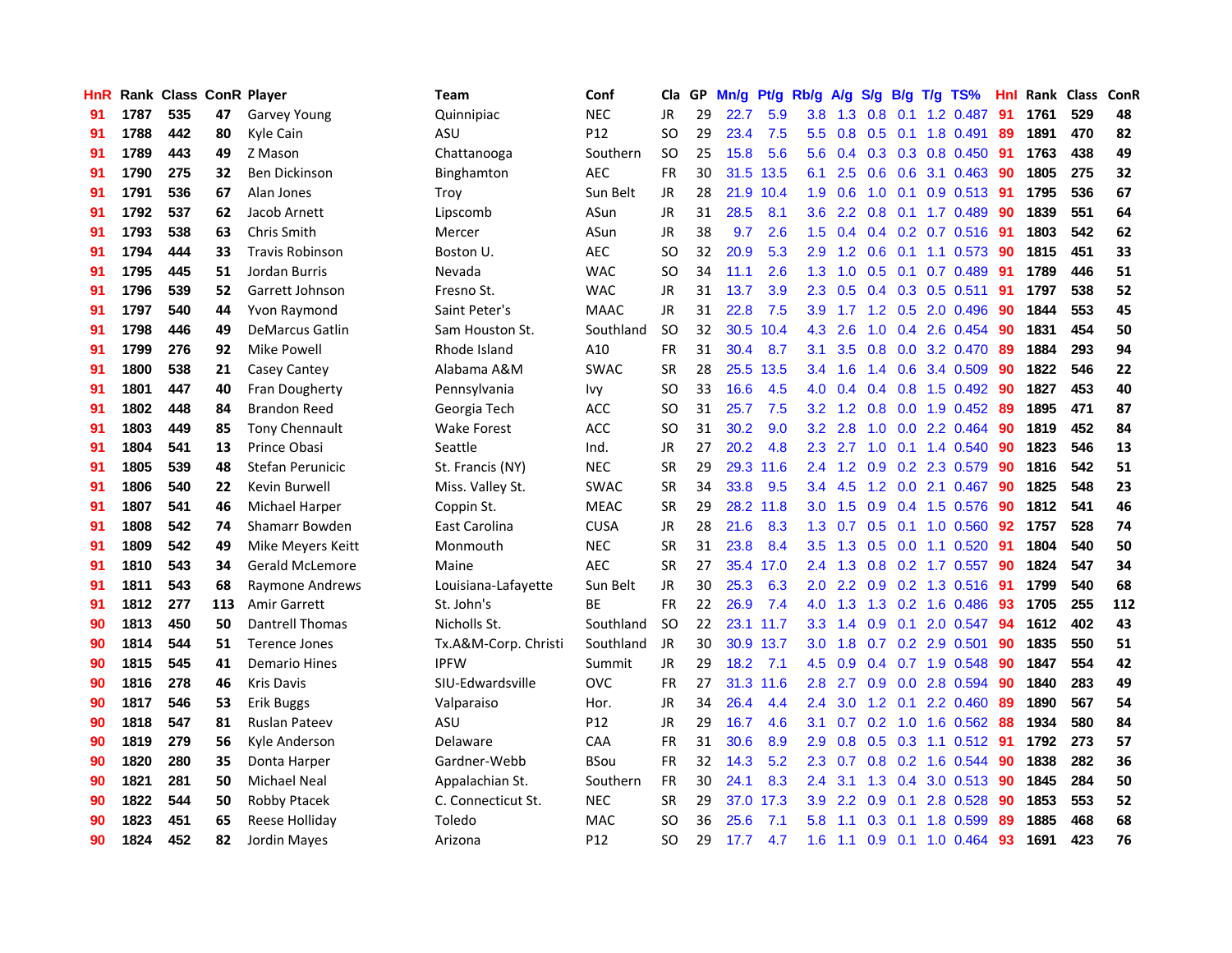| HnR |      | Rank Class ConR Player |     |                         | <b>Team</b>        | Conf        | Cla       | GP | Mn/g Pt/g Rb/g A/g S/g B/g T/g TS% |           |                  |                |                  |                 |                           | Hnl | Rank Class |     | ConR |
|-----|------|------------------------|-----|-------------------------|--------------------|-------------|-----------|----|------------------------------------|-----------|------------------|----------------|------------------|-----------------|---------------------------|-----|------------|-----|------|
| 90  | 1825 | 545                    | 23  | Jenirro Bush            | Jackson St.        | <b>SWAC</b> | <b>SR</b> | 18 |                                    | 32.1 15.5 | 4.7              | 0.8            | 1.8              | 0.3             | 2.5 0.468                 | 100 | 1285       | 413 | 10   |
| 90  | 1826 | 548                    | 64  | Aaron Hawley            | <b>Drake</b>       | <b>MVC</b>  | <b>JR</b> | 34 | 20.7                               | 6.4       | 2.6              | 0.8            |                  | $0.4 \quad 0.2$ | 1.0 0.488                 | 89  | 1878       | 563 | 64   |
| 90  | 1827 | 549                    | 47  | Mike Phillips           | Howard             | <b>MEAC</b> | <b>JR</b> | 29 | 24.3                               | 7.4       | 5.2 <sub>1</sub> | 0.7            | 0.9 <sup>°</sup> | 0.6             | 1.7 0.447                 | -89 | 1860       | 559 | 50   |
| 90  | 1828 | 282                    | 64  | Damarius Smith          | Lipscomb           | ASun        | <b>FR</b> | 29 | 22.2                               | 5.2       | 2.4              | 3.4            | 1.1              |                 | $0.2$ 2.4 $0.472$         | -89 | 1856       | 288 | 65   |
| 90  | 1829 | 550                    | 47  | James Hollowell         | Eastern Illinois   | <b>OVC</b>  | <b>JR</b> | 19 | 16.5                               | 6.2       | 4.1              | 0.8            |                  |                 | 0.7 0.7 1.2 0.476 94      |     | 1639       | 487 | 43   |
| 90  | 1830 | 546                    | 48  | <b>Brandon Wheeless</b> | Norfolk St.        | <b>MEAC</b> | <b>SR</b> | 35 | 15.4                               | 5.1       | $2.4^{\circ}$    | 0.4            |                  |                 | $0.4$ 0.1 0.8 0.506       | 90  | 1843       | 551 | 48   |
| 90  | 1831 | 283                    | 69  | Michael Javes           | Ark.-Little Rock   | Sun Belt    | <b>FR</b> | 30 | 18.7                               | 5.0       | 4.2              | 0.4            |                  |                 | 0.3 1.5 1.3 0.420         | -90 | 1829       | 281 | 69   |
| 90  | 1832 | 551                    | 55  | Joshua Lowery           | Pepperdine         | <b>WCC</b>  | <b>JR</b> | 29 | 31.8                               | 8.7       | 3.9              | 3.0            |                  |                 | 0.8 0.2 1.9 0.484         | 90  | 1850       | 555 | 55   |
| 90  | 1833 | 453                    | 42  | <b>Mitchell Patton</b>  | <b>IUPUI</b>       | Summit      | <b>SO</b> | 32 | 10.3                               | 3.9       | $2.2\,$          | 0.4            |                  |                 | 0.3 0.4 0.3 0.440         | 90  | 1836       | 456 | 41   |
| 90  | 1834 | 552                    | 48  | Jordan Cyphers          | Tennessee St.      | <b>OVC</b>  | JR        | 31 | 19.5                               | 8.0       | 1.7              | 0.7            |                  |                 | $0.4$ $0.3$ $1.3$ $0.537$ | 90  | 1832       | 549 | 47   |
| 90  | 1835 | 454                    | 51  | Louis Montes            | Sacred Heart       | <b>NEC</b>  | <b>SO</b> | 32 | 22.2                               | 7.8       | 5.1              | 0.8            |                  |                 | 0.6 0.5 1.3 0.526         | 89  | 1861       | 461 | 53   |
| 90  | 1836 | 455                    | 114 | <b>Niels Giffey</b>     | Connecticut        | <b>BE</b>   | <b>SO</b> | 30 | 11.7                               | 2.6       | 1.5              | 0.4            |                  |                 | 0.3 0.2 0.4 0.574         | 91  | 1785       | 444 | 114  |
| 90  | 1837 | 553                    | 29  | Joe Eberhard            | Sacramento St.     | <b>BSky</b> | <b>JR</b> | 28 |                                    | 35.7 11.1 | 5.9              | 1.5            | 0.6              |                 | 0.1 1.6 0.619             | 89  | 1899       | 569 | 35   |
| 90  | 1838 | 456                    | 52  | Ben Mockford            | St. Francis (NY)   | <b>NEC</b>  | <b>SO</b> | 30 |                                    | 30.7 11.8 | $1.7^{\circ}$    | 1.2            | 0.5              |                 | $0.1$ 1.6 0.493           | 89  | 1866       | 463 | 54   |
| 90  | 1839 | 457                    | 45  | Malcolm Lemmons         | Niagara            | <b>MAAC</b> | <b>SO</b> | 23 | 25.9                               | 8.3       | 4.3              | 1.3            | 1.0              | 0.2             | 1.8 0.551                 | -90 | 1833       | 455 | 44   |
| 90  | 1840 | 547                    | 36  | Quinard Jackson         | NC-Asheville       | <b>BSou</b> | <b>SR</b> | 34 | 20.3                               | 5.2       | 3.3              | 0.9            |                  |                 | 0.5 0.3 0.7 0.529         | -90 | 1849       | 552 | 37   |
| 90  | 1841 | 458                    | 66  | Jesse Berry             | Ball St.           | <b>MAC</b>  | <b>SO</b> | 30 | 22.7                               | 9.7       | 1.6              | 1.1            |                  |                 | 0.2 0.0 1.5 0.536         | -89 | 1858       | 460 | 67   |
| 90  | 1842 | 459                    | 49  | Casey Walker            | Delaware St.       | <b>MEAC</b> | <b>SO</b> | 29 |                                    | 37.4 13.3 | 3.8              | 0.8            |                  |                 | $0.9$ $0.5$ 1.1 $0.539$   | -89 | 1901       | 473 | 51   |
| 90  | 1843 | 284                    | 115 | Aaron Brown             | West Virginia      | <b>BE</b>   | <b>FR</b> | 32 | 15.3                               | 4.2       |                  | $1.8\quad 0.7$ |                  |                 | $0.4$ 0.1 0.7 0.482       | -90 | 1826       | 280 | 115  |
| 90  | 1844 | 548                    | 91  | Malcolm White           | LSU                | <b>SEC</b>  | <b>SR</b> | 29 | 9.8                                | 3.4       | 2.1              | 0.2            |                  |                 | 0.2 0.3 0.7 0.454         | 90  | 1818       | 544 | 92   |
| 90  | 1845 | 549                    | 35  | Raheem Singleton        | Maine              | <b>AEC</b>  | <b>SR</b> | 29 | 25.6                               | 7.9       | 3.3 <sub>1</sub> | 3.4            |                  |                 | 0.9 0.0 1.6 0.501         | 89  | 1875       | 557 | 37   |
| 90  | 1846 | 285                    | 46  | <b>Antoine Mason</b>    | Niagara            | <b>MAAC</b> | FR        | 33 |                                    | 34.3 15.1 | 4.6              | 2.1            |                  | $1.2 \quad 0.1$ | 2.5 0.463                 | 90  | 1846       | 285 | 46   |
| 90  | 1847 | 286                    | 61  | Igor Hadziomerovic      | Boise St.          | <b>MWC</b>  | <b>FR</b> | 15 | 16.7                               | 4.9       | 1.5              | 1.5            | 0.7              |                 | $0.0$ 1.5 $0.525$         | 93  | 1711       | 257 | 61   |
| 90  | 1848 | 554                    | 75  | Kirk Van Slyke          | Houston            | <b>CUSA</b> | JR        | 27 | 11.6                               | 5.9       | $2.3\phantom{0}$ | 0.2            | 0.1              |                 | $0.2$ 0.8 0.515           | -90 | 1842       | 552 | 75   |
| 90  | 1849 | 460                    | 30  | <b>Byron Fulton</b>     | Weber St.          | <b>BSky</b> | SO.       | 32 | 20.0                               | 7.2       | 4.3              | 0.5            |                  |                 | 0.2 0.3 0.8 0.548         | -89 | 1883       | 467 | 34   |
| 90  | 1850 | 555                    | 36  | <b>Mike Allison</b>     | Maine              | <b>AEC</b>  | JR        | 22 | 26.1                               | 7.1       | 6.9              | 0.5            |                  |                 | 0.5 2.2 1.4 0.527         | 90  | 1830       | 548 | 35   |
| 90  | 1851 | 550                    | 83  | Jeremy Jacob            | Oregon             | P12         | <b>SR</b> | 34 | 14.9                               | 4.4       | 3.1              | 0.4            |                  | $0.2 \quad 0.1$ | 0.8 0.476                 | 88  | 1927       | 572 | 83   |
| 90  | 1852 | 556                    | 65  | T.J. Lindsay            | Southern Illinois  | <b>MVC</b>  | JR        | 31 | 22.0                               | 7.1       | $2.2\phantom{0}$ | 1.3            | 0.8              | 0.0             | 1.5 0.502                 | 88  | 1933       | 579 | 66   |
| 90  | 1853 | 287                    | 52  | Kevin Hardy             | McNeese St.        | Southland   | <b>FR</b> | 32 | 12.8                               | 3.3       | 1.7              | 1.0            | 0.8              |                 | 0.2 0.7 0.491             | 89  | 1892       | 295 | 52   |
| 90  | 1854 | 461                    | 56  | <b>Tim Douglas</b>      | Portland           | <b>WCC</b>  | <b>SO</b> | 31 | 23.1                               | 8.5       | 1.8              | 3.0            | 0.6              |                 | 0.0 3.1 0.538             | -89 | 1857       | 459 | 56   |
| 90  | 1855 | 551                    | 116 | Krys Faber              | DePaul             | <b>BE</b>   | <b>SR</b> | 30 | 19.8                               | 4.0       | 4.7              | 0.4            |                  |                 | 0.5 0.5 0.8 0.605         | 90  | 1841       | 550 | 116  |
| 90  | 1856 | 288                    | 50  | Kendall Gray            | Delaware St.       | <b>MEAC</b> | <b>FR</b> | 17 | 25.3                               | 6.9       |                  | 4.8 0.4        |                  |                 | 0.5 3.2 1.4 0.544         | 90  | 1852       | 287 | 49   |
| 90  | 1857 | 557                    | 31  | Xavier Johnson-Blount   | Montana St.        | <b>BSky</b> | JR        | 24 |                                    | 26.1 11.7 | $3.4^{\circ}$    | 2.0            | 1.1              |                 | $0.1$ 1.8 0.493           | 90  | 1809       | 543 | 30   |
| 90  | 1858 | 558                    | 32  | Jeffrey Forbes          | Eastern Washington | <b>BSky</b> | <b>JR</b> | 32 | 32.1                               | 6.9       | 2.8              | 1.5            | 1.0              | 0.0             | 1.1 0.520                 | 90  | 1854       | 556 | 32   |
| 90  | 1859 | 289                    | 57  | Adam Smith              | NC-Wilmington      | CAA         | FR        | 31 |                                    | 30.3 13.7 | 3.2              | 1.6            | 0.5              | 0.0             | 1.5 0.486                 | 89  | 1880       | 292 | 60   |
| 90  | 1860 | 462                    | 70  | Dominique Ferguson      | Fla. International | Sun Belt    | <b>SO</b> | 29 | 29.1                               | 8.7       | 6.2              | 0.7            | 0.7              | 1.0             | 2.2 0.447                 | 87  | 2021       | 501 | 77   |
| 90  | 1861 | 463                    | 31  | Pat Moore               | Colgate            | Pat.        | <b>SO</b> | 30 | 25.9                               | 9.9       | 3.0              | 1.3            | 0.5              | 0.0             | 1.8 0.610                 | 89  | 1862       | 462 | 32   |
| 90  | 1862 | 552                    | 40  | Perry Webster           | Cal St. Fullerton  | <b>BWst</b> | SR        | 31 | 19.3                               | 3.4       | 1.5              |                |                  |                 | 3.2 0.6 0.2 1.3 0.579     | -89 | 1896       | 561 | 41   |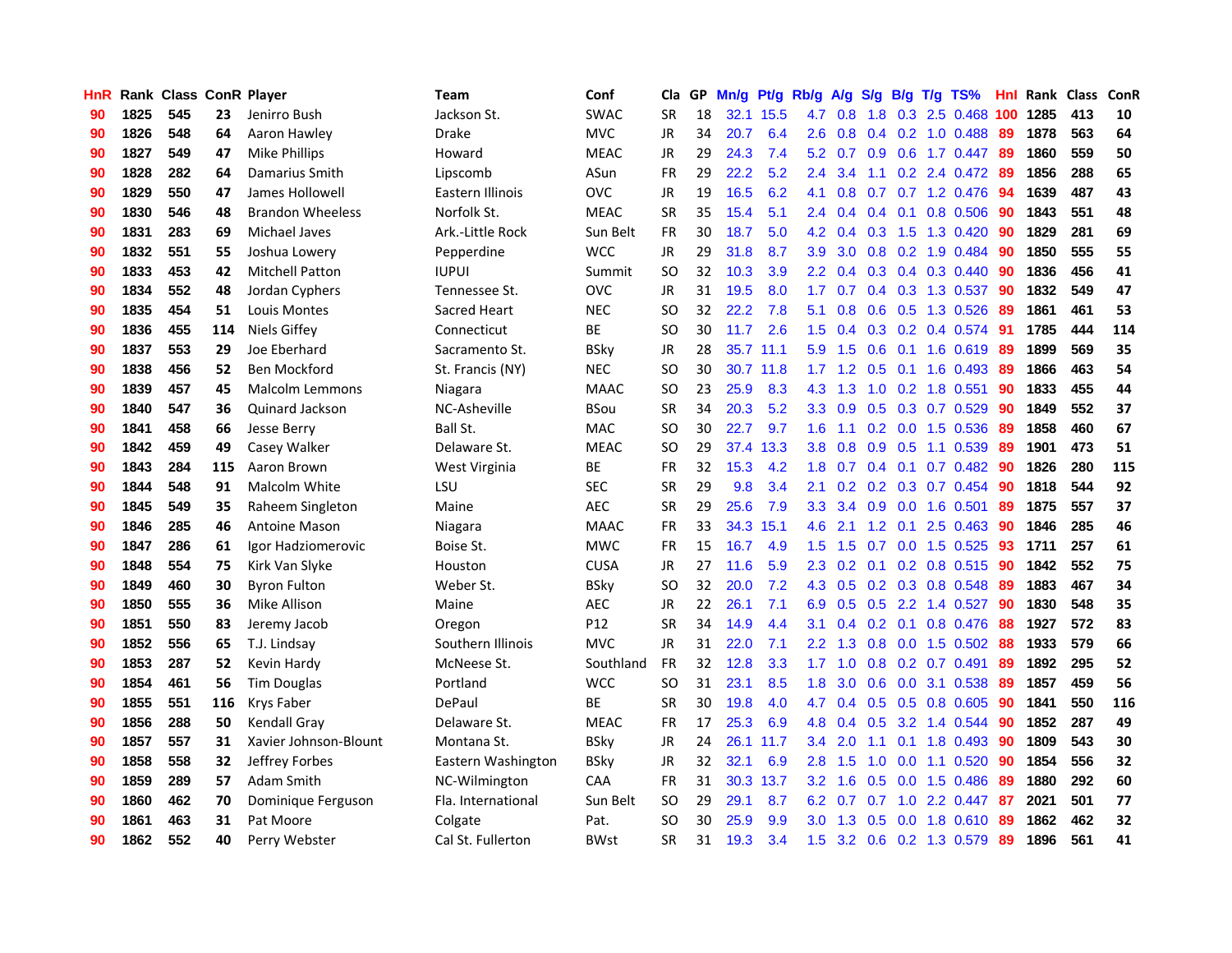| HnR |      | Rank Class ConR Player |    |                        | <b>Team</b>                | Conf        | Cla       |     | GP Mn/g Pt/g Rb/g A/g S/g B/g T/g TS% |           |                  |                 |     |                 |                           | Hnl |      | Rank Class | ConR |
|-----|------|------------------------|----|------------------------|----------------------------|-------------|-----------|-----|---------------------------------------|-----------|------------------|-----------------|-----|-----------------|---------------------------|-----|------|------------|------|
| 90  | 1863 | 559                    | 58 | David Imes             | Hofstra                    | CAA         | JR        | 27  | 28.7                                  | 7.0       | 5.4              | 1.0             | 1.3 | 1.0             | 1.1 0.459                 | 89  | 1868 | 561        | 59   |
| 90  | 1864 | 290                    | 59 | Erik Copes             | George Mason               | CAA         | <b>FR</b> | 27  | 15.0                                  | 3.3       | 3.7              | 0.1             | 0.3 | 1.9             | 1.2 0.447                 | -91 | 1801 | 274        | 58   |
| 90  | 1865 | 553                    | 43 | Laval Lucas-Perry      | Oakland                    | Summit      | <b>SR</b> | 36  | 23.0                                  | 7.7       | 3.1              | 1.4             | 0.8 | 0.2             | 1.3 0.496                 | -89 | 1877 | 558        | 43   |
| 90  | 1866 | 554                    | 51 | Keegan Bell            | Chattanooga                | Southern    | <b>SR</b> | 32  | 34.8                                  | 7.9       | 3.5              | 6.2             |     |                 | 1.0 0.0 2.8 0.436         | -89 | 1864 | 554        | 51   |
| 89  | 1867 | 560                    | 33 | Renado Parker          | Portland St.               | <b>BSky</b> | JR        | 25  | 24.4                                  | 9.8       | 5.1              | 0.6             |     |                 | 0.4 0.5 1.6 0.580         | -89 | 1882 | 564        | 33   |
| 89  | 1868 | 561                    | 52 | Drazen Zlovaric        | Chattanooga                | Southern    | JR        | 32. | 27.7                                  | 10.2      | 6.4              | 0.5             |     |                 | $0.5$ $0.2$ 1.5 $0.549$   | 89  | 1865 | 560        | 52   |
| 89  | 1869 | 562                    | 49 | Nick Niernczyk         | SE Missouri St.            | <b>OVC</b>  | <b>JR</b> | 26  | 26.4                                  | 9.2       | $2.5\,$          | 2.0             |     |                 | 0.8 0.1 0.9 0.531         | 89  | 1859 | 558        | 50   |
| 89  | 1870 | 291                    | 53 | Jordan Stone           | Utah St.                   | <b>WAC</b>  | FR        | 34  | 9.3                                   | 2.1       | 2.5              | 0.1             | 0.1 |                 | 0.1 0.3 0.569             | 89  | 1887 | 294        | 53   |
| 89  | 1871 | 464                    | 67 | <b>Tyler Koch</b>      | Ball St.                   | MAC         | <b>SO</b> | 27  | 23.9                                  | 6.6       | 3.3              | 1.4             |     |                 | 0.6 0.2 1.2 0.525         | 90  | 1848 | 458        | 66   |
| 89  | 1872 | 292                    | 93 | D.J. Peterson          | La Salle                   | A10         | <b>FR</b> | 34  | 17.9                                  | 3.0       | 2.0              | 0.8             |     | $0.4 \quad 0.1$ | 0.5 0.660                 | 89  | 1893 | 296        | 95   |
| 89  | 1873 | 293                    | 94 | Youssou Ndoye          | St. Bonaventure            | A10         | FR        | 31  | 10.4                                  | 2.6       | 2.4              | 0.1             |     |                 | $0.2$ 0.5 0.8 0.593       | 89  | 1863 | 289        | 93   |
| 89  | 1874 | 465                    | 37 | Patrick Konan          | New Hampshire              | <b>AEC</b>  | <b>SO</b> | 29  | 25.9                                  | 9.7       | 5.8              | 1.2             |     |                 | 0.6 0.2 2.2 0.495         | 89  | 1872 | 465        | 36   |
| 89  | 1875 | 555                    | 41 | <b>Harrison Gaines</b> | <b>UC Riverside</b>        | <b>BWst</b> | <b>SR</b> | 26  | 13.3                                  | 3.8       | 2.0              | 1.3             | 0.3 | 0.0             | 0.8 0.462                 | 89  | 1867 | 555        | 40   |
| 89  | 1876 | 466                    | 65 | Robert Boyd            | Lipscomb                   | ASun        | <b>SO</b> | 13  |                                       | 27.9 11.2 | 3.3 <sub>1</sub> | 1.2             | 1.6 | 0.4             | 2.2 0.487                 | 91  | 1776 | 442        | 60   |
| 89  | 1877 | 563                    | 71 | Justin Wright          | Troy                       | Sun Belt    | JR        | 28  |                                       | 23.3 10.3 | 3.7              | 1.1             | 0.3 | 0.0             | 1.5 0.542                 | 89  | 1870 | 562        | 70   |
| 89  | 1878 | 467                    | 86 | Jason Morris           | Georgia Tech               | ACC         | <b>SO</b> | 31  | 24.6                                  | 7.8       | 3.3              | 1.1             | 0.5 | 0.5             | 1.9 0.436                 | -88 | 1967 | 488        | 88   |
| 89  | 1879 | 564                    | 37 | Khalid Mutakabbir      | Presbyterian               | <b>BSou</b> | <b>JR</b> | 29  | 36.4                                  | 13.7      | 3.1              | 2.0             | 1.1 |                 | $0.2$ 2.2 $0.521$         | 89  | 1889 | 566        | 38   |
| 89  | 1880 | 565                    | 38 | <b>Blake Metcalf</b>   | Albany (NY)                | <b>AEC</b>  | JR        | 34  | 22.3                                  | 4.4       | 5.3              | 0.7             |     |                 | 0.6 0.7 0.7 0.547         | 88  | 1920 | 575        | 38   |
| 89  | 1881 | 468                    | 95 | Mike Talley            | Duguesne                   | A10         | SO.       | 31  | 20.6                                  | 7.5       |                  | $1.2 \quad 1.9$ |     |                 | $0.6$ $0.0$ 1.5 $0.463$   | -89 | 1900 | 472        | 96   |
| 89  | 1882 | 294                    | 47 | Ameen Tanksley         | Niagara                    | <b>MAAC</b> | <b>FR</b> | 33  | 27.5                                  | 8.7       | 5.9              | 1.1             |     |                 | 1.2 0.2 1.3 0.474         | -89 | 1876 | 291        | 48   |
| 89  | 1883 | 556                    | 72 | Jimmy Oden             | Middle Tennessee           | Sun Belt    | <b>SR</b> | 34  | 11.2                                  | 1.5       | 1.3              | 1.6             |     |                 | $0.6$ $0.0$ $0.8$ $0.481$ | -89 | 1879 | 559        | 71   |
| 89  | 1884 | 295                    | 38 | Eric Washington        | Presbyterian               | <b>BSou</b> | <b>FR</b> | 29  | 23.0                                  | 6.1       | 2.9              | 3.1             |     |                 | 0.7 0.1 2.2 0.497         | -89 | 1897 | 297        | 39   |
| 89  | 1885 | 566                    | 96 | Andre Marhold          | Duguesne                   | A10         | <b>JR</b> | 29  | 21.5                                  | 5.1       | 4.0              | 0.2             | 0.5 |                 | 1.4 1.2 0.482             | 90  | 1828 | 547        | 92   |
| 89  | 1886 | 469                    | 48 | Marvin Jordan          | Niagara                    | <b>MAAC</b> | <b>SO</b> | 33  |                                       | 30.1 10.4 | $2.3\,$          | 2.1             |     |                 | 1.4 0.0 1.5 0.505         | 89  | 1888 | 469        | 49   |
| 89  | 1887 | 296                    | 49 | Evan Hymes             | Siena                      | <b>MAAC</b> | FR        | 31  |                                       | 36.9 13.4 | 1.6              | 3.7             |     | $1.2 \quad 0.1$ | 3.4 0.514                 | -89 | 1915 | 300        | 50   |
| 89  | 1888 | 557                    | 54 | <b>Daniel Barnes</b>   | Illinois-Chicago           | Hor.        | <b>SR</b> | 30  |                                       | 31.5 10.4 | 3.0              | 1.6             | 1.5 | 0.4             | 2.1 0.478                 | -89 | 1906 | 565        | 55   |
| 89  | 1889 | 297                    | 44 | Obi Emegano            | Western Illinois           | Summit      | <b>FR</b> | 33  |                                       | 33.3 13.1 | 3.9              | 1.0             | 1.0 | 0.0             | 2.0 0.544                 | 88  | 1940 | 304        | 44   |
| 89  | 1890 | 567                    | 53 | Dontae Cannon          | McNeese St.                | Southland   | JR        | 33  |                                       | 34.9 11.5 | 4.4              | 2.8             | 1.3 | 0.2             | 2.4 0.504                 | 88  | 1929 | 578        | 54   |
| 89  | 1891 | 470                    | 53 | Sebastian Koch         | Elon                       | Southern    | <b>SO</b> | 31  | 30.9                                  | 8.9       | 5.3              | 2.1             |     | $0.5$ 0.2       | 1.6 0.524                 | -89 | 1910 | 474        | 56   |
| 89  | 1892 | 558                    | 68 | Andre Coimbra          | Central Michigan           | <b>MAC</b>  | <b>SR</b> | 32  | 27.8                                  | 7.9       | 5.4              | 0.6             | 0.9 | 1.0             | 2.0 0.504                 | -89 | 1905 | 564        | 69   |
| 89  | 1893 | 568                    | 57 | Ken Rancifer           | San Diego                  | <b>WCC</b>  | <b>JR</b> | 31  | 24.0                                  | 7.5       | 3.6              | 1.1             |     |                 | 0.6 0.4 1.6 0.520         | -89 | 1894 | 568        | 57   |
| 89  | 1894 | 559                    | 34 | Kenny McGowan          | Idaho St.                  | <b>BSky</b> | <b>SR</b> | 30  |                                       | 29.5 14.7 | 1.4              | $2.2^{\circ}$   |     | $0.9\quad 0.1$  | 2.4 0.519                 | -88 | 1952 | 579        | 36   |
| 89  | 1895 | 298                    | 54 | <b>Austin Hamilton</b> | Elon                       | Southern    | <b>FR</b> | 25  | 24.5                                  | 9.2       | 2.1              | 2.8             | 0.7 |                 | $0.0$ 2.2 $0.519$         | -89 | 1907 | 299        | 55   |
| 89  | 1896 | 569                    | 39 | Jeremy Sexton          | <b>Charleston Southern</b> | <b>BSou</b> | <b>JR</b> | 25  | 23.8                                  | 8.8       | 1.9              | 2.0             | 0.7 | 0.0             | 1.4 0.530                 | -90 | 1814 | 545        | 35   |
| 89  | 1897 | 471                    | 53 | Chris Evans            | Sacred Heart               | <b>NEC</b>  | <b>SO</b> | 28  | 25.1                                  | 8.1       | 3.5              | 2.3             | 0.9 |                 | 0.1 1.8 0.525             | 88  | 1924 | 476        | 56   |
| 89  | 1898 | 560                    | 76 | Darian Thibodeaux      | Houston                    | <b>CUSA</b> | <b>SR</b> | 30  | 28.4                                  | 5.8       | 2.9              | 2.5             | 0.7 | 0.2             | 1.2 0.489                 | 89  | 1908 | 566        | 78   |
| 89  | 1899 | 299                    | 54 | D.J. Brown             | San Jose St.               | <b>WAC</b>  | <b>FR</b> | 31  | 22.4                                  | 7.7       | 2.6              | 2.4             | 0.5 | 0.0             | 1.3 0.502                 | 88  | 1926 | 301        | 54   |
| 89  | 1900 | 561                    | 55 | Omar Wattad            | Chattanooga                | Southern    | <b>SR</b> | 30  |                                       | 27.7 12.1 | 3.8              | 1.8             |     |                 | $0.9$ 0.1 2.0 0.493       | -89 | 1902 | 562        | 53   |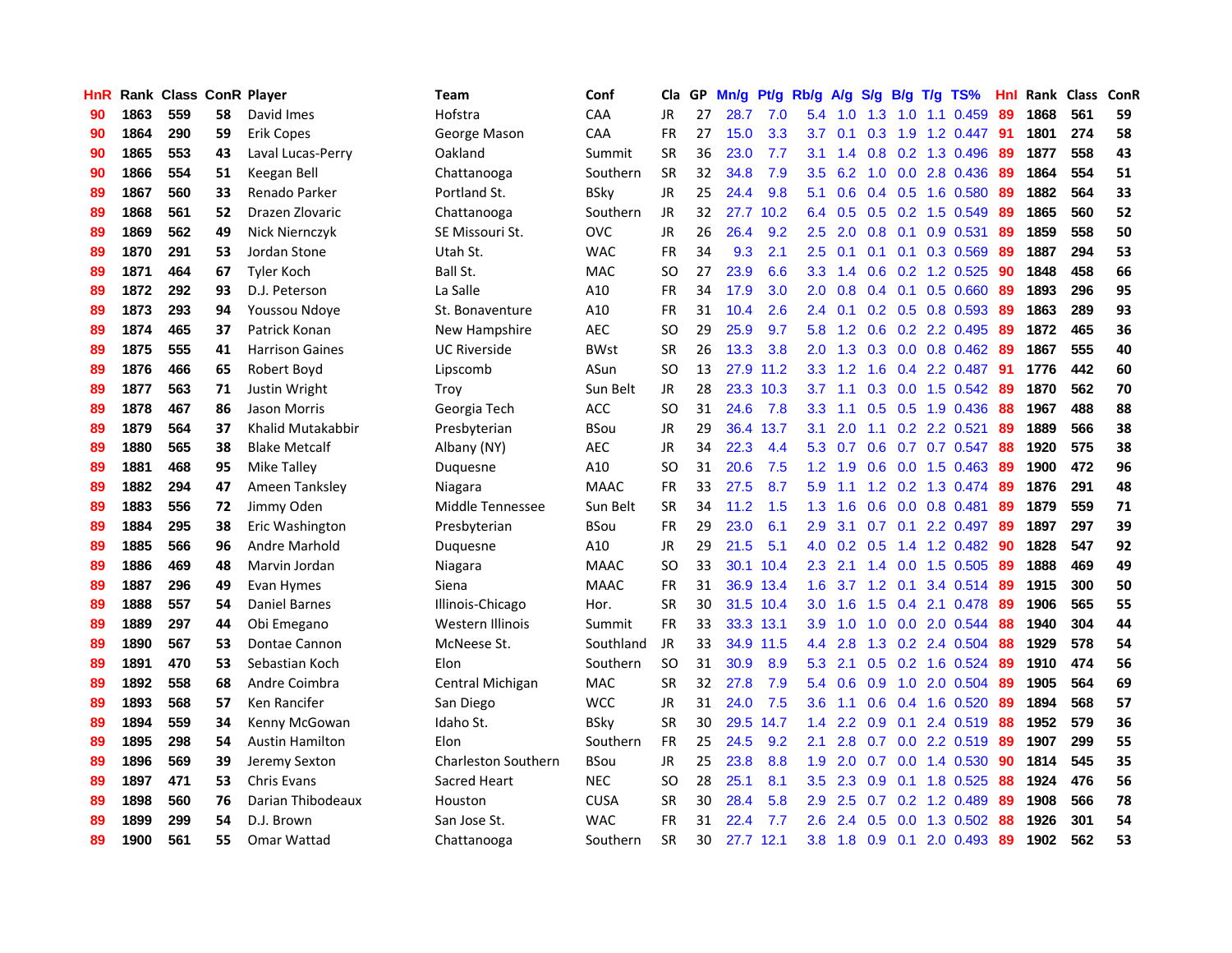| HnR |      | Rank Class ConR Player |    |                           | Team                | Conf        | Cla       |     | GP Mn/g Pt/g Rb/g |           |                  | A/g       |               |                 | S/g B/g T/g TS%         | Hnl | Rank Class |     | ConR |
|-----|------|------------------------|----|---------------------------|---------------------|-------------|-----------|-----|-------------------|-----------|------------------|-----------|---------------|-----------------|-------------------------|-----|------------|-----|------|
| 89  | 1901 | 570                    | 77 | Corvonn Gaines            | East Carolina       | <b>CUSA</b> | JR        | 31  | 22.2              | 3.5       | 2.5              | 2.1       | $1.2^{\circ}$ | 0.3             | 1.4 0.466               | 89  | 1911       | 572 | 79   |
| 89  | 1902 | 472                    | 50 | Keith Matthews            | Fairfield           | <b>MAAC</b> | <b>SO</b> | 34  | 13.0              | 3.7       | 1.9              | 0.4       | 0.5           | 0.5             | 0.7 0.496               | 89  | 1873       | 466 | 47   |
| 89  | 1903 | 571                    | 55 | John Balwigaire           | Wright St.          | Hor.        | <b>JR</b> | 31  | 18.6              | 4.3       | 1.2 <sub>1</sub> | 1.0       | 0.7           | 0.0             | $0.7$ 0.491             | 88  | 1937       | 581 | 56   |
| 89  | 1904 | 300                    | 58 | Yannick Atanga            | Santa Clara         | <b>WCC</b>  | <b>FR</b> | 30  | 15.7              | 3.1       | 5.3              | 0.2       |               |                 | 0.3 0.8 0.6 0.525       | 87  | 1990       | 319 | 58   |
| 89  | 1905 | 562                    | 56 | <b>Bobby Austin</b>       | Furman              | Southern    | <b>SR</b> | 30  | 27.1              | 7.5       |                  | $2.8$ 1.5 |               |                 | 0.7 0.5 1.8 0.549       | 88  | 1918       | 569 | 57   |
| 89  | 1906 | 563                    | 87 | Jeff Peterson             | Florida St.         | ACC         | <b>SR</b> | 34  | 15.7              | 3.1       |                  | $1.6$ 1.8 | 0.6           |                 | $0.0$ 1.8 $0.467$       | -89 | 1874       | 556 | 86   |
| 89  | 1907 | 564                    | 32 | <b>Julian Simmons</b>     | Army                | Pat.        | <b>SR</b> | 30  |                   | 25.7 11.5 | $2.6^{\circ}$    | 0.8       | 1.0           |                 | 0.0 1.1 0.504           | 88  | 1939       | 575 | 33   |
| 89  | 1908 | 565                    | 54 | Sei Paye                  | Texas-San Antonio   | Southland   | <b>SR</b> | 32  | 23.1              | 4.2       | 2.6              | 1.9       | 1.1           |                 | $0.1$ 1.2 $0.558$       | 89  | 1913       | 567 | 53   |
| 89  | 1909 | 473                    | 54 | Corey Maynard             | Bryant              | <b>NEC</b>  | <b>SO</b> | 19  |                   | 34.5 11.4 | 4.8              | 3.5       | 1.1           | 0.1             | 1.8 0.520               | 97  | 1416       | 357 | 34   |
| 89  | 1910 | 572                    | 50 | Jerome Clyburn            | <b>Austin Peay</b>  | <b>OVC</b>  | JR.       | 32  | 23.6              | 6.3       | 1.7              | 2.8       | 0.8           |                 | $0.2$ 2.0 $0.488$       | 87  | 1995       | 595 | 54   |
| 89  | 1911 | 474                    | 73 | <b>Bryant Mbamalu</b>     | Louisiana-Lafayette | Sun Belt    | <b>SO</b> | 32  | 23.8              | 7.3       | 3.4              | 1.0       | 0.8           |                 | $0.0$ 1.7 $0.497$       | 88  | 1936       | 479 | 74   |
| 89  | 1912 | 301                    | 60 | <b>Khalid Lewis</b>       | Delaware            | CAA         | <b>FR</b> | 32  | 29.6              | 5.2       | 1.8              | 2.6       | 1.1           | 0.2             | 2.0 0.452               | 88  | 1928       | 302 | 62   |
| 89  | 1913 | 566                    | 66 | Anthony Thompson          | <b>Bradley</b>      | <b>MVC</b>  | <b>SR</b> | 32  | 12.8              | 3.0       | 2.5              | 0.1       | 0.2           | 1.1             | $0.6$ $0.514$           | 88  | 1951       | 578 | 67   |
| 89  | 1914 | 567                    | 51 | Joshua Jones              | Eastern Kentucky    | <b>OVC</b>  | <b>SR</b> | 32  | 30.6              | 10.9      | 3.8              | 1.3       | 1.3           |                 | $0.1$ 1.5 0.539         | 89  | 1916       | 568 | 51   |
| 89  | 1915 | 573                    | 55 | Raven Barber              | Mount St. Mary's    | <b>NEC</b>  | JR        | 27  | 24.1              | 9.2       | 4.5              | 0.2       | 0.2           | 0.5             | 1.7 0.586               | 88  | 1923       | 577 | 55   |
| 89  | 1916 | 574                    | 84 | Chris Colvin              | ASU                 | P12         | <b>JR</b> | 27  | 26.3              | 7.0       | $2.5\,$          | 4.0       | 1.0           | 0.0             | 3.4 0.453               | 88  | 1954       | 586 | 85   |
| 89  | 1917 | 568                    | 78 | <b>Rodney Clinkscales</b> | SMU                 | <b>CUSA</b> | <b>SR</b> | 27  | 15.9              | 4.3       | 1.3              | 0.6       |               | $0.3 \quad 0.1$ | 0.5 0.599               | -89 | 1904       | 563 | 77   |
| 89  | 1918 | 569                    | 40 | Pierre Miller             | Presbyterian        | <b>BSou</b> | <b>SR</b> | 29  | 28.6              | 8.3       | 2.0              | 2.0       |               |                 | 0.5 0.0 1.3 0.598       | 88  | 1932       | 574 | 42   |
| 89  | 1919 | 575                    | 41 | Antwan Burrus             | Liberty             | <b>BSou</b> | JR        | 32. |                   | 29.8 11.2 |                  | 6.3 0.6   | 0.6           |                 | 1.1 1.6 0.555           | 88  | 1949       | 584 | 43   |
| 89  | 1920 | 302                    | 77 | Jordan Green              | Texas A&M           | B12         | <b>FR</b> | 31  | 16.3              | 3.4       | 1.7 <sub>1</sub> | 1.2       |               |                 | $0.7$ 0.0 1.3 0.463     | 88  | 1977       | 314 | 77   |
| 89  | 1921 | 475                    | 51 | Emanuel Chapman           | <b>NC Central</b>   | <b>MEAC</b> | <b>SO</b> | 32  | 25.9              | 3.3       | 2.2 <sub>2</sub> | 5.1       |               |                 | 1.2 0.4 2.4 0.461       | 88  | 1957       | 484 | 53   |
| 89  | 1922 | 303                    | 33 | Worth Smith               | Navy                | Pat.        | FR        | 29  | 24.9              | 6.8       | 5.0              | 0.8       |               |                 | 0.7 0.8 1.6 0.510       | 85  | 2094       | 346 | 42   |
| 89  | 1923 | 476                    | 90 | Sasa Borovnjak            | Penn St.            | <b>B10</b>  | SO.       | 32  | 17.5              | 4.3       | 3.1              | 0.1       |               |                 | $0.3$ 0.2 0.9 0.554     | 88  | 1963       | 486 | 92   |
| 89  | 1924 | 570                    | 56 | Jordan Hicks              | Loyola (IL)         | Hor.        | <b>SR</b> | 20  | 28.5              | 8.4       | 3.8              | 1.5       |               |                 | $0.9$ $0.3$ 1.6 $0.480$ | 89  | 1881       | 560 | 53   |
| 89  | 1925 | 576                    | 24 | Derick Beltran            | Southern            | <b>SWAC</b> | <b>JR</b> | 31  |                   | 31.2 13.2 | $3.5\,$          | 1.6       |               |                 | $0.9$ 0.4 2.2 0.511     | 88  | 1922       | 576 | 24   |
| 89  | 1926 | 477                    | 42 | <b>Trevin Harris</b>      | Pacific             | <b>BWst</b> | <b>SO</b> | 30  | 17.9              | 4.9       | 2.5              | 1.2       |               |                 | $0.3$ 0.2 0.5 0.510     | -88 | 1944       | 481 | 44   |
| 89  | 1927 | 304                    | 39 | Xavier Pollard            | Maine               | AEC         | <b>FR</b> | 27  | 11.3              | 3.6       | $2.2^{\circ}$    | 0.9       | 0.6           | 0.1             | 0.8 0.521               | 88  | 1947       | 306 | 39   |
| 89  | 1928 | 571                    | 51 | Kyle Downey               | Siena               | <b>MAAC</b> | <b>SR</b> | 31  | 37.8              | 13.3      | 4.9              | 3.1       | 1.3           | 0.2             | 3.0 0.489               | 88  | 1946       | 577 | 51   |
| 89  | 1929 | 577                    | 57 | Matt Sundberg             | Coll. of Charleston | Southern    | <b>JR</b> | 29  | 21.8              | 6.2       | 3.8              | 0.4       | 0.6           | 0.2             | 0.8 0.507               | -89 | 1903       | 570 | 54   |
| 88  | 1930 | 572                    | 74 | Steven Cunningham         | Troy                | Sun Belt    | <b>SR</b> | 22  | 20.0              | 5.9       | 3.7              | 1.5       | 1.0           | 0.8             | 1.5 0.450               | 88  | 1919       | 570 | 72   |
| 88  | 1931 | 305                    | 34 | Milton Washington         | Army                | Pat.        | <b>FR</b> | 20  | 13.2              | 5.0       | $2.3\phantom{0}$ | 1.8       | 0.6           | 0.1             | 1.9 0.585               | 90  | 1807       | 276 | 31   |
| 88  | 1932 | 478                    | 97 | Nemanja Mikic             | George Washington   | A10         | <b>SO</b> | 31  | 24.5              | 7.6       | 2.6              | 0.6       |               |                 | 0.6 0.1 1.0 0.487       | 88  | 1953       | 482 | 97   |
| 88  | 1933 | 573                    | 35 | Simon McCormack           | American            | Pat.        | <b>SR</b> | 32  | 14.8              | 3.6       | 2.3              | 1.1       |               |                 | 0.3 0.0 0.7 0.564       | 88  | 1942       | 576 | 34   |
| 88  | 1934 | 574                    | 35 | <b>Walter Jackson</b>     | Sacramento St.      | <b>BSky</b> | <b>SR</b> | 11  | 22.9              | 7.4       | 4.5              | 0.3       | 0.7           | 0.6             | 1.2 0.614               | -91 | 1760       | 529 | 24   |
| 88  | 1935 | 575                    | 78 | Robert Lewandowski        | <b>Texas Tech</b>   | B12         | <b>SR</b> | 31  | 24.0              | 6.7       | 3.7              | 1.2       |               | $0.2 \quad 0.9$ | 2.0 0.482               | 87  | 2011       | 591 | 78   |
| 88  | 1936 | 576                    | 58 | Jeffrey Merritt           | Samford             | Southern    | <b>SR</b> | 30  | 34.0              | 8.3       | 6.7              | 3.5       | 0.8           | 0.2             | 1.9 0.466               | 88  | 1958       | 580 | 59   |
| 88  | 1937 | 306                    | 57 | <b>Charles Lee</b>        | Cleveland St.       | Hor.        | FR        | 33  | 17.5              | 4.1       | 1.6              | 2.2       | 0.8           | 0.0             | 1.8 0.417               | 87  | 1979       | 315 | 57   |
| 88  | 1938 | 307                    | 91 | Oto Osenieks              | Minnesota           | <b>B10</b>  | FR.       | 34  | 11.1              | 3.0       | 1.7 <sub>2</sub> | 0.6       |               |                 | $0.4$ 0.3 0.8 0.455     | 88  | 1931       | 303 | 91   |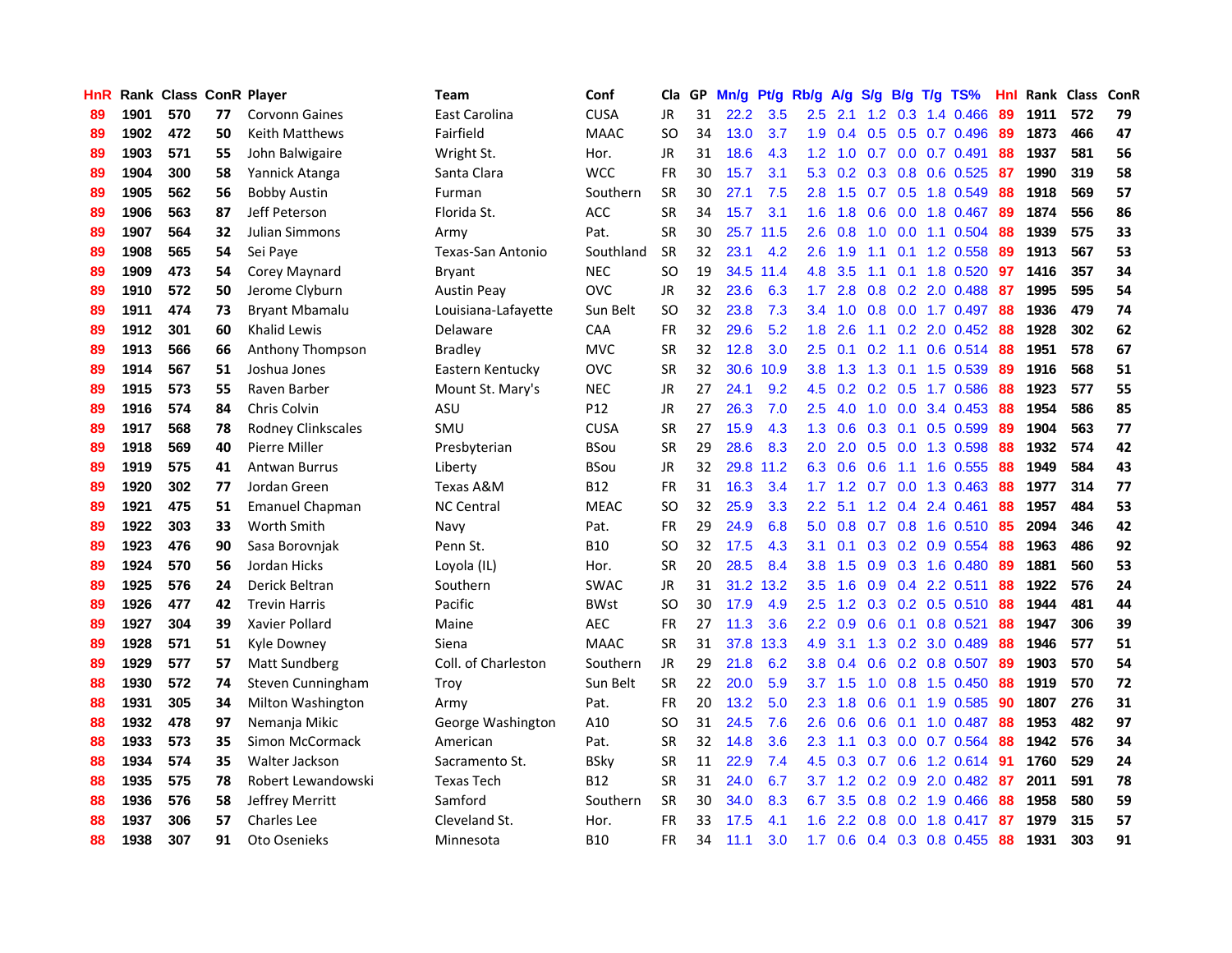| <b>HnR</b> |      | Rank Class ConR Player |     |                        | Team                    | Conf        | Cla       |    | GP Mn/g Pt/g |           | Rb/g             | A/g             |                 |                 | S/g B/g T/g TS%         | Hnl |      | Rank Class | <b>ConR</b> |
|------------|------|------------------------|-----|------------------------|-------------------------|-------------|-----------|----|--------------|-----------|------------------|-----------------|-----------------|-----------------|-------------------------|-----|------|------------|-------------|
| 88         | 1939 | 308                    | 59  | Nicholas Paulos        | NC-Greensboro           | Southern    | FR.       | 29 | 13.8         | 5.5       | 2.1              | 0.3             | 0.4             | 0.2             | 0.7 0.502               | 88  | 1941 | 305        | 58          |
| 88         | 1940 | 577                    | 42  | Josh Johnson           | Presbyterian            | <b>BSou</b> | <b>SR</b> | 27 | 30.6         | 7.9       | 3.1              | 1.5             | 0.7             | 0.4             | 0.9 0.579               | 88  | 1930 | 573        | 41          |
| 88         | 1941 | 578                    | 55  | Jeremie Mitchell       | McNeese St.             | Southland   | <b>JR</b> | 33 | 32.1         | 10.8      | 2.4              | 1.6             | 1.3             | 0.1             | 1.8 0.494               | 88  | 1973 | 589        | 57          |
| 88         | 1942 | 579                    | 36  | <b>Blake Jolivette</b> | American                | Pat.        | <b>JR</b> | 32 | 23.7         | 7.3       | 2.6              | 1.8             |                 |                 | 0.4 0.0 1.7 0.467       | -88 | 1945 | 583        | 35          |
| 88         | 1943 | 309                    | 56  | Nate Maxey             | Tx.A&M-Corp. Christi    | Southland   | FR        | 29 | 15.8         | 3.5       | 3.0 <sub>2</sub> |                 |                 |                 | 0.2 0.3 1.7 0.9 0.557   | -88 | 1948 | 307        | 55          |
| 88         | 1944 | 578                    | 52. | Ameer Ali              | Morgan St.              | <b>MEAC</b> | <b>SR</b> | 29 | 22.8         | 7.3       | 4.6              | 1.4             |                 |                 | $1.1$ 0.2 2.3 0.537     | 88  | 1959 | 581        | 54          |
| 88         | 1945 | 580                    | 61  | Devon Moore            | James Madison           | <b>CAA</b>  | JR        | 24 | 33.9         | 8.8       | $3.4^{\circ}$    | 4.2             |                 |                 | $0.9$ 0.1 2.3 0.487     | -89 | 1909 | 571        | 61          |
| 88         | 1946 | 310                    | 75  | Vinny Zollo            | Western Kentucky        | Sun Belt    | <b>FR</b> | 35 | 15.3         | 3.7       | 2.9              | 0.6             |                 |                 | $0.2$ 0.5 1.1 0.496     | -87 | 1986 | 316        | 76          |
| 88         | 1947 | 311                    | 60  | Raijon Kelly           | Samford                 | Southern    | <b>FR</b> | 30 | 28.2         | 9.4       | 2.9              | 2.3             |                 |                 | 0.8 0.1 1.8 0.553       | 88  | 1975 | 312        | 62          |
| 88         | 1948 | 579                    | 69  | <b>Quintin Dailey</b>  | Eastern Michigan        | <b>MAC</b>  | <b>SR</b> | 31 | 15.0         | 3.1       | 2.1              | 0.6             | 0.7             | 0.1             | $0.7$ $0.461$           | 87  | 1981 | 586        | 70          |
| 88         | 1949 | 312                    | 79  | Julian DeBose          | Rice                    | <b>CUSA</b> | <b>FR</b> | 34 | 12.8         | 3.7       | 1.5              | 0.8             | 0.9             | 0.1             | 0.7 0.473               | 88  | 1974 | 311        | 80          |
| 88         | 1950 | 580                    | 61  | Drew Spradlin          | Elon                    | Southern    | <b>SR</b> | 31 | 26.9         | 9.1       | 3.7              | 1.6             |                 |                 | 0.9 0.2 1.8 0.494       | 88  | 1964 | 582        | 60          |
| 88         | 1951 | 581                    | 56  | Lawrence Bridges       | Robert Morris           | <b>NEC</b>  | <b>SR</b> | 37 | 19.9         | 3.8       | 3.8              | 0.9             | 0.5             | 0.1             | 1.7 0.547               | 88  | 1969 | 584        | 57          |
| 88         | 1952 | 581                    | 25  | Peter "PJ" Roberson    | Grambling               | <b>SWAC</b> | <b>JR</b> | 28 | 28.8         | 7.4       | 7.1              | 0.4             | 0.3             | 2.5             | $1.1 \quad 0.418$       | 82  | 2231 | 657        | 32          |
| 88         | 1953 | 582                    | 36  | Mohammed Fall          | Montana St.             | <b>BSky</b> | JR        | 28 | 24.4         | 7.2       | 5.4              | 0.9             | 0.5             | 1.3             | 1.5 0.563               | 88  | 1955 | 587        | 37          |
| 88         | 1954 | 479                    | 53  | Jeremy Ingram          | <b>NC Central</b>       | <b>MEAC</b> | <b>SO</b> | 26 | 22.9         | 9.3       | 2.9              | 1.0             | 0.7             | 0.5             | 1.5 0.540               | 88  | 1938 | 480        | 52          |
| 88         | 1955 | 313                    | 80  | <b>Trevante Drye</b>   | Tulane                  | <b>CUSA</b> | <b>FR</b> | 30 | 16.8         | 3.6       | 3.6 <sup>°</sup> |                 | $0.2 \quad 0.6$ |                 | $0.2$ 0.7 0.512         | -86 | 2038 | 329        | 82          |
| 88         | 1956 | 314                    | 52  | Deandre Mathieu        | Morehead St.            | <b>OVC</b>  | FR        | 29 | 12.8         | 2.9       | 1.1              | 1.5             |                 |                 | 0.9 0.0 1.3 0.506       | -88 | 1962 | 308        | 53          |
| 88         | 1957 | 480                    | 52  | <b>Anell Alexis</b>    | Marist                  | <b>MAAC</b> | <b>SO</b> | 29 | 13.2         | 4.2       | 3.1              | 0.5             |                 |                 | $0.2$ 0.3 1.1 0.538     | -88 | 1960 | 485        | 52          |
| 88         | 1958 | 481                    | 45  | <b>Wade Collie</b>     | Southern Utah           | Summit      | SO.       | 30 | 16.8         | 4.3       | 2.9              | 1.3             |                 |                 | 0.7 0.0 0.9 0.498       | 88  | 1956 | 483        | 45          |
| 88         | 1959 | 315                    | 88  | Jordan Daniels         | <b>Boston College</b>   | <b>ACC</b>  | <b>FR</b> | 31 | 24.8         | 6.4       | 1.6 <sup>°</sup> | 2.6             |                 |                 | 0.7 0.1 2.0 0.458       | -88 | 1970 | 309        | 89          |
| 88         | 1960 | 482                    | 55  | <b>Trevor Wiseman</b>  | Hawaii                  | <b>WAC</b>  | SO.       | 31 | 22.1         | 6.2       | 4.5              | 1.1             |                 |                 | $0.7$ $0.0$ 1.5 $0.575$ | 88  | 1968 | 489        | 55          |
| 88         | 1961 | 483                    | 54  | Jamel Fuentes          | Norfolk St.             | <b>MEAC</b> | <b>SO</b> | 36 | 18.3         | 3.1       | 2.6              | 2.9             | 0.8             |                 | $0.1$ 1.8 0.409         | 87  | 1980 | 490        | 55          |
| 88         | 1962 | 583                    | 76  | Jacob Holmen           | North Texas             | Sun Belt    | <b>JR</b> | 22 | 20.8         | 7.0       | 3.3              | 1.0             |                 | $0.3 \quad 0.1$ | 1.0 0.464               | -87 | 1978 | 590        | 75          |
| 88         | 1963 | 584                    | 53  | Mike DiNunno           | Eastern Kentucky        | <b>OVC</b>  | <b>JR</b> | 32 | 28.6         | 9.5       | 1.9              | 2.8             |                 |                 | 1.5 0.0 2.0 0.505       | 88  | 1961 | 588        | 52          |
| 88         | 1964 | 484                    | 26  | Daniel Broughton       | Ark.-Pine Bluff         | <b>SWAC</b> | SO.       | 33 |              | 23.9 10.7 | 6.1              | 0.9             |                 |                 | $0.6$ $0.7$ 2.2 $0.492$ | -87 | 1984 | 491        | 25          |
| 88         | 1965 | 485                    | 37  | <b>Connor Osborne</b>  | Northern Colorado       | <b>BSky</b> | SO.       | 27 | 21.1         | 7.6       | 4.6              | 0.4             | 0.1             | 0.6             | 1.6 0.554               | -87 | 1992 | 494        | 38          |
| 88         | 1966 | 316                    | 66  | Delbert Love           | Kennesaw St.            | ASun        | FR.       | 31 | 36.5         | 12.4      | 3.0              | 3.0             | 1.7             | 0.1             | 2.8 0.539               | 87  | 1987 | 317        | 66          |
| 88         | 1967 | 585                    | 98  | Freddie Riley          | Massachusetts           | A10         | <b>JR</b> | 37 | 17.3         | 6.5       | 1.5              | 0.7             | 0.6             | 0.1             | 0.9 0.456               | 87  | 1983 | 592        | 98          |
| 88         | 1968 | 586                    | 37  | Eric Obeysekere        | <b>Holy Cross</b>       | Pat.        | <b>JR</b> | 24 | 18.0         | 3.4       | 5.2              | 0.5             | 0.4             |                 | 1.7 1.2 0.429           | 88  | 1950 | 585        | 36          |
| 88         | 1969 | 486                    | 57  | Jordan Harks           | <b>Central Arkansas</b> | Southland   | <b>SO</b> | 25 | 18.3         | 7.6       | 4.9              | 0.8             |                 |                 | $0.7$ $0.3$ 1.2 $0.491$ | 88  | 1965 | 487        | 56          |
| 88         | 1970 | 487                    | 46  | Nate Rogers            | UMKC                    | Summit      | SO.       | 31 | 17.5         | 6.0       |                  | $1.5$ 1.7       |                 |                 | $0.7$ $0.2$ 1.4 $0.537$ | -87 | 1999 | 496        | 46          |
| 88         | 1971 | 488                    | 67  | Jordan Prosser         | Bradley                 | <b>MVC</b>  | <b>SO</b> | 32 | 27.0         | 7.8       |                  | $6.5 \quad 0.5$ |                 |                 | $0.4$ 0.2 1.6 0.485     | -87 | 2008 | 499        | 69          |
| 88         | 1972 | 587                    | 38  | Jamie Stewart          | Montana St.             | <b>BSky</b> | JR        | 12 | 22.8         | 9.1       | 3.1              | 2.1             |                 |                 | 1.0 0.4 2.3 0.542       | 91  | 1767 | 530        | 25          |
| 88         | 1973 | 582                    | 62  | Jahmal Burroughs       | Chattanooga             | Southern    | <b>SR</b> | 29 | 17.6         | 4.6       | 4.4              | 0.7             | 0.6             |                 | 0.1 1.0 0.550           | 88  | 1972 | 585        | 61          |
| 88         | 1974 | 489                    | 62  | <b>Marcus Damas</b>    | Towson                  | <b>CAA</b>  | <b>SO</b> | 32 |              | 34.2 12.5 | 5.3              | 1.5             | 0.9             | 0.5             | 2.8 0.461               | 87  | 1985 | 492        | 64          |
| 88         | 1975 | 588                    | 39  | Melvin Morgan          | Idaho St.               | <b>BSky</b> | JR        | 30 | 31.6         | 12.2      | 2.3              | 2.8             | 1.8             | 0.0             | 3.0 0.508               | 86  | 2028 | 602        | 40          |
| 88         | 1976 | 589                    | 40  | Jimmy Gray             | <b>Binghamton</b>       | AEC         | JR        | 31 | 34.5         | 8.4       | 3.6              | 3.6             |                 |                 | 1.9 0.2 2.7 0.494       | 86  | 2033 | 604        | 43          |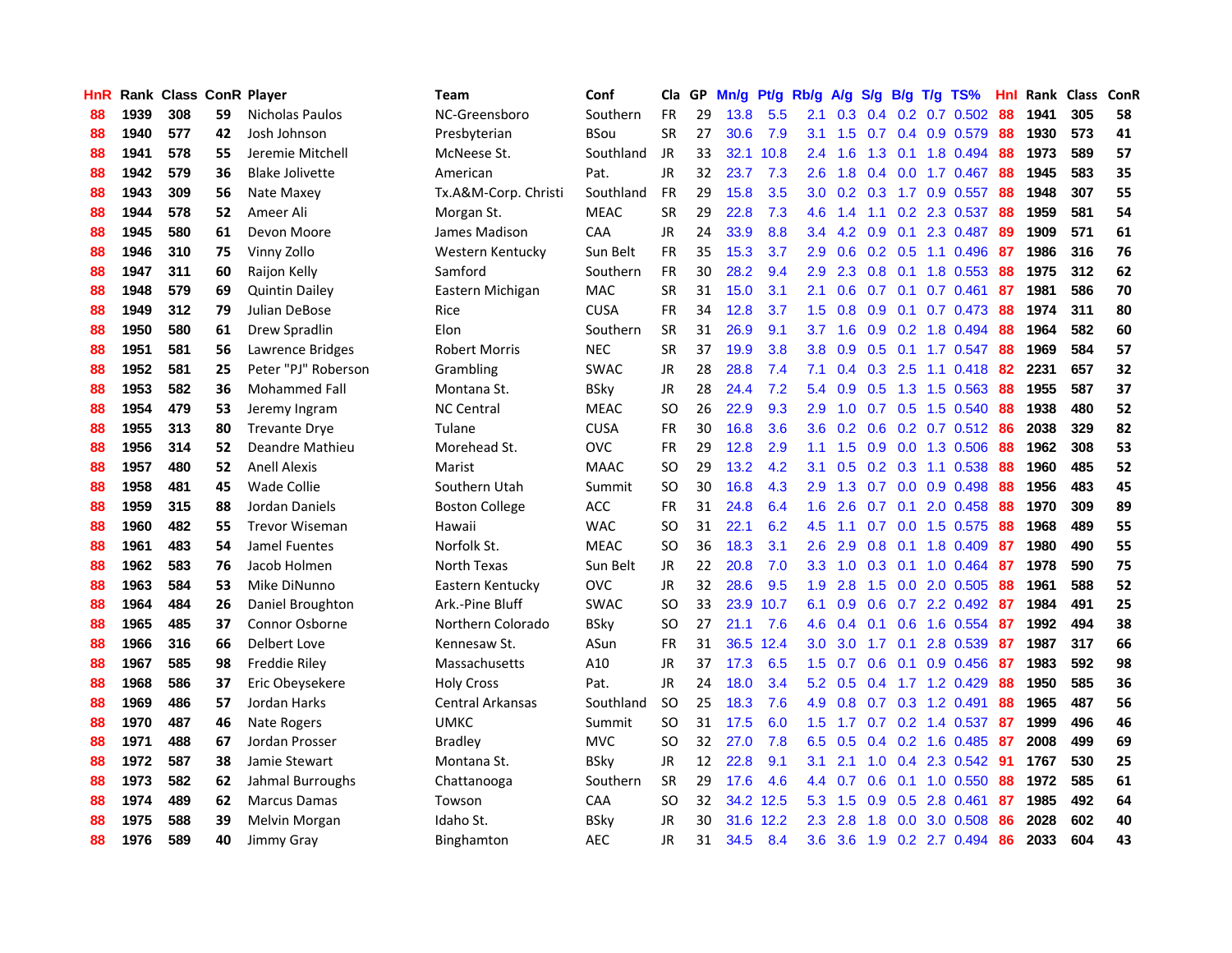| HnR |      |     |     | Rank Class ConR Player | <b>Team</b>         | Conf        | Cla       | GP | Mn/g Pt/g Rb/g A/g S/g B/g T/g TS% |           |                  |                 |     |                 |                           | Hnl | Rank Class |     | ConR |
|-----|------|-----|-----|------------------------|---------------------|-------------|-----------|----|------------------------------------|-----------|------------------|-----------------|-----|-----------------|---------------------------|-----|------------|-----|------|
| 88  | 1977 | 583 | 55  | <b>Darrion Pellum</b>  | Hampton             | <b>MEAC</b> | <b>SR</b> | 33 |                                    | 38.5 18.3 | 4.2              | 1.7             | 1.2 | 0.3             | 3.2 0.476                 | 87  | 2019       | 594 | 56   |
| 88  | 1978 | 317 | 59  | Jordan Baker           | Pepperdine          | <b>WCC</b>  | <b>FR</b> | 29 | 26.4                               | 9.0       | 2.8              | 2.5             | 1.1 | 0.3             | 2.8 0.461                 | -87 | 1996       | 320 | 59   |
| 87  | 1979 | 318 | 57  | <b>Marcus Burton</b>   | Wagner              | <b>NEC</b>  | <b>FR</b> | 30 | 12.6                               | 3.5       | 1.3              | 1.0             | 0.6 | 0.1             | $0.9$ $0.460$             | -88 | 1976       | 313 | 58   |
| 87  | 1980 | 490 | 68  | <b>Matt Morrison</b>   | Northern Iowa       | <b>MVC</b>  | <b>SO</b> | 30 | 11.8                               | 3.4       | 1.0 <sub>1</sub> | 0.6             |     |                 | 0.5 0.0 0.8 0.534         | -88 | 1925       | 477 | 65   |
| 87  | 1981 | 491 | 63  | David Williams         | NC-Greensboro       | Southern    | <b>SO</b> | 32 | 24.3                               | 5.5       | 5.3              | 1.3             |     |                 | 1.6 0.5 2.3 0.527         | -87 | 1988       | 493 | 63   |
| 87  | 1982 | 590 | 77  | Cameron Bell           | Fla. International  | Sun Belt    | JR        | 27 | 14.0                               | 4.0       | 2.5              | 0.5             | 0.7 |                 | $0.1$ 1.0 0.505           | -85 | 2120       | 628 | 82   |
| 87  | 1983 | 591 | 41  | Ferg Myrick            | New Hampshire       | <b>AEC</b>  | <b>JR</b> | 28 | 22.0                               | 8.5       | 3.7 <sub>2</sub> | 1.1             |     |                 | 0.8 0.5 2.3 0.482         | 87  | 1982       | 591 | 40   |
| 87  | 1984 | 492 | 42  | Luke Devlin            | Albany (NY)         | <b>AEC</b>  | <b>SO</b> | 32 | 20.4                               | 5.7       | 4.3              | 0.8             |     |                 | $0.4$ 0.2 0.7 0.496       | -87 | 2000       | 497 | 42   |
| 87  | 1985 | 592 | 41  | Christian Webster      | Harvard             | Ivy         | JR        | 29 | 16.7                               | 4.5       | 1.9              | 0.7             |     |                 | 0.3 0.0 0.8 0.447         | 89  | 1912       | 573 | 41   |
| 87  | 1986 | 593 | 58  | <b>Chase Stigall</b>   | Butler              | Hor.        | JR        | 37 | 22.4                               | 5.2       | 2.1              | 1.0             | 0.5 |                 | $0.1$ 1.0 0.425           | -87 | 1997       | 596 | 58   |
| 87  | 1987 | 594 | 63  | Kauri Black            | Northeastern        | CAA         | JR        | 31 | 20.9                               | 4.4       | 3.2 <sub>2</sub> | 1.3             | 1.3 |                 | $0.7$ 1.7 0.450           | -87 | 1991       | 593 | 65   |
| 87  | 1988 | 319 | 58  | <b>Wesley Davis</b>    | Texas St.           | Southland   | <b>FR</b> | 29 | 20.4                               | 6.8       | 2.4              | 1.3             | 1.6 | 0.3             | 1.1 0.473                 | 87  | 2005       | 321 | 58   |
| 87  | 1989 | 595 | 64  | <b>Bryant Irwin</b>    | Furman              | Southern    | <b>JR</b> | 31 | 22.3                               | 7.7       | 2.8              | 0.5             | 0.2 | 0.3             | 0.8 0.482                 | -87 | 2023       | 601 | 64   |
| 87  | 1990 | 596 | 40  | Lateef McMullan        | Portland St.        | <b>BSky</b> | JR        | 32 | 31.0                               | 9.4       | 2.9              | 2.8             | 0.8 | 0.0             | 2.2 0.483                 | 87  | 2006       | 599 | 39   |
| 87  | 1991 | 597 | 70  | Olivier Mbaigoto       | Central Michigan    | MAC         | JR        | 31 | 22.3                               | 7.1       | 4.8              | 0.4             | 0.6 | 0.6             | 1.4 0.445                 | -87 | 1998       | 597 | 71   |
| 87  | 1992 | 584 | 41  | Konner Veteto          | Sacramento St.      | <b>BSky</b> | <b>SR</b> | 27 | 18.8                               | 9.0       | 4.7              | 0.3             |     | $0.2 \quad 0.1$ | 1.7 0.520                 | -86 | 2045       | 606 | 42   |
| 87  | 1993 | 493 | 43  | Josh Elbaum            | Vermont             | <b>AEC</b>  | <b>SO</b> | 36 | 12.8                               | 1.8       | 1.3              | 1.5             | 0.9 |                 | $0.1$ 1.1 0.521           | 87  | 1993       | 495 | 41   |
| 87  | 1994 | 585 | 58  | David Simmons          | C. Connecticut St.  | <b>NEC</b>  | <b>SR</b> | 29 | 16.1                               | 3.4       | 3.5              | 0.4             |     |                 | $0.9$ $0.2$ $0.8$ $0.599$ | 86  | 2027       | 598 | 59   |
| 87  | 1995 | 320 | 38  | <b>Justin Burrell</b>  | <b>Holy Cross</b>   | Pat.        | <b>FR</b> | 29 | 27.9                               | 7.4       | $2.0^{\circ}$    | 3.7             |     |                 | $0.8$ $0.0$ 2.1 $0.431$   | 87  | 2013       | 323 | 38   |
| 87  | 1996 | 586 | 81  | <b>Trent Rogers</b>    | Tulane              | <b>CUSA</b> | <b>SR</b> | 30 | 20.5                               | 3.7       | 1.5              | $2.2^{\circ}$   |     |                 | $0.7$ 0.1 1.3 0.521       | 86  | 2070       | 614 | 85   |
| 87  | 1997 | 587 | 39  | <b>Nick Pascale</b>    | Colgate             | Pat.        | <b>SR</b> | 30 | 18.9                               | 6.4       | 4.8              | 1.0             |     |                 | $0.1$ $0.5$ $1.4$ $0.515$ | -87 | 2004       | 589 | 37   |
| 87  | 1998 | 321 | 54  | Josh Piper             | Eastern Illinois    | <b>OVC</b>  | FR        | 29 | 13.5                               | 4.3       | 2.1              | 0.6             |     |                 | 0.3 0.2 0.7 0.631         | -87 | 2012       | 322 | 56   |
| 87  | 1999 | 598 | 43  | <b>Blake Smith</b>     | Radford             | <b>BSou</b> | <b>JR</b> | 26 | 16.7                               | 5.4       | 3.2 <sub>2</sub> | 0.7             |     |                 | 1.1 0.2 1.2 0.511         | 89  | 1914       | 574 | 40   |
| 87  | 2000 | 494 | 64  | Stephen Nwaukoni       | Hofstra             | CAA         | <b>SO</b> | 31 | 19.2                               | 4.6       | 5.3              | 0.1             |     |                 | $0.4$ 0.3 0.9 0.539       | 87  | 2007       | 498 | 66   |
| 87  | 2001 | 588 | 47  | Matt Massey            | Southern Utah       | Summit      | <b>SR</b> | 31 | 27.2                               | 8.7       | 4.0              | 1.3             |     |                 | 0.3 0.2 1.7 0.559         | 87  | 2010       | 590 | 47   |
| 87  | 2002 | 589 | 44  | Matt Morgan            | Winthrop            | <b>BSou</b> | <b>SR</b> | 32 | 22.5                               | 8.3       | 4.3              | 0.3             |     | $0.2 \quad 0.5$ | 1.1 0.484                 | -87 | 2017       | 593 | 45   |
| 87  | 2003 | 322 | 69  | Justin Gant            | Indiana St.         | <b>MVC</b>  | <b>FR</b> | 29 | 9.8                                | 2.4       | 1.6              | 0.3             | 0.1 | 0.7             | 0.6 0.507                 | -87 | 1989       | 318 | 68   |
| 87  | 2004 | 590 | 82  | P.J. Gaynor            | Central Florida     | <b>CUSA</b> | <b>SR</b> | 31 | 15.9                               | 4.1       | 2.9              | 0.5             | 0.3 | 0.3             | 1.0 0.523                 | -86 | 2044       | 605 | 83   |
| 87  | 2005 | 323 | 83  | Cannen Cunningham      | SMU                 | <b>CUSA</b> | <b>FR</b> | 31 | 11.9                               | 3.3       | 2.9              | 0.5             |     | $0.4\quad 0.6$  | 1.1 0.457                 | -87 | 2020       | 326 | 81   |
| 87  | 2006 | 324 | 45  | Keith Hornsby          | NC-Asheville        | <b>BSou</b> | <b>FR</b> | 34 | 12.6                               | 4.0       | 1.9              | 0.5             |     |                 | $0.5$ $0.2$ $0.6$ $0.517$ | -87 | 2018       | 325 | 46   |
| 87  | 2007 | 599 | 117 | Joey Brooks            | Notre Dame          | <b>BE</b>   | <b>JR</b> | 31 | 11.1                               | 3.2       | 1.9              | 0.6             |     | $0.2 \quad 0.1$ | 0.7 0.472 87              |     | 1994       | 594 | 118  |
| 87  | 2008 | 325 | 56  | <b>Tyshawn Bell</b>    | Delaware St.        | <b>MEAC</b> | <b>FR</b> | 29 | 20.7                               | 7.2       | 2.9 <sup>°</sup> | 0.4             |     |                 | $0.8$ 0.4 0.4 0.524       | -86 | 2056       | 336 | 58   |
| 87  | 2009 | 591 | 43  | Kevin Bradshaw         | <b>UC Riverside</b> | <b>BWst</b> | <b>SR</b> | 28 | 22.3                               | 5.9       | 4.9              | 0.5             |     |                 | $0.6$ $0.9$ 1.8 $0.503$   | -86 | 2042       | 604 | 45   |
| 87  | 2010 | 592 | 55  | Dane Smith             | Tennessee-Martin    | <b>OVC</b>  | <b>SR</b> | 31 | 27.7                               | 8.4       | 5.1              | 1.4             |     |                 | 1.2 0.1 1.8 0.526         | 86  | 2063       | 611 | 59   |
| 87  | 2011 | 600 | 59  | Joe Efese              | C. Connecticut St.  | <b>NEC</b>  | JR        | 27 | 15.2                               | 3.9       | 3.9              | 0.2             | 0.3 |                 | 0.9 0.9 0.556             | 86  | 2036       | 605 | 60   |
| 87  | 2012 | 495 | 65  | Will Cook              | Samford             | Southern    | <b>SO</b> | 30 | 28.7                               | 8.0       | 5.3              | 1.4             | 0.6 |                 | 0.3 1.3 0.526             | 86  | 2035       | 503 | 65   |
| 87  | 2013 | 496 | 118 | Donnavan Kirk          | DePaul              | <b>BE</b>   | <b>SO</b> | 23 | 18.0                               | 3.5       | 4.0              | 0.2             | 0.4 | 1.4             | $0.5$ 0.488               | 89  | 1869       | 464 | 117  |
| 87  | 2014 | 326 | 46  | Jordan Weethee         | VMI                 | <b>BSou</b> | <b>FR</b> | 33 | 14.7                               | 6.6       |                  | $2.2 \quad 0.8$ |     |                 | $0.2$ 0.1 0.9 0.581       | 86  | 2030       | 327 | 47   |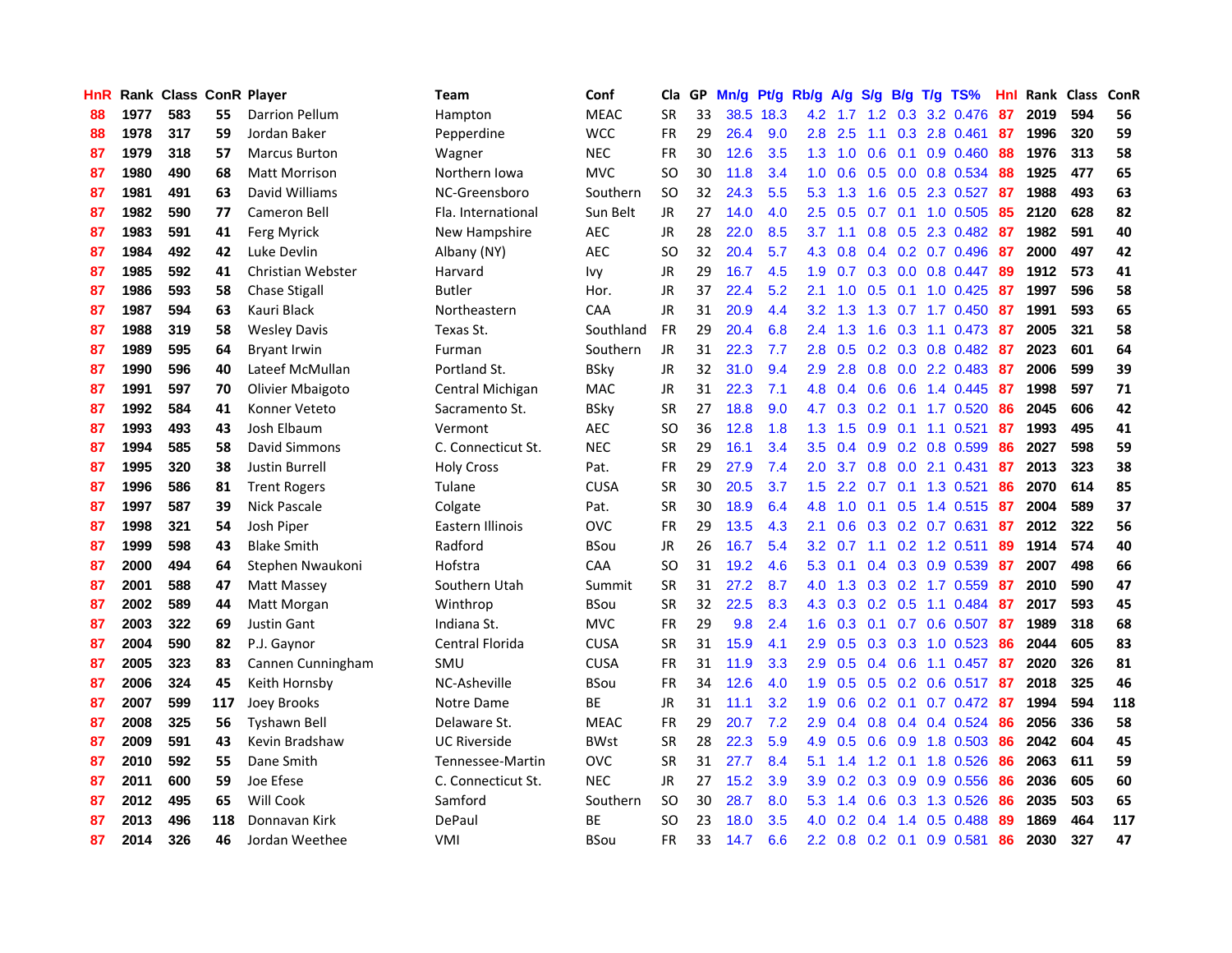| HnR |      | Rank Class ConR Player |    |                        | <b>Team</b>            | Conf        | Cla       |    | GP Mn/g | Pt/g Rb/g |                  | A/g             |     |                  | S/g B/g T/g TS%      | Hnl | Rank Class |     | ConR |
|-----|------|------------------------|----|------------------------|------------------------|-------------|-----------|----|---------|-----------|------------------|-----------------|-----|------------------|----------------------|-----|------------|-----|------|
| 87  | 2015 | 601                    | 70 | Jake Eastman           | <b>Bradley</b>         | <b>MVC</b>  | JR        | 32 | 27.7    | 5.9       | 4.1              | 1.9             | 0.9 | 0.3              | 1.1 0.429            | 86  | 2049       | 609 | 70   |
| 87  | 2016 | 593                    | 62 | Arthur Bouedo          | Wyoming                | <b>MWC</b>  | <b>SR</b> | 33 | 11.9    | 2.3       | 0.8              | 0.7             |     | $0.2 \quad 0.0$  | 0.2 0.570            | 86  | 2025       | 596 | 62   |
| 87  | 2017 | 594                    | 56 | Zach Bailey            | Tennessee Tech         | <b>OVC</b>  | <b>SR</b> | 33 | 25.3    | 7.9       | 2.4              | 1.0             | 1.1 |                  | $0.2$ 1.5 0.576      | -87 | 2024       | 595 | 58   |
| 87  | 2018 | 595                    | 21 | Joe Latas              | <b>Houston Baptist</b> | <b>GWC</b>  | <b>SR</b> | 29 | 19.2    | 8.4       |                  | $5.2\quad0.9$   |     |                  | 0.7 0.6 2.4 0.497    | -86 | 2069       | 613 | 22   |
| 87  | 2019 | 596                    | 89 | Nikita Mescheriakov    | <b>Wake Forest</b>     | <b>ACC</b>  | <b>SR</b> | 31 | 25.5    | 8.0       |                  | $3.9$ 1.8       |     |                  | 0.5 0.2 1.8 0.470 86 |     | 2039       | 602 | 90   |
| 87  | 2020 | 602                    | 85 | Cedric Martin          | Utah                   | P12         | JR        | 31 | 31.1    | 7.4       |                  | $3.2 \quad 1.9$ |     |                  | 0.7 0.2 1.4 0.507    | 84  | 2131       | 634 | 86   |
| 87  | 2021 | 497                    | 57 | Ronald Spencer         | Md.-Eastern Shore      | <b>MEAC</b> | SO.       | 19 | 26.6    | 6.9       | 7.7              | 0.3             | 0.3 |                  | 1.2 1.6 0.491        | 91  | 1779       | 443 | 45   |
| 87  | 2022 | 327                    | 22 | <b>Tyler Russell</b>   | <b>Houston Baptist</b> | <b>GWC</b>  | <b>FR</b> | 29 |         | 24.4 11.6 | 3.4              | 1.9             |     |                  | 0.9 0.0 1.8 0.478    | 86  | 2075       | 341 | 23   |
| 87  | 2023 | 498                    | 44 | Keegan Hornbuckle      | UC Santa Barbara       | <b>BWst</b> | <b>SO</b> | 25 | 14.6    | 3.6       | 1.8              | 0.8             |     |                  | 0.8 0.2 0.8 0.511    | 89  | 1917       | 475 | 42   |
| 87  | 2024 | 597                    | 65 | Dwan McMillan          | Hofstra                | CAA         | <b>SR</b> | 32 | 28.1    | 5.3       | 2.6              | 4.8             | 1.0 |                  | 0.0 2.8 0.439        | 86  | 2034       | 600 | 68   |
| 87  | 2025 | 598                    | 66 | <b>Andre Cornelius</b> | George Mason           | CAA         | <b>SR</b> | 23 | 21.3    | 6.7       | 2.3              | 1.1             | 0.8 |                  | 0.0 1.7 0.539        | 91  | 1762       | 530 | 55   |
| 87  | 2026 | 599                    | 71 | Justin Bocot           | Southern Illinois      | <b>MVC</b>  | <b>SR</b> | 26 | 17.5    | 5.8       | 1.5              | 1.5             | 1.0 | 0.0              | $1.6 \t0.431$        | 86  | 2051       | 607 | 71   |
| 87  | 2027 | 328                    | 40 | Maxwell Lenox          | Army                   | Pat.        | <b>FR</b> | 30 | 24.1    | 6.4       | 3.5              | 3.2             | 1.3 | 0.2              | 2.8 0.527            | 86  | 2054       | 335 | 41   |
| 87  | 2028 | 499                    | 78 | Steven McClellan       | Louisiana-Monroe       | Sun Belt    | <b>SO</b> | 22 | 24.6    | 7.9       | 6.2              | 0.7             | 0.6 | 0.6              | 1.6 0.496            | 88  | 1935       | 478 | 73   |
| 87  | 2029 | 600                    | 48 | Ramell Taylor          | Southern Utah          | Summit      | <b>SR</b> | 31 |         | 29.3 11.3 | 4.5              | 1.0             | 0.6 | 0.5              | 3.2 0.499            | 86  | 2032       | 599 | 49   |
| 87  | 2030 | 601                    | 53 | <b>Brandon Walters</b> | Siena                  | <b>MAAC</b> | <b>SR</b> | 31 | 25.6    | 6.8       | 6.0              | 0.5             | 0.3 |                  | 1.3 1.3 0.482        | 86  | 2055       | 608 | 55   |
| 87  | 2031 | 329                    | 49 | <b>Lyonell Gaines</b>  | <b>IUPUI</b>           | Summit      | FR        | 32 | 24.1    | 6.3       | 4.3              | 0.9             |     |                  | $0.4$ 0.2 1.2 0.552  | -86 | 2031       | 328 | 48   |
| 87  | 2032 | 602                    | 14 | Rashad Savage          | Cal St. Bakersfield    | Ind.        | <b>SR</b> | 31 | 24.4    | 4.2       |                  | $6.2\quad0.5$   |     |                  | 0.6 0.6 0.9 0.575    | -86 | 2041       | 603 | 15   |
| 87  | 2033 | 603                    | 59 | DeShawn Patterson      | SE Louisiana           | Southland   | <b>SR</b> | 29 | 28.8    | 5.7       | 4.6              | 3.7             |     |                  | 1.9 0.4 2.9 0.406    | -84 | 2155       | 635 | 61   |
| 87  | 2034 | 604                    | 27 | <b>Tramaine Butler</b> | Alabama St.            | <b>SWAC</b> | <b>SR</b> | 28 | 27.9    | 12.1      |                  | 4.2 1.5         |     |                  | 1.3 0.2 2.3 0.451    | 85  | 2127       | 627 | 29   |
| 87  | 2035 | 330                    | 58 | Shaquille Duncan       | Morgan St.             | <b>MEAC</b> | <b>FR</b> | 29 | 12.2    | 3.3       | $2.2\,$          | 0.3             |     |                  | 0.3 0.6 0.8 0.585    | 86  | 2053       | 334 | 57   |
| 87  | 2036 | 603                    | 41 | <b>Brandon James</b>   | Colgate                | Pat.        | <b>JR</b> | 30 | 14.7    | 5.0       | 3.9              | 0.9             |     | $0.4 \quad 0.1$  | 1.4 0.517            | 86  | 2040       | 606 | 39   |
| 86  | 2037 | 605                    | 54 | Owen Wignot            | Siena                  | <b>MAAC</b> | <b>SR</b> | 26 | 30.7    | 7.3       | 4.4              | 1.8             |     |                  | 1.2 0.8 1.6 0.500    | -87 | 2015       | 592 | 54   |
| 86  | 2038 | 604                    | 57 | D'Mitri Riggs          | Eastern Kentucky       | <b>OVC</b>  | JR        | 30 | 28.9    | 8.3       | 3.0              | 1.4             | 1.4 |                  | 0.3 0.9 0.497        | -87 | 2016       | 600 | 57   |
| 86  | 2039 | 606                    | 79 | Kendrick Hogans        | North Texas            | Sun Belt    | <b>SR</b> | 24 | 16.5    | 3.8       | 3.7              | 0.2             |     |                  | 0.4 0.5 0.8 0.469    | 85  | 2114       | 625 | 81   |
| 86  | 2040 | 331                    | 42 | Steven Kaspar          | <b>Bucknell</b>        | Pat.        | <b>FR</b> | 35 | 16.5    | 2.3       | 2.4              | 2.3             | 0.8 | 0.2              | 1.3 0.375            | -86 | 2048       | 331 | 40   |
| 86  | 2041 | 332                    | 90 | Chase Fischer          | <b>Wake Forest</b>     | ACC         | <b>FR</b> | 31 | 26.1    | 6.3       | $2.2^{\circ}$    | 1.5             | 0.8 | 0.0              | 1.1 0.496            | 86  | 2058       | 337 | 91   |
| 86  | 2042 | 607                    | 43 | Jordan Sugars          | Navy                   | Pat.        | SR        | 29 |         | 31.4 11.4 | 4.7              | 1.1             | 1.0 | 0.1              | 1.9 0.480            | 83  | 2205       | 642 | 50   |
| 86  | 2043 | 608                    | 58 | <b>Marcus Brister</b>  | SE Missouri St.        | <b>OVC</b>  | <b>SR</b> | 28 | 27.1    | 7.5       | 4.1              | 3.7             | 0.6 | 0.0              | 3.0 0.494            | -87 | 2002       | 588 | 55   |
| 86  | 2044 | 609                    | 59 | <b>Marcos Tamares</b>  | Norfolk St.            | <b>MEAC</b> | <b>SR</b> | 36 | 21.6    | 7.1       | 2.6              | 0.6             |     |                  | $0.8$ 0.3 1.3 0.467  | -86 | 2062       | 610 | 59   |
| 86  | 2045 | 333                    | 28 | <b>Madarious Gibbs</b> | <b>Texas Southern</b>  | <b>SWAC</b> | <b>FR</b> | 33 | 20.1    | 6.7       | $2.5\,$          | 2.0             |     | $1.2 \quad 0.1$  | 2.6 0.497            | 86  | 2052       | 333 | 27   |
| 86  | 2046 | 605                    | 60 | Darius Gatson          | Sam Houston St.        | Southland   | JR        | 32 | 33.6    | 6.7       | 2.9              | 4.5             | 1.1 | 0.1              | 2.4 0.427            | 85  | 2078       | 614 | 59   |
| 86  | 2047 | 334                    | 47 | <b>Tyler Strange</b>   | Gardner-Webb           | <b>BSou</b> | <b>FR</b> | 30 | 20.6    | 4.3       | 1.9              | 2.9             |     |                  | 1.2 0.0 1.8 0.452    | 86  | 2060       | 338 | 48   |
| 86  | 2048 | 500                    | 63 | LaBradford Franklin    | San Diego St.          | <b>MWC</b>  | <b>SO</b> | 33 | 12.1    | 2.8       | 1.4              | 1.6             | 0.3 | 0.0              | 1.4 0.511            | 85  | 2076       | 509 | 63   |
| 86  | 2049 | 610                    | 48 | <b>Ron Burks</b>       | <b>VMI</b>             | <b>BSou</b> | <b>SR</b> | 33 | 31.0    | 9.8       | 3.7 <sub>2</sub> | 3.2             |     |                  | 1.3 0.2 2.5 0.549    | 86  | 2067       | 612 | 49   |
| 86  | 2050 | 611                    | 49 | Lorne Merthie          | Campbell               | <b>BSou</b> | <b>SR</b> | 23 | 23.4    | 8.4       | 2.0              | 2.0             | 0.7 | 0.1              | 1.3 0.563            | 87  | 2001       | 587 | 44   |
| 86  | 2051 | 335                    | 99 | <b>Alex Gavrilovic</b> | Dayton                 | A10         | FR        | 30 | 12.9    | 4.0       | 2.8              | 0.1             | 0.1 | 0.2 <sub>0</sub> | 0.8 0.548            | 87  | 2014       | 324 | 99   |
| 86  | 2052 | 606                    | 84 | Leon Gibson            | Houston                | <b>CUSA</b> | <b>JR</b> | 27 | 12.6    | 4.0       |                  | $3.3 \quad 0.4$ |     |                  | 0.1 0.4 0.7 0.502    | 86  | 2046       | 608 | 84   |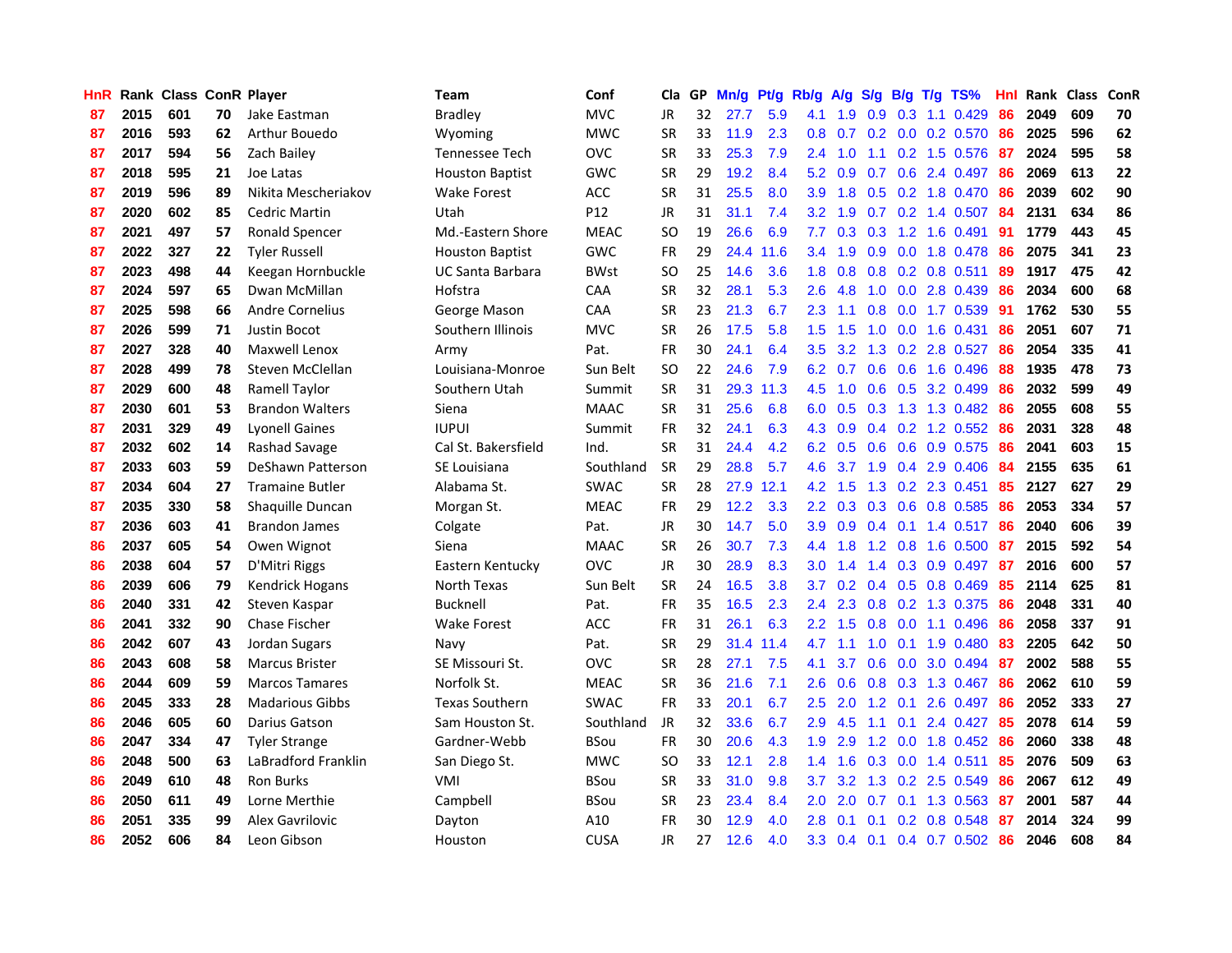| <b>HnR</b> |      | <b>Rank Class ConR Player</b> |     |                        | <b>Team</b>         | Conf            | Cla       |    | GP Mn/g Pt/g |           | Rb/g             | A/g             |                  |                 | S/g B/g T/g TS%           | Hnl | Rank Class |     | ConR |
|------------|------|-------------------------------|-----|------------------------|---------------------|-----------------|-----------|----|--------------|-----------|------------------|-----------------|------------------|-----------------|---------------------------|-----|------------|-----|------|
| 86         | 2053 | 607                           | 60  | Calvin Thompson        | Howard              | <b>MEAC</b>     | JR        | 25 | 24.7         | 9.5       | 3.7              | 1.8             | 1.0              | 0.1             | 2.7 0.442                 | 86  | 2074       | 612 | 60   |
| 86         | 2054 | 336                           | 29  | <b>Brent Arrington</b> | Miss. Valley St.    | <b>SWAC</b>     | <b>FR</b> | 31 | 22.2         | 6.7       | 2.6              | 1.1             | 1.7              | 0.6             | $1.5 \t0.463$             | 86  | 2050       | 332 | 26   |
| 86         | 2055 | 612                           | 61  | <b>Stanley Elliott</b> | Bethune-Cookman     | <b>MEAC</b>     | <b>SR</b> | 34 | 25.8         | 5.5       | 3.4              | 1.3             | 1.1              | 0.5             | 1.0 0.479                 | -85 | 2086       | 617 | 61   |
| 86         | 2056 | 613                           | 50  | <b>Tommie Tyler</b>    | Western Illinois    | Summit          | <b>SR</b> | 32 | 32.9         | 7.7       |                  | $2.3$ 2.2       | 0.8              | 0.1             | 2.5 0.432                 | -86 | 2037       | 601 | 50   |
| 86         | 2057 | 501                           | 15  | John Karhoff           | Neb.-Omaha          | Ind.            | SO.       | 29 |              | 26.3 12.9 | 4.5              | 1.9             |                  |                 | 0.6 0.5 1.7 0.565         | -86 | 2068       | 506 | 16   |
| 86         | 2058 | 608                           | 85  | Josh Crittle           | Central Florida     | <b>CUSA</b>     | JR        | 31 | 17.7         | 4.7       | 2.9              | 0.4             |                  |                 | $0.5$ $0.3$ 1.0 $0.485$   | -85 | 2082       | 616 | 86   |
| 86         | 2059 | 502                           | 71  | <b>Josh Sewell</b>     | Miami (OH)          | <b>MAC</b>      | <b>SO</b> | 29 | 19.9         | 6.3       | $2.2^{\circ}$    | 0.7             |                  |                 | $0.5$ 0.1 1.4 0.514       | 86  | 2059       | 504 | 72   |
| 86         | 2060 | 609                           | 62  | Percy Woods            | Md.-Eastern Shore   | <b>MEAC</b>     | JR        | 30 |              | 33.3 10.9 | 2.6              | 3.2             |                  |                 | 1.7 0.1 3.3 0.464         | 85  | 2109       | 623 | 64   |
| 86         | 2061 | 337                           | 63  | Ricky Johnson          | Bethune-Cookman     | <b>MEAC</b>     | FR        | 34 | 22.5         | 6.0       | 1.8              | 2.4             | 0.5              | 0.0             | 1.6 0.543                 | 85  | 2098       | 347 | 63   |
| 86         | 2062 | 610                           | 61  | Konner Tucker          | Sam Houston St.     | Southland       | JR        | 32 | 31.8         | 12.0      | 3.3 <sub>1</sub> | 1.0             | 0.7              |                 | 0.0 1.7 0.495             | 85  | 2095       | 620 | 60   |
| 86         | 2063 | 614                           | 45  | <b>Elliott Berry</b>   | <b>UC Riverside</b> | <b>BWst</b>     | <b>SR</b> | 29 | 18.8         | 5.6       | 3.1              | 0.1             |                  |                 | $0.3$ $0.3$ $0.6$ $0.489$ | 85  | 2097       | 620 | 47   |
| 86         | 2064 | 503                           | 92  | <b>Billy Oliver</b>    | Penn St.            | <b>B10</b>      | <b>SO</b> | 21 | 24.0         | 6.8       | 3.3              | 0.3             |                  |                 | 0.4 0.5 1.0 0.518         | 90  | 1837       | 457 | 90   |
| 86         | 2065 | 615                           | 59  | Stephen Hall           | Jacksonville St.    | <b>OVC</b>      | <b>SR</b> | 18 | 27.5         | 9.5       | 5.6              | 0.6             | 0.8              | 0.4             | 1.8 0.466                 | 90  | 1834       | 549 | 48   |
| 86         | 2066 | 504                           | 51  | Michael Kibiloski      | <b>IPFW</b>         | Summit          | <b>SO</b> | 29 | 14.3         | 5.2       | $2.2^{\circ}$    | 0.6             | 0.3              | 0.1             | 0.6 0.539                 | 85  | 2107       | 513 | 52   |
| 86         | 2067 | 611                           | 86  | Mychal Ladd            | Washington St.      | P <sub>12</sub> | JR        | 26 | 19.7         | 5.4       | 3.0              | 0.8             |                  | $0.4\quad 0.0$  | 0.9 0.500                 | 90  | 1810       | 544 | 79   |
| 86         | 2068 | 505                           | 30  | Louis Munks            | Prairie View        | <b>SWAC</b>     | <b>SO</b> | 31 | 20.0         | 9.6       | 2.7              | 0.7             | 0.9 <sub>o</sub> |                 | 0.3 1.6 0.478             | 86  | 2073       | 508 | 28   |
| 86         | 2069 | 338                           | 42  | <b>Galal Cancer</b>    | Cornell             | Ivy             | <b>FR</b> | 28 | 21.1         | 6.1       | 2.5              | 2.7             | 1.1              |                 | $0.2$ 2.5 0.414           | 85  | 2085       | 343 | 43   |
| 86         | 2070 | 612                           | 31  | lan Francis            | Alcorn St.          | SWAC            | JR        | 30 | 23.8         | 6.7       |                  | $5.4$ 1.1       |                  |                 | $0.7$ $0.6$ 1.5 $0.536$   | -84 | 2135       | 635 | 30   |
| 86         | 2071 | 506                           | 42  | Jeff Budinich          | Montana St.         | <b>BSky</b>     | <b>SO</b> | 26 | 10.8         | 4.5       |                  | $2.2 \quad 0.3$ |                  |                 | $0.0$ $0.5$ $0.4$ $0.498$ | -85 | 2084       | 510 | 44   |
| 86         | 2072 | 507                           | 66  | Tawaski King           | Western Carolina    | Southern        | <b>SO</b> | 35 | 26.6         | 7.7       |                  | 5.8 0.4         |                  |                 | $0.8$ 0.2 1.7 0.532       | -86 | 2066       | 505 | 66   |
| 86         | 2073 | 613                           | 52  | Sean Esposito          | <b>IUPUI</b>        | Summit          | <b>JR</b> | 25 | 14.0         | 4.5       | 1.3              | 0.6             |                  |                 | $0.4$ 0.1 0.4 0.592       | 86  | 2043       | 607 | 51   |
| 86         | 2074 | 614                           | 43  | Michael Harthun        | Portland St.        | <b>BSky</b>     | JR        | 32 | 29.2         | 8.6       | 2.3              | 1.5             |                  |                 | 0.3 0.1 1.2 0.583         | 85  | 2090       | 618 | 45   |
| 86         | 2075 | 508                           | 72  | T.J. Hall              | Ohio                | <b>MAC</b>      | SO.       | 37 | 12.0         | 3.8       | 2.1              | 0.4             |                  |                 | $0.5$ $0.2$ $0.7$ $0.432$ | 86  | 2071       | 507 | 74   |
| 86         | 2076 | 616                           | 73  | <b>Tyler Storm</b>     | Northern Illinois   | <b>MAC</b>      | <b>SR</b> | 30 | 14.3         | 3.8       | 2.7              | 0.5             |                  |                 | $0.4$ 0.2 0.6 0.481       | 85  | 2103       | 623 | 76   |
| 86         | 2077 | 615                           | 53  | Jack Houpt             | Western Illinois    | Summit          | JR        | 33 | 30.3         | 6.5       | 2.5              | 1.3             |                  |                 | 0.6 0.6 1.0 0.518         | 85  | 2126       | 632 | 53   |
| 86         | 2078 | 339                           | 100 | Kadeem Pantophlet      | Duquesne            | A10             | FR        | 30 | 13.6         | 3.5       | 1.8              | 0.4             |                  |                 | $0.2$ 0.2 0.3 0.559       | -85 | 2080       | 342 | 100  |
| 86         | 2079 | 340                           | 16  | Jarell Flora           | Seattle             | Ind.            | FR        | 25 | 9.3          | 3.4       | 1.3              | 0.2             |                  |                 | $0.3$ $0.2$ $0.4$ $0.532$ | 85  | 2093       | 345 | 17   |
| 86         | 2080 | 617                           | 91  | <b>Bryan Narcisse</b>  | Clemson             | <b>ACC</b>      | <b>SR</b> | 31 | 14.6         | 2.6       | 2.1              | 0.6             |                  |                 | $0.5$ $0.5$ $0.5$ $0.452$ | 85  | 2088       | 618 | 92   |
| 85         | 2081 | 341                           | 64  | Prince Okoroh          | Howard              | <b>MEAC</b>     | <b>FR</b> | 30 | 24.5         | 8.7       | 3.5              | 0.8             |                  | $0.9\quad 0.5$  | 2.2 0.480                 | 84  | 2150       | 360 | 65   |
| 85         | 2082 | 618                           | 67  | <b>Brandon McGee</b>   | Georgia St.         | CAA             | <b>SR</b> | 30 | 11.3         | 3.4       | 2.3              | 0.6             |                  | $0.4 \quad 0.1$ | 0.6 0.374                 | -86 | 2026       | 597 | 67   |
| 85         | 2083 | 619                           | 44  | Justin Maneri          | Lehigh              | Pat.            | <b>SR</b> | 35 | 11.5         | 2.9       | 2.1              | 0.5             |                  | $0.3 \quad 0.1$ | 0.7 0.534                 | 85  | 2099       | 621 | 43   |
| 85         | 2084 | 616                           | 68  | Matt Rum               | William & Mary      | CAA             | JR        | 32 | 24.8         | 6.3       | 3.6 <sup>°</sup> | 1.7             |                  |                 | 0.4 0.1 1.2 0.549         | 84  | 2140       | 638 | 70   |
| 85         | 2085 | 509                           | 65  | Alphonso Leary         | Howard              | <b>MEAC</b>     | <b>SO</b> | 31 | 21.3         | 5.3       |                  | $4.8\quad 0.3$  |                  |                 | 0.4 0.7 1.5 0.546         | 84  | 2160       | 523 | 66   |
| 85         | 2086 | 510                           | 67  | <b>Brandon Boggs</b>   | Western Carolina    | Southern        | <b>SO</b> | 35 | 27.3         | 10.0      | 3.8 <sup>°</sup> | 1.0             |                  | $1.0 \quad 0.5$ | 1.5 0.442                 | 85  | 2089       | 511 | 68   |
| 85         | 2087 | 620                           | 80  | <b>Travis Hallam</b>   | Denver              | Sun Belt        | <b>SR</b> | 29 | 14.2         | 2.2       | 0.8 <sub>0</sub> | 1.7             | 0.6              |                 | $0.0$ 0.6 0.520           | 86  | 2057       | 609 | 78   |
| 85         | 2088 | 342                           | 59  | Marc Brown             | Illinois-Chicago    | Hor.            | <b>FR</b> | 30 | 27.4         | 6.7       | 3.0 <sub>2</sub> | 1.5             | 0.7              | 0.1             | 1.4 0.465                 | 85  | 2106       | 349 | 59   |
| 85         | 2089 | 343                           | 55  | Markese Tucker         | Saint Peter's       | <b>MAAC</b>     | <b>FR</b> | 21 | 15.1         | 5.4       | 3.0 <sub>2</sub> | 0.3             | 0.2              | 0.2             | 0.8 0.598                 | 88  | 1971       | 310 | 53   |
| 85         | 2090 | 617                           | 44  | <b>Marcus Rouse</b>    | <b>Stony Brook</b>  | AEC             | JR        | 31 | 14.6         | 4.5       | 1.3 <sup>1</sup> |                 |                  |                 | 0.5 0.5 0.0 0.5 0.495     | 85  | 2077       | 613 | 44   |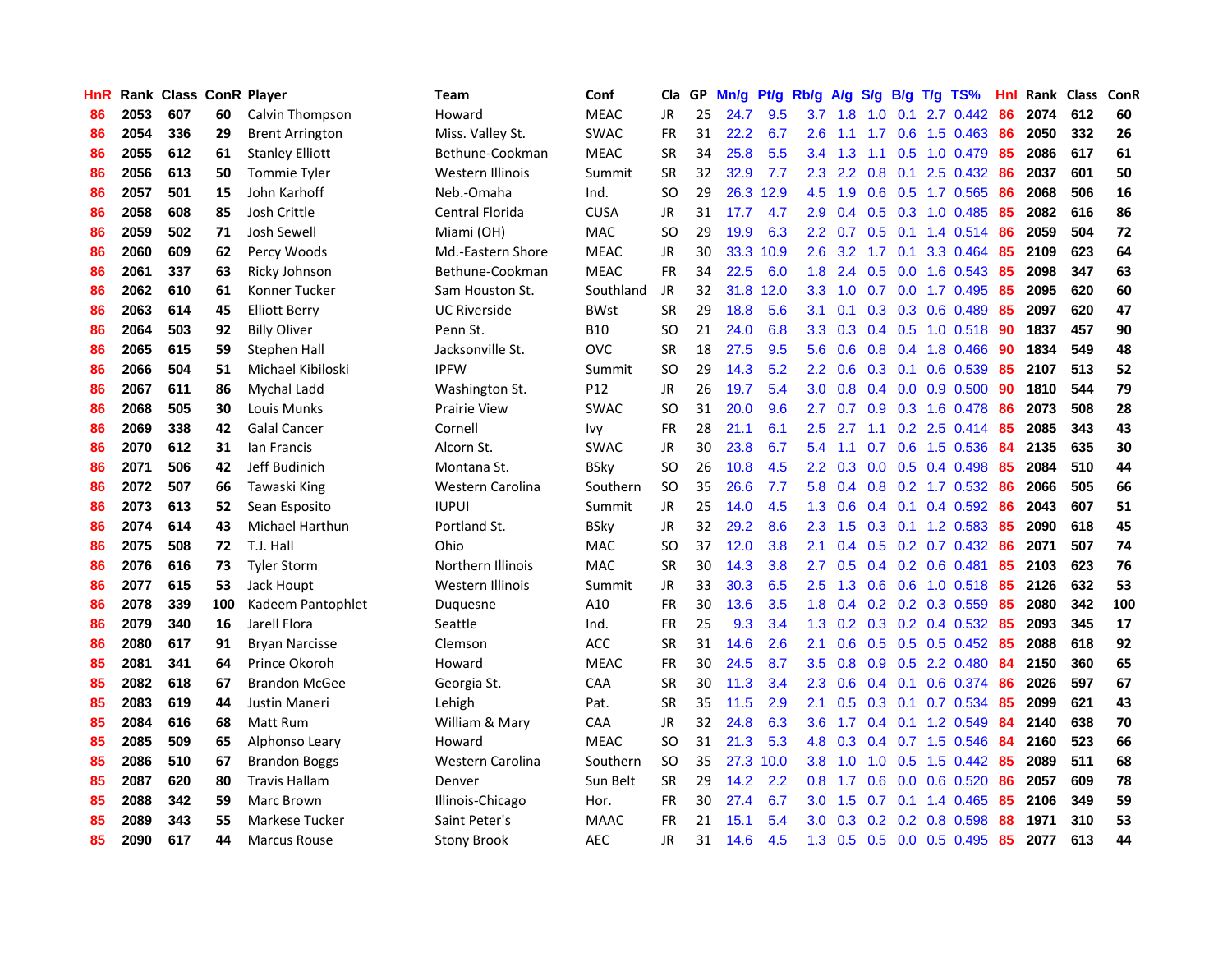| <b>HnR</b> |      | Rank Class ConR Player |     |                        | Team                   | Conf        | Cla       |    | GP Mn/g Pt/g |           | Rb/g             | A/g             |           |                 | S/g B/g T/g TS%          | Hnl | Rank Class |     | <b>ConR</b> |
|------------|------|------------------------|-----|------------------------|------------------------|-------------|-----------|----|--------------|-----------|------------------|-----------------|-----------|-----------------|--------------------------|-----|------------|-----|-------------|
| 85         | 2091 | 344                    | 69  | Arman Marks            | James Madison          | CAA         | FR        | 31 | 16.1         | 4.6       | 2.8              | 0.5             | 0.9       | 0.0             | 0.8 0.502                | 85  | 2123       | 353 | 69          |
| 85         | 2092 | 618                    | 101 | <b>Brad Redford</b>    | Xavier                 | A10         | JR        | 35 | 11.1         | 3.2       | 0.7              | 0.3             | 0.2       | 0.0             | 0.3 0.546                | 85  | 2102       | 621 | 101         |
| 85         | 2093 | 619                    | 67  | Liam McInerney         | Stetson                | ASun        | <b>JR</b> | 29 | 22.6         | 4.3       | 4.1              | 1.4             | 0.8       | 0.5             | 1.4 0.585                | 85  | 2110       | 624 | 68          |
| 85         | 2094 | 345                    | 68  | Ronrico White          | Chattanooga            | Southern    | <b>FR</b> | 32 | 13.8         | 5.0       | 1.6              | 0.8             | 0.6       | 0.0             | 1.0 0.526                | 85  | 2100       | 348 | 69          |
| 85         | 2095 | 346                    | 69  | Jordan Loyd            | Furman                 | Southern    | FR        | 27 | 20.9         | 6.0       |                  | $3.4$ 1.7       |           |                 | 0.6 0.1 1.7 0.461        | 86  | 2072       | 340 | 67          |
| 85         | 2096 | 347                    | 56  | Josiah Heath           | Canisius               | <b>MAAC</b> | <b>FR</b> | 30 | 22.4         | 4.5       | 6.0              | 0.5             |           |                 | 0.6 0.9 0.7 0.546        | 85  | 2115       | 351 | 56          |
| 85         | 2097 | 511                    | 60  | Mike Liabo             | Tennessee-Martin       | <b>OVC</b>  | SO.       | 30 |              | 31.5 15.3 | 4.0              | 2.6             |           |                 | $0.6$ $0.1$ 2.8 $0.461$  | 84  | 2142       | 519 | 64          |
| 85         | 2098 | 621                    | 44  | Tremayne Johnson       | Eastern Washington     | BSkv        | <b>SR</b> | 32 | 17.4         | 6.4       | 3.9              | 0.3             |           |                 | $0.7$ $0.7$ 1.2 $0.442$  | 85  | 2101       | 622 | 46          |
| 85         | 2099 | 622                    | 45  | Alvin Abreu            | New Hampshire          | <b>AEC</b>  | <b>SR</b> | 29 |              | 35.7 13.5 | 3.6              | 1.6             | 1.0       | 0.1             | 2.5 0.492                | 85  | 2108       | 624 | 45          |
| 85         | 2100 | 620                    | 81  | Ray Chambers           | Troy                   | Sun Belt    | JR        | 28 | 16.7         | 4.9       | 4.5              | 0.3             |           |                 | 0.4 0.3 0.8 0.486        | 85  | 2105       | 622 | 79          |
| 85         | 2101 | 621                    | 46  | <b>Derick Flowers</b>  | <b>UC</b> Irvine       | <b>BWst</b> | JR        | 32 | 26.0         | 7.8       | $2.4^{\circ}$    | 3.2             |           |                 | $0.6$ $0.0$ 2.7 $0.515$  | 85  | 2116       | 626 | 48          |
| 85         | 2102 | 512                    | 54  | <b>Trevor Gruis</b>    | South Dakota           | Summit      | <b>SO</b> | 28 |              | 30.8 11.3 | 6.7              | 1.4             |           |                 | 0.8 0.8 2.4 0.547        | 85  | 2129       | 517 | 54          |
| 85         | 2103 | 622                    | 61  | Derian Shaffer         | SIU-Edwardsville       | <b>OVC</b>  | <b>JR</b> | 27 | 23.7         | 7.1       | 5.7              | 0.5             | 0.7       |                 | $0.7$ 1.6 0.523          | 84  | 2136       | 636 | 62          |
| 85         | 2104 | 623                    | 45  | <b>Heath Hoffman</b>   | Sacramento St.         | <b>BSky</b> | <b>SR</b> | 28 | 20.9         | 7.2       | 2.6              | 0.9             | 0.6       |                 | $0.1$ 1.1 $0.572$        | 84  | 2154       | 634 | 50          |
| 85         | 2105 | 348                    | 23  | Ronald March           | <b>Houston Baptist</b> | GWC         | FR        | 15 | 18.7         | 8.6       | 3.2 <sub>2</sub> | 0.6             | 0.9       |                 | $0.7$ 1.5 $0.529$        | 89  | 1898       | 298 | 21          |
| 85         | 2106 | 624                    | 74  | <b>Adam Thomas</b>     | Miami (OH)             | <b>MAC</b>  | <b>SR</b> | 26 | 11.0         | 2.3       | $2.2^{\circ}$    | 0.1             |           | $0.2 \quad 0.3$ | $0.2$ 0.518              | 85  | 2096       | 619 | 75          |
| 85         | 2107 | 513                    | 60  | Beau Levesque          | Saint Mary's (CA)      | <b>WCC</b>  | SO.       | 33 | 9.8          | 3.1       | 1.7 <sup>2</sup> |                 |           |                 | $0.2$ 0.2 0.0 0.5 0.564  | -85 | 2111       | 514 | 61          |
| 85         | 2108 | 514                    | 46  | Shawn Reid             | Montana St.            | <b>BSky</b> | <b>SO</b> | 29 | 23.4         | 10.6      | 3.3 <sub>2</sub> | 0.9             |           |                 | $0.7$ 0.1 1.7 0.507      | -85 | 2128       | 516 | 47          |
| 85         | 2109 | 623                    | 56  | Mansa Habeeb           | Idaho                  | <b>WAC</b>  | JR        | 29 | 11.0         | 3.6       |                  | $1.0 \t0.8$     |           |                 | 0.6 0.1 1.2 0.565        | 85  | 2087       | 617 | 56          |
| 85         | 2110 | 624                    | 46  | <b>Chandler Rhoads</b> | New Hampshire          | <b>AEC</b>  | JR        | 29 | 36.6         | 11.2      | 3.5              | 2.7             |           |                 | 1.0 0.2 2.2 0.461        | 85  | 2121       | 629 | 47          |
| 85         | 2111 | 625                    | 119 | Shaun Noriega          | South Florida          | <b>BE</b>   | JR        | 28 | 11.9         | 3.6       |                  | $0.5 \quad 0.3$ |           |                 | 0.1 0.0 0.4 0.526        | -87 | 2003       | 598 | 119         |
| 85         | 2112 | 626                    | 47  | <b>Ryan Cook</b>       | <b>UMBC</b>            | AEC         | JR        | 25 | 29.8         | 12.5      | 4.3              | 1.6             |           |                 | $0.9$ 0.4 1.9 0.460      | -85 | 2118       | 627 | 46          |
| 85         | 2113 | 349                    | 62  | M.J. Rhett             | Tennessee St.          | <b>OVC</b>  | <b>FR</b> | 33 | $17.5$       | 3.9       | 4.5              | 0.5             |           |                 | $0.4$ 0.4 1.0 0.476      | 84  | 2138       | 356 | 63          |
| 85         | 2114 | 625                    | 47  | Kareem Nitoto          | <b>UC Riverside</b>    | <b>BWst</b> | <b>SR</b> | 31 | 32.0         | 8.2       | 3.1              | 2.3             |           |                 | $0.5$ $0.3$ 2.1 $0.440$  | -84 | 2151       | 632 | 49          |
| 85         | 2115 | 626                    | 47  | Nate Lozeau            | Portland St.           | <b>BSky</b> | <b>SR</b> | 32 | 21.0         | 7.2       | 4.8              | 0.1             |           |                 | $0.2$ 0.4 1.0 0.592      | 84  | 2132       | 628 | 48          |
| 85         | 2116 | 627                    | 45  | John Brandenburg       | Colgate                | Pat.        | JR        | 30 | 15.2         | 5.3       | 2.8              | 0.7             | 0.1       |                 | 0.8 1.5 0.548            | 85  | 2124       | 630 | 44          |
| 85         | 2117 | 350                    | 70  | Jared Bryant           | Chattanooga            | Southern    | <b>FR</b> | 29 | 10.1         | 3.2       | 2.7              | 0.2             | 0.1       | 0.1             | 0.7 0.608                | 85  | 2113       | 350 | 70          |
| 85         | 2118 | 351                    | 60  | Andrew Nicholas        | Monmouth               | <b>NEC</b>  | <b>FR</b> | 28 | 23.9         | 8.8       | 2.6              | 1.8             |           |                 | 1.2 0.3 1.9 0.462        | 85  | 2119       | 352 | 61          |
| 85         | 2119 | 627                    | 43  | <b>Chris Crockett</b>  | Columbia               | Ivy         | <b>SR</b> | 27 | 15.5         | 5.7       | 0.9              | 1.0             | 0.3       | 0.1             | 1.0 0.537                | 85  | 2117       | 626 | 44          |
| 85         | 2120 | 352                    | 68  | Dante Holmes           | Florida Gulf Coast     | ASun        | FR        | 28 | 21.0         | 8.4       | $2.3^{\circ}$    | 0.7             | 1.1       | 0.1             | 2.1 0.522                | 86  | 2047       | 330 | 67          |
| 85         | 2121 | 515                    | 82  | R.J. Scott             | Troy                   | Sun Belt    | <b>SO</b> | 28 | 21.5         | 8.9       | 3.6              | 1.0             | 0.7       |                 | 0.3 2.0 0.494            | 85  | 2122       | 515 | 83          |
| 85         | 2122 | 353                    | 57  | Rob Poole              | Siena                  | <b>MAAC</b> | <b>FR</b> | 31 | 27.4         | 7.0       | 3.3 <sub>2</sub> | 2.3             |           |                 | 0.7 0.1 1.5 0.458        | -84 | 2149       | 359 | 59          |
| 85         | 2123 | 516                    | 66  | <b>Avery Moore</b>     | Florida A&M            | <b>MEAC</b> | SO.       | 33 | 21.5         | 9.7       | 1.5 <sup>1</sup> |                 |           |                 | 1.3 0.9 0.0 1.7 0.490 81 |     | 2284       | 564 | 71          |
| 85         | 2124 | 628                    | 83  | <b>Brandon Moore</b>   | Fla. International     | Sun Belt    | JR        | 18 | 24.8         | 3.9       |                  | 4.4 0.4         | $0.4$ 2.1 |                 | 1.1 0.490                | 85  | 2112       | 625 | 80          |
| 85         | 2125 | 517                    | 87  | <b>Chanse Creekmur</b> | ASU                    | P12         | SO.       | 30 | 24.1         | 4.7       | $2.3^{\circ}$    | 0.6             |           |                 | 0.6 0.3 0.7 0.559        | 83  | 2194       | 530 | 88          |
| 85         | 2126 | 628                    | 70  | Julius Wells           | James Madison          | CAA         | <b>SR</b> | 12 | 31.4         | 8.6       | 5.6              | 2.3             | 1.3       | 0.2             | 1.8 0.431                | 88  | 1966       | 583 | 63          |
| 85         | 2127 | 629                    | 69  | Spencer Dixon          | Kennesaw St.           | ASun        | <b>SR</b> | 31 | 37.0         | 13.4      | 2.8              | 3.8             | 1.5       | 0.1             | 3.0 0.464                | 84  | 2148       | 631 | 69          |
| 85         | 2128 | 354                    | 58  | Manny Thomas           | Marist                 | <b>MAAC</b> | FR        | 32 | 21.9         | 5.3       | 3.0 <sub>1</sub> |                 |           |                 | 1.3 0.5 0.4 1.1 0.558    | 84  | 2137       | 355 | 57          |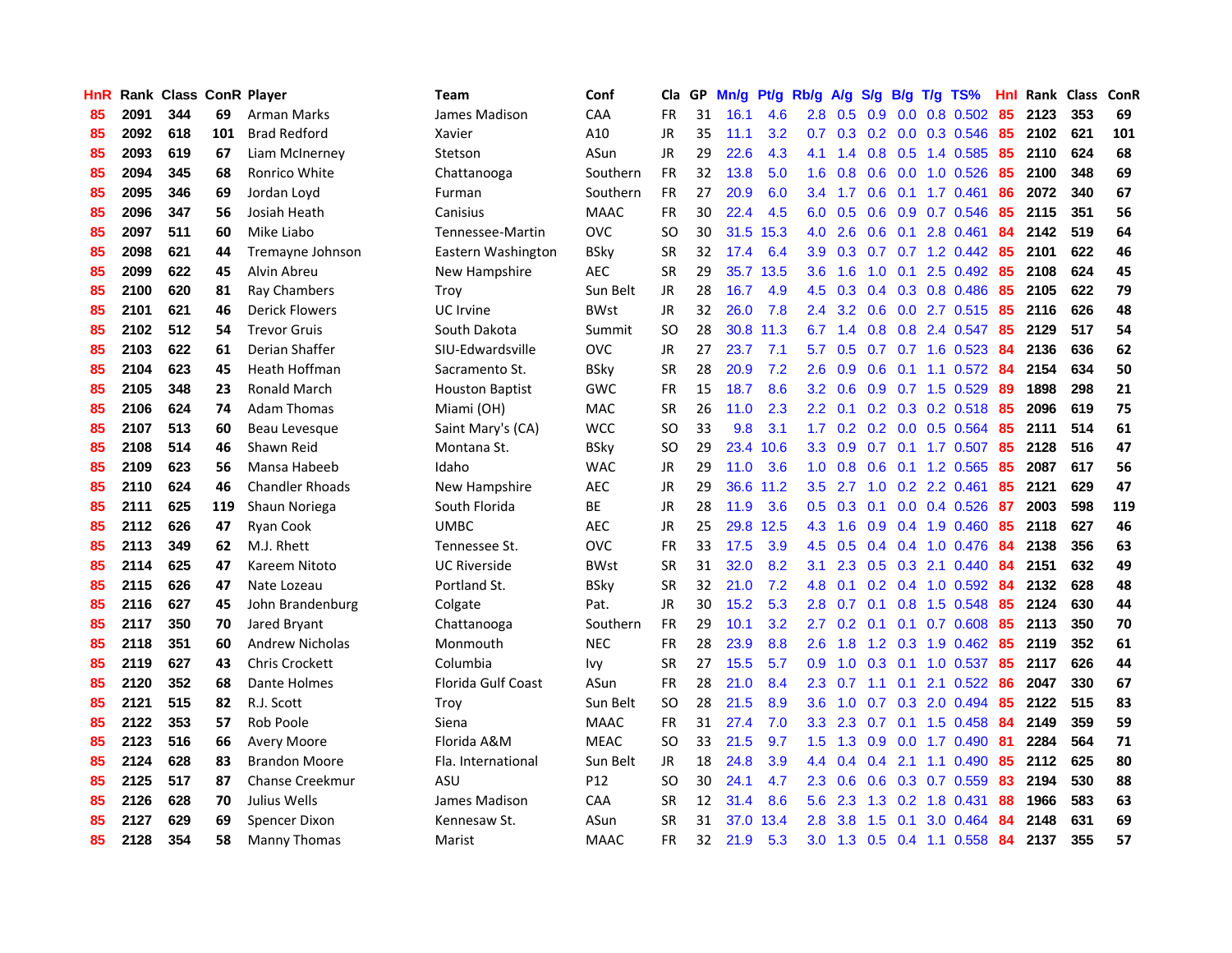| <b>HnR</b> |      | Rank Class ConR Player |     |                         | Team                       | Conf        |           |    | Cla GP Mn/g Pt/g Rb/g A/g S/g B/g T/g TS% |           |                  |                 |     |                 |                              | Hnl | Rank Class |     | ConR |
|------------|------|------------------------|-----|-------------------------|----------------------------|-------------|-----------|----|-------------------------------------------|-----------|------------------|-----------------|-----|-----------------|------------------------------|-----|------------|-----|------|
| 85         | 2129 | 355                    | 50  | Paul Gombwer            | <b>Charleston Southern</b> | <b>BSou</b> | <b>FR</b> | 31 | 22.1                                      | 5.0       | 5.6              | 0.3             | 0.8 | 0.0             | 1.0 0.533                    | 84  | 2133       | 354 | 50   |
| 85         | 2130 | 629                    | 75  | <b>Tony Nixon</b>       | Northern Illinois          | <b>MAC</b>  | <b>JR</b> | 28 | 19.0                                      | 5.5       | 2.9              | 0.7             | 0.5 | 0.1             | 0.8 0.480                    | 85  | 2125       | 631 | 77   |
| 85         | 2131 | 518                    | 48  | Tre Johnson             | Montana St.                | <b>BSky</b> | <b>SO</b> | 27 | 26.2                                      | 8.8       | 6.0              | 0.8             | 1.0 | 1.1             | 2.1 0.481                    | 84  | 2141       | 518 | 49   |
| 85         | 2132 | 630                    | 44  | <b>Michael Grace</b>    | Yale                       | Ivy         | JR        | 26 | 21.5                                      | 5.4       |                  | $1.6$ 2.2       |     |                 | 0.5 0.0 1.7 0.495            | -86 | 2065       | 611 | 42   |
| 85         | 2133 | 519                    | 92  | Eric Smith              | South Carolina             | <b>SEC</b>  | <b>SO</b> | 28 | 14.3                                      | 4.1       |                  |                 |     |                 | 0.9 1.2 0.4 0.0 1.3 0.518 85 |     | 2104       | 512 | 93   |
| 85         | 2134 | 356                    | 61  | Malcolm McMillan        | C. Connecticut St.         | <b>NEC</b>  | <b>FR</b> | 29 | 29.8                                      | 2.4       | 2.9              | 4.0             |     |                 | 1.2 0.3 2.0 0.345            | -84 | 2170       | 367 | 63   |
| 85         | 2135 | 520                    | 76  | <b>Craig Sealey</b>     | <b>Bowling Green</b>       | <b>MAC</b>  | <b>SO</b> | 32 | 11.8                                      | 3.8       | $2.6\,$          | 0.2             |     |                 | $0.4$ 0.1 0.8 0.464          | 84  | 2156       | 521 | 78   |
| 84         | 2136 | 521                    | 59  | Chris Burke             | Saint Peter's              | <b>MAAC</b> | <b>SO</b> | 29 | 25.2                                      | 6.2       | 4.0              | 1.4             |     |                 | 1.0 0.9 1.6 0.465            | 84  | 2165       | 524 | 60   |
| 84         | 2137 | 630                    | 77  | <b>Tim Toler</b>        | Northern Illinois          | <b>MAC</b>  | <b>SR</b> | 16 | 23.9                                      | 10.8      | 5.1              | 0.3             |     |                 | 0.2 0.4 2.3 0.497            | 91  | 1800       | 539 | 65   |
| 84         | 2138 | 631                    | 71  | Jamaal Trice            | Appalachian St.            | Southern    | JR        | 30 | 24.1                                      | 9.1       | 2.4              | 0.7             |     |                 | 0.3 0.2 1.4 0.534            | 84  | 2146       | 639 | 71   |
| 84         | 2139 | 357                    | 92  | Rod Hall                | Clemson                    | ACC         | <b>FR</b> | 31 | 16.7                                      | 3.7       | 1.3              | 1.1             |     |                 | $0.5$ 0.0 0.9 0.487          | 84  | 2143       | 357 | 93   |
| 84         | 2140 | 632                    | 88  | James Blasczyk          | <b>USC</b>                 | P12         | <b>JR</b> | 32 | 19.2                                      | 3.2       | 2.9              | 0.4             |     |                 | $0.3$ $0.3$ $0.8$ $0.468$    | -81 | 2281       | 668 | 91   |
| 84         | 2141 | 358                    | 60  | Joe Thomas              | Niagara                    | <b>MAAC</b> | <b>FR</b> | 33 | 15.4                                      | 3.5       | 3.7              | 0.3             | 0.5 | 0.8             | 0.8 0.516                    | -84 | 2145       | 358 | 58   |
| 84         | 2142 | 359                    | 62  | Earl Brown              | Saint Francis (PA)         | <b>NEC</b>  | <b>FR</b> | 26 | 18.2                                      | 6.0       | 3.0              | 0.9             | 0.8 | 0.6             | 1.5 0.517                    | 84  | 2168       | 366 | 62   |
| 84         | 2143 | 633                    | 63  | Corey Wilford           | SE Missouri St.            | <b>OVC</b>  | JR        | 26 | 15.3                                      | 6.6       | 1.3              | 0.8             |     | $0.3 \quad 0.1$ | 0.8 0.526                    | 85  | 2130       | 633 | 60   |
| 84         | 2144 | 360                    | 57  | <b>Matt Borton</b>      | Idaho                      | <b>WAC</b>  | <b>FR</b> | 27 | 11.4                                      | 2.8       | $2.3\phantom{0}$ | 0.9             |     |                 | $0.3$ 0.2 0.6 0.494          | -85 | 2092       | 344 | 57   |
| 84         | 2145 | 631                    | 48  | Will Donahue            | Cal Poly                   | <b>BWst</b> | <b>SR</b> | 29 | 16.0                                      | 3.6       |                  | $3.2 \quad 0.9$ |     |                 | $0.4$ 0.4 1.1 0.486          | -85 | 2083       | 616 | 46   |
| 84         | 2146 | 361                    | 49  | James Douglas           | Northern Arizona           | <b>BSky</b> | FR        | 28 |                                           | 30.1 12.2 |                  | $2.6$ 2.3       |     |                 | 1.3 0.0 2.3 0.517 83         |     | 2183       | 374 | 51   |
| 84         | 2147 | 634                    | 49  | Ryan Howley             | <b>UC Davis</b>            | <b>BWst</b> | <b>JR</b> | 18 | 27.0                                      | 6.7       |                  |                 |     |                 | 5.6 1.3 0.5 0.1 0.9 0.608    | 88  | 1943       | 582 | 43   |
| 84         | 2148 | 362                    | 61  | Dorian Cason            | Portland                   | <b>WCC</b>  | <b>FR</b> | 31 | 18.1                                      | 4.6       |                  | $4.2 \quad 0.3$ |     |                 | $0.5$ 0.6 1.1 0.480          | -84 | 2152       | 361 | 62   |
| 84         | 2149 | 632                    | 72  | Aaron Bracket           | NC-Greensboro              | Southern    | <b>SR</b> | 32 | 18.6                                      | 4.8       | 4.0              | 0.5             |     |                 | $0.6$ $0.4$ $0.8$ $0.470$    | -84 | 2153       | 633 | 72   |
| 84         | 2150 | 363                    | 120 | <b>Charles McKinney</b> | DePaul                     | BE          | <b>FR</b> | 31 | 17.5                                      | 4.2       | $2.2^{\circ}$    | 1.4             |     |                 | $0.9$ 0.1 1.4 0.492          | 84  | 2159       | 362 | 121  |
| 84         | 2151 | 633                    | 64  | Liam McMorrow           | Tennessee Tech             | <b>OVC</b>  | <b>SR</b> | 30 | 13.9                                      | 4.5       | 3.2              | 0.3             |     |                 | $0.2$ $0.4$ 1.1 0.596        | 84  | 2134       | 629 | 61   |
| 84         | 2152 | 522                    | 17  | T.T. Carey              | Longwood                   | Ind.        | SO.       | 31 |                                           | 31.6 13.4 | 5.1              | 3.4             |     |                 | 1.0 0.7 2.3 0.525            | 83  | 2218       | 541 | 19   |
| 84         | 2153 | 364                    | 65  | Joey Miller             | Eastern Illinois           | <b>OVC</b>  | FR        | 29 |                                           | 28.6 10.4 | 2.6              | 2.9             |     |                 | 1.0 0.2 2.4 0.482            | -84 | 2164       | 365 | 65   |
| 84         | 2154 | 634                    | 93  | <b>Berend Weijs</b>     | Maryland                   | <b>ACC</b>  | <b>SR</b> | 32 | 11.1                                      | 1.9       | 1.7 <sup>2</sup> | 0.3             |     |                 | $0.2$ 0.7 0.4 0.477          | 83  | 2217       | 644 | 94   |
| 84         | 2155 | 523                    | 73  | <b>Ryley Beaumont</b>   | Elon                       | Southern    | <b>SO</b> | 31 | 25.1                                      | 7.0       | 5.8              | 1.3             | 0.5 |                 | $0.3$ 1.5 0.425              | 84  | 2177       | 527 | 73   |
| 84         | 2156 | 635                    | 84  | James Gallman           | Middle Tennessee           | Sun Belt    | <b>JR</b> | 34 | 13.7                                      | 3.8       | 0.9              | 0.8             |     |                 | 0.3 0.0 0.7 0.542            | -84 | 2162       | 641 | 84   |
| 84         | 2157 | 365                    | 86  | Paris Roberts-Campbell  | East Carolina              | <b>CUSA</b> | <b>FR</b> | 31 | 19.5                                      | 5.2       | 1.3              | 0.9             |     |                 | $0.8$ 0.2 0.6 0.456          | 84  | 2173       | 369 | 87   |
| 84         | 2158 | 366                    | 63  | Phil Gaetano            | Sacred Heart               | <b>NEC</b>  | <b>FR</b> | 32 | 23.6                                      | 4.3       | 2.1              | 4.0             |     |                 | 0.8 0.1 2.7 0.586            | 83  | 2184       | 375 | 64   |
| 84         | 2159 | 636                    | 64  | <b>Adrick McKinney</b>  | TCU                        | <b>MWC</b>  | JR        | 32 | 18.1                                      | 5.5       | 3.8              | 0.8             |     |                 | 0.7 0.3 1.6 0.426            | -84 | 2139       | 637 | 65   |
| 84         | 2160 | 637                    | 18  | <b>Tyrone White</b>     | Cal St. Bakersfield        | Ind.        | JR        | 31 | 25.1                                      | 7.7       | 2.1              | 1.3             |     |                 | 0.8 0.2 1.3 0.507            | -84 | 2171       | 643 | 18   |
| 84         | 2161 | 638                    | 89  | <b>Greg Allen</b>       | <b>USC</b>                 | P12         | <b>JR</b> | 26 | 21.2                                      | 4.7       | $1.8-$           | 1.0             |     |                 | $0.4$ 0.0 0.7 0.440          | 83  | 2200       | 648 | 89   |
| 84         | 2162 | 635                    | 78  | <b>Brett McClanahan</b> | Akron                      | <b>MAC</b>  | <b>SR</b> | 34 | 19.0                                      | 4.4       | 2.0 <sub>1</sub> | 1.0             |     |                 | $0.5$ 0.0 0.8 0.410          | 83  | 2186       | 637 | 79   |
| 84         | 2163 | 639                    | 74  | <b>Brett Ervin</b>      | Elon                       | Southern    | <b>JR</b> | 31 | 13.4                                      | 4.4       | 2.7              | 0.3             | 0.1 |                 | $0.0$ 0.7 0.612              | -84 | 2181       | 645 | 75   |
| 84         | 2164 | 524                    | 46  | Thurgood Wynn           | Navy                       | Pat.        | <b>SO</b> | 24 | 12.5                                      | 4.2       | 1.3              | 0.7             | 0.5 | 0.0             | 0.9 0.565                    | 81  | 2283       | 563 | 52   |
| 84         | 2165 | 525                    | 51  | Joab Jerome             | Winthrop                   | <b>BSou</b> | <b>SO</b> | 29 | 24.1                                      | 4.6       | 3.6              | 1.9             | 0.8 | 0.6             | 1.4 0.472                    | 84  | 2144       | 520 | 51   |
| 84         | 2166 | 367                    | 102 | <b>Bryan Smith</b>      | Fordham                    | A10         | FR        | 29 | 30.2                                      | 9.6       |                  |                 |     |                 | 3.2 1.7 1.3 0.1 1.7 0.433    | 83  | 2190       | 377 | 103  |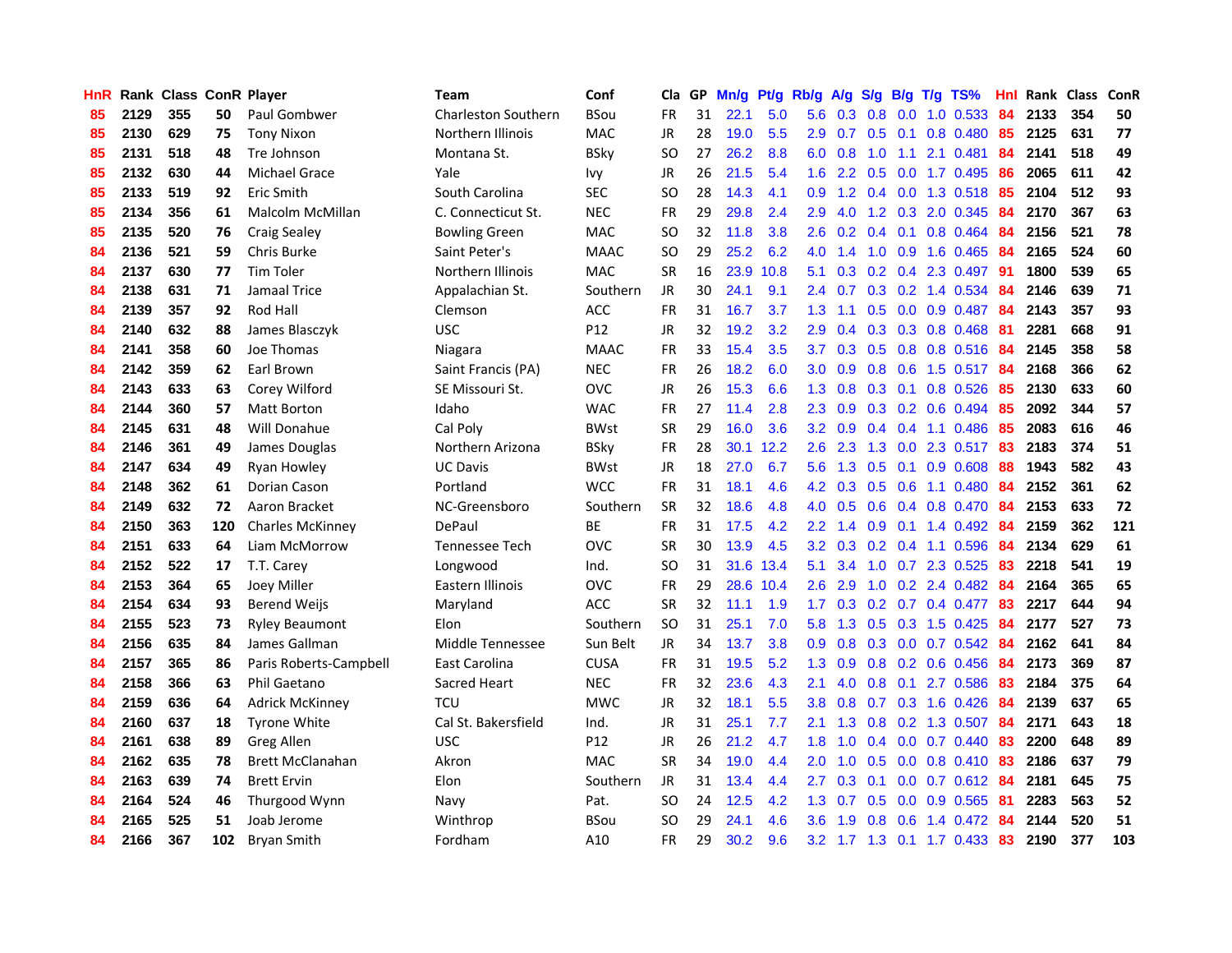| <b>HnR</b> |      | Rank Class ConR Player |    |                          | Team                | Conf        | Cla       |    | GP Mn/g Pt/g |           | Rb/g             | A/g                 |     |                 | S/g B/g T/g TS%           | Hnl | Rank Class |     | ConR |
|------------|------|------------------------|----|--------------------------|---------------------|-------------|-----------|----|--------------|-----------|------------------|---------------------|-----|-----------------|---------------------------|-----|------------|-----|------|
| 84         | 2167 | 640                    | 47 | Jordan Springer          | Army                | Pat.        | JR        | 30 | 17.3         | 4.5       | 4.6              | 0.6                 | 0.3 | 0.3             | 1.0 0.596                 | 83  | 2192       | 646 | 47   |
| 84         | 2168 | 641                    | 87 | Ferrakohn Hall           | <b>Memphis</b>      | <b>CUSA</b> | JR        | 27 | 16.7         | 3.7       | 2.9              | 0.5                 | 0.3 | 0.5             | 0.9 0.498                 | 89  | 1886       | 565 | 76   |
| 84         | 2169 | 368                    | 52 | Max Landis               | Gardner-Webb        | <b>BSou</b> | <b>FR</b> | 31 | 25.5         | 9.5       | 1.2              | 1.5                 | 0.6 | 0.0             | 1.6 0.504                 | 84  | 2180       | 373 | 52   |
| 84         | 2170 | 369                    | 67 | <b>Ishaq Pitt</b>        | Md.-Eastern Shore   | <b>MEAC</b> | <b>FR</b> | 26 | 25.2         | 7.0       | 3.7              | 3.2                 | 1.1 | 0.1             | 3.3 0.444                 | 84  | 2175       | 371 | 68   |
| 84         | 2171 | 526                    | 62 | Jeremy Smith             | Nicholls St.        | Southland   | <b>SO</b> | 30 | 21.2         | 7.6       |                  |                     |     |                 | 3.5 1.2 0.6 0.2 2.1 0.596 | 82  | 2265       | 560 | 69   |
| 84         | 2172 | 527                    | 48 | Josh Herbeck             | Army                | Pat.        | <b>SO</b> | 30 |              | 29.2 10.3 |                  |                     |     |                 | 3.0 1.3 0.5 0.1 1.5 0.546 | 83  | 2198       | 533 | 48   |
| 84         | 2173 | 636                    | 53 | Laron Buggs              | Gardner-Webb        | <b>BSou</b> | <b>SR</b> | 32 | 21.3         | 5.8       | 2.6              |                     |     |                 | 1.7 0.9 0.1 1.5 0.477     | 83  | 2199       | 641 | 54   |
| 84         | 2174 | 637                    | 19 | Jeremiah Bowman          | Longwood            | Ind.        | <b>SR</b> | 22 |              | 35.3 13.5 | 3.5              | 6.0                 |     |                 | 1.5 0.0 2.7 0.541         | 88  | 1921       | 571 | 14   |
| 84         | 2175 | 638                    | 50 | Vinnie McGhee            | Cal St. Northridge  | <b>BWst</b> | <b>SR</b> | 28 | 24.8         | 8.2       | 1.6              | 3.4                 |     |                 | 1.2 0.0 2.1 0.444         | 83  | 2224       | 646 | 51   |
| 84         | 2176 | 370                    | 50 | Gaellen Bewernick        | Northern Arizona    | <b>BSky</b> | <b>FR</b> | 29 | 20.9         | 5.8       | 5.1              | 0.6                 | 0.7 |                 | 0.4 1.2 0.578             | 82  | 2233       | 385 | 55   |
| 84         | 2177 | 371                    | 58 | <b>Shaquille Stokes</b>  | Hawaii              | <b>WAC</b>  | FR        | 30 | 20.1         | 8.4       | 1.3              | 2.2                 | 0.6 | 0.1             | 1.9 0.461                 | 84  | 2172       | 368 | 58   |
| 84         | 2178 | 642                    | 79 | <b>Brandon Pokley</b>    | Western Michigan    | <b>MAC</b>  | JR        | 21 | 16.2         | 4.6       | 1.9              | 0.3                 |     |                 | $0.4$ 0.2 0.9 0.708       | 86  | 2061       | 610 | 73   |
| 84         | 2179 | 528                    | 66 | Lucas Nutt               | SE Missouri St.     | <b>OVC</b>  | SO.       | 31 | 21.4         | 5.1       | 1.2              | 3.1                 | 0.4 | 0.0             | 1.4 0.525                 | 83  | 2197       | 532 | 67   |
| 84         | 2180 | 529                    | 32 | Jules Montgomery         | <b>Prairie View</b> | <b>SWAC</b> | SO.       | 32 | 23.7         | 5.8       | 6.3              | 0.8                 | 0.8 | 0.8             | 1.3 0.397                 | 83  | 2196       | 531 | 31   |
| 84         | 2181 | 639                    | 62 | Nemanja Mitrovic         | Portland            | <b>WCC</b>  | <b>SR</b> | 31 | 21.8         | 7.9       | 3.1              | 1.3                 | 0.5 | 0.0             | 2.0 0.466                 | 83  | 2188       | 638 | 63   |
| 84         | 2182 | 643                    | 61 | Ali Langford             | Niagara             | <b>MAAC</b> | JR        | 29 | 10.7         | 1.8       | 2.0              | 0.3                 | 0.6 | 0.4             | 0.5 0.639                 | 84  | 2176       | 644 | 61   |
| 84         | 2183 | 530                    | 54 | John Caleb Sanders       | Liberty             | <b>BSou</b> | <b>SO</b> | 32 | 26.2         | 11.6      |                  | $2.7 \quad 1.4$     |     |                 | 0.7 0.0 1.6 0.556         | 83  | 2213       | 538 | 55   |
| 84         | 2184 | 531                    | 85 | Marcelis Hansberry       | Louisiana-Monroe    | Sun Belt    | <b>SO</b> | 28 | 18.1         | 5.8       |                  | $2.3$ 1.6           |     |                 | 0.5 0.0 1.1 0.472 83      |     | 2206       | 536 | 85   |
| 84         | 2185 | 640                    | 49 | <b>Sterling Melville</b> | Colgate             | Pat.        | <b>SR</b> | 30 | 22.1         | 8.4       | 2.9 <sup>°</sup> | 1.4                 |     |                 | $0.6$ $0.3$ 1.8 $0.489$   | 83  | 2189       | 639 | 45   |
| 83         | 2186 | 641                    | 65 | <b>Tre Nichols</b>       | Boise St.           | <b>MWC</b>  | <b>SR</b> | 25 | 12.8         | 4.8       | 0.7              | 1.1                 |     |                 | $0.3$ 0.0 0.9 0.439       | 84  | 2147       | 630 | 66   |
| 83         | 2187 | 644                    | 68 | Ebuka Anyaorah           | <b>NC Central</b>   | <b>MEAC</b> | JR        | 32 | 21.8         | 8.3       | 2.8              | 0.6                 |     |                 | $0.4$ 0.3 1.5 0.530       | 83  | 2221       | 653 | 69   |
| 83         | 2188 | 372                    | 93 | Willy Kouassi            | Auburn              | <b>SEC</b>  | <b>FR</b> | 25 | 10.2         | 1.6       | 2.6              | 0.0                 | 0.1 |                 | $0.6$ 0.5 0.494           | 84  | 2161       | 363 | 95   |
| 83         | 2189 | 373                    | 88 | Ahmad Ibrahim            | Rice                | <b>CUSA</b> | <b>FR</b> | 33 | 18.6         | 6.2       | 1.9              | 1.0                 |     | $0.5 \quad 0.5$ | 1.1 0.455                 | -84 | 2178       | 372 | 88   |
| 83         | 2190 | 642                    | 63 | <b>Travis Jones</b>      | Texas St.           | Southland   | <b>SR</b> | 29 | 22.8         | 8.2       | 4.1              | 0.9                 | 0.6 | 0.1             | 1.2 0.504                 | 83  | 2193       | 640 | 62   |
| 83         | 2191 | 645                    | 64 | <b>Anthony Ervin</b>     | Saint Francis (PA)  | <b>NEC</b>  | <b>JR</b> | 29 | 31.4         | 11.2      | 3.7              | 1.4                 | 1.1 |                 | $0.0$ 2.1 $0.533$         | 82  | 2250       | 662 | 69   |
| 83         | 2192 | 374                    | 62 | Donovan Kates            | Manhattan           | <b>MAAC</b> | FR        | 34 | 16.6         | 5.0       | 1.8              | 0.9                 | 0.4 | 0.1             | 0.9 0.468                 | 83  | 2208       | 380 | 62   |
| 83         | 2193 | 643                    | 51 | Rod Singleton            | Montana St.         | <b>BSky</b> | <b>SR</b> | 29 | 27.0         | 7.3       | 2.7              | 3.6                 | 0.7 | 0.0             | 2.4 0.516                 | 83  | 2207       | 643 | 52   |
| 83         | 2194 | 375                    | 63 | <b>Brandon Clark</b>     | Santa Clara         | <b>WCC</b>  | <b>FR</b> | 30 | 21.0         | 7.0       | 1.8              | 2.3                 | 0.5 |                 | 0.1 1.8 0.508             | 82  | 2272       | 394 | 64   |
| 83         | 2195 | 532                    | 75 | Ishmael Hollis           | Western Carolina    | Southern    | <b>SO</b> | 29 | 10.9         | 3.3       | $2.2^{\circ}$    | 0.2                 |     |                 | $0.4$ 0.3 0.4 0.490       | 84  | 2179       | 528 | 74   |
| 83         | 2196 | 646                    | 51 | <b>Colin Beatty</b>      | Pacific             | <b>BWst</b> | JR        | 30 | 20.0         | 4.8       | 3.1              | 1.3                 |     |                 | $0.6$ $0.2$ $0.9$ $0.447$ | -83 | 2211       | 651 | 50   |
| 83         | 2197 | 533                    | 52 | Jordan Richardson        | Weber St.           | <b>BSky</b> | <b>SO</b> | 32 | 20.7         | 4.2       | 1.4              | 2.1                 |     | $0.4 \quad 0.1$ | 0.8 0.510                 | 83  | 2226       | 544 | 54   |
| 83         | 2198 | 647                    | 65 | Chris Johnson            | Saint Francis (PA)  | <b>NEC</b>  | <b>JR</b> | 8  | 31.0         | 5.8       | 2.5              | 5.8                 |     |                 | 1.4 0.0 2.5 0.554         | 94  | 1621       | 479 | 45   |
| 83         | 2199 | 534                    | 76 | <b>Drew Parker</b>       | NC-Greensboro       | Southern    | <b>SO</b> | 32 | 23.3         | 4.8       | 1.8              | 2.6                 |     |                 | 0.7 0.1 1.6 0.566         | 83  | 2203       | 534 | 77   |
| 83         | 2200 | 376                    | 77 | <b>Tabarris Hamilton</b> | Appalachian St.     | Southern    | <b>FR</b> | 29 | 23.1         | 8.0       | $1.4^{\circ}$    | 0.7                 | 1.1 |                 | $0.1$ 1.1 0.510           | 83  | 2185       | 376 | 76   |
| 83         | 2201 | 535                    | 94 | Rod Odom                 | Vanderbilt          | <b>SEC</b>  | <b>SO</b> | 36 | 14.4         | 2.4       | 2.0              | 0.5                 |     | $0.2 \quad 0.2$ | 0.6 0.494                 | 83  | 2215       | 540 | 96   |
| 83         | 2202 | 377                    | 66 | <b>Austin Tillotson</b>  | Monmouth            | <b>NEC</b>  | <b>FR</b> | 31 | 23.2         | 6.1       | 1.5              | 2.0                 | 1.1 | 0.0             | 1.5 0.554                 | 83  | 2201       | 379 | 65   |
| 83         | 2203 | 648                    | 67 | Mason Leggett            | Jacksonville St.    | <b>OVC</b>  | <b>JR</b> | 31 | 19.2         | 5.3       | 2.5              | $\mathbf{.3}$<br>-1 | 0.9 | 0.1             | 1.8 0.471                 | 83  | 2195       | 647 | 66   |
| 83         | 2204 | 536                    | 60 | Denzel Brito             | Loyola (IL)         | Hor.        | SO.       | 30 | 31.5         | 7.0       | 2.5              | 3.5                 |     |                 | 0.7 0.0 2.8 0.445         | -81 | 2288       | 567 | 61   |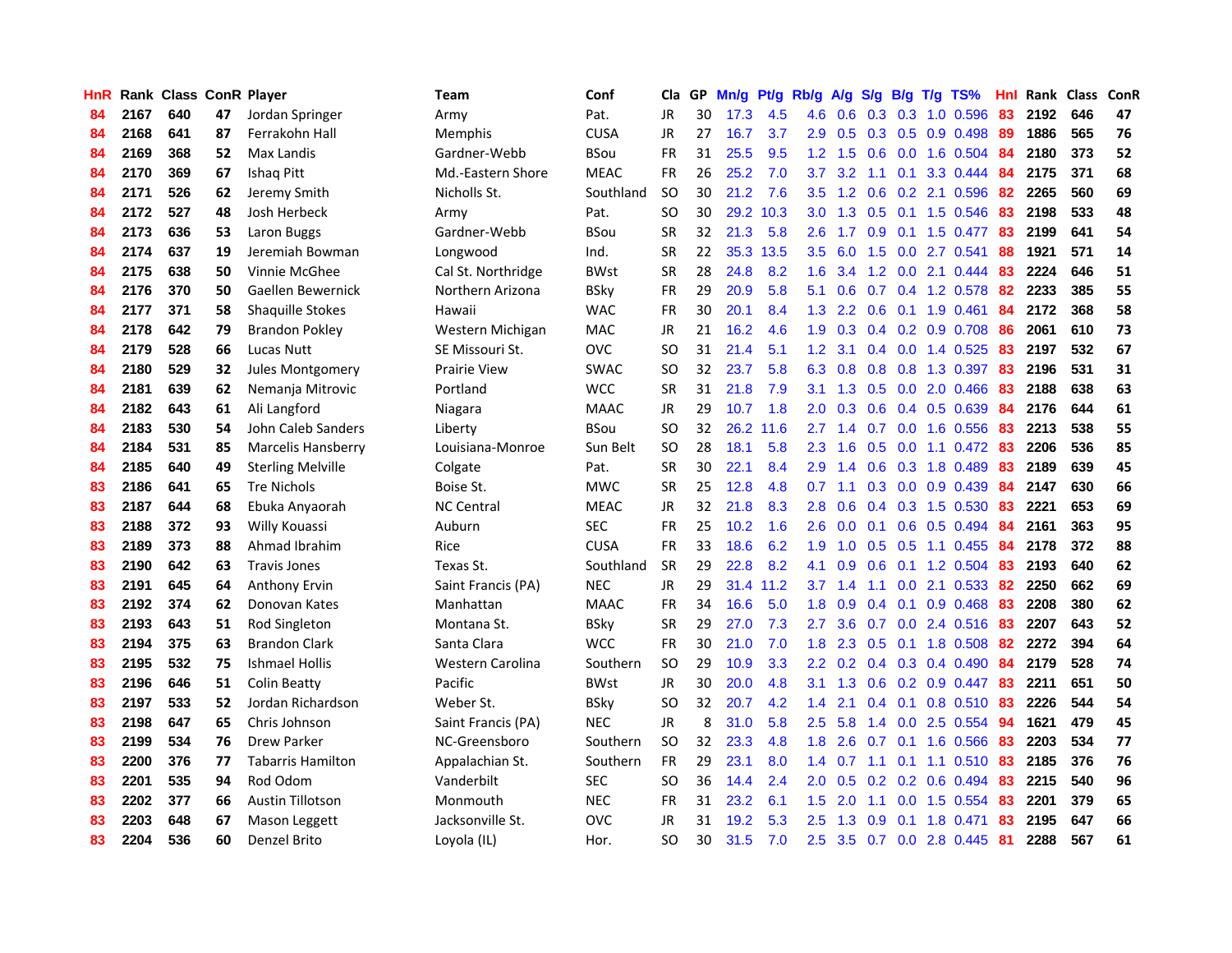| <b>HnR</b> |      | Rank Class ConR Player |    |                           | Team                       | Conf        | Cla       |    | GP Mn/g Pt/g |      | Rb/g A/g         |                 |     |                 | S/g B/g T/g TS%           | Hnl | Rank Class |     | <b>ConR</b> |
|------------|------|------------------------|----|---------------------------|----------------------------|-------------|-----------|----|--------------|------|------------------|-----------------|-----|-----------------|---------------------------|-----|------------|-----|-------------|
| 83         | 2205 | 649                    | 68 | Jerome Jones              | SIU-Edwardsville           | <b>OVC</b>  | JR        | 27 | 30.6         | 12.7 | 5.9              | 0.8             | 0.9 | 0.4             | 2.7 0.491                 | 83  | 2229       | 655 | 69          |
| 83         | 2206 | 650                    | 67 | Kenny Onyechi             | Long Island U.             | <b>NEC</b>  | JR        | 34 | 14.9         | 5.3  | 3.3 <sub>2</sub> | 0.2             | 0.3 | 0.9             | 1.1 0.495                 | 83  | 2210       | 650 | 66          |
| 83         | 2207 | 537                    | 55 | Kirk Korver               | <b>UMKC</b>                | Summit      | <b>SO</b> | 31 | 25.8         | 7.6  | 3.9              | 0.8             | 0.5 | 0.3             | 1.1 0.558                 | 82  | 2238       | 548 | 56          |
| 83         | 2208 | 538                    | 55 | <b>Marvelle Harris</b>    | Campbell                   | <b>BSou</b> | <b>SO</b> | 32 | 24.4         | 5.0  | 5.8              | 1.1             | 0.7 | 1.0             | 1.4 0.480                 | 82  | 2240       | 549 | 57          |
| 83         | 2209 | 378                    | 72 | <b>Austin Chatman</b>     | Creighton                  | <b>MVC</b>  | FR        | 35 | 11.8         | 2.4  | 1.1              | 1.9             |     |                 | 0.3 0.0 1.2 0.474         | 83  | 2209       | 381 | 73          |
| 83         | 2210 | 379                    | 64 | Jake Kocher               | Tx.A&M-Corp. Christi       | Southland   | <b>FR</b> | 29 | 12.6         | 3.2  |                  | $1.8 \quad 0.6$ |     |                 | 0.5 0.0 0.7 0.479 82      |     | 2241       | 387 | 65          |
| 83         | 2211 | 644                    | 45 | Jean Harris               | Brown                      | <b>Ivy</b>  | <b>SR</b> | 30 | 17.6         | 6.8  |                  | $1.5 \t0.8$     |     |                 | $0.6$ 0.1 1.1 0.559       | 82  | 2257       | 651 | 46          |
| 83         | 2212 | 539                    | 68 | PJ Santavenere            | St. Francis (NY)           | <b>NEC</b>  | <b>SO</b> | 24 | 10.1         | 3.5  | 0.7              | 0.5             |     |                 | $0.5$ 0.0 0.5 0.538       | 83  | 2212       | 537 | 67          |
| 83         | 2213 | 540                    | 64 | Dominique O'Connor        | San Francisco              | <b>WCC</b>  | <b>SO</b> | 24 | 20.0         | 6.0  | 1.1              | 2.1             |     |                 | 1.2 0.0 1.9 0.498         | 87  | 2022       | 502 | 60          |
| 83         | 2214 | 651                    | 66 | <b>Derrious Gilmore</b>   | Wyoming                    | <b>MWC</b>  | JR        | 24 | 12.4         | 3.1  | 0.8              | 1.1             | 0.5 | 0.0             | 1.0 0.484                 | 85  | 2081       | 615 | 64          |
| 83         | 2215 | 652                    | 48 | Brendan Bald              | Vermont                    | <b>AEC</b>  | JR        | 36 | 23.9         | 7.6  | 1.8              | 0.6             | 0.6 |                 | $0.2$ 1.4 0.418           | 83  | 2216       | 652 | 48          |
| 83         | 2216 | 653                    | 69 | Quasim Pugh               | Norfolk St.                | <b>MEAC</b> | JR        | 26 | 11.3         | 2.8  | 1.3 <sub>1</sub> | 1.3             | 0.5 |                 | $0.0$ 1.1 $0.481$         | 84  | 2166       | 642 | 67          |
| 83         | 2217 | 541                    | 56 | Rico Ferguson             | Campbell                   | <b>BSou</b> | <b>SO</b> | 31 | 24.0         | 6.6  | $2.2\phantom{0}$ | 2.8             | 1.2 | 0.0             | 1.9 0.494                 | 83  | 2223       | 542 | 56          |
| 83         | 2218 | 542                    | 69 | Jeff Johnson              | Eastern Kentucky           | <b>OVC</b>  | <b>SO</b> | 32 | 17.7         | 3.9  | 3.8 <sup>°</sup> | 1.1             | 0.5 | 0.3             | 0.7 0.453                 | 83  | 2225       | 543 | 68          |
| 83         | 2219 | 543                    | 73 | <b>Steve McWhorter</b>    | Indiana St.                | <b>MVC</b>  | SO.       | 33 | 24.8         | 4.0  | 1.6              | 1.6             | 0.6 | 0.1             | 1.3 0.441                 | 82  | 2235       | 546 | 74          |
| 83         | 2220 | 380                    | 74 | Karl Madison              | <b>Drake</b>               | <b>MVC</b>  | <b>FR</b> | 31 | 23.0         | 4.7  | $1.5^{\circ}$    | 2.5             | 0.8 | 0.0             | 2.0 0.443                 | 84  | 2163       | 364 | 72          |
| 83         | 2221 | 654                    | 56 | Jordan Johnson            | Southern Utah              | Summit      | JR        | 31 | 13.5         | 2.3  | 2.1              | 0.8             | 0.9 | 0.1             | $0.5$ 0.514               | 82  | 2230       | 656 | 55          |
| 83         | 2222 | 655                    | 52 | Nate Garth                | <b>UC Santa Barbara</b>    | <b>BWst</b> | JR        | 31 | 15.3         | 2.8  | 1.5              | 2.4             | 0.5 |                 | $0.0$ 1.2 0.421           | 83  | 2228       | 654 | 52          |
| 83         | 2223 | 544                    | 65 | Igor Nujic                | Texas-San Antonio          | Southland   | <b>SO</b> | 32 | 18.3         | 5.8  | $2.7^{\circ}$    | 0.7             |     |                 | 0.5 0.3 1.3 0.512 83      |     | 2227       | 545 | 63          |
| 83         | 2224 | 381                    | 53 | T.J. Taylor               | UC Santa Barbara           | <b>BWst</b> | <b>FR</b> | 31 | 17.5         | 3.1  |                  | $1.7$ $1.8$     |     |                 | 0.5 0.0 0.8 0.443 82      |     | 2232       | 384 | 53          |
| 83         | 2225 | 545                    | 66 | Reid Koenen               | Texas St.                  | Southland   | <b>SO</b> | 30 | 19.0         | 7.2  | 2.9              | 0.8             |     |                 | $0.5$ 0.2 1.3 0.570       | 82  | 2247       | 552 | 66          |
| 83         | 2226 | 382                    | 57 | Joseph Edwards            | <b>IPFW</b>                | Summit      | FR        | 26 | 13.7         | 4.2  | 1.7 <sup>2</sup> | 0.9             |     |                 | 0.5 0.1 0.9 0.554         | 82  | 2256       | 389 | 58          |
| 83         | 2227 | 656                    | 70 | Rob Johnson               | Norfolk St.                | <b>MEAC</b> | JR        | 25 | 17.6         | 6.1  | $3.2\,$          | 0.4             |     |                 | $0.4$ 0.1 1.5 0.519       | 85  | 2091       | 619 | 62          |
| 83         | 2228 | 383                    | 53 | Parker Kelly              | Eastern Washington         | <b>BSky</b> | <b>FR</b> | 31 | 16.0         | 4.8  | 1.2              | 0.4             |     |                 | 0.5 0.0 0.2 0.646         | 83  | 2219       | 382 | 53          |
| 83         | 2229 | 645                    | 67 | <b>Chris Mast</b>         | Tx.A&M-Corp. Christi       | Southland   | <b>SR</b> | 30 | 31.7         | 12.7 | 6.1              | 0.8             |     |                 | $0.6$ $0.2$ $3.0$ $0.468$ | -82 | 2253       | 649 | 67          |
| 83         | 2230 | 646                    | 57 | Johnathan Edwards         | Radford                    | <b>BSou</b> | <b>SR</b> | 22 | 23.1         | 8.6  | 5.1              | 0.5             |     |                 | 0.5 0.6 1.7 0.466         | 83  | 2182       | 636 | 53          |
| 83         | 2231 | 546                    | 59 | <b>Kevin Panzer</b>       | Nevada                     | <b>WAC</b>  | SO.       | 34 | 12.1         | 2.9  | 2.5              | 0.4             | 0.1 |                 | $0.4$ 0.6 0.465           | 83  | 2214       | 539 | 59          |
| 83         | 2232 | 384                    | 95 | Jelan Kendrick            | Mississippi                | <b>SEC</b>  | <b>FR</b> | 18 | 20.7         | 5.1  | $2.2^{\circ}$    | 1.7             |     |                 | 1.3 0.2 1.7 0.377         | 90  | 1811       | 278 | 91          |
| 83         | 2233 | 647                    | 71 | Rodney McCauley           | Norfolk St.                | <b>MEAC</b> | <b>SR</b> | 36 | 18.8         | 3.5  | 2.6              | 1.4             | 0.8 | 0.1             | $1.0 \ \ 0.442$           | 82  | 2252       | 648 | 70          |
| 83         | 2234 | 547                    | 71 | Donte Morales             | NC-Wilmington              | CAA         | <b>SO</b> | 28 | 24.8         | 7.2  | 3.2              | 1.5             | 0.8 | 0.4             | 2.4 0.502                 | 83  | 2187       | 529 | 71          |
| 83         | 2235 | 385                    | 70 | <b>Mario Blessing</b>     | <b>USC Upstate</b>         | ASun        | <b>FR</b> | 34 | 22.9         | 4.7  | 1.5              | 1.8             | 0.5 | 0.1             | 1.7 0.479                 | 82  | 2239       | 386 | 70          |
| 82         | 2236 | 648                    | 72 | Kendrix Brown             | William & Mary             | CAA         | <b>SR</b> | 30 | 24.5         | 4.0  | 4.3              | 1.6             | 1.1 |                 | $0.4$ 1.3 0.490           | 82  | 2279       | 655 | 74          |
| 82         | 2237 | 548                    | 58 | <b>Sheldon Strickland</b> | <b>Charleston Southern</b> | <b>BSou</b> | SO.       | 31 | 14.5         | 5.1  |                  | $1.2 \quad 1.5$ |     |                 | $0.5$ 0.0 1.0 0.477       | 82  | 2248       | 553 | 58          |
| 82         | 2238 | 657                    | 90 | Sabatino Chen             | Colorado                   | P12         | <b>JR</b> | 35 | 9.9          | 2.0  | 1.0 <sub>1</sub> | 0.4             |     |                 | $0.3$ 0.1 0.5 0.534       | 82  | 2234       | 658 | 90          |
| 82         | 2239 | 658                    | 20 | Adam Young                | Cal St. Bakersfield        | Ind.        | JR        | 30 | 12.6         | 4.7  | 2.0 <sub>1</sub> | 0.7             |     |                 | 0.3 0.2 0.8 0.484         | 82  | 2244       | 661 | 20          |
| 82         | 2240 | 649                    | 86 | <b>Tramar Sutherland</b>  | Ark.-Little Rock           | Sun Belt    | <b>SR</b> | 31 | 12.9         | 3.3  | 2.0              | 0.5             |     | $0.4 \quad 0.0$ | $0.6$ 0.451               | 82  | 2251       | 647 | 87          |
| 82         | 2241 | 650                    | 94 | John Cahill               | Boston College             | ACC         | <b>SR</b> | 27 | 14.3         | 2.2  | 1.3              | 0.4             | 0.5 | 0.1             | 0.3 0.606                 | 83  | 2222       | 645 | 95          |
| 82         | 2242 | 659                    | 54 | <b>Elliott Lloyd</b>      | Northern Colorado          | BSkv        | JR        | 18 | 28.8         | 7.9  | $2.5^{\circ}$    | 2.6             |     |                 | $0.9$ $0.2$ $2.7$ $0.603$ | 86  | 2029       | 603 | 41          |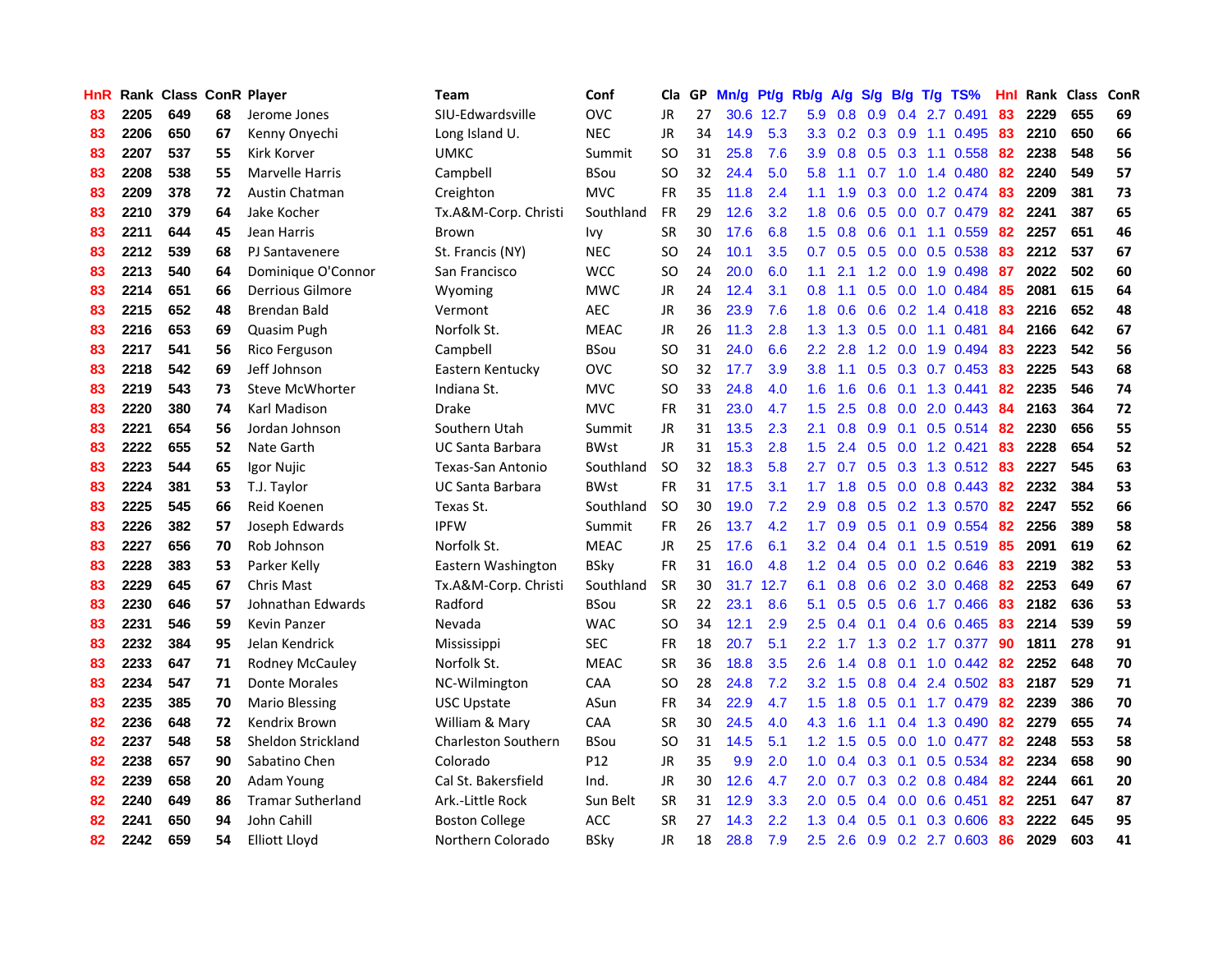| <b>HnR</b> |      | Rank Class ConR Player |     |                         | <b>Team</b>      | Conf        | Cla       |    | GP Mn/g Pt/g Rb/g A/g |           |                  |                  |     |                 | S/g B/g T/g TS%           | Hnl | Rank Class |     | <b>ConR</b> |
|------------|------|------------------------|-----|-------------------------|------------------|-------------|-----------|----|-----------------------|-----------|------------------|------------------|-----|-----------------|---------------------------|-----|------------|-----|-------------|
| 82         | 2243 | 549                    | 58  | Steve Tecker            | South Dakota     | Summit      | <b>SO</b> | 28 | 21.3                  | 5.6       | 3.7              | 1.6              | 0.6 | 0.1             | 0.9 0.538                 | 82  | 2264       | 559 | 59          |
| 82         | 2244 | 386                    | 93  | <b>Trey Lewis</b>       | Penn St.         | <b>B10</b>  | <b>FR</b> | 20 | 18.7                  | 5.6       | 1.4              | 0.9              | 0.5 | 0.0             | 0.9 0.491                 | 86  | 2064       | 339 | 93          |
| 82         | 2245 | 550                    | 68  | <b>Gary Stewart</b>     | Northwestern St. | Southland   | <b>SO</b> | 32 | 16.5                  | 5.1       | 2.1              | 1.0              | 0.7 | 0.3             | 1.3 0.506                 | 82  | 2261       | 558 | 68          |
| 82         | 2246 | 387                    | 91  | Alexis Moore            | <b>USC</b>       | P12         | <b>FR</b> | 32 | 24.8                  | 4.3       | 2.0 <sub>1</sub> | 1.5              |     | $0.6 \quad 0.1$ | 1.3 0.377                 | -79 | 2360       | 416 | 93          |
| 82         | 2247 | 388                    | 78  | Brandon Hayman          | Samford          | Southern    | <b>FR</b> | 28 | 10.4                  | 3.3       |                  | $1.7 \quad 0.4$  |     |                 | 0.3 0.1 0.5 0.482         | -82 | 2267       | 391 | 78          |
| 82         | 2248 | 389                    | 46  | <b>Brandon Sherrod</b>  | Yale             | <b>Ivy</b>  | <b>FR</b> | 29 | 13.2                  | 4.0       | 2.8              | 0.3              |     |                 | $0.1$ 0.4 1.1 0.513 82    |     | 2274       | 396 | 50          |
| 82         | 2249 | 390                    | 94  | Jonathan Graham         | Penn St.         | <b>B10</b>  | <b>FR</b> | 26 | 17.7                  | 3.9       | 3.7              |                  |     |                 | $0.2$ 0.4 0.7 1.1 0.445   | -84 | 2174       | 370 | 94          |
| 82         | 2250 | 551                    | 49  | <b>Robert Mansell</b>   | Binghamton       | <b>AEC</b>  | <b>SO</b> | 28 | 32.6                  | 14.0      | 3.3 <sup>°</sup> | 1.5              |     |                 | $0.9$ $0.2$ $2.7$ $0.500$ | 82  | 2236       | 547 | 49          |
| 82         | 2251 | 660                    | 59  | Kevin Hartley           | Gardner-Webb     | <b>BSou</b> | <b>JR</b> | 32 | 22.3                  | 5.5       | 4.1              | 1.0              |     |                 | 1.0 0.2 1.7 0.475         | 82  | 2276       | 665 | 62          |
| 82         | 2252 | 552                    | 50  | Ryan Hill               | Bucknell         | Pat.        | <b>SO</b> | 33 | 16.5                  | 2.2       | 1.9              | 1.8              | 0.6 |                 | $0.0$ 1.0 0.477           | 83  | 2204       | 535 | 49          |
| 82         | 2253 | 651                    | 47  | Jabari Trotter          | Dartmouth        | Ivy         | <b>SR</b> | 30 | 22.9                  | 6.2       | 1.5              | 1.7              |     |                 | 0.7 0.1 1.0 0.466         | 82  | 2260       | 652 | 47          |
| 82         | 2254 | 652                    | 73  | Kashief Edwards         | Northeastern     | CAA         | <b>SR</b> | 31 | 16.5                  | 5.5       | 1.9              | 0.4              |     |                 | $0.4$ 0.5 1.1 0.486       | 82  | 2263       | 653 | 72          |
| 82         | 2255 | 661                    | 48  | John Daniels            | Columbia         | Ivy         | <b>JR</b> | 26 | 19.6                  | 3.0       | 5.4              | 1.4              | 0.7 |                 | $0.1$ 1.7 $0.415$         | 83  | 2202       | 649 | 45          |
| 82         | 2256 | 662                    | 70  | Jeremy Washington       | Tennessee-Martin | <b>OVC</b>  | JR        | 31 | 24.7                  | 5.8       | 4.1              | $2.2\phantom{0}$ | 0.8 |                 | $0.4$ 1.2 0.460           | -81 | 2310       | 673 | 71          |
| 82         | 2257 | 663                    | 63  | Alshwan Hymes           | Canisius         | <b>MAAC</b> | <b>JR</b> | 30 |                       | 35.4 15.4 | 3.2              | 1.7              | 1.2 | 0.1             | 2.7 0.502                 | 82  | 2278       | 667 | 64          |
| 82         | 2258 | 391                    | 50  | Wes Cole                | Hartford         | <b>AEC</b>  | <b>FR</b> | 30 | 17.8                  | 7.7       | 1.5              | 0.6              | 0.6 |                 | $0.0$ 0.8 0.469           | 82  | 2268       | 392 | 50          |
| 82         | 2259 | 664                    | 55  | <b>Stallon Saldivar</b> | Northern Arizona | <b>BSky</b> | JR        | 29 | 31.2                  | 6.7       | $3.6^{\circ}$    | 4.9              |     |                 | 1.0 0.0 2.2 0.456         | -81 | 2317       | 677 | 58          |
| 82         | 2260 | 653                    | 69  | Will Campbell           | Monmouth         | <b>NEC</b>  | <b>SR</b> | 29 | 16.1                  | 6.0       | 1.9 <sup>°</sup> | 0.8              |     |                 | $0.4$ 0.1 1.0 0.496       | -82 | 2266       | 654 | 70          |
| 82         | 2261 | 665                    | 92  | <b>Brandon Smith</b>    | California       | P12         | <b>JR</b> | 31 | 16.7                  | 2.8       | 1.2 <sub>1</sub> | 2.1              |     |                 | 0.6 0.0 1.7 0.429         | -84 | 2158       | 640 | 87          |
| 82         | 2262 | 392                    | 60  | <b>Quinton Upshur</b>   | VMI              | <b>BSou</b> | <b>FR</b> | 31 | 18.1                  | 5.3       | $2.6\,$          | 0.8              |     |                 | 1.4 0.2 0.9 0.526         | 82  | 2273       | 395 | 61          |
| 82         | 2263 | 393                    | 49  | John Golden             | Dartmouth        | lvy         | <b>FR</b> | 30 | 27.2                  | 7.3       | 3.4              | 1.0              |     |                 | $0.6$ $0.2$ 1.5 0.538     | 82  | 2270       | 393 | 49          |
| 82         | 2264 | 553                    | 71  | <b>Michael Porter</b>   | SE Missouri St.  | <b>OVC</b>  | <b>SO</b> | 31 | 16.0                  | 4.4       | 2.9              | 0.6              |     |                 | 0.5 0.0 0.9 0.584         | -81 | 2285       | 565 | 70          |
| 82         | 2265 | 554                    | 95  | Matt Glover             | Penn St.         | <b>B10</b>  | <b>SO</b> | 32 | 23.5                  | 2.8       | 4.2              | 1.3              |     |                 | $0.8$ 0.1 1.5 0.336       | -81 | 2301       | 570 | 95          |
| 82         | 2266 | 654                    | 61  | <b>Michael Sparks</b>   | VMI              | <b>BSou</b> | <b>SR</b> | 33 | 21.3                  | 8.1       | 2.5              | 0.6              |     |                 | $0.4$ 0.0 0.7 0.580       | -81 | 2290       | 656 | 64          |
| 82         | 2267 | 555                    | 59  | <b>Trinity Hall</b>     | <b>UMKC</b>      | Summit      | <b>SO</b> | 26 |                       | 27.9 10.0 | 4.3              | 0.7              |     |                 | 0.8 0.8 2.3 0.505         | 82  | 2246       | 551 | 57          |
| 82         | 2268 | 666                    | 54  | Markus Duran            | Pacific          | <b>BWst</b> | <b>JR</b> | 30 | 26.8                  | 7.0       | 1.7              | 1.1              |     | $0.4\quad 0.0$  | 1.1 0.565                 | -81 | 2287       | 670 | 54          |
| 82         | 2269 | 667                    | 69  | Gary Roberson           | Northwestern St. | Southland   | JR        | 32 | 20.1                  | 6.2       | 3.4              | 0.8              |     |                 | $0.7$ $0.2$ 1.4 $0.501$   | 81  | 2282       | 669 | 70          |
| 82         | 2270 | 668                    | 64  | <b>Scooter Gillette</b> | Niagara          | <b>MAAC</b> | <b>JR</b> | 33 | 16.4                  | 4.2       | $2.5\,$          | 0.2              |     |                 | $0.4$ 0.7 0.8 0.657       | 82  | 2277       | 666 | 63          |
| 82         | 2271 | 394                    | 87  | Kelvin Penn             | Florida Atlantic | Sun Belt    | <b>FR</b> | 28 | 19.6                  | 2.3       | 3.4              | 0.0              | 0.6 |                 | 1.5 0.7 0.478             | 82  | 2245       | 388 | 86          |
| 82         | 2272 | 556                    | 121 | Kadeem Batts            | Providence       | ВE          | <b>SO</b> | 21 | 19.7                  | 6.2       |                  | $4.2 \quad 0.4$  |     |                 | $0.4$ 0.7 1.5 0.455       | -87 | 2009       | 500 | 120         |
| 82         | 2273 | 557                    | 72  | Reggie Lewis            | Florida A&M      | <b>MEAC</b> | <b>SO</b> | 33 |                       | 27.6 11.2 |                  | $2.3$ 1.4        |     |                 | 0.7 0.0 1.4 0.478         | 78  | 2405       | 593 | 75          |
| 82         | 2274 | 395                    | 51  | Joey Ptasinksi          | Lafayette        | Pat.        | <b>FR</b> | 22 | 20.4                  | 5.6       | 1.6              | 0.9              |     |                 | $0.4$ 0.0 0.9 0.624       | -83 | 2191       | 378 | 46          |
| 82         | 2275 | 655                    | 70  | Justin Newton           | St. Francis (NY) | <b>NEC</b>  | <b>SR</b> | 30 | 18.6                  | 1.6       | $2.5\,$          | 3.4              |     |                 | 1.0 0.2 2.3 0.438         | -81 | 2303       | 662 | 73          |
| 82         | 2276 | 669                    | 96  | Eddie Ludwig            | LSU              | <b>SEC</b>  | JR        | 29 | 10.0                  | 2.0       | 1.9              | 0.4              |     |                 | $0.2$ $0.3$ $0.5$ $0.468$ | 82  | 2243       | 660 | 97          |
| 82         | 2277 | 558                    | 80  | Matt Kamieniecki        | Ball St.         | <b>MAC</b>  | <b>SO</b> | 25 | 12.6                  | 2.3       | 3.3 <sub>1</sub> | 0.6              |     |                 | 0.5 0.3 1.0 0.472         | 82  | 2258       | 556 | 81          |
| 82         | 2278 | 559                    | 61  | Terry Johnson           | Green Bay        | Hor.        | <b>SO</b> | 30 | 15.3                  | 4.4       | 1.2 <sub>1</sub> | 1.0              | 0.5 | 0.0             | 1.0 0.477                 | 80  | 2326       | 576 | 64          |
| 81         | 2279 | 560                    | 88  | Dallas Jones            | South Alabama    | Sun Belt    | <b>SO</b> | 28 | 15.2                  | 4.5       | 1.0              | 0.8              | 0.4 | 0.0             | 0.5 0.506                 | -81 | 2280       | 562 | 88          |
| 81         | 2280 | 561                    | 103 | Daryus Quarles          | Saint Joseph's   | A10         | <b>SO</b> | 31 | 19.6                  | 4.7       | 2.3              |                  |     |                 | 0.7 0.2 0.2 0.6 0.459 84  |     | 2169       | 526 | 102         |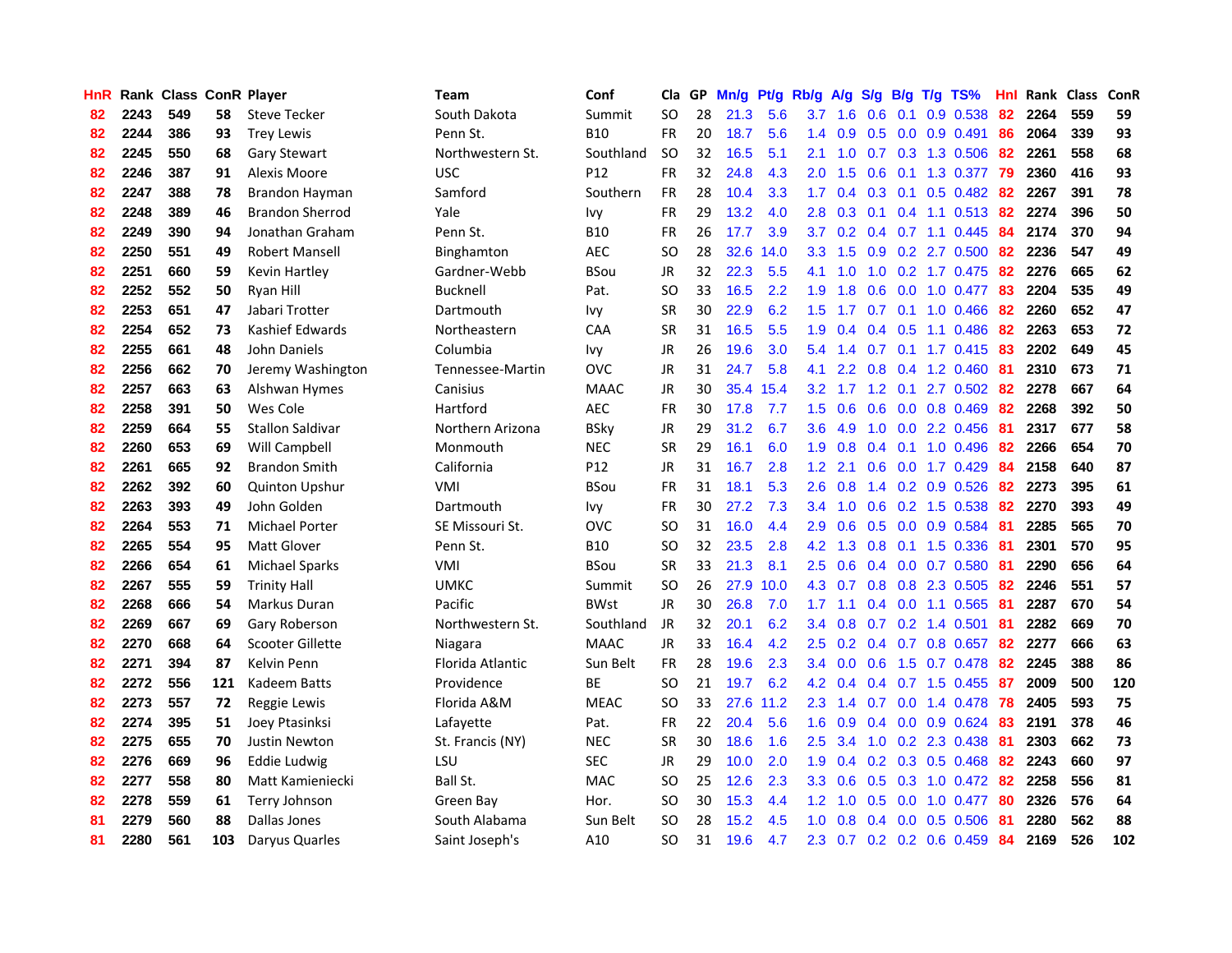| <b>HnR</b> |      |     |     | Rank Class ConR Player   | <b>Team</b>           | Conf        | Cla       |    | GP Mn/g Pt/g |           | Rb/g             | A/g             |                  |                 | S/g B/g T/g TS%           | Hnl  | Rank Class |     | ConR |
|------------|------|-----|-----|--------------------------|-----------------------|-------------|-----------|----|--------------|-----------|------------------|-----------------|------------------|-----------------|---------------------------|------|------------|-----|------|
| 81         | 2281 | 656 | 55  | Eddie Miller             | <b>UC Davis</b>       | <b>BWst</b> | <b>SR</b> | 25 |              | 26.8 10.2 | 4.8              | 1.6             | 0.6              | 0.2             | 1.8 0.445                 | 81   | 2309       | 664 | 55   |
| 81         | 2282 | 657 | 24  | Kevin Woods              | Utah Valley           | GWC         | <b>SR</b> | 25 | 11.0         | 2.2       | 1.7 <sup>2</sup> | 1.6             | 0.3              | 0.0             | 0.6 0.474                 | 82   | 2254       | 650 | 24   |
| 81         | 2283 | 562 | 33  | Cortney Bell             | Prairie View          | <b>SWAC</b> | SO.       | 30 | 11.6         | 2.5       | 2.9              | 0.5             |                  | $0.4 \quad 0.4$ | 0.8 0.490                 | -81  | 2293       | 568 | 34   |
| 81         | 2284 | 658 | 73  | Jeremy Dean              | Florida A&M           | <b>MEAC</b> | <b>SR</b> | 32 | 23.5         | 5.6       |                  |                 |                  |                 | 4.9 1.2 0.8 0.5 1.4 0.458 | 78   | 2415       | 688 | 76   |
| 81         | 2285 | 396 | 122 | Ge'Lawn Guyn             | Cincinnati            | ВE          | FR        | 32 | 10.1         | 2.3       |                  | $0.8 \quad 0.6$ |                  |                 | $0.6$ $0.0$ $0.6$ $0.474$ | -83  | 2220       | 383 | 122  |
| 81         | 2286 | 670 | 34  | Dexter Ellington         | <b>Texas Southern</b> | <b>SWAC</b> | JR        | 33 | 20.9         | 6.4       | 1.5              | 2.0             |                  |                 | 0.9 0.0 2.3 0.499         | 81   | 2292       | 671 | 33   |
| 81         | 2287 | 397 | 52  | Corey Schaefer           | Lehigh                | Pat.        | <b>FR</b> | 33 | 14.1         | 2.8       | 1.1              | 1.2             |                  |                 | $0.4$ 0.0 0.6 0.489       | 82   | 2262       | 390 | 51   |
| 81         | 2288 | 659 | 71  | <b>Stan Dulaire</b>      | Sacred Heart          | <b>NEC</b>  | <b>SR</b> | 31 | 21.1         | 4.6       | 3.5              | 1.0             |                  |                 | $0.5$ $0.5$ 1.2 $0.552$   | -81  | 2297       | 658 | 72   |
| 81         | 2289 | 563 | 81  | <b>Antone Christian</b>  | Northern Illinois     | <b>MAC</b>  | <b>SO</b> | 31 | 17.2         | 5.2       | 3.2              | 0.9             | 0.6              | 0.1             | 1.2 0.411                 | 80   | 2327       | 577 | 84   |
| 81         | 2290 | 398 | 65  | <b>Isaiah Morton</b>     | Marist                | <b>MAAC</b> | <b>FR</b> | 32 | 26.0         | 7.8       | 1.7 <sup>2</sup> | 2.6             | 0.6              |                 | 0.0 2.6 0.477             | -81  | 2296       | 399 | 65   |
| 81         | 2291 | 671 | 93  | <b>Chris Hines</b>       | Utah                  | P12         | <b>JR</b> | 29 | 30.4         | 9.6       | 2.3              | 0.7             | 0.6              |                 | 0.0 1.4 0.459             | 80   | 2330       | 680 | 92   |
| 81         | 2292 | 672 | 50  | Matt Sullivan            | Brown                 | lvy.        | JR        | 31 | 30.2         | 9.8       | 2.9              | 1.7             | 0.8              | 0.1             | 1.1 0.519                 | 80   | 2332       | 681 | 52   |
| 81         | 2293 | 399 | 74  | <b>Taarig Cephas</b>     | Coppin St.            | <b>MEAC</b> | <b>FR</b> | 29 | 22.4         | 5.7       | 2.0              | 2.5             | 1.0              | 0.0             | 1.7 0.516                 | -81  | 2291       | 398 | 72   |
| 81         | 2294 | 564 | 35  | <b>Michael Celestine</b> | Southern              | <b>SWAC</b> | SO.       | 31 | 23.1         | 8.5       | $2.2^{\circ}$    | 1.2             | 0.7              | 0.1             | 1.3 0.516                 | -81  | 2294       | 569 | 35   |
| 81         | 2295 | 565 | 56  | <b>Tyler Lee</b>         | <b>UC Davis</b>       | <b>BWst</b> | <b>SO</b> | 31 | 27.4         | 9.7       | 1.7 <sup>2</sup> | 1.1             | 0.5              | 0.0             | 1.4 0.607                 | 80   | 2355       | 583 | 58   |
| 81         | 2296 | 566 | 95  | Pe'Shon Howard           | Maryland              | <b>ACC</b>  | <b>SO</b> | 14 | 32.9         | 6.5       | 3.7 <sub>2</sub> | 3.7             | 0.9              | 0.1             | 3.2 0.462                 | 97   | 1452       | 369 | 76   |
| 81         | 2297 | 567 | 62  | <b>Trent Meyer</b>       | NC-Asheville          | <b>BSou</b> | <b>SO</b> | 29 | 9.8          | 2.1       |                  | $0.7 \quad 1.1$ |                  |                 | 0.5 0.0 0.4 0.517 82      |      | 2259       | 557 | 60   |
| 81         | 2298 | 400 | 62  | <b>Christian Thomas</b>  | Loyola (IL)           | Hor.        | FR        | 30 | 23.4         | 5.0       | 4.1              | 0.9             |                  |                 | 0.3 0.1 1.7 0.611 79      |      | 2366       | 419 | 65   |
| 81         | 2299 | 401 | 82  | Aaron Adeove             | Ball St.              | <b>MAC</b>  | <b>FR</b> | 30 | 17.3         | 3.5       |                  | $4.2 \quad 0.3$ |                  |                 | $0.4$ 0.4 1.2 0.522       | -81  | 2318       | 403 | 83   |
| 81         | 2300 | 660 | 56  | Jordan Allou             | Montana St.           | <b>BSky</b> | <b>SR</b> | 29 | 18.0         | 4.8       |                  | $3.2 \quad 0.3$ |                  |                 | 0.7 0.4 0.7 0.560         | -81  | 2316       | 666 | 57   |
| 81         | 2301 | 402 | 63  | Joe Crisman              | Loyola (IL)           | Hor.        | <b>FR</b> | 26 | 32.1         | 8.5       | 2.8              | 1.8             | 1.0              |                 | $0.0$ 2.0 $0.451$         | 81   | 2289       | 397 | 62   |
| 81         | 2302 | 673 | 51  | Stephen Albrecht         | Brown                 | Ivy         | JR        | 28 | 28.5         | 10.2      | 3.0              | 2.0             | 0.8              | 0.1             | 1.5 0.472                 | -80  | 2336       | 683 | 53   |
| 81         | 2303 | 661 | 36  | <b>Kendrick McDonald</b> | Alcorn St.            | <b>SWAC</b> | <b>SR</b> | 31 | 28.5         | 10.6      | 2.9              | 1.3             | 1.5              | 0.1             | 1.7 0.470 79              |      | 2357       | 672 | 36   |
| 81         | 2304 | 662 | 53  | Mike Venezia             | Colgate               | Pat.        | <b>SR</b> | 30 | 33.2         | 9.6       | 2.7              | 1.7             | 0.6              |                 | $0.1$ 1.2 0.527           | -81  | 2306       | 663 | 53   |
| 81         | 2305 | 674 | 89  | <b>Trey Anderson</b>     | South Alabama         | Sun Belt    | <b>JR</b> | 29 | 26.0         | 5.8       | 2.9              | 3.1             |                  |                 | $0.4$ 0.2 3.4 0.425       | -81  | 2312       | 674 | 89   |
| 81         | 2306 | 675 | 79  | Korey VanDussen          | NC-Greensboro         | Southern    | JR        | 32 | 24.6         | 6.5       | 2.4              | 1.8             |                  |                 | 1.2 0.0 2.2 0.481         | -81  | 2314       | 676 | 80   |
| 81         | 2307 | 663 | 51  | <b>Genesis Maciel</b>    | Hartford              | <b>AEC</b>  | <b>SR</b> | 26 | 17.3         | 6.4       | 2.1              | 1.0             |                  |                 | $0.2$ 0.2 1.1 0.511       | 81   | 2295       | 657 | 51   |
| 81         | 2308 | 676 | 72  | Marcus Ware              | Monmouth              | <b>NEC</b>  | JR        | 24 | 19.7         | 6.4       | 3.9              | 0.8             | 1.0              |                 | 0.3 1.5 0.475             | 82   | 2271       | 663 | 71   |
| 81         | 2309 | 664 | 52  | <b>Andrew Rogers</b>     | Maine                 | <b>AEC</b>  | <b>SR</b> | 29 | 22.0         | 3.4       | 1.7 <sup>2</sup> | 3.3             | 1.0              |                 | $0.0$ 1.2 $0.426$         | 80   | 2334       | 668 | 54   |
| 81         | 2310 | 665 | 75  | <b>Brandon Riley</b>     | South Carolina St.    | <b>MEAC</b> | <b>SR</b> | 28 |              | 32.7 17.1 | 3.8 <sup>°</sup> | 1.7             |                  |                 | 1.0 0.1 3.3 0.492 81      |      | 2298       | 659 | 73   |
| 81         | 2311 | 666 | 60  | Ricardo Andreotti        | South Dakota          | Summit      | <b>SR</b> | 25 | 24.0         | 3.7       | 6.8              | 0.8             | 0.7              |                 | 1.4 1.2 0.534             | - 81 | 2300       | 661 | 60   |
| 81         | 2312 | 568 | 25  | Josh Schuler             | North Dakota          | GWC         | <b>SO</b> | 32 | 23.0         | 5.7       |                  | $1.4$ 1.7       |                  |                 | $0.4$ 0.1 0.9 0.504       | 80   | 2328       | 578 | 25   |
| 81         | 2313 | 569 | 73  | Evan Kelley              | Sacred Heart          | <b>NEC</b>  | <b>SO</b> | 29 | 27.2         | 7.3       | 2.8              | 2.5             | 1.0              |                 | $0.1$ 2.6 0.501           | 82   | 2249       | 554 | 68   |
| 81         | 2314 | 570 | 64  | Erik Fromm               | Butler                | Hor.        | SO.       | 36 | 11.0         | 4.0       | $1.7^{\circ}$    | 0.1             |                  |                 | $0.1$ $0.2$ $0.8$ $0.467$ | 81   | 2307       | 572 | 63   |
| 81         | 2315 | 403 | 70  | Michael Holyfield        | Sam Houston St.       | Southland   | <b>FR</b> | 27 | 15.1         | 4.0       | 3.7              | 0.3             |                  | $0.3 \quad 0.6$ | 1.5 0.532                 | -81  | 2320       | 404 | 71   |
| 81         | 2316 | 404 | 65  | John Sinis               | San Diego             | <b>WCC</b>  | <b>FR</b> | 31 | 15.0         | 4.0       | 2.9              | 0.5             | 0.3              | 0.4             | 1.0 0.539                 | -81  | 2315       | 402 | 65   |
| 81         | 2317 | 571 | 80  | Aerris Smith             | Wofford               | Southern    | <b>SO</b> | 33 | 16.3         | 4.2       | 3.0              | 0.1             | 0.2 <sub>0</sub> | 0.1             | 0.9 0.612                 | -81  | 2322       | 575 | 81   |
| 81         | 2318 | 677 | 54  | <b>Mitch Rolls</b>       | Colgate               | Pat.        | <b>JR</b> | 30 | 28.8         | 8.6       | 2.1              |                 |                  |                 | 2.3 0.7 0.1 2.1 0.560 81  |      | 2325       | 678 | 54   |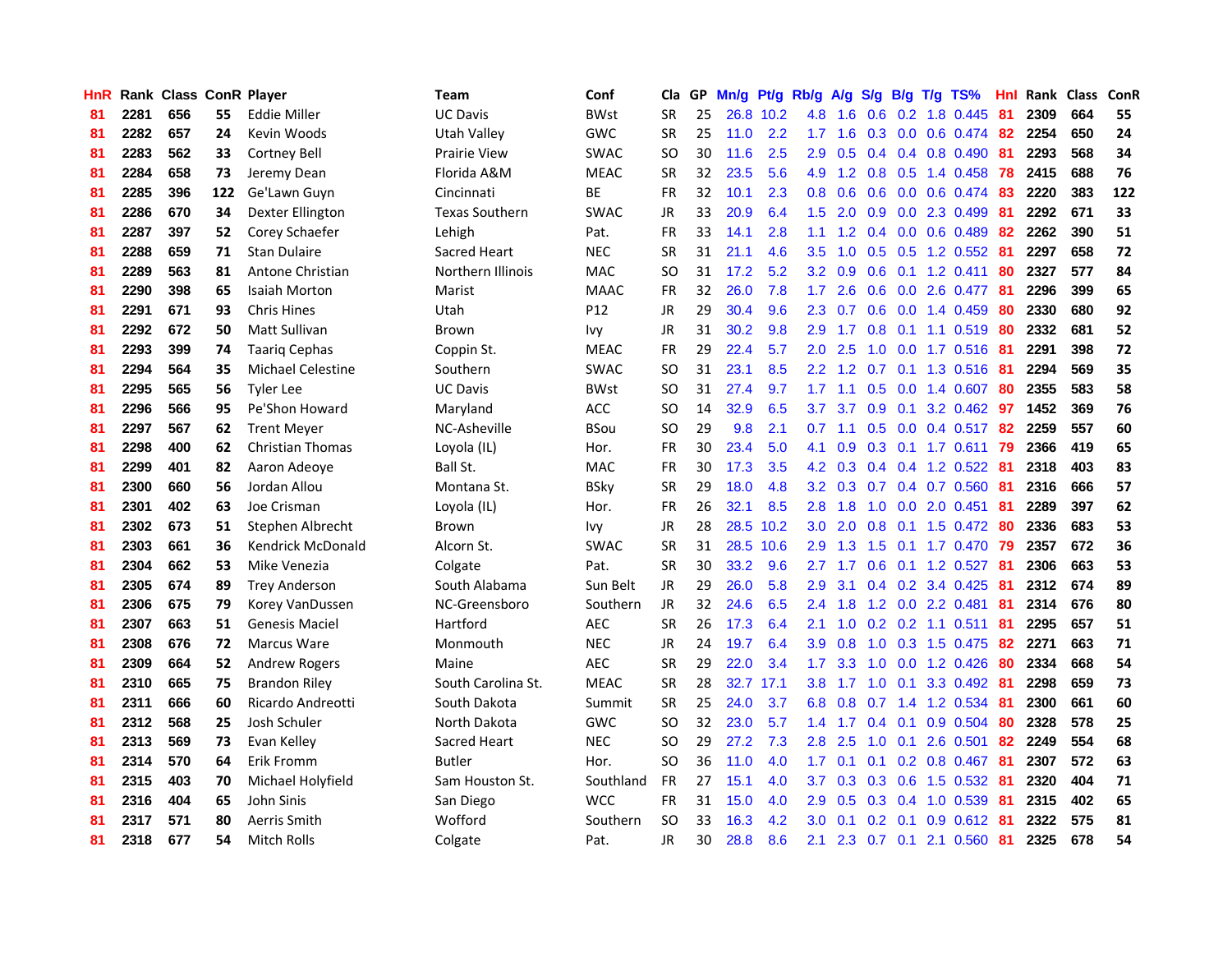| <b>HnR</b> |      | Rank Class ConR Player |     |                          | Team                    | Conf        | Cla       |    | GP Mn/g Pt/g |           | Rb/g             | A/g           |                 |                 | S/g B/g T/g TS%           | Hnl |      | Rank Class | ConR |
|------------|------|------------------------|-----|--------------------------|-------------------------|-------------|-----------|----|--------------|-----------|------------------|---------------|-----------------|-----------------|---------------------------|-----|------|------------|------|
| 81         | 2319 | 405                    | 53  | Nate Sikma               | Hartford                | <b>AEC</b>  | FR        | 30 | 28.2         | 8.7       | 4.3              | $2.2^{\circ}$ | 0.6             | 0.3             | 2.4 0.499                 | 81  | 2324 | 406        | 53   |
| 81         | 2320 | 678                    | 83  | Matt Balkema             | Eastern Michigan        | <b>MAC</b>  | JR        | 31 | 16.8         | 4.5       | 3.2              | 0.4           |                 | $0.4 \quad 0.2$ | 1.1 0.437                 | -80 | 2337 | 684        | 85   |
| 81         | 2321 | 667                    | 67  | <b>Kendall Wallace</b>   | <b>UNLV</b>             | <b>MWC</b>  | <b>SR</b> | 34 | 11.3         | 3.2       | 0.7              | 0.5           | $0.4 \quad 0.1$ |                 | 0.4 0.527                 | 81  | 2299 | 660        | 67   |
| 81         | 2322 | 679                    | 61  | Mikey Manghum            | <b>Oral Roberts</b>     | Summit      | JR        | 34 | 13.7         | 2.3       | 0.6              |               |                 |                 | 1.3 0.2 0.0 0.5 0.632     | 80  | 2329 | 679        | 61   |
| 81         | 2323 | 572                    | 55  | Isaiah Roberts           | Navy                    | Pat.        | SO.       | 29 | 22.6         | 7.1       | 1.5              | 1.9           |                 |                 | $1.1$ 0.1 2.2 0.523       | 77  | 2438 | 600        | 57   |
| 81         | 2324 | 406                    | 62  | Jonny Marlin             | <b>IPFW</b>             | Summit      | <b>FR</b> | 30 | 27.2         | 4.3       | $1.7^{\circ}$    | 3.5           |                 |                 | $0.9$ $0.0$ 1.7 $0.489$   | 80  | 2348 | 411        | 62   |
| 81         | 2325 | 668                    | 63  | Dexter Moore             | Coastal Carolina        | <b>BSou</b> | <b>SR</b> | 28 | 9.7          | 3.4       | 0.7              | 0.5           |                 |                 | $0.2$ 0.1 0.4 0.553       | 80  | 2343 | 669        | 66   |
| 80         | 2326 | 407                    | 123 | <b>Haralds Karlis</b>    | Seton Hall              | ВE          | <b>FR</b> | 34 | 16.6         | 3.2       | 1.6              | 0.6           |                 | $0.4 \quad 0.1$ | 0.4 0.505                 | 80  | 2338 | 407        | 123  |
| 80         | 2327 | 573                    | 64  | Rodney Glasgow           | VMI                     | <b>BSou</b> | <b>SO</b> | 27 | 21.9         | 6.2       | 1.8              | 2.8           | 0.9             |                 | 0.0 1.3 0.527             | -81 | 2286 | 566        | 63   |
| 80         | 2328 | 408                    | 104 | T.J. Buchanan            | Rhode Island            | A10         | <b>FR</b> | 30 | 20.6         | 3.9       | 2.6              | 1.3           | 0.7             | 0.1             | $1.0 \t0.451$             | 79  | 2362 | 417        | 106  |
| 80         | 2329 | 574                    | 66  | <b>Chris Manhertz</b>    | Canisius                | <b>MAAC</b> | SO.       | 30 | 27.9         | 7.0       | 7.4              | 0.6           | 0.8             | 0.6             | 1.6 0.498                 | 80  | 2339 | 580        | 67   |
| 80         | 2330 | 575                    | 54  | Jordon Bronner           | New Hampshire           | <b>AEC</b>  | <b>SO</b> | 28 | 26.9         | 5.0       | 2.1              | 2.4           | 0.8             | 0.0             | 1.0 0.449                 | 81  | 2321 | 574        | 52   |
| 80         | 2331 | 669                    | 52  | Mike Howlett             | Pennsylvania            | Ivy         | <b>SR</b> | 28 | 10.8         | 2.5       | 2.4              | 0.1           | 0.1             | 0.1             | $0.5$ 0.527               | -81 | 2311 | 665        | 51   |
| 80         | 2332 | 680                    | 105 | <b>Bryan Bynes</b>       | George Washington       | A10         | JR        | 29 | 20.0         | 4.4       | 1.9              | 1.6           | 0.7             |                 | $0.1$ 1.1 0.393           | 81  | 2302 | 672        | 104  |
| 80         | 2333 | 670                    | 57  | Abner Moreira            | Idaho St.               | BSkv        | <b>SR</b> | 30 | 33.8         | 6.2       | 7.2              | 1.1           | 1.0             | 0.5             | 2.2 0.476                 | -79 | 2373 | 676        | 60   |
| 80         | 2334 | 681                    | 84  | Jauwan Scaife            | Ball St.                | <b>MAC</b>  | JR        | 28 | 18.8         | 5.9       | 1.5              | 0.9           | 0.7             | 0.1             | 0.9 0.457                 | -81 | 2313 | 675        | 82   |
| 80         | 2335 | 576                    | 66  | <b>Tanner Riley</b>      | Portland                | <b>WCC</b>  | <b>SO</b> | 28 | 16.9         | 6.2       | 1.1              | 0.8           |                 |                 | $0.4$ 0.2 1.1 0.507       | -81 | 2319 | 573        | 66   |
| 80         | 2336 | 409                    | 57  | Mike Best                | UC Irvine               | <b>BWst</b> | FR        | 32 | 11.2         | 4.0       | 1.8              |               |                 |                 | 0.3 0.2 0.7 0.7 0.462     | -80 | 2340 | 408        | 56   |
| 80         | 2337 | 682                    | 60  | J.L. Lewis               | Louisiana Tech          | <b>WAC</b>  | JR        | 33 | 16.0         | 3.5       |                  |               |                 |                 | 3.3 0.3 0.2 0.5 0.7 0.504 | 80  | 2335 | 682        | 60   |
| 80         | 2338 | 683                    | 55  | <b>Brian Neller</b>      | UMBC                    | AEC         | JR        | 30 |              | 30.7 11.4 | $2.2^{\circ}$    | 1.1           |                 |                 | 0.8 0.1 1.0 0.494         | -78 | 2432 | 700        | 55   |
| 80         | 2339 | 577                    | 67  | Jamel Fields             | Fairfield               | <b>MAAC</b> | <b>SO</b> | 35 | 17.4         | 3.5       | 1.8              | 1.1           |                 |                 | $0.7$ $0.3$ $1.0$ $0.436$ | -81 | 2305 | 571        | 66   |
| 80         | 2340 | 578                    | 74  | Josh Castellanos         | Mount St. Mary's        | <b>NEC</b>  | <b>SO</b> | 29 | 31.0         | 8.1       | 2.1              | 4.6           | 0.9             | 0.1             | 3.9 0.443                 | -79 | 2364 | 585        | 75   |
| 80         | 2341 | 671                    | 76  | <b>Hillary Haley</b>     | Md.-Eastern Shore       | <b>MEAC</b> | <b>SR</b> | 30 | 26.4         | 10.9      | 4.4              | 1.3           | 0.9             | 0.1             | 2.3 0.410                 | -79 | 2377 | 678        | 74   |
| 80         | 2342 | 672                    | 58  | Kyle Bullinger           | Weber St.               | <b>BSky</b> | <b>SR</b> | 23 | 23.9         | 6.2       | 4.7              | 1.5           |                 |                 | $0.7$ 0.1 1.2 0.460       | -85 | 2079 | 615        | 43   |
| 80         | 2343 | 684                    | 71  | David Jeune              | North Florida           | ASun        | JR        | 32 | 17.8         | 2.9       | 3.9              | 0.4           |                 |                 | 0.5 0.3 1.0 0.503         | -80 | 2341 | 685        | 71   |
| 80         | 2344 | 579                    | 79  | <b>Keith Davis</b>       | Texas A&M               | <b>B12</b>  | <b>SO</b> | 32 | 17.0         | 1.4       | 3.6              | 0.3           |                 | $0.3 \quad 0.6$ | 1.0 0.478                 | -79 | 2398 | 591        | 79   |
| 80         | 2345 | 580                    | 56  | <b>Andrew Stire</b>      | Army                    | Pat.        | SO.       | 29 | 14.2         | 3.6       | 2.3              | 0.6           |                 |                 | $0.4$ 0.3 1.1 0.630       | -79 | 2356 | 584        | 55   |
| 80         | 2346 | 410                    | 106 | <b>Terrence Williams</b> | Charlotte               | A10         | <b>FR</b> | 29 | 13.7         | 2.9       | 2.8              | 1.1           |                 |                 | $0.3$ 0.2 1.1 0.451       | 80  | 2354 | 414        | 105  |
| 80         | 2347 | 581                    | 53  | Dockery Walker           | Brown                   | Ivy         | SO.       | 29 | 16.6         | 5.3       | 4.6              | 0.3           |                 | $0.4$ 0.3       | 1.1 0.481                 | -79 | 2382 | 587        | 54   |
| 80         | 2348 | 411                    | 89  | J.J. Thompson            | Houston                 | <b>CUSA</b> | <b>FR</b> | 30 | 24.6         | 5.8       | 1.7              | 2.5           | 0.7             | 0.1             | 2.1 0.438                 | 80  | 2350 | 412        | 90   |
| 80         | 2349 | 673                    | 71  | <b>Elgin Bailey</b>      | SE Louisiana            | Southland   | <b>SR</b> | 20 | 21.9         | 8.9       | 6.3              | 0.3           |                 |                 | 0.4 0.7 2.5 0.439         | 78  | 2416 | 689        | 73   |
| 80         | 2350 | 412                    | 37  | Derrell Taylor           | Jackson St.             | <b>SWAC</b> | FR        | 31 | 19.9         | 3.7       |                  | 4.4 0.5       |                 |                 | $0.4$ 0.5 1.1 0.556       | -78 | 2430 | 441        | 45   |
| 80         | 2351 | 413                    | 81  | Jarell Byrd              | Wofford                 | Southern    | <b>FR</b> | 27 | 12.1         | 1.9       | $2.3^{\circ}$    | 0.9           |                 |                 | 0.2 0.4 0.5 0.418 81      |     | 2308 | 401        | 79   |
| 80         | 2352 | 414                    | 85  | <b>Austin Richie</b>     | Western Michigan        | <b>MAC</b>  | <b>FR</b> | 34 | 19.7         | 5.6       | 1.3              | 1.0           |                 |                 | $0.4$ 0.0 0.9 0.490       | -79 | 2378 | 422        | 86   |
| 80         | 2353 | 685                    | 65  | <b>Tavares Speaks</b>    | Liberty                 | BSou        | <b>JR</b> | 32 | 30.6         | 10.2      | 3.3 <sub>2</sub> | 0.8           |                 |                 | 1.2 0.1 1.6 0.494         | 79  | 2379 | 693        | 70   |
| 80         | 2354 | 674                    | 72  | Mark Rutledge            | <b>Central Arkansas</b> | Southland   | <b>SR</b> | 28 | 27.1         | 7.7       | 3.6              | 2.6           | 0.9             |                 | $0.3$ 1.8 $0.464$         | -79 | 2391 | 682        | 72   |
| 80         | 2355 | 582                    | 58  | Khalil Kelley            | Pacific                 | <b>BWst</b> | SO.       | 30 | 21.1         | 6.8       | 4.8              | 0.2           | 0.3             | 0.4             | 1.6 0.465                 | 79  | 2370 | 586        | 59   |
| 80         | 2356 | 686                    | 67  | <b>Cameron Miles</b>     | San Diego               | <b>WCC</b>  | JR        | 30 | 13.8         | 3.4       |                  |               |                 |                 | 1.0 1.4 0.7 0.1 0.9 0.442 | -80 | 2342 | 686        | 67   |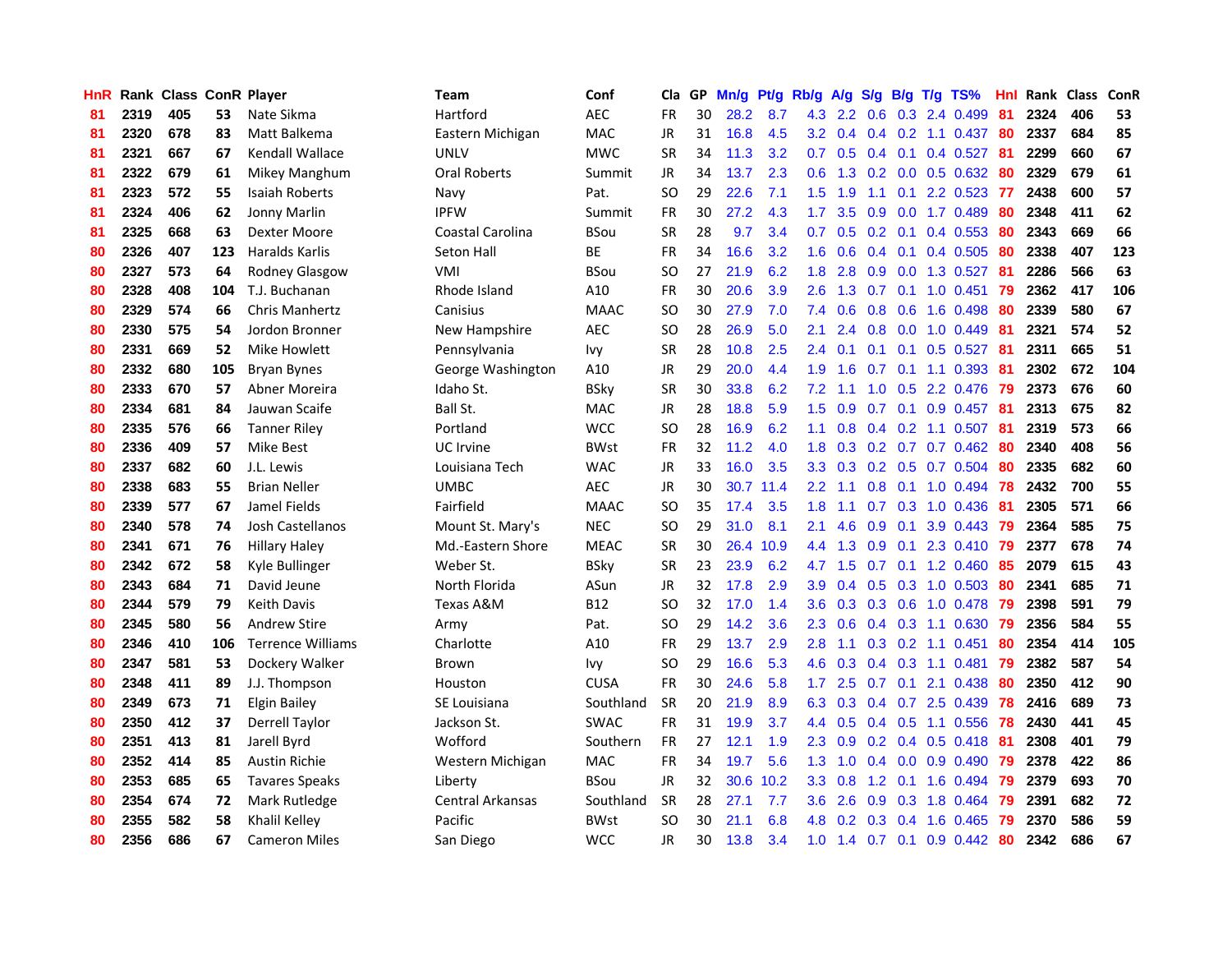| <b>HnR</b> |      | <b>Rank Class ConR Player</b> |     |                         | <b>Team</b>                | Conf        | Cla       |    | GP Mn/g | Pt/g | Rb/g             | A/g               |     |                 | S/g B/g T/g TS%           | Hnl  | Rank Class |     | ConR |
|------------|------|-------------------------------|-----|-------------------------|----------------------------|-------------|-----------|----|---------|------|------------------|-------------------|-----|-----------------|---------------------------|------|------------|-----|------|
| 80         | 2357 | 415                           | 97  | Damien Leonard          | South Carolina             | <b>SEC</b>  | FR        | 31 | 21.0    | 6.8  | 1.4              | 0.5               | 0.5 | 0.1             | 1.2 0.435                 | 79   | 2363       | 418 | 99   |
| 80         | 2358 | 583                           | 66  | D.J. Covington          | VMI                        | <b>BSou</b> | SO.       | 24 | 15.1    | 5.0  | 2.7              | 0.2               | 0.3 | 0.7             | 0.6 0.596                 | 80   | 2333       | 579 | 65   |
| 80         | 2359 | 416                           | 94  | Kareem Storey           | Utah                       | P12         | <b>FR</b> | 31 | 23.9    | 4.5  | 1.9              | 3.1               |     | $0.8\ 0.0$      | 2.6 0.465                 | -78  | 2435       | 443 | 94   |
| 80         | 2360 | 675                           | 107 | Aaron Ware              | George Washington          | A10         | <b>SR</b> | 31 | 17.7    | 5.2  | 2.8              | 0.6               |     |                 | $0.3$ 0.1 1.2 0.441       | 79   | 2380       | 679 | 107  |
| 80         | 2361 | 417                           | 26  | <b>Marcel Smith</b>     | <b>Houston Baptist</b>     | GWC         | <b>FR</b> | 27 | 24.0    | 6.6  |                  | $1.8$ 2.5         |     |                 | 0.6 0.0 1.5 0.584         | -78  | 2402       | 431 | 26   |
| 80         | 2362 | 584                           | 72  | Dennis Ogbe             | Tennessee Tech             | <b>OVC</b>  | SO.       | 31 | 10.2    | 3.0  | 1.5              | 0.3               |     |                 | $0.2$ 0.1 0.6 0.667       | 80   | 2345       | 581 | 72   |
| 80         | 2363 | 687                           | 38  | Ryan Gesiakowski        | Prairie View               | <b>SWAC</b> | JR        | 32 | 26.1    | 9.5  |                  | $2.4$ 1.0         |     |                 | 0.9 0.0 1.7 0.489         | -79  | 2375       | 692 | 40   |
| 80         | 2364 | 585                           | 59  | Malik Love              | Cal Poly                   | <b>BWst</b> | SO.       | 32 | 12.5    | 2.1  | 1.4              | 0.9               |     |                 | $0.4$ 0.0 0.4 0.444       | 80   | 2353       | 582 | 57   |
| 80         | 2365 | 688                           | 75  | <b>Brandon Thompson</b> | Long Island U.             | <b>NEC</b>  | JR        | 34 | 17.6    | 4.4  | 2.5              | 0.6               |     | $0.7 \quad 0.1$ | 0.8 0.515                 | 79   | 2361       | 689 | 74   |
| 80         | 2366 | 418                           | 65  | <b>Greg Mays</b>        | Green Bay                  | Hor.        | <b>FR</b> | 27 | 9.8     | 2.6  | 2.4              | 0.1               | 0.1 |                 | 0.4 0.7 0.473             | -79  | 2376       | 421 | 66   |
| 80         | 2367 | 419                           | 39  | KeDorian Sullivan       | Alcorn St.                 | <b>SWAC</b> | <b>FR</b> | 31 | 20.4    | 5.6  | 4.4              | 0.4               |     |                 | $0.5$ 0.6 0.9 0.509       | 78   | 2423       | 439 | 44   |
| 80         | 2368 | 689                           | 74  | Stevie Mejia            | Hofstra                    | CAA         | JR        | 26 | 22.4    | 6.0  | $1.4^{\circ}$    | 2.1               | 1.3 |                 | 0.0 1.7 0.451             | 82   | 2275       | 664 | 73   |
| 80         | 2369 | 420                           | 67  | Cedrick Bowen           | <b>Charleston Southern</b> | <b>BSou</b> | FR        | 30 | 13.9    | 4.2  | 2.6              | 0.2               | 0.4 | 0.3             | 0.9 0.548                 | 80   | 2352       | 413 | 69   |
| 80         | 2370 | 676                           | 40  | <b>Timothy Price</b>    | <b>Texas Southern</b>      | <b>SWAC</b> | <b>SR</b> | 33 | 13.5    | 2.5  | $2.7^{\circ}$    | 0.2               | 0.6 |                 | 0.8 0.7 0.416             | 79   | 2368       | 675 | 38   |
| 79         | 2371 | 421                           | 124 | <b>Keaton Miles</b>     | West Virginia              | <b>BE</b>   | <b>FR</b> | 32 | 13.1    | 1.4  | 1.9              | 1.2               |     | $0.4 \quad 0.4$ | 0.6 0.336                 | 80   | 2344       | 409 | 124  |
| 79         | 2372 | 586                           | 75  | <b>Tanner Milson</b>    | NC-Wilmington              | CAA         | <b>SO</b> | 31 | 20.8    | 5.5  | 1.5              | 2.3               | 0.5 | 0.1             | 1.7 0.485                 | -79  | 2384       | 588 | 76   |
| 79         | 2373 | 677                           | 41  | Jeffery Middlebrooks    | Alabama St.                | <b>SWAC</b> | <b>SR</b> | 29 | 31.7    | 6.2  | 2.5              | 4.4               |     |                 | 1.2 0.0 2.3 0.435         | 77   | 2453       | 695 | 47   |
| 79         | 2374 | 678                           | 42  | Daniel King             | <b>Texas Southern</b>      | <b>SWAC</b> | <b>SR</b> | 32 | 14.5    | 2.0  |                  | $3.3\quad 0.7$    |     |                 | 0.8 0.5 1.0 0.463         | -79  | 2374       | 677 | 39   |
| 79         | 2375 | 422                           | 73  | Sam McBeath             | Nicholls St.               | Southland   | FR.       | 27 | 25.9    | 8.0  |                  | $4.4$ 1.6         |     |                 | 0.7 0.7 2.2 0.507 78      |      | 2431       | 442 | 74   |
| 79         | 2376 | 423                           | 82  | Devin McNeil            | Samford                    | Southern    | <b>FR</b> | 26 | 13.0    | 3.6  |                  | $1.5$ 1.5         |     |                 | $0.6$ 0.2 1.3 0.463       | - 79 | 2371       | 420 | 82   |
| 79         | 2377 | 587                           | 98  | Marcus Thornton         | Georgia                    | <b>SEC</b>  | <b>SO</b> | 27 | 22.3    | 3.0  | 4.8              | 0.8               |     |                 | $0.4$ $0.5$ 1.2 0.333     | -84  | 2157       | 522 | 94   |
| 79         | 2378 | 679                           | 43  | Amos Studivant          | Miss. Valley St.           | <b>SWAC</b> | <b>SR</b> | 34 | 23.1    | 4.6  | 5.8              | 0.6               |     |                 | $0.5$ 0.6 1.4 0.416       | -79  | 2396       | 683 | 42   |
| 79         | 2379 | 588                           | 86  | <b>Eric Gaines</b>      | Kent St.                   | <b>MAC</b>  | SO.       | 26 | 16.2    | 4.3  | 1.6              | 0.7               |     |                 | $0.8$ 0.2 0.9 0.498       | 82   | 2242       | 550 | 80   |
| 79         | 2380 | 424                           | 76  | Moussa Kone             | Hofstra                    | <b>CAA</b>  | <b>FR</b> | 32 | 16.6    | 3.2  | 2.9              | 0.2               |     |                 | 0.4 0.9 0.7 0.571         | 79   | 2387       | 426 | 78   |
| 79         | 2381 | 680                           | 99  | <b>Adrian Forbes</b>    | Auburn                     | <b>SEC</b>  | <b>SR</b> | 29 | 14.2    | 2.4  | 3.0              | 0.1               |     |                 | 0.3 0.5 0.9 0.519         | -79  | 2365       | 673 | 100  |
| 79         | 2382 | 425                           | 59  | <b>Gary Winston</b>     | Portland St.               | <b>BSky</b> | FR        | 28 | 22.5    | 6.5  | 1.6              | 1.8               | 0.6 |                 | 0.0 1.4 0.552             | -81  | 2323       | 405 | 59   |
| 79         | 2383 | 426                           | 77  | <b>Marcus Thornton</b>  | William & Mary             | CAA         | FR        | 32 | 27.8    | 11.1 | 2.4              | 1.3               |     |                 | $0.3$ $0.2$ $2.5$ $0.472$ | 78   | 2414       | 436 | 81   |
| 79         | 2384 | 690                           | 57  | <b>Phil Beans</b>       | <b>Holy Cross</b>          | Pat.        | <b>JR</b> | 28 | 20.4    | 6.3  | 3.5              | 0.4               |     |                 | $0.2$ $0.5$ 1.4 $0.529$   | -79  | 2369       | 690 | 56   |
| 79         | 2385 | 681                           | 73  | L.C. Doss               | Eastern Illinois           | <b>OVC</b>  | <b>SR</b> | 29 | 22.5    | 6.7  | 1.9              | 1.2               | 0.9 | 0.0             | 1.1 0.507                 | -79  | 2389       | 681 | 74   |
| 79         | 2386 | 691                           | 68  | <b>Branimir Mikulic</b> | High Point                 | <b>BSou</b> | JR        | 30 | 27.9    | 5.6  | 4.1              | 1.0               |     |                 | $0.3$ $0.4$ 1.1 0.553     | 80   | 2349       | 687 | 67   |
| 79         | 2387 | 427                           | 68  | Franklin Milian         | Canisius                   | <b>MAAC</b> | <b>FR</b> | 27 | 9.1     | 2.6  | 1.7 <sub>2</sub> | 0.4               |     |                 | $0.3$ 0.0 0.6 0.530       | -79  | 2394       | 428 | 70   |
| 79         | 2388 | 589                           | 74  | Chris Talkington        | Nicholls St.               | Southland   | <b>SO</b> | 26 | 18.6    | 8.0  | $2.3^{\circ}$    | 0.6               |     |                 | 0.3 0.0 1.1 0.516 77      |      | 2437       | 599 | 75   |
| 79         | 2389 | 590                           | 27  | <b>Enrique Mason</b>    | Texas-Pan American         | GWC         | SO.       | 31 | 11.5    | 3.1  | $2.6^{\circ}$    | 0.4               |     |                 | $0.3$ 0.4 0.5 0.471       | -78  | 2406       | 594 | 27   |
| 79         | 2390 | 692                           | 69  | Gabby Belardo           | Canisius                   | <b>MAAC</b> | <b>JR</b> | 26 | 30.0    | 12.0 | 3.0              | 2.6               |     | $1.2 \quad 0.1$ | 3.0 0.465                 | -79  | 2390       | 695 | 69   |
| 79         | 2391 | 428                           | 78  | Freddie Jackson         | NC-Wilmington              | <b>CAA</b>  | FR        | 30 | 18.6    | 3.4  | 2.7              | 2.1               |     |                 | $0.5$ $0.5$ 1.9 $0.458$   | 79   | 2386       | 425 | 77   |
| 79         | 2392 | 682                           | 44  | DeAngelo Scott          | <b>Texas Southern</b>      | <b>SWAC</b> | <b>SR</b> | 30 | 17.8    | 3.9  | 3.0 <sub>2</sub> | 0.8               | 0.8 |                 | $0.3$ 1.7 0.515           | -79  | 2367       | 674 | 37   |
| 79         | 2393 | 693                           | 63  | Don McAvoy              | Western Illinois           | Summit      | JR        | 33 | 8.6     | 2.7  | 1.0              | $\mathbf{0}$<br>4 | 0.3 | 0.1             | 0.3 0.486                 | 78   | 2422       | 698 | 64   |
| 79         | 2394 | 683                           | 70  | <b>Brandon Hall</b>     | Saint Peter's              | <b>MAAC</b> | <b>SR</b> | 31 | 22.7    | 3.6  | 1.9              | 2.5               |     |                 | 1.8 0.1 1.7 0.438         | 78   | 2424       | 691 | 71   |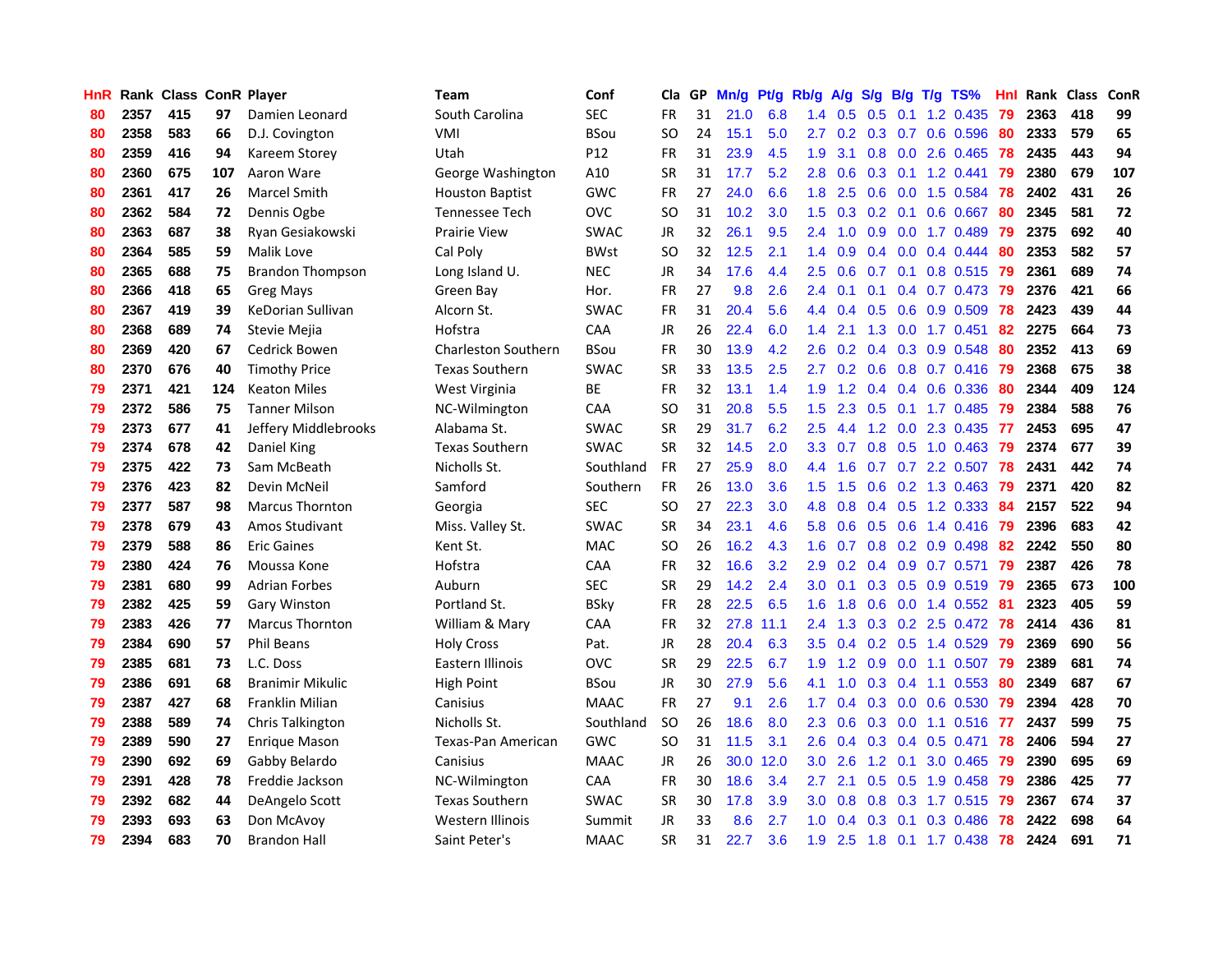| <b>HnR</b> |      | Rank Class ConR Player |     |                        | <b>Team</b>            | Conf        | Cla       |     | GP Mn/g Pt/g Rb/g A/g |           |                  |                 |     |                 | S/g B/g T/g TS%           | Hnl  |      | Rank Class | <b>ConR</b> |
|------------|------|------------------------|-----|------------------------|------------------------|-------------|-----------|-----|-----------------------|-----------|------------------|-----------------|-----|-----------------|---------------------------|------|------|------------|-------------|
| 79         | 2395 | 591                    | 79  | Alwayne Bigby          | Northeastern           | CAA         | SO.       | 31  | 22.8                  | 3.3       | 3.5              | 1.3             | 1.1 | 0.2             | 1.9 0.414                 | -79  | 2395 | 590        | 79          |
| 79         | 2396 | 694                    | 45  | Lazabian Jackson       | Ark.-Pine Bluff        | <b>SWAC</b> | <b>JR</b> | 30  | 29.8                  | 9.8       | 3.0              | 2.6             | 1.2 | 0.2             | 2.1 0.475                 | -79  | 2397 | 696        | 43          |
| 79         | 2397 | 684                    | 90  | Hugh Mingo             | Louisiana-Monroe       | Sun Belt    | <b>SR</b> | 29  | 24.1                  | 8.5       | 4.8              | 1.2             | 0.6 | 0.5             | 2.1 0.426                 | -78  | 2417 | 690        | 92          |
| 79         | 2398 | 592                    | 77  | Olatunji Kosile        | Md.-Eastern Shore      | <b>MEAC</b> | <b>SO</b> | 28  | 13.3                  | 2.5       | 3.3 <sub>2</sub> | 0.1             |     | $0.4 \quad 0.9$ | 0.8 0.464                 | 78   | 2427 | 598        | 78          |
| 79         | 2399 | 429                    | 83  | Kenny Hall             | Western Carolina       | Southern    | FR        | 35  | 11.5                  | 1.6       | 2.1              | 0.4             |     |                 | $0.2$ $0.9$ $0.4$ $0.583$ | -79  | 2392 | 427        | 83          |
| 79         | 2400 | 685                    | 72  | Shamile Jeffers        | Jacksonville           | ASun        | <b>SR</b> | 30  | 9.6                   | 2.2       | 1.8              | 0.1             |     |                 | 0.4 0.5 0.8 0.575 78      |      | 2403 | 684        | 72          |
| 79         | 2401 | 430                    | 125 | <b>Ty Johnson</b>      | Villanova              | ВE          | <b>FR</b> | 32  | 17.7                  | 3.3       | 1.0 <sub>1</sub> | 2.0             |     |                 | $0.6$ $0.1$ 1.8 $0.425$   | -78  | 2418 | 437        | 125         |
| 79         | 2402 | 431                    | 108 | Jordan Gathers         | St. Bonaventure        | A10         | <b>FR</b> | 31  | 11.7                  | 1.7       |                  | $1.2 \quad 1.2$ |     |                 | $0.4$ 0.1 0.5 0.391       | -79  | 2385 | 424        | 108         |
| 79         | 2403 | 686                    | 96  | <b>Tom Pritchard</b>   | Indiana                | <b>B10</b>  | SR        | 36  | 9.9                   | 1.3       | 1.6              | 0.4             |     |                 | $0.1$ 0.1 0.3 0.539       | 78   | 2409 | 686        | 97          |
| 79         | 2404 | 687                    | 66  | Johann Mpondo          | Wright St.             | Hor.        | <b>SR</b> | 32  | 18.6                  | 4.1       | 3.3 <sub>2</sub> | 0.2             |     |                 | $0.3$ $0.2$ 1.1 $0.491$   | 78   | 2425 | 692        | 68          |
| 79         | 2405 | 432                    | 69  | Devante Wallace        | <b>High Point</b>      | <b>BSou</b> | <b>FR</b> | 31  | 15.4                  | 4.4       | 2.8              | 0.7             |     |                 | $0.5$ $0.3$ $0.9$ $0.472$ | 78   | 2407 | 432        | 71          |
| 79         | 2406 | 688                    | 28  | <b>Terry Bembry</b>    | <b>Houston Baptist</b> | <b>GWC</b>  | <b>SR</b> | 30  | 21.8                  | 8.4       | 4.2              | 0.8             |     |                 | 0.6 0.3 1.5 0.463         | -77  | 2446 | 693        | 29          |
| 79         | 2407 | 433                    | 60  | Michael Dison          | Montana St.            | <b>BSky</b> | <b>FR</b> | 29  | 14.6                  | 3.7       | 1.9              | 2.1             | 0.6 |                 | 0.0 1.1 0.436             | 78   | 2412 | 435        | 61          |
| 79         | 2408 | 434                    | 97  | Brandan Kearney        | Michigan St.           | <b>B10</b>  | <b>FR</b> | 34  | 9.6                   | 1.2       | 0.8              | 0.6             |     |                 | $0.2$ $0.2$ $0.3$ $0.519$ | 80   | 2347 | 410        | 96          |
| 79         | 2409 | 689                    | 70  | David Minaya           | Liberty                | <b>BSou</b> | <b>SR</b> | 29  |                       | 31.4 12.6 | 3.9              | 1.2             | 0.7 | 0.0             | 1.5 0.458                 | 80   | 2351 | 671        | 68          |
| 79         | 2410 | 435                    | 61  | Gelaun Wheelwright     | Weber St.              | <b>BSky</b> | <b>FR</b> | 26  | 18.7                  | 5.6       | 2.1              | 1.1             |     | $0.5 \quad 0.2$ | 1.2 0.525                 | -81  | 2304 | 400        | 56          |
| 78         | 2411 | 690                    | 54  | David Rufful           | Dartmouth              | lvy         | <b>SR</b> | 30  | 24.3                  | 6.1       | 3.0              | 1.2             | 1.0 | 0.1             | 1.6 0.444                 | 78   | 2404 | 685        | 55          |
| 78         | 2412 | 691                    | 100 | Michael Sanchez        | Arkansas               | <b>SEC</b>  | <b>SR</b> | 29  | 18.5                  | 4.0       |                  | $3.3 \quad 0.4$ |     | $0.6$ 0.5       | 1.3 0.438                 | 80   | 2331 | 667        | 98          |
| 78         | 2413 | 436                    | 84  | <b>Tyrone Brown</b>    | Georgia Southern       | Southern    | <b>FR</b> | 30  | 8.2                   | 2.4       |                  |                 |     |                 | 1.2 0.2 0.2 0.2 0.7 0.608 | -78  | 2410 | 434        | 85          |
| 78         | 2414 | 593                    | 91  | Dennis Mavin           | Florida Atlantic       | Sun Belt    | <b>SO</b> | 28  | 13.2                  | 5.0       |                  | $2.0 \quad 0.6$ |     |                 | 0.5 0.0 1.3 0.434         | - 79 | 2399 | 592        | 91          |
| 78         | 2415 | 594                    | 80  | <b>Brandon Britt</b>   | William & Mary         | CAA         | <b>SO</b> | 32  | 24.1                  | 9.0       |                  | $1.8$ 1.5       |     |                 | 0.8 0.0 2.1 0.467 77      |      | 2440 | 602        | 82          |
| 78         | 2416 | 692                    | 71  | R.J. Hall              | Marist                 | <b>MAAC</b> | <b>SR</b> | 26  | 13.7                  | 4.2       | 1.0 <sub>1</sub> | 1.6             |     |                 | $0.3$ 0.0 1.2 0.502       | -79  | 2381 | 680        | 68          |
| 78         | 2417 | 695                    | 78  | Lawrence Smith         | <b>NCA&amp;T</b>       | <b>MEAC</b> | <b>JR</b> | 32  | 16.7                  | 4.5       | 3.5              | 0.5             |     |                 | 0.7 0.2 1.1 0.537 78      |      | 2436 | 703        | 80          |
| 78         | 2418 | 696                    | 74  | <b>Terrell Barnes</b>  | Tennessee Tech         | <b>OVC</b>  | <b>JR</b> | 31  | 23.2                  | 2.9       | 4.4              | 1.5             |     |                 | $0.5$ $0.2$ $0.8$ $0.438$ | -79  | 2358 | 688        | 73          |
| 78         | 2419 | 437                    | 56  | <b>Chandler Thomas</b> | <b>UMBC</b>            | <b>AEC</b>  | <b>FR</b> | 30  | 17.5                  | 6.0       | $3.4^{\circ}$    | 0.3             |     |                 | $0.4$ 0.4 1.0 0.501       | -76  | 2496 | 461        | 57          |
| 78         | 2420 | 438                    | 85  | James Sinclair         | Western Carolina       | Southern    | FR        | 32  | 10.1                  | 2.1       | 1.9              | 0.6             |     |                 | 0.6 0.3 0.5 0.417         | 78   | 2400 | 429        | 84          |
| 78         | 2421 | 697                    | 55  | R.J. Griffin           | Dartmouth              | Ivy         | <b>JR</b> | 30  | 26.2                  | 7.6       | 2.5              | 1.1             | 0.7 |                 | $0.1$ 1.8 0.491           | 78   | 2419 | 697        | 56          |
| 78         | 2422 | 698                    | 92  | Darnell Jackson        | Louisiana-Lafayette    | Sun Belt    | JR        | 26  | 12.5                  | 2.5       | 2.5              | 0.5             | 0.5 | 0.1             | 0.7 0.436                 | -79  | 2372 | 691        | 90          |
| 78         | 2423 | 439                    | 67  | <b>Greg Travis</b>     | Illinois-Chicago       | Hor.        | <b>FR</b> | 25  | 17.3                  | 4.0       | 1.6              | 2.1             | 0.8 | 0.0             | 1.8 0.418                 | -79  | 2383 | 423        | 67          |
| 78         | 2424 | 440                    | 87  | Abdel Nader            | Northern Illinois      | MAC         | <b>FR</b> | 31  | 24.2                  | 10.4      | 4.2              | 1.1             | 0.7 |                 | 0.7 2.9 0.423             | -77  | 2444 | 445        | 88          |
| 78         | 2425 | 699                    | 46  | Ronald Wright          | <b>Prairie View</b>    | <b>SWAC</b> | <b>JR</b> | 32  | 21.7                  | 4.4       | 3.1              | 2.5             | 0.9 | 0.1             | 1.7 0.427                 | 78   | 2433 | 701        | 46          |
| 78         | 2426 | 441                    | 75  | <b>Treg Setty</b>      | Southern Illinois      | <b>MVC</b>  | <b>FR</b> | 31  | 16.3                  | 4.4       | $2.5\,$          | 0.7             |     |                 | $0.8$ 0.1 1.4 0.449       | - 77 | 2465 | 452        | 75          |
| 78         | 2427 | 700                    | 79  | <b>Wesley Dunning</b>  | Hampton                | <b>MEAC</b> | JR        | 31  | 19.5                  | 4.3       |                  | $4.0 \quad 0.2$ |     |                 | 0.3 0.4 0.9 0.510 78      |      | 2428 | 699        | 79          |
| 78         | 2428 | 701                    | 80  | Nathaniel Drayton      | Florida A&M            | <b>MEAC</b> | JR        | 32. | 12.0                  | 4.5       | $2.5^{\circ}$    | 0.1             |     |                 | $0.5$ 0.4 1.0 0.469       | -75  | 2527 | 730        | 84          |
| 78         | 2429 | 702                    | 75  | Daron Populist         | SE Louisiana           | Southland   | JR        | 29  | 27.7                  | 7.2       | 1.0 <sub>1</sub> | 1.3             | 0.5 |                 | $0.1$ 1.7 0.582           | 76   | 2498 | 723        | 78          |
| 78         | 2430 | 703                    | 29  | Aaron Urbanus          | Texas-Pan American     | <b>GWC</b>  | JR        | 31  | 24.0                  | 8.6       | $2.4^{\circ}$    | 1.9             | 0.5 | 0.0             | $2.0$ 0.511               | 77   | 2445 | 706        | 28          |
| 78         | 2431 | 595                    | 71  | Jareal Smith           | Radford                | <b>BSou</b> | <b>SO</b> | 32  | 26.8                  | 9.3       | 2.5              | 1.8             | 0.8 | 0.1             | 2.0 0.451                 | 77   | 2439 | 601        | 72          |
| 78         | 2432 | 442                    | 81  | Corey Edwards          | George Mason           | CAA         | FR        | 31  | 15.2                  | 2.5       |                  |                 |     |                 | 1.3 2.2 1.0 0.0 2.2 0.467 | 78   | 2401 | 430        | 80          |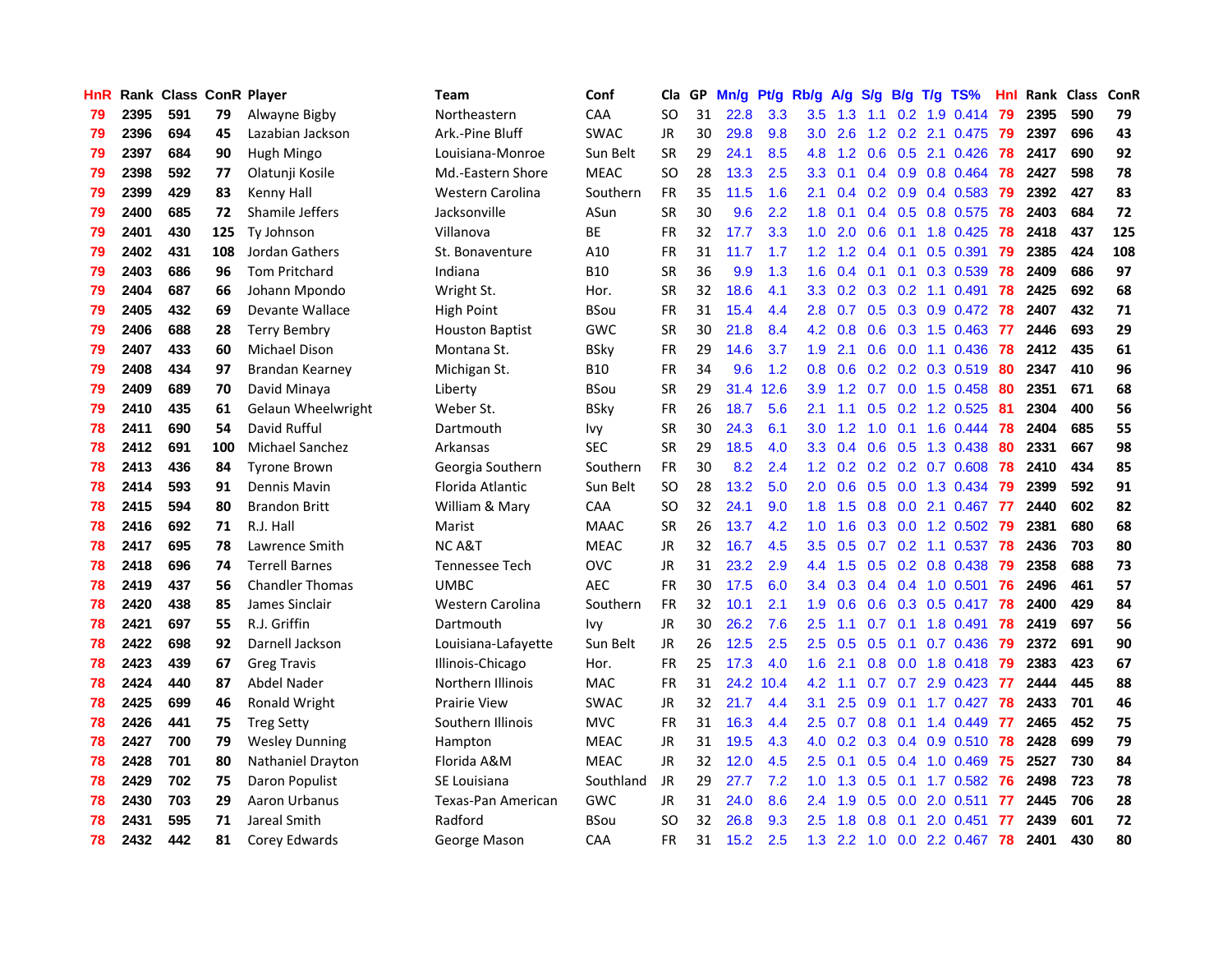| HnR |      |     |     | Rank Class ConR Player  | <b>Team</b>        | Conf        | Cla           |    | GP Mn/g Pt/g Rb/g A/g S/g B/g T/g TS% |           |                  |             |     |                 |                            | Hnl  | Rank Class |     | ConR |
|-----|------|-----|-----|-------------------------|--------------------|-------------|---------------|----|---------------------------------------|-----------|------------------|-------------|-----|-----------------|----------------------------|------|------------|-----|------|
| 78  | 2433 | 704 | 47  | <b>Michael Starks</b>   | Alcorn St.         | <b>SWAC</b> | JR            | 31 | 16.3                                  | 3.9       | 3.9              | 0.2         | 0.2 | 1.1             | 0.9 0.530                  | 76   | 2479       | 713 | 48   |
| 78  | 2434 | 443 | 68  | Denzel Johnson          | Santa Clara        | <b>WCC</b>  | <b>FR</b>     | 27 | 17.7                                  | 6.2       | 1.4              | 1.0         | 0.3 | 0.0             | $0.5$ 0.452                | -77  | 2448       | 446 | 70   |
| 78  | 2435 | 444 | 82  | K.K. Simmons            | NC-Wilmington      | CAA         | <b>FR</b>     | 26 | 20.6                                  | 7.0       | 1.8              | 1.9         | 0.3 | 0.1             | 1.7 0.463                  | 79   | 2359       | 415 | 75   |
| 78  | 2436 | 445 | 96  | T.J. Sapp               | Clemson            | <b>ACC</b>  | FR            | 30 | 16.1                                  | 3.6       | 1.6              | 0.7         | 0.7 |                 | 0.0 0.9 0.412 78           |      | 2408       | 433 | 96   |
| 78  | 2437 | 446 | 72  | Lamin Fulton            | Saint Peter's      | <b>MAAC</b> | <b>FR</b>     | 31 | 29.6                                  | 8.9       |                  | $1.8$ 1.5   | 1.1 |                 | 0.0 1.9 0.482 77           |      | 2462       | 450 | 73   |
| 78  | 2438 | 447 | 83  | Enoch Hood              | James Madison      | CAA         | <b>FR</b>     | 32 | 19.0                                  | 5.4       | 3.4              | 0.5         |     |                 | 0.3 0.4 0.8 0.471 77       |      | 2450       | 447 | 83   |
| 78  | 2439 | 448 | 109 | Devon McMillan          | Fordham            | A10         | <b>FR</b>     | 28 | 27.1                                  | 7.4       | $2.7^{\circ}$    | 2.9         |     |                 | 1.2 0.3 3.0 0.383          | 78   | 2421       | 438 | 109  |
| 78  | 2440 | 705 | 73  | William Wilson          | North Florida      | ASun        | JR            | 32 | 20.6                                  | 2.0       | 1.7              | 3.1         |     | $0.8\ 0.0$      | 2.1 0.390                  | 78   | 2434       | 702 | 73   |
| 78  | 2441 | 706 | 73  | <b>Blaise Ffrench</b>   | Saint Peter's      | <b>MAAC</b> | <b>JR</b>     | 29 | 22.1                                  | 4.4       | $2.5\,$          | 2.9         |     |                 | 1.2 0.2 2.3 0.416          | 77   | 2457       | 709 | 72   |
| 78  | 2442 | 693 | 60  | Ari Feldman             | Cal St. Northridge | <b>BWst</b> | <b>SR</b>     | 25 | 14.0                                  | 3.9       | 1.9              | 0.4         |     |                 | 0.4 0.3 0.4 0.533          | -77  | 2451       | 694 | 60   |
| 78  | 2443 | 596 | 30  | Josh Cleveland          | Texas-Pan American | <b>GWC</b>  | <b>SO</b>     | 31 | 15.1                                  | 4.7       | 2.9              | 0.6         |     |                 | 0.3 0.6 1.2 0.483          | 77   | 2454       | 603 | 30   |
| 78  | 2444 | 707 | 48  | <b>Anthony Nieves</b>   | Alcorn St.         | <b>SWAC</b> | JR            | 14 |                                       | 27.4 10.9 | 3.6              | 2.0         | 1.1 | 0.1             | 2.6 0.461                  | 79   | 2388       | 694 | 41   |
| 77  | 2445 | 708 | 69  | Derrick Rodgers         | Portland           | <b>WCC</b>  | <b>JR</b>     | 31 | 17.7                                  | 3.8       | 1.6              | 1.8         | 0.4 | 0.0             | 1.5 0.496                  | -77  | 2447       | 707 | 69   |
| 77  | 2446 | 709 | 76  | <b>Todd Nelson</b>      | SE Louisiana       | Southland   | JR            | 25 | 19.1                                  | 6.5       | $1.2^{\circ}$    | 0.9         |     | $0.4\quad 0.0$  | 1.3 0.522                  | -76  | 2494       | 722 | 77   |
| 77  | 2447 | 694 | 76  | Arnold Mayorga          | Long Island U.     | <b>NEC</b>  | <b>SR</b>     | 29 | 9.8                                   | 2.7       | 1.8              | 0.2         | 0.2 | 0.3             | 0.4 0.562                  | 78   | 2413       | 687 | 76   |
| 77  | 2448 | 597 | 56  | <b>Steve Rennard</b>    | Pennsylvania       | Ivy         | <sub>SO</sub> | 23 | 18.6                                  | 3.7       | 1.2 <sub>2</sub> | 0.9         | 0.7 | 0.0             | 0.7 0.564                  | 82   | 2269       | 561 | 48   |
| 77  | 2449 | 710 | 86  | Kyle Randall            | NC-Greensboro      | Southern    | <b>JR</b>     | 32 | 20.5                                  | 5.7       | $1.4^{\circ}$    | 1.7         |     | $0.4 \quad 0.0$ | 1.2 0.466                  | 77   | 2449       | 708 | 86   |
| 77  | 2450 | 598 | 88  | Delino Dear             | Toledo             | <b>MAC</b>  | <b>SO</b>     | 33 | 13.5                                  | 3.4       | 2.0              | 0.1         |     |                 | $0.2$ $0.3$ $0.6$ $0.665$  | -77  | 2460       | 607 | 89   |
| 77  | 2451 | 599 | 87  | DeVontae Wright         | Citadel            | Southern    | <b>SO</b>     | 30 | 26.7                                  | 8.1       |                  | $3.3$ $2.7$ |     |                 | $0.8$ $0.2$ 1.8 $0.477$ 77 |      | 2459       | 606 | 88   |
| 77  | 2452 | 449 | 93  | <b>Taggart Lockhart</b> | Ark.-Little Rock   | Sun Belt    | <b>FR</b>     | 29 | 15.5                                  | 3.4       | 2.4              | 0.6         |     |                 | $0.2$ $0.2$ $0.6$ $0.442$  | 78   | 2429       | 440 | 93   |
| 77  | 2453 | 600 | 77  | Jeremy Campbell         | SE Louisiana       | Southland   | <b>SO</b>     | 29 | 28.6                                  | 7.7       | 3.0 <sub>1</sub> | 1.3         |     |                 | 0.6 0.3 1.9 0.436          | - 75 | 2523       | 623 | 79   |
| 77  | 2454 | 450 | 101 | Josh Richardson         | Tennessee          | <b>SEC</b>  | <b>FR</b>     | 34 | 16.0                                  | 2.9       | $1.4^{\circ}$    | 0.7         |     |                 | 0.5 0.6 0.9 0.424 76       |      | 2473       | 458 | 101  |
| 77  | 2455 | 711 | 57  | <b>Tyler Ponticelli</b> | <b>Brown</b>       | Ivy         | JR            | 31 | 25.7                                  | 4.3       | 3.5              | 2.3         |     |                 | 0.8 0.2 1.9 0.526          | 76   | 2480       | 714 | 59   |
| 77  | 2456 | 451 | 94  | Rakeem Dickerson        | Arkansas St.       | Sun Belt    | <b>FR</b>     | 32 | 14.8                                  | 3.3       | 1.3              | 1.5         |     |                 | 0.5 0.0 1.3 0.477          | 77   | 2464       | 451 | 95   |
| 77  | 2457 | 712 | 75  | Corderio Maclin         | Tennessee-Martin   | <b>OVC</b>  | JR            | 30 | 14.5                                  | 6.3       | 2.2 <sub>2</sub> | 0.3         |     |                 | $0.3$ $0.4$ 1.2 $0.518$    | -76  | 2483       | 716 | 75   |
| 77  | 2458 | 601 | 58  | Marin Kukoc             | Pennsylvania       | Ivy         | <b>SO</b>     | 33 | 10.0                                  | 2.5       | 1.6              | 0.6         |     | $0.2 \quad 0.1$ | 0.6 0.500                  | -77  | 2469       | 609 | 58   |
| 77  | 2459 | 602 | 59  | Jesse Pritchard         | Yale               | Ivy         | <b>SO</b>     | 28 | 14.7                                  | 2.3       | 2.0              | 0.7         |     | $0.2 \quad 0.1$ | 0.4 0.538                  | -77  | 2456       | 605 | 57   |
| 77  | 2460 | 713 | 126 | Austin Johnson          | Rutgers            | <b>BE</b>   | <b>JR</b>     | 31 | 16.0                                  | 4.1       | 2.1              | 0.4         |     |                 | 0.4 0.2 1.3 0.527          | 77   | 2441       | 704 | 126  |
| 77  | 2461 | 603 | 88  | <b>Tre Bussey</b>       | Georgia Southern   | Southern    | <b>SO</b>     | 30 | 15.4                                  | 5.4       | 1.5              | 0.2         | 0.6 | 0.0             | $0.9$ $0.511$              | 77   | 2455       | 604 | 87   |
| 77  | 2462 | 604 | 70  | Ayodeji Egbeyemi        | Loyola Marymount   | <b>WCC</b>  | <b>SO</b>     | 30 | 19.2                                  | 4.0       | 3.0              | 0.8         | 0.5 | 0.1             | 0.9 0.407                  | -78  | 2426       | 597 | 68   |
| 77  | 2463 | 714 | 78  | Demetrice Jacobs        | Northwestern St.   | Southland   | <b>JR</b>     | 16 | 21.9                                  | 6.6       | 2.5              | 1.4         | 1.5 | 0.2             | 1.6 0.455                  | 82   | 2237       | 659 | 64   |
| 77  | 2464 | 452 | 61  | John Adenrele           | <b>UC Davis</b>    | <b>BWst</b> | FR            | 30 | 17.1                                  | 5.6       | 3.1              | 0.3         |     |                 | 0.5 0.8 1.5 0.530          | 75   | 2507       | 463 | 62   |
| 77  | 2465 | 605 | 31  | Lamar Kearse            | New Jersey Tech    | <b>GWC</b>  | <b>SO</b>     | 32 | 23.3                                  | 7.1       | 3.1              | 1.9         |     |                 | $0.7$ $0.1$ $1.4$ $0.442$  | 76   | 2482       | 611 | 32   |
| 77  | 2466 | 715 | 90  | Jekore Tyler            | <b>UAB</b>         | <b>CUSA</b> | <b>JR</b>     | 31 | 12.2                                  | 4.3       | 1.6              | 1.1         |     |                 | $0.4$ 0.1 1.7 0.423        | 76   | 2472       | 710 | 92   |
| 77  | 2467 | 453 | 21  | CJ Carter               | Neb.-Omaha         | Ind.        | <b>FR</b>     | 29 | 28.5                                  | 10.4      | 3.6              | 2.6         |     |                 | 1.2 0.3 2.2 0.544          | 76   | 2471       | 457 | 21   |
| 77  | 2468 | 716 | 102 | John Florveus           | Georgia            | <b>SEC</b>  | JR            | 32 | 12.8                                  | 1.8       | 1.8              | 0.2         | 0.2 |                 | 0.7 0.5 0.429              | 76   | 2481       | 715 | 102  |
| 77  | 2469 | 454 | 127 | Derrick Wilson          | Marquette          | BE          | <b>FR</b>     | 33 | 8.8                                   | 0.6       | 1.1              | 0.7         | 0.6 | 0.0             | 0.3 0.408                  | 77   | 2452       | 448 | 127  |
| 77  | 2470 | 606 | 79  | Aaron Harwell           | Sam Houston St.    | Southland   | SO.           | 32 | 19.3                                  | 3.0       | 1.9              | 2.2         |     |                 | $0.9$ $0.0$ 1.4 $0.404$    | -76  | 2486       | 613 | 76   |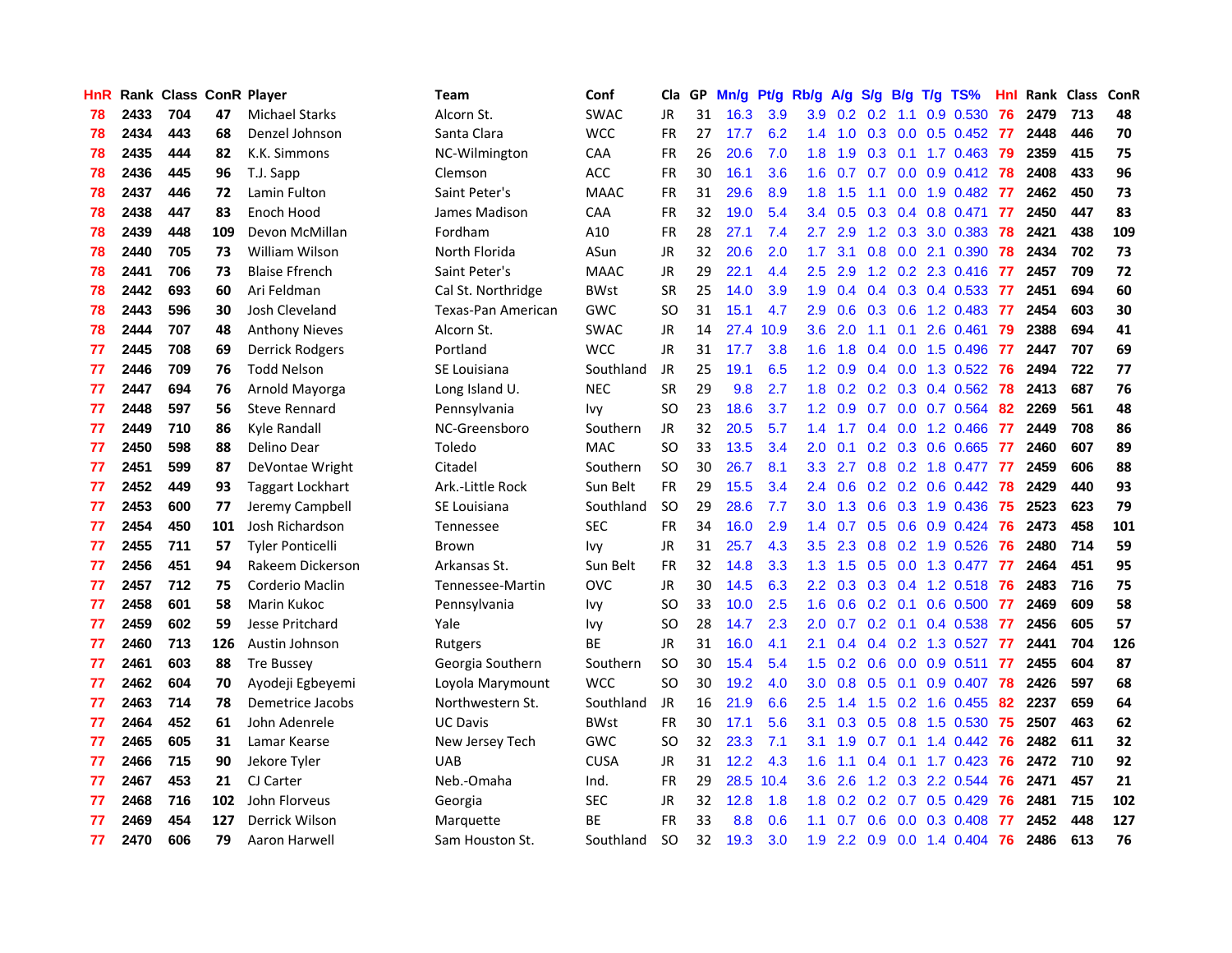| <b>HnR</b> |      | <b>Rank Class ConR Player</b> |     |                         | <b>Team</b>        | Conf        |           |    | Cla GP Mn/g Pt/g Rb/g A/g S/g B/g T/g TS% |      |                  |                 |     |             |                           | Hnl  | Rank Class ConR |     |     |
|------------|------|-------------------------------|-----|-------------------------|--------------------|-------------|-----------|----|-------------------------------------------|------|------------------|-----------------|-----|-------------|---------------------------|------|-----------------|-----|-----|
| 77         | 2471 | 717                           | 80  | Jan Petrovcic           | SE Louisiana       | Southland   | JR        | 27 | 17.0                                      | 2.3  | 4.5              | 0.8             | 0.7 | 0.4         | 1.1 0.374                 | 75   | 2534            | 733 | 82  |
| 77         | 2472 | 607                           | 91  | <b>Kevin Thomas</b>     | Tulane             | <b>CUSA</b> | SO.       | 30 | 11.4                                      | 2.5  | 1.9              | 0.1             | 0.1 |             | $0.7$ 0.7 0.547           | 75   | 2514            | 620 | 95  |
| 77         | 2473 | 608                           | 72  | Xavier Martin           | <b>High Point</b>  | <b>BSou</b> | SO.       | 31 | 20.6                                      | 5.9  | 1.8              | 2.6             | 0.5 | 0.1         | 1.8 0.451                 | -76  | 2476            | 610 | 73  |
| 77         | 2474 | 455                           | 57  | Yolonzo Moore           | Hartford           | AEC         | <b>FR</b> | 31 | 27.3                                      | 6.8  | 2.9              | 1.1             | 0.8 | 0.0         | 1.4 0.507                 | 76   | 2475            | 459 | 56  |
| 76         | 2475 | 695                           | 92  | Joe Richard             | Tulsa              | <b>CUSA</b> | <b>SR</b> | 31 | 16.4                                      | 2.5  | 3.5              | 0.3             |     |             | 0.2 0.3 1.2 0.564         | 76   | 2478            | 697 | 93  |
| 76         | 2476 | 456                           | 81  | <b>Shane Rillieux</b>   | Nicholls St.       | Southland   | FR        | 30 | 31.8                                      | 7.8  | 3.1              | 2.6             |     |             | 0.9 0.0 2.8 0.491         | -75  | 2532            | 470 | 81  |
| 76         | 2477 | 696                           | 68  | Donavan Foster          | Detroit            | Hor.        | <b>SR</b> | 34 | 17.7                                      | 3.5  | 1.0 <sub>1</sub> | 1.6             |     |             | 0.8 0.1 1.0 0.418 77      |      | 2461            | 696 | 69  |
| 76         | 2478 | 609                           | 69  | <b>Daniel Turner</b>    | Green Bay          | Hor.        | <b>SO</b> | 14 | 20.8                                      | 4.6  | 4.9              | 1.1             |     |             | 0.6 0.2 1.9 0.427         | -84  | 2167            | 525 | 60  |
| 76         | 2479 | 718                           | 58  | Dee Goens               | <b>Holy Cross</b>  | Pat.        | JR        | 23 | 11.8                                      | 2.3  | 1.0 <sub>1</sub> | 1.6             |     |             | 0.4 0.0 1.1 0.540 77      |      | 2443            | 705 | 58  |
| 76         | 2480 | 719                           | 84  | <b>Matt Wilson</b>      | NC-Wilmington      | CAA         | JR        | 28 | 11.3                                      | 2.1  | 2.6              | 0.1             |     |             | $0.1$ $0.2$ $0.4$ $0.625$ | -76  | 2474            | 711 | 84  |
| 76         | 2481 | 610                           | 110 | <b>Marvin Dominique</b> | Fordham            | A10         | <b>SO</b> | 29 | 12.2                                      | 2.9  | 3.1              | 0.2             |     |             | 0.2 0.3 0.6 0.431         | 76   | 2497            | 616 | 111 |
| 76         | 2482 | 720                           | 32  | P.J. Miller             | New Jersey Tech    | GWC         | JR        | 30 | 25.1                                      | 6.8  | 3.0              | 2.1             |     |             | 1.0 0.2 2.0 0.489         | 76   | 2477            | 712 | 31  |
| 76         | 2483 | 697                           | 81  | Larry Bastfield         | Morgan St.         | <b>MEAC</b> | <b>SR</b> | 29 | 27.4                                      | 5.6  | 1.4              | 2.7             |     |             | 0.9 0.0 2.3 0.397         | 76   | 2492            | 698 | 82  |
| 76         | 2484 | 611                           | 82  | Bryan Hammond           | Nicholls St.       | Southland   | <b>SO</b> | 30 | 29.4                                      | 7.9  | 2.4              | 3.0             | 0.5 |             | $0.1$ 1.8 0.456           | -74  | 2539            | 626 | 83  |
| 76         | 2485 | 721                           | 82  | R.J. Buck               | NC A&T             | <b>MEAC</b> | JR        | 31 | 20.5                                      | 5.4  | 3.1              | 1.1             | 0.5 |             | $0.1$ 1.2 0.493           | -76  | 2493            | 721 | 83  |
| 76         | 2486 | 457                           | 77  | Stephon Whyatt          | Saint Francis (PA) | <b>NEC</b>  | <b>FR</b> | 29 | 29.2                                      | 7.2  | 1.6              | 2.6             | 0.8 | 0.1         | 2.5 0.487                 | 75   | 2517            | 466 | 79  |
| 76         | 2487 | 698                           | 58  | Jeff Pelage             | Boston U.          | <b>AEC</b>  | <b>SR</b> | 32 | 11.0                                      | 2.2  | 2.7              | 0.1             |     |             | 0.3 0.3 0.8 0.559         | -76  | 2499            | 699 | 58  |
| 76         | 2488 | 612                           | 95  | R.J. McCray             | Louisiana-Monroe   | Sun Belt    | <b>SO</b> | 28 | 17.9                                      | 3.1  | 2.1              | 1.2             |     |             | 0.7 0.2 1.0 0.518         | - 76 | 2501            | 617 | 97  |
| 76         | 2489 | 458                           | 98  | <b>Shannon Scott</b>    | Ohio St.           | <b>B10</b>  | <b>FR</b> | 36 | 10.6                                      | 1.2  | 1.1              | 1.7             |     |             | 0.5 0.1 1.0 0.285 77      |      | 2442            | 444 | 98  |
| 76         | 2490 | 613                           | 64  | <b>Fred Chatmon</b>     | <b>UMKC</b>        | Summit      | <b>SO</b> | 26 | 12.0                                      | 3.0  | 3.0              | 0.1             |     |             | $0.4$ 0.3 1.1 0.552 76    |      | 2484            | 612 | 66  |
| 76         | 2491 | 614                           | 73  | Joel Vander Pol         | Liberty            | <b>BSou</b> | <b>SO</b> | 29 | 15.4                                      | 4.6  |                  | $3.4 \quad 0.2$ |     |             | 0.2 0.7 0.9 0.570 76      |      | 2495            | 615 | 74  |
| 76         | 2492 | 722                           | 62  | Ephraim Ekanem          | Northern Arizona   | <b>BSkv</b> | JR        | 28 | 17.8                                      | 5.6  | 3.9              | 0.3             |     |             | 0.5 0.4 0.9 0.480 75      |      | 2525            | 729 | 63  |
| 76         | 2493 | 615                           | 96  | Daronte Clark           | Troy               | Sun Belt    | <b>SO</b> | 25 | 15.2                                      | 4.7  | 2.1              | 0.6             |     |             | 0.6 0.0 0.6 0.440 77      |      | 2463            | 608 | 94  |
| 76         | 2494 | 616                           | 65  | Justin Jordan           | <b>IPFW</b>        | Summit      | <b>SO</b> | 20 | 21.8                                      | 6.9  | 2.1              | 1.9             | 0.9 | 0.1         | 2.1 0.507                 | -78  | 2411            | 595 | 63  |
| 76         | 2495 | 617                           | 78  | <b>Kameron Ritter</b>   | Saint Francis (PA) | <b>NEC</b>  | <b>SO</b> | 28 | 26.1                                      | 4.8  | $2.2\,$          | 2.6             |     |             | 1.4 0.4 2.0 0.459         | -75  | 2516            | 622 | 78  |
| 76         | 2496 | 459                           | 62  | <b>Tyrell Corbin</b>    | <b>UC Davis</b>    | <b>BWst</b> | FR        | 30 | 23.4                                      | 6.3  | 2.1              | 3.0             |     |             | 1.2 0.0 3.2 0.453         | -74  | 2538            | 471 | 63  |
| 76         | 2497 | 460                           | 74  | <b>Eddie Mitchell</b>   | Rider              | <b>MAAC</b> | <b>FR</b> | 30 | 20.6                                      | 4.2  | 1.9              | 2.9             | 0.9 | 0.1         | 2.7 0.435                 | 77   | 2468            | 455 | 74  |
| 76         | 2498 | 723                           | 75  | <b>Chris Prescott</b>   | Saint Peter's      | <b>MAAC</b> | JR        | 31 | 27.8                                      | 10.1 | 2.1              | 1.4             | 0.5 | 0.1         | 2.2 0.472                 | 75   | 2522            | 728 | 77  |
| 76         | 2499 | 724                           | 49  | <b>Brandon Allen</b>    | Alabama A&M        | <b>SWAC</b> | JR        | 19 | 12.9                                      | 4.3  | 2.2              | 0.6             | 0.5 | 0.1         | 0.7 0.466                 | -76  | 2489            | 720 | 49  |
| 76         | 2500 | 725                           | 61  | E.J. Farris             | Utah St.           | <b>WAC</b>  | <b>JR</b> | 33 | 9.2                                       | 2.8  | 1.2              | 0.8             |     | $0.3 \ 0.0$ | $0.9$ $0.453$             | 76   | 2485            | 717 | 61  |
| 76         | 2501 | 726                           | 50  | Jeremy Ingram           | Alabama A&M        | <b>SWAC</b> | JR        | 22 | 12.0                                      | 5.5  | 1.1              | 0.7             |     |             | $0.5$ 0.2 0.9 0.447       | -76  | 2504            | 725 | 50  |
| 76         | 2502 | 727                           | 83  | Paul Scotland           | Bethune-Cookman    | <b>MEAC</b> | JR        | 27 | 10.8                                      | 3.3  | 0.9 <sup>°</sup> | 0.9             |     |             | $0.4$ 0.0 0.9 0.492       | -76  | 2487            | 718 | 81  |
| 76         | 2503 | 618                           | 63  | Andre Hatchett          | Idaho St.          | <b>BSky</b> | <b>SO</b> | 28 | 27.3                                      | 7.4  | 4.5              | 1.2             |     |             | 0.4 0.5 1.2 0.429 75      |      | 2505            | 618 | 62  |
| 76         | 2504 | 699                           | 79  | Jon Taylor              | Saint Francis (PA) | <b>NEC</b>  | <b>SR</b> | 25 | 21.0                                      | 5.9  | 3.6              | 0.9             |     |             | $0.5$ $0.2$ 1.0 $0.461$   | 75   | 2513            | 703 | 77  |
| 76         | 2505 | 461                           | 93  | C.J. Cooper             | <b>UTEP</b>        | <b>CUSA</b> | FR        | 27 | 15.1                                      | 3.2  | 1.1              | 1.3             |     |             | $0.2$ 0.0 0.7 0.439       | 77   | 2458            | 449 | 91  |
| 76         | 2506 | 462                           | 74  | <b>Warren Gillis</b>    | Coastal Carolina   | <b>BSou</b> | <b>FR</b> | 30 | 15.3                                      | 3.7  | 1.9              | 1.1             | 0.6 | 0.1         | 1.0 0.493                 | 75   | 2526            | 469 | 78  |
| 76         | 2507 | 700                           | 76  | Zavier Sanders          | Eastern Illinois   | <b>OVC</b>  | <b>SR</b> | 29 | 22.2                                      | 4.4  | 3.8              | 0.9             | 0.6 | 0.2         | 1.0 0.479                 | 75   | 2511            | 702 | 76  |
| 76         | 2508 | 463                           | 111 | Dominique McKoy         | Rhode Island       | A10         | <b>FR</b> | 30 | 13.6                                      | 3.1  | 2.1              | 0.5             |     |             | 0.5 0.1 0.9 0.477 74      |      | 2543            | 472 | 112 |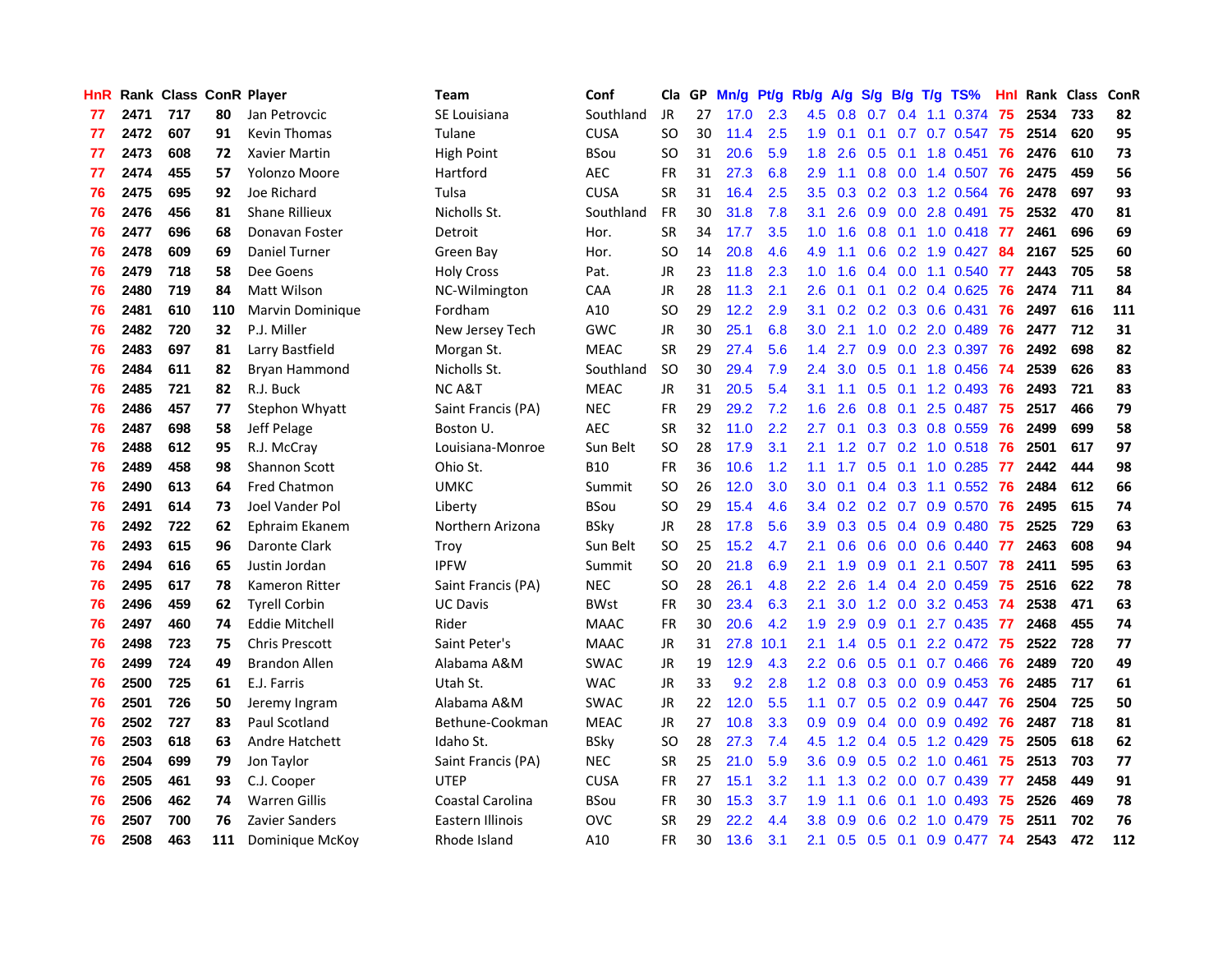| HnR. |      |     |     | Rank Class ConR Player    | Team                      | Conf        | Cla           | GP. | Mn/g Pt/g Rb/g A/g |           |                  |                  |                  |                 | S/g B/g T/g TS%           | Hnl  |      | Rank Class | <b>ConR</b> |
|------|------|-----|-----|---------------------------|---------------------------|-------------|---------------|-----|--------------------|-----------|------------------|------------------|------------------|-----------------|---------------------------|------|------|------------|-------------|
| 76   | 2509 | 701 | 85  | <b>Trevor Deloach</b>     | NC-Wilmington             | CAA         | <b>SR</b>     | 30  | 15.0               | 4.0       | 3.0              | 0.5              | 0.8              | 0.1             | 1.0 0.401                 | 75   | 2506 | 701        | 85          |
| 76   | 2510 | 464 | 112 | Steve Zack                | La Salle                  | A10         | <b>FR</b>     | 32  | 9.5                | 1.4       | $2.3\phantom{0}$ | 0.5              | 0.1              | 0.5             | $0.6$ 0.400               | -76  | 2491 | 460        | 110         |
| 75   | 2511 | 728 | 97  | Adam Sterrenberg          | Arkansas St.              | Sun Belt    | <b>JR</b>     | 28  | 12.8               | 3.6       | 1.0              | 0.5              |                  | $0.2 \quad 0.0$ | $0.5$ $0.510$             | 76   | 2488 | 719        | 96          |
| 75   | 2512 | 729 | 22  | Alex Welhouse             | Neb.-Omaha                | Ind.        | <b>JR</b>     | 28  | 27.5               | 10.4      | 6.7              | 1.3              |                  |                 | $0.4$ $0.2$ 2.1 0.533     | - 75 | 2509 | 726        | 22          |
| 75   | 2513 | 619 | 89  | Jordan Scott              | Coll. of Charleston       | Southern    | <sub>SO</sub> | 29  | 14.8               | 3.8       | 1.1              | 0.6              |                  |                 | 0.7 0.2 1.0 0.514 76      |      | 2490 | 614        | 89          |
| 75   | 2514 | 702 | 70  | Paris Carter              | Illinois-Chicago          | Hor.        | <b>SR</b>     | 30  | 18.0               | 5.5       |                  | $4.0 \quad 0.4$  |                  |                 | 0.2 0.1 1.8 0.473 75      |      | 2519 | 705        | 70          |
| 75   | 2515 | 730 | 84  | Khalif Toombs             | South Carolina St.        | <b>MEAC</b> | JR            | 31  | 34.8               | 10.9      | 2.5              | 4.4              |                  |                 | 1.2 0.0 2.7 0.467 74      |      | 2545 | 736        | 86          |
| 75   | 2516 | 465 | 66  | Estan Tyler               | <b>UMKC</b>               | Summit      | <b>FR</b>     | 28  | 25.8               | 5.3       | $2.4\,$          | 3.0              |                  |                 | 0.4 0.0 2.1 0.450 77      |      | 2466 | 453        | 65          |
| 75   | 2517 | 620 | 51  | <b>Brandon Ellis</b>      | Alabama A&M               | <b>SWAC</b> | <sub>SO</sub> | 28  | 16.9               | 6.5       | 2.3              | 0.5              |                  |                 | $0.4$ 0.1 1.1 0.513       | -75  | 2530 | 624        | 51          |
| 75   | 2518 | 731 | 75  | Jay Reynolds              | Presbyterian              | <b>BSou</b> | <b>JR</b>     | 29  | 19.4               | 4.2       | 2.1              | 0.1              |                  |                 | 0.2 0.3 0.9 0.731         | 75   | 2520 | 727        | 77          |
| 75   | 2519 | 732 | 33  | <b>Matt Samuels</b>       | Chicago St.               | <b>GWC</b>  | JR            | 30  |                    | 28.7 11.5 | 3.3              | 1.9              | 1.1              | 0.1             | 2.8 0.467                 | 75   | 2528 | 731        | 33          |
| 75   | 2520 | 621 | 83  | <b>Patrick Robinson</b>   | Northwestern St.          | Southland   | <b>SO</b>     | 32  | 17.3               | 3.3       | 2.5              | 1.1              | 0.8 <sub>0</sub> |                 | 0.4 1.2 0.475             | 75   | 2531 | 625        | 80          |
| 75   | 2521 | 703 | 67  | John Peckinpaugh          | <b>IPFW</b>               | Summit      | <b>SR</b>     | 30  | 21.4               | 4.0       | 3.4              | 1.7              |                  | $0.8\ 0.0$      | 1.3 0.458                 | 74   | 2547 | 709        | 67          |
| 75   | 2522 | 733 | 23  | Chad Rasmussen            | Seattle                   | Ind.        | <b>JR</b>     | 27  | 18.7               | 5.2       | 1.4              | 1.4              | 0.3              |                 | $0.1$ 1.2 0.511           | 75   | 2536 | 734        | 23          |
| 75   | 2523 | 466 | 76  | Andre Smith               | Winthrop                  | <b>BSou</b> | <b>FR</b>     | 29  | 13.7               | 3.3       | 0.9              | 1.3              | 0.6              | 0.0             | 0.6 0.434                 | -75  | 2508 | 464        | 75          |
| 75   | 2524 | 704 | 34  | Nick Weiermiller          | <b>Texas-Pan American</b> | <b>GWC</b>  | <b>SR</b>     | 31  | 26.3               | 4.4       | 2.1              | 3.5              | 0.9              | 0.0             | 2.2 0.489                 | 75   | 2535 | 707        | 34          |
| 75   | 2525 | 467 | 98  | <b>Trent Mackey</b>       | Louisiana-Monroe          | Sun Belt    | <b>FR</b>     | 29  | 22.0               | 5.8       | 1.6              | 1.2              |                  | $0.3 \quad 0.0$ | 1.2 0.579                 | -74  | 2546 | 474        | 99          |
| 75   | 2526 | 705 | 77  | Bassey Inameti            | Tennessee Tech            | <b>OVC</b>  | <b>SR</b>     | 33  | 12.5               | 3.5       |                  | $1.8 \quad 0.4$  |                  | $0.2 \quad 1.0$ | 1.1 0.558                 | - 75 | 2533 | 706        | 77          |
| 75   | 2527 | 734 | 52  | <b>Twann Oakley</b>       | Alcorn St.                | <b>SWAC</b> | <b>JR</b>     | 28  |                    | 31.1 10.5 | 2.9              | 1.1              |                  |                 | 0.9 0.1 2.0 0.516 74      |      | 2558 | 738        | 53          |
| 75   | 2528 | 622 | 84  | Antonnio Benton           | SE Louisiana              | Southland   | <b>SO</b>     | 22  | 19.9               | 4.5       | 4.0              | 0.6              |                  |                 | 0.4 0.7 1.0 0.418 74      |      | 2549 | 629        | 84          |
| 75   | 2529 | 623 | 97  | <b>Gabriel Moton</b>      | <b>Boston College</b>     | <b>ACC</b>  | SO.           | 29  | 15.6               | 2.9       | 1.6              | 1.0              |                  |                 | $0.4$ 0.1 1.0 0.494 75    |      | 2515 | 621        | 97          |
| 75   | 2530 | 468 | 74  | <b>Marvin Williams</b>    | Lipscomb                  | ASun        | <b>FR</b>     | 24  | 12.2               | 4.1       | 3.1              | 0.1              |                  |                 | $0.3$ 0.2 0.9 0.442       | 76   | 2500 | 462        | 74          |
| 75   | 2531 | 469 | 59  | Jamie Schneck             | Hartford                  | <b>AEC</b>  | <b>FR</b>     | 26  | 14.7               | 3.3       | 2.7              | 0.8              |                  |                 | $0.2$ 0.7 1.2 0.538       | 75   | 2524 | 468        | 59          |
| 75   | 2532 | 624 | 95  | <b>Shane Harris-Tunks</b> | Colorado                  | P12         | <b>SO</b>     | 36  | 12.8               | 2.7       | 2.2              | 0.5              |                  |                 | 0.3 0.3 1.2 0.488         | 74   | 2540 | 627        | 95          |
| 75   | 2533 | 735 | 53  | Jonathan Lewis            | Jackson St.               | <b>SWAC</b> | JR            | 31  | 24.3               | 2.5       | 2.5              | 2.3              | 1.5              | 0.0             | 1.6 0.435                 | 73   | 2597 | 751        | 57          |
| 75   | 2534 | 470 | 60  | <b>Henry Brooks</b>       | Pennsylvania              | Ivy         | FR            | 32  | 14.3               | 4.6       | 2.5              | 0.3              | 0.5              | 0.6             | 1.2 0.445                 | 74   | 2544 | 473        | 60          |
| 75   | 2535 | 625 | 54  | Jeremy Crutcher           | Alabama A&M               | <b>SWAC</b> | SO.           | 28  | 32.2               | 9.6       | 3.1              | 3.9 <sup>°</sup> | 1.3              | 0.1             | 3.3 0.445                 | -74  | 2552 | 630        | 52          |
| 74   | 2536 | 471 | 68  | Marcellus Barksdale       | <b>IUPUI</b>              | Summit      | <b>FR</b>     | 32  | 14.9               | 3.3       | 1.9              | 0.8              | 0.7              | 0.1             | 0.9 0.500                 | -74  | 2548 | 475        | 68          |
| 74   | 2537 | 736 | 64  | Sherrod Baldwin           | Idaho St.                 | <b>BSky</b> | <b>JR</b>     | 29  | 16.6               | 4.8       | 1.3              | 1.0              | 0.5              | 0.0             | $1.0$ 0.517               | -74  | 2568 | 742        | 65          |
| 74   | 2538 | 472 | 94  | Jay Hook                  | Tulane                    | <b>CUSA</b> | <b>FR</b>     | 23  | 12.6               | 3.7       | 1.7              | 0.3              | 0.7              | 0.0             | $0.7$ 0.441               | 75   | 2512 | 465        | 94          |
| 74   | 2539 | 706 | 95  | Aliaksei Patsevich        | SMU                       | <b>CUSA</b> | <b>SR</b>     | 32  | 17.1               | 2.8       | 1.4              | 1.0              |                  |                 | $0.5$ $0.2$ $0.8$ $0.423$ | -74  | 2551 | 711        | 96          |
| 74   | 2540 | 626 | 78  | <b>Troy King</b>          | Tennessee-Martin          | <b>OVC</b>  | <b>SO</b>     | 30  | 20.9               | 7.6       | 3.2              | 1.1              |                  |                 | $0.4$ 0.2 2.1 0.497       | 73   | 2577 | 636        | 79          |
| 74   | 2541 | 473 | 113 | John Kopriva              | George Washington         | A10         | <b>FR</b>     | 31  | 12.7               | 2.7       | 2.0 <sub>1</sub> | 0.3              |                  |                 | 0.3 0.3 0.5 0.444         | -74  | 2557 | 477        | 113         |
| 74   | 2542 | 737 | 65  | <b>Michael Dunn</b>       | Northern Arizona          | <b>BSky</b> | <b>JR</b>     | 29  | 23.5               | 6.8       | 3.0 <sub>1</sub> | 1.8              |                  |                 | 1.0 0.2 1.9 0.491         | -73  | 2582 | 745        | 66          |
| 74   | 2543 | 738 | 77  | Nick Gore                 | VMI                       | <b>BSou</b> | JR            | 32  | 14.4               | 4.3       | 2.0 <sub>1</sub> | 1.2              |                  |                 | 0.5 0.2 1.0 0.513 74      |      | 2555 | 737        | 79          |
| 74   | 2544 | 474 | 85  | <b>Brandon Ford</b>       | Howard                    | <b>MEAC</b> | <b>FR</b>     | 28  | 13.4               | 3.5       | 1.1              | 0.6              | 0.5              | 0.0             | 0.8 0.480                 | 73   | 2578 | 484        | 89          |
| 74   | 2545 | 707 | 60  | <b>Clayton Brothers</b>   | Hartford                  | <b>AEC</b>  | <b>SR</b>     | 30  | 28.6               | 4.4       | 3.3              | 1.6              | 1.2              | 0.0             | 1.5 0.424                 | 75   | 2537 | 708        | 60          |
| 74   | 2546 | 627 | 86  | Louis Bell                | Md.-Eastern Shore         | <b>MEAC</b> | SΟ            | 26  | 26.0               | 7.9       |                  |                  |                  |                 | 1.7 1.4 0.4 0.0 1.6 0.486 | -74  | 2542 | 628        | 85          |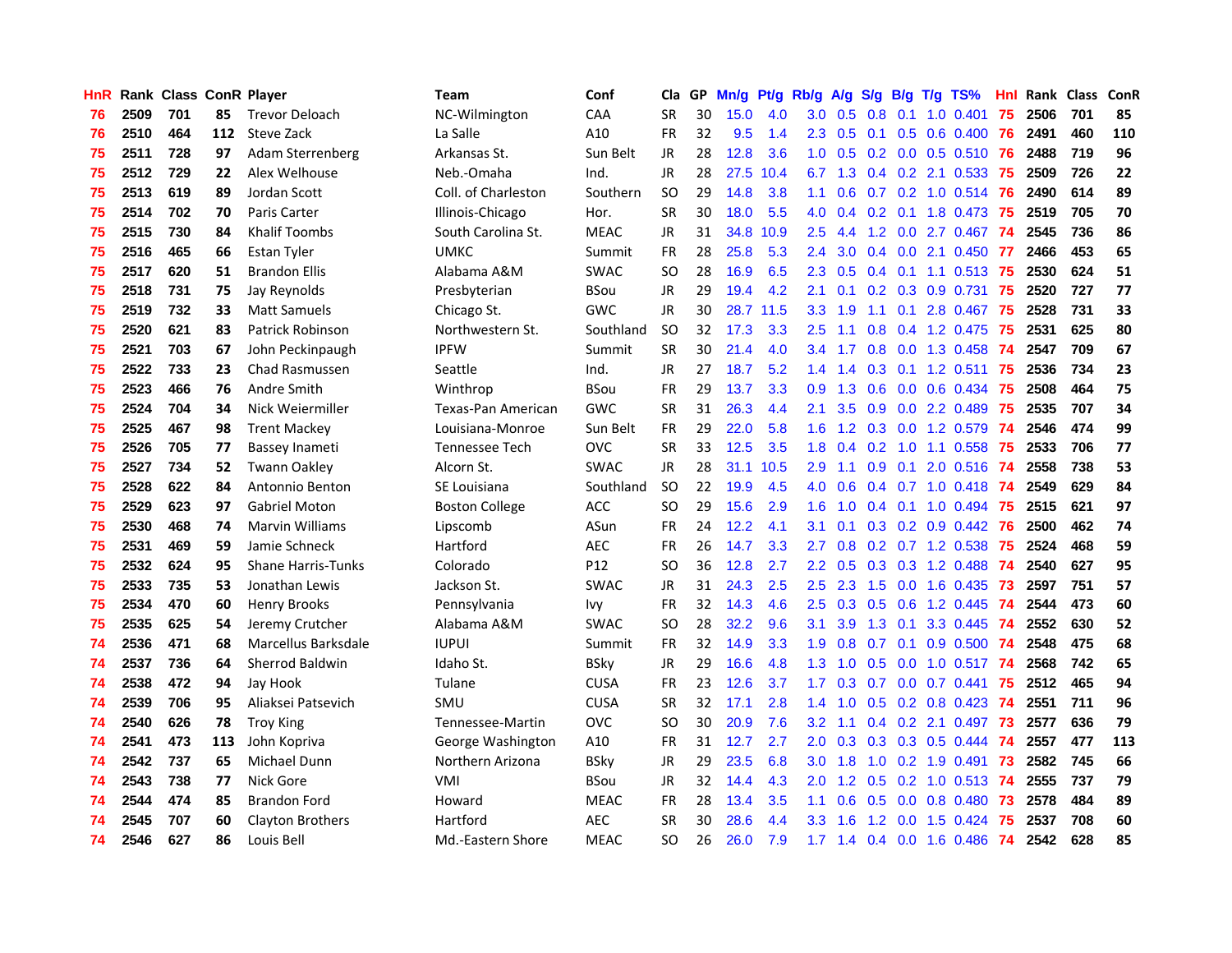| HnR |      | Rank Class ConR Player |     |                          | Team                    | Conf        | <b>Cla</b> |    | GP Mn/g Pt/g Rb/g A/g S/g B/g T/g TS% |           |                  |                 |                  |                 |                              | Hnl |      | Rank Class | ConR |
|-----|------|------------------------|-----|--------------------------|-------------------------|-------------|------------|----|---------------------------------------|-----------|------------------|-----------------|------------------|-----------------|------------------------------|-----|------|------------|------|
| 74  | 2547 | 708                    | 66  | <b>Shawn Stockton</b>    | Montana                 | <b>BSky</b> | <b>SR</b>  | 32 | 15.6                                  | 3.6       | 1.3              | 0.7             | 0.5              | 0.0             | 0.9 0.491                    | -74 | 2562 | 714        | 64   |
| 74  | 2548 | 739                    | 89  | Patrick Jackson          | Kent St.                | <b>MAC</b>  | <b>JR</b>  | 33 | 13.0                                  | 2.8       | 2.5              | 0.1             |                  |                 | $0.5$ $0.2$ $0.5$ $0.455$    | -74 | 2565 | 741        | 90   |
| 74  | 2549 | 475                    | 99  | Nnanna Egwu              | <b>Illinois</b>         | <b>B10</b>  | <b>FR</b>  | 32 | 9.8                                   | 1.9       | 1.5              | 0.2             |                  | $0.2 \quad 0.6$ | $0.7$ 0.472                  | -74 | 2566 | 480        | 99   |
| 74  | 2550 | 476                    | 55  | Xavian Rimmer            | Alcorn St.              | <b>SWAC</b> | FR         | 31 | 28.1                                  | 8.7       | 2.6              | 1.5             |                  |                 | 0.6 0.0 2.3 0.538            | 72  | 2603 | 491        | 58   |
| 74  | 2551 | 628                    | 76  | <b>Reggie Groves</b>     | Canisius                | <b>MAAC</b> | SO.        | 24 | 25.5                                  | 5.8       | 2.3              | 2.5             |                  |                 | 1.3 0.1 2.2 0.473 75         |     | 2510 | 619        | 76   |
| 74  | 2552 | 629                    | 35  | <b>Kherel Silcott</b>    | New Jersey Tech         | <b>GWC</b>  | SO.        | 29 | 12.6                                  | 2.6       | 3.4              | 0.2             |                  |                 | $0.3$ 0.4 0.4 0.531          | -73 | 2570 | 633        | 35   |
| 74  | 2553 | 477                    | 90  | Marquavese Ford          | Northern Illinois       | <b>MAC</b>  | <b>FR</b>  | 31 | 18.1                                  | 4.5       | 1.6              | 2.0             |                  |                 | $0.8$ 0.1 2.2 0.433          | -73 | 2585 | 486        | 91   |
| 74  | 2554 | 709                    | 78  | Amir Celestin            | Campbell                | <b>BSou</b> | <b>SR</b>  | 25 | 13.6                                  | 2.9       | 1.5              | 1.8             | 0.5              |                 | 0.1 1.1 0.529                | 75  | 2518 | 704        | 76   |
| 74  | 2555 | 478                    | 79  | Timmy Knipp              | Eastern Kentucky        | <b>OVC</b>  | <b>FR</b>  | 31 | 11.4                                  | 3.3       | 1.4              | 0.5             |                  |                 | $0.2$ $0.3$ $0.4$ $0.488$    | -74 | 2556 | 476        | 78   |
| 74  | 2556 | 479                    | 69  | Jake Lliteras            | <b>Oral Roberts</b>     | Summit      | <b>FR</b>  | 34 | 9.3                                   | 2.0       | 0.9              | 0.5             |                  | $0.4 \quad 0.1$ | $0.5$ 0.483                  | 73  | 2575 | 483        | 69   |
| 74  | 2557 | 740                    | 80  | <b>Melguan Bolding</b>   | Fairleigh Dickinson     | <b>NEC</b>  | JR         | 25 |                                       | 32.4 15.1 | 3.0              | 1.9             |                  | $0.9$ 0.1       | 3.6 0.455                    | 73  | 2573 | 743        | 81   |
| 74  | 2558 | 630                    | 87  | <b>Justin Black</b>      | Morgan St.              | <b>MEAC</b> | <b>SO</b>  | 16 | 22.8                                  | 8.6       | 1.9              | 1.8             | 0.7              |                 | 0.1 1.8 0.439                | -78 | 2420 | 596        | 77   |
| 74  | 2559 | 710                    | 88  | Chris Watson             | Florida A&M             | <b>MEAC</b> | <b>SR</b>  | 18 | 22.6                                  | 7.1       | 2.4              | 0.8             | 0.8              | 0.3             | 1.6 0.512                    | -74 | 2554 | 713        | 88   |
| 74  | 2560 | 741                    | 86  | Alioune Diouf            | James Madison           | CAA         | JR         | 28 | 18.9                                  | 3.5       | 3.3              | 1.0             | 0.8              |                 | $0.4$ 1.3 0.413              | -75 | 2529 | 732        | 86   |
| 74  | 2561 | 480                    | 114 | Victor E. Nickerson      | Charlotte               | A10         | FR         | 30 | 16.9                                  | 3.1       | 2.1              | 0.8             | 0.8              | 0.2             | 1.1 0.385                    | 73  | 2594 | 487        | 114  |
| 74  | 2562 | 481                    | 80  | Luke Adams               | <b>Texas Tech</b>       | <b>B12</b>  | <b>FR</b>  | 23 | 19.4                                  | 4.2       | 1.0              | 1.2             | 0.8              | 0.0             | 1.7 0.522                    | -77 | 2467 | 454        | 80   |
| 74  | 2563 | 711                    | 85  | Dewan Clayborn           | <b>Central Arkansas</b> | Southland   | <b>SR</b>  | 27 | 18.7                                  | 6.1       | 1.4              | 2.0             |                  | $0.9\quad 0.0$  | 1.4 0.432                    | -73 | 2590 | 717        | 85   |
| 74  | 2564 | 482                    | 77  | Junior Fortunat          | Rider                   | <b>MAAC</b> | <b>FR</b>  | 20 | 14.1                                  | 3.8       | 2.9              | 0.1             |                  |                 | 0.3 0.8 0.8 0.500 77         |     | 2470 | 456        | 75   |
| 74  | 2565 | 483                    | 87  | Vaughn Gray              | George Mason            | CAA         | <b>FR</b>  | 32 | 11.3                                  | 3.4       |                  | $1.2 \quad 0.2$ |                  |                 | 0.4 0.0 0.6 0.480 73         |     | 2572 | 482        | 87   |
| 73  | 2566 | 742                    | 56  | Stephawn Brown           | Alabama St.             | <b>SWAC</b> | JR         | 31 | 24.5                                  | 4.4       | 4.1              | 1.1             |                  |                 | 0.6 0.4 1.5 0.420 71         |     | 2635 | 762        | 60   |
| 73  | 2567 | 631                    | 62  | Garrett Jefferson        | Hawaii                  | <b>WAC</b>  | SO.        | 32 | 11.0                                  | 3.2       | 1.4              | 0.3             |                  |                 | $0.7$ $0.2$ $0.6$ $0.452$ 73 |     | 2588 | 639        | 62   |
| 73  | 2568 | 743                    | 76  | Lewis Jones              | Evansville              | <b>MVC</b>  | JR         | 32 | 17.3                                  | 5.3       | $2.4\,$          | 0.4             |                  |                 | 0.3 0.1 1.2 0.463 73         |     | 2589 | 748        | 76   |
| 73  | 2569 | 712                    | 57  | <b>Frederick Coleman</b> | Southern                | <b>SWAC</b> | <b>SR</b>  | 31 | 26.1                                  | 4.2       | 5.2              | 0.9             |                  |                 | 0.5 0.6 1.5 0.520            | 73  | 2580 | 715        | 55   |
| 73  | 2570 | 744                    | 36  | Anthony Hill             | <b>Houston Baptist</b>  | <b>GWC</b>  | <b>JR</b>  | 30 | 24.9                                  | 6.5       | 1.8              | 1.6             | 0.9 <sup>°</sup> |                 | $0.0$ 1.4 $0.480$            | 72  | 2607 | 752        | 38   |
| 73  | 2571 | 713                    | 37  | <b>Ardarius Simmons</b>  | Chicago St.             | <b>GWC</b>  | <b>SR</b>  | 30 | 32.6                                  | 9.6       | 1.8              | 2.9             | 1.1              |                 | $0.0$ 1.9 $0.493$            | 73  | 2586 | 716        | 36   |
| 73  | 2572 | 714                    | 81  | Mouhammed Lo             | Fairleigh Dickinson     | <b>NEC</b>  | <b>SR</b>  | 22 | 14.0                                  | 3.5       | 2.5              | 0.7             |                  |                 | 0.5 0.3 1.2 0.523            | -73 | 2598 | 719        | 83   |
| 73  | 2573 | 632                    | 91  | DaShonte Riley           | Eastern Michigan        | <b>MAC</b>  | <b>SO</b>  | 19 | 22.8                                  | 4.1       | 4.3              | 0.8             | 0.9 <sub>0</sub> | 1.5             | $2.7$ 0.411                  | -79 | 2393 | 589        | 87   |
| 73  | 2574 | 633                    | 58  | <b>Willie Readus</b>     | Jackson St.             | <b>SWAC</b> | <b>SO</b>  | 25 | 18.4                                  | 5.7       | 4.0              | 0.6             | 0.8              |                 | 0.3 1.9 0.441 72             |     | 2620 | 649        | 59   |
| 73  | 2575 | 715                    | 38  | Arjun Ohri               | New Jersey Tech         | <b>GWC</b>  | <b>SR</b>  | 32 | 16.2                                  | 5.5       | 0.9              | 0.9             |                  | $0.4 \quad 0.1$ | $0.7$ 0.543                  | 72  | 2601 | 720        | 37   |
| 73  | 2576 | 745                    | 86  | Jason Smith              | Tx.A&M-Corp. Christi    | Southland   | <b>JR</b>  | 28 | 9.8                                   | 3.3       | 1.9              | 0.6             | 0.3              |                 | $0.1$ 1.2 0.431              | -73 | 2593 | 750        | 86   |
| 73  | 2577 | 746                    | 79  | Jairus Simms             | <b>High Point</b>       | <b>BSou</b> | <b>JR</b>  | 29 | 15.9                                  | 2.8       | 1.3              | 2.6             |                  | $0.4\quad 0.0$  | 1.2 0.425                    | 73  | 2574 | 744        | 81   |
| 73  | 2578 | 634                    | 24  | Caleb Steffensmeier      | Neb.-Omaha              | Ind.        | <b>SO</b>  | 29 | 27.0                                  | 5.3       | 2.4              | 3.5             |                  |                 | $0.9$ $0.2$ 1.0 $0.445$      | 73  | 2595 | 641        | 25   |
| 73  | 2579 | 747                    | 59  | <b>Madut Bol</b>         | Southern                | <b>SWAC</b> | JR         | 31 | 11.8                                  | 3.1       |                  | $2.0 \t 0.2$    |                  |                 | 0.2 0.4 0.5 0.514 73         |     | 2592 | 749        | 56   |
| 73  | 2580 | 635                    | 63  | Daymond Cowlah           | <b>UC Riverside</b>     | <b>BWst</b> | SO.        | 25 | 12.4                                  | 3.1       | 1.0 <sub>1</sub> | 0.7             |                  |                 | $0.4$ 0.0 0.8 0.494          | -73 | 2576 | 635        | 65   |
| 73  | 2581 | 484                    | 99  | <b>Nigel Snipes</b>      | Western Kentucky        | Sun Belt    | <b>FR</b>  | 32 | 15.9                                  | 3.7       | 2.3              | 0.4             |                  |                 | $0.4$ 0.3 1.1 0.474          | -74 | 2567 | 481        | 100  |
| 73  | 2582 | 716                    | 64  | Michael Lizarraga        | Cal St. Northridge      | <b>BWst</b> | <b>SR</b>  | 20 | 17.1                                  | 4.7       | 4.5              | 0.8             | 0.6              |                 | $0.4$ 1.6 0.417              | -74 | 2553 | 712        | 64   |
| 73  | 2583 | 636                    | 60  | Lawrence Johnson-Danner  | <b>Texas Southern</b>   | <b>SWAC</b> | <b>SO</b>  | 31 | 19.8                                  | 5.6       | 1.9              | 1.1             | 0.6              | 0.1             | 1.5 0.448                    | 73  | 2571 | 634        | 54   |
| 73  | 2584 | 748                    | 82  | Lonnie Hayes             | Fairleigh Dickinson     | <b>NEC</b>  | JR         | 11 |                                       | 36.4 13.0 | 3.3              | 4.1             |                  |                 | 2.0 0.0 4.4 0.426            | -74 | 2559 | 739        | 80   |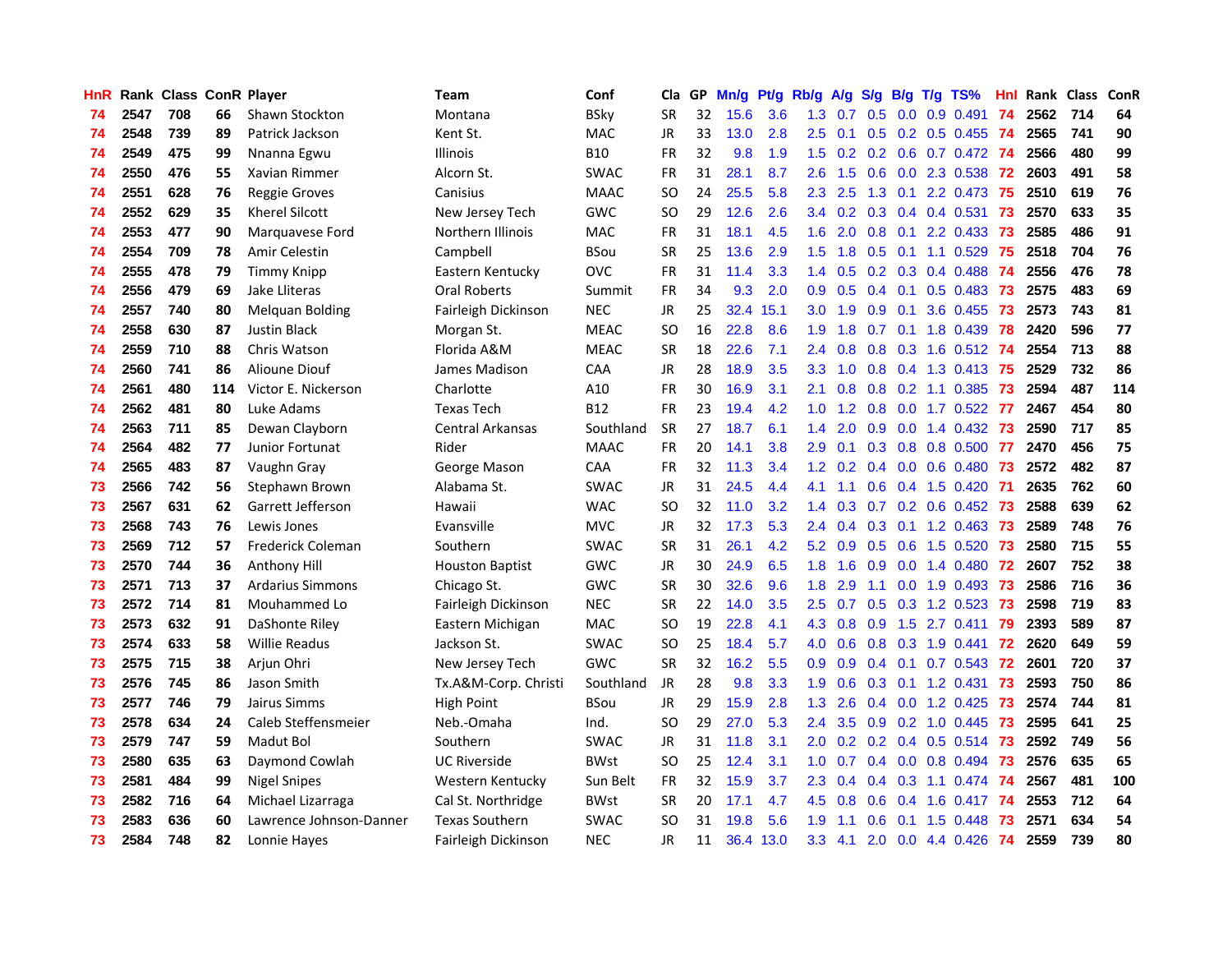| HnR |      | Rank Class ConR Player |     |                          | <b>Team</b>               | Conf        | Cla           |    | GP Mn/g Pt/g Rb/g A/g S/g B/g T/g TS% |     |                  |                 |               |                 |     |                           | Hnl  | Rank Class |     | ConR |
|-----|------|------------------------|-----|--------------------------|---------------------------|-------------|---------------|----|---------------------------------------|-----|------------------|-----------------|---------------|-----------------|-----|---------------------------|------|------------|-----|------|
| 73  | 2585 | 717                    | 80  | Jeff Allgood             | Eastern Kentucky          | <b>OVC</b>  | <b>SR</b>     | 32 | 13.7                                  | 3.5 | 1.4              | 0.6             | $0.4^{\circ}$ | 0.0             |     | 0.6 0.575                 | 73   | 2596       | 718 | 80   |
| 73  | 2586 | 485                    | 83  | <b>Steve Glowiak</b>     | Sacred Heart              | <b>NEC</b>  | <b>FR</b>     | 31 | 12.4                                  | 4.4 | 1.8              | 0.5             |               | $0.3 \quad 0.0$ |     | $0.5$ 0.435               | -72  | 2602       | 490 | 84   |
| 73  | 2587 | 637                    | 71  | John McArthur            | Santa Clara               | <b>WCC</b>  | <b>SO</b>     | 27 | 23.5                                  | 5.6 | 4.2              | 0.4             |               | $0.3$ 0.3       |     | 1.1 0.463                 | -74  | 2561       | 631 | 71   |
| 73  | 2588 | 486                    | 84  | Kevin Douglas            | St. Francis (NY)          | <b>NEC</b>  | FR            | 30 | 10.8                                  | 2.9 |                  | $2.2 \quad 0.4$ |               | $0.5 \quad 0.1$ |     | $0.7 \quad 0.460$         | 72   | 2610       | 493 | 85   |
| 73  | 2589 | 638                    | 77  | Diamond Taylor           | Southern Illinois         | <b>MVC</b>  | <b>SO</b>     | 27 | 14.0                                  | 4.3 |                  | $1.4 \quad 0.5$ |               |                 |     | $0.1$ 0.1 0.7 0.462       | 73   | 2591       | 640 | 77   |
| 73  | 2590 | 487                    | 80  | Andrew Ryan              | Campbell                  | <b>BSou</b> | <b>FR</b>     | 28 | 15.9                                  | 3.8 | $2.4\,$          | 1.4             |               |                 |     | $0.2$ $0.2$ $0.9$ $0.498$ | -74  | 2563       | 479 | 80   |
| 73  | 2591 | 639                    | 92  | Anthony Strickland       | Eastern Michigan          | <b>MAC</b>  | <sub>SO</sub> | 31 | 15.5                                  | 2.3 | 2.5              | 0.4             |               |                 |     | 0.5 0.1 0.7 0.401 72      |      | 2604       | 642 | 92   |
| 73  | 2592 | 640                    | 75  | <b>Charles McRoy</b>     | North Florida             | ASun        | <sub>SO</sub> | 31 | 15.9                                  | 3.8 | 2.8              | 0.5             |               |                 |     | $0.4$ 0.1 1.2 0.442       | 73   | 2583       | 638 | 75   |
| 73  | 2593 | 488                    | 103 | Dai-Jon Parker           | Vanderbilt                | <b>SEC</b>  | <b>FR</b>     | 36 | 11.1                                  | 1.7 | 1.0              | 0.7             |               |                 |     | $0.3$ 0.2 0.5 0.404       | 72   | 2606       | 492 | 103  |
| 73  | 2594 | 749                    | 96  | <b>Rashard McGill</b>    | Southern Miss.            | <b>CUSA</b> | JR            | 31 | 14.6                                  | 2.6 | 2.9              | 0.4             |               | $0.4 \quad 0.1$ |     | $0.7$ $0.381$             | -74  | 2564       | 740 | 97   |
| 73  | 2595 | 750                    | 25  | Louis Green              | Seattle                   | Ind.        | JR            | 24 | 11.3                                  | 3.8 | 2.6              | 0.2             | 0.1           |                 |     | $0.5$ 1.0 0.552           | 73   | 2587       | 747 | 24   |
| 73  | 2596 | 751                    | 85  | Raphael Jordan           | Bryant                    | <b>NEC</b>  | JR            | 28 | 26.7                                  | 7.1 | 3.1              | 1.4             |               |                 |     | 0.8 0.1 1.4 0.513         | -71  | 2629       | 759 | 87   |
| 73  | 2597 | 641                    | 61  | Dwight Tarwater          | Cornell                   | Ivy         | <b>SO</b>     | 25 | 14.0                                  | 3.3 | 2.8              | 0.4             | 0.2           | 0.1             |     | $0.6$ 0.453               | -74  | 2569       | 632 | 62   |
| 72  | 2598 | 752                    | 39  | Ruben Cabrera            | <b>Texas-Pan American</b> | <b>GWC</b>  | JR            | 31 | 17.5                                  | 6.2 | 3.2 <sub>2</sub> | 0.5             | 0.2           |                 |     | $0.1$ 1.4 $0.512$         | 72   | 2611       | 754 | 39   |
| 72  | 2599 | 489                    | 62  | Noah Springwater         | Columbia                  | Ivy         | <b>FR</b>     | 25 | 13.3                                  | 2.6 | 1.1              | 0.6             | 0.6           | 0.0             |     | $0.5$ 0.485               | -74  | 2560       | 478 | 61   |
| 72  | 2600 | 753                    | 86  | Nick Greenbacker         | Sacred Heart              | <b>NEC</b>  | <b>JR</b>     | 32 | 15.6                                  | 3.3 | 2.2              | 0.6             | 0.5           | 0.5             |     | 0.8 0.510                 | -72  | 2614       | 755 | 86   |
| 72  | 2601 | 642                    | 88  | Shemiye McLendon         | Hofstra                   | CAA         | <sub>SO</sub> | 32 | 20.3                                  | 5.4 | 1.8              | 1.3             | 0.6           | 0.0             |     | 1.5 0.430 72              |      | 2608       | 644 | 88   |
| 72  | 2602 | 643                    | 93  | <b>Austin Harper</b>     | Eastern Michigan          | MAC         | <b>SO</b>     | 31 | 12.5                                  | 2.7 | 0.9              | 1.2             |               |                 |     | $0.3$ 0.0 1.1 0.454 72    |      | 2615       | 646 | 93   |
| 72  | 2603 | 754                    | 61  | Leonard Hayes            | <b>Stony Brook</b>        | <b>AEC</b>  | JR            | 32 | 15.8                                  | 3.5 | 1.7 <sup>2</sup> | 1.0             |               |                 |     | $0.2$ $0.0$ $0.6$ $0.378$ | - 72 | 2609       | 753 | 61   |
| 72  | 2604 | 755                    | 89  | Jasper Williams          | Hampton                   | <b>MEAC</b> | JR            | 29 | 18.2                                  | 5.6 | 1.7 <sub>2</sub> | 1.0             |               |                 |     | 0.6 0.0 1.2 0.455 73      |      | 2584       | 746 | 90   |
| 72  | 2605 | 490                    | 72  | David Carr               | Portland                  | <b>WCC</b>  | <b>FR</b>     | 31 | 17.8                                  | 3.7 | 1.3              | 1.3             |               |                 |     | 0.3 0.0 0.8 0.451 72      |      | 2618       | 494 | 72   |
| 72  | 2606 | 644                    | 65  | Ageel Quinn              | Cal St. Northridge        | <b>BWst</b> | <sub>SO</sub> | 23 | 21.1                                  | 6.8 | 2.1              | 1.7             |               |                 |     | $0.7$ $0.2$ 1.8 $0.435$   | -73  | 2579       | 637 | 66   |
| 72  | 2607 | 756                    | 40  | Jordan Allard            | North Dakota              | <b>GWC</b>  | <b>JR</b>     | 32 | 17.0                                  | 3.5 | 3.6              | 0.3             |               |                 |     | $0.3$ $0.7$ $0.9$ $0.421$ | -72  | 2623       | 757 | 40   |
| 72  | 2608 | 491                    | 76  | <b>Fred Landers</b>      | North Florida             | ASun        | <b>FR</b>     | 30 | 10.1                                  | 2.6 | 1.4              | 0.4             |               | $0.2 \quad 0.1$ |     | $0.4$ 0.451               | -72  | 2600       | 489 | 76   |
| 72  | 2609 | 718                    | 87  | Daniel Richard           | McNeese St.               | Southland   | <b>SR</b>     | 32 | 17.3                                  | 2.8 | 3.1              | 0.4             | 0.4           |                 |     | 1.0 0.8 0.454             | -72  | 2622       | 723 | 87   |
| 72  | 2610 | 645                    | 94  | J.R. Sims                | Eastern Michigan          | <b>MAC</b>  | <b>SO</b>     | 31 | 16.8                                  | 4.5 | 1.6              | 0.7             | 0.7           | 0.0             |     | 1.2 0.405                 | 72   | 2624       | 650 | 94   |
| 72  | 2611 | 757                    | 41  | Jesus M. Delgado         | Texas-Pan American        | <b>GWC</b>  | JR            | 32 | 22.0                                  | 5.1 | 2.6              | 1.3             | 0.9           |                 |     | $0.1$ 1.7 $0.467$         | -71  | 2631       | 761 | 41   |
| 72  | 2612 | 758                    | 68  | Nate Butler              | TCU                       | <b>MWC</b>  | JR            | 33 | 16.4                                  | 2.6 | 2.3              | 0.9             | 0.7           |                 |     | $0.2$ 1.0 0.387           | 72   | 2621       | 756 | 69   |
| 72  | 2613 | 759                    | 62  | <b>Taylor Johnston</b>   | Binghamton                | AEC         | <b>JR</b>     | 28 | 13.4                                  | 2.6 | 1.8              | 0.5             | 0.2           | 0.1             |     | 0.4 0.592                 | -71  | 2640       | 763 | 62   |
| 72  | 2614 | 646                    | 66  | Jamal Johnson            | Cal Poly                  | <b>BWst</b> | <b>SO</b>     | 32 | 13.9                                  | 2.3 | 0.8              | 1.7             |               | $0.6\quad 0.0$  |     | 1.0 0.392                 | -72  | 2613       | 645 | 67   |
| 72  | 2615 | 647                    | 81  | <b>Anthony Horton</b>    | Campbell                  | <b>BSou</b> | <b>SO</b>     | 31 | 11.0                                  | 3.3 | 1.2 <sub>1</sub> | 0.4             | 0.1           |                 |     | 0.3 0.3 0.573             | -71  | 2625       | 651 | 82   |
| 72  | 2616 | 648                    | 70  | Donovan Gibbs            | <b>IUPUI</b>              | Summit      | <b>SO</b>     | 31 | 12.7                                  | 3.1 |                  | $1.9 \quad 0.4$ |               |                 |     | $0.3$ $0.2$ $0.5$ $0.505$ | -72  | 2617       | 647 | 73   |
| 72  | 2617 | 492                    | 87  | Keith Armstrong          | <b>Robert Morris</b>      | <b>NEC</b>  | <b>FR</b>     | 31 | 10.2                                  | 2.0 | 1.9              | 0.1             |               |                 |     | $0.4$ 0.1 0.5 0.452       | -73  | 2581       | 485 | 82   |
| 72  | 2618 | 649                    | 77  | <b>Chris Davis</b>       | Jacksonville              | ASun        | <sub>SO</sub> | 30 | 17.0                                  | 4.0 | 2.0              | 0.8             |               |                 |     | $0.4$ 0.2 1.3 0.480       | -71  | 2627       | 652 | 77   |
| 72  | 2619 | 493                    | 90  | Oliver Ellison           | Howard                    | <b>MEAC</b> | FR            | 31 | 16.0                                  | 2.2 | 2.8              | 0.2             | 0.3           |                 |     | 0.7 0.6 0.486             | 70   | 2652       | 501 | 95   |
| 71  | 2620 | 760                    | 78  | <b>Tyshawn Patterson</b> | Stetson                   | ASun        | <b>JR</b>     | 29 | 13.1                                  | 3.4 | 1.6              | 1.5             | 0.7           | 0.1             |     | 1.8 0.450                 | -71  | 2630       | 760 | 78   |
| 71  | 2621 | 650                    | 88  | Ryan Williams            | <b>Central Arkansas</b>   | Southland   | <b>SO</b>     | 28 | 16.9                                  | 4.2 | 2.1              | 2.0             | 0.7           | 0.0             | 1.4 | 0.405                     | -71  | 2642       | 657 | 88   |
| 71  | 2622 | 494                    | 90  | Lawrence Miller          | Citadel                   | Southern    | <b>FR</b>     | 30 | 17.9                                  | 6.2 | 0.9              | 1.1             |               |                 |     | $0.4$ 0.1 1.0 0.536       | -71  | 2634       | 496 | 90   |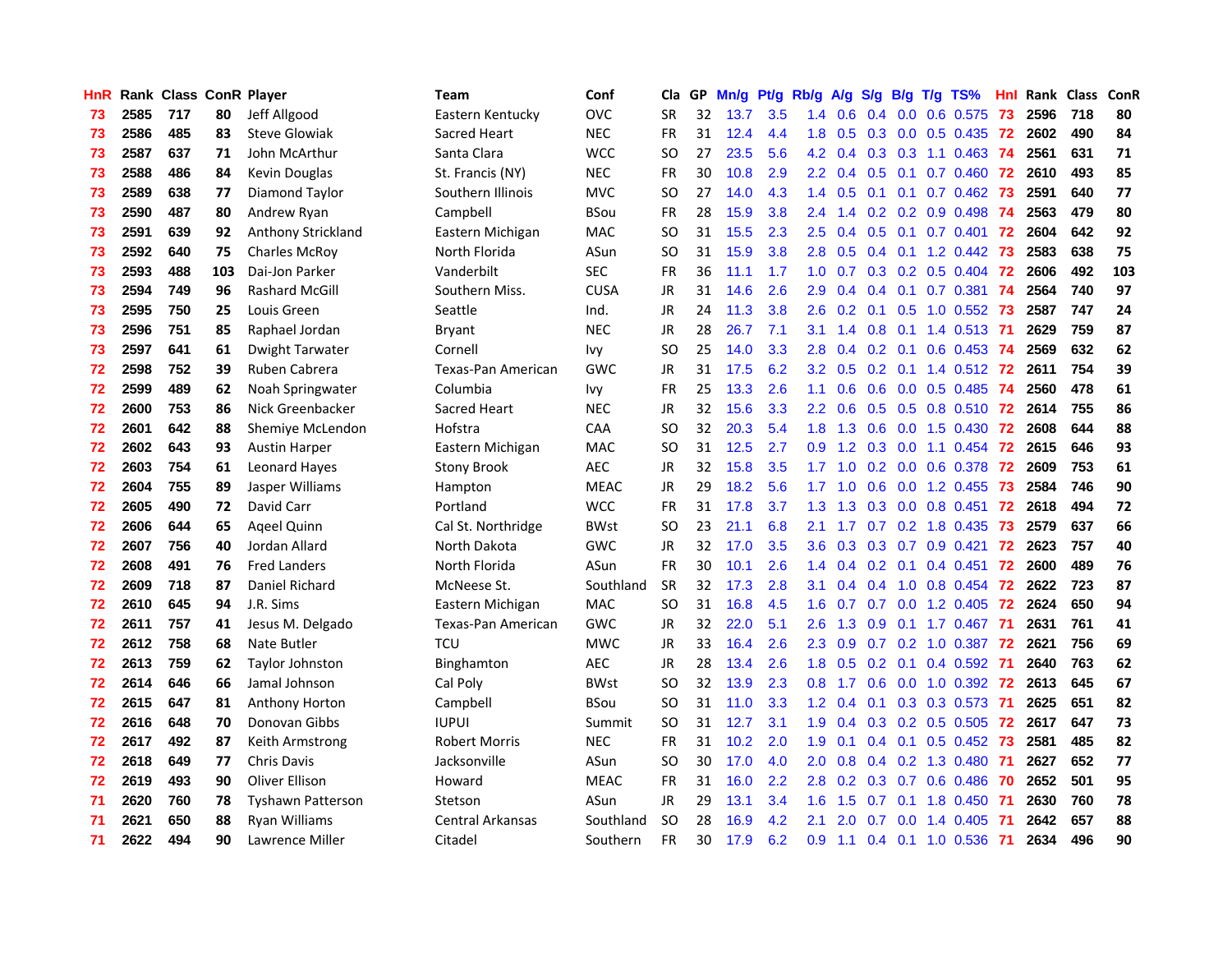| HnR. |      | Rank Class ConR Player |     |                        | <b>Team</b>            | Conf        | Cla       | GP. | Mn/g Pt/g Rb/g A/g S/g B/g T/g TS% |           |                  |                 |                  |                 |                           | Hnl  | Rank Class |     | ConR |
|------|------|------------------------|-----|------------------------|------------------------|-------------|-----------|-----|------------------------------------|-----------|------------------|-----------------|------------------|-----------------|---------------------------|------|------------|-----|------|
| 71   | 2623 | 651                    | 82  | Danny Nieman           | Coastal Carolina       | <b>BSou</b> | <b>SO</b> | 20  | 26.7                               | 4.4       | 3.2              | 2.0             | 0.5              | 0.1             | 1.6 0.509                 | 82   | 2255       | 555 | 59   |
| 71   | 2624 | 652                    | 81  | Justin Wesley          | Kansas                 | <b>B12</b>  | <b>SO</b> | 38  | 8.6                                | 1.2       | 1.6              | 0.0             |                  |                 | $0.2$ 0.4 0.3 0.523       | 72   | 2619       | 648 | 81   |
| 71   | 2625 | 719                    | 63  | Jake Wasco             | <b>UMBC</b>            | <b>AEC</b>  | <b>SR</b> | 30  | 21.0                               | 4.3       | 3.9              | 0.7             |                  |                 | $0.2$ 0.2 0.8 0.498       | 69   | 2683       | 734 | 65   |
| 71   | 2626 | 720                    | 91  | Presano Bell           | South Carolina St.     | <b>MEAC</b> | <b>SR</b> | 27  | 21.7                               | 6.2       | 4.2              | 0.6             |                  |                 | $0.7$ $0.7$ 1.6 $0.480$   | -70  | 2651       | 728 | 94   |
| 71   | 2627 | 653                    | 92  | Michael Murray         | Coppin St.             | <b>MEAC</b> | <b>SO</b> | 30  | 20.6                               | 5.3       | 3.7              | 0.7             |                  |                 | 0.8 0.2 1.4 0.411 71      |      | 2638       | 655 | 91   |
| 71   | 2628 | 495                    | 89  | <b>Tom Schalk</b>      | William & Mary         | CAA         | <b>FR</b> | 32  | 10.1                               | 1.7       | 2.2 <sub>2</sub> | 0.3             |                  |                 | $0.1$ $0.3$ $0.6$ $0.556$ | -70  | 2653       | 502 | 89   |
| 71   | 2629 | 721                    | 26  | Martiz Washington      | Longwood               | Ind.        | <b>SR</b> | 31  |                                    | 32.2 11.3 | 2.5              | 2.5             |                  |                 | $0.9$ $0.0$ 1.3 $0.550$   | -70  | 2662       | 730 | 27   |
| 71   | 2630 | 496                    | 71  | Remy Roberts-Brunett   | Western Illinois       | Summit      | <b>FR</b> | 28  | 18.0                               | 4.5       | 1.4              | 0.9             |                  |                 | $0.3$ 0.1 0.8 0.498       | -72  | 2599       | 488 | 70   |
| 71   | 2631 | 722                    | 72  | Dustin Dibble          | <b>UMKC</b>            | Summit      | SR        | 29  | 18.4                               | 4.1       | 2.1              | 0.6             |                  |                 | 0.4 0.0 0.7 0.524         | -71  | 2626       | 724 | 74   |
| 71   | 2632 | 497                    | 93  | <b>Blake Bozeman</b>   | Morgan St.             | <b>MEAC</b> | <b>FR</b> | 29  | 23.3                               | 4.6       | 1.7              | 1.7             |                  | $0.6\quad 0.0$  | 1.5 0.449                 | -71  | 2649       | 500 | 93   |
| 71   | 2633 | 498                    | 59  | Luke Roh               | Colgate                | Pat.        | <b>FR</b> | 30  | 18.7                               | 3.3       | 3.3              | 1.5             | 0.3              |                 | $0.1$ 1.3 0.456           | -71  | 2641       | 497 | 59   |
| 71   | 2634 | 654                    | 27  | Matt Hagerbaumer       | Neb.-Omaha             | Ind.        | <b>SO</b> | 28  | 16.4                               | 2.3       | 4.5              | 0.8             |                  |                 | 0.4 0.8 0.6 0.563         | -71  | 2644       | 658 | 26   |
| 71   | 2635 | 761                    | 81  | <b>Brandon Garrett</b> | Murray St.             | <b>OVC</b>  | <b>JR</b> | 32  | 11.7                               | 2.3       | 2.1              | 0.1             |                  | $0.3 \quad 0.6$ | 0.8 0.471                 | -71  | 2628       | 758 | 81   |
| 71   | 2636 | 723                    | 100 | <b>Tyler Hall</b>      | North Texas            | Sun Belt    | <b>SR</b> | 23  | 14.9                               | 3.2       | 2.0              | 1.0             | 0.5              |                 | $0.1$ 1.3 0.477           | 72   | 2612       | 721 | 101  |
| 71   | 2637 | 655                    | 83  | Tolga Cerrah           | Radford                | <b>BSou</b> | <b>SO</b> | 30  | 19.0                               | 5.0       | 3.3              | 0.5             | 0.5              | 0.3             | 1.4 0.487                 | -71  | 2637       | 654 | 83   |
| 71   | 2638 | 656                    | 61  | Jerome Hunter          | Alabama A&M            | <b>SWAC</b> | <b>SO</b> | 28  | 19.5                               | 3.8       | 3.9              | 0.4             |                  | $0.2 \quad 0.8$ | $0.9$ $0.522$             | -70  | 2655       | 661 | 61   |
| 71   | 2639 | 724                    | 101 | David Perez            | Louisiana-Lafayette    | Sun Belt    | <b>SR</b> | 31  | 8.9                                | 3.0       | 0.6              | 0.3             |                  |                 | $0.2$ 0.0 0.4 0.463       | -71  | 2645       | 726 | 102  |
| 71   | 2640 | 657                    | 42  | Jon Evans              | <b>Houston Baptist</b> | <b>GWC</b>  | <b>SO</b> | 29  | 19.2                               | 4.1       | 1.9 <sup>°</sup> | 2.3             |                  |                 | $0.9$ $0.0$ 1.8 $0.465$   | -70  | 2665       | 663 | 42   |
| 71   | 2641 | 658                    | 96  | Javon Dawson           | Utah                   | P12         | <b>SO</b> | 31  | 14.7                               | 3.1       |                  | $2.3$ 0.3       |                  |                 | $0.4$ 0.0 1.0 0.508       | -69  | 2690       | 669 | 96   |
| 71   | 2642 | 659                    | 63  | <b>Tyler Melville</b>  | Dartmouth              | Ivy         | <b>SO</b> | 29  | 14.6                               | 5.4       |                  | $1.3 \quad 0.6$ |                  |                 | 0.4 0.1 1.7 0.489 71      |      | 2639       | 656 | 63   |
| 71   | 2643 | 762                    | 94  | A.J. Rogers            | Norfolk St.            | <b>MEAC</b> | JR        | 36  | 10.0                               | 2.4       |                  | $1.4 \quad 0.2$ |                  |                 | 0.2 0.4 0.6 0.512 70      |      | 2658       | 765 | 97   |
| 71   | 2644 | 725                    | 62  | <b>Tim Meadows</b>     | Prairie View           | <b>SWAC</b> | <b>SR</b> | 32  | 12.8                               | 3.1       | 1.9              | 0.8             |                  |                 | $0.5$ 0.0 0.8 0.426       | -70  | 2656       | 729 | 62   |
| 71   | 2645 | 499                    | 84  | Kyle Noreen            | Radford                | <b>BSou</b> | <b>FR</b> | 31  | 21.1                               | 3.6       | 2.0              | 0.8             |                  |                 | $0.8$ 0.2 0.5 0.451       | - 71 | 2648       | 499 | 84   |
| 71   | 2646 | 726                    | 88  | <b>Briahn Smith</b>    | Fairleigh Dickinson    | <b>NEC</b>  | <b>SR</b> | 29  | 23.5                               | 6.0       | 2.5              | 1.0             | 0.7              |                 | $0.1$ 0.9 0.459           | 70   | 2669       | 731 | 89   |
| 70   | 2647 | 500                    | 71  | <b>Tavares Sledge</b>  | Wright St.             | Hor.        | <b>FR</b> | 31  | 12.0                               | 3.1       | 2.8              | 0.2             |                  |                 | $0.2$ $0.2$ 1.1 $0.425$   | 70   | 2660       | 504 | 72   |
| 70   | 2648 | 763                    | 95  | Pina Guillaume         | Md.-Eastern Shore      | <b>MEAC</b> | JR        | 24  | 15.4                               | 3.1       | 3.3 <sub>2</sub> | 0.2             |                  |                 | $0.3$ $0.4$ $0.9$ $0.455$ | -71  | 2646       | 764 | 92   |
| 70   | 2649 | 764                    | 67  | Paolo Mancasola        | <b>UC Davis</b>        | <b>BWst</b> | JR        | 30  | 20.3                               | 3.2       | 1.7              | 2.1             |                  | $0.4\quad 0.0$  | 1.2 0.539                 | -69  | 2678       | 769 | 72   |
| 70   | 2650 | 727                    | 68  | Jordan Lewis           | Cal Poly               | <b>BWst</b> | <b>SR</b> | 30  | 10.6                               | 1.7       | 1.3              | 0.6             |                  | $0.2 \quad 0.1$ | 0.3 0.468                 | -71  | 2633       | 725 | 68   |
| 70   | 2651 | 501                    | 63  | Stephon Smith          | San Jose St.           | <b>WAC</b>  | <b>FR</b> | 30  | 15.7                               | 3.9       | 2.9              | 0.3             |                  | $0.2 \quad 0.3$ | 0.7 0.509                 | 70   | 2659       | 503 | 63   |
| 70   | 2652 | 502                    | 60  | John Schoof            | American               | Pat.        | <b>FR</b> | 31  | 17.1                               | 3.0       | 1.7              | 1.1             |                  | $0.3 \quad 0.1$ | 0.7 0.433                 | -71  | 2643       | 498 | 60   |
| 70   | 2653 | 660                    | 73  | Dylan Hale             | North Dakota St.       | Summit      | <b>SO</b> | 29  | 21.3                               | 4.5       | 1.3              | 1.8             | 0.9 <sup>°</sup> |                 | 0.3 1.9 0.390             | 72   | 2605       | 643 | 71   |
| 70   | 2654 | 503                    | 63  | Sydney Coleman         | Jackson St.            | <b>SWAC</b> | <b>FR</b> | 31  | 22.5                               | 3.1       | 3.8 <sup>°</sup> | 0.4             |                  |                 | $0.5$ $0.5$ 1.1 $0.447$   | 68   | 2707       | 527 | 64   |
| 70   | 2655 | 504                    | 69  | Allan Guei             | Cal St. Northridge     | <b>BWst</b> | <b>FR</b> | 27  | 13.6                               | 3.5       | $0.8\,$          | 1.9             |                  |                 | $0.5$ 0.1 1.0 0.400       | - 70 | 2673       | 509 | 71   |
| 70   | 2656 | 765                    | 102 | Alan-Michael Thompson  | Louisiana-Lafayette    | Sun Belt    | <b>JR</b> | 32  | 10.3                               | 3.9       | 0.6              | 0.3             |                  | $0.3 \ 0.0$     | 0.5 0.448                 | 70   | 2667       | 767 | 103  |
| 70   | 2657 | 661                    | 78  | Nathan Scheer          | Missouri St.           | <b>MVC</b>  | <b>SO</b> | 32  | 16.4                               | 2.5       | $1.4^{\circ}$    | 0.5             |                  |                 | 0.4 0.0 0.6 0.440         | 70   | 2668       | 664 | 78   |
| 70   | 2658 | 766                    | 74  | Jordan Boots           | South Dakota           | Summit      | <b>JR</b> | 28  | 20.4                               | 5.0       | 1.1              | 1.4             | 0.4              | 0.0             | 0.6 0.475                 | 70   | 2671       | 768 | 75   |
| 70   | 2659 | 767                    | 89  | Lonnie Robinson        | Fairleigh Dickinson    | <b>NEC</b>  | <b>JR</b> | 29  | 27.6                               | 6.9       | 3.3              | 2.0             | 0.6              | 0.1             | 2.5 0.446                 | 69   | 2682       | 771 | 90   |
| 70   | 2660 | 505                    | 64  | Joey Getz              | <b>UMBC</b>            | AEC         | FR        | 18  | 23.2                               | 5.0       | 2.6              | 2.1             |                  |                 | 1.2 0.0 2.0 0.450         | -69  | 2676       | 510 | 63   |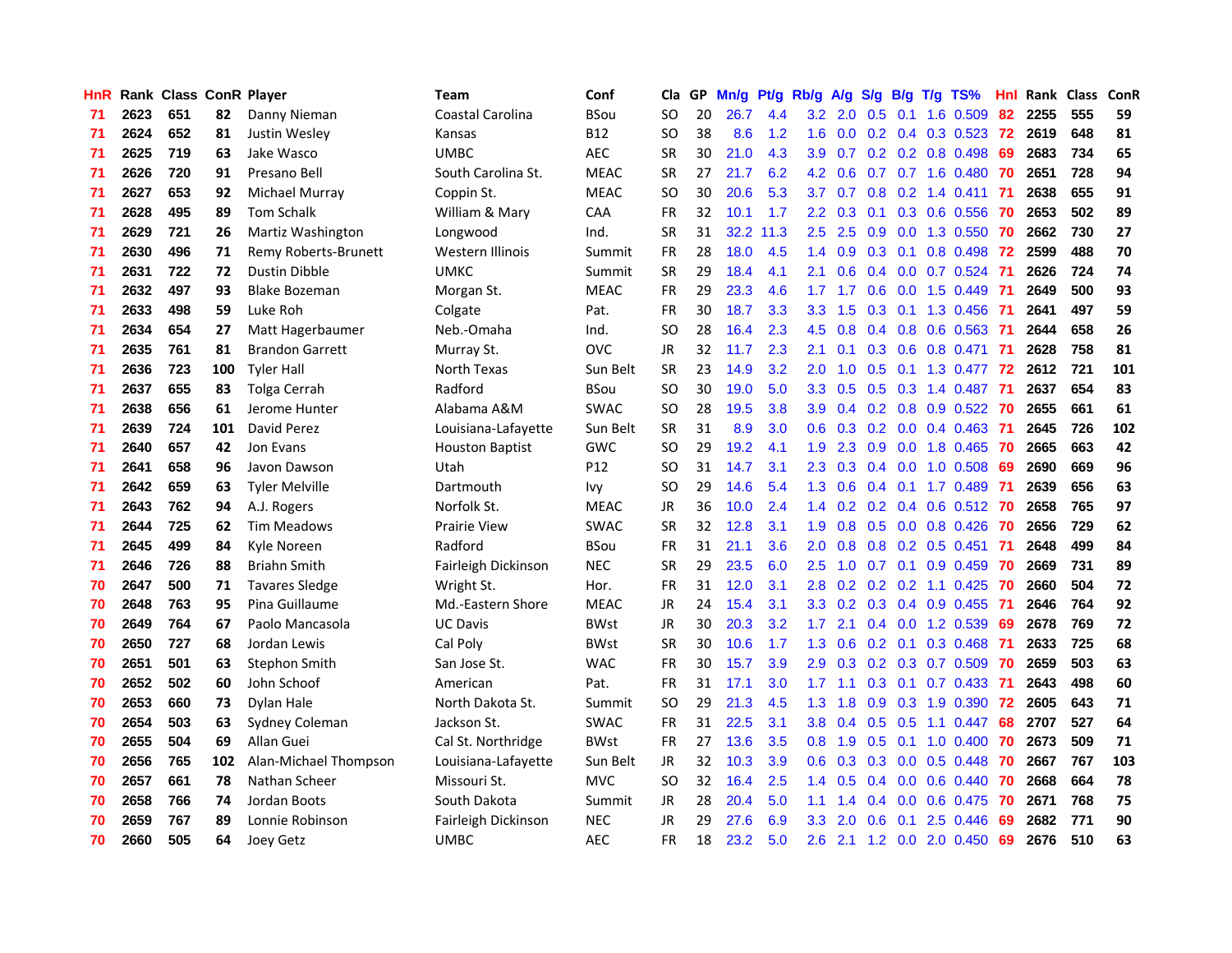| <b>HnR</b> |      | Rank Class ConR Player |     |                        | Team                | Conf        | Cla       |    | GP Mn/g Pt/g Rb/g |     |                  | A/g                           |               |                 | S/g B/g T/g TS%           | Hnl  | Rank Class |     | ConR |
|------------|------|------------------------|-----|------------------------|---------------------|-------------|-----------|----|-------------------|-----|------------------|-------------------------------|---------------|-----------------|---------------------------|------|------------|-----|------|
| 70         | 2661 | 662                    | 70  | <b>Harrison DuPont</b> | <b>UC Davis</b>     | <b>BWst</b> | SO.       | 25 | 25.6              | 9.0 | 4.1              | 1.7                           | 0.4           | 0.3             | 2.6 0.423                 | 71   | 2636       | 653 | 69   |
| 70         | 2662 | 728                    | 89  | Vincenzo Nelson        | Lamar               | Southland   | <b>SR</b> | 32 | 10.5              | 2.3 | 2.0              | 0.8                           | 0.2           | 0.1             | $0.9$ $0.462$             | -71  | 2647       | 727 | 89   |
| 70         | 2663 | 506                    | 73  | Simi Fajemisin         | San Diego           | <b>WCC</b>  | <b>FR</b> | 31 | 15.4              | 3.6 | 2.9              | 0.3                           |               | $0.5 \quad 0.6$ | 1.3 0.496                 | -70  | 2666       | 507 | 73   |
| 70         | 2664 | 507                    | 69  | Joe Hanstad            | Boise St.           | <b>MWC</b>  | FR        | 18 | 13.8              | 3.3 |                  | $1.2 \quad 0.4$               |               | $0.2 \quad 0.1$ | 0.8 0.590                 | -75  | 2521       | 467 | 68   |
| 70         | 2665 | 663                    | 85  | Joshua Clyburn         | Presbyterian        | <b>BSou</b> | SO.       | 26 | 13.3              | 3.3 |                  | $3.2 \quad 0.2$               |               |                 | $0.0$ $0.3$ 1.0 $0.489$   | -70  | 2650       | 659 | 85   |
| 70         | 2666 | 768                    | 71  | David Chavarria        | <b>UC Riverside</b> | <b>BWst</b> | JR        | 28 | 14.8              | 2.5 | 2.5              | 0.4                           |               |                 | $0.1$ $0.2$ $0.7$ $0.526$ | -70  | 2663       | 766 | 70   |
| 70         | 2667 | 508                    | 65  | Jabrille Williams      | Binghamton          | <b>AEC</b>  | <b>FR</b> | 23 | 13.8              | 2.7 | 2.1              | 0.3                           |               |                 | 0.3 0.3 0.6 0.604         | -69  | 2692       | 517 | 67   |
| 69         | 2668 | 769                    | 96  | Jean Louisme           | <b>NC A&amp;T</b>   | <b>MEAC</b> | <b>JR</b> | 32 | 13.8              | 4.7 | $2.2\phantom{0}$ | 0.6                           |               | $0.4 \quad 0.1$ | 0.9 0.439                 | 69   | 2695       | 772 | 99   |
| 69         | 2669 | 509                    | 74  | Jordan Akwenuke        | Santa Clara         | <b>WCC</b>  | <b>FR</b> | 28 | 9.0               | 1.1 | $2.2^{\circ}$    | 0.2                           |               | $0.4$ 0.1       | 0.4 0.646                 | 68   | 2703       | 524 | 74   |
| 69         | 2670 | 510                    | 66  | Kilian Cato            | Maine               | <b>AEC</b>  | FR        | 28 | 17.0              | 4.1 | 2.0              | 0.5                           |               | $0.4 \quad 0.1$ | $0.6$ $0.523$             | -69  | 2680       | 512 | 64   |
| 69         | 2671 | 770                    | 103 | Tola Akomolafe         | Fla. International  | Sun Belt    | JR        | 14 | 21.4              | 3.2 | 3.6              | 0.6                           | 0.7           |                 | 0.4 1.3 0.523             | 76   | 2503       | 724 | 98   |
| 69         | 2672 | 729                    | 91  | Cosmo Morabbi          | Citadel             | Southern    | <b>SR</b> | 27 | 19.8              | 5.3 | 1.8              | 1.5                           | 0.9           | 0.0             | 1.1 0.458                 | 70   | 2672       | 732 | 91   |
| 69         | 2673 | 664                    | 82  | Omari Minor            | Tennessee-Martin    | <b>OVC</b>  | <b>SO</b> | 31 | 26.7              | 2.9 | 1.7              | 2.8                           | 1.2           | 0.1             | 1.8 0.423                 | 68   | 2708       | 671 | 84   |
| 69         | 2674 | 665                    | 75  | David Gebru            | Western Illinois    | Summit      | <b>SO</b> | 30 | 9.8               | 2.2 | 1.7              | 0.3                           | 0.2           |                 | $0.4$ 0.6 0.493           | -69  | 2684       | 666 | 76   |
| 69         | 2675 | 771                    | 61  | Jordan Brickman        | Navy                | Pat.        | JR        | 29 | 23.1              | 4.1 | 1.2 <sub>1</sub> | 2.2                           | 0.7           | 0.0             | 1.7 0.404                 | 66   | 2749       | 788 | 67   |
| 69         | 2676 | 666                    | 90  | Kristijan Krajina      | Mount St. Mary's    | <b>NEC</b>  | <b>SO</b> | 26 | 23.0              | 5.3 | 4.0              | 0.7                           |               |                 | 0.4 0.3 2.3 0.519         | -70  | 2654       | 660 | 88   |
| 69         | 2677 | 511                    | 67  | Chris Longoria         | <b>Binghamton</b>   | <b>AEC</b>  | <b>FR</b> | 31 | 22.4              | 6.5 |                  | $2.4$ 1.4                     |               | $0.9\quad 0.1$  | 1.9 0.467                 | -68  | 2712       | 529 | 68   |
| 69         | 2678 | 772                    | 83  | Rinaldo Mafra          | Jacksonville St.    | <b>OVC</b>  | JR        | 31 | 13.5              | 3.2 | 2.6              | 0.2                           |               |                 | $0.3$ $0.3$ $0.8$ $0.463$ | -69  | 2679       | 770 | 82   |
| 69         | 2679 | 512                    | 72  | Jackson Aldridge       | <b>Butler</b>       | Hor.        | <b>FR</b> | 35 | 13.7              | 3.7 | 1.1              | 0.9                           |               |                 | $0.3$ 0.0 1.6 0.458       | - 70 | 2664       | 506 | 73   |
| 69         | 2680 | 513                    | 90  | Kris Walden            | Towson              | CAA         | <b>FR</b> | 32 | 34.3              | 6.6 | 2.3              | 3.2                           |               | $1.3 \quad 0.0$ | 4.5 0.400                 | -69  | 2696       | 520 | 90   |
| 69         | 2681 | 514                    | 128 | Cameron Wright         | Pittsburgh          | ВE          | <b>FR</b> | 37 | 11.7              | 2.2 | 1.6              | 0.7                           |               |                 | $0.4$ 0.1 0.9 0.401       | 69   | 2685       | 514 | 128  |
| 69         | 2682 | 515                    | 62  | Mo Williams            | Army                | Pat.        | FR        | 30 | 21.6              | 5.0 | 1.9              | 1.2                           |               |                 | 0.5 0.0 1.4 0.473         | 68   | 2701       | 523 | 62   |
| 69         | 2683 | 516                    | 82  | <b>Terran Petteway</b> | <b>Texas Tech</b>   | B12         | <b>FR</b> | 28 | 13.1              | 3.1 | 2.0              | 0.7                           |               |                 | $0.2$ $0.2$ 1.3 $0.440$   | 69   | 2688       | 515 | 84   |
| 69         | 2684 | 517                    | 91  | Ollie Jackson          | Saint Francis (PA)  | <b>NEC</b>  | <b>FR</b> | 29 | 22.7              | 6.3 | 2.1              | 1.3                           | 0.7           |                 | $0.1$ 2.2 0.478           | 68   | 2716       | 531 | 91   |
| 69         | 2685 | 667                    | 97  | Tre Lee                | Howard              | <b>MEAC</b> | SO        | 21 | 15.2              | 3.8 | 2.6              | 0.6                           |               |                 | 0.4 0.0 1.3 0.451         | 70   | 2657       | 662 | 96   |
| 69         | 2686 | 773                    | 64  | Davon Jones            | Jackson St.         | <b>SWAC</b> | JR        | 31 | 14.3              | 3.5 | 3.1              | 0.3                           |               |                 | $0.3$ 0.7 1.1 0.413       | -67  | 2738       | 783 | 65   |
| 69         | 2687 | 518                    | 65  | <b>Montrael Scott</b>  | <b>Prairie View</b> | <b>SWAC</b> | <b>FR</b> | 28 | 14.9              | 3.5 | 1.7 <sup>2</sup> | 1.5                           | 0.9           | 0.1             | 1.6 0.407                 | -69  | 2677       | 511 | 63   |
| 69         | 2688 | 668                    | 73  | Chim Kadima            | Loyola (IL)         | Hor.        | <b>SO</b> | 30 | 22.9              | 4.4 | 1.6              | 0.9                           |               | $0.4\quad 0.0$  | 1.3 0.455                 | -67  | 2728       | 674 | 74   |
| 69         | 2689 | 519                    | 95  | Keith Gray             | Northern Illinois   | <b>MAC</b>  | <b>FR</b> | 31 | 16.9              | 5.1 | 3.1              | 0.3                           |               | $0.3 \quad 0.3$ | 1.6 0.476                 | 68   | 2711       | 528 | 98   |
| 69         | 2690 | 520                    | 63  | Dan Trist              | Lafayette           | Pat.        | <b>FR</b> | 31 | 16.7              | 5.7 | $2.2\phantom{0}$ | 0.5                           | 0.1           | 0.5             | 1.8 0.476                 | 67   | 2726       | 536 | 64   |
| 69         | 2691 | 521                    | 98  | Luka Radovic           | South Carolina St.  | <b>MEAC</b> | <b>FR</b> | 31 | 17.9              | 4.5 | 4.1              | 0.1                           |               |                 | $0.4$ 0.3 1.1 0.511       | 68   | 2721       | 534 | 101  |
| 69         | 2692 | 522                    | 96  | Austin Keel            | Central Michigan    | <b>MAC</b>  | <b>FR</b> | 32 | 11.5              | 3.1 | 1.5 <sub>1</sub> | 0.4                           |               |                 | $0.2$ 0.0 0.7 0.455       | -68  | 2704       | 525 | 97   |
| 69         | 2693 | 669                    | 72  | Andrew Bock            | Pacific             | <b>BWst</b> | SO.       | 29 | 14.1              | 3.4 | 1.0              | 1.6                           |               |                 | 0.2 0.0 1.2 0.448         | 69   | 2698       | 670 | 73   |
| 69         | 2694 | 523                    | 99  | Amere May              | Delaware St.        | <b>MEAC</b> | <b>FR</b> | 27 | 16.7              | 5.9 | $1.2^{\circ}$    | 0.5                           |               |                 | $0.4$ 0.2 0.9 0.453       | 69   | 2691       | 516 | 98   |
| 69         | 2695 | 524                    | 92  | Dominic Early          | Furman              | Southern    | FR        | 29 | 12.0              | 3.2 | 1.8              | 0.3                           | 0.1           |                 | $0.1$ 0.4 0.416           | 69   | 2697       | 521 | 92   |
| 69         | 2696 | 730                    | 90  | John Bowman            | Texas St.           | Southland   | <b>SR</b> | 29 | 19.4              | 5.3 | 2.3              | 1.3                           | 0.3           | 0.1             | 1.9 0.481                 | 69   | 2687       | 735 | 91   |
| 69         | 2697 | 670                    | 84  | Jabs Newby             | Eastern Kentucky    | <b>OVC</b>  | SO.       | 30 | 11.9              | 1.7 | 1.3              | 1<br>$\overline{\mathcal{A}}$ | $0.4^{\circ}$ |                 | 0.2 0.6 0.354             | 69   | 2686       | 667 | 83   |
| 68         | 2698 | 525                    | 83  | DeShon Minnis          | <b>Texas Tech</b>   | <b>B12</b>  | FR.       | 26 | 16.2              | 3.1 | $2.3\phantom{0}$ |                               |               |                 | 1.4 0.7 0.1 2.2 0.423     | 70   | 2661       | 505 | 82   |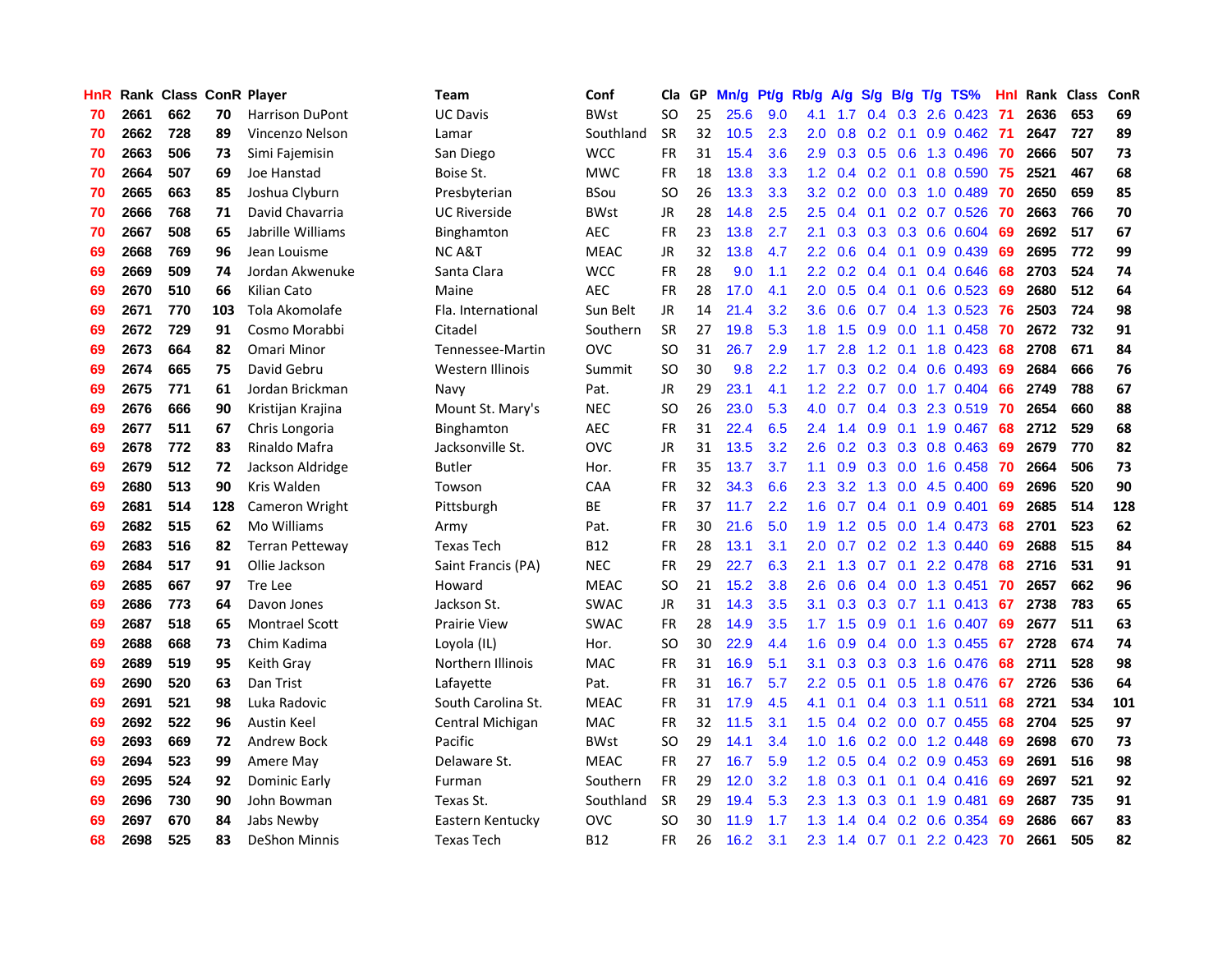| HnR. |      | <b>Rank Class ConR Player</b> |     |                           | Team                    | Conf        | Cla       | GP. | Mn/g Pt/g |     | Rb/g A/g         |                 |                  |     | S/g B/g T/g TS%           | Hnl | Rank Class |     | <b>ConR</b> |
|------|------|-------------------------------|-----|---------------------------|-------------------------|-------------|-----------|-----|-----------|-----|------------------|-----------------|------------------|-----|---------------------------|-----|------------|-----|-------------|
| 68   | 2699 | 526                           | 97  | <b>Stian Berg</b>         | Northern Illinois       | <b>MAC</b>  | <b>FR</b> | 30  | 17.1      | 3.7 | 0.9              | 1.3             | 0.3              | 0.0 | 1.2 0.487                 | 68  | 2715       | 530 | 99          |
| 68   | 2700 | 774                           | 98  | <b>Finis Craddock</b>     | Central Michigan        | <b>MAC</b>  | JR        | 31  | 13.8      | 2.8 | 2.5              | 0.8             | 0.3              | 0.1 | 0.8 0.399                 | 68  | 2700       | 773 | 96          |
| 68   | 2701 | 731                           | 76  | <b>Michael Gholston</b>   | UMKC                    | Summit      | <b>SR</b> | 30  | 15.6      | 3.7 | 1.1              | 1.0             | $0.4^{\circ}$    | 0.0 | 0.8 0.491                 | 68  | 2709       | 736 | 78          |
| 68   | 2702 | 527                           | 93  | Jessie Pernell            | Georgia Southern        | Southern    | <b>FR</b> | 29  | 14.5      | 2.8 | 1.7              | 0.6             | 0.4              | 0.0 | 0.7 0.506                 | 68  | 2699       | 522 | 93          |
| 68   | 2703 | 732                           | 73  | Andre Hardy               | Cal St. Fullerton       | <b>BWst</b> | <b>SR</b> | 16  | 16.4      | 4.9 | 4.5              | 0.4             |                  |     | 0.3 0.1 1.7 0.510 76      |     | 2502       | 700 | 61          |
| 68   | 2704 | 775                           | 91  | Donley Minor              | Lamar                   | Southland   | <b>JR</b> | 34  | 13.0      | 2.4 |                  |                 |                  |     | 1.4 1.0 0.6 0.0 0.8 0.389 | -68 | 2706       | 775 | 92          |
| 68   | 2705 | 733                           | 64  | Calvin Douglas            | San Jose St.            | <b>WAC</b>  | <b>SR</b> | 30  | 20.4      | 5.7 |                  | $1.2 \quad 0.8$ |                  |     | $0.2$ 0.0 0.4 0.442       | 68  | 2713       | 737 | 64          |
| 68   | 2706 | 528                           | 100 | Devin Joint               | South Carolina St.      | <b>MEAC</b> | FR        | 31  | 16.4      | 3.3 | 3.1              | 1.0             | 1.1              |     | $0.5$ 1.1 0.346           | -67 | 2741       | 539 | 102         |
| 68   | 2707 | 671                           | 75  | Nikolas Skouen            | Pepperdine              | <b>WCC</b>  | SO        | 28  | 18.1      | 5.1 | 1.5              | 0.6             |                  |     | 0.4 0.1 1.0 0.440         | 68  | 2710       | 672 | 75          |
| 68   | 2708 | 529                           | 101 | D'Andre Bullard           | Florida A&M             | <b>MEAC</b> | <b>FR</b> | 33  | 20.4      | 4.0 | 2.5              | 1.8             | 1.1              | 0.1 | 2.0 0.375                 | 65  | 2780       | 552 | 104         |
| 68   | 2709 | 530                           | 92  | <b>Hameed Ali</b>         | Tx.A&M-Corp. Christi    | Southland   | <b>FR</b> | 30  | 20.1      | 4.3 | 1.7              | 1.6             | 0.8              |     | $0.2$ 1.4 0.369           | 67  | 2729       | 537 | 93          |
| 68   | 2710 | 776                           | 28  | Jacques Coleman           | Neb.-Omaha              | Ind.        | JR        | 25  | 11.0      | 2.8 | 1.7              | 1.2             | 0.7              |     | $0.0$ 1.3 0.548           | 68  | 2717       | 777 | 29          |
| 68   | 2711 | 531                           | 94  | <b>Ashton Moore</b>       | Citadel                 | Southern    | <b>FR</b> | 30  | 23.0      | 7.4 | 1.7              | 1.6             | 0.7              |     | $0.0$ 1.9 $0.463$         | 67  | 2725       | 535 | 94          |
| 68   | 2712 | 532                           | 64  | Mack McKearney            | Dartmouth               | <b>Ivy</b>  | <b>FR</b> | 29  | 11.0      | 1.6 | 1.0              | 1.1             | 0.6              | 0.1 | 0.7 0.359                 | 68  | 2719       | 533 | 64          |
| 68   | 2713 | 533                           | 104 | John Isaac                | LSU                     | <b>SEC</b>  | <b>FR</b> | 31  | 14.2      | 2.7 | 1.2 <sub>1</sub> | 1.1             | 0.2 <sub>0</sub> |     | $0.1$ 1.0 $0.422$         | 69  | 2693       | 518 | 104         |
| 67   | 2714 | 672                           | 66  | <b>Rvan Watts</b>         | Alabama St.             | <b>SWAC</b> | SO        | 31  | 17.9      | 6.1 | 1.9              | 0.9             | 0.7              | 0.2 | 1.6 0.426                 | 65  | 2775       | 684 | 69          |
| 67   | 2715 | 734                           | 86  | <b>Chance Smith</b>       | Radford                 | <b>BSou</b> | <b>SR</b> | 32  | 21.6      | 3.9 | 1.5              | 1.5             | 0.7              | 0.0 | 1.4 0.463                 | 67  | 2734       | 740 | 86          |
| 67   | 2716 | 777                           | 77  | Allan Saint-Gelais        | South Dakota            | Summit      | JR        | 27  | 17.7      | 5.5 | 2.1              | 0.7             |                  |     | $0.3$ $0.3$ $1.3$ $0.550$ | 67  | 2723       | 780 | 80          |
| 67   | 2717 | 735                           | 102 | Justin Leemow             | <b>NC Central</b>       | <b>MEAC</b> | SR        | 16  | 17.6      | 4.6 | 0.9 <sub>0</sub> |                 |                  |     | 1.3 0.9 0.1 1.7 0.589     | 74  | 2550       | 710 | 87          |
| 67   | 2718 | 673                           | 68  | <b>Ralph Watts</b>        | Albany (NY)             | <b>AEC</b>  | SO        | 30  | 16.5      | 2.5 | 1.9              | 1.5             |                  |     | $0.5$ 0.2 1.1 0.434       | -69 | 2689       | 668 | 66          |
| 67   | 2719 | 736                           | 64  | Yaw Gyawu                 | Colgate                 | Pat.        | <b>SR</b> | 21  | 15.9      | 6.0 | $2.2^{\circ}$    |                 |                  |     | 0.2 0.2 0.0 1.2 0.494     | 69  | 2674       | 733 | 61          |
| 67   | 2720 | 737                           | 79  | <b>Chalmers Rogers</b>    | USC Upstate             | ASun        | <b>SR</b> | 34  | 12.4      | 2.2 |                  | $1.4 \quad 0.4$ |                  |     | $0.4$ 0.1 0.5 0.490 67    |     | 2732       | 739 | 79          |
| 67   | 2721 | 674                           | 99  | Auraum Nuiriankh          | <b>Buffalo</b>          | <b>MAC</b>  | SO        | 27  | 13.1      | 3.1 | $2.2^{\circ}$    | 0.5             |                  |     | $0.2$ 0.0 0.8 0.483       | -69 | 2675       | 665 | 95          |
| 67   | 2722 | 675                           | 65  | <b>Brennan Wyatt</b>      | Navy                    | Pat.        | SO        | 23  | 12.9      | 2.0 | 1.1              | 1.2             | 0.7              |     | $0.0$ $0.9$ $0.451$       | 66  | 2764       | 682 | 68          |
| 67   | 2723 | 738                           | 74  | <b>Christian Peterson</b> | <b>UC Santa Barbara</b> | <b>BWst</b> | <b>SR</b> | 31  | 12.1      | 1.5 | $2.2^{\circ}$    | 0.5             | 0.4              |     | $0.0$ $0.6$ $0.451$       | 67  | 2739       | 742 | 74          |
| 67   | 2724 | 739                           | 78  | Antwaun Boyd              | <b>IPFW</b>             | Summit      | <b>SR</b> | 20  | 20.9      | 5.3 | 2.6              | 1.9             |                  |     | $0.7$ $0.2$ 1.8 $0.467$   | 72  | 2616       | 722 | 72          |
| 67   | 2725 | 778                           | 78  | <b>Mohamed Koita</b>      | Manhattan               | <b>MAAC</b> | <b>JR</b> | 33  | 13.3      | 2.9 | 1.6              | 0.7             |                  |     | $0.3$ $0.2$ $0.8$ $0.429$ | 67  | 2727       | 781 | 78          |
| 67   | 2726 | 676                           | 29  | David Robinson            | Longwood                | Ind.        | SO        | 24  | 20.6      | 7.7 | 1.6              | 1.2             |                  |     | $0.3$ 0.0 0.7 0.568       | 67  | 2742       | 678 | 30          |
| 67   | 2727 | 740                           | 92  | Phil Wait                 | Monmouth                | <b>NEC</b>  | <b>SR</b> | 31  | 16.2      | 4.8 | 3.0 <sub>2</sub> | 0.2             | 0.2              | 0.5 | 1.4 0.473                 | 67  | 2730       | 738 | 92          |
| 67   | 2728 | 534                           | 85  | Herdie Lawrence           | <b>Austin Peay</b>      | <b>OVC</b>  | FR        | 32  | 14.4      | 3.7 | 0.7              | 1.5             | 0.6              |     | $0.1$ 1.7 $0.458$         | 66  | 2763       | 547 | 85          |
| 67   | 2729 | 535                           | 66  | <b>Taylor Abt</b>         | <b>Holy Cross</b>       | Pat.        | FR        | 27  | 8.6       | 2.0 | 1.9              | 0.1             | 0.1              | 0.4 | 0.6 0.550                 | 67  | 2733       | 538 | 65          |
| 67   | 2730 | 677                           | 67  | Anthony D'Orazio          | Lehigh                  | Pat.        | <b>SO</b> | 33  | 10.8      | 2.6 | 1.0 <sub>1</sub> | 0.6             | $0.4 \quad 0.1$  |     | 0.8 0.460                 | 67  | 2724       | 673 | 63          |
| 67   | 2731 | 779                           | 91  | Gene Swindle              | James Madison           | CAA         | JR        | 31  | 14.7      | 2.9 | 2.8 <sub>1</sub> |                 |                  |     | $0.2$ 0.3 0.3 0.9 0.529   | 67  | 2746       | 785 | 91          |
| 67   | 2732 | 780                           | 67  | Jordan Hickert            | Eastern Washington      | <b>BSky</b> | <b>JR</b> | 32  | 12.2      | 3.2 | 2.1              |                 |                  |     | 0.3 0.1 0.3 0.3 0.449     | 67  | 2744       | 784 | 68          |
| 67   | 2733 | 741                           | 30  | Martavius Adams           | Longwood                | Ind.        | <b>SR</b> | 31  | 29.4      | 6.9 | 6.6              |                 |                  |     | 1.2 0.4 0.2 2.2 0.430     | 66  | 2766       | 745 | 31          |
| 67   | 2734 | 536                           | 68  | Matt McMullen             | Colgate                 | Pat.        | FR        | 29  | 9.9       | 1.7 | $1.5^{\circ}$    | 0.9             |                  |     | $0.2$ 0.2 0.6 0.388       | 67  | 2743       | 540 | 66          |
| 67   | 2735 | 537                           | 92  | Deon Jones                | Towson                  | CAA         | <b>FR</b> | 32  | 31.3      | 7.0 | 4.5              | 1.3             | 0.8              | 0.2 | 3.0 0.442                 | 66  | 2750       | 542 | 92          |
| 67   | 2736 | 781                           | 95  | Cameron Baskerville       | Georgia Southern        | Southern    | JR        | 30  | 20.1      | 4.1 | $2.7^{\circ}$    |                 |                  |     | $0.4$ 0.3 0.3 1.5 0.537   | 67  | 2747       | 786 | 96          |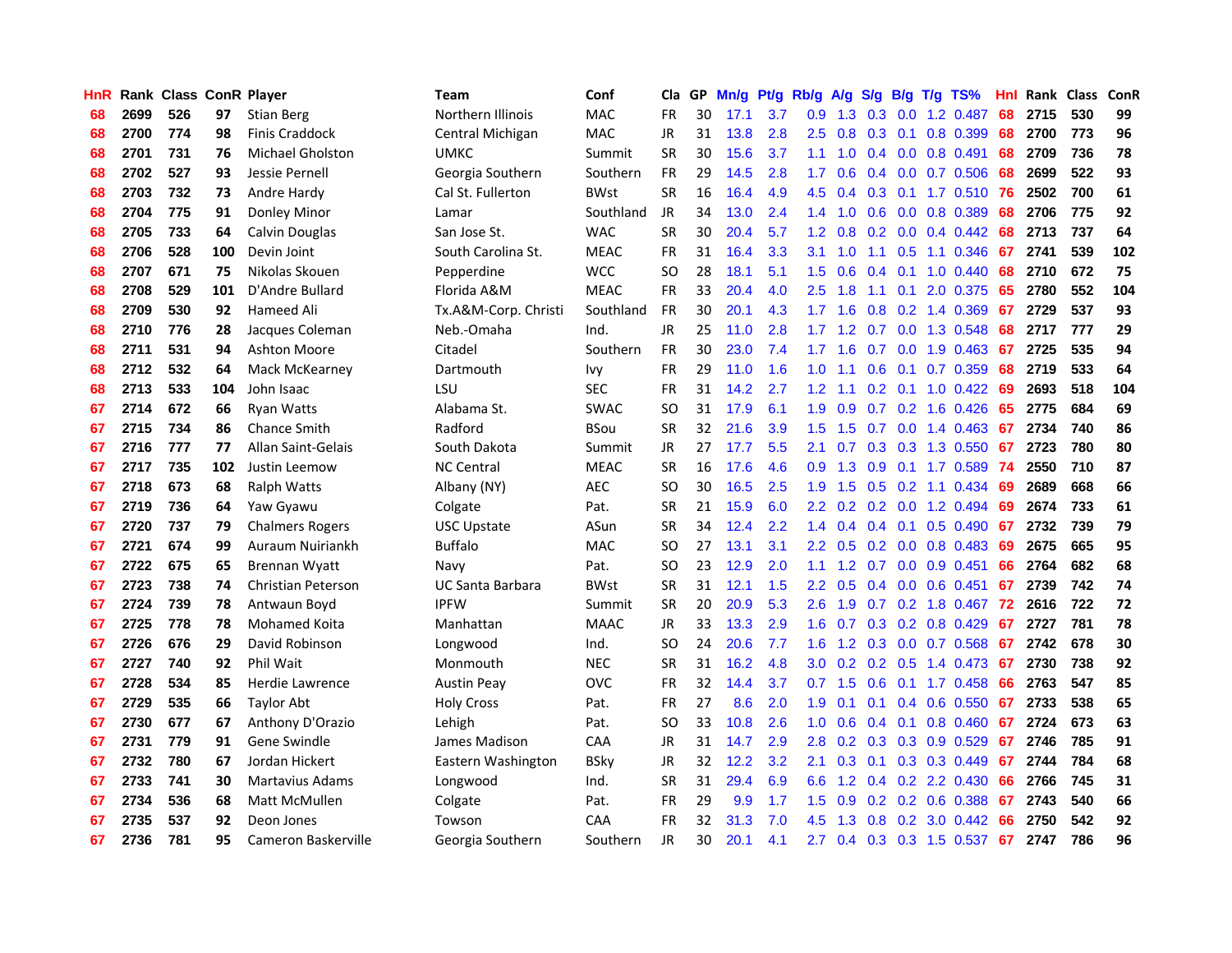| <b>HnR</b> |      | Rank Class ConR Player |     |                         | Team                  | Conf        | Cla       |    | GP Mn/g Pt/g |     | Rb/g A/g         |                 |     |                 | S/g B/g T/g TS%                 | Hnl |      | Rank Class | <b>ConR</b> |
|------------|------|------------------------|-----|-------------------------|-----------------------|-------------|-----------|----|--------------|-----|------------------|-----------------|-----|-----------------|---------------------------------|-----|------|------------|-------------|
| 67         | 2737 | 782                    | 65  | Chris Jones             | San Jose St.          | <b>WAC</b>  | JR        | 30 | 13.7         | 3.0 | 2.5              | 0.3             | 0.3 | 0.1             | 0.7 0.471                       | 67  | 2748 | 787        | 66          |
| 66         | 2738 | 538                    | 115 | Dee Davis               | Xavier                | A10         | <b>FR</b> | 36 | 11.1         | 1.9 | 0.6              | 0.8             | 0.6 | 0.0             | 0.8 0.430                       | 66  | 2757 | 546        | 116         |
| 66         | 2739 | 742                    | 66  | Matt Ballard            | San Jose St.          | <b>WAC</b>  | <b>SR</b> | 30 | 23.6         | 1.6 | 3.9              | 0.6             | 0.3 |                 | $0.3$ 0.4 0.397                 | 67  | 2735 | 741        | 65          |
| 66         | 2740 | 539                    | 96  | <b>Marshall Harris</b>  | Citadel               | Southern    | <b>FR</b> | 30 | 19.3         | 4.5 | 1.1              | 2.5             | 0.6 |                 | $0.0$ 2.1 $0.511$               | 66  | 2754 | 545        | 97          |
| 66         | 2741 | 783                    | 31  | Allen Tate              | Seattle               | Ind.        | JR        | 23 | 13.9         | 2.8 | 2.6              | 0.8             |     |                 | 1.1 0.0 1.2 0.374               | 68  | 2714 | 776        | 28          |
| 66         | 2742 | 784                    | 116 | Ki Sherrill             | Charlotte             | A10         | JR        | 25 | 13.1         | 2.8 |                  |                 |     |                 | 1.4 0.2 0.3 0.4 0.8 0.538       | 68  | 2702 | 774        | 115         |
| 66         | 2743 | 678                    | 93  | Julian Boatner          | William & Mary        | CAA         | SO.       | 31 | 19.5         | 4.4 |                  | $1.2 \quad 0.9$ |     |                 | $0.5$ 0.0 1.0 0.455             | -66 | 2758 | 679        | 93          |
| 66         | 2744 | 785                    | 103 | Aaron Martin            | South Carolina St.    | <b>MEAC</b> | JR        | 30 | 20.7         | 5.7 | 3.9              | 1.0             |     |                 | $0.6$ $0.2$ 1.4 $0.419$         | 65  | 2772 | 792        | 103         |
| 66         | 2745 | 540                    | 97  | D'Von Campbell          | <b>UTEP</b>           | <b>CUSA</b> | FR        | 23 | 11.5         | 2.3 | 1.1              | 0.9             |     |                 | 0.3 0.0 1.0 0.445               | 69  | 2694 | 519        | 98          |
| 66         | 2746 | 541                    | 98  | Marquis Rankin          | Virginia Tech         | <b>ACC</b>  | FR        | 24 | 13.5         | 2.5 | 1.1              | 1.1             |     | $0.4$ 0.1       | 1.2 0.427                       | -71 | 2632 | 495        | 98          |
| 66         | 2747 | 542                    | 79  | Joel Lindberg           | North Dakota St.      | Summit      | FR        | 28 | 15.8         | 2.0 | 1.0              | 1.4             | 0.3 | 0.1             | 0.6 0.591                       | 68  | 2718 | 532        | 79          |
| 66         | 2748 | 786                    | 74  | <b>Ben Boggs</b>        | Valparaiso            | Hor.        | JR        | 24 | 21.5         | 4.5 | 3.2              | 0.9             |     | $0.3 \quad 0.1$ | 1.5 0.445                       | -74 | 2541 | 735        | 71          |
| 66         | 2749 | 543                    | 104 | <b>Trey Lindsey</b>     | Louisiana-Monroe      | Sun Belt    | FR        | 28 | 17.5         | 2.7 | 1.9              | 1.3             | 0.5 | 0.0             | 0.8 0.457                       | 66  | 2769 | 549        | 105         |
| 66         | 2750 | 679                    | 67  | <b>Brandon Dorsett</b>  | Grambling             | <b>SWAC</b> | <b>SO</b> | 20 | 25.5         | 6.8 | 2.5              | 1.7             | 1.1 | 0.2             | 2.6 0.449                       | 62  | 2828 | 693        | 73          |
| 66         | 2751 | 787                    | 104 | <b>Dadrian Collins</b>  | Howard                | <b>MEAC</b> | JR        | 21 | 15.1         | 4.9 | 2.0              | 0.4             | 0.1 | 0.0             | 1.2 0.475                       | 68  | 2720 | 778        | 100         |
| 66         | 2752 | 788                    | 93  | Joe Bright              | Stephen F. Austin     | Southland   | JR        | 28 | 12.2         | 1.6 | $1.7^{\circ}$    | 0.5             |     | $0.4 \quad 0.1$ | $0.6$ 0.411                     | 67  | 2731 | 782        | 94          |
| 66         | 2753 | 743                    | 80  | <b>Kevin Cantinol</b>   | Florida Gulf Coast    | ASun        | <b>SR</b> | 31 | 15.2         | 2.8 | 3.0 <sub>1</sub> | 0.4             |     |                 | $0.4$ 0.7 0.9 0.365             | -66 | 2760 | 744        | 80          |
| 66         | 2754 | 544                    | 80  | Nimrod Hilliard         | South Dakota          | Summit      | FR        | 18 | 14.0         | 2.6 |                  | $1.3$ $1.9$     | 0.6 | 0.1             | 1.1 0.470                       | -68 | 2705 | 526        | 77          |
| 66         | 2755 | 680                    | 94  | <b>Tyler Washington</b> | Northwestern St.      | Southland   | <b>SO</b> | 27 | 11.9         | 2.9 | 0.9 <sup>°</sup> | 1.0             |     |                 | 0.5 0.0 0.7 0.484               | 67  | 2737 | 676        | 95          |
| 66         | 2756 | 744                    | 105 | Christian Bibi Ndongo   | Louisiana-Monroe      | Sun Belt    | <b>SR</b> | 27 | 19.7         | 3.0 |                  | $3.3 \quad 0.5$ |     |                 | $0.4$ 0.9 0.9 0.408             | 66  | 2755 | 743        | 104         |
| 65         | 2757 | 745                    | 86  | Kevin Stineman          | SIU-Edwardsville      | <b>OVC</b>  | <b>SR</b> | 26 | 16.5         | 3.0 |                  | $1.7$ $1.5$     |     |                 | $0.4$ 0.0 1.5 0.530             | 66  | 2771 | 748        | 86          |
| 65         | 2758 | 681                    | 68  | Aaron Clayborn          | <b>Texas Southern</b> | <b>SWAC</b> | SO.       | 32 | 16.1         | 4.3 | 3.7              | 0.3             |     |                 | $0.2$ 0.2 1.3 0.420             | 66  | 2767 | 683        | 66          |
| 65         | 2759 | 789                    | 69  | Chris Matagrano         | New Hampshire         | <b>AEC</b>  | <b>JR</b> | 26 | 11.7         | 2.8 | $2.2^{\circ}$    | 0.2             |     |                 | $0.2$ $0.3$ $0.9$ $0.497$       | 66  | 2756 | 790        | 69          |
| 65         | 2760 | 790                    | 79  | Kourtney Goff           | Southern Illinois     | <b>MVC</b>  | <b>JR</b> | 28 | 15.0         | 1.5 | 0.9              | 1.6             | 0.8 |                 | 0.0 1.1 0.345                   | 66  | 2759 | 791        | 79          |
| 65         | 2761 | 682                    | 95  | <b>Adrian Fields</b>    | McNeese St.           | Southland   | <b>SO</b> | 31 | 16.8         | 4.3 | 2.0              | 0.5             |     |                 | $0.2$ 0.0 0.8 0.445             | 66  | 2762 | 681        | 96          |
| 65         | 2762 | 683                    | 93  | <b>Terrell Allen</b>    | C. Connecticut St.    | <b>NEC</b>  | SO.       | 26 | 13.2         | 2.1 | 2.5              | 0.1             |     |                 | $0.3$ $0.5$ $0.5$ $0.425$       | 66  | 2761 | 680        | 93          |
| 65         | 2763 | 791                    | 97  | <b>Bo Holston</b>       | Citadel               | Southern    | JR        | 29 | 23.0         | 5.7 | 3.4              | 1.1             | 0.6 |                 | $0.1$ 1.9 0.494                 | 65  | 2776 | 794        | 99          |
| 65         | 2764 | 746                    | 99  | Nick Foreman            | Georgia Tech          | <b>ACC</b>  | <b>SR</b> | 30 | 10.8         | 1.5 | 1.2 <sub>1</sub> | 0.3             |     |                 | $0.3$ $0.2$ $0.3$ $0.541$       | 64  | 2793 | 751        | 99          |
| 65         | 2765 | 792                    | 96  | O.J. Evans              | Northwestern St.      | Southland   | JR        | 32 | 9.3          | 1.8 | 1.9              | 0.3             | 0.1 |                 | $0.3$ 0.5 0.522                 | 65  | 2782 | 796        | 97          |
| 65         | 2766 | 793                    | 69  | Jarvis Moore            | Alcorn St.            | <b>SWAC</b> | JR        | 20 | 14.0         | 2.9 | 1.1              | 1.5             | 0.9 | 0.1             | 1.8 0.468                       | 65  | 2773 | 793        | 68          |
| 65         | 2767 | 747                    | 87  | Daniel Mitchell         | Radford               | <b>BSou</b> | <b>SR</b> | 32 | 15.5         | 3.3 | 2.0              | 0.6             |     |                 | $0.5$ $0.2$ $0.5$ $0.391$       | 65  | 2785 | 749        | 87          |
| 65         | 2768 | 545                    | 98  | Jordan Robertson        | Citadel               | Southern    | <b>FR</b> | 25 | 11.7         | 3.1 |                  | $2.2 \quad 0.3$ |     |                 | $0.3$ $0.3$ $0.8$ $0.497$       | 65  | 2774 | 550        | 98          |
| 65         | 2769 | 684                    | 94  | Matt Milk               | St. Francis (NY)      | <b>NEC</b>  | SO.       | 30 | 9.6          | 2.0 |                  | $1.6 \quad 0.1$ |     |                 | $0.2$ $0.2$ $0.5$ $0.541$       | 64  | 2788 | 688        | 94          |
| 65         | 2770 | 748                    | 81  | <b>Jason Smeathers</b>  | <b>IPFW</b>           | Summit      | <b>SR</b> | 26 | 13.3         | 2.9 | 1.5 <sub>1</sub> | 1.0             |     |                 | $0.3$ $0.2$ $0.8$ $0.494$       | 66  | 2770 | 747        | 82          |
| 65         | 2771 | 794                    | 106 | Wendell Wright          | South Alabama         | Sun Belt    | JR        | 28 | 15.6         | 1.9 | 1.8 <sup>°</sup> | 0.8             |     |                 | $0.3$ 0.1 0.8 0.505             | 65  | 2777 | 795        | 106         |
| 65         | 2772 | 795                    | 94  | Kelvin McNeil           | Delaware              | CAA         | JR        | 32 | 14.1         | 2.4 | 3.0 <sub>2</sub> | 0.4             | 0.2 |                 | $0.0$ 0.7 0.432                 | 65  | 2784 | 797        | 94          |
| 65         | 2773 | 685                    | 95  | Erigue Gumbs            | Towson                | CAA         | SO.       | 32 | 22.4         | 5.5 | 4.8              | 0.6             | 0.6 | 0.4             | 2.1 0.402                       | 65  | 2786 | 687        | 95          |
| 65         | 2774 | 546                    | 82  | Kyle Sikora             | Oakland               | Summit      | FR        | 33 | 9.8          | 1.5 | 1.8              |                 |     |                 | $0.0$ $0.0$ $0.7$ $0.4$ $0.580$ | 65  | 2778 | 551        | 83          |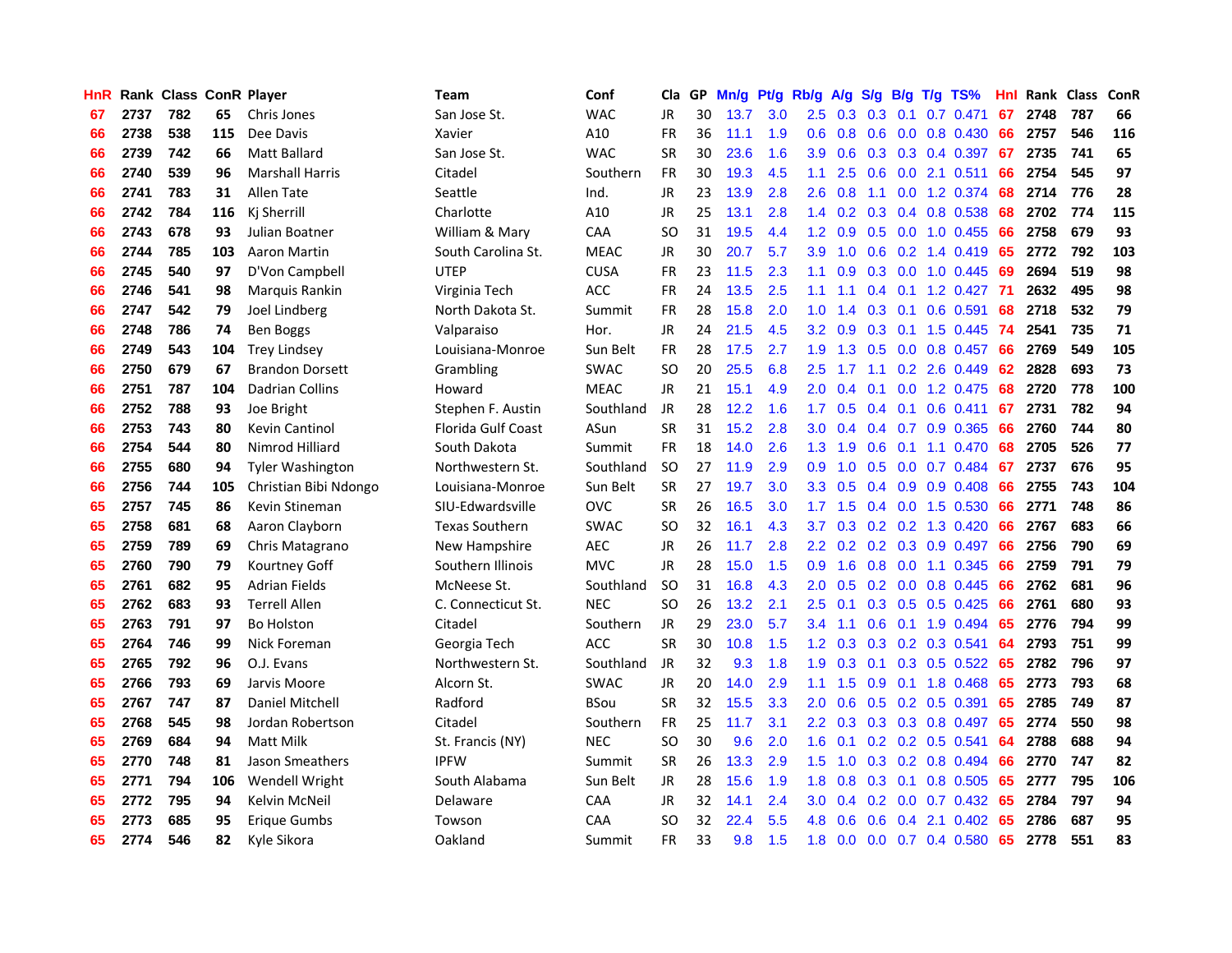| <b>HnR</b> |      | Rank Class ConR Player |     |                        | Team               | Conf        | Cla           |    | GP Mn/g Pt/g Rb/g A/g |     |                  |                 |                 |                 | S/g B/g T/g TS%           | Hnl | Rank Class |     | <b>ConR</b> |
|------------|------|------------------------|-----|------------------------|--------------------|-------------|---------------|----|-----------------------|-----|------------------|-----------------|-----------------|-----------------|---------------------------|-----|------------|-----|-------------|
| 65         | 2775 | 547                    | 83  | Isaiah McCray          | <b>IPFW</b>        | Summit      | FR.           | 25 | 13.5                  | 2.5 | 2.3              | 1.0             | 0.7             | 0.0             | 0.9 0.380                 | 66  | 2765       | 548 | 81          |
| 64         | 2776 | 749                    | 70  | <b>Rontrell Bailey</b> | Ark.-Pine Bluff    | <b>SWAC</b> | <b>SR</b>     | 28 | 18.0                  | 3.1 | 2.5              | 1.0             |                 | $0.4\quad 0.0$  | 1.1 0.521                 | 66  | 2768       | 746 | 67          |
| 64         | 2777 | 548                    | 98  | K.C. Whitaker          | <b>UAB</b>         | <b>CUSA</b> | <b>FR</b>     | 30 | 11.0                  | 2.8 | 1.3              | 0.6             |                 | $0.2\quad 0.0$  | 0.6 0.367                 | 64  | 2787       | 554 | 99          |
| 64         | 2778 | 549                    | 84  | Kevin Wagner           | <b>Texas Tech</b>  | <b>B12</b>  | <b>FR</b>     | 18 | 14.8                  | 2.5 | 0.8              | 1.5             |                 | $0.4 \quad 0.1$ | 1.1 0.398                 | 69  | 2681       | 513 | 83          |
| 64         | 2779 | 686                    | 88  | <b>Travis Elliott</b>  | High Point         | <b>BSou</b> | SO.           | 31 | 18.5                  | 2.9 |                  |                 |                 |                 | 3.4 0.3 0.5 0.4 0.7 0.401 | -64 | 2797       | 690 | 88          |
| 64         | 2780 | 550                    | 75  | <b>Kendall Griffin</b> | Wright St.         | Hor.        | <b>FR</b>     | 25 | 11.8                  | 2.0 |                  | $1.3 \quad 0.6$ |                 |                 | 0.3 0.1 0.9 0.467         | 66  | 2751       | 543 | 75          |
| 64         | 2781 | 551                    | 97  | Lachlan Prest          | Nicholls St.       | Southland   | <b>FR</b>     | 13 | 24.8                  | 6.1 | $2.5^{\circ}$    | 1.4             |                 |                 | $0.4$ 0.2 1.6 0.568       | 70  | 2670       | 508 | 90          |
| 64         | 2782 | 796                    | 67  | Patrick Nyeko          | Nevada             | <b>WAC</b>  | JR            | 35 | 13.1                  | 1.5 | 1.1              | 0.5             |                 |                 | $0.5$ 0.1 0.6 0.421       | 64  | 2794       | 799 | 68          |
| 64         | 2783 | 687                    | 71  | <b>Xavier Rogers</b>   | Grambling          | <b>SWAC</b> | <b>SO</b>     | 25 | 28.8                  | 8.6 | $2.4^{\circ}$    | 1.6             |                 |                 | 0.9 0.0 1.9 0.432         | 60  | 2852       | 702 | 75          |
| 64         | 2784 | 552                    | 100 | <b>Kevin Gray</b>      | Northern Illinois  | <b>MAC</b>  | FR            | 31 | 20.3                  | 2.8 | 3.7              | 0.4             |                 |                 | 0.3 0.2 1.1 0.398         | 63  | 2811       | 561 | 101         |
| 64         | 2785 | 553                    | 81  | <b>Fred Miller</b>     | USC Upstate        | ASun        | <b>FR</b>     | 34 | 11.9                  | 2.4 | 1.3              | 1.1             | 0.6             |                 | $0.0$ $0.9$ $0.319$       | 64  | 2800       | 558 | 81          |
| 64         | 2786 | 750                    | 72  | Clay Johnson           | Ark.-Pine Bluff    | <b>SWAC</b> | <b>SR</b>     | 32 | 22.0                  | 3.1 | 1.8              | 1.7             |                 |                 | $1.0$ $0.2$ $1.9$ $0.519$ | 64  | 2792       | 750 | 70          |
| 64         | 2787 | 688                    | 99  | G.J. Vilarino          | Appalachian St.    | Southern    | <b>SO</b>     | 28 | 16.1                  | 3.8 | 1.8              | 1.3             | $0.4^{\circ}$   | 0.0             | 1.3 0.411                 | 65  | 2779       | 685 | 100         |
| 64         | 2788 | 751                    | 105 | Joe Ikhinmwin          | South Carolina St. | <b>MEAC</b> | <b>SR</b>     | 28 | 17.9                  | 5.5 | 2.6              | 0.5             |                 | $0.4 \quad 0.3$ | 1.3 0.494                 | 64  | 2808       | 753 | 105         |
| 64         | 2789 | 554                    | 129 | Achraf Yacoubou        | Villanova          | ВE          | FR            | 26 | 10.6                  | 2.2 | 0.9              | 0.3             | 0.1             | 0.1             | $0.3$ 0.460               | 66  | 2753       | 544 | 129         |
| 64         | 2790 | 555                    | 76  | Aaron Armstead         | Green Bay          | Hor.        | <b>FR</b>     | 30 | 14.5                  | 3.3 | 1.6              | 0.9             |                 | $0.4 \quad 0.1$ | 1.0 0.360                 | 63  | 2818       | 566 | 76          |
| 64         | 2791 | 752                    | 117 | <b>Alberto Estwick</b> | Fordham            | A10         | <b>SR</b>     | 28 | 20.3                  | 3.8 | 2.0 <sub>1</sub> | 0.4             | $0.4 \quad 0.1$ |                 | 0.8 0.425                 | -64 | 2796       | 752 | 117         |
| 64         | 2792 | 556                    | 100 | C.J. Bray              | Citadel            | Southern    | <b>FR</b>     | 30 | 17.7                  | 4.3 | 3.5              | 0.5             |                 | $0.1 \quad 0.1$ | $0.9$ 0.481               | 63  | 2812       | 562 | 103         |
| 64         | 2793 | 689                    | 101 | Mitch Woods            | Appalachian St.    | Southern    | <sub>SO</sub> | 30 | 13.8                  | 2.1 |                  | $1.0 \quad 1.6$ |                 |                 | 0.2 0.2 1.0 0.460 64      |     | 2805       | 691 | 102         |
| 64         | 2794 | 690                    | 76  | Avery Johnson          | San Francisco      | <b>WCC</b>  | SO.           | 31 | 9.5                   | 1.5 |                  | $1.0 \t0.6$     |                 |                 | $0.5$ 0.0 0.3 0.421       | 64  | 2795       | 689 | 76          |
| 64         | 2795 | 557                    | 101 | Zach Miller            | Northern Illinois  | <b>MAC</b>  | FR            | 19 | 18.0                  | 2.5 |                  | $1.3 \quad 1.9$ |                 |                 | $0.6$ $0.0$ 1.5 $0.462$   | 67  | 2745       | 541 | 100         |
| 63         | 2796 | 558                    | 73  | David Copeland         | Grambling          | <b>SWAC</b> | FR            | 18 | 21.6                  | 3.9 | 2.6              | 1.7             | 0.6             |                 | $0.0$ 1.7 0.519           | -60 | 2859       | 583 | 76          |
| 63         | 2797 | 691                    | 106 | Jeremy Underwood       | <b>NCA&amp;T</b>   | <b>MEAC</b> | SO.           | 31 | 17.1                  | 5.0 | 1.7 <sup>2</sup> | 2.1             |                 |                 | $0.7$ $0.0$ 2.4 $0.414$   | -63 | 2814       | 692 | 106         |
| 63         | 2798 | 753                    | 99  | Jeff Jordan            | Central Florida    | <b>CUSA</b> | <b>SR</b>     | 13 | 21.2                  | 2.7 | 0.7              | 1.8             | 1.0             |                 | $0.1$ 1.2 0.417           | -80 | 2346       | 670 | 89          |
| 63         | 2799 | 559                    | 80  | Shayok M. Shayok       | <b>Bradley</b>     | <b>MVC</b>  | FR            | 32 | 18.6                  | 3.5 | 3.1              | 0.6             |                 |                 | 0.4 0.5 1.6 0.381         | 63  | 2822       | 567 | 81          |
| 63         | 2800 | 560                    | 107 | Karamo Jawara          | <b>NC Central</b>  | <b>MEAC</b> | <b>FR</b>     | 31 | 10.3                  | 2.1 | $1.4^{\circ}$    | 0.5             |                 |                 | $0.4$ 0.2 0.7 0.529       | 63  | 2817       | 565 | 107         |
| 63         | 2801 | 561                    | 70  | <b>Omar Richards</b>   | Binghamton         | <b>AEC</b>  | FR            | 27 | 21.3                  | 5.2 | 3.8              | 0.4             |                 | $0.4 \quad 0.5$ | 1.7 0.486                 | 63  | 2809       | 559 | 70          |
| 63         | 2802 | 562                    | 97  | <b>Blake Wilkinson</b> | Utah               | P12         | <b>FR</b>     | 25 | 10.4                  | 1.8 | 1.8 <sup>°</sup> | 0.2             |                 |                 | $0.4$ 0.1 0.4 0.393       | -63 | 2816       | 564 | 97          |
| 63         | 2803 | 797                    | 74  | Mayol Riathin          | Prairie View       | <b>SWAC</b> | <b>JR</b>     | 28 | 12.0                  | 2.6 | 2.6              | 0.3             |                 |                 | 0.4 0.5 1.0 0.416         | 64  | 2802       | 802 | 71          |
| 63         | 2804 | 798                    | 87  | Reggie Reed            | SIU-Edwardsville   | <b>OVC</b>  | JR            | 24 | 13.3                  | 1.5 | 0.8 <sub>0</sub> | 2.0             |                 | $0.6\quad 0.0$  | 1.2 0.449                 | 64  | 2804       | 804 | 87          |
| 63         | 2805 | 799                    | 100 | Nick Colella           | Penn St.           | <b>B10</b>  | JR            | 26 | 14.9                  | 2.7 | 1.3              | 0.5             |                 |                 | $0.3$ $0.2$ $0.4$ $0.390$ | 66  | 2752       | 789 | 100         |
| 63         | 2806 | 692                    | 102 | <b>Barry Smith</b>     | Citadel            | Southern    | SO.           | 14 | 19.4                  | 6.3 | 2.6              | 0.9             |                 |                 | 0.4 0.3 1.3 0.431         | 67  | 2736       | 675 | 95          |
| 63         | 2807 | 800                    | 75  | Marcellus Jackson      | Prairie View       | <b>SWAC</b> | <b>JR</b>     | 26 | 9.9                   | 2.9 |                  |                 |                 |                 | 2.4 0.3 0.3 0.3 1.2 0.391 | 64  | 2807       | 806 | 72          |
| 63         | 2808 | 693                    | 95  | Claybrin McMath        | Bryant             | <b>NEC</b>  | <b>SO</b>     | 30 | 19.3                  | 4.8 | 2.9              | 0.5             |                 |                 | $0.4$ $0.3$ $0.7$ $0.422$ | 61  | 2834       | 697 | 95          |
| 63         | 2809 | 563                    | 98  | Jacob Parker           | Stephen F. Austin  | Southland   | FR            | 29 | 14.0                  | 1.9 | 1.9              | 1.1             |                 |                 | 0.3 0.1 0.8 0.321         | 64  | 2791       | 556 | 99          |
| 63         | 2810 | 801                    | 32  | T.J. Diop              | Seattle            | Ind.        | <b>JR</b>     | 23 | 9.5                   | 2.3 | 2.0              | 0.4             |                 |                 | $0.3$ $0.2$ $0.6$ $0.468$ | 64  | 2806       | 805 | 32          |
| 62         | 2811 | 754                    | 103 | Chris Toler            | Furman             | Southern    | <b>SR</b>     | 31 | 15.8                  | 3.0 | 2.4              | 0.4             |                 | $0.2 \quad 0.3$ | 0.9 0.407                 | 62  | 2827       | 755 | 104         |
| 62         | 2812 | 564                    | 107 | Deric Hill             | Fla. International | Sun Belt    | FR            | 23 | 13.2                  | 1.8 | 0.8              | 1.4             |                 |                 | $0.6$ 0.0 1.2 0.408       | 63  | 2815       | 563 | 107         |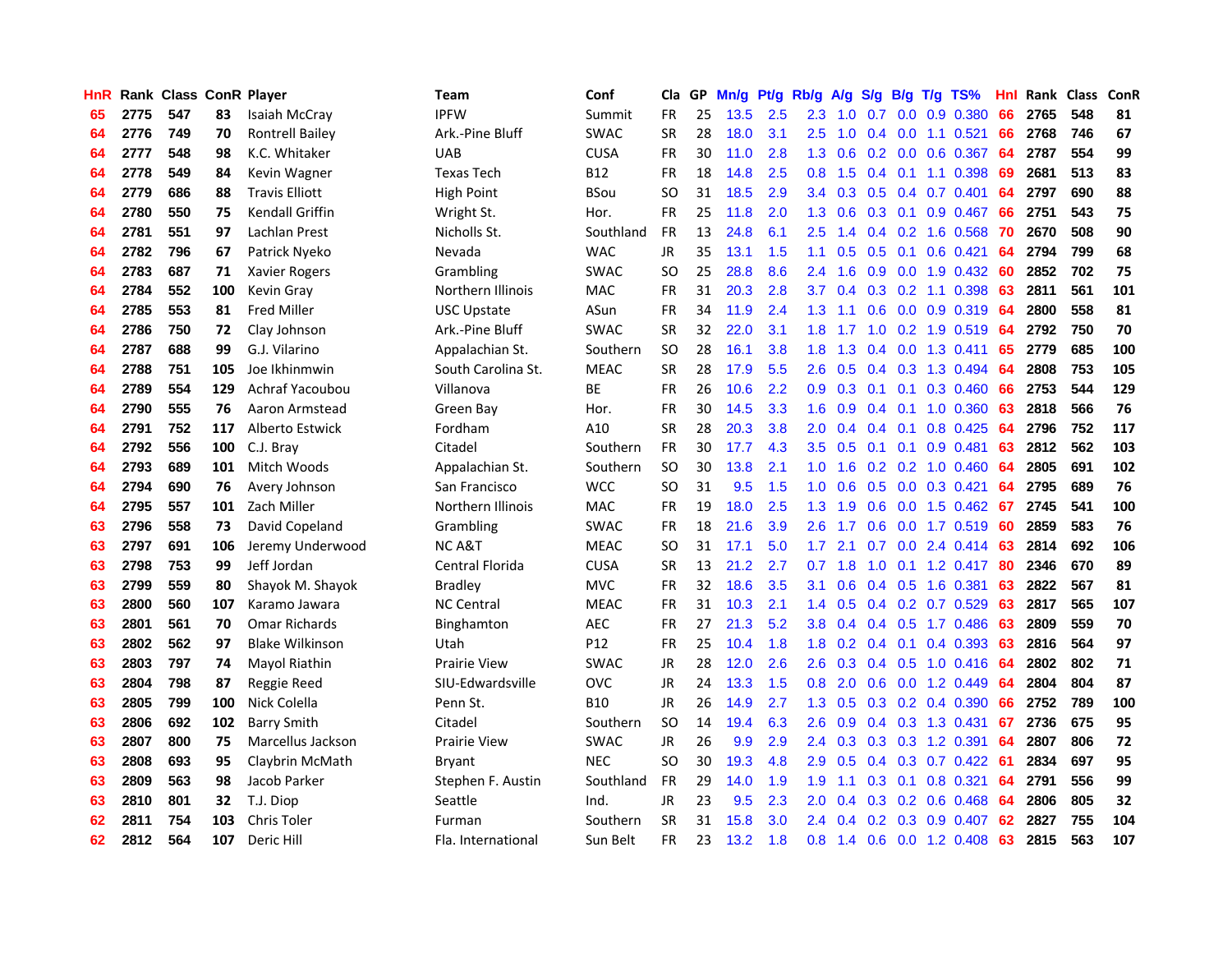| <b>HnR</b> |      | Rank Class ConR Player |     |                          | Team               | Conf        | Cla       | GP. | Mn/g Pt/g Rb/g A/g |     |                  |                 |     |                 | S/g B/g T/g TS%           | Hnl |      | Rank Class | <b>ConR</b> |
|------------|------|------------------------|-----|--------------------------|--------------------|-------------|-----------|-----|--------------------|-----|------------------|-----------------|-----|-----------------|---------------------------|-----|------|------------|-------------|
| 62         | 2813 | 565                    | 108 | Gilles Dierickx          | Fla. International | Sun Belt    | <b>FR</b> | 29  | 14.9               | 2.6 | 2.2              | 0.4             | 0.1 | 0.6             | 1.2 0.507                 | 60  | 2850 | 577        | 108         |
| 62         | 2814 | 802                    | 89  | Gideon Gamble            | Winthrop           | <b>BSou</b> | <b>JR</b> | 30  | 11.7               | 3.8 | 1.5              | 0.3             | 0.3 | 0.3             | $0.7$ 0.422               | 63  | 2819 | 807        | 90          |
| 62         | 2815 | 803                    | 88  | Taylor Jones             | Eastern Illinois   | <b>OVC</b>  | <b>JR</b> | 27  | 11.0               | 2.7 | 0.9              | 0.6             | 0.1 | 0.0             | 0.4 0.537                 | 63  | 2821 | 809        | 89          |
| 62         | 2816 | 566                    | 68  | Colin Gruber             | Northern Arizona   | <b>BSky</b> | <b>FR</b> | 27  | 12.0               | 3.9 | 1.0              | 0.6             |     |                 | $0.3$ $0.3$ $0.9$ $0.461$ | 62  | 2830 | 570        | 69          |
| 62         | 2817 | 567                    | 96  | <b>Ben Altit</b>         | <b>Bryant</b>      | <b>NEC</b>  | FR        | 30  | 19.6               | 5.0 | 2.6              | 0.5             |     |                 | 0.3 1.2 1.7 0.446         | -61 | 2840 | 572        | 96          |
| 62         | 2818 | 694                    | 76  | Green Hill               | Alabama A&M        | <b>SWAC</b> | SO.       | 28  | 18.2               | 3.9 |                  | $1.3 \quad 1.6$ |     |                 | $0.6$ $0.0$ 1.6 $0.474$   | -61 | 2832 | 695        | 74          |
| 62         | 2819 | 804                    | 89  | Justin Blake             | <b>Austin Peav</b> | <b>OVC</b>  | JR        | 28  | 12.8               | 3.3 | 1.1              | 0.6             |     |                 | $0.2$ 0.0 0.5 0.429       | 63  | 2820 | 808        | 88          |
| 62         | 2820 | 568                    | 104 | <b>Connor Miller</b>     | Samford            | Southern    | <b>FR</b> | 24  | 13.8               | 2.6 | 1.2 <sub>1</sub> | 0.9             |     |                 | $0.2$ 0.0 0.5 0.467       | 64  | 2798 | 557        | 101         |
| 62         | 2821 | 805                    | 43  | Earl Jefferson           | Texas-Pan American | GWC         | <b>JR</b> | 28  | 21.5               | 4.2 | 4.8              | 0.9             |     |                 | 0.4 0.2 2.1 0.426         | 64  | 2801 | 801        | 43          |
| 62         | 2822 | 695                    | 68  | <b>Bobby Miles</b>       | Hawaii             | <b>WAC</b>  | <b>SO</b> | 26  | 14.8               | 2.2 | 1.6              | 1.5             |     | $0.5\ 0.0$      | 1.3 0.427                 | 65  | 2783 | 686        | 67          |
| 62         | 2823 | 755                    | 102 | Kamil Janton             | Eastern Michigan   | <b>MAC</b>  | <b>SR</b> | 25  | 11.1               | 1.4 | 2.1              | 0.0             |     |                 | $0.3$ 0.0 0.5 0.500       | 63  | 2813 | 754        | 102         |
| 62         | 2824 | 806                    | 77  | Ryan Haggerty            | Milwaukee          | Hor.        | JR        | 32  | 10.5               | 1.7 | 1.0              | 0.1             |     |                 | 0.3 0.2 0.4 0.469         | 62  | 2829 | 812        | 78          |
| 62         | 2825 | 756                    | 33  | John Ring                | Neb.-Omaha         | Ind.        | <b>SR</b> | 29  | 11.1               | 2.7 | $2.2\,$          | 0.7             |     |                 | $0.3$ $0.3$ $0.9$ $0.513$ | -61 | 2835 | 756        | 33          |
| 62         | 2826 | 696                    | 118 | Levan Shengelia          | Rhode Island       | A10         | <b>SO</b> | 31  | 9.3                | 2.1 | 1.7              | 0.3             |     |                 | $0.2$ $0.2$ $0.7$ $0.468$ | -60 | 2845 | 700        | 118         |
| 61         | 2827 | 569                    | 44  | Clarke Rosenberg         | Chicago St.        | <b>GWC</b>  | FR        | 30  | 21.1               | 5.0 | 2.9              | 1.3             | 0.7 | 0.0             | 1.8 0.416                 | -61 | 2837 | 571        | 44          |
| 61         | 2828 | 697                    | 105 | Marvin Baynham           | Georgia Southern   | Southern    | <b>SO</b> | 30  | 16.7               | 2.5 | 3.5              | 0.3             |     | $0.4 \quad 0.2$ | 1.4 0.455                 | -61 | 2836 | 698        | 105         |
| 61         | 2829 | 570                    | 69  | Donya Jackson            | Navy               | Pat.        | <b>FR</b> | 24  | 11.3               | 3.3 | 1.5              | 0.3             |     | $0.2 \quad 0.1$ | 0.8 0.479                 | -60 | 2856 | 581        | 71          |
| 61         | 2830 | 698                    | 108 | <b>Gregory Womack</b>    | Md.-Eastern Shore  | <b>MEAC</b> | <b>SO</b> | 26  | 12.2               | 3.2 |                  | $1.4 \quad 0.4$ |     |                 | $0.4$ 0.0 0.9 0.454       | -62 | 2831 | 694        | 109         |
| 61         | 2831 | 807                    | 65  | Matt LaBove              | Dartmouth          | Ivy         | JR        | 30  | 12.3               | 2.4 |                  | $2.3$ 0.5       |     |                 | 0.1 0.3 0.6 0.404 61      |     | 2838 | 813        | 66          |
| 61         | 2832 | 699                    | 70  | Les Smith                | Lafayette          | Pat.        | <b>SO</b> | 29  | 10.4               | 2.0 | 1.1              | 0.7             |     |                 | 0.2 0.0 0.6 0.467 61      |     | 2839 | 699        | 70          |
| 61         | 2833 | 571                    | 77  | Luther Page              | Alabama St.        | <b>SWAC</b> | <b>FR</b> | 31  | 17.0               | 3.1 | 3.2 <sub>2</sub> | 0.5             |     |                 | $0.5$ $0.5$ 1.4 $0.358$   | -59 | 2867 | 586        | 77          |
| 61         | 2834 | 757                    | 75  | John Hayward-Mayhew      | Cal St. Northridge | BWst        | <b>SR</b> | 27  | 12.5               | 3.8 | 1.8              | 0.1             |     |                 | $0.2$ 0.1 0.6 0.468       | 60  | 2842 | 758        | 75          |
| 61         | 2835 | 572                    | 99  | Marquel McKinney         | Sam Houston St.    | Southland   | <b>FR</b> | 32  | 13.7               | 1.7 | 1.3              | 0.7             |     | $0.2 \quad 0.1$ | 0.4 0.424                 | 60  | 2854 | 579        | 100         |
| 61         | 2836 | 758                    | 82  | Romain Henry             | Kennesaw St.       | ASun        | <b>SR</b> | 31  | 21.4               | 3.5 | 2.0              | 1.3             |     |                 | 0.5 0.0 1.6 0.460         | 60  | 2853 | 759        | 84          |
| 61         | 2837 | 573                    | 97  | Adonis Burbage           | C. Connecticut St. | <b>NEC</b>  | FR        | 29  | 11.6               | 2.6 | 1.6              | 0.4             |     | $0.3 \quad 0.1$ | 0.9 0.507                 | 60  | 2857 | 582        | 97          |
| 61         | 2838 | 574                    | 71  | Corban Wroe              | Hartford           | <b>AEC</b>  | <b>FR</b> | 31  | 9.9                | 1.6 | 1.4              | 0.5             |     |                 | $0.4$ 0.0 0.8 0.521       | 60  | 2847 | 576        | 72          |
| 60         | 2839 | 808                    | 72  | <b>Adrian Satchell</b>   | <b>UMBC</b>        | AEC         | JR        | 20  | 12.3               | 3.4 | 3.1              | 0.5             |     |                 | $0.3$ $0.2$ 1.2 $0.404$   | 60  | 2849 | 814        | 73          |
| 60         | 2840 | 575                    | 90  | James Bourne             | Winthrop           | <b>BSou</b> | FR        | 32  | 16.8               | 2.9 | 2.6              | 0.1             | 0.3 |                 | $0.0\quad 0.9\quad 0.489$ | -60 | 2855 | 580        | 92          |
| 60         | 2841 | 700                    | 79  | Pieter Prinsolo          | Marist             | <b>MAAC</b> | <b>SO</b> | 31  | 9.6                | 1.4 | 2.1              | 0.1             | 0.1 | 0.4             | $0.5$ 0.512               | 60  | 2848 | 701        | 80          |
| 60         | 2842 | 809                    | 71  | Levi Giese               | Lafayette          | Pat.        | <b>JR</b> | 22  | 14.1               | 3.1 | 1.8              | 0.3             | 0.5 | 0.8             | 0.9 0.445                 | 64  | 2799 | 800        | 69          |
| 60         | 2843 | 810                    | 109 | <b>Richard Connor</b>    | Savannah St.       | <b>MEAC</b> | <b>JR</b> | 28  | 11.1               | 1.4 | 1.2 <sub>1</sub> | 1.0             |     |                 | $0.4$ 0.0 0.8 0.382       | 62  | 2825 | 811        | 108         |
| 60         | 2844 | 576                    | 76  | Collin Woods             | UC Irvine          | <b>BWst</b> | <b>FR</b> | 31  | 14.0               | 3.3 | 1.1              | 0.9             |     |                 | 0.4 0.4 0.7 0.371         | 60  | 2844 | 574        | 76          |
| 60         | 2845 | 577                    | 72  | <b>Brandon Venturini</b> | Navy               | Pat.        | <b>FR</b> | 26  | 11.0               | 2.8 | 1.0 <sub>1</sub> | 0.8             |     |                 | $0.4$ 0.0 0.6 0.398       | -59 | 2874 | 587        | 72          |
| 60         | 2846 | 578                    | 80  | Ryan McCoy               | Manhattan          | <b>MAAC</b> | <b>FR</b> | 34  | 9.6                | 1.6 | 1.3              | 0.6             |     | $0.3 \quad 0.1$ | 0.9 0.491                 | 60  | 2861 | 584        | 81          |
| 60         | 2847 | 579                    | 81  | Jalen Crawford           | <b>Bradley</b>     | <b>MVC</b>  | FR        | 30  | 12.3               | 2.7 | 1.1              | 0.5             |     |                 | $0.3$ 0.0 0.5 0.411       | 60  | 2851 | 578        | 82          |
| 60         | 2848 | 759                    | 45  | Ryan Regis               | New Jersey Tech    | <b>GWC</b>  | <b>SR</b> | 30  | 17.0               | 2.9 | 3.3 <sub>2</sub> | 0.2             | 0.4 | 0.9             | 1.3 0.506                 | -61 | 2841 | 757        | 45          |
| 60         | 2849 | 580                    | 81  | Kevin Bleeker            | Canisius           | <b>MAAC</b> | FR        | 30  | 15.0               | 2.7 | 2.8              | 0.4             | 0.3 | 0.4             | 0.8 0.435                 | 60  | 2862 | 585        | 82          |
| 60         | 2850 | 811                    | 90  | Austin Akers             | Eastern Illinois   | <b>OVC</b>  | JR        | 29  | 15.4               | 1.3 | 0.9              |                 |     |                 | 2.2 0.2 0.0 1.0 0.346     | -60 | 2860 | 815        | 90          |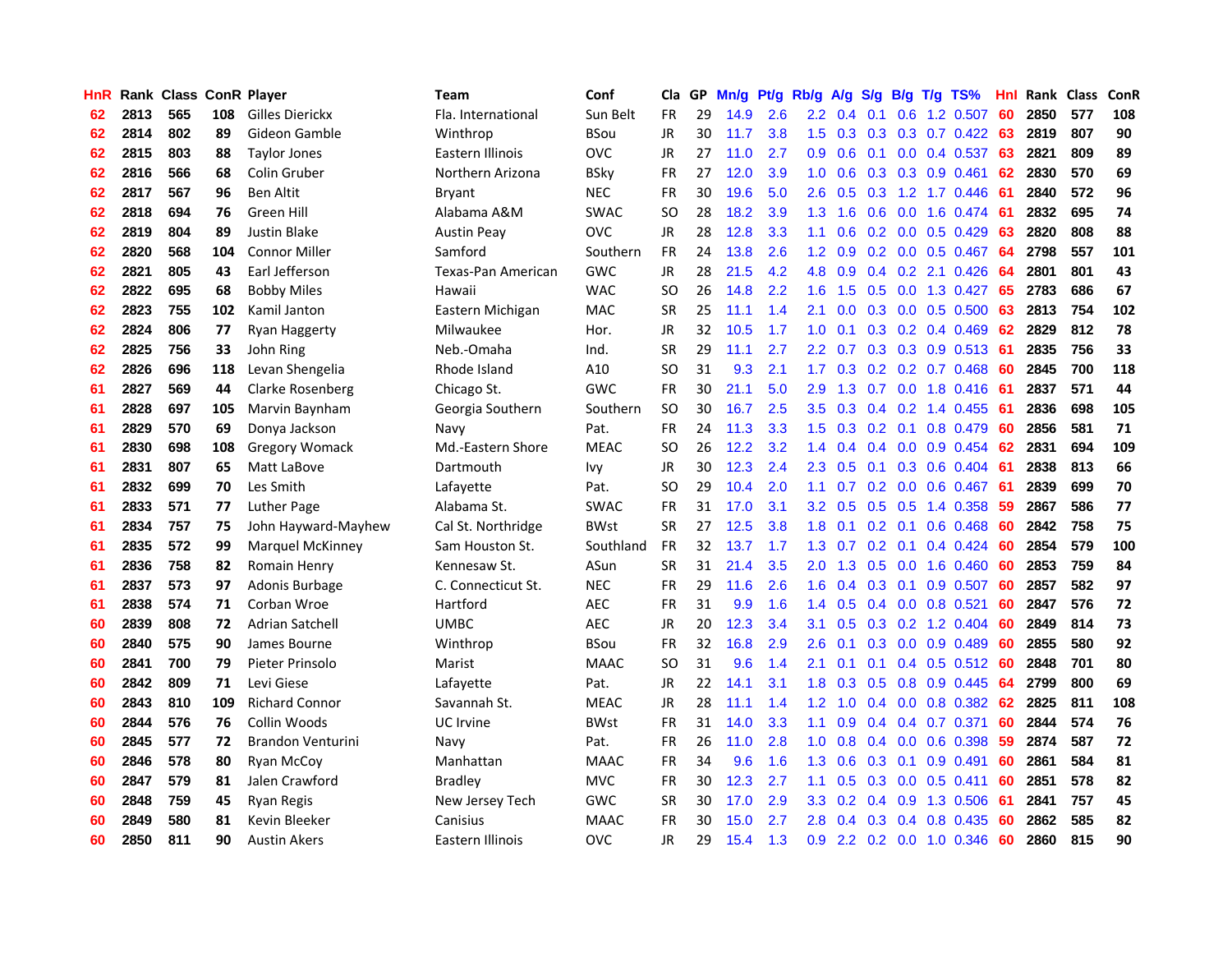| <b>HnR</b> |      |     |     | Rank Class ConR Player | Team                    | Conf        | Cla       |    | GP Mn/g | Pt/g | Rb/g             | A/g             |                  |                 | S/g B/g T/g TS%           | Hnl |      | Rank Class | <b>ConR</b> |
|------------|------|-----|-----|------------------------|-------------------------|-------------|-----------|----|---------|------|------------------|-----------------|------------------|-----------------|---------------------------|-----|------|------------|-------------|
| 60         | 2851 | 701 | 91  | Justin Cheek           | <b>High Point</b>       | BSou        | SO.       | 28 | 15.5    | 4.0  | 1.6              | 0.5             | 0.3              | 0.1             | 1.0 0.514                 | 61  | 2833 | 696        | 91          |
| 60         | 2852 | 581 | 83  | Evin Graham            | Jacksonville            | ASun        | <b>FR</b> | 26 | 15.8    | 1.8  | 2.7              | 0.7             | 0.5              | 0.1             | 1.3 0.407                 | 63  | 2823 | 568        | 82          |
| 60         | 2853 | 582 | 92  | <b>Tomasz Gielo</b>    | Liberty                 | <b>BSou</b> | <b>FR</b> | 21 | 15.3    | 3.4  | 2.0              | 0.4             |                  | $0.2 \quad 0.2$ | 0.8 0.582                 | 63  | 2810 | 560        | 89          |
| 60         | 2854 | 760 | 110 | Orin O'Bryant          | Hampton                 | <b>MEAC</b> | <b>SR</b> | 30 | 9.1     | 1.4  | 1.6              | 0.3             |                  |                 | 0.2 0.6 0.7 0.462         | 60  | 2858 | 760        | 110         |
| 60         | 2855 | 702 | 73  | Jamar Wertz            | UMBC                    | <b>AEC</b>  | SO.       | 29 | 12.2    | 3.0  | 1.7 <sup>2</sup> |                 |                  |                 | 0.4 0.2 0.0 0.6 0.442     | -58 | 2880 | 708        | 77          |
| 59         | 2856 | 812 | 98  | Daniel Calandrillo     | Bryant                  | <b>NEC</b>  | JR        | 29 | 18.4    | 3.4  | 1.9 <sup>°</sup> | 0.8             |                  |                 | $0.3$ 0.0 0.5 0.434       | 59  | 2873 | 818        | 99          |
| 59         | 2857 | 703 | 66  | Isaiah Salafia         | Yale                    | Ivy         | SO.       | 18 | 15.4    | 3.4  | 1.1              | 1.3             |                  |                 | $0.4$ 0.2 1.9 0.592       | -67 | 2740 | 677        | 65          |
| 59         | 2858 | 704 | 96  | <b>Fred Heldring</b>   | William & Mary          | <b>CAA</b>  | <b>SO</b> | 30 | 11.6    | 1.9  | 1.8 <sup>°</sup> | 0.4             |                  |                 | $0.2$ $0.2$ $0.7$ $0.509$ | -59 | 2864 | 703        | 96          |
| 59         | 2859 | 813 | 130 | <b>Malik Stith</b>     | St. John's              | ВE          | JR        | 23 | 14.6    | 2.6  | 1.0              | 1.0             |                  |                 | 0.3 0.0 0.8 0.457         | -64 | 2790 | 798        | 130         |
| 59         | 2860 | 761 | 100 | Pierre Jordan          | Georgia Tech            | <b>ACC</b>  | <b>SR</b> | 28 | 11.5    | 1.5  | 0.9              | 0.9             |                  | $0.4$ 0.1       | $0.7$ $0.420$             | 60  | 2863 | 761        | 100         |
| 59         | 2861 | 705 | 99  | Mathias Seilund        | Fairleigh Dickinson     | <b>NEC</b>  | SO.       | 28 | 17.1    | 3.2  | 1.9              | 0.4             |                  |                 | $0.4$ 0.7 1.1 0.462       | 59  | 2869 | 705        | 98          |
| 59         | 2862 | 814 | 69  | Gabe Rogers            | Northern Arizona        | <b>BSky</b> | JR        | 18 | 28.1    | 10.2 | 1.3              | 2.6             |                  | $0.4 \quad 0.1$ | 2.6 0.397                 | 68  | 2722 | 779        | 67          |
| 59         | 2863 | 583 | 109 | <b>Trey Norris</b>     | North Texas             | Sun Belt    | <b>FR</b> | 31 | 11.7    | 1.6  | 1.1              | 1.1             | 0.3 <sub>0</sub> | 0.0             | $1.0 \t0.417$             | 57  | 2889 | 592        | 111         |
| 59         | 2864 | 584 | 77  | <b>Austin Quick</b>    | <b>UC Riverside</b>     | <b>BWst</b> | <b>FR</b> | 27 | 14.4    | 2.4  | 1.3              | 1.1             | 0.3 <sub>0</sub> | 0.0             | 1.2 0.455                 | -60 | 2846 | 575        | 77          |
| 59         | 2865 | 815 | 82  | Karee Ferguson         | Saint Peter's           | <b>MAAC</b> | JR        | 16 | 16.5    | 4.1  | 3.3              | 0.4             | 0.3              | 1.0             | 1.4 0.385                 | 64  | 2803 | 803        | 79          |
| 59         | 2866 | 706 | 74  | <b>Quentin Jones</b>   | <b>UMBC</b>             | <b>AEC</b>  | <b>SO</b> | 24 | 16.9    | 3.6  | 1.8              | 1.5             | 0.5              | 0.0             | 1.5 0.441                 | 59  | 2865 | 704        | 74          |
| 59         | 2867 | 585 | 100 | Oliver Wells           | <b>Central Arkansas</b> | Southland   | <b>FR</b> | 17 | 18.8    | 3.2  | 1.3 <sub>1</sub> | 2.0             | 0.8              | 0.1             | 1.2 0.404                 | -64 | 2789 | 555        | 98          |
| 59         | 2868 | 586 | 91  | <b>Grant White</b>     | Jacksonville St.        | <b>OVC</b>  | <b>FR</b> | 33 | 14.2    | 3.7  |                  | $1.2 \quad 0.9$ |                  | $0.3 \ 0.0$     | 1.6 0.467                 | -58 | 2878 | 590        | 91          |
| 59         | 2869 | 707 | 84  | <b>Brandon Dawson</b>  | Kennesaw St.            | ASun        | <b>SO</b> | 31 | 17.6    | 3.6  | 2.1              |                 |                  |                 | $0.2$ 0.4 0.4 0.6 0.448   | -58 | 2877 | 707        | 86          |
| 59         | 2870 | 587 | 85  | Dennis Diaz            | Stetson                 | ASun        | <b>FR</b> | 29 | 10.4    | 2.7  |                  | $1.4 \quad 0.7$ |                  |                 | 0.3 0.0 1.2 0.485         | 58  | 2875 | 588        | 85          |
| 59         | 2871 | 588 | 78  | Evan Richard           | Milwaukee               | Hor.        | <b>FR</b> | 25 | 11.1    | 2.6  | 1.0 <sub>1</sub> | 0.3             |                  |                 | $0.4$ 0.0 0.4 0.388       | 62  | 2826 | 569        | 77          |
| 58         | 2872 | 816 | 101 | Anthony Borden         | <b>Central Arkansas</b> | Southland   | JR        | 29 | 13.5    | 2.9  | 2.6              | 0.4             | 0.3              |                 | 1.2 1.4 0.430             | 58  | 2884 | 819        | 102         |
| 58         | 2873 | 817 | 110 | Eric Lawton            | Ark.-Little Rock        | Sun Belt    | <b>JR</b> | 29 | 9.9     | 2.4  | 0.7              | 0.4             |                  |                 | $0.3$ 0.0 0.8 0.454       | 59  | 2868 | 816        | 110         |
| 58         | 2874 | 589 | 77  | Ramon Eaton            | Pepperdine              | <b>WCC</b>  | <b>FR</b> | 28 | 12.7    | 2.6  | 2.5              | 0.3             |                  | $0.3 \quad 0.1$ | 1.0 0.397                 | 58  | 2876 | 589        | 77          |
| 58         | 2875 | 708 | 106 | Egheosa Edomwonyi      | Elon                    | Southern    | <b>SO</b> | 31 | 10.3    | 2.6  | 1.9              | 0.3             |                  |                 | $0.2$ $0.5$ $0.9$ $0.432$ | 58  | 2882 | 710        | 106         |
| 58         | 2876 | 762 | 75  | Danny Carter           | <b>Stony Brook</b>      | <b>AEC</b>  | <b>SR</b> | 30 | 11.2    | 1.5  | 1.6              | 0.2             | $0.2 \quad 0.1$  |                 | 0.3 0.430                 | -59 | 2870 | 763        | 75          |
| 58         | 2877 | 590 | 84  | Dante Williams         | Oakland                 | Summit      | <b>FR</b> | 34 | 10.1    | 1.4  | 1.7              | 0.2             |                  |                 | $0.4$ $0.3$ $0.4$ $0.415$ | -58 | 2879 | 591        | 84          |
| 57         | 2878 | 709 | 111 | Shaquille Barber       | South Carolina St.      | <b>MEAC</b> | <b>SO</b> | 29 | 21.9    | 5.4  | 2.7              | 0.9             |                  |                 | $0.5$ $0.2$ 1.6 $0.416$   | -58 | 2881 | 709        | 111         |
| 57         | 2879 | 710 | 46  | Aaron Williams         | Chicago St.             | GWC         | <b>SO</b> | 29 | 14.7    | 3.9  | 2.6              | 0.6             | 0.9              | 0.3             | 1.5 0.377                 | 58  | 2883 | 711        | 46          |
| 57         | 2880 | 591 | 82  | Josh Swan              | Southern Illinois       | <b>MVC</b>  | <b>FR</b> | 21 | 18.5    | 3.6  | 2.6              | 1.0             | 0.6              | 0.1             | 1.6 0.360                 | 65  | 2781 | 553        | 80          |
| 57         | 2881 | 711 | 76  | John Puk               | Albany (NY)             | <b>AEC</b>  | SO.       | 31 | 15.2    | 2.2  | 2.7              | 0.3             | 0.0              | 0.5             | 0.9 0.527                 | -59 | 2872 | 706        | 76          |
| 57         | 2882 | 818 | 78  | <b>Raymond Gregory</b> | Jackson St.             | <b>SWAC</b> | JR        | 26 | 9.7     | 2.1  | 1.3 <sup>2</sup> | 0.1             |                  |                 | $0.0$ $0.6$ $0.8$ $0.478$ | -57 | 2892 | 821        | 78          |
| 57         | 2883 | 763 | 47  | D'Jari Nelson          | Chicago St.             | GWC         | <b>SR</b> | 29 | 19.7    | 3.8  | 2.8              | 0.1             |                  |                 | $0.7$ $0.7$ 1.6 $0.514$   | -58 | 2885 | 764        | 47          |
| 57         | 2884 | 819 | 77  | Javon Ralling          | Binghamton              | <b>AEC</b>  | JR        | 29 | 16.3    | 3.6  | 2.3              | 0.6             | 0.1              | 0.0             | 1.0 0.460                 | -57 | 2890 | 820        | 78          |
| 57         | 2885 | 712 | 107 | <b>Taylor Hoffer</b>   | NC-Greensboro           | Southern    | <b>SO</b> | 31 | 10.0    | 1.3  | 2.3              | 0.1             |                  |                 | $0.2$ $0.3$ $0.5$ $0.443$ | 57  | 2891 | 714        | 107         |
| 56         | 2886 | 820 | 112 | Markee Teal            | Florida A&M             | <b>MEAC</b> | JR        | 28 | 13.8    | 3.1  | $2.6\,$          | 0.4             | $0.4^{\circ}$    |                 | 0.3 1.3 0.447             | 56  | 2895 | 823        | 112         |
| 56         | 2887 | 713 | 92  | Chase Dunn             | <b>Tennessee Tech</b>   | <b>OVC</b>  | SO.       | 31 | 9.6     | 2.8  | $0.4^{\circ}$    | 0.5             | 0.3              | 0.0             | $0.5$ 0.434               | 57  | 2888 | 713        | 92          |
| 56         | 2888 | 764 | 97  | <b>Hakim McCullar</b>  | Delaware                | <b>CAA</b>  | <b>SR</b> | 29 | 9.1     | 1.4  |                  |                 |                  |                 | 1.4 0.2 0.0 0.3 0.2 0.418 | -57 | 2887 | 765        | 97          |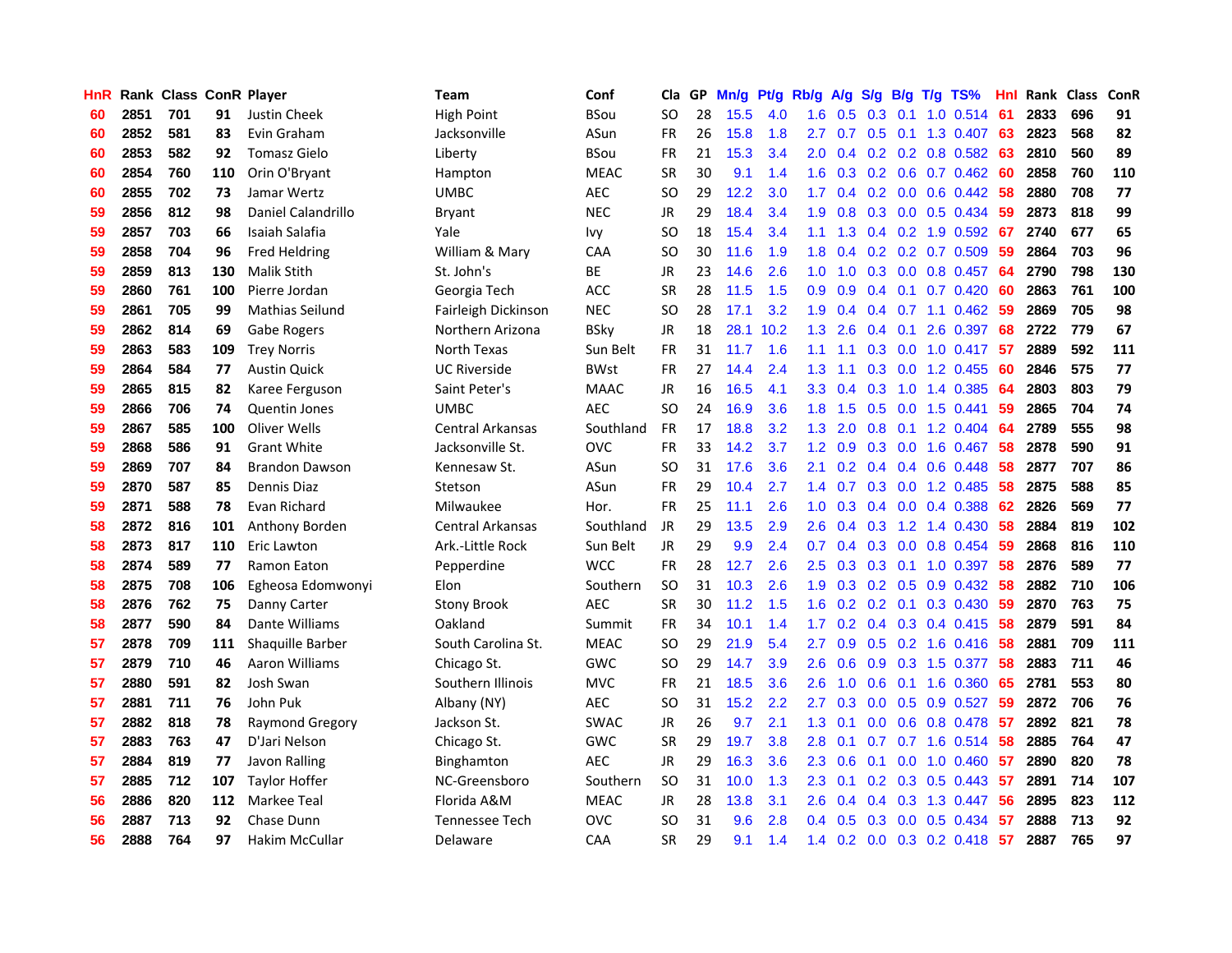| HnR              |      | Rank Class ConR Player |     |                          | <b>Team</b>             | Conf        | Cla       | GP | Mn/g | Pt/g | Rb/g             | A/g             |                  |                 | S/g B/g T/g TS%           | Hnl |      | Rank Class | <b>ConR</b> |
|------------------|------|------------------------|-----|--------------------------|-------------------------|-------------|-----------|----|------|------|------------------|-----------------|------------------|-----------------|---------------------------|-----|------|------------|-------------|
| 56               | 2889 | 765                    | 111 | Fabio Ribero             | Louisiana-Monroe        | Sun Belt    | <b>SR</b> | 22 | 14.7 | 3.2  | 3.5              | 0.2             | 0.3              | 0.2             | 1.1 0.384                 | 59  | 2866 | 762        | 109         |
| 56               | 2890 | 821                    | 102 | Linden Smith-Hyde        | Nicholls St.            | Southland   | JR        | 24 | 19.6 | 3.8  | $2.3^{\circ}$    | 0.5             | 0.3              | 0.1             | 0.8 0.428                 | 59  | 2871 | 817        | 101         |
| 56               | 2891 | 592                    | 103 | John Brisco              | Northwestern St.        | Southland   | <b>FR</b> | 31 | 10.0 | 2.6  | 1.0              | 0.9             | 0.5              | 0.1             | $1.1 \quad 0.411$         | 56  | 2896 | 594        | 103         |
| 56               | 2892 | 593                    | 98  | Anthony Odunsi           | Utah                    | P12         | <b>FR</b> | 29 | 15.1 | 3.0  | 1.3              | 0.6             |                  |                 | $0.4$ 0.0 1.2 0.462       | 56  | 2898 | 595        | 98          |
| 56               | 2893 | 594                    | 101 | <b>KC Caudill</b>        | <b>Boston College</b>   | <b>ACC</b>  | FR        | 28 | 10.0 | 2.2  | 1.1              | 0.5             |                  |                 | $0.0$ $0.2$ $0.9$ $0.504$ | -57 | 2893 | 593        | 101         |
| 56               | 2894 | 595                    | 119 | Mamadou Datt             | Duquesne                | A10         | <b>FR</b> | 31 | 10.5 | 2.1  | $2.2^{\circ}$    | 0.1             |                  |                 | $0.1$ 0.1 0.8 0.455       | 55  | 2899 | 596        | 119         |
| 55               | 2895 | 822                    | 86  | Mirza Sabic              | Kennesaw St.            | ASun        | JR        | 27 | 13.2 | 3.6  |                  | $1.3 \quad 0.3$ |                  |                 | $0.2$ 0.0 0.9 0.548       | 56  | 2894 | 822        | 87          |
| 55               | 2896 | 714                    | 79  | Rondale Livas            | Grambling               | <b>SWAC</b> | <b>SO</b> | 28 | 25.1 | 4.2  | 2.8              | 1.9             | 1.0              |                 | 0.0 3.1 0.368             | 52  | 2916 | 720        | 80          |
| 55               | 2897 | 823                    | 70  | Julian Demalleville      | Sacramento St.          | <b>BSky</b> | JR        | 28 | 8.0  | 0.9  | 0.9              | 0.9             | 0.3              |                 | 0.0 0.6 0.471             | 54  | 2902 | 824        | 70          |
| 55               | 2898 | 824                    | 87  | Amara Thompson           | Stetson                 | ASun        | JR        | 17 | 15.4 | 3.2  | 2.3              | 2.2             | 0.5              |                 | $0.2$ 2.9 $0.447$         | 62  | 2824 | 810        | 83          |
| 55               | 2899 | 715                    | 78  | <b>Hector Harold</b>     | Pepperdine              | <b>WCC</b>  | SO.       | 27 | 14.2 | 3.2  | 2.3              | 0.4             | 0.1              |                 | 0.2 1.0 0.377             | 56  | 2897 | 715        | 78          |
| 55               | 2900 | 596                    | 80  | Cameron Monroe           | Southern                | <b>SWAC</b> | FR        | 31 | 17.2 | 3.8  | 1.5              | 1.1             | 0.6              |                 | $0.0$ 1.5 $0.406$         | 55  | 2900 | 597        | 79          |
| 55               | 2901 | 716                    | 78  | <b>Frankie Eteuati</b>   | Cal St. Northridge      | <b>BWst</b> | <b>SO</b> | 27 | 10.6 | 1.7  | 2.0              | 0.4             | 0.3              | 1.0             | 1.1 0.398                 | 54  | 2904 | 716        | 78          |
| 54               | 2902 | 597                    | 100 | Chad Holley              | Mount St. Mary's        | <b>NEC</b>  | <b>FR</b> | 28 | 13.7 | 3.3  | 0.9              | 0.9             | 0.5              | 0.0             | 1.4 0.449                 | 54  | 2905 | 600        | 100         |
| 54               | 2903 | 717                    | 105 | <b>Brian Richardson</b>  | South Carolina          | <b>SEC</b>  | SO.       | 25 | 12.3 | 3.2  | 1.0              | 0.4             | 0.2              | 0.0             | 0.6 0.385                 | -57 | 2886 | 712        | 105         |
| 54               | 2904 | 718                    | 81  | <b>Steven Danridge</b>   | Grambling               | <b>SWAC</b> | <b>SO</b> | 28 | 17.6 | 2.4  | 2.6              | 0.2             | 0.2              | 0.5             | 0.7 0.475                 | 50  | 2927 | 726        | 85          |
| 53               | 2905 | 719                    | 73  | James Loupos             | Navy                    | Pat.        | <b>SO</b> | 29 | 13.4 | 2.4  | 1.5              | 0.3             | 0.5              | 0.1             | $1.0 \t0.443$             | 51  | 2919 | 721        | 73          |
| 53               | 2906 | 825                    | 106 | <b>Sherrard Brantley</b> | Georgia                 | <b>SEC</b>  | JR        | 29 | 10.0 | 1.7  | 0.8              | 0.4             | 0.1              | 0.1             | 0.4 0.402                 | -54 | 2906 | 825        | 106         |
| 53               | 2907 | 598                    | 82  | Keeslee Stewart          | Jackson St.             | <b>SWAC</b> | FR        | 31 | 18.2 | 4.1  | 1.6              | 1.0             |                  |                 | 0.5 0.1 1.6 0.356 51      |     | 2923 | 606        | 84          |
| $52\phantom{.0}$ | 2908 | 599                    | 104 | Carlin Bremner           | <b>Central Arkansas</b> | Southland   | <b>FR</b> | 25 | 10.4 | 3.0  | 0.7              | 0.8             |                  |                 | 0.2 0.0 0.5 0.378         | -53 | 2912 | 603        | 104         |
| 52               | 2909 | 720                    | 112 | <b>Blake Foeman</b>      | Denver                  | Sun Belt    | <b>SO</b> | 30 | 8.5  | 1.5  | 0.6              | 0.5             |                  |                 | $0.1$ 0.1 0.6 0.556       | 52  | 2914 | 719        | 112         |
| 52               | 2910 | 600                    | 48  | Dustin Hobaugh           | <b>Houston Baptist</b>  | GWC         | FR        | 23 | 15.3 | 4.0  | 2.6              | 0.3             |                  |                 | $0.2$ 0.0 0.8 0.412       | -55 | 2901 | 598        | 48          |
| 52               | 2911 | 721                    | 79  | Alex Tiffin              | <b>UC Davis</b>         | <b>BWst</b> | SO.       | 30 | 16.3 | 3.3  | 2.7              | 0.6             |                  |                 | $0.2$ 0.2 1.8 0.493       | -51 | 2922 | 723        | 79          |
| 51               | 2912 | 601                    | 83  | <b>Thomas Marshall</b>   | Southern                | SWAC        | <b>FR</b> | 31 | 12.7 | 1.5  | 1.1              | 0.9             | 0.5              |                 | $0.0$ 0.9 0.475           | 51  | 2918 | 604        | 82          |
| 51               | 2913 | 602                    | 101 | <b>Xavier Owens</b>      | Mount St. Mary's        | <b>NEC</b>  | <b>FR</b> | 24 | 14.3 | 2.9  | $2.2^{\circ}$    | 0.5             |                  |                 | 0.3 0.4 1.0 0.358         | -54 | 2909 | 601        | 101         |
| 51               | 2914 | 603                    | 105 | Lenell Brown             | Central Arkansas        | Southland   | FR        | 26 | 9.3  | 1.4  | 1.2 <sub>2</sub> | 0.3             |                  |                 | 0.3 0.0 0.5 0.474         | -51 | 2920 | 605        | 105         |
| 51               | 2915 | 722                    | 93  | <b>Chene Phillips</b>    | Liberty                 | <b>BSou</b> | <b>SO</b> | 26 | 10.6 | 1.5  | 1.6              | 1.3             | 0.5              | 0.0             | 0.9 0.320                 | 53  | 2913 | 718        | 93          |
| 51               | 2916 | 826                    | 71  | Kevin Winford            | Eastern Washington      | <b>BSky</b> | JR        | 30 | 11.0 | 2.1  | $0.4^{\circ}$    | 0.7             |                  | $0.3 \quad 0.0$ | 0.6 0.463                 | 52  | 2915 | 828        | 73          |
| 51               | 2917 | 827                    | 103 | Zach Saylor              | Central Michigan        | MAC         | JR        | 31 | 8.5  | 1.1  | 1.3              | 0.1             | 0.2 <sub>0</sub> | 0.3             | 0.4 0.371                 | 51  | 2924 | 829        | 104         |
| 51               | 2918 | 766                    | 84  | Lavoris Weathers         | Ark.-Pine Bluff         | <b>SWAC</b> | <b>SR</b> | 29 | 10.7 | 2.3  | 2.3              | 0.1             | 0.1              | 0.1             | 0.7 0.431                 | 51  | 2917 | 766        | 81          |
| 50               | 2919 | 723                    | 104 | <b>Richard Wonnell</b>   | Toledo                  | <b>MAC</b>  | <b>SO</b> | 28 | 11.8 | 1.3  | 1.9              | 0.1             |                  | $0.3 \quad 0.2$ | 0.5 0.556                 | 53  | 2910 | 717        | 103         |
| 50               | 2920 | 604                    | 79  | Josh Humphrey            | Green Bay               | Hor.        | <b>FR</b> | 22 | 11.9 | 1.1  | 2.1              | 0.5             |                  |                 | $0.2$ 0.2 0.6 0.291       | 54  | 2903 | 599        | 79          |
| 50               | 2921 | 724                    | 85  | Demetri Wheeler          | Grambling               | <b>SWAC</b> | SO.       | 19 | 22.7 | 3.3  | 2.8              | 0.4             |                  |                 | $0.3$ 0.2 0.8 0.404       | -51 | 2921 | 722        | 83          |
| 50               | 2922 | 725                    | 78  | Alex Ogundadegbe         | Binghamton              | <b>AEC</b>  | SO.       | 29 | 13.4 | 2.4  | 2.0              |                 |                  |                 | $0.2$ 0.3 0.1 0.5 0.397   | 50  | 2930 | 727        | 79          |
| 50               | 2923 | 726                    | 80  | Josh Chojnacki           | Youngstown St.          | Hor.        | SO.       | 31 | 9.6  | 1.4  | 1.0              | 0.3             | 0.1              |                 | $0.2$ 0.5 0.525           | 50  | 2931 | 728        | 80          |
| 49               | 2924 | 828                    | 113 | Aaron Austin             | Hampton                 | <b>MEAC</b> | JR        | 22 | 12.2 | 1.9  | 1.1              | 1.2             | 0.5              | 0.0             | 1.2 0.414                 | 54  | 2907 | 826        | 113         |
| 49               | 2925 | 605                    | 72  | <b>Garrett Swanson</b>   | Idaho St.               | <b>BSky</b> | <b>FR</b> | 19 | 13.3 | 3.6  | 1.9              | 0.1             | 0.4              |                 | $0.3$ 0.8 0.417           | 53  | 2911 | 602        | 72          |
| 49               | 2926 | 606                    | 79  | Jarrel Lane              | <b>UMBC</b>             | <b>AEC</b>  | FR        | 17 | 27.1 | 2.8  | 1.9              | 2.9             |                  |                 | $0.8$ $0.0$ 2.1 $0.302$   | 60  | 2843 | 573        | 71          |